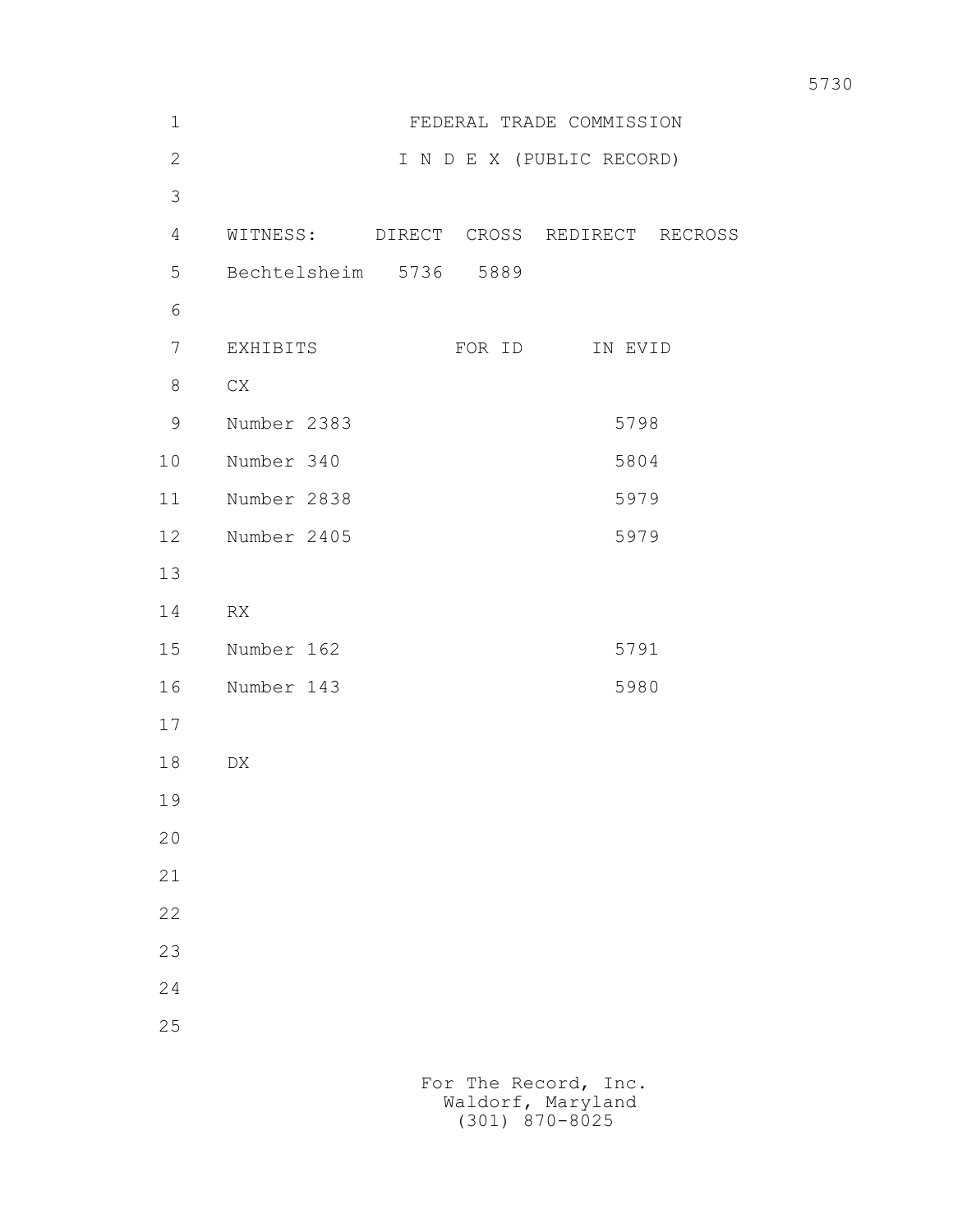| $\mathbf 1$   | UNITED STATES OF AMERICA                            |
|---------------|-----------------------------------------------------|
| $\mathbf{2}$  | FEDERAL TRADE COMMISSION                            |
| 3             |                                                     |
| 4             | In the Matter of:<br>$\left( \right)$               |
| 5             | Rambus, Inc.<br>Docket No. 9302<br>$\left( \right)$ |
| 6             |                                                     |
| 7             |                                                     |
| $8\,$         |                                                     |
| $\mathcal{G}$ | Wednesday, June 18, 2003                            |
| 10            | 9:30 a.m.                                           |
| 11            |                                                     |
| 12            |                                                     |
| 13            | TRIAL VOLUME 30                                     |
| 14            | PART 1                                              |
| 15            | PUBLIC RECORD                                       |
| 16            |                                                     |
| 17            | BEFORE THE HONORABLE STEPHEN J. MCGUIRE             |
| 18            | Chief Administrative Law Judge                      |
| 19            | Federal Trade Commission                            |
| 20            | 600 Pennsylvania Avenue, N.W.                       |
| 21            | Washington, D.C.                                    |
| 22            |                                                     |
| 23            |                                                     |
| 24            |                                                     |
| 25            | Reported by: Josett F. Hall, RMR-CRR                |
|               | For The Record, Inc.<br>Waldorf, Maryland           |

(301) 870-8025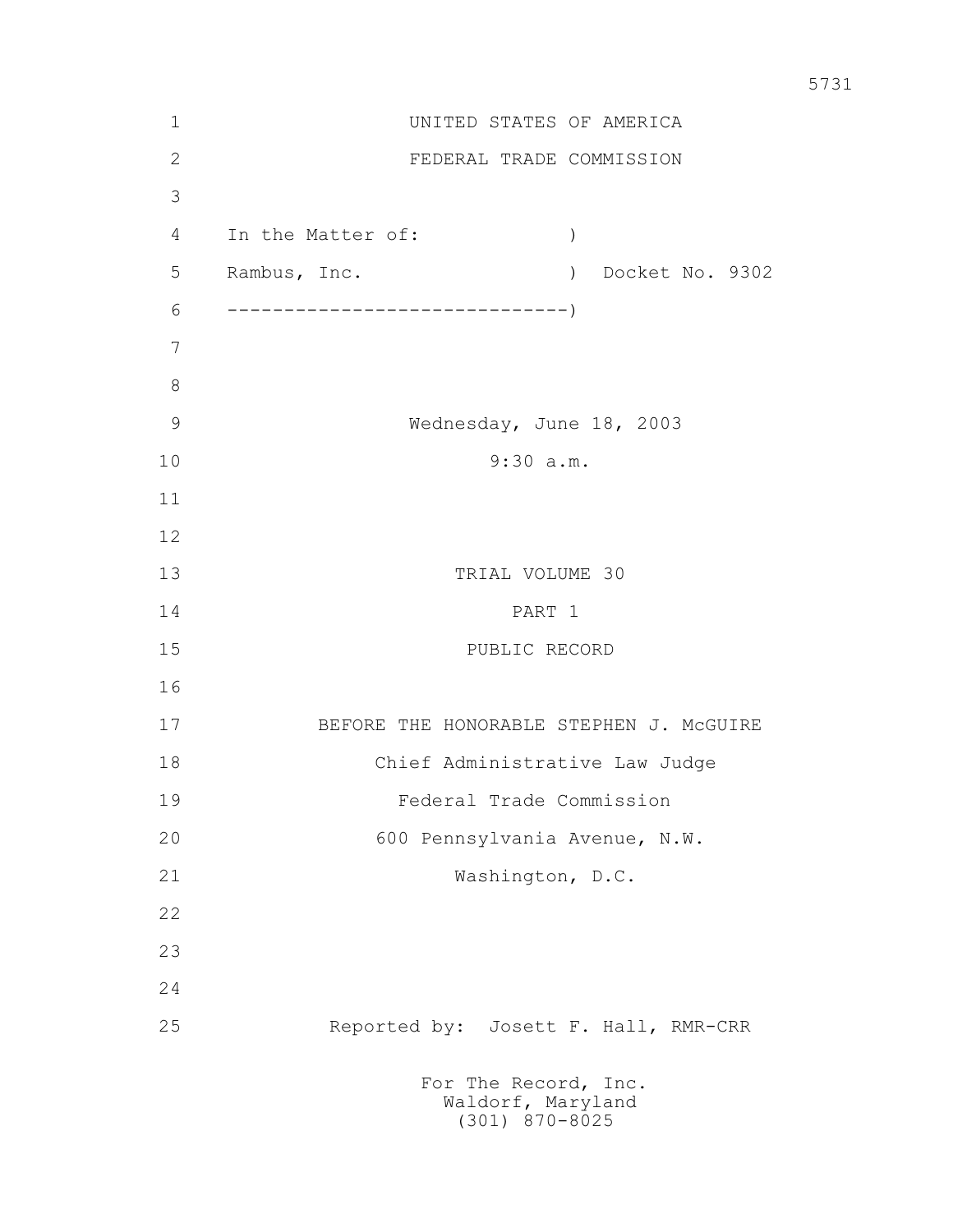2

| 3  | ON BEHALF OF THE FEDERAL TRADE COMMISSION: |
|----|--------------------------------------------|
| 4  | M. SEAN ROYALL, Attorney                   |
| 5  | GEOFFREY OLIVER, Attorney                  |
| 6  | JOHN C. WEBER, Attorney                    |
| 7  | MICHAEL FRANCHAK, Attorney                 |
| 8  | Federal Trade Commission                   |
| 9  | 601 New Jersey Avenue, N.W.                |
| 10 | Washington, D.C. 20580-0000                |
| 11 | $(202)$ 326-3663                           |
| 12 |                                            |
| 13 | ON BEHALF OF THE RESPONDENT:               |
| 14 | GREGORY P. STONE, Attorney                 |
| 15 | STEVEN M. PERRY, Attorney                  |
| 16 | PETER A. DETRE, Attorney                   |
| 17 | SEAN GATES, Attorney                       |
| 18 | Munger, Tolles & Olson LLP                 |
| 19 | 355 South Grand Avenue, 35th Floor         |
| 20 | Los Angeles, California 90071-1560         |
| 21 | $(213)$ 683-9255                           |
| 22 |                                            |
| 23 |                                            |
| 24 |                                            |
| 25 |                                            |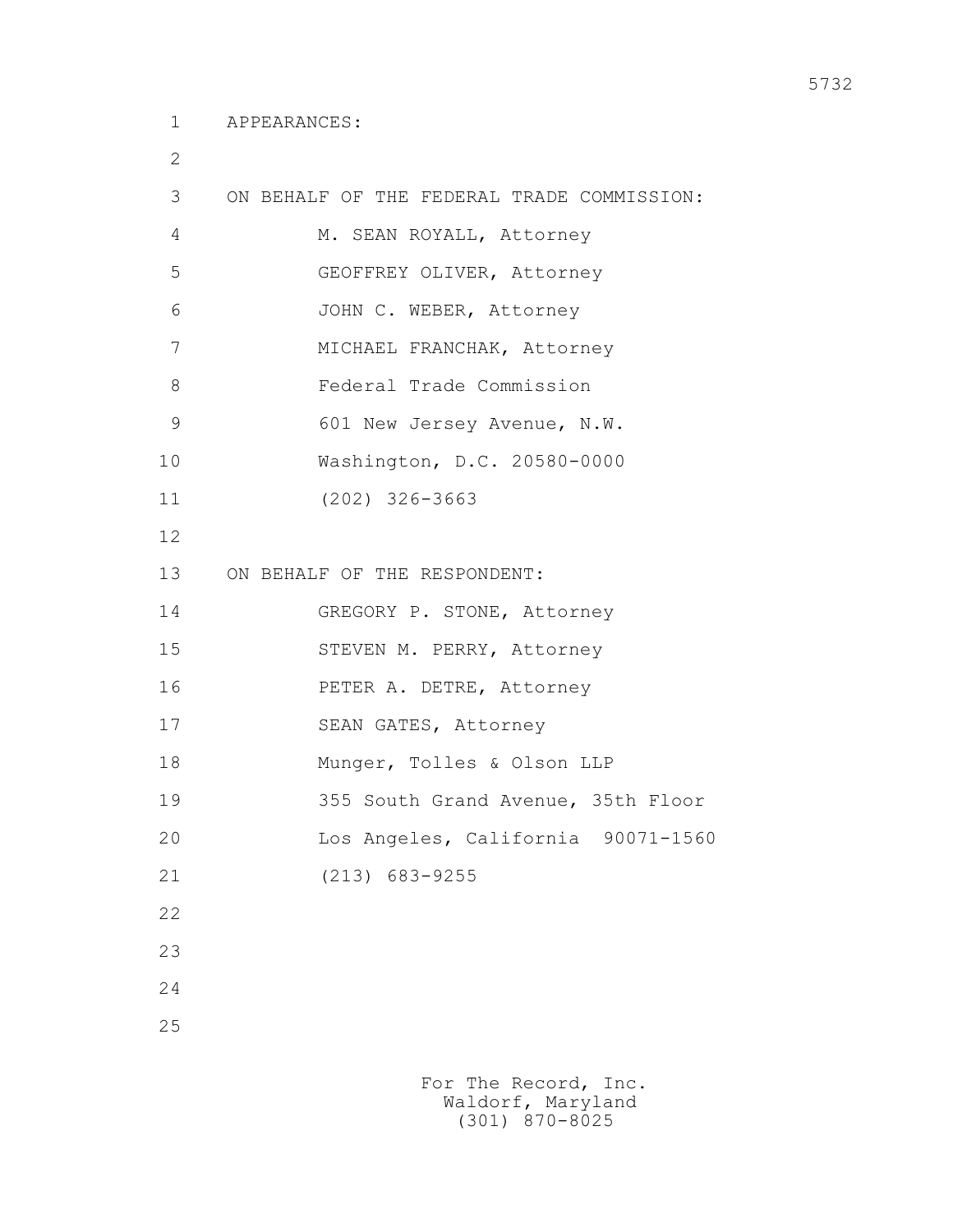```
 1 APPEARANCES:
2
        3 ON BEHALF OF THE RESPONDENT:
       4 A. DOUGLAS MELAMED, Attorney
        5 Wilmer, Cutler & Pickering
        6 2445 M Street, N.W.
        7 Washington, D.C. 20037-1420
        8 (202) 663-6090
9
       10
       11
       12
       13
       14
       15
       16
       17
       18
       19
       20
       21
       22
       23
       24
       25
```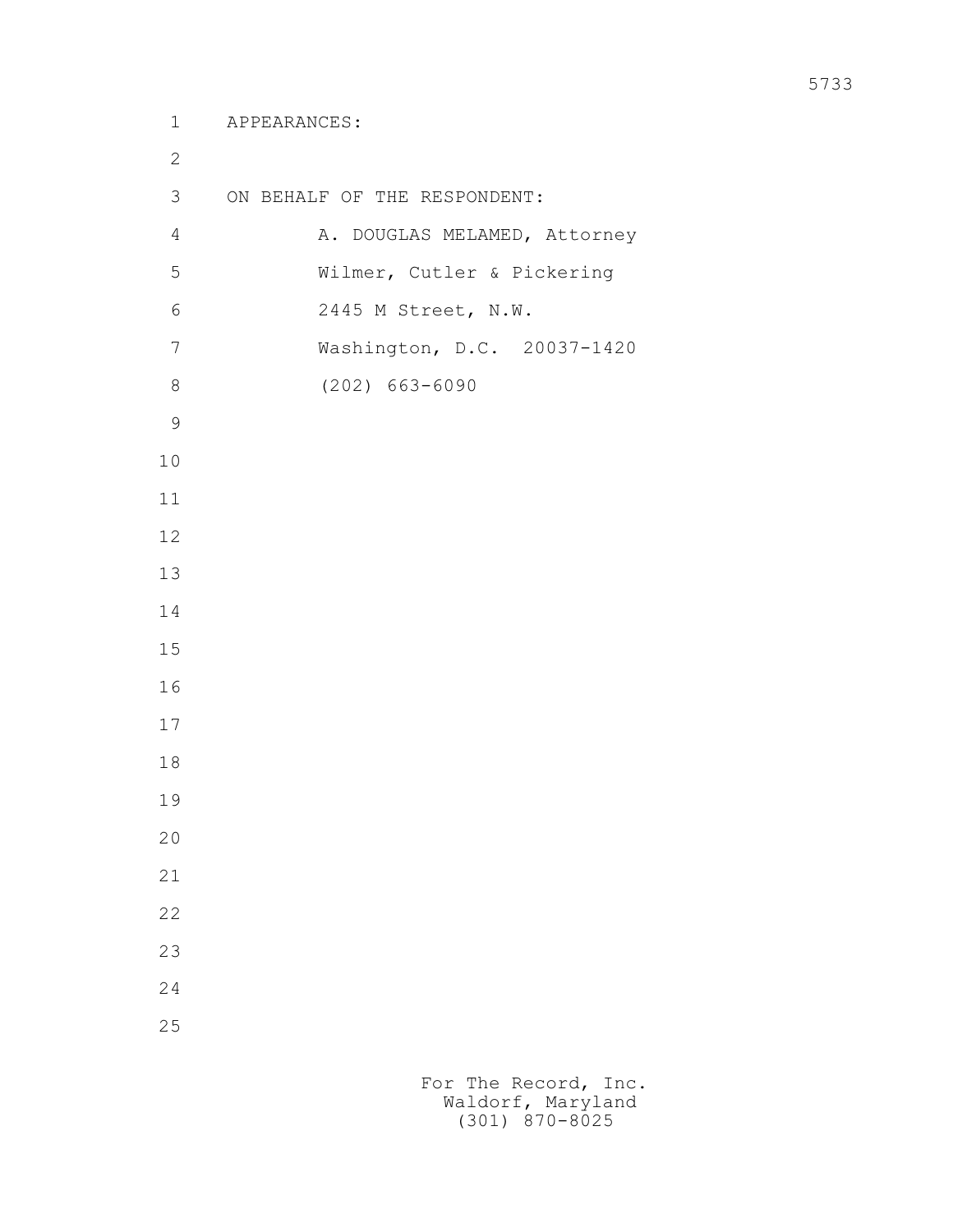1 P R O C E E D I N G S  $2$  - - - - 3 JUDGE McGUIRE: Good morning everybody. 4 Before we get started, is there anything the 5 court needs to take up? 6 MR. ROYALL: I don't believe we have anything. 7 MR. STONE: No. I think there are some open 8 issues as to exhibits used with Professor Jacob, but I 9 think we should do that when Mr. Oliver is here. 10 JUDGE McGUIRE: All right. 11 Also, I have received correspondence from 12 Arnold & Porter regarding nonparty Micron's opposition 13 to certain areas of inquiry. 14 Did respondent intend to offer any sort of 15 response to that correspondence? 16 MR. STONE: I think we should. It's 17 unfortunate they waited until just before 18 Mr. Appleton's testimony to do it. We didn't get it 19 until late last evening. 20 JUDGE McGUIRE: I just got it this morning. 21 MR. STONE: We will try to file something 22 tomorrow, if that's fine. I don't think we can make a 23 filing today. 24 JUDGE McGUIRE: Whatever you have, I'd like to 25 see it by 1:00 p.m. tomorrow.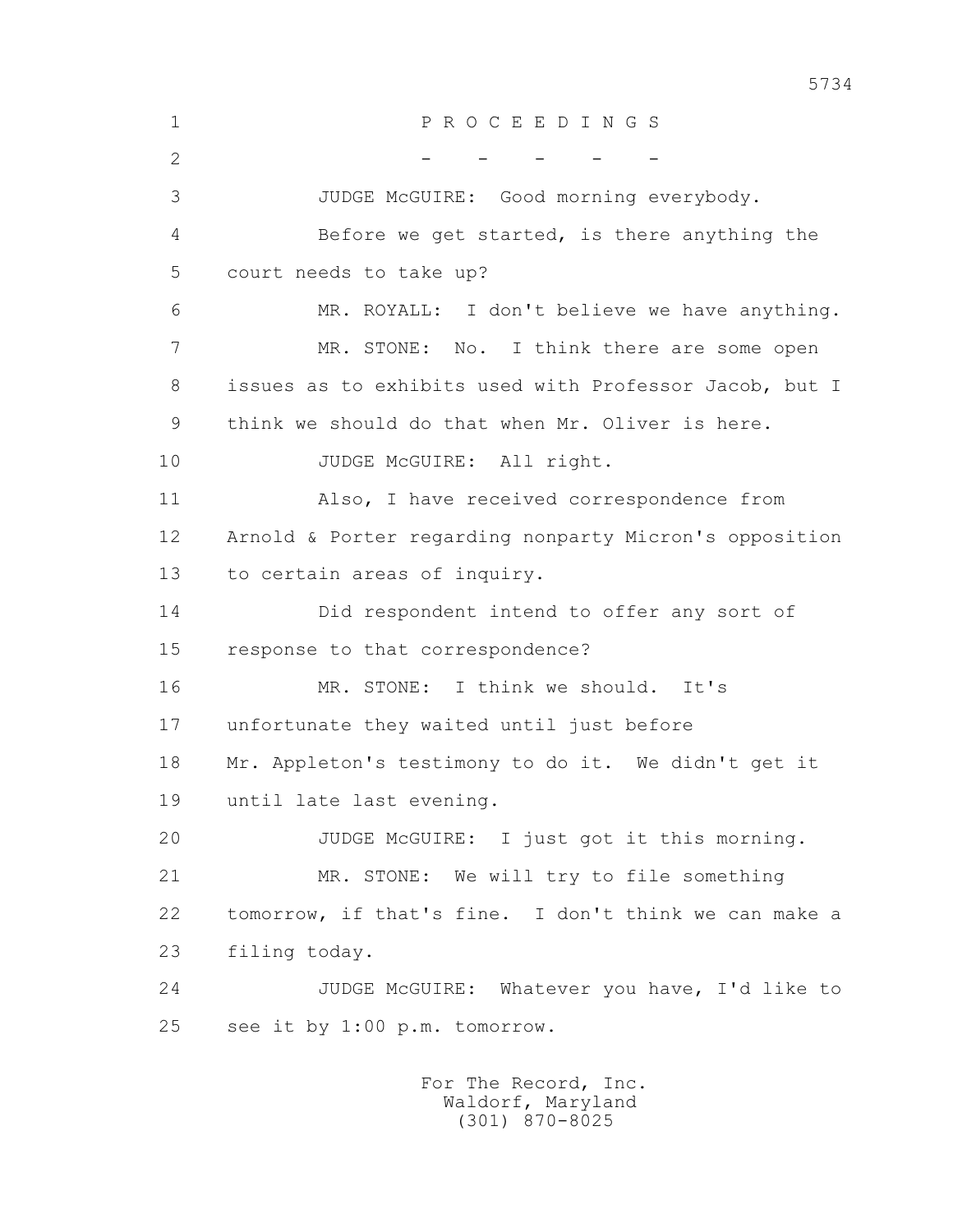1 MR. STONE: I think that should be fine, 2 Your Honor.

 3 JUDGE McGUIRE: Okay. Then at this point 4 complaint counsel may call its next witness. 5 MR. STONE: In that regard, I should say, I 6 did, after I got it last night, send it on to the 7 lawyer at the Department of Justice, Nile Lynch, who 8 had intervened before because he appeared to have not 9 been copied on that and I think that DOJ should be 10 advised. 11 JUDGE McGUIRE: I agree. 12 MR. STONE: So I did send it on to him. 13 JUDGE McGUIRE: Anything you want to add to 14 that from complaint counsel's perspective? 15 MR. ROYALL: We also received that letter late 16 yesterday afternoon. I'm not sure that we have 17 anything to say on the matter. Obviously we filed a 18 motion in limine and you've ruled on that already. 19 JUDGE McGUIRE: Right. 20 MR. ROYALL: So I don't know that we have 21 anything to add. 22 JUDGE McGUIRE: All right. Very good. 23 MR. ROYALL: At this time then, Your Honor, 24 complaint counsel would like to call as its next 25 witness Mr. Andreas Bechtelsheim.

> For The Record, Inc. Waldorf, Maryland (301) 870-8025

5735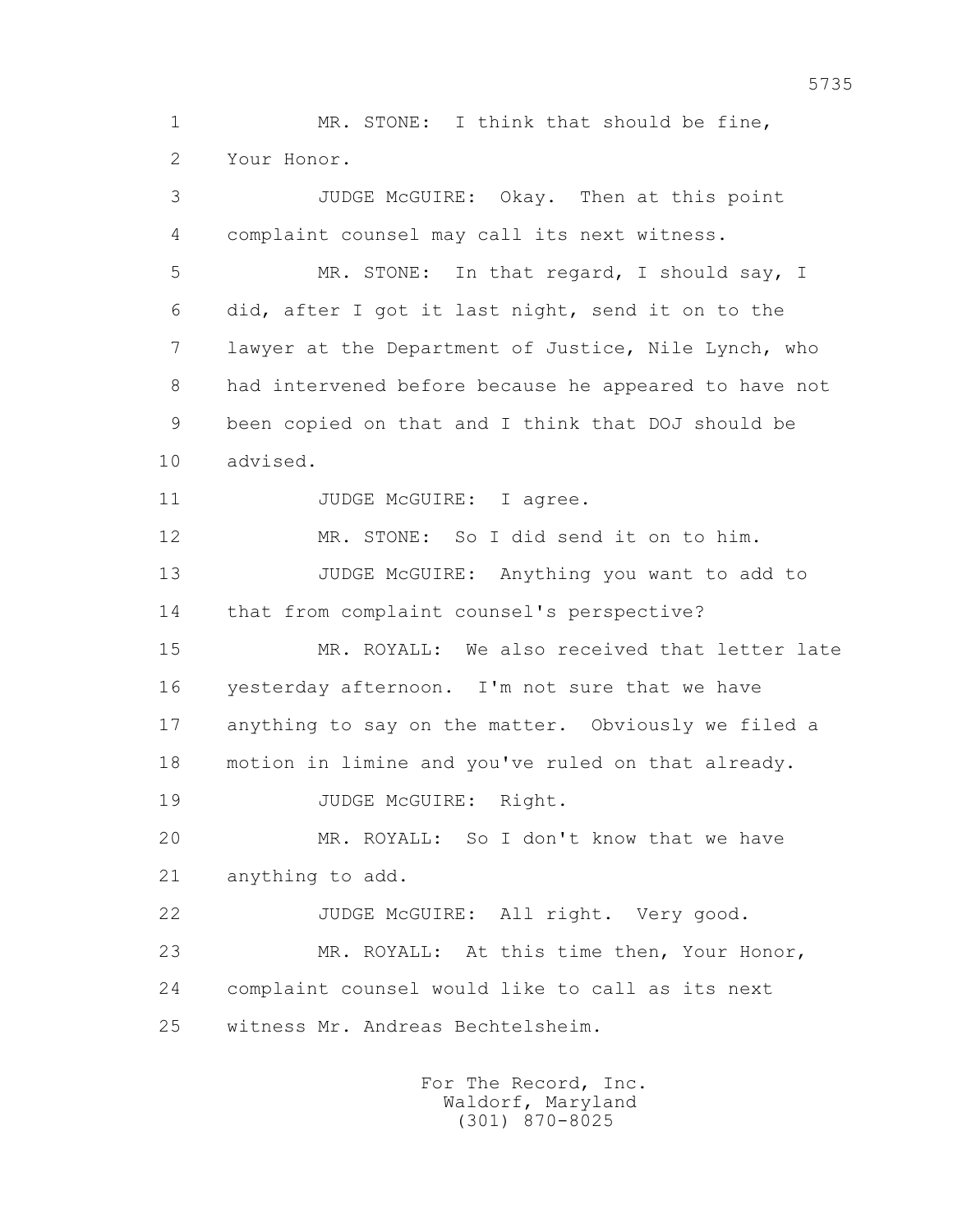1 JUDGE McGUIRE: Sir, please come to the bench 2 and you will be sworn in by the court reporter. 3 - - - - - 4 Whereupon -- 5 ANDREAS BECHTELSHEIM 6 a witness, called for examination, having been first 7 duly sworn, was examined and testified as follows: 8 DIRECT EXAMINATION 9 BY MR. ROYALL: 10 Q. Good morning, Mr. Bechtelsheim. As a 11 formality, could I ask you to state your full name for 12 the record. 13 A. Andreas Bechtelsheim. 14 Q. And where are you currently employed, 15 Mr. Bechtelsheim? 16 A. With Cisco Systems. 17 Q. Where is Cisco Systems headquartered? 18 A. In San Jose, California. 19 Q. Can you briefly explain the nature of 20 Cisco Systems' business? 21 A. Cisco is the market leader for Internet 22 switching and routing technologies. 23 Q. How long have you been employed by Cisco? 24 A. Since September of 1996. 25 Q. And what is your current title or position with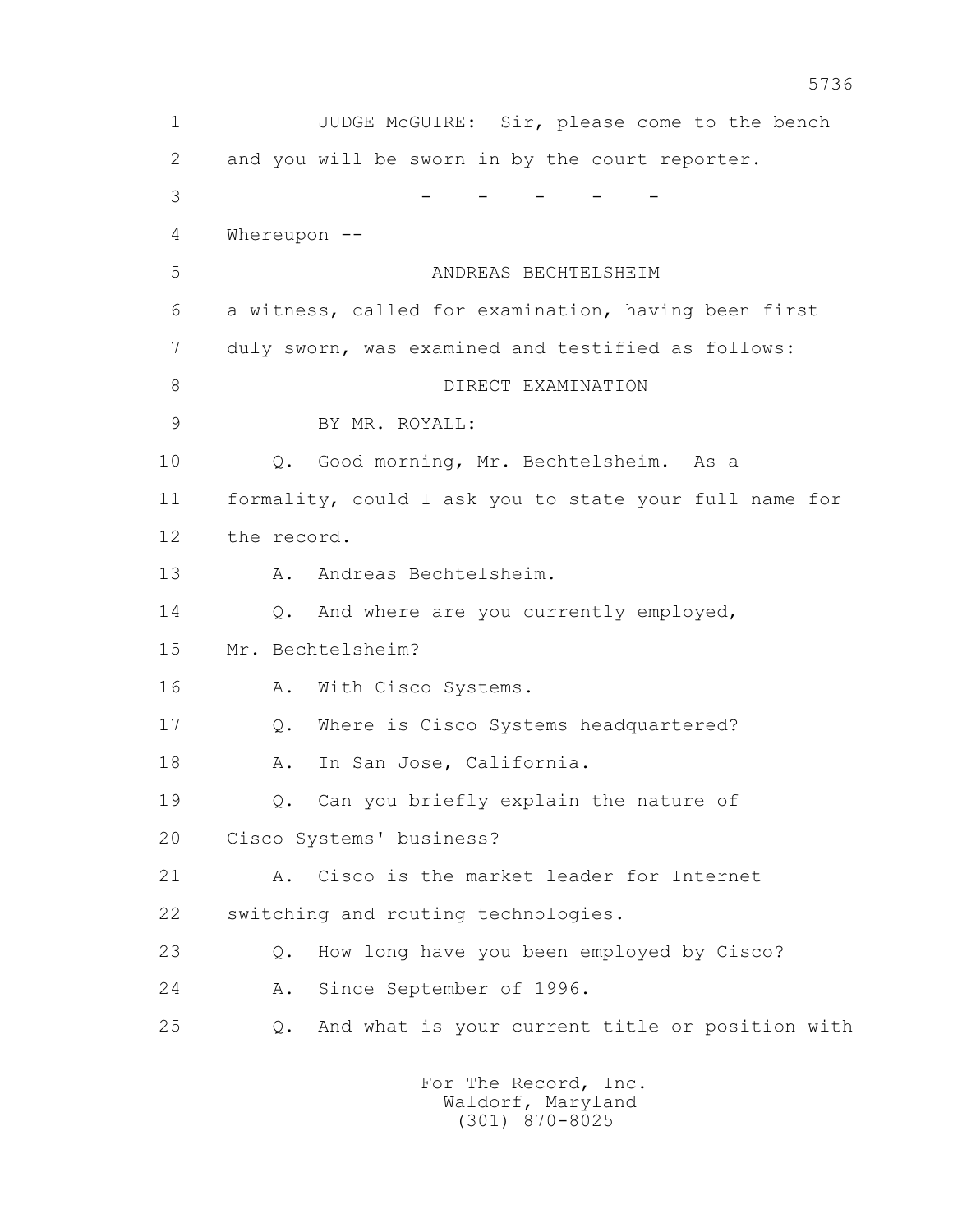1 Cisco?

 2 A. I'm the vice president and general manager of 3 the gigabit switching business unit. 4 Q. How long have you held that position? 5 A. For the last three years. 6 Q. And generally speaking, what are your duties 7 and responsibilities as vice president and general 8 manager of the gigabit switching business unit? 9 A. I'm responsible for one of Cisco's product 10 lines known as the Catalyst 4000 switching family. 11 This includes product development and market 12 positioning. 13 Q. Roughly, how many employees do you have that 14 report to you in that position? 15 A. My group has approximately 200 employees. 16 Q. And immediately before taking this position, 17 which I think you said was two or three years ago, did 18 you hold a different position at Cisco? 19 A. Yes. I was the vice president of engineering 20 for the gigabit switching business unit. 21 Q. And when you switched to the new title and new 22 position, did your responsibilities change in any way? 23 A. They changed somewhat since now the marketing 24 function reports to me. 25 Q. Let me ask you a few questions about your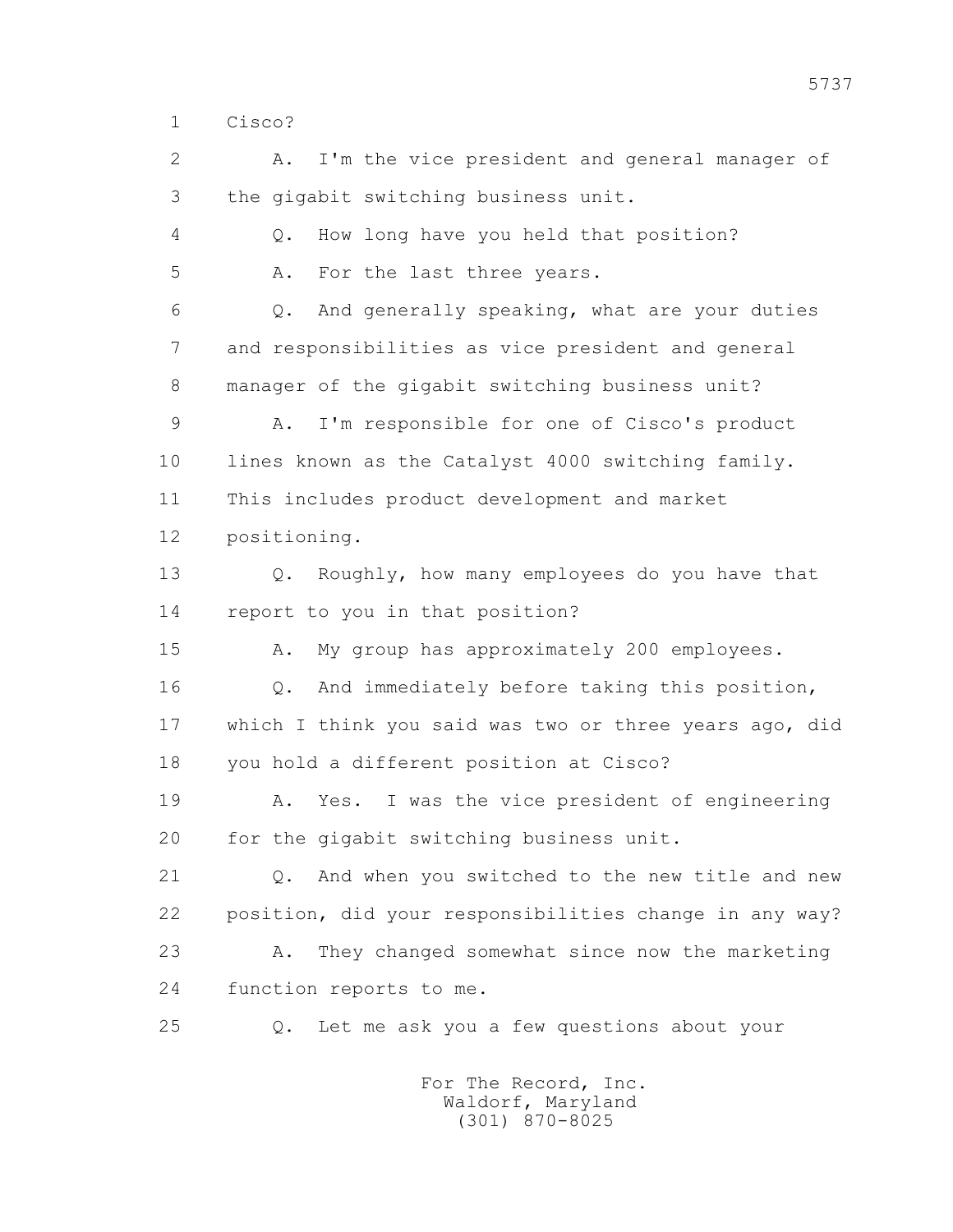1 background and your employment before you joined 2 Cisco. 3 First of all, where were you born? 4 A. I'm born in Germany. 5 Q. What city in Germany? 6 A. A very small town called Entraching, spelled 7 E-N-T-R-A-C-H-I-N-G. 8 Q. When did you immigrate to the United States? 9 A. I came here as a foreign exchange student in 10 1975. I'm still a German citizen, but I have a green 11 card. 12 Q. And you said you came as a foreign exchange 13 student, so I take it you came to study in the 14 United States; is that right? 15 A. Yes, I did. 16 Q. And where did you -- what institution or school 17 did you come to study at? 18 A. I first attended Carnegie-Mellon University in 19 Pittsburgh, Pennsylvania from 1975 to 1976, and then I 20 transferred to Stanford University in 1977 to 1982. 21 Q. Did you receive any degrees from 22 Carnegie-Mellon? 23 A. Yes. I have a master's in computer engineering 24 from Carnegie-Mellon. 25 Q. And after you completed your master's, was it For The Record, Inc.

 Waldorf, Maryland (301) 870-8025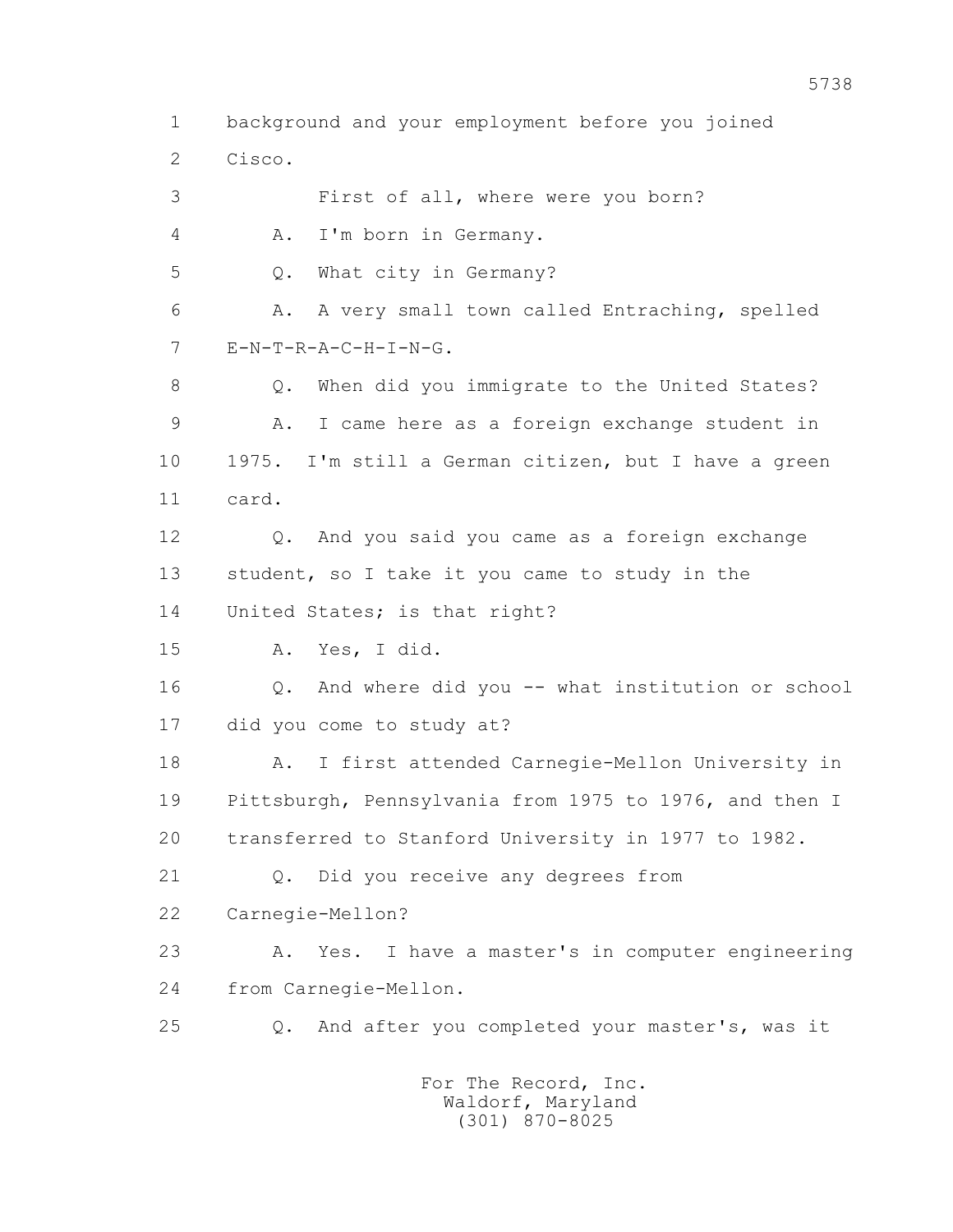1 at that point that you transferred to Stanford? 2 A. It was actually one year after getting my 3 master's. 4 Q. And what did you study at Stanford? 5 A. Computer science and electrical engineering. 6 Q. And did you say that you were at Stanford until 7 1982? 8 A. That's correct. 9 Q. What did you -- well, first of all, did you 10 receive a degree from Stanford? 11 A. No, I did not. 12 Q. You were studying -- were you in the Ph.D. 13 program? 14 A. Yes, I was. 15 0. In what field? 16 A. In computer science and electrical engineering. 17 Q. And you left Stanford in 1982. 18 What did you do upon leaving Stanford? 19 A. I cofounded a company called Sun Microsystems. 20 Q. You were one of the cofounders of 21 Sun Microsystems; is that correct? 22 A. Correct. 23 Q. How many other cofounders were there? 24 A. There was a total of four people including 25 myself that founded the company.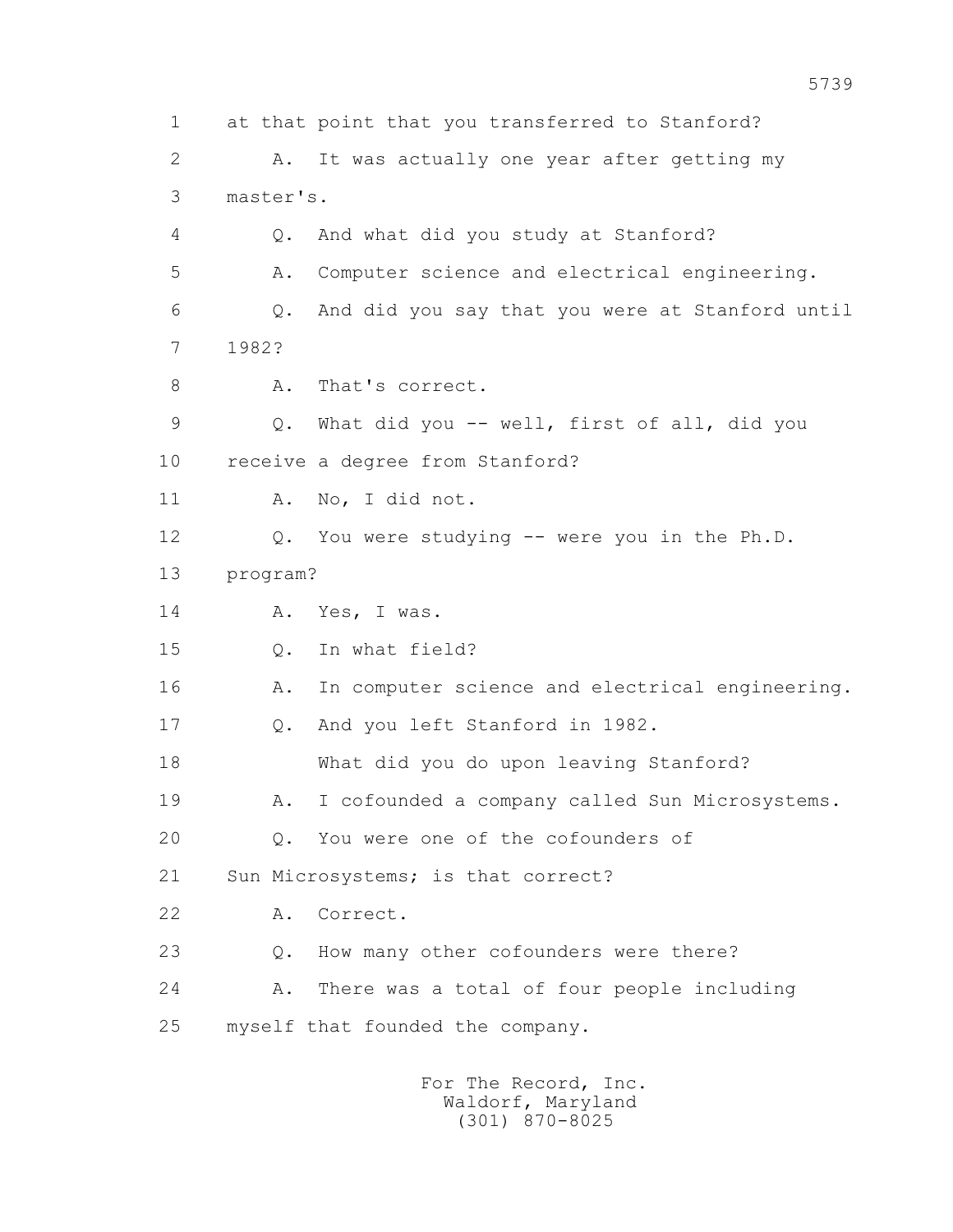1 Q. And I take it then at some point you became 2 employed by Sun Microsystems; is that right? 3 A. I was the first employee. Yes. 4 Q. And how long were you employed by 5 Sun Microsystems? 6 A. I was with Sun until July of 1995. 7 0. So roughly thirteen years? 8 A. Correct. 9 Q. Very generally, how would you describe the 10 business of Sun Microsystems? 11 A. Sun was a start-up company obviously that 12 started in 1982 and quickly became the market leader 13 for UNIX workstations and servers. 14 0. You mentioned the term "UNIX." First of all, 15 can you spell that for us? 16 A. UNIX is spelled U-N-I-X. 17 Q. What does UNIX refer to? 18 A. UNIX is an operating system originally built by 19 Bell Labs that was subsequently enhanced at the 20 University of California at Berkeley and became the 21 most popular operating system for workstations in the 22 1980s, which is the system which Sun shipped. 23 Q. When you left Sun, I believe you said it was -- 24 did you say 1997? 25 A. No. 1995.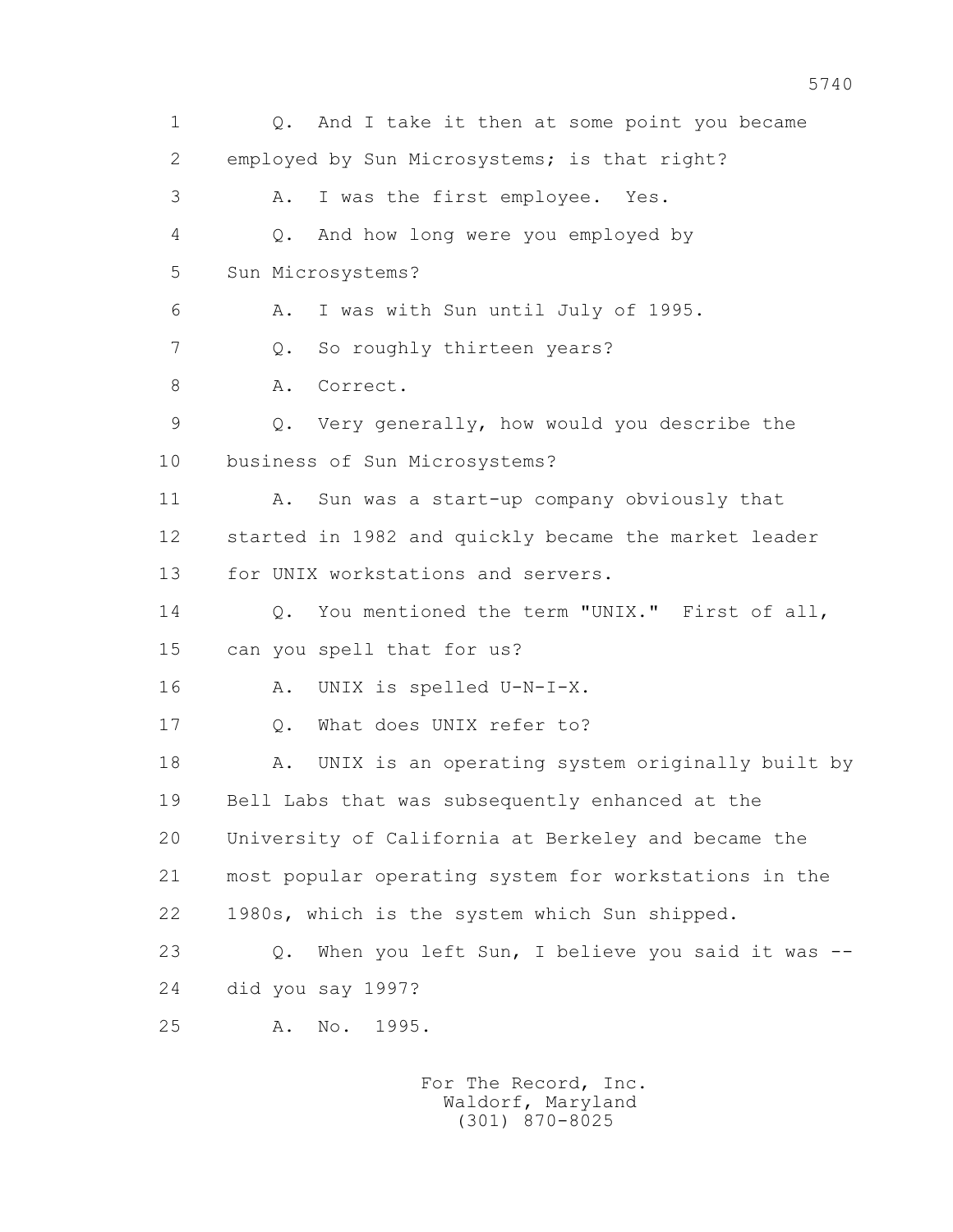1 Q. 1995.

 2 When you left Sun in 1995, what did you do at 3 that point in terms of your career? 4 A. I founded a new company called Granite Systems 5 for the purpose of developing gigabit switching 6 products. 7 Q. Were there any other founders of 8 Granite Systems or were you the principal founder? 9 A. I was the principal founder. 10 Q. And what is a gigabit switching system? 11 A. It is a computer network apparatus that 12 performs packet switching function at 13 gigabit performance and speed. 14 0. And is Granite Systems still in existence 15 today? 16 A. No. Cisco acquired Granite Systems in 17 September of 1996, which is how I came to Cisco. 18 Q. At the time that Cisco acquired 19 Granite Systems, roughly how many employees did the 20 company have? 21 A. Approximately 50 employees. 22 Q. Now, before we -- by the way, can everyone hear 23 me? It's not clear to me if the microphone is working, 24 but if everyone can hear me -- 25 JUDGE McGUIRE: Yes, I can hear you.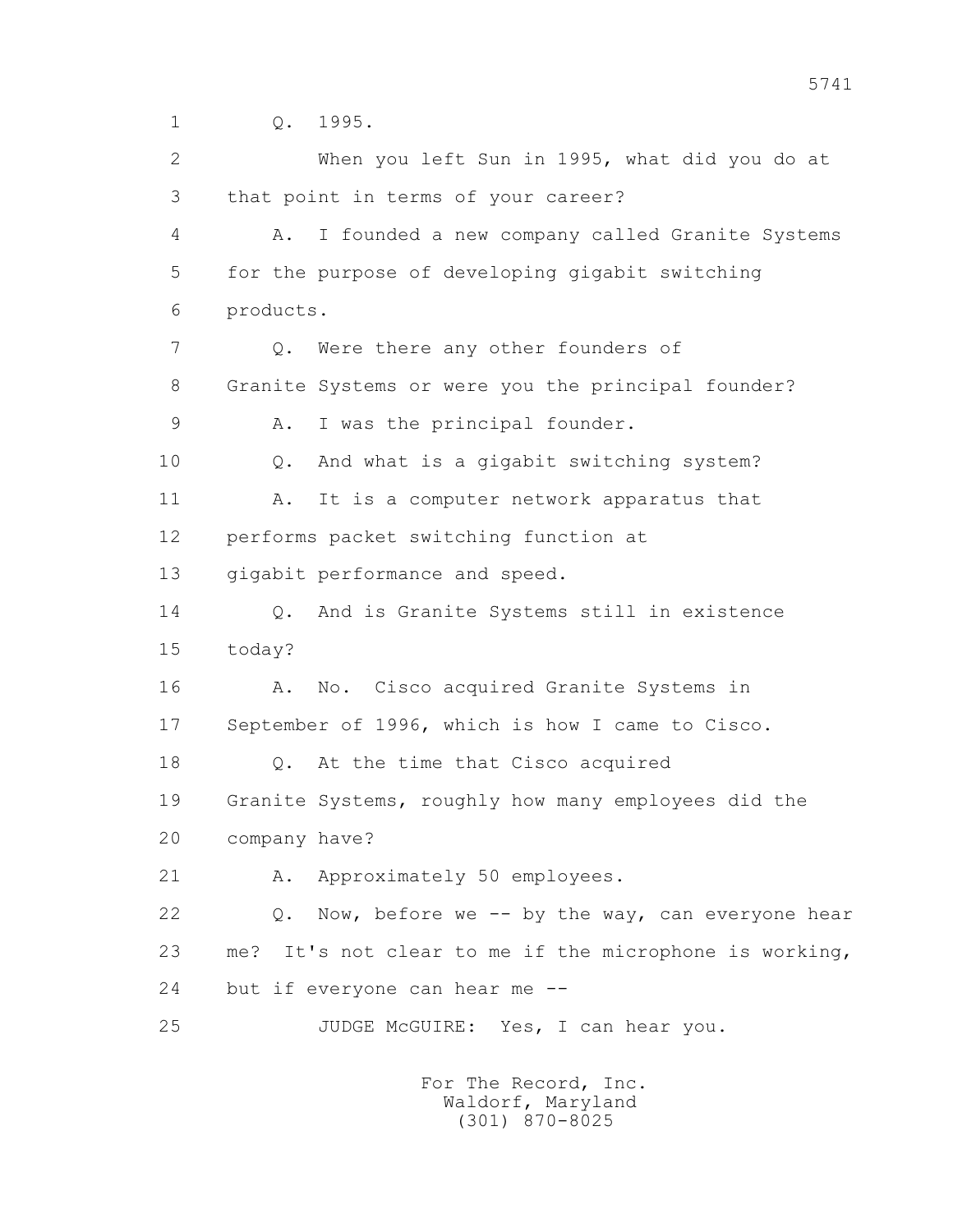1 BY MR. ROYALL:

 2 Q. Before we go to your current work at Cisco, I'd 3 like to go back and ask you some questions about the 4 years, thirteen or so years, that you spent with 5 Sun Microsystems.

 6 First of all, did I understand you correctly to 7 say that you were a cofounder of Sun Microsystems at 8 the same time that you were a graduate student at 9 Stanford?

10 A. Well, I actually developed the original Sun 11 workstation design while I was a student at Stanford, 12 so for the two years prior to Sun being founded I was 13 the sole hardware designer for this particular 14 product.

 15 Q. Can you tell us a little bit about what events 16 led to you and the other cofounders establishing the 17 company, Sun Microsystems?

 18 A. Yes. I actually had a business prior to Sun 19 that was in the business of licensing the Sun 20 workstation design to other manufacturers and I 21 realized that the idea of licensing hardware designs 22 would not allow me to build a substantial business. 23 Around the same time, I met Vinod Khosla, who 24 became one of the cofounders, and his friend

25 Scott McNealey, who is still the CEO of the company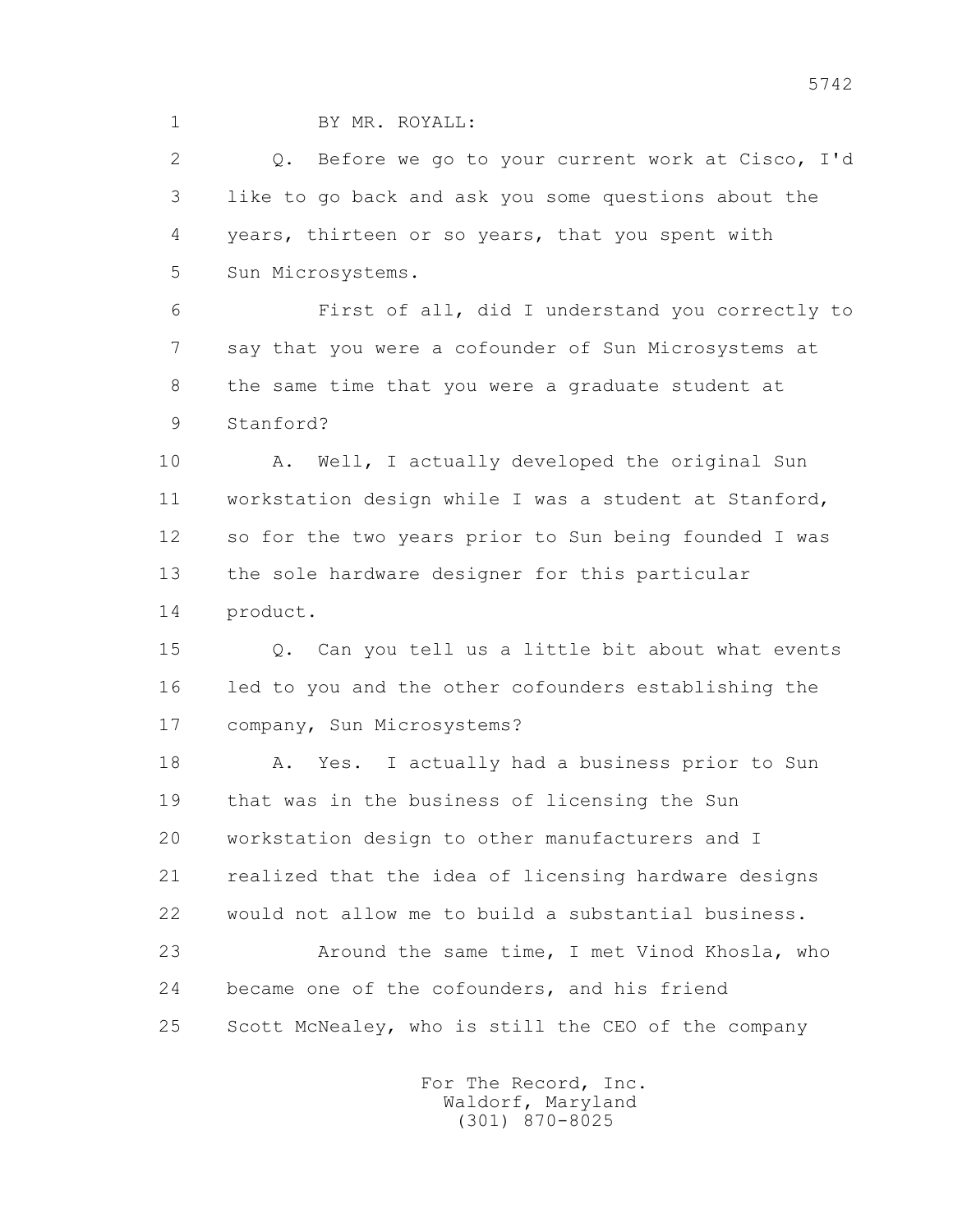1 today, and we concluded that there was an excellent 2 business case to attract venture funding and start this 3 particular company.

 4 Q. And did you say that you were the designer of 5 Sun Microsystems' initial product?

 6 A. Yeah. The Sun workstation -- Sun, by the way, 7 stands for the Stanford University Network project -- 8 was an activity that I did as a graduate student while 9 I was a student at Stanford.

 10 Q. You've mentioned the term "workstation." 11 What is a workstation?

12 A. A workstation is a high-performance personal 13 computer that at the time was unique in the sense that 14 it could perform 32-bit applications. It had virtual 15 memory, high-end graphics capabilities, networking 16 interfaces, and so on, which allowed customers to run 17 large applications in contrast to the personal computer 18 which was at the time designed to run much smaller 19 applications.

 20 Q. And when you say "large applications," what 21 type of applications are you referring to?

 22 A. Things like engineering and scientific programs 23 that would need many megabytes of memory.

24 0. When Sun was founded, what was the focus of the 25 company's business or its product lines? Was it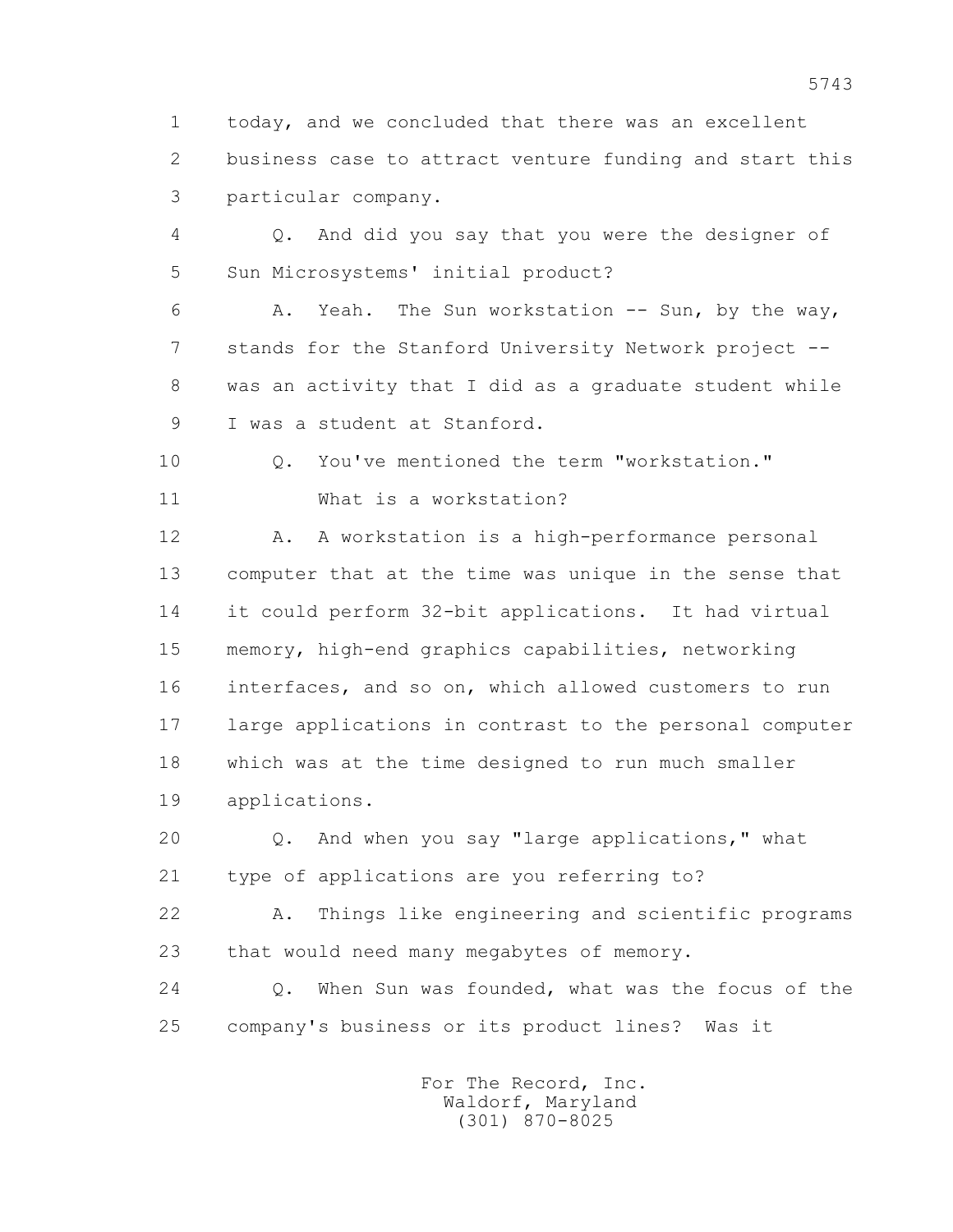1 limited to workstations or were there other products as 2 well?

 3 A. In the early years our primary revenue source 4 was in fact workstations; however, we applied the same 5 design principles to build server products and over 6 time the server products became much more important to 7 the company's revenue where today most of the revenue 8 is from servers, not workstations.

9 Q. And what is a server?

10 A. A server is a computer that services a number 11 of clients or personal computers, workstations, but 12 performs a more centralized function. It's typically 13 located in a data center and is equipped with a large 14 amount of memory and disk storage.

 15 Q. Was there a typical life cycle for the products 16 that Sun designed and developed in the time that you 17 were with the company?

18 A. Yes, there was.

 19 Q. Did it differ for servers and workstations? 20 A. Yes. Workstations had a life cycle of I would 21 say about two to three years. Servers were a larger 22 investment for the customer, and as a result, we 23 designed them so they were more upgradable over a 24 longer period of time. My estimate is four to five 25 years for the life cycle.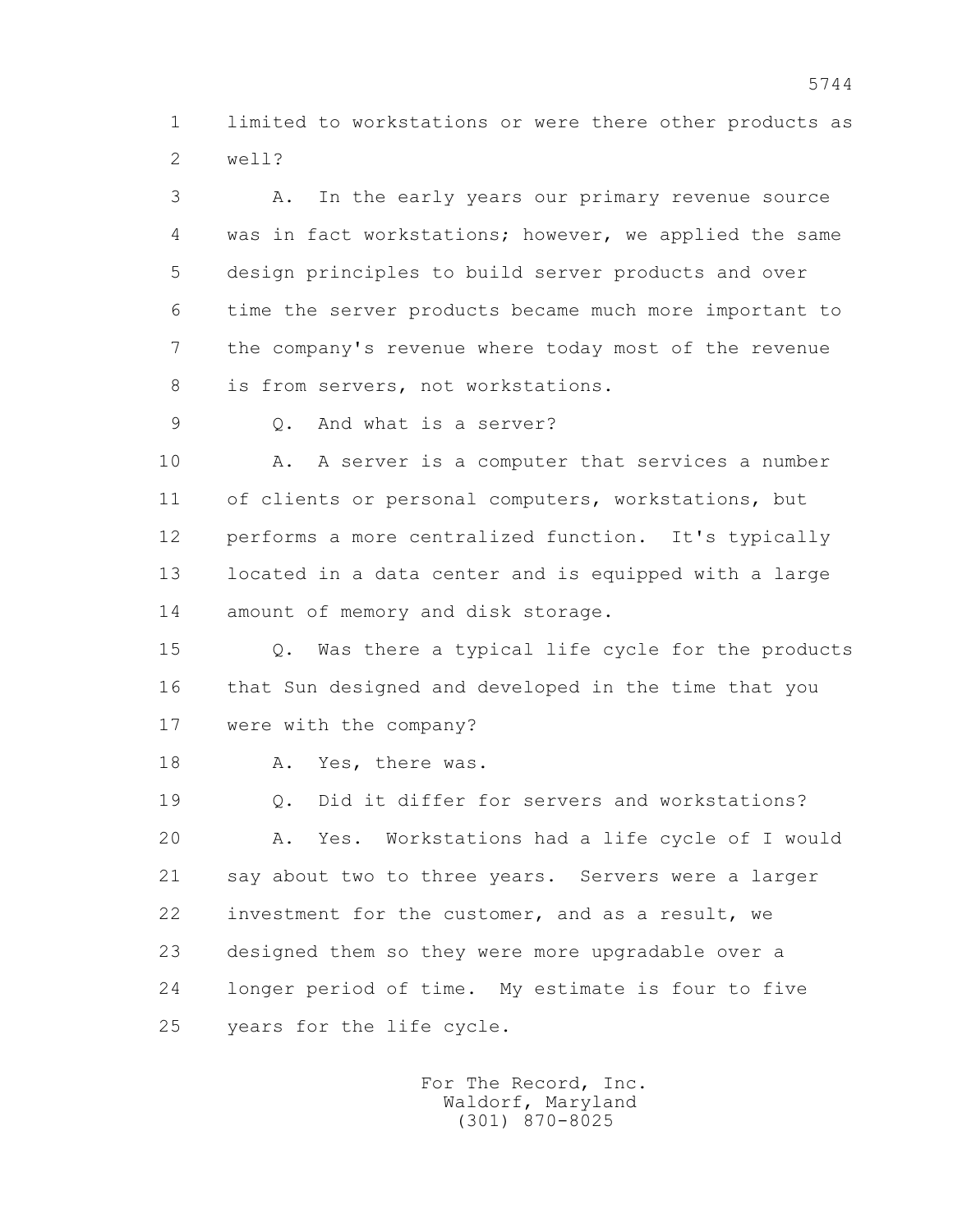1 Q. Generally speaking, how would you describe the 2 customer base of Sun Microsystems; and again, did that 3 differ depending on whether you're talking about 4 workstations or servers?

 5 A. No. It was the same kind of customers. 6 Initially, we were very successful in the 7 computer-aided design automation markets where people 8 took advantage of the workstation graphics 9 capabilities for electronic and mechanical design 10 automation.

 11 Later on, the company was very successful in 12 the financial markets where a lot of the Wall Street 13 trading desks and operations used Sun workstations.

 14 Even later, the company became the market 15 leader for database servers where applications such as 16 Oracle or Peoplesoft run frequently on the Sun 17 workstations -- Sun servers. Excuse me.

 18 Q. Understanding that it may have changed over 19 time, during the period of years that you were with 20 Sun Microsystems, who were the company's principal 21 competitors?

 22 A. Early on, the principal competitor was a 23 company called Apollo, A-P-O-L-L-O, Computers, which 24 was later acquired by Hewlett-Packard. The other 25 principal competitors were Hewlett-Packard itself,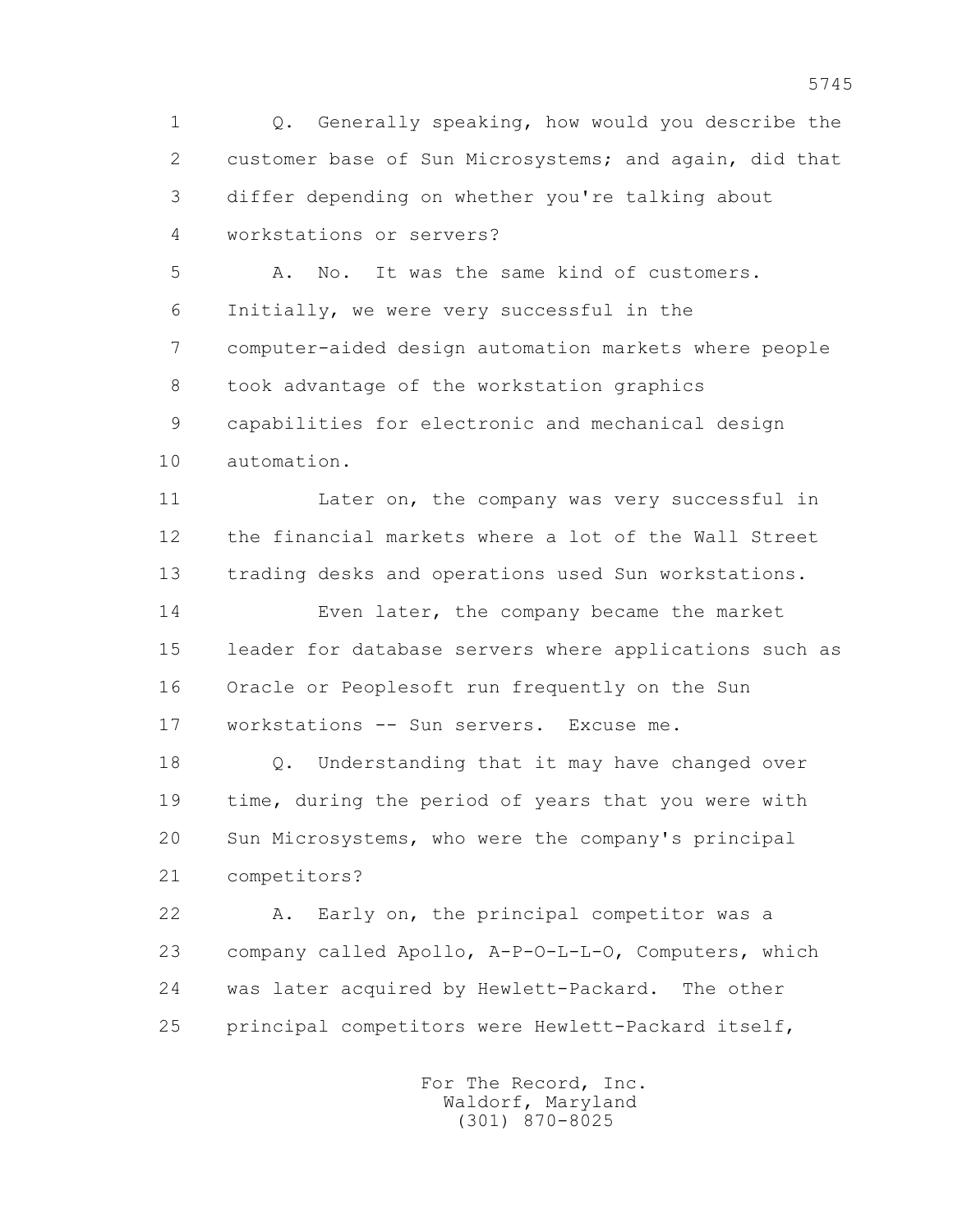1 Digital Equipment Corporation and IBM. 2 Q. Was Sun Microsystems a public company? 3 A. No. Sun became public in 1996, so for the 4 first four years it was a private company. 5 Q. When Sun was established -- 6 A. Can I correct myself. In 1986. Not '96. 7 1986. 8 Q. I believe you said earlier that you were the 9 first employee of Sun Microsystems? 10 A. Yes, I was. 11 Q. How many employees in the initial phase of the 12 company, start-up phase, how many employees, roughly 13 speaking, did the company have? 14 A. Well, in the first year, if I recall correctly, 15 we only had about 30 employees. By the time the 16 company went public, it was about -- it was greater 17 than 500, and today I believe the company has greater 18 than 30,000 employees. 19 Q. Did the revenues of the company grow quickly 20 through the 1980s? 21 A. Yes, they did. In 1987, the company achieved 22 \$1 billion in revenue. 23 Q. So roughly five years after it was 24 established? 25 A. Correct. For The Record, Inc.

 Waldorf, Maryland (301) 870-8025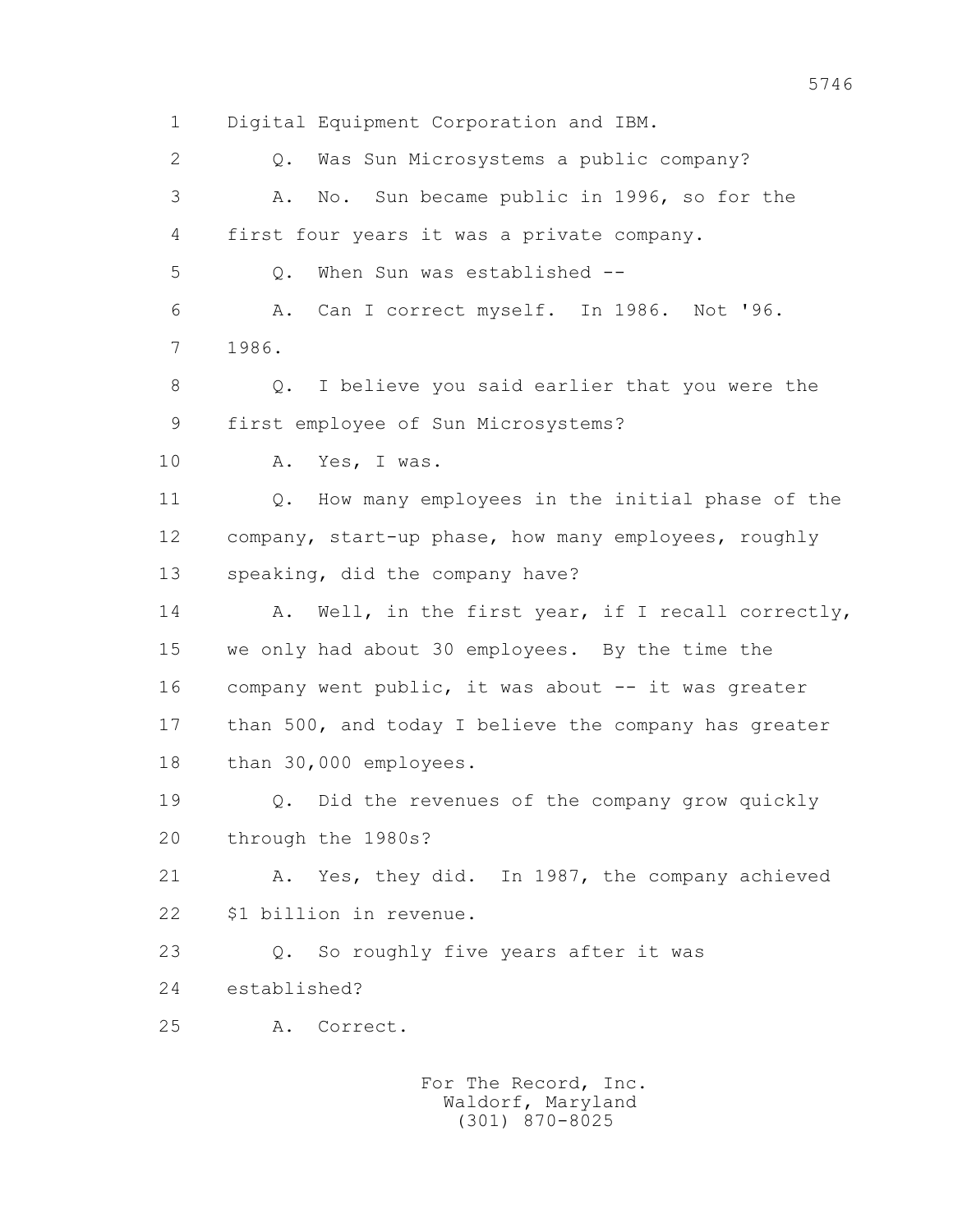1 Q. And do you recall, generally speaking, what 2 Sun's revenues were at the time you left the company in 3 1995? 4 A. Yeah. They were greater than \$10 billion. 5 Q. Do you have any idea how large Sun is today in 6 terms of revenues? 7 A. It is still roughly the same size, greater than 8 \$10 billion. 9 Q. In your view or your estimation, did Sun 10 achieve rapid success in the markets in which it 11 competed? 12 A. Yes. Sun was at the time one of the most 13 successful new computer start-up companies and achieved 14 market leadership in both workstations and UNIX 15 servers. 16 Q. Is there anything particular that you attribute 17 Sun's rapid success to? 18 A. Yes. And this is the use of so-called open 19 standards in Sun's product design. 20 Q. What do you mean by use of the term "open 21 standard"? 22 A. Open standards meant that we would use industry 23 standard interfaces whenever possible to both reduce 24 the amount of work that we had to do from a design 25 perspective as well as to leverage other companies'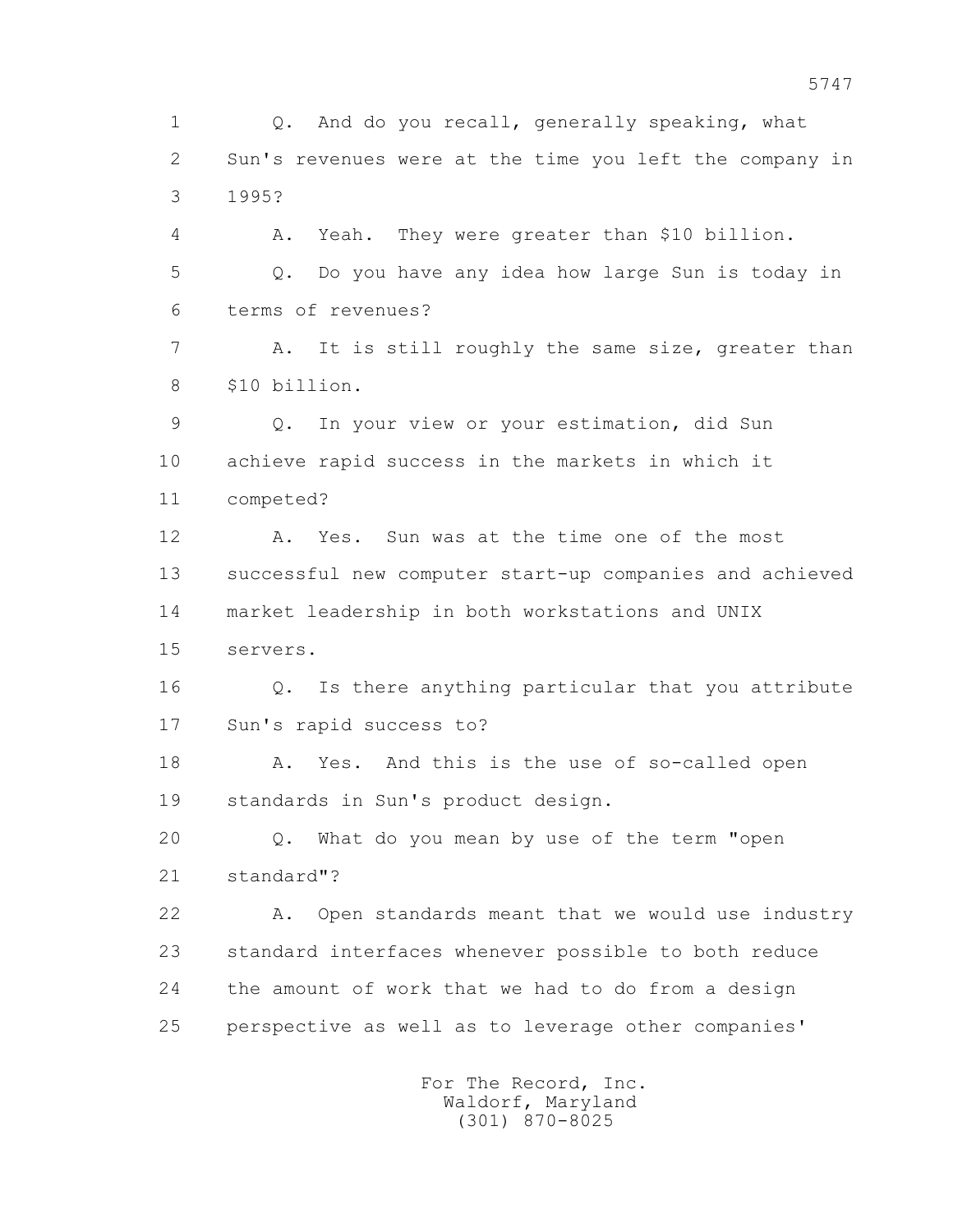1 investment and resources in the market.

 2 Q. And in what areas of the Sun products or the 3 technologies were open industry standards used?

 4 A. Well, we tried to use them in every possible 5 area, ranging from software interfaces, specifically 6 the Berkeley UNIX system, which was considered an open 7 operating system because it was available on other 8 hardware in other vendors' products, to networking 9 protocols. We used the TCP Internet protocols that 10 were originally developed for the Arpanet-to-hardware 11 interfaces such as Multibus and VME industry standard 12 components, microprocessors, memories and so on.

 13 Q. So there were a wide range of areas in which 14 Sun in developing its own products relied on industry 15 standards; is that a fair statement?

16 A. Correct. Whenever possible, we used the 17 industry standards because of the confidence that that 18 would enable us to build essentially a better product.

 19 Q. Let me ask you to elaborate on that point. 20 When you say confidence that would enable you to build 21 a better product, what specifically do you mean by 22 that?

 23 A. Well, number one, it is -- it was our belief 24 that open standards would allow us to build more 25 cost-effective products since the components that we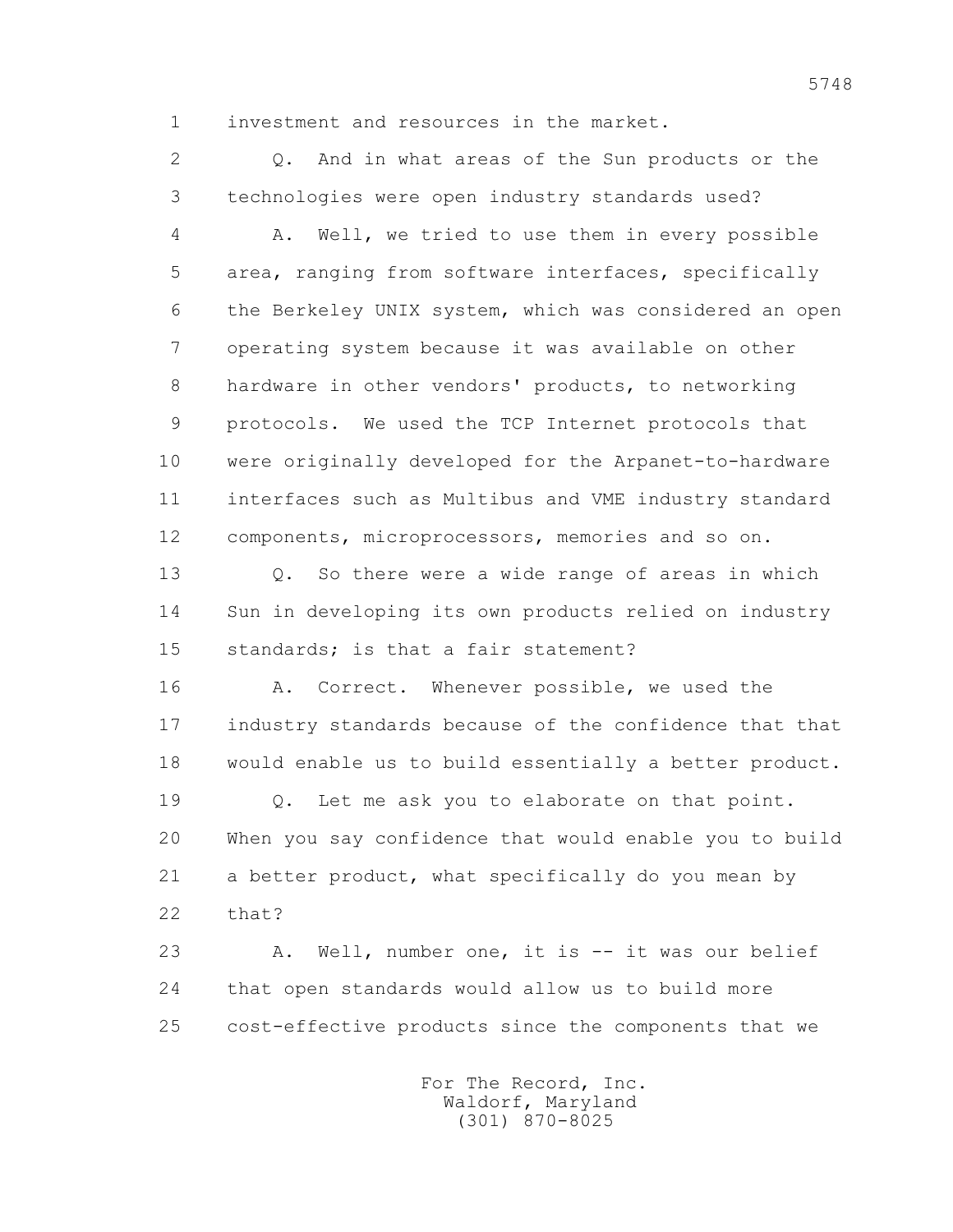1 would use would also be used by many other companies 2 and as a result there would be more competition for 3 such components.

 4 Number two, open standards receive a great deal 5 of scrutiny by many customers from a design perspective 6 and as a result are typically very well-developed and 7 mature.

8 And number three, customers preferred open 9 standards because it gave them the confidence that they 10 were not locked in with Sun as a sole, proprietary 11 system supplier but that they could also purchase other 12 products that would either perform the same functions 13 or interoperate with the Sun products.

 14 Q. Let me ask you -- let me follow up on a couple 15 of things you said, but let me start with the last 16 point.

17 You referred to views of Sun's customers.

 18 Did you personally, in the time period that you 19 were with the company, with Sun Microsystems, did you 20 interact with customers?

21 A. Yes, I did.

 22 Q. And did you interact with customers relating to 23 the subject of open standards?

 24 A. Yes. The open standards message was in fact 25 Sun's primary position and differentiation in the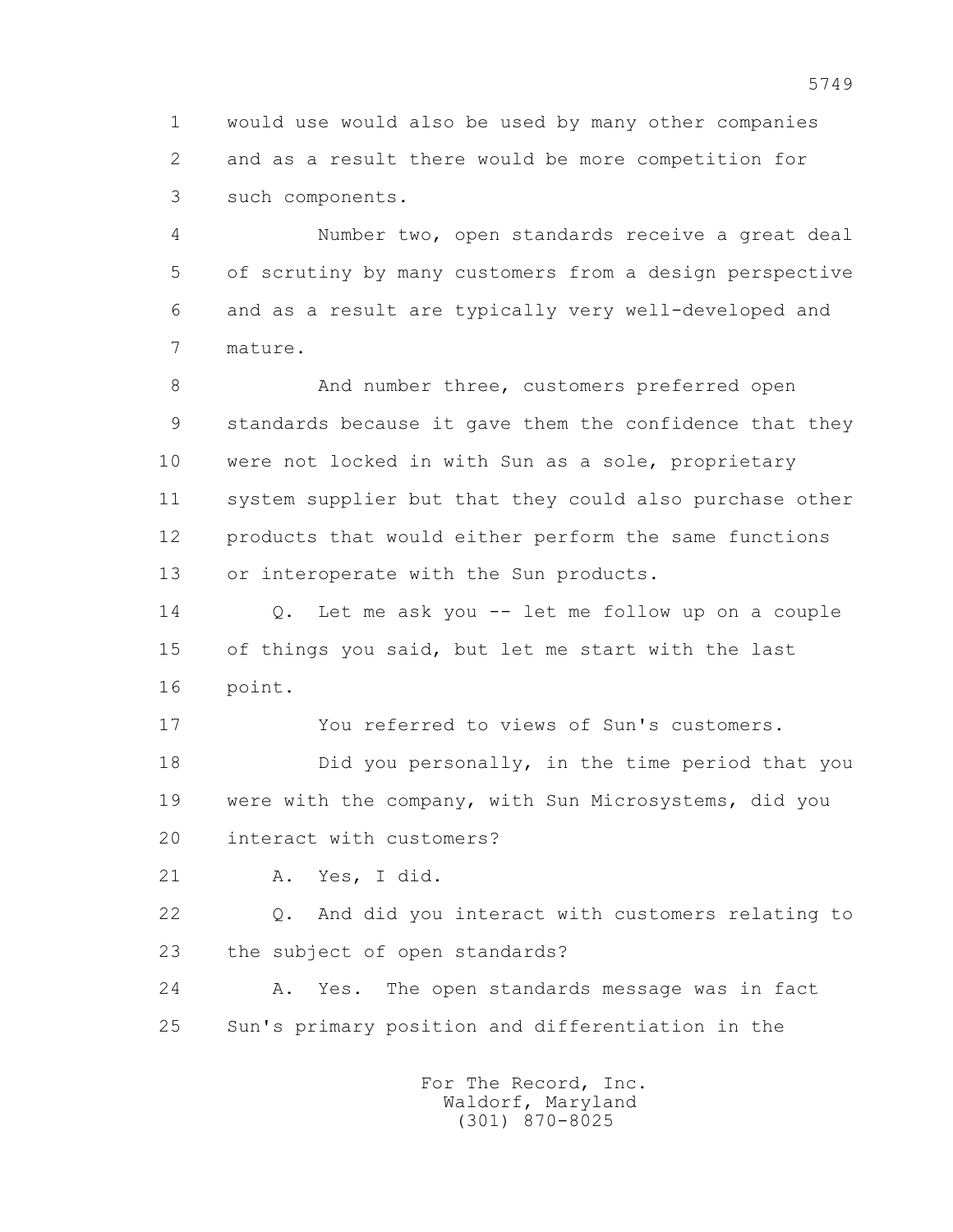1 market against its dominant competitors which were 2 known to build so-called closed systems or proprietary 3 systems.

 4 Q. When you referred to the scrutiny that open 5 standards are given and the benefits from that, can I 6 ask you to explain what precisely you mean by that? 7 A. Yeah. Those also depend on the standard.

 8 But in the area of hardware standards, which is 9 the area I was most involved with, these standards were 10 typically developed by industry standards groups, such 11 as the IEEE or JEDEC, and the process that has been 12 followed to develop such standards relies on the 13 objective contributions from the membership of these 14 standards bodies and they're sincere attempts to 15 develop standards that benefit the industry at large, 16 and as a result, a fair amount of scrutiny and effort 17 is applied to develop a standard that meets the needs 18 of the members and thus the industry at large.

 19 MR. STONE: Your Honor, I must object and move 20 to strike Mr. Bechtelsheim's testimony about sincere 21 attempts of certain groups since I believe, based upon 22 his deposition testimony, he never attended a JEDEC 23 meeting. So having no personal observations of whether 24 their attempts were sincere or insincere, I must move 25 to strike as lacking in foundation.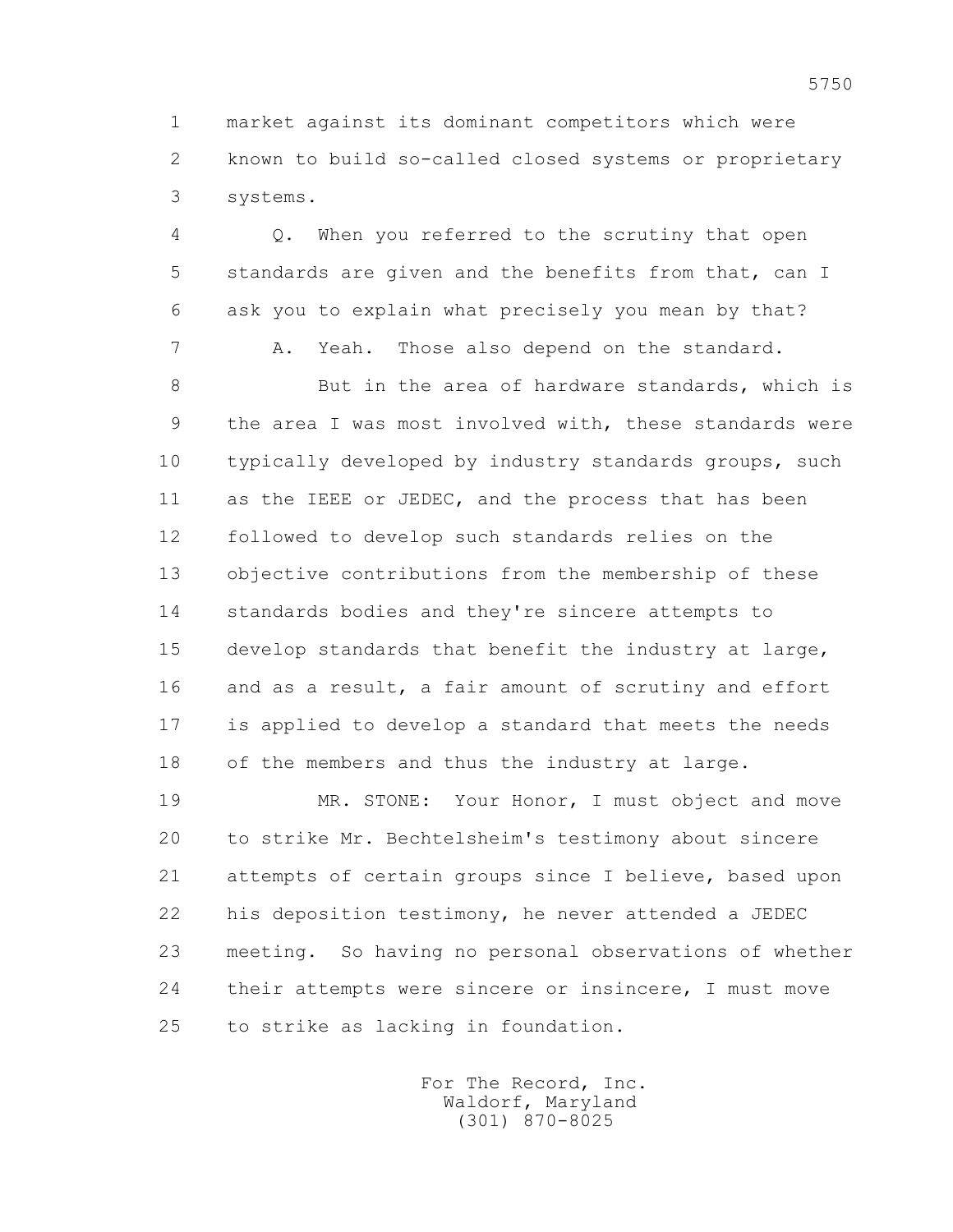1 If Mr. Royall could lay such a foundation, I 2 would --

 3 JUDGE McGUIRE: Mr. Royall, any response? 4 MR. ROYALL: Your Honor, we'll come to JEDEC 5 later, but I don't see anything inappropriate with 6 that answer. It was at a high level of generality and 7 I believe the witness -- certainly there's nothing in 8 his deposition that would cause I think anyone to 9 reasonably conclude that he lacks that level of 10 general knowledge about JEDEC and other standards 11 practices. 12 JUDGE McGUIRE: I'm going to strike the 13 testimony in question and you can go into that if you 14 lay a proper foundation. 15 BY MR. ROYALL: 16 Q. Let's talk for a moment, Mr. Bechtelsheim, 17 about your personal role, your personal 18 responsibilities, at Sun Microsystems. 19 First of all, what was your initial position or 20 title with the company? 21 A. Director of hardware design. 22 Q. And how long did you hold that position? 23 A. I believe about one year. 24 Q. And what were the nature of your duties and 25 responsibilities as the director of hardware design?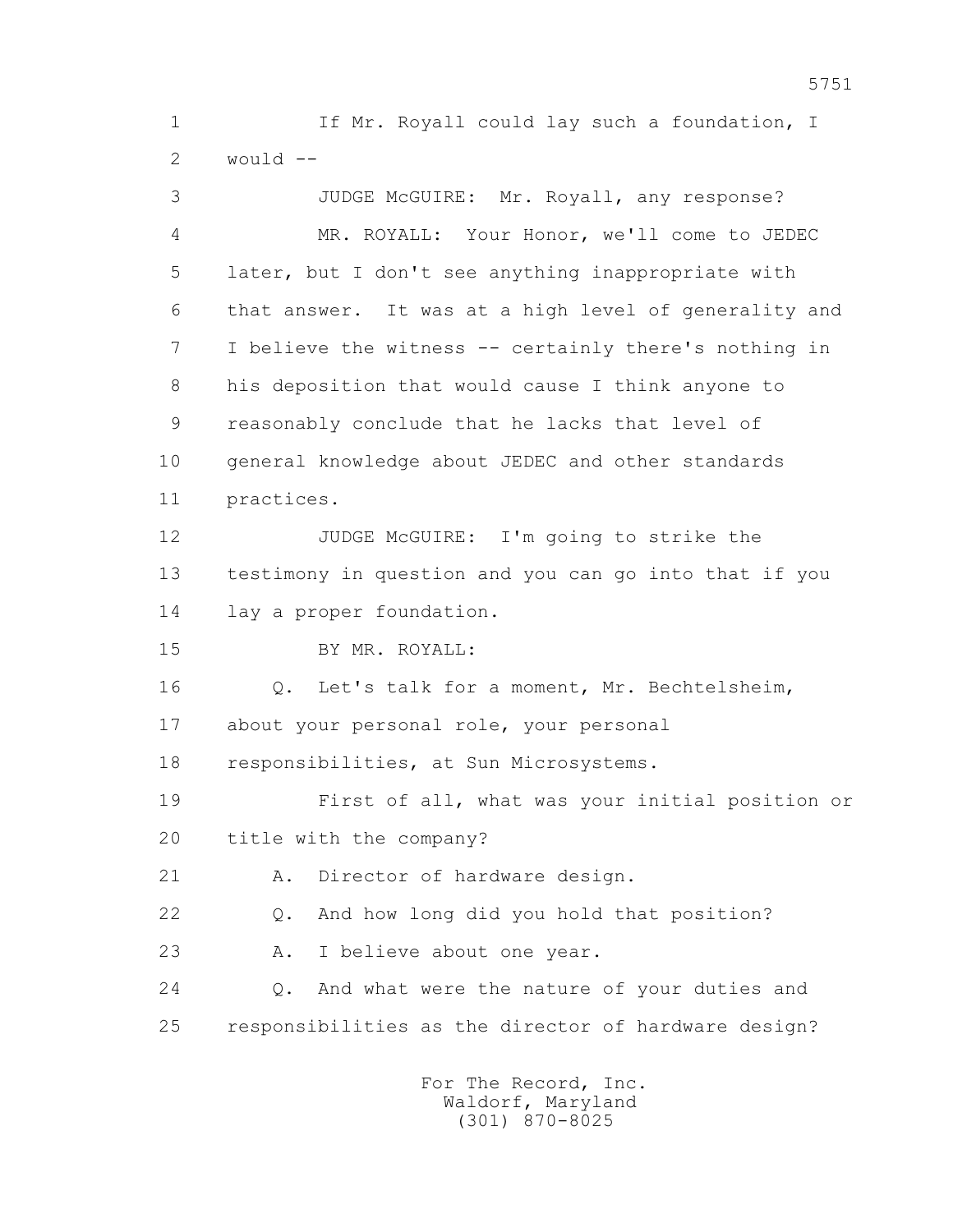1 A. I was the primary designer of the Sun 2 workstation product line. 3 Q. And were there others that worked with you in 4 that area? 5 A. Correct. I had a small group of engineers 6 working with me. 7 Q. And at some point in time did you assume a new 8 title or position within Sun? 9 A. Yes. That title was vice president of 10 technology. 11 Q. And that was roughly a year after the company 12 started; is that right? 13 A. Approximately, yeah. 14 Q. And how long did you hold that position? 15 A. Until I left Sun. 16 Q. And what were the nature of your duties or 17 responsibilities as vice president of technology? 18 A. I continued to be primarily responsible for 19 development of workstations, but in addition to that, I 20 had personal involvement in every kind of hardware 21 standardization, standard usage issues, such as memory 22 interfaces, disk interfaces, and so on. 23 Q. You mentioned earlier that Sun relied upon and 24 was known for relying upon various industry standards. 25 Do you recall that?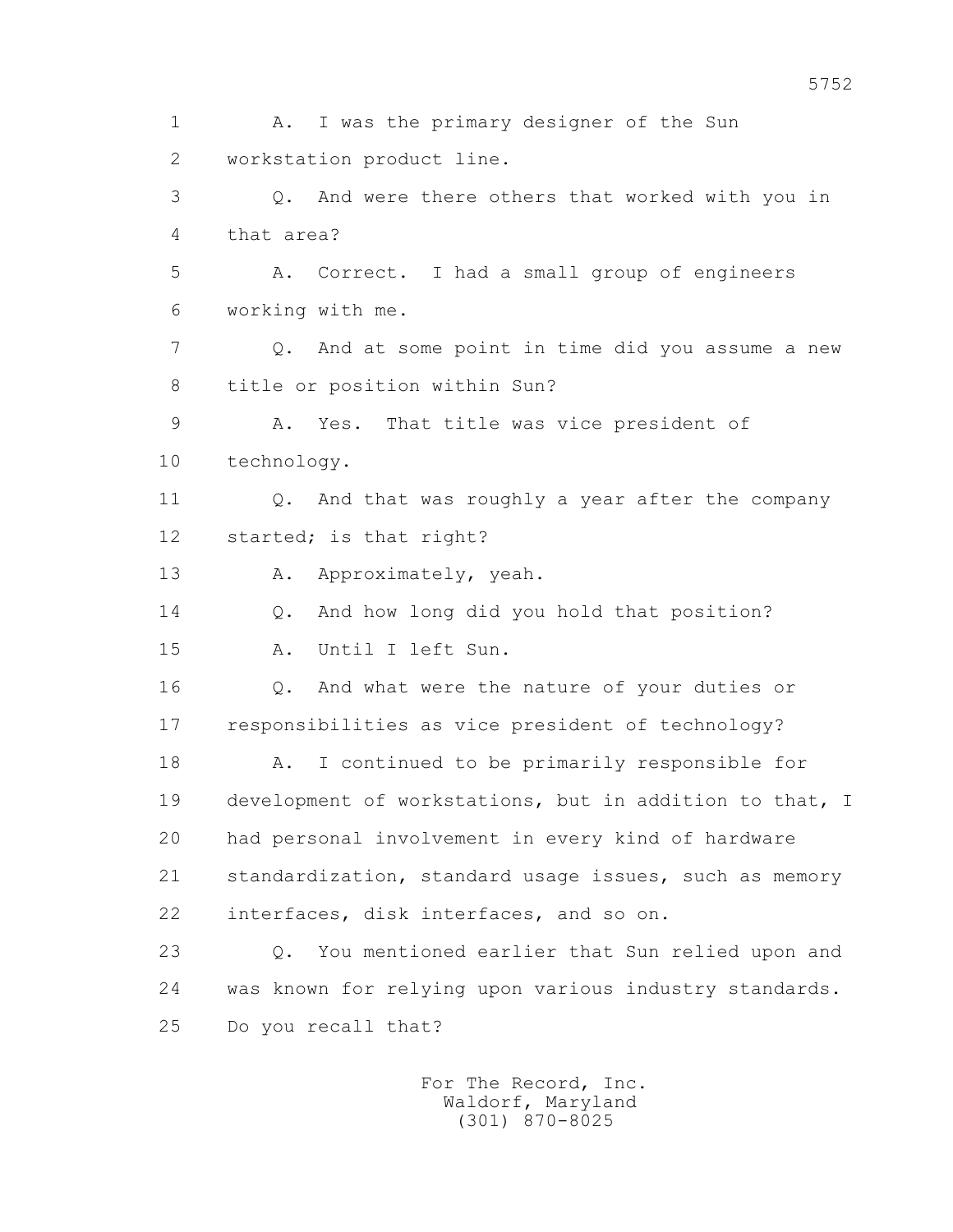1 A. Correct.

2 0. In your position as vice president of 3 technology, did you have any role in selecting the 4 various standards that Sun would rely upon? 5 A. Yes, I did. 6 Q. What was your role in that regard? 7 A. Well, I -- in many cases I was the primary 8 decision maker on what standards we would specifically 9 use as a company. 10 Q. Was your role in selecting standards for Sun's 11 products limited to certain product lines as opposed to 12 other product lines? 13 A. It was primarily on the workstation side, but 14 it also included some of the server considerations. 15 Q. You mentioned earlier in your testimony memory 16 standards. 17 Were you involved in selecting the types of 18 memory standards that Sun would incorporate into its 19 products? 20 A. Yes, I was. 21 Q. Was that limited to workstations or did that 22 role extend to servers as well? 23 A. It included both roles. As a company, we 24 attempted to minimize the number of distinct memory 25 devices we would use to obtain the highest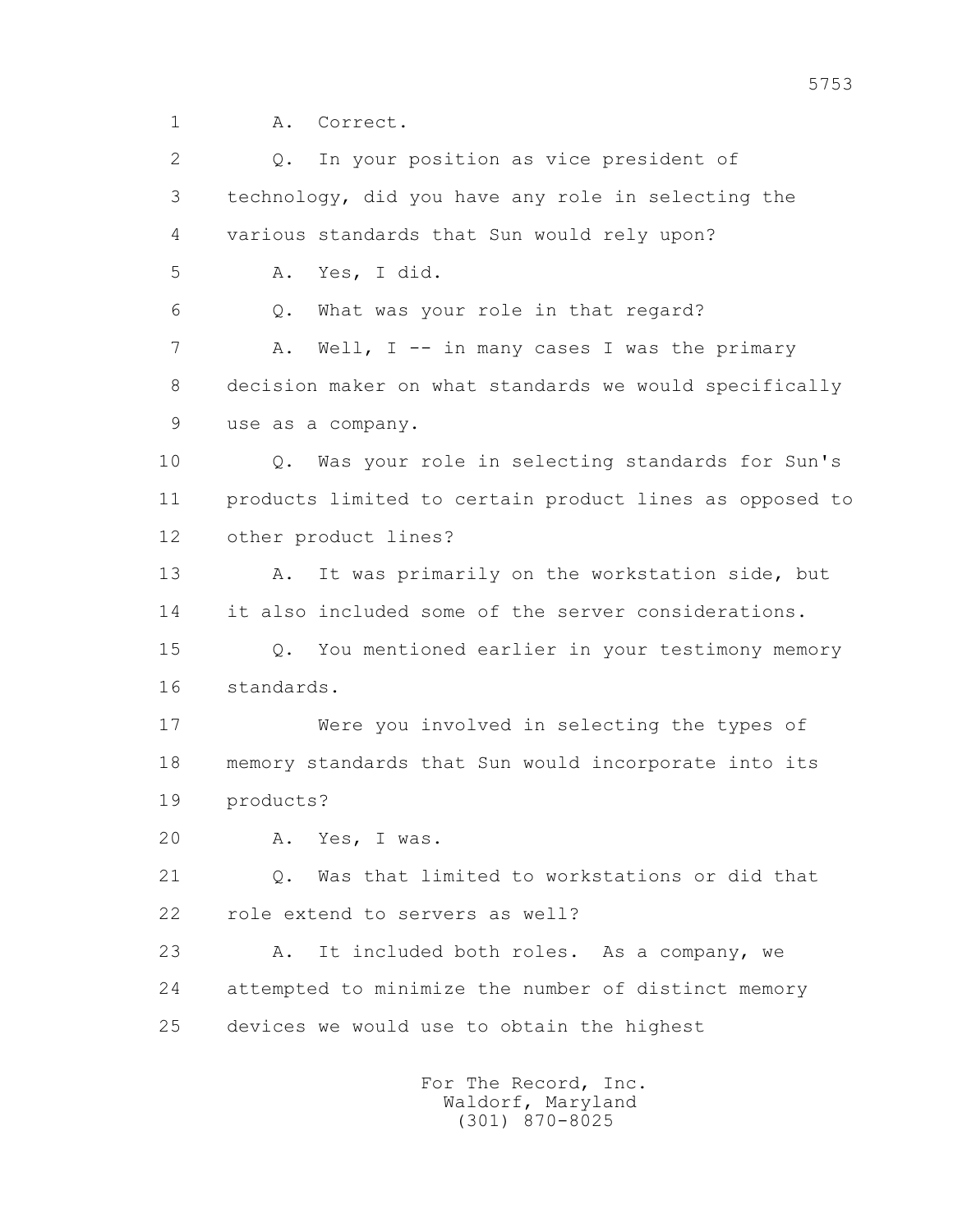1 efficiencies.

 2 Q. Let me ask you to elaborate on what you mean by 3 that.

 4 What was the benefit to Sun of limiting the 5 number of distinct memory devices that you used?

 6 A. Memory was the single largest cost component of 7 Sun's product, so it was very important to obtain 8 memory devices that are -- were readily available in 9 high volumes and cost-effective in the market, and from 10 an inventory management perspective, it was very 11 important to minimize the number of distinct devices.

 12 Q. Was Sun, generally speaking, a significant 13 purchaser of computer memory?

14 A. Not in the early years, but as the company 15 grew, it was at the time one of the largest consumers 16 of DRAMs in the market.

 17 Q. Do you have any rough estimate of the amount of 18 money that Sun would spend on an annual basis on DRAM 19 memory purchases in the time that you were with the 20 company?

21 A. Well, I recall that memory was approximately 22 one-third of our product cost, so if you take the 23 product cost of our systems and 30 percent of that, our 24 annual -- so my estimate here is our annual purchases 25 at the peak exceeded \$1 billion a year.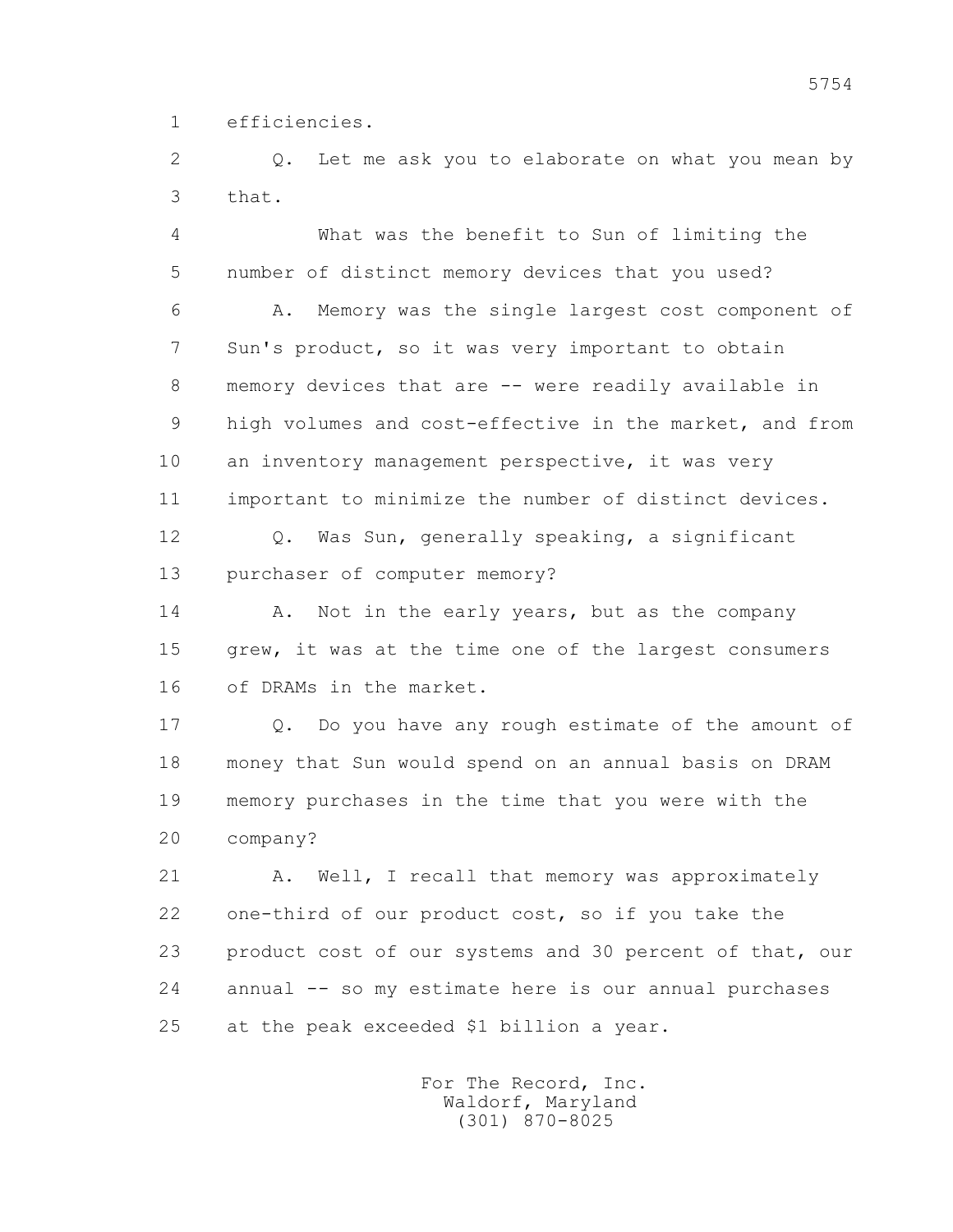1 Q. I'm sorry. Did you say one billion?

2 A. Yes.

 3 Q. And did all of Sun's products use DRAM memory? 4 A. Yeah. Eventually all Sun products embodied 5 DRAM technology.

 6 Q. How would you compare -- let's start with a 7 workstation.

 8 How would you compare the extent to which a 9 Sun workstation incorporated or relied upon computer 10 memory as compared to the typical desktop or PC 11 computer?

12 A. Well, the key difference is we used much larger 13 amount of memories, so a typical Sun workstation in 14 1987 would be configured with either 8 or 16 megabytes 15 of memory, which sounds like a small amount today, but 16 at the time, compared to a personal computer, the 17 personal computer typically had 64 kilobytes or 128 -- 18 maybe a megabyte or two.

 19 So we had I would say typically ten times the 20 amount of memory per system than a personal computer.

 21 Q. Did Sun ever design its own proprietary memory 22 products?

23 A. No, it did not.

 24 Q. ^ is there a reason why Sun did not choose to 25 design a proprietary memory?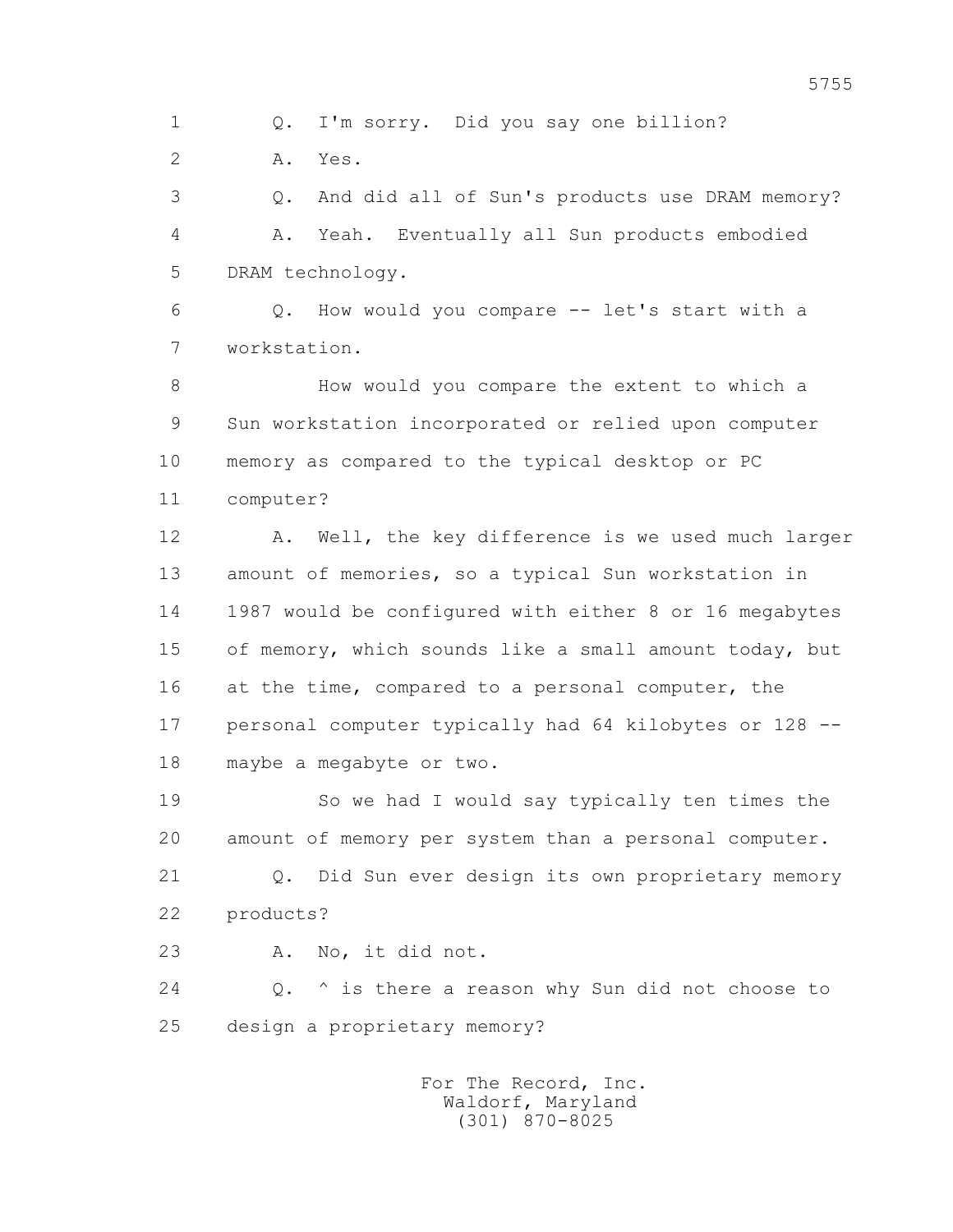1 A. Well, design of memory is a very complicated, 2 difficult, complicated task and the challenge is to 3 arrive at the most cost-effective design. The system 4 memory market is known to be a very cost-competitive 5 commodity-type market.

 6 Q. And when you use the term "commodity" in 7 reference to memory, what specifically are you 8 referring to?

 9 A. Well, the nature of the memory market is that 10 there's a number of suppliers which are fiercely 11 competing for the memory business and the cost or 12 prices for memories in the market behave very much like 13 a commodity-type market.

14 0. Did Sun, during the time that you were with the 15 company, use any type of specialized or customized 16 memory in its products?

17 A. The one type of specialty DRAM technology I 18 recall is so-called video DRAM or VRAM which was used 19 at the time for graphics applications.

 20 Q. And do you have any understanding of what 21 percentage of Sun's total product line would have used 22 that type of VRAM memory?

 23 A. Well, the workstations did use VRAM and in 24 successive technologies, but the relative purchasing 25 volume for VRAM was a small percentage of the overall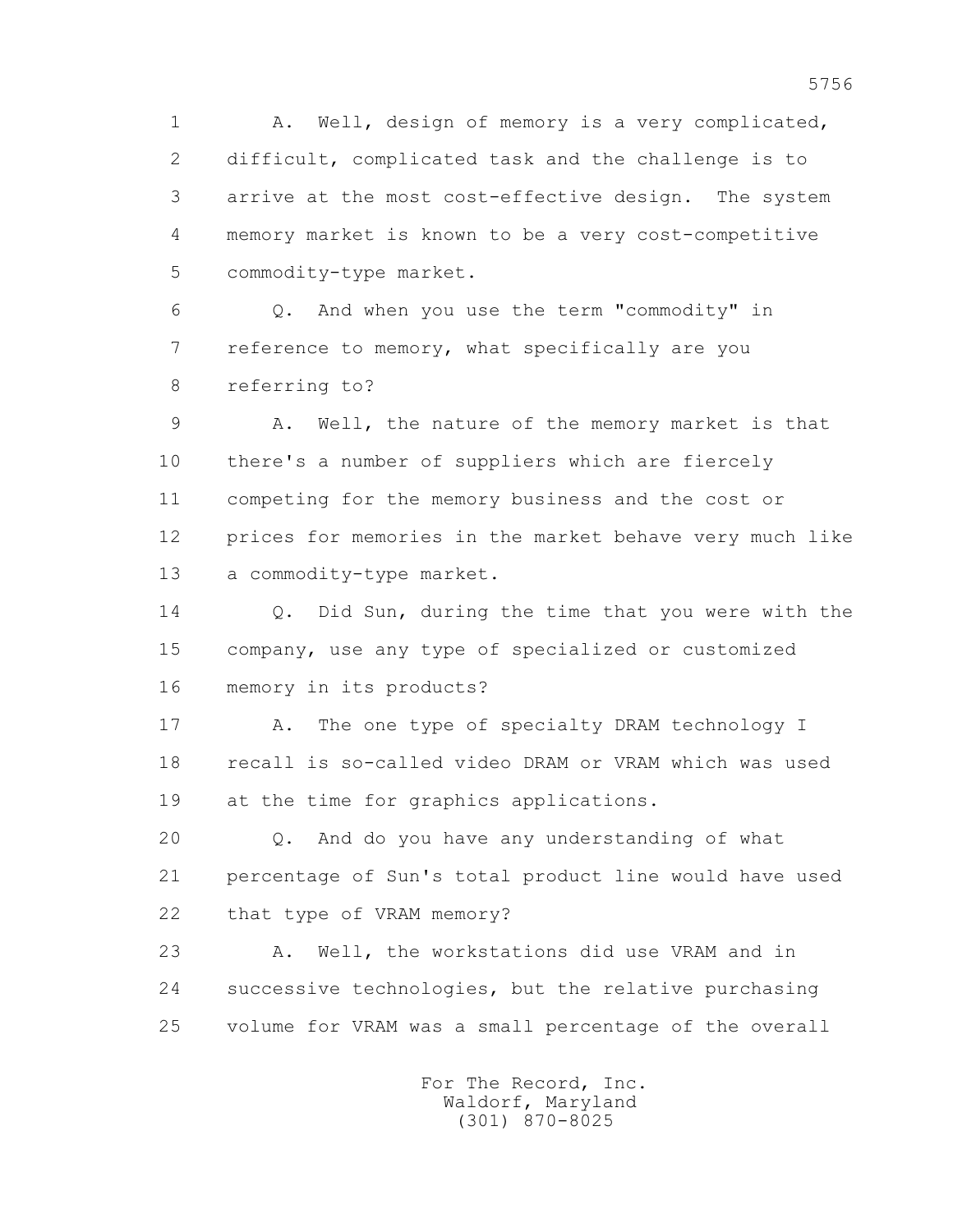1 DRAM consumption.

 2 Q. Would it be fair to say that during your years 3 at Sun the bulk of the memory that Sun used in its 4 products was standardized memory?

5 A. Correct.

 6 Q. And do you recall specifically what types of 7 standardized memory were used in the Sun products that 8 were developed and sold in the time you were with the 9 company?

10 A. Yes, I do.

 11 Q. Can you explain to us which types of 12 standardized memory were used in that time period?

 13 A. So starting in 1982, the company used the 14 industry standard fast page mode asynchronous DRAM. In 15 subsequent years, we used the EDO, spelled E-D-O, 16 asynchronous DRAM. And starting in the mid-'90s, the 17 company started to use the synchronous DRAM, and at 18 that point I left Sun.

 19 Q. And were these the only types of standardized 20 memory that were used in Sun's products during your 21 thirteen-year tenure with the company?

 22 A. I'm not sure if the video RAM was in fact a 23 standardized memory or not. I recall it was 24 manufactured by multiple companies, so we viewed it as 25 a standard interface or standard component, but I do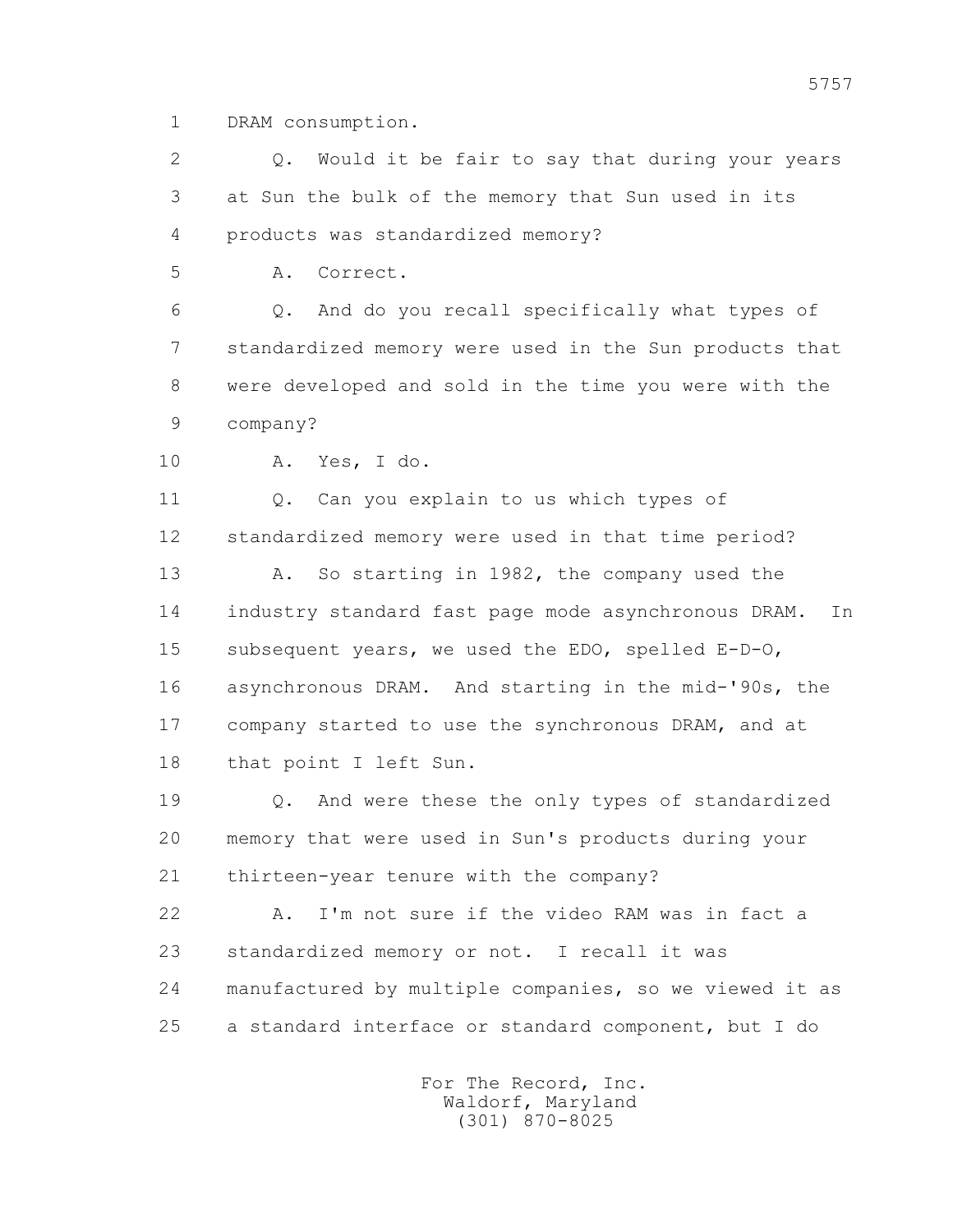1 not recall whether it was, for example, the official 2 JEDEC-type standard or not.

 3 Q. So putting aside VRAM, would it be correct to 4 say that during your thirteen-year tenure with Sun that 5 the company made only two transitions from one 6 standardized type of memory to another? 7 A. Correct.

 8 Q. Do you have any understanding or explanation 9 as to why the company only transitioned from one 10 memory standard to another two times as opposed to 11 more often?

 12 A. Well, we followed the general availability of 13 those components in the marketplace.

 14 So in other words, what I'm saying is the 15 industry at large only made those primary transitions 16 that I was describing.

 17 Q. Now, we've talked earlier about your role in 18 choosing memory standards for the company and that 19 extended to or -- that is, choosing industry 20 standards, and that extended to memory standards as 21 well; correct?

22 A. Correct.

 23 Q. I'd like to ask you a few questions about the 24 process that you and others at Sun followed in choosing 25 memory standards.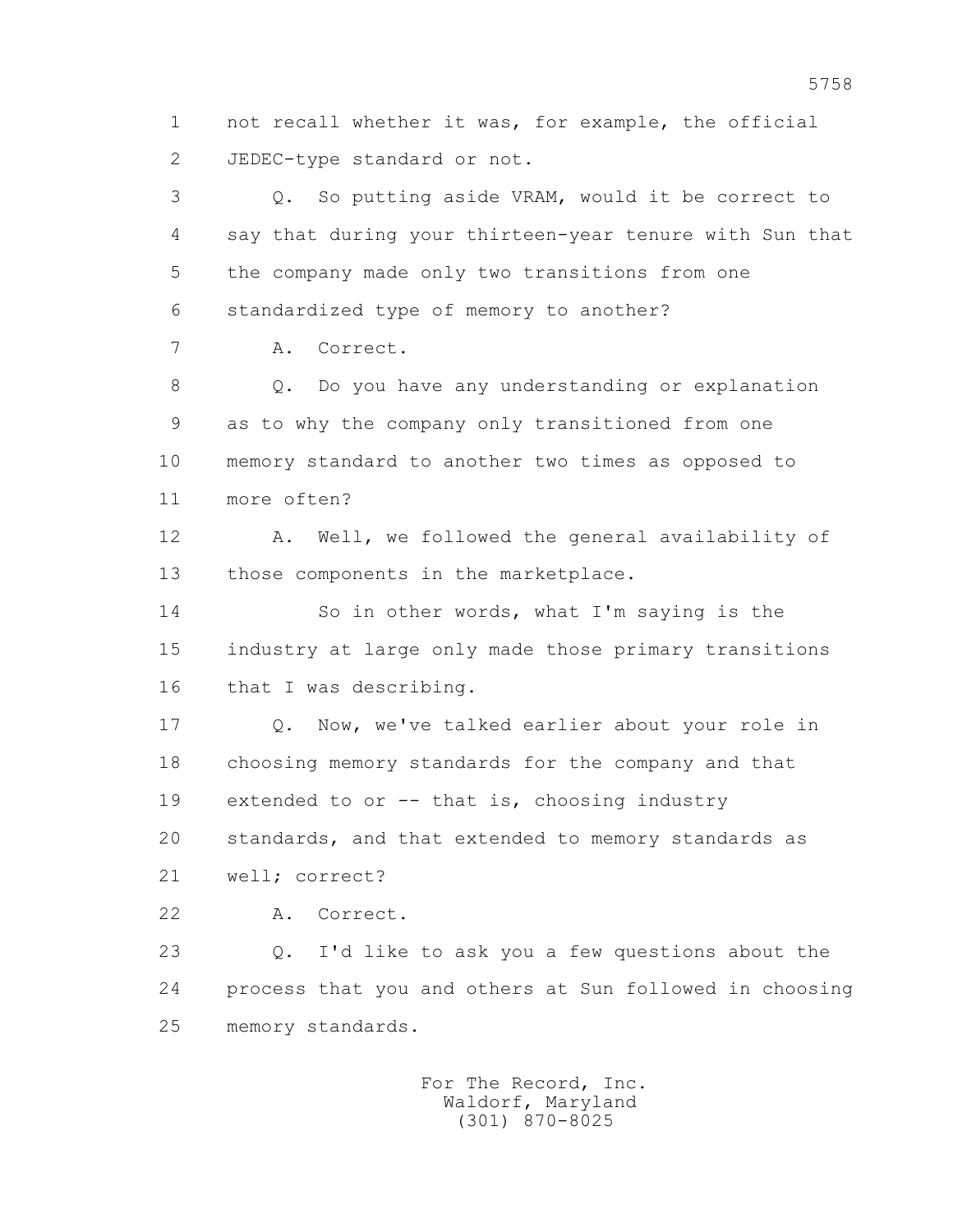1 First of all, let me ask, what were Sun's goals 2 or what were its criteria in terms of selecting memory 3 standards to use in its products?

 4 A. Well, there were three primary concerns. 5 Number one, cost, so our goal was to use 6 components available from multiple suppliers that 7 adhered to a standard specification.

 8 Number two, performance, so within the context 9 of cost, we would choose memory designs or memory 10 components that would allow us to achieve the highest 11 performance at the system level.

 12 And I guess there was the availability, meaning 13 simply the fact that the supply base could manufacture 14 these type of memories in sufficient volumes at an 15 acceptable cost to meet our needs.

 16 Q. In selecting among options for the memory 17 standards that you used, was it important to you that 18 the standard be an open standard in the sense that you 19 used that term earlier?

 20 A. Well, at the time, I was only familiar with 21 open industry standards since in my recollection there 22 was no non-open memory interfaces in the period of the 23 initial -- the '80s when we made those design 24 decisions.

25 Q. Well, let me ask you about the other criteria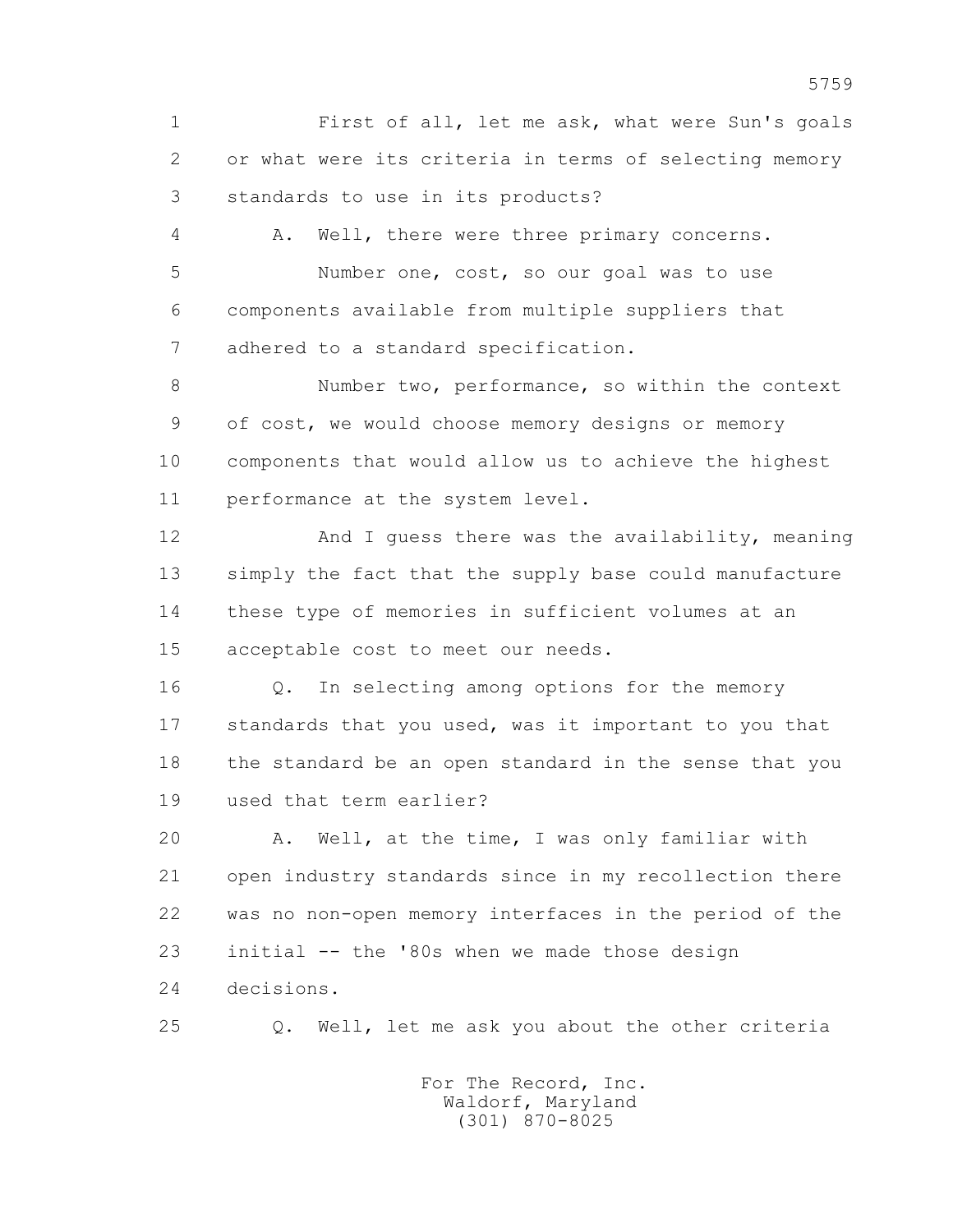1 that you mentioned.

 2 First of all, you mentioned that cost was one 3 of the factors that influenced your decisions about 4 memory standards.

 5 Why did Sun care about the cost of memory? 6 A. As I testified earlier, memory was 7 approximately one-third of our total product cost at 8 the time; thus, if we had to use more expensive memory, 9 it would have had a significant impact on Sun's overall 10 product cost and our business model.

11 0. What aspects of cost mattered to you at Sun in 12 terms of selecting memory?

13 A. Well, it was the cost per megabit, the cost per 14 device, the cost per DIMM -- I'm sorry -- the cost per 15 memory module assembly that we were able to obtain on 16 the open market.

 17 Q. You didn't manufacture memory. I think you 18 said that earlier. Sun did not manufacture its own 19 memory?

20 A. No, we did not.

21 Q. Well, if Sun didn't manufacture memory, why --22 strike that.

 23 Did manufacturing cost matter to you, that is, 24 the costs of the manufacturers of the memory that you 25 were considering?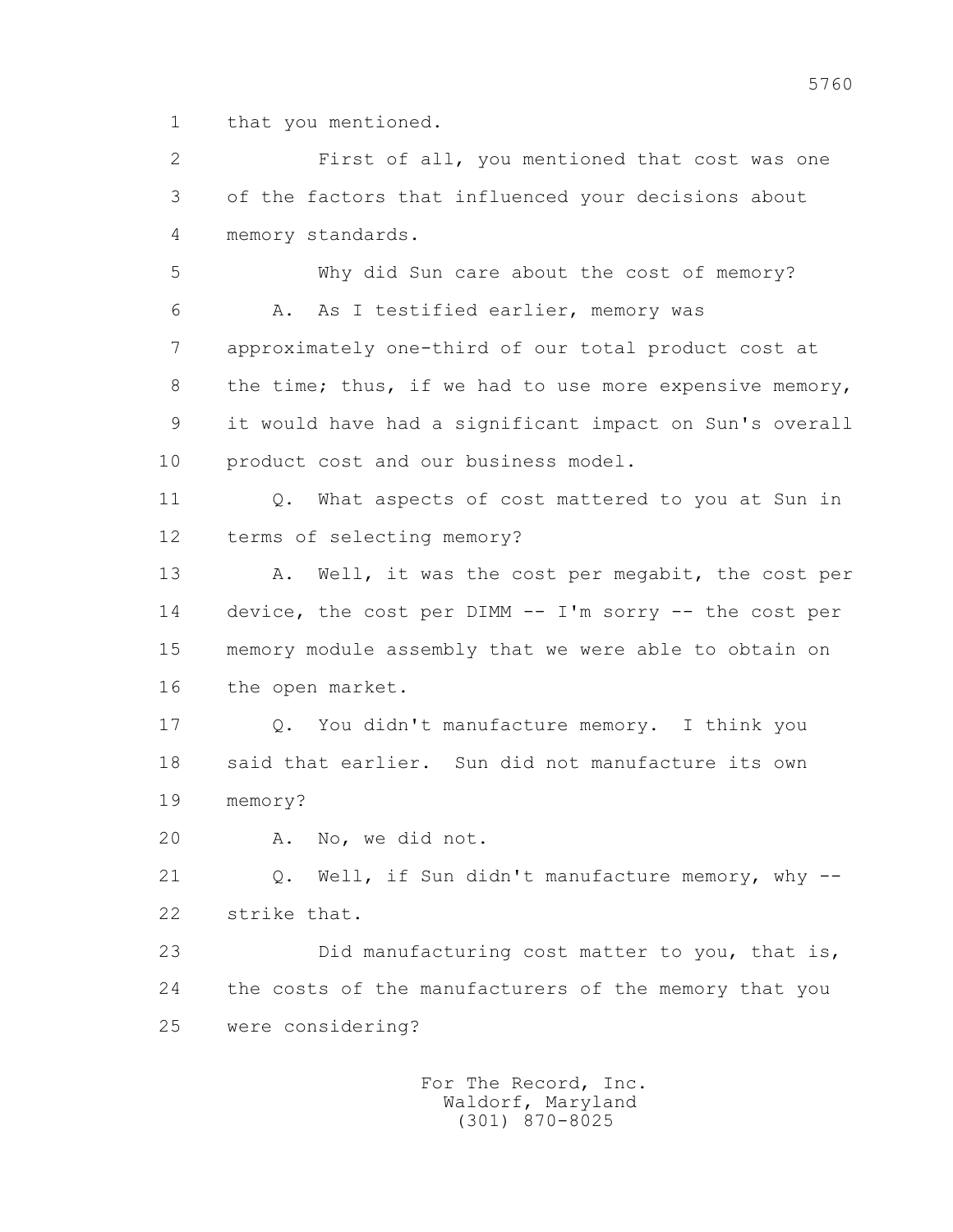1 A. Well, it was well-understood that the memory 2 market was a very cost-competitive market, but 3 ultimately the cost driver for the memory manufacturer 4 was primarily the device size and the yield, process 5 technology costs that they had to burden, that burdened 6 their cost model to arrive at the price that they were 7 willing to sell a memory device.

8 Q. And as you considered different memory options, 9 did you look into questions about the device size and 10 the yield in order to assess cost?

11 A. Yes, I did.

 12 Q. And was it the manufacturer's cost that you 13 cared about or your own cost?

14 A. Well, we relied on the representations of the 15 memory manufacturers to us when evaluating those kind 16 of trade-offs.

 17 So we frequently engaged in discussions with 18 manufacturers to understand what drove their cost 19 model and what choices they could make to reduce their 20 costs.

 21 Q. And did you speak to multiple manufacturers 22 separately about these cost-related issues?

23 A. Yes, I did.

 24 Q. And why -- was there any reason why you spoke 25 to the manufacturers separately?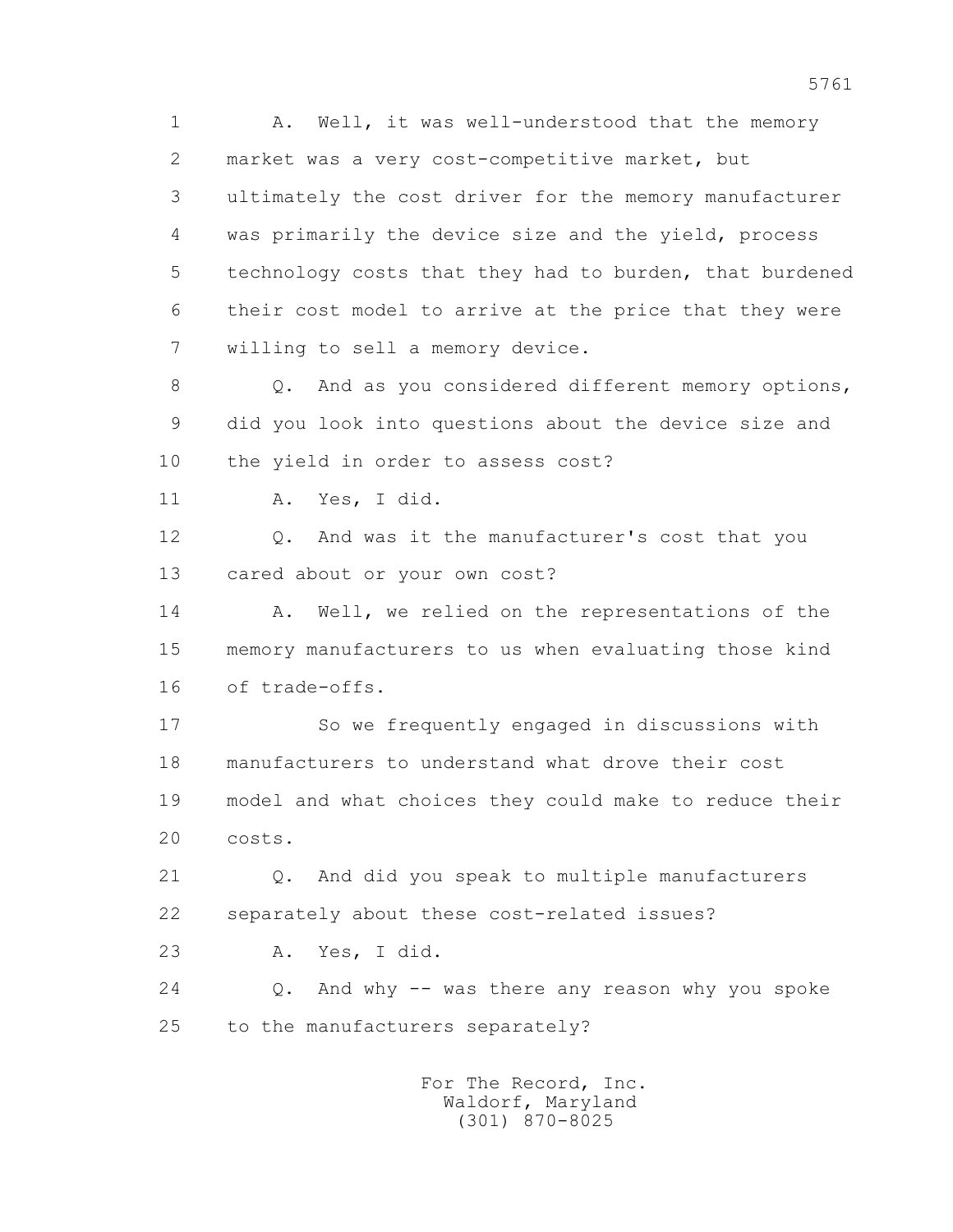1 A. Well, each manufacturer considered their own 2 cost data and cost projections as their own either 3 proprietary or confidential data. 4 Q. When you mentioned cost earlier, you mentioned 5 in that connection the issue of multiple suppliers? 6 A. Yes. 7 Q. And how does multiple -- the issue of multiple 8 suppliers relate to cost? 9 A. Well, it was well-understood that in a 10 competitive market where multiple manufacturers make 11 essentially the same type of component that the cost to 12 us as a customer would be significantly superior and 13 there would be a lot more cost pressure on the 14 manufacturers themselves to optimize the manufacturing 15 of their components. 16 Q. Did Sun use multiple memory manufacturers or 17 did it do business with multiple memory manufacturers 18 in terms of the procurement of memory? 19 A. Yes, it did. 20 Q. Do you recall how many, in the time you were 21 with the company, how many different memory vendors the 22 company worked with? 23 A. We used at least a half a dozen manufacturers 24 over the years. 25 Q. Now, earlier you said -- well, strike that. For The Record, Inc.

 Waldorf, Maryland (301) 870-8025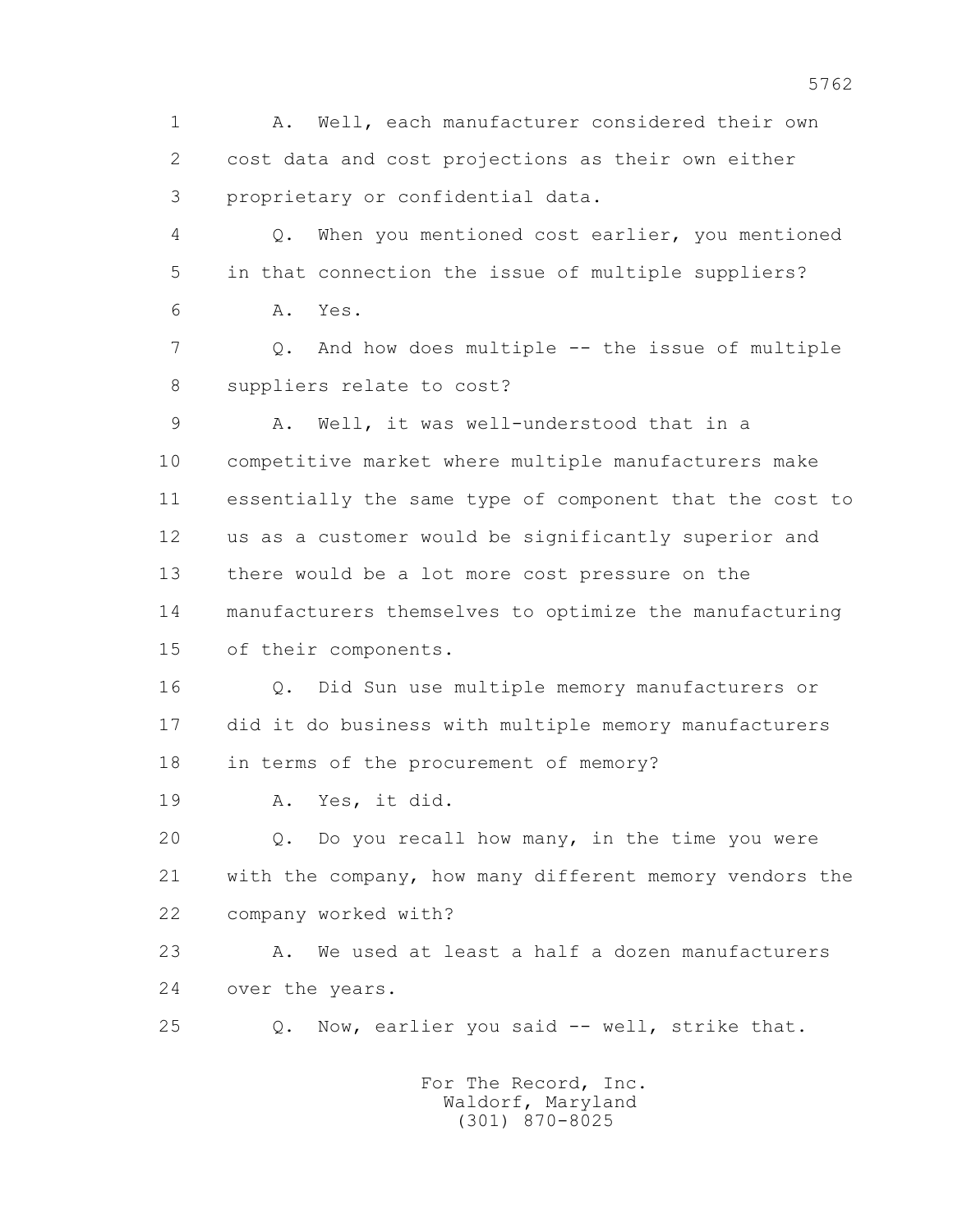1 Were there other cost-related issues that were 2 important to you in addition to device size, yield, 3 multiple suppliers? Were there other aspects of the 4 cost consideration that were important to you in 5 considering memory options? 6 A. Yes, there were. 7 0. Which other factors? 8 A. Well, the other cost to the memory component is 9 the cost at the system level or the board level to 10 design the memory into our system. 11 So this is a cost that was more under our own 12 control, but we were very careful to minimize the 13 system design-in costs of any such memory. 14 O. And why did you care about that? 15 A. Because this is a cost that we could manage and 16 our goal was, given the large amount of memory the 17 company was purchasing, to minimize such costs. 18 Q. And did the system design costs in terms of 19 designing a different memory into your system, did 20 those costs vary from one type of memory technology to 21 another? 22 A. Well, the impact was on the memory controller 23 design, the PC board layout, the design of the memory 24 modules that required, you know, different trade-offs 25 for different memory technologies.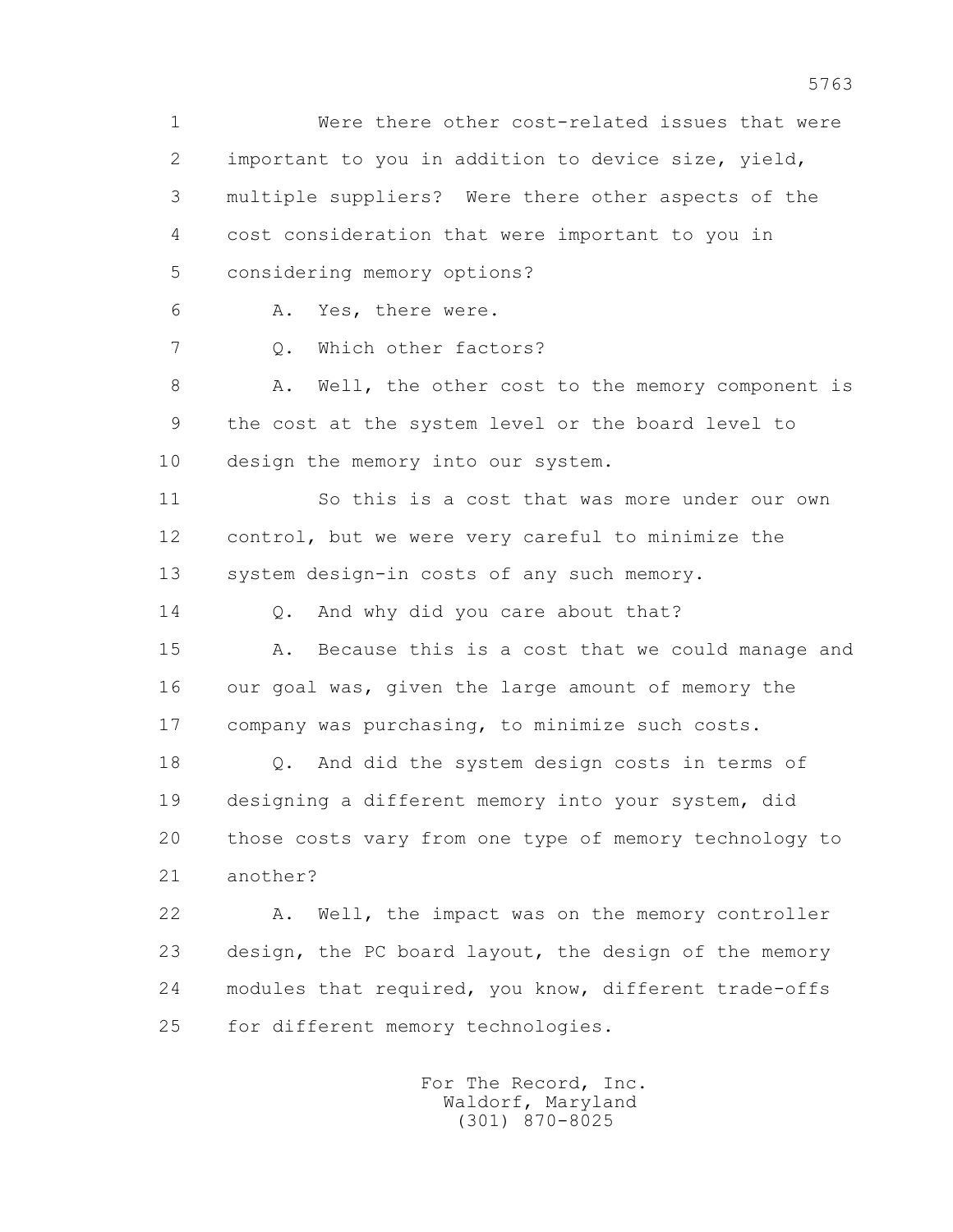1 Q. Who designed the memory controllers that were 2 used in Sun's products during the time that you were 3 with the company?

 4 A. Well, Sun did, in many cases I did personally. 5 Q. In the role that you mentioned as director of 6 hardware and then later vice president of technology, 7 you were involved in actual design of memory 8 controllers?

9 A. Correct.

 10 Q. Did Sun purchase memory controllers from 11 third-party sources?

12 A. No. At the time I was with the company, all 13 memory interfaces were designed by Sun for our 14 products.

 15 Q. You mentioned earlier that one of the factors 16 that you considered to be important in evaluating 17 different memory options was performance?

18 A. Correct.

 19 Q. What specifically were Sun's goals or 20 considerations in terms of the performance of the 21 memory products it would use in its own systems?

 22 A. So our goal was to have a performance advantage 23 in the market compared to our competitors, and an 24 important ingredient to those performance numbers was 25 the actual performance of the memory system or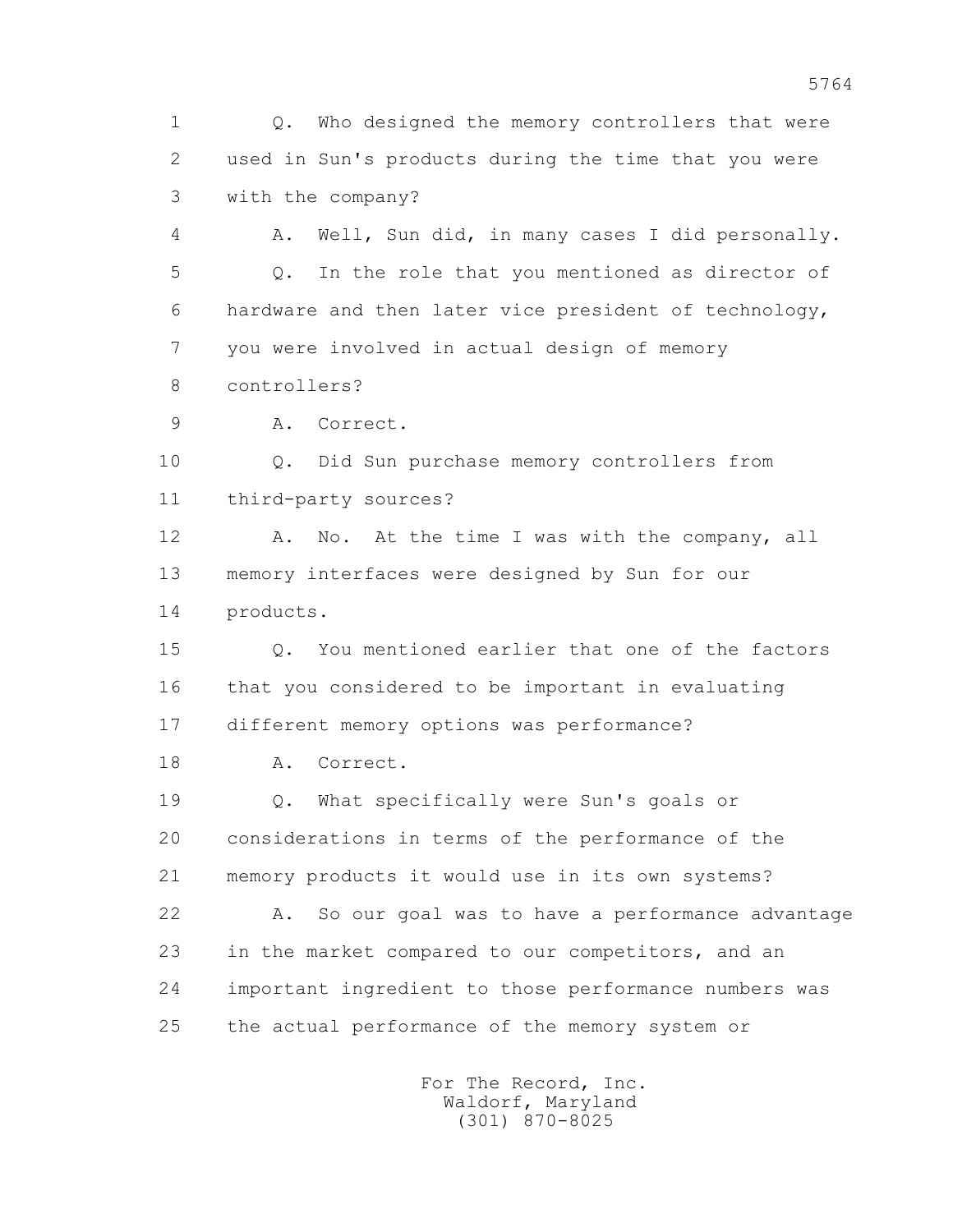1 subsystem that ultimately determined application or 2 benchmark performance that was in fact visible to 3 customers.

 4 Q. Now, I believe you said earlier that early on 5 at Sun all of the memory options that you were 6 considering were so-called open standards; is that 7 right?

8 A. Correct.

 9 Q. And was there, in the memory area specifically 10 as opposed to other areas where you used standards, 11 was there any benefit to Sun from using an open 12 standard?

13 A. Yes.

14 0. And what benefits?

 15 A. Well, as I testified earlier, the primary 16 benefit was that we were dealing with a mature 17 technology that was cost-effectively delivered by a 18 large number of suppliers and which addressed our 19 concerns of price, performance and availability.

 20 Q. Does the volume in terms of overall volume 21 produced and sold of a given memory product not only as 22 relates to Sun's purchases but others, is that 23 something that mattered to you in considering memory 24 options?

25 A. Yes. It did very much so.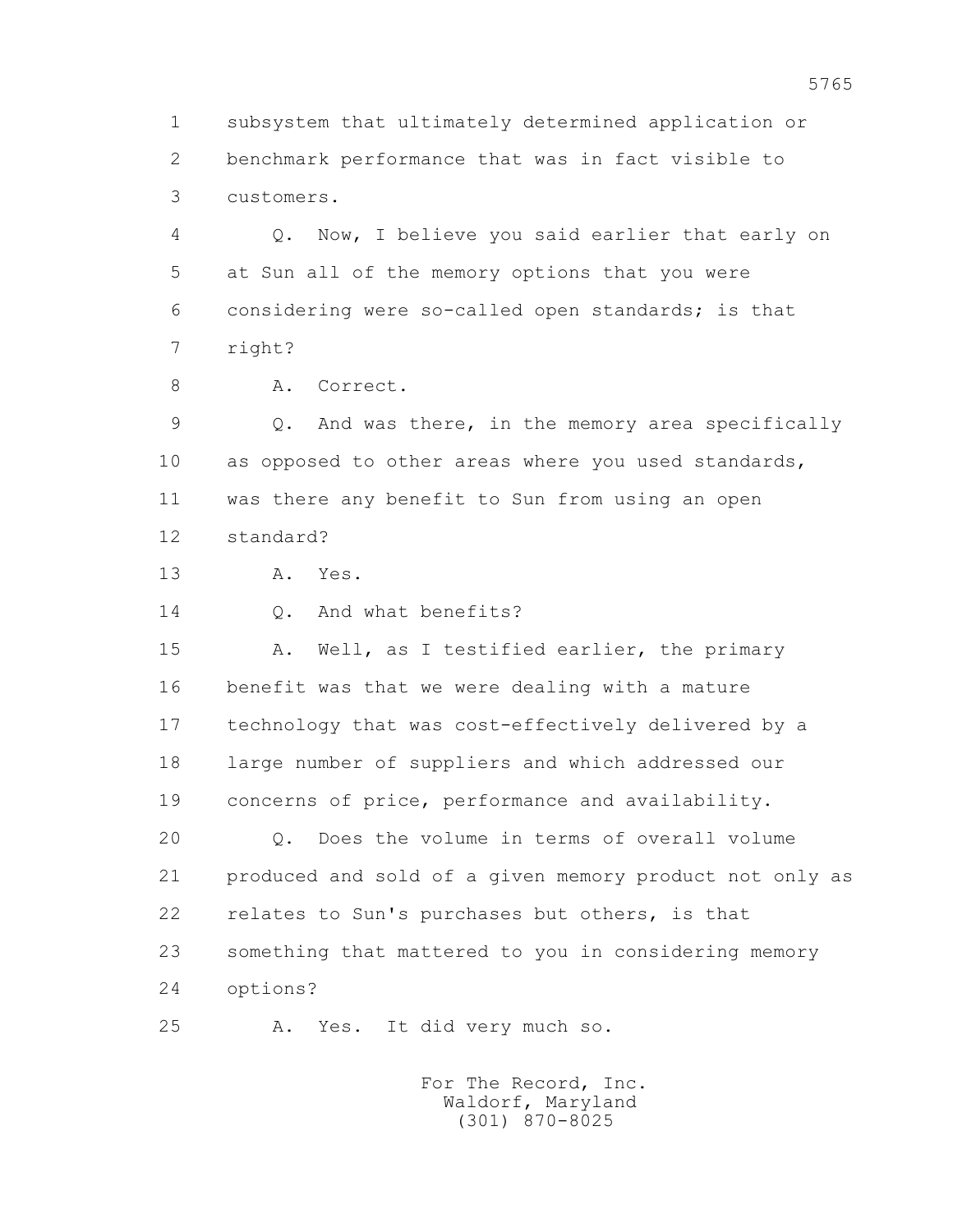1 Q. And why so?

 2 A. Because volume is one of the primary drivers 3 for manufacturing efficiencies, which improve yield for 4 the memory manufacturer and thus reduce cost.

 5 Q. Did you have any understanding or baseline 6 assumption as to whether the open standard memory 7 options that you considered were subject to or were not 8 subject to royalty-bearing patents?

 9 A. At the time I did not have such understanding. 10 Q. You did not have an understanding one way or 11 the other as to whether the open standards were subject 12 to patents?

13 A. Yeah. My assumption was that there was no 14 patents I was familiar with certainly at the time that 15 in my understanding covered standard -- open standard 16 memories.

 17 Q. And do you recall why you assumed that? 18 A. Well, the history of memory interfaces was 19 that -- in my experience was that it was an open, 20 multivendor setting that defined memory interfaces, and 21 I never heard of at the time that there was any patent 22 issues surrounding the memory interface itself.

 23 Q. Now, in terms of the process that was followed 24 internally within Sun in choosing what memory option 25 you would use in your products, were there others in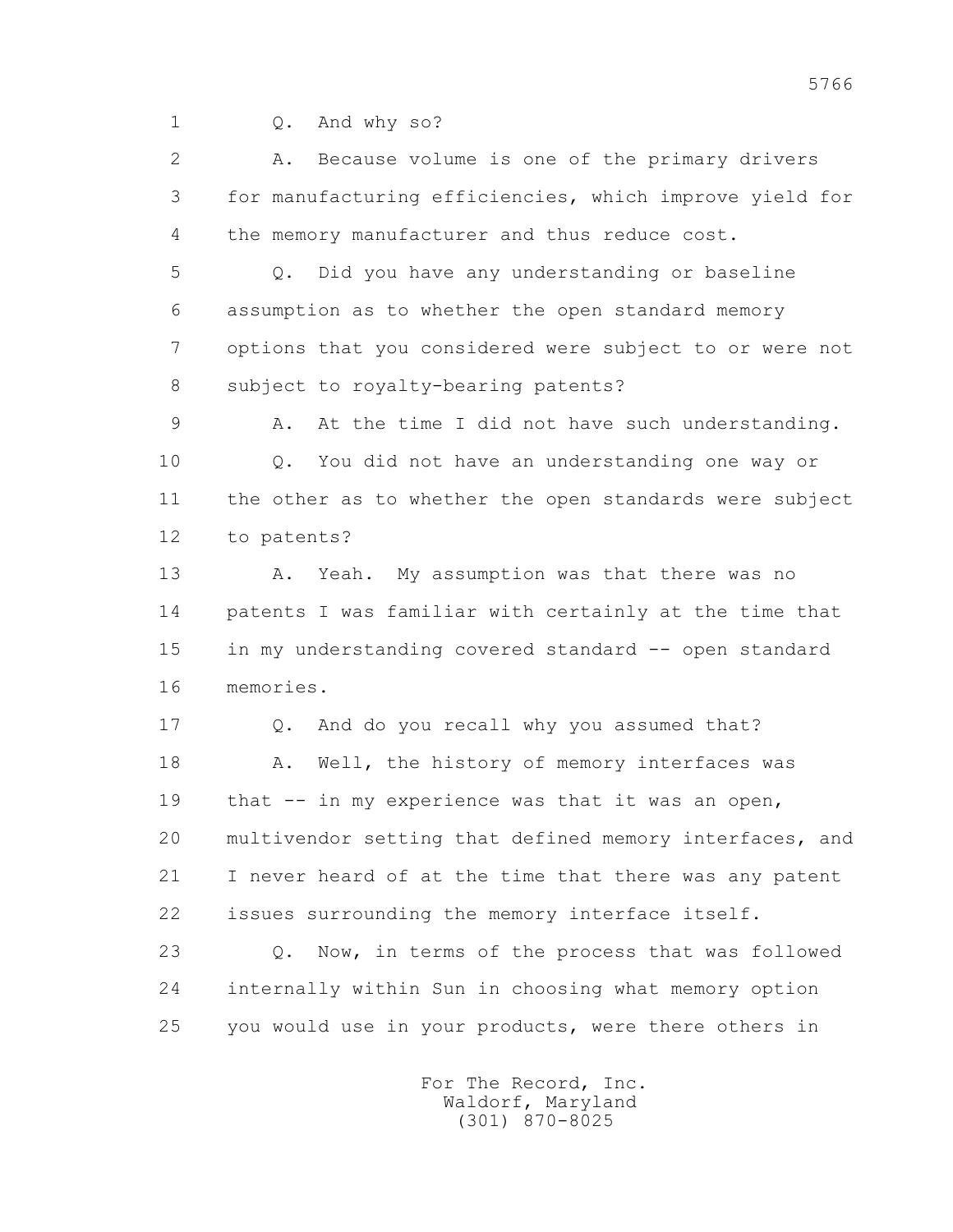1 the company who were involved with you in considering 2 these issues?

3 A. Yes, there were.

 4 Q. And generally speaking, who else would be 5 involved in those types of issues?

 6 A. Well, we had a number of different design 7 groups, and typically each design group, you know, 8 would do some of their own investigation of what memory 9 made the most -- was the most appropriate for their 10 particular design.

 11 Q. In making decisions about different memory 12 options for Sun's products, did you meet with or 13 solicit input from anyone outside of the company, 14 outside of Sun?

15 A. Yes, I did.

 16 Q. And whose input would you solicit in that 17 regard?

18 A. Well, primarily we met with manufacturers of 19 memory components to understand their road maps and 20 their development plans. And some of these road maps 21 and plans were also discussed at the JEDEC meetings. 22 Q. Putting aside JEDEC for the moment -- we'll 23 come to that -- but in terms of meetings with memory 24 manufacturers, were you personally involved in such 25 meetings while you were at Sun?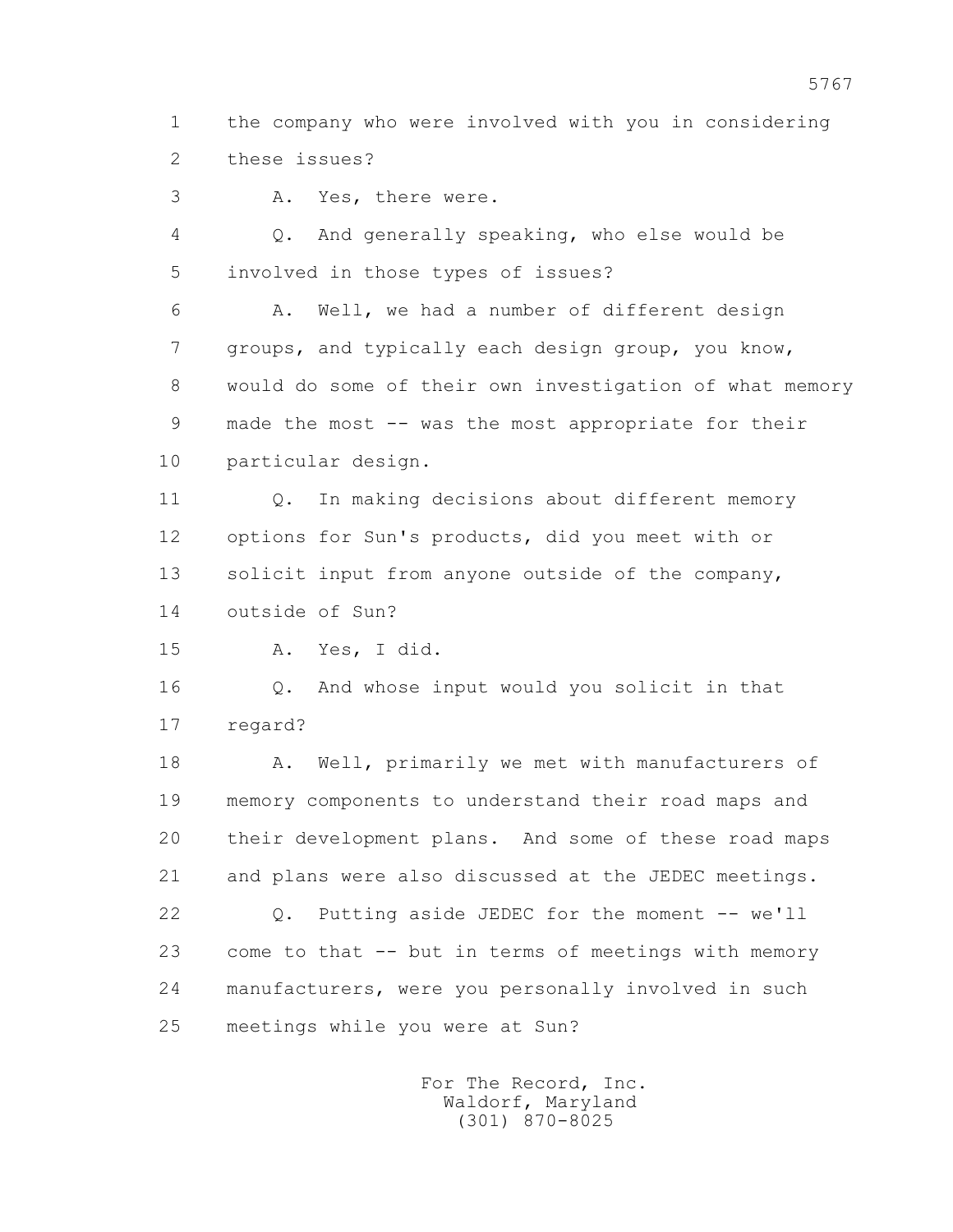1 A. Yes, I was.

 2 Q. And you said, if I'm not mistaken, that it was 3 important for you to understand the memory vendors' 4 road maps? 5 A. Correct. 6 Q. Why was that important, just -- 7 A. Well, because the primary issue in terms of

 8 memory availability is of course the memory 9 manufacturers' commitment to produce and manufacture 10 the next-generation memories in time, so we were 11 relying on statements made to us by memory 12 manufacturers in choosing next-generation memory 13 components.

 14 Q. You identified an area where you solicited 15 input from the memory manufacturers in these 16 interactions.

17 A. Correct.

 18 Q. Did you also seek to give input to the memory 19 manufacturers in these interactions?

20 A. Yes, I did.

 21 Q. And what was the purpose of that and what was 22 the nature of the input that you gave?

 23 A. Well, we encouraged manufacturers to move in 24 directions that made the most sense to us, both from a 25 component interface technology density availability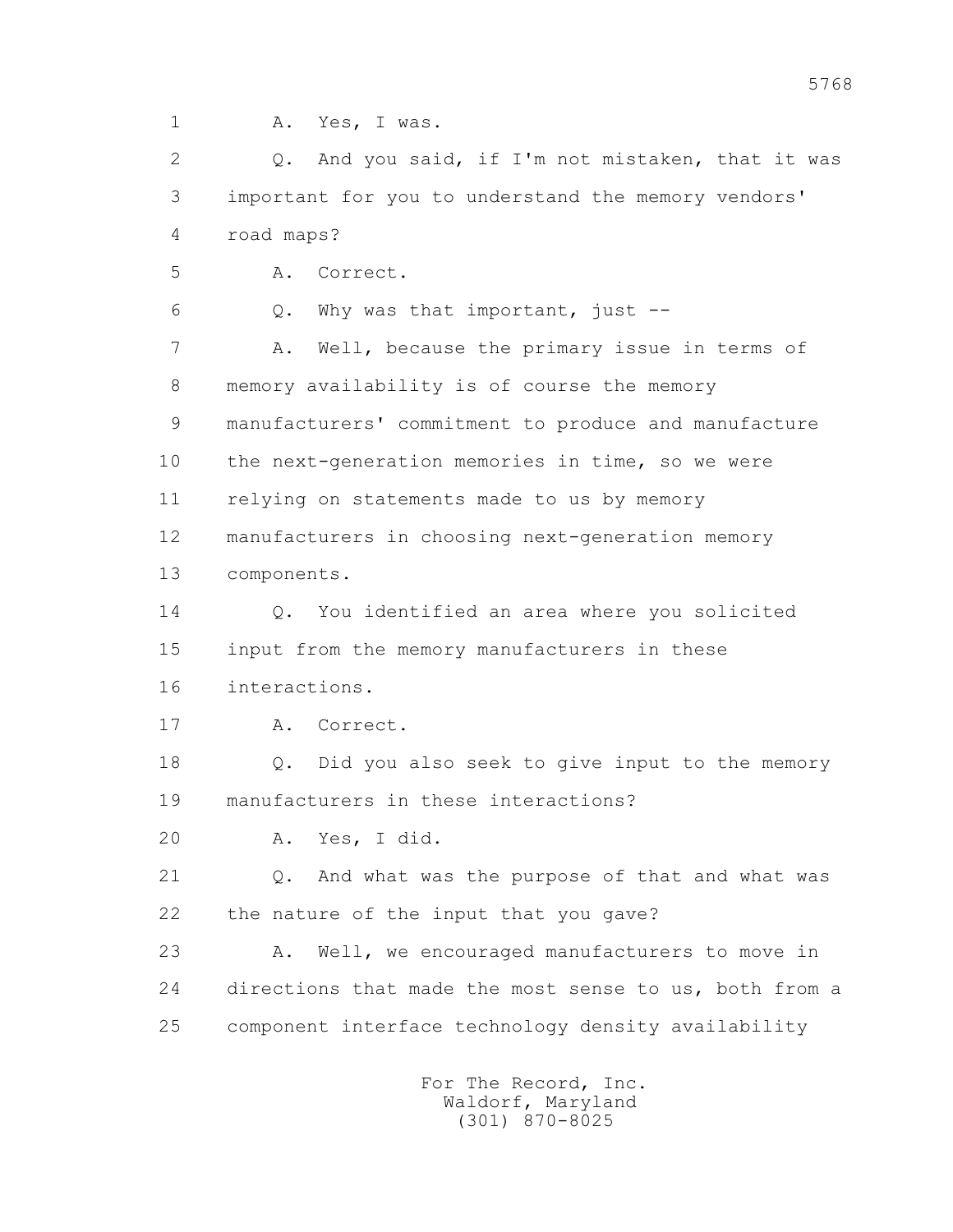1 standpoint, so it was an exchange of information of 2 what would make the most sense for follow-on 3 components.

 4 Q. And did that type of two-way exchange of 5 information with memory manufacturers, did that type of 6 dialogue continue throughout your time at Sun? 7 A. Yes. It was very much two-way.

 8 Q. Were you involved at all times in that two-way 9 dialogue?

 10 A. I was involved in most of such meetings, yeah. 11 0. Now, when you met with memory manufacturers and 12 talked about different memory options, you said that 13 one of the things that you were concerned about was 14 next-generation memory chips?

15 A. Correct.

 16 Q. And what was the nature of your focus or 17 concern as relates to next-generation memory chips?

18 A. Well, one of the primary concerns was any 19 change to the interface of the memory which would 20 impact our system design. However, even within the 21 same identical interface, memory vendors had road maps 22 on higher density devices, making technology changes 23 from one generation to the next generation technology, 24 improving the timing and performance characteristics of 25 memory, issues of that type, which affected our own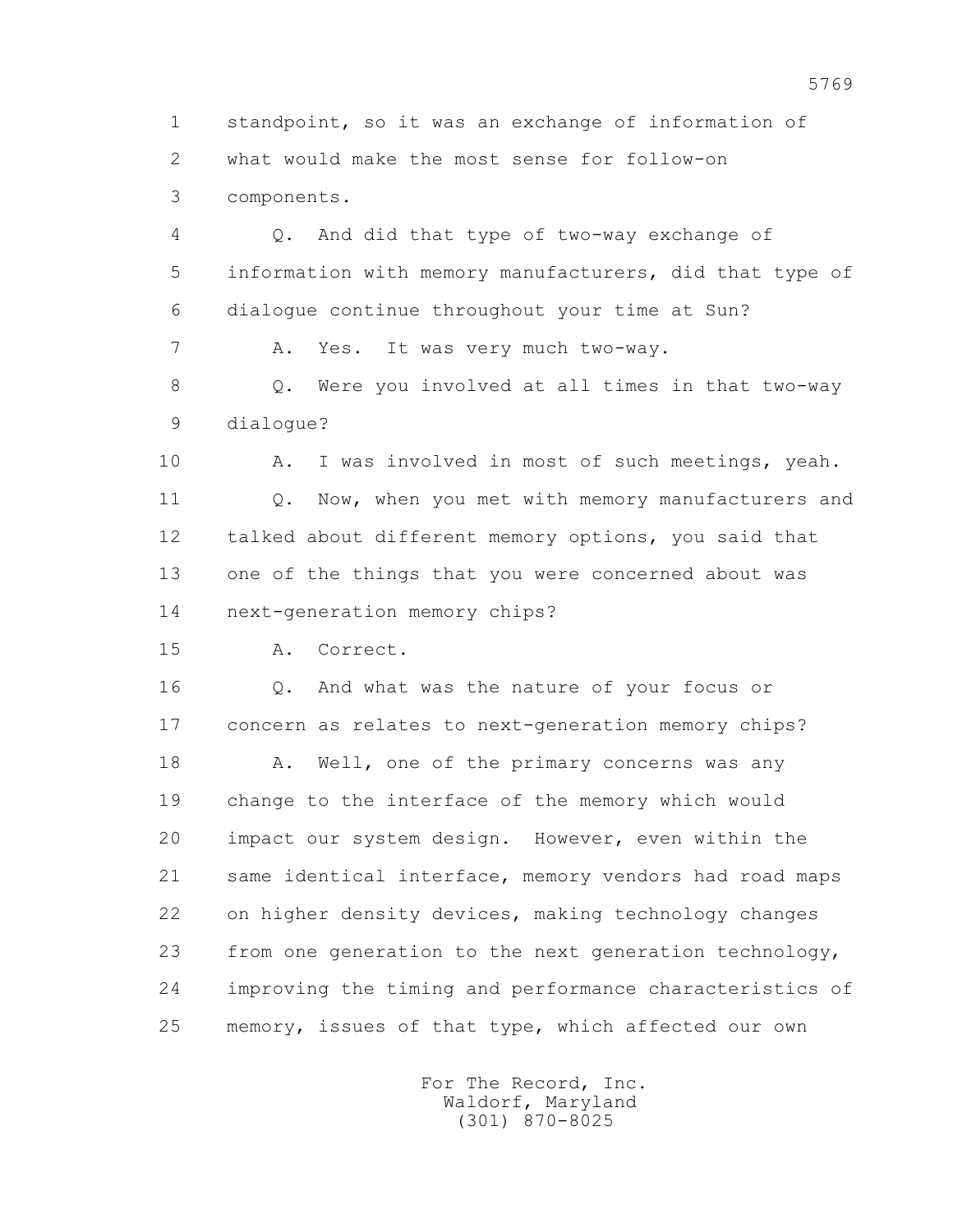1 road maps in terms of the forwards and backwards 2 compatibility of memory devices vis-a-vis our system 3 design.

 4 Q. You said that changes -- I believe you said 5 that changes to a memory interface could affect Sun's 6 own system design; is that correct?

7 A. Correct.

 8 Q. How could changes in a memory interface affect 9 the system designs of Sun Microsystems?

10 A. Well, if a next-generation memory part was not 11 backwards compatible with the original part the system 12 was designed for, it would not perform or it would not 13 be functional in such a design, which would then 14 require Sun to change the system design to accommodate 15 the next-generation memory part.

 16 Q. In terms of performance, which was one of the 17 factors that you mentioned that was relevant to you in 18 making these decisions, was Sun willing to pay whatever 19 price was needed in order to achieve higher-performing 20 memory?

 21 A. No. This was the so-called cost-performance 22 trade-off where we would look at the cost or the 23 incremental cost for a higher-performance memory device 24 and then make a business judgment whether such a higher 25 cost was in fact warranted in terms of a value that we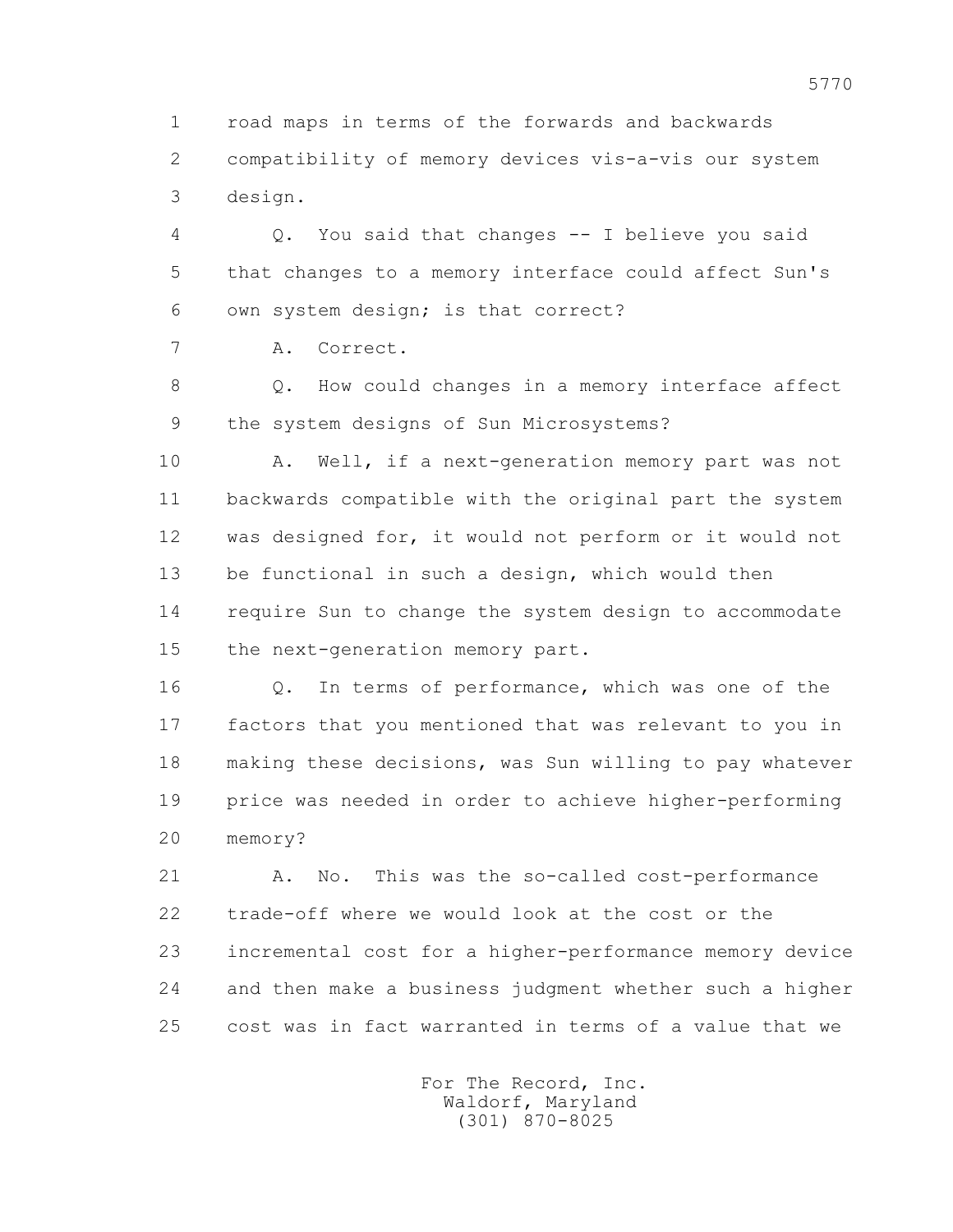1 could demonstrate in the market at the system level to 2 our customers.

 3 Q. And were you involved in making these types of 4 cost-performance trade-offs as relates to memory 5 products while you were at Sun?

6 A. Yes, I was.

 7 Q. Were there any particular guidelines that you 8 considered in making those types of trade-offs?

 9 A. Yes. My primary guideline was to pick the 10 so-called sweet spot of the manufacturer in terms of 11 yield, so in many cases we would not choose the 12 highest-performance part but perhaps the second to the 13 highest-performance part that over the life cycle of 14 the product we felt confident that the vendor would 15 have high yield on this particular device.

16 Q. And let me ask you just to clarify.

 17 What specifically do you mean by the sweet spot 18 in terms of the yield of a memory device?

 19 A. Well, the sweet spot is a technical term to 20 describe the typical device that the manufacturer 21 actually achieves in its manufacturing process.

 22 Q. In considering the costs of different memory 23 options, was the question of patents and royalties a 24 relevant consideration to you at Sun?

25 A. Well, it never came up at the time because I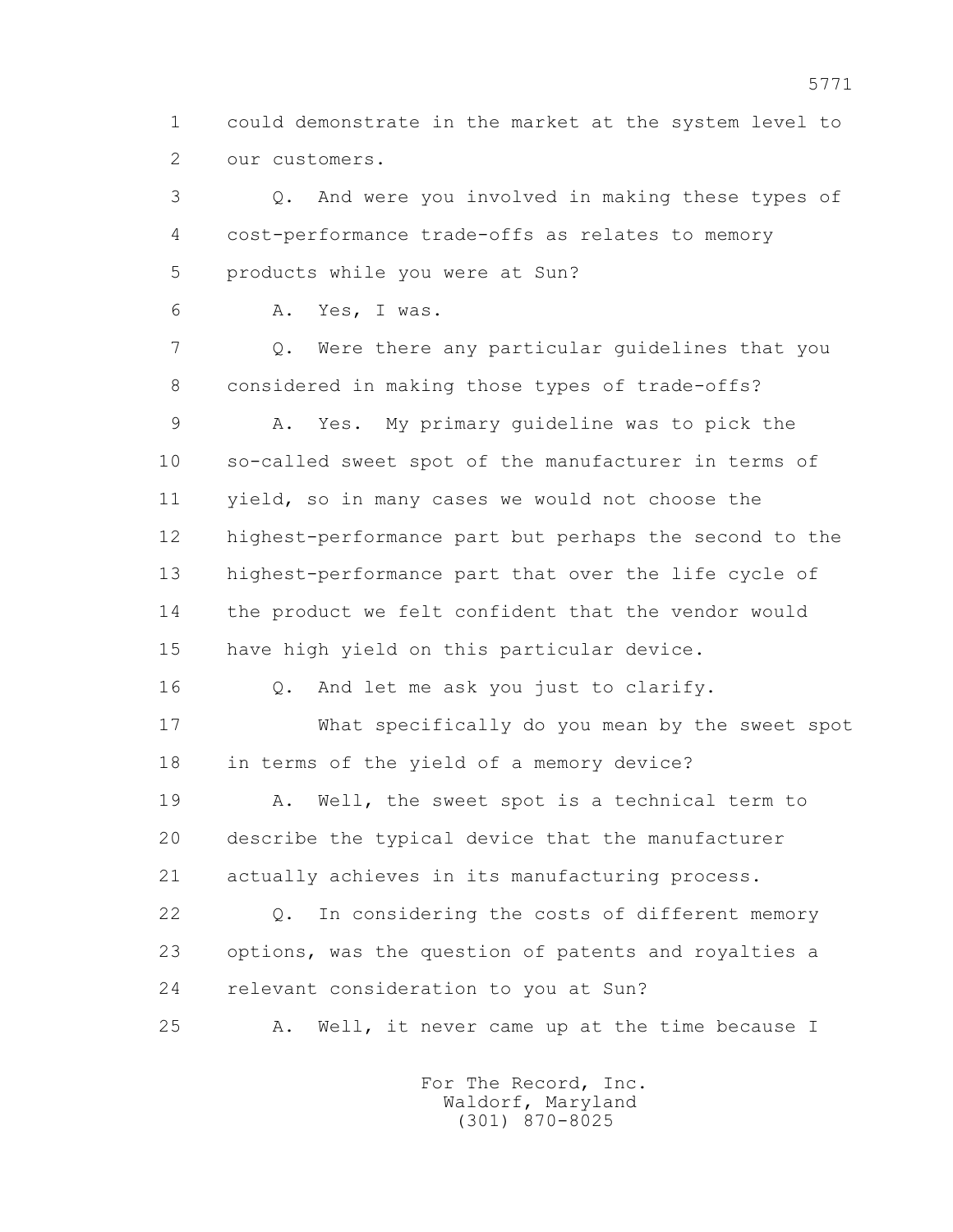1 was not familiar with patent issues surrounding 2 industry standard memory components. Now, if I had 3 known at the time, that would have been a 4 consideration, but at the time, I did not have such 5 information.

 6 Q. And why would that have been a consideration or 7 how would that have affected your consideration of 8 memory options?

 9 A. Because obviously the cost of a royalty on the 10 memory part would be passed on to the customer of the 11 memory devices, which was Sun.

 12 Q. And when you say that that is obviously true, 13 what basis do you have for that view?

14 A. Well, because the memory manufacturers are in a 15 competitive market, but they do need a minimum amount 16 of profits or margins in their business model to 17 sustain their investments in manufacturing, and so on, 18 so as a result, any cost burdens that they would 19 encounter they would logically pass on to customers.

 20 Q. We talked earlier about the different memory 21 standards that were used during your thirteen-year 22 period with Sun Microsystems, and I believe you said 23 that the last in that sequence of standardized memory 24 products was SDRAM; is that right?

25 A. Yes.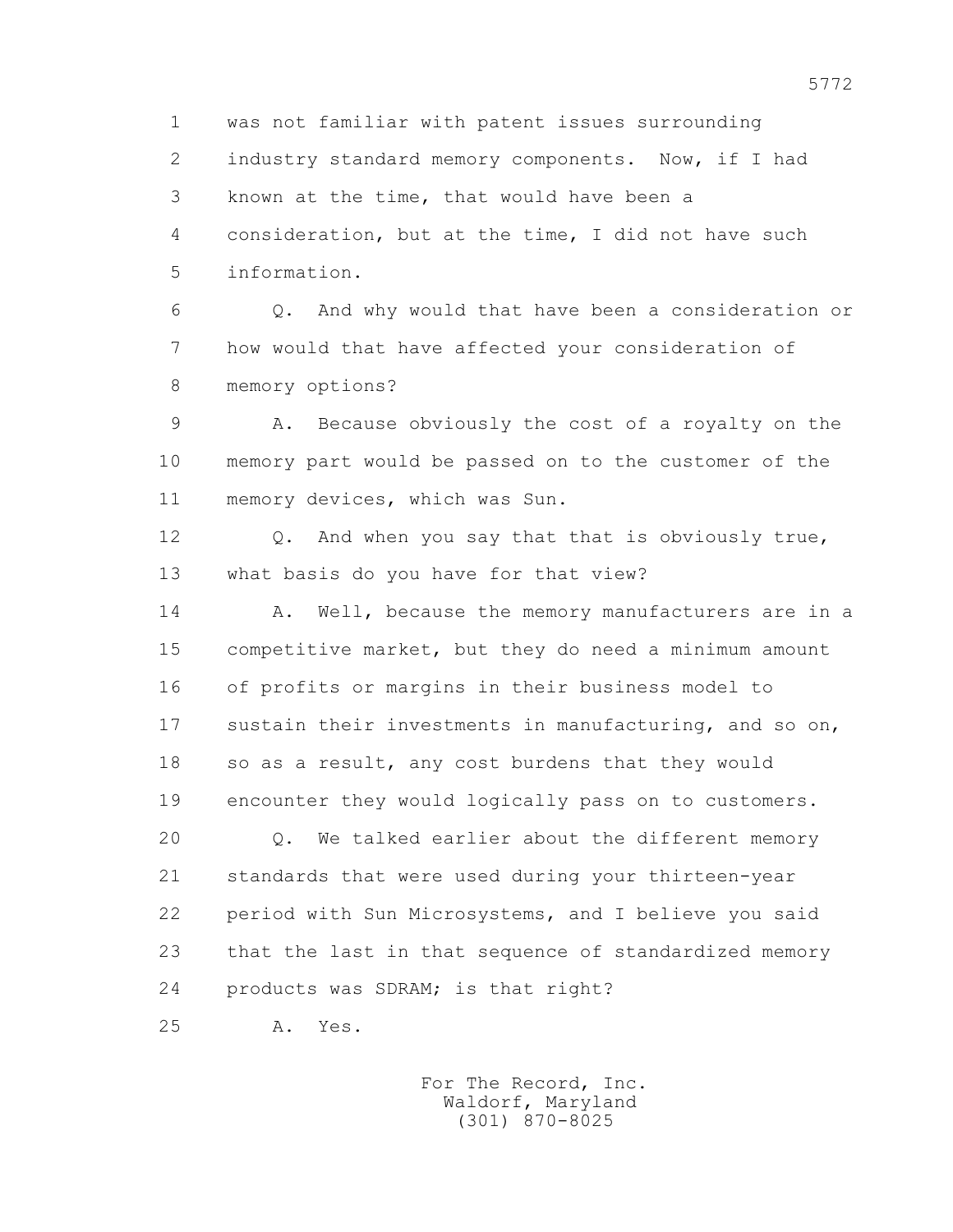1 Q. Do you have an understanding of what SDRAM, 2 that acronym, stands for? 3 A. Synchronous DRAM. 4 Q. And were you involved in Sun's decision to use 5 synchronous DRAM in its products? 6 A. Yes, I was. 7 Q. To your knowledge, was synchronous DRAM or 8 SDRAM established as a standard by any particular group 9 or entity? 10 A. Yes. 11 0. And what entity are you referring to? 12 A. JEDEC. 13 Q. Do you recall when you first learned that JEDEC 14 was developing synchronous DRAM standards? 15 A. In my recollection, I was contacted by or I 16 contacted -- I don't know which way it happened -- a 17 gentleman from NEC Electronics with the name of 18 Howard Sussman. And I may have read about his work in 19 the press or he contacted me knowing that I was 20 involved in the memory discussions at Sun. 21 MR. ROYALL: May I approach, Your Honor? 22 JUDGE McGUIRE: Yes. 23 BY MR. ROYALL: 24 Q. Mr. Bechtelsheim, I've just handed you a 25 document that has been marked for identification as For The Record, Inc.

 Waldorf, Maryland (301) 870-8025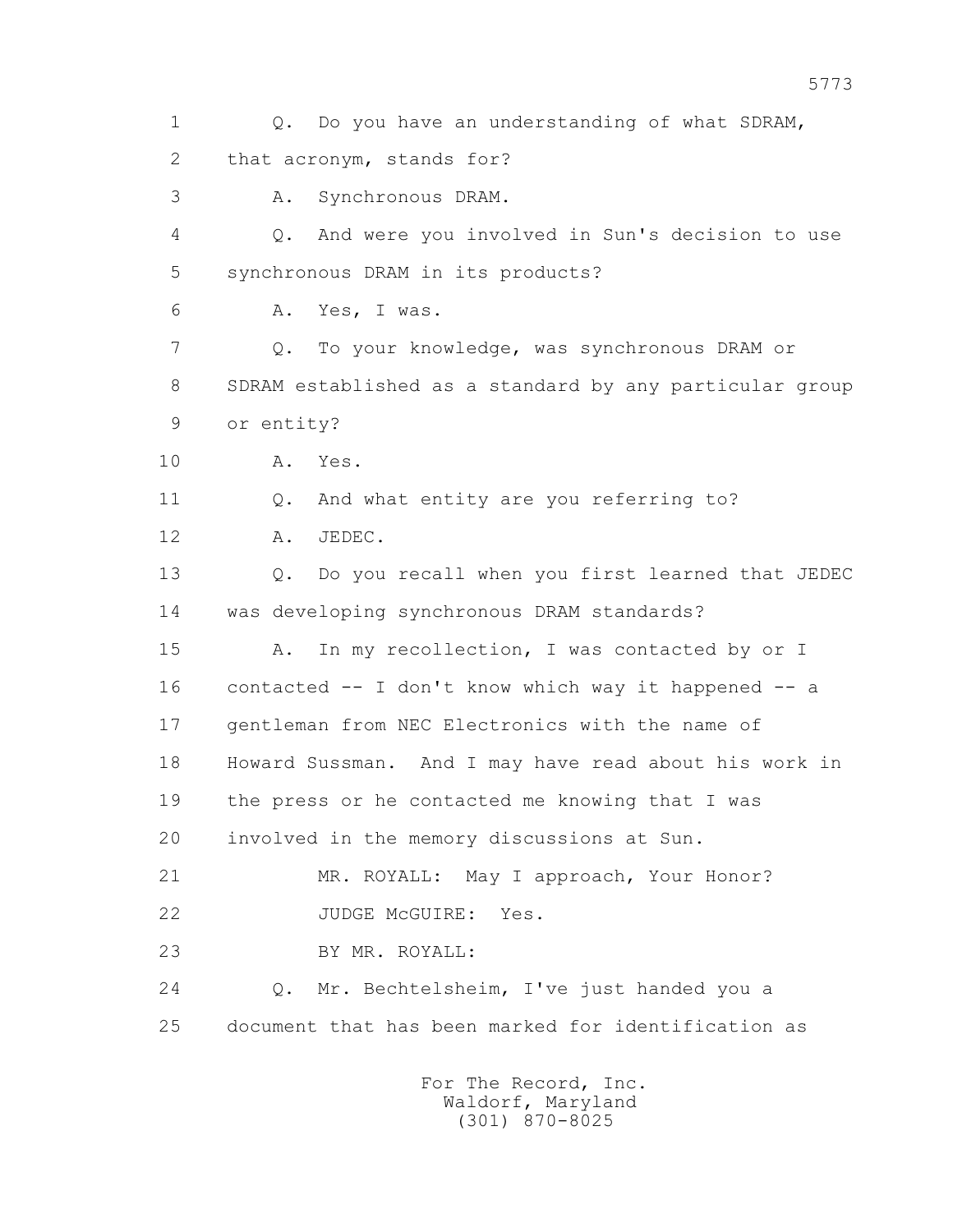1 Exhibit RX-162. Do you have that?

2 A. Yes.

3 Q. And do you recognize this document?

4 A. Yes, I do.

5 Q. Can you explain what it is?

 6 A. This is the letter that I received -- it says 7 by fax -- from Howard Sussman regarding his early 8 concepts of a synchronous DRAM interface.

 9 Q. And if you haven't said earlier, who was 10 Howard Sussman?

 11 A. I believed he worked for NEC Electronics, which 12 was a large manufacturer of DRAM at the time.

 13 Q. And do you have an understanding as to why 14 Howard Sussman sent a letter to you in this time 15 period, which, for the record, the letter is dated 16 July 30, 1991?

17 A. Right. He, Howard, was in fact proposing a new 18 interface for DRAM and I believe he proposed this in 19 the context of the JEDEC effort, which would later 20 evolve and become known as the synchronous DRAM.

 21 Q. Let me ask you a couple questions about 22 statements in Mr. Sussman's letter.

 23 First of all, in the first line of his letter, 24 RX-162, Mr. Sussman states, "Thanks for taking the time 25 to chat with me from Maui."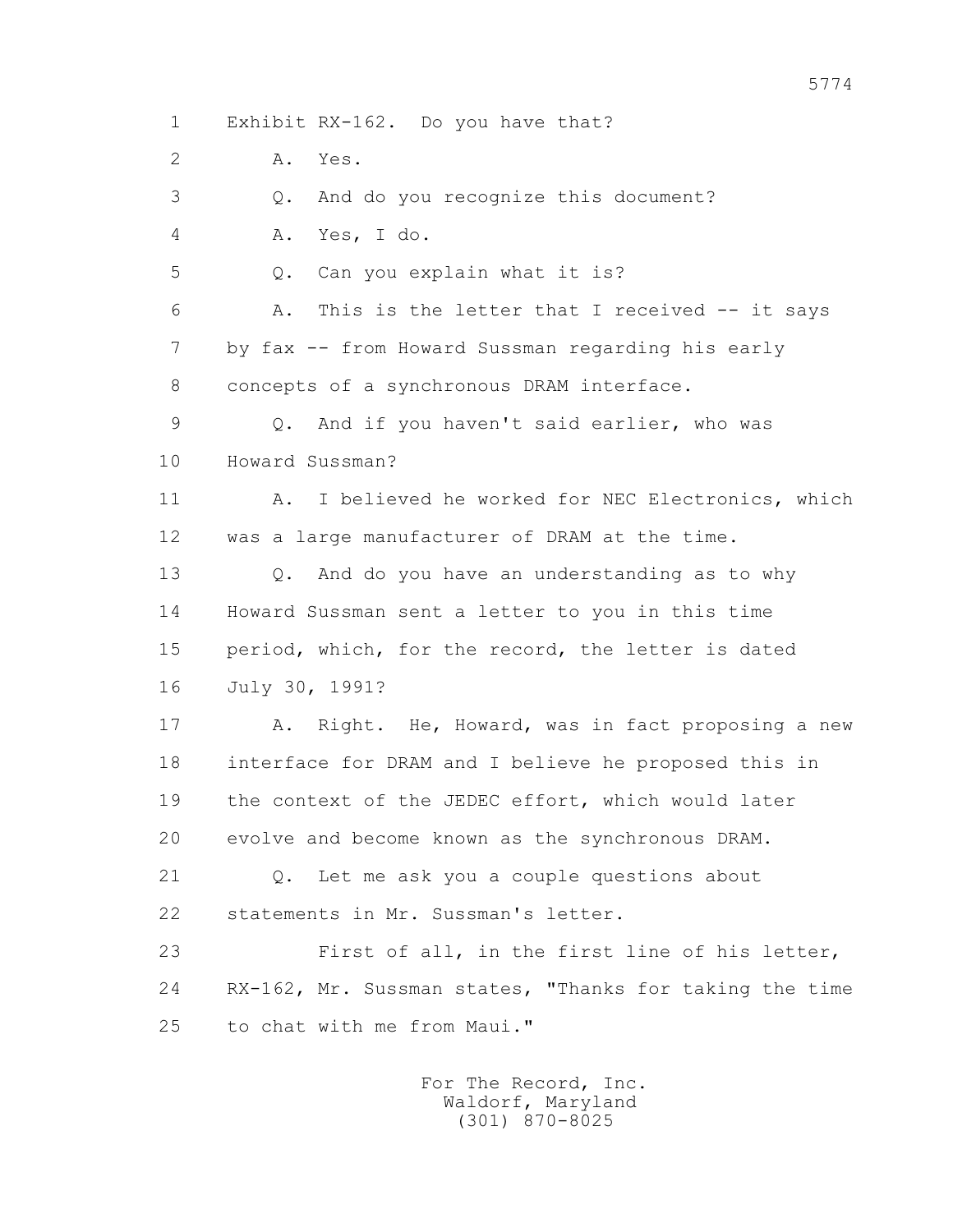1 Do you see that?

2 A. Yes.

3 Q. Do you recall what that refers to?

 4 A. I think I attended some sales meeting in Hawaii 5 at the time when he contacted me.

 6 Q. And do you recall anything in particular about 7 what you discussed with him in that conversation?

8 A. Well, he verbally described the idea of using a 9 clock to transfer the data to and from the DRAM, and 10 that made sense to me, so I asked him to send me a more 11 specific description of that, which he did.

 12 Q. And in that same first paragraph of the 13 exhibit, the last sentence reads, "Any additional 14 comments that you have on this device would be greatly 15 appreciated."

16 Do you see that?

17 A. Yes.

 18 Q. Do you recall whether you had given comments to 19 Mr. Sussman relating to the synchronous DRAM devices 20 discussed in this letter?

21 A. Yes. I did.

22 Q. Do you recall the nature of whatever

23 comments --

 24 A. Well, my primary, initial, immediate concern or 25 question was would such an interface really improve the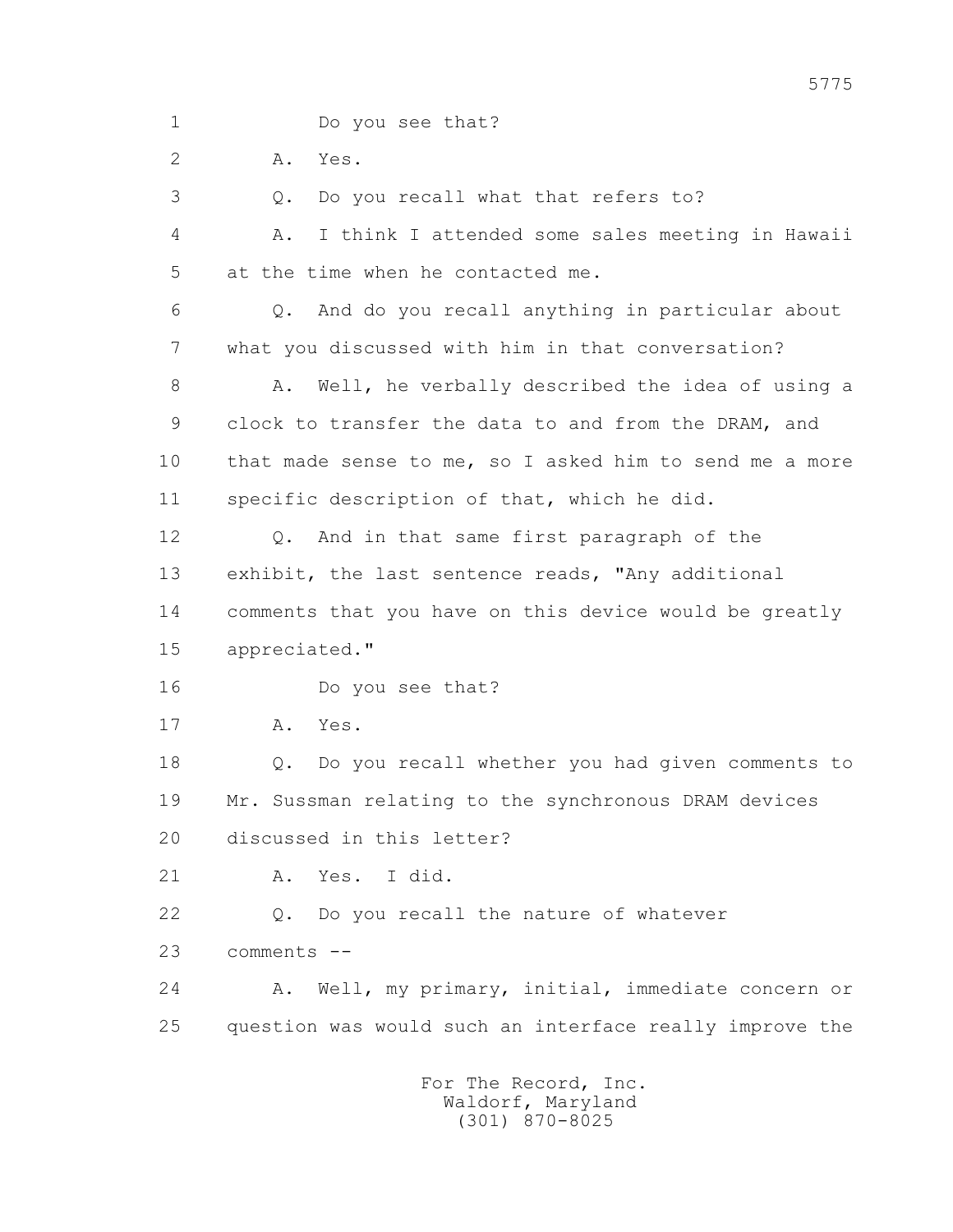1 performance of memory at the system level.

 2 Q. And did you have reasons to question whether in 3 fact the use of a clock in a synchronous DRAM device 4 would improve system performance?

 5 A. Yeah. My initial reaction was that there was 6 merit to this idea.

 7 Q. Further down in this letter from Mr. Sussman 8 on the first page of RX-162, right in the middle of 9 the page, do you see there's a short paragraph, the 10 first sentence of which reads, "We are only proposing 11 using one edge of the system clock as I am concerned 12 with pulse symmetry and the differential rise/fall 13 times"?

14 Do you see that sentence?

15 A. Yes, I do.

 16 Q. Do you have an understanding of what 17 Mr. Sussman was referring to by that language? 18 A. Yes. He was referring to single-edged 19 clocking, and I in fact shared his concerns regarding 20 pulse symmetry and the differential rise/fall times.

 21 Q. When you say that you shared Mr. Sussman's 22 concerns, were those concerns concerns about use of a 23 single-edged clock or use of some other type of clock? 24 A. Well, in my experience, single-edged clocking 25 was easier to implement than dual-edged clocking.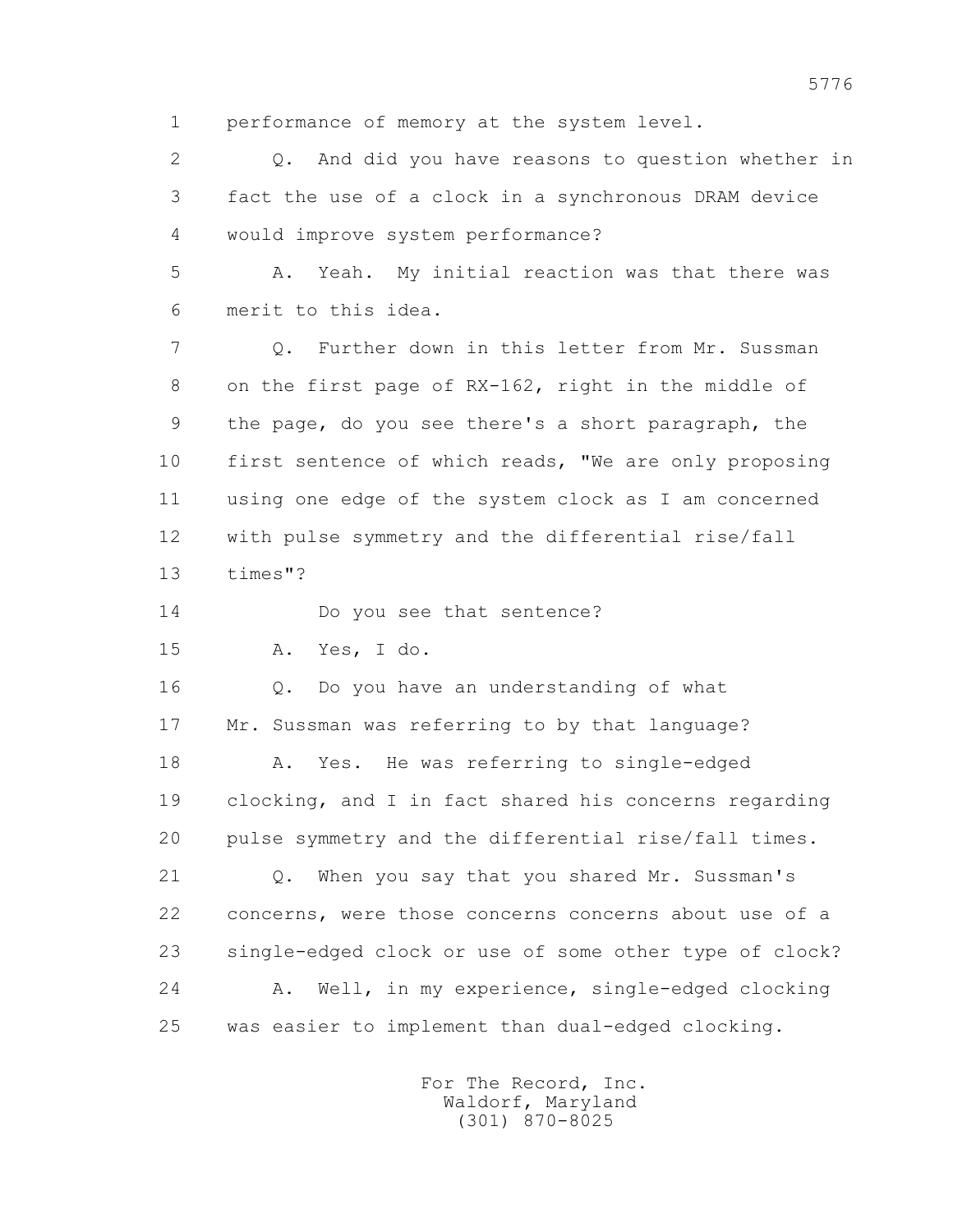1 Q. And when you say in your experience, what 2 experience are you referring to?

 3 A. In my experience as a system designer of 4 electronic systems.

 5 Q. And had you, in this time period in mid-1991, 6 had you had some experience with multi-edged clock 7 systems?

8 A. Well, I actually not had designed or delivered 9 a design with multi-edged clocking, but I had 10 investigated the issue and at the time my conclusion 11 was single-edged clocking was simpler to design.

 12 Q. In your views, if I could ask you to limit your 13 answer to your views at the time that this 14 correspondence occurred, do you recall whether you had 15 views as to whether system performance would be limited 16 if you were to use a single-edged clock as opposed to 17 multi-edged clock?

18 A. No. That was not my concern.

 19 Q. Do you recall why you did not have concerns in 20 that regard?

21 A. Because the range of clock frequencies that was 22 discussed at that time seemed plentiful to achieve the 23 performance objectives or performance goals set out for 24 this interface.

25 Q. And do you recall what those -- generally what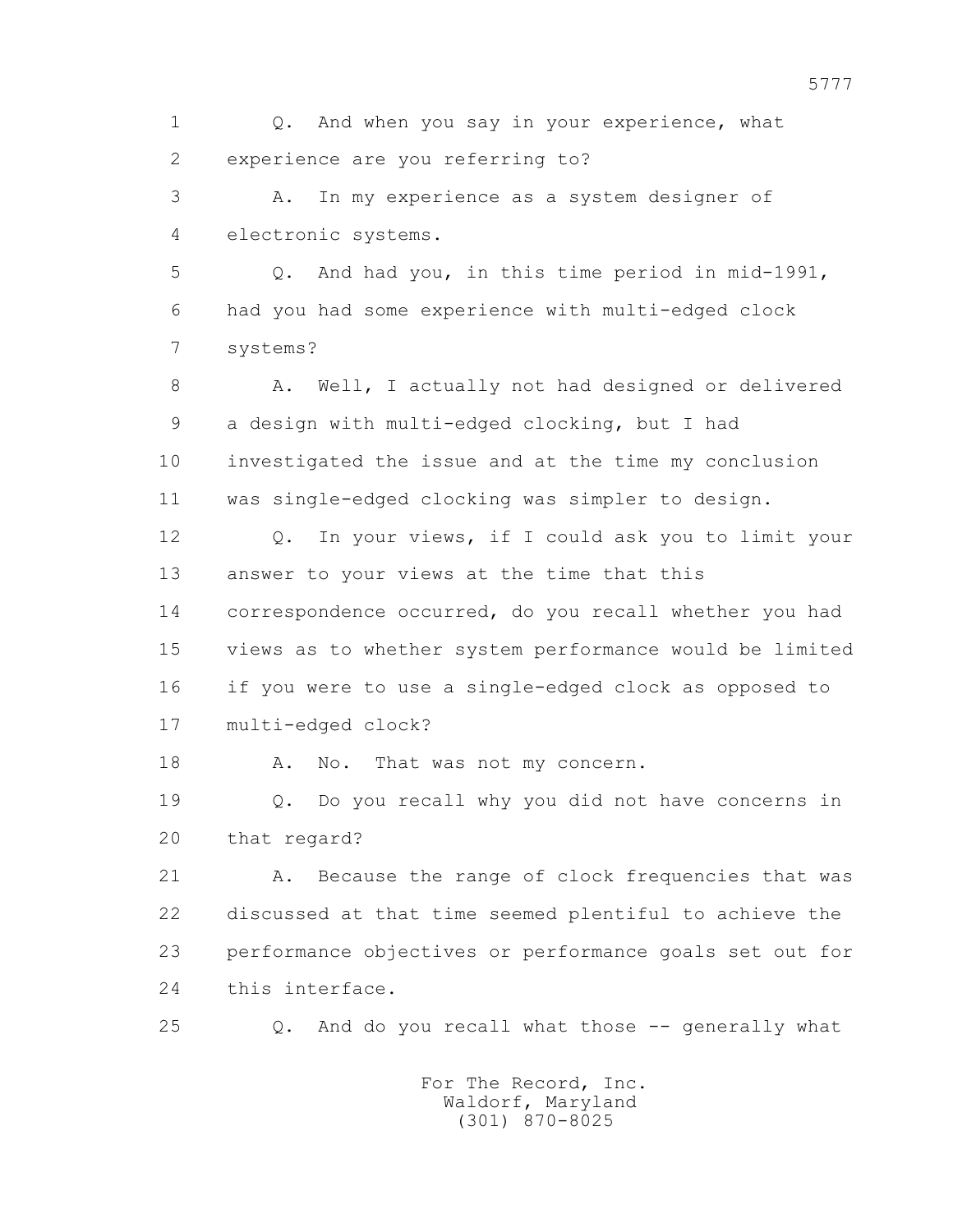1 those performance goals were?

 2 A. At the time, my recollection is the clock 3 frequency discussion ranged between 50 and 4 100 megahertz. 5 Q. Now, referring to that same paragraph in 6 Mr. Sussman's letter, RX-162, the very next sentence 7 reads, "With higher-speed clocks, this will be even 8 more severe." 9 Do you see that? 10 A. Yes. 11 Q. Do you have an understanding of what 12 Mr. Sussman was referring to by that statement? 13 A. Yes, I do. 14 Q. And can you explain what you understand that to 15 refer to? 16 A. Well, the issue with pulse symmetry and 17 differential rise/fall times versus the higher clock 18 rate is because it is the active period for the high 19 versus low period. That was the concern this is 20 describing. 21 Q. And do you recall whether you had any views on 22 that issue in this time period? 23 A. Yeah. I shared his concern. 24 0. You shared his concern? 25 A. Absolutely.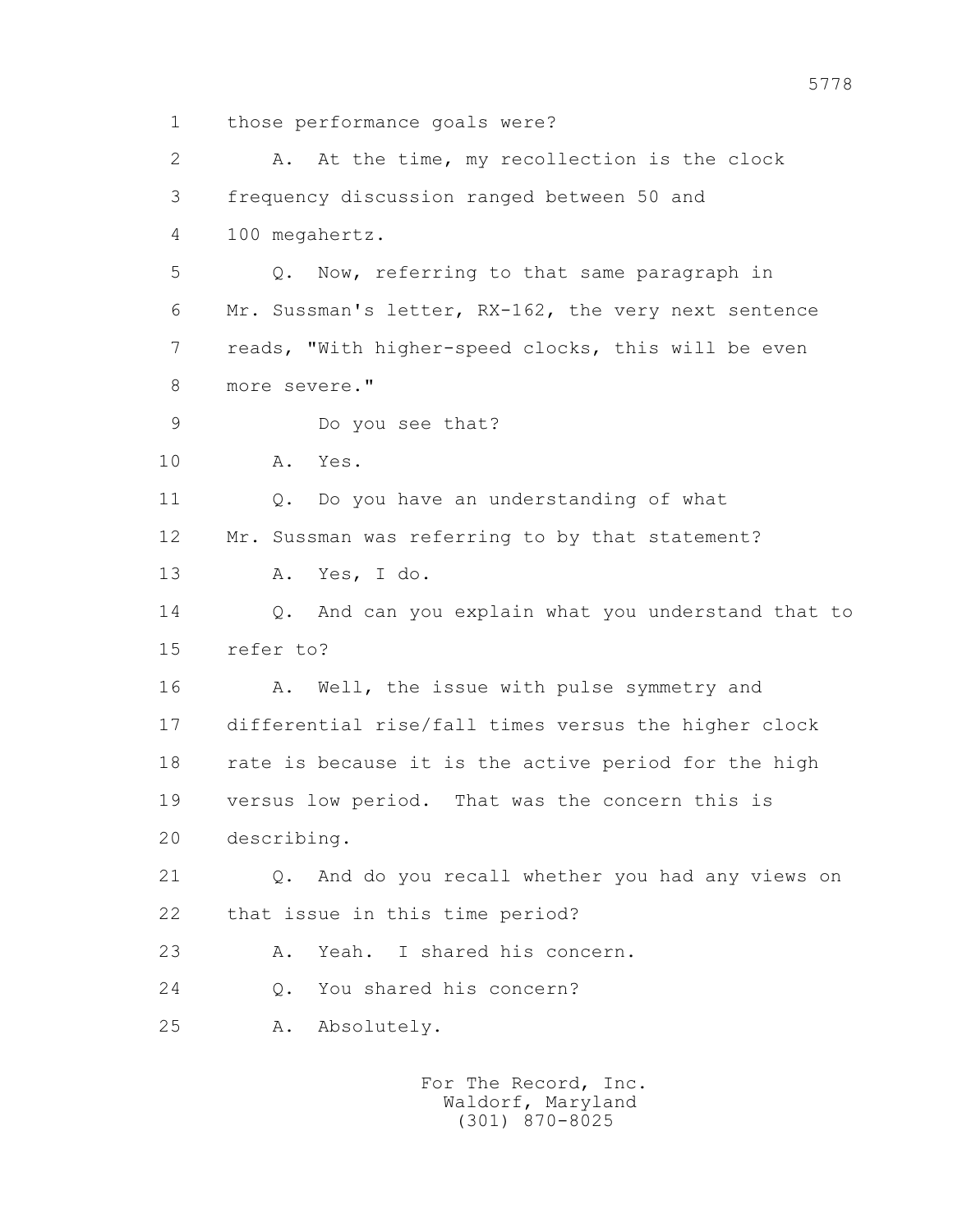1 Q. Now, in the next paragraph of Mr. Sussman's 2 letter, do you see toward the bottom of the paragraph 3 the sentence beginning with "although"? 4 It says, "Although Sun is not a JEDEC 5 member" -- do you see that? 6 A. Yes, I do. 7 Q. Is that correct? Was Sun not a JEDEC member in 8 this time frame, mid-1991? 9 A. As far as I know, that's correct. 10 Q. Did Sun at some later point become a member of 11 JEDEC? 12 A. Yeah. In response or in -- as we got more 13 involved in the synchronous DRAM discussions, as far 14 as I recall, Sun became a member of JEDEC after this 15 time. 16 Q. And when you refer to the synchronous DRAM 17 discussions, are you referring to discussions relating 18 to synchronous DRAM that occurred within JEDEC or 19 discussions outside of JEDEC or both? 20 A. Both of these. We had frequent discussions 21 with individual memory manufacturers surrounding 22 synchronous DRAM and there was also discussion at JEDEC 23 itself. 24 Q. So you consulted with other memory 25 manufacturers about synchronous DRAM in addition to For The Record, Inc.

 Waldorf, Maryland (301) 870-8025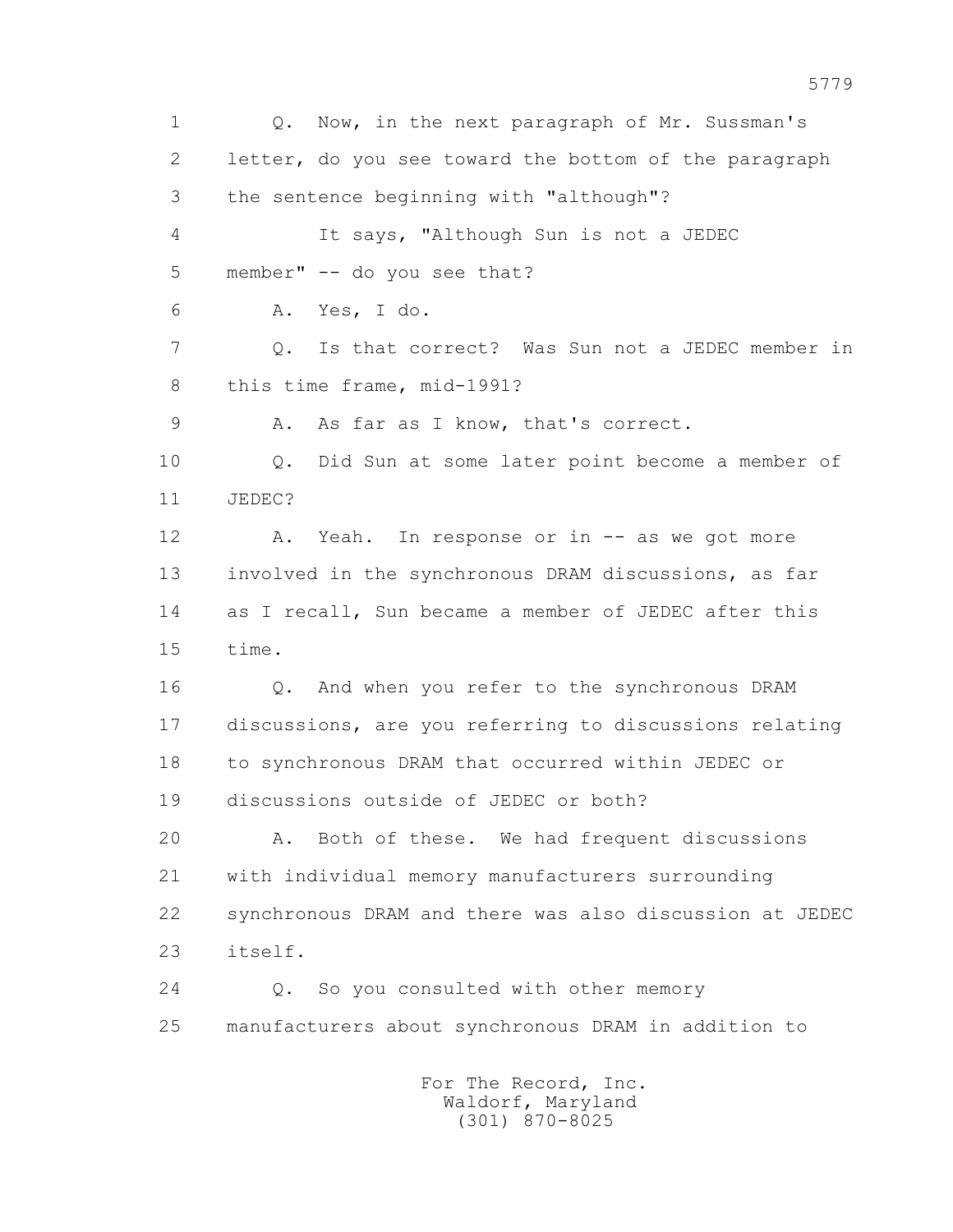1 NEC; is that correct?

2 A. Yes, I did.

 3 Q. Do you recall what other companies you 4 interacted with in that regard?

 5 A. I don't recall specifically, but I believe the 6 list included Toshiba and Samsung. I'm sorry. Micron. 7 Micron.

 8 Q. Now, you said that Sun did become a member of 9 JEDEC. Do you recall when that occurred?

10 A. I do not know when.

 11 Q. Were you supportive of Sun becoming a member of 12 JEDEC?

13 A. Yes, I was.

14 Q. And why were you supportive of that?

 15 A. Because I felt that it was important for Sun as 16 a large customer of memory to participate with the 17 JEDEC organization, which primarily represented the 18 manufacturers of memory, to establish the dialogue 19 regarding this synchronous memory development that 20 would result in the most cost-effective and timely 21 design.

 22 Q. Were there other purchasers of memories, as 23 opposed to manufacturers of memory, who participated in 24 JEDEC to your knowledge?

25 A. I believe there were.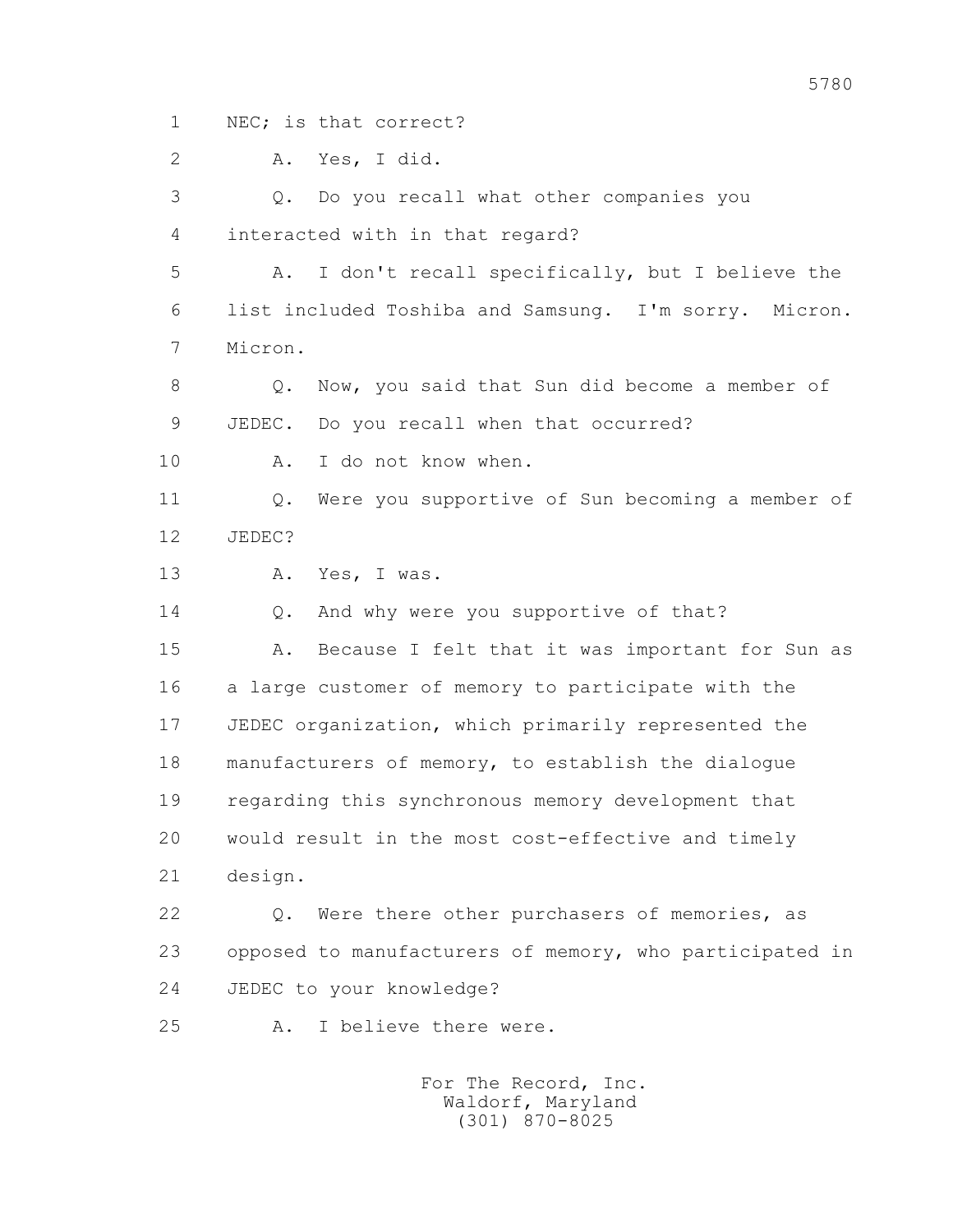1 Q. Now, did you have an understanding in this 2 time period in the early 1990s of what JEDEC was 3 seeking to do in terms of establishing synchronous 4 DRAM standards? 5 A. Well, the goal of JEDEC is to develop standards 6 for the industry at large that result in 7 high-volume-type devices. And I guess I'm not sure I

 8 understand the question. What is the goal of JEDEC in 9 establishing the industry standards? Could you

10 rephrase.

 11 Q. Well, it wasn't a very clear question. Let me 12 restate it.

 13 Did you have an understanding of what the 14 purpose of JEDEC's standardization process was as it 15 related to memory?

16 A. Well, the purpose was to develop standards that 17 could be used by all memory manufacturers to 18 manufacture devices that had the same functionality and 19 thus could be used as a multivendor, multistandard 20 device from multiple manufacturers.

 21 Q. You mentioned the term "open standards" 22 earlier.

 23 Did you have an understanding as to whether the 24 standards that JEDEC was developing would be open 25 standards?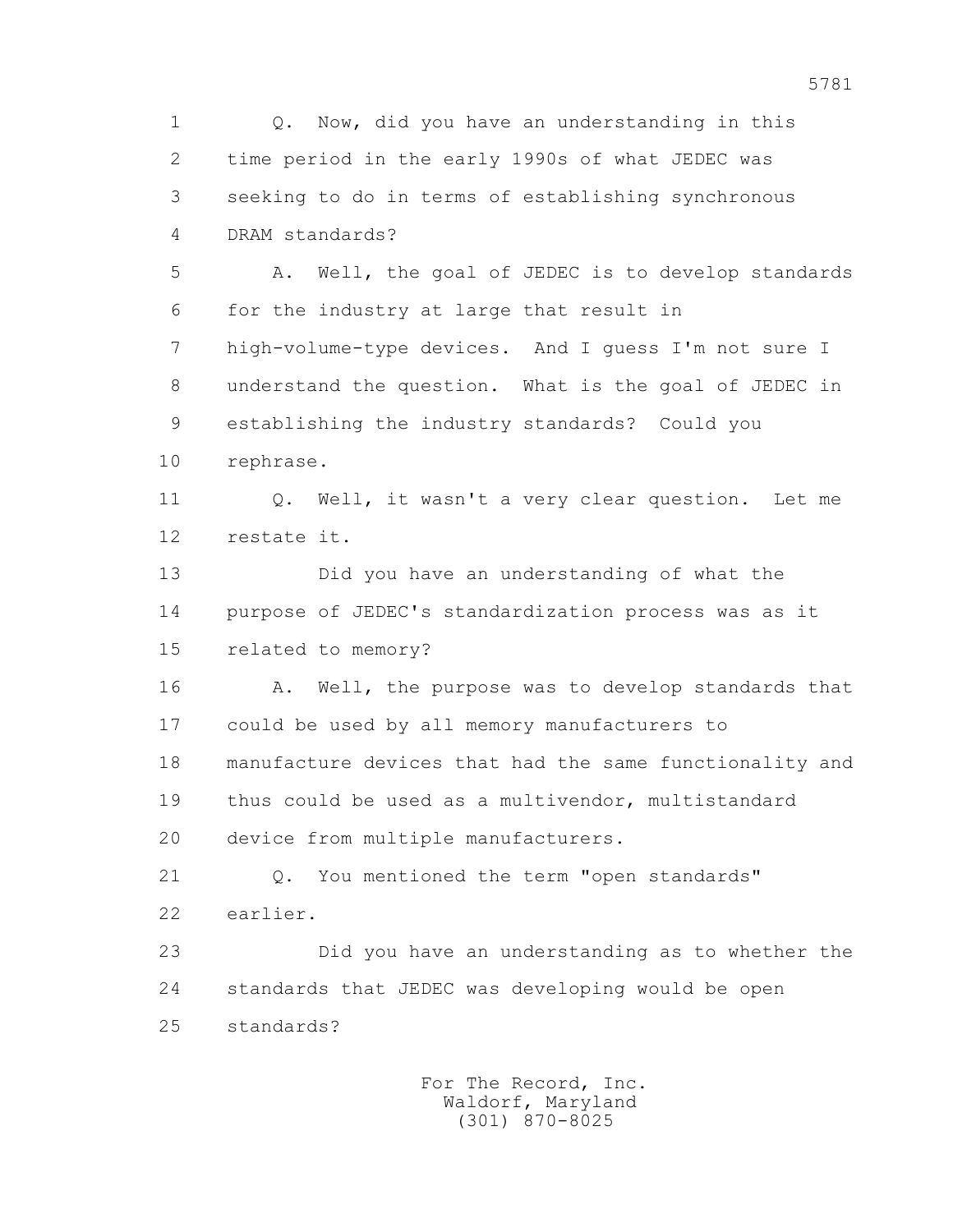1 A. My understanding at the time and even today is 2 that their primary -- that their stated goal is to 3 develop open industry standards. 4 Q. Did you personally participate in any JEDEC 5 meetings on behalf of Sun? 6 A. I attended a small number of meetings, but I 7 did not attend a large number of meetings. 8 Q. Do you recall how many, roughly, you attended? 9 A. Less than a handful. 10 Q. And do you recall over what time period that 11 was? 12 A. Starting in -- I mean, after the time of this 13 letter, so I do not recall the specific times, but 14 after '91. 15 Q. Do you recall whether the JEDEC meetings that 16 you attended related to the definition of SDRAM 17 standards as opposed to some other aspect of JEDEC's 18 work? 19 A. It was primarily for the SDRAM interfaces, 20 yes. 21 Q. Were you ever Sun's primary JEDEC 22 representative? 23 A. No, I was not. 24 Q. Do you recall who was? 25 A. I believe a gentleman whose name is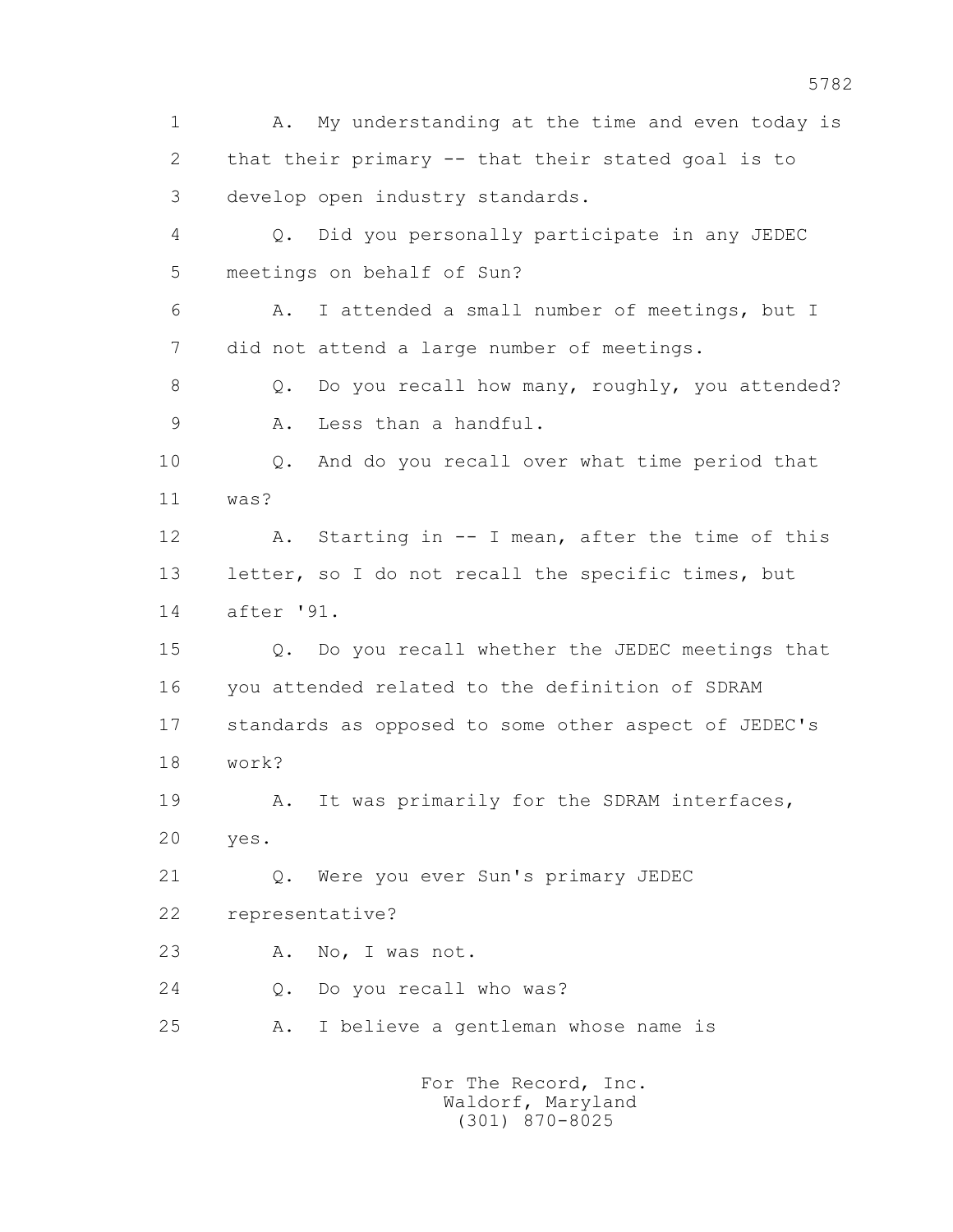1 Clement Fang, F-A-N-G.

2 0. And did you interact with Mr. Fang relating to 3 JEDEC, JEDEC-related issues?

4 A. Yes, I did.

 5 Q. And what was the nature or purpose of that 6 interaction?

 7 A. Well, I did not have the time to personally 8 attend each one of the JEDEC meetings or travel to such 9 meetings, so I typically would meet with Clement before 10 and after meetings to discuss, you know, the present 11 developments and the outcome of such meetings.

 12 Q. Did you, based on your attending what I think 13 you characterized as less than a handful of JEDEC 14 meetings, did you have any understanding or detailed 15 understanding of any rules or procedures that applied 16 to JEDEC's work?

 17 A. I was not familiar with their exact rules and 18 proceedings of how they would operate as a standards 19 group. My assumption was that it was an open industry 20 setting where --

 21 MR. STONE: Your Honor, I don't think the 22 question calls for assumptions, so to that extent I 23 think he answered the question and I move to strike his 24 testimony about his assumptions, which I think are 25 speculation and not relevant.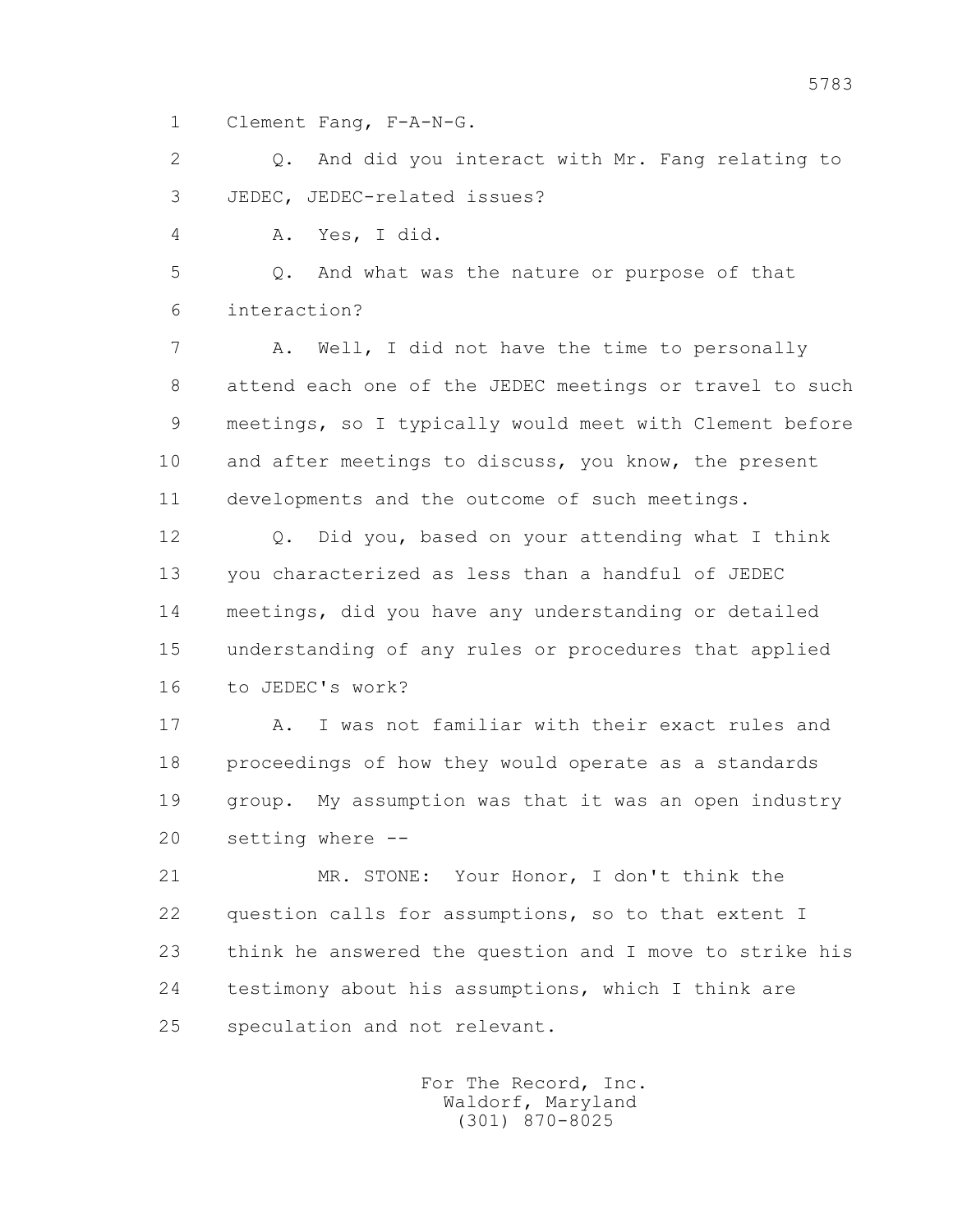1 JUDGE McGUIRE: Mr. Royall? 2 MR. ROYALL: I don't mind limiting the answer 3 there. I would ask that Mr. Stone refrain from 4 interrupting the witness. 5 JUDGE McGUIRE: Mr. Stone, I would appreciate 6 in the future -- if we're going to strike, we're going 7 to strike -- so if you'll allow opposing counsel and 8 the person on the stand the courtesy of concluding 9 their question or answer and then you will have every 10 opportunity to object in full. 11 MR. STONE: Thank you, Your Honor. And I 12 apologize to counsel and to Mr. Bechtelsheim. 13 JUDGE McGUIRE: All right. Thanks. 14 Now, Mr. Royall, what were you about to say? 15 MR. ROYALL: I can just continue with another 16 question. 17 JUDGE McGUIRE: Okay. 18 MR. ROYALL: If it's all right. 19 BY MR. ROYALL: 20 Q. I believe you said, and I don't have your 21 precise testimony in mind in terms of the language you 22 used, but I believe you said that you did not have a 23 detailed understanding of the rules and procedures of 24 JEDEC. Is that a fair statement? 25 A. Correct.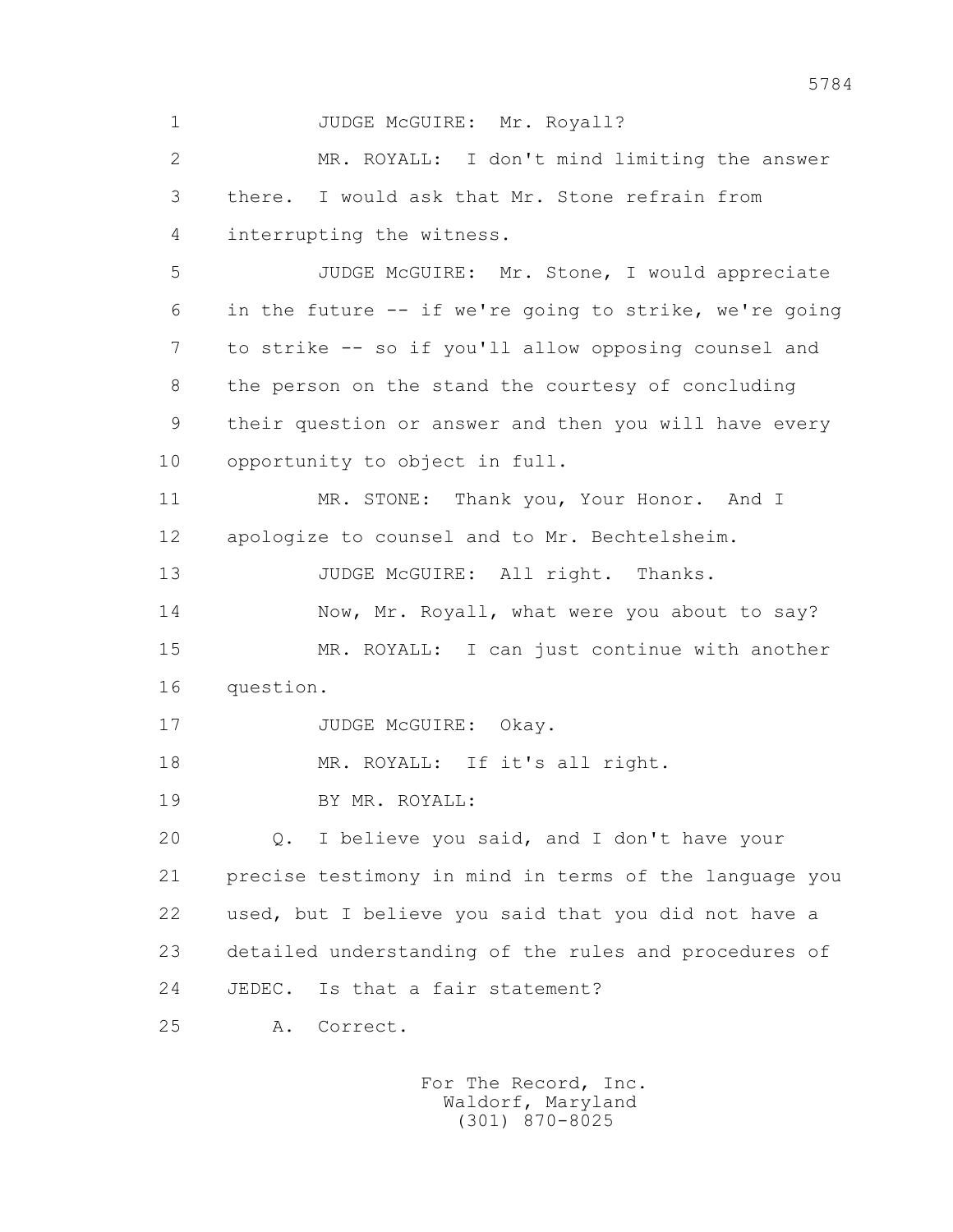1 Q. Did you have any general understanding of any 2 aspect of JEDEC's rules or procedures based on the 3 limited exposure you had to the organization? 4 A. Yes. My general understanding was that it was 5 an open industry standards process. 6 Q. Did you have any understanding whatsoever 7 relating to the issue of whether JEDEC's rules and 8 procedures had any requirements related to the 9 disclosure of patents, patent applications or other 10 intellectual property? 11 A. I did not have any specific understanding of 12 that at that time. 13 Q. Did you have any general understanding -- 14 A. Well, my general -- 15 Q. Let me finish my question, please. 16 Did you have any general understanding relating 17 to that issue? 18 A. My general understanding was that the method of 19 an open industry standards process was to choose 20 technologies or interfaces in this context that were 21 not encumbered by proprietary patents or royalty 22 claims. 23 Q. And do you recall what the basis of that 24 general understanding was? 25 A. Well, my general understanding was that there For The Record, Inc. Waldorf, Maryland

(301) 870-8025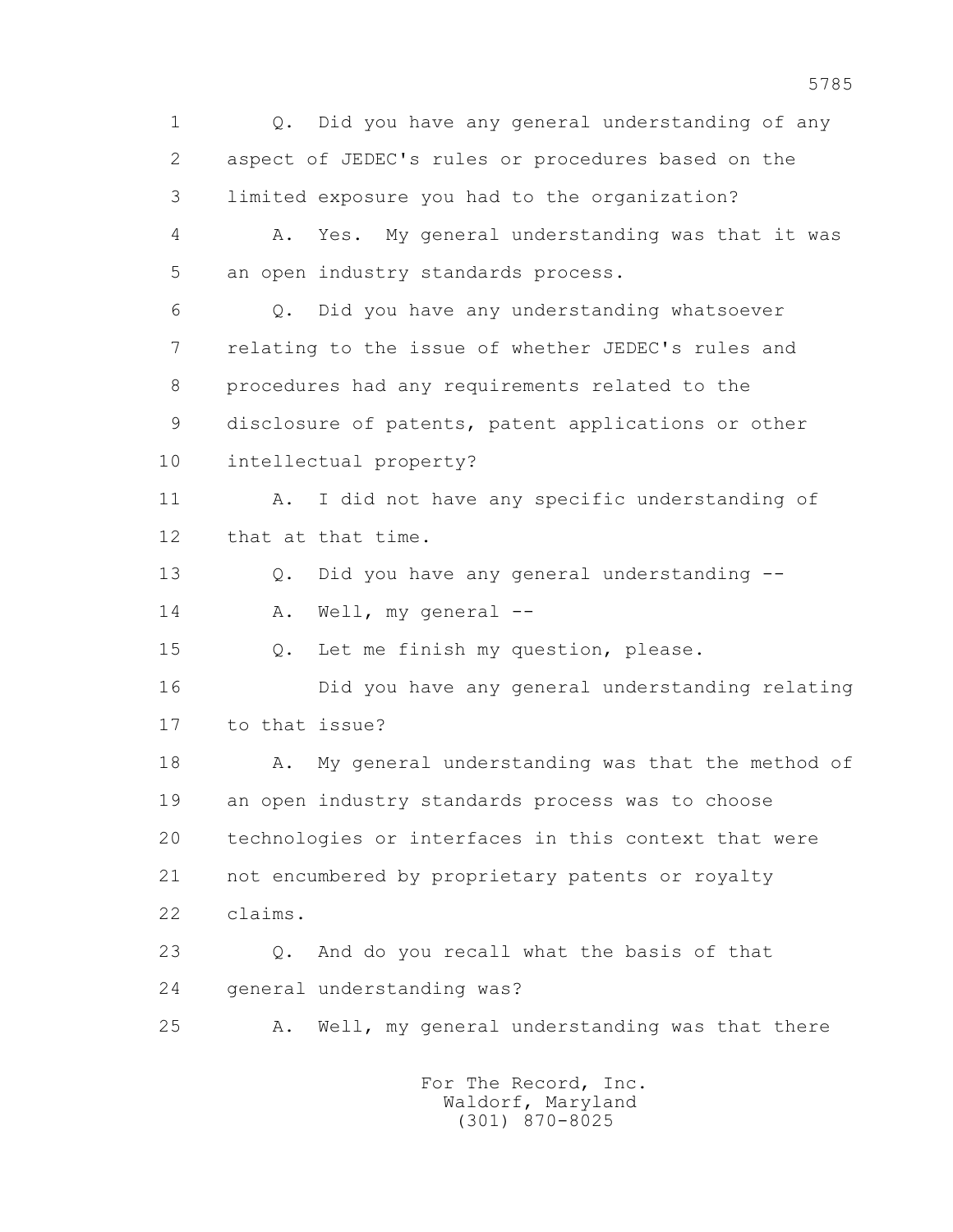1 was no advantage to use proprietary or patented 2 technology because in typical design activity one can 3 make any number of choices, including choosing an 4 interface that was not encumbered by a patent or 5 royalty.

 6 Q. Do you recall having any specific discussions 7 with Mr. Fang or anyone else about what JEDEC's rules 8 may or may not have required in terms of patent-related 9 disclosures?

10 A. I don't recall that today.

 11 Q. Do you recall ever personally reviewing any 12 JEDEC rules or manuals in terms of written rules or 13 manuals?

14 A. Not at that time.

 15 Q. Now, going back to JEDEC's efforts to develop 16 synchronous DRAM standards, do you recall what, if any, 17 views Sun sought to provide to the JEDEC process or 18 sought to contribute to the JEDEC process as to or 19 relating to the development of synchronous DRAM?

20 A. Yes, I do.

 21 Q. And what do you recall in that regard? 22 A. Well, our primary objective was to achieve a 23 cost-effective part that could be manufactured 24 efficiently with minimum increase in die size and at 25 good yield such that we would have a technology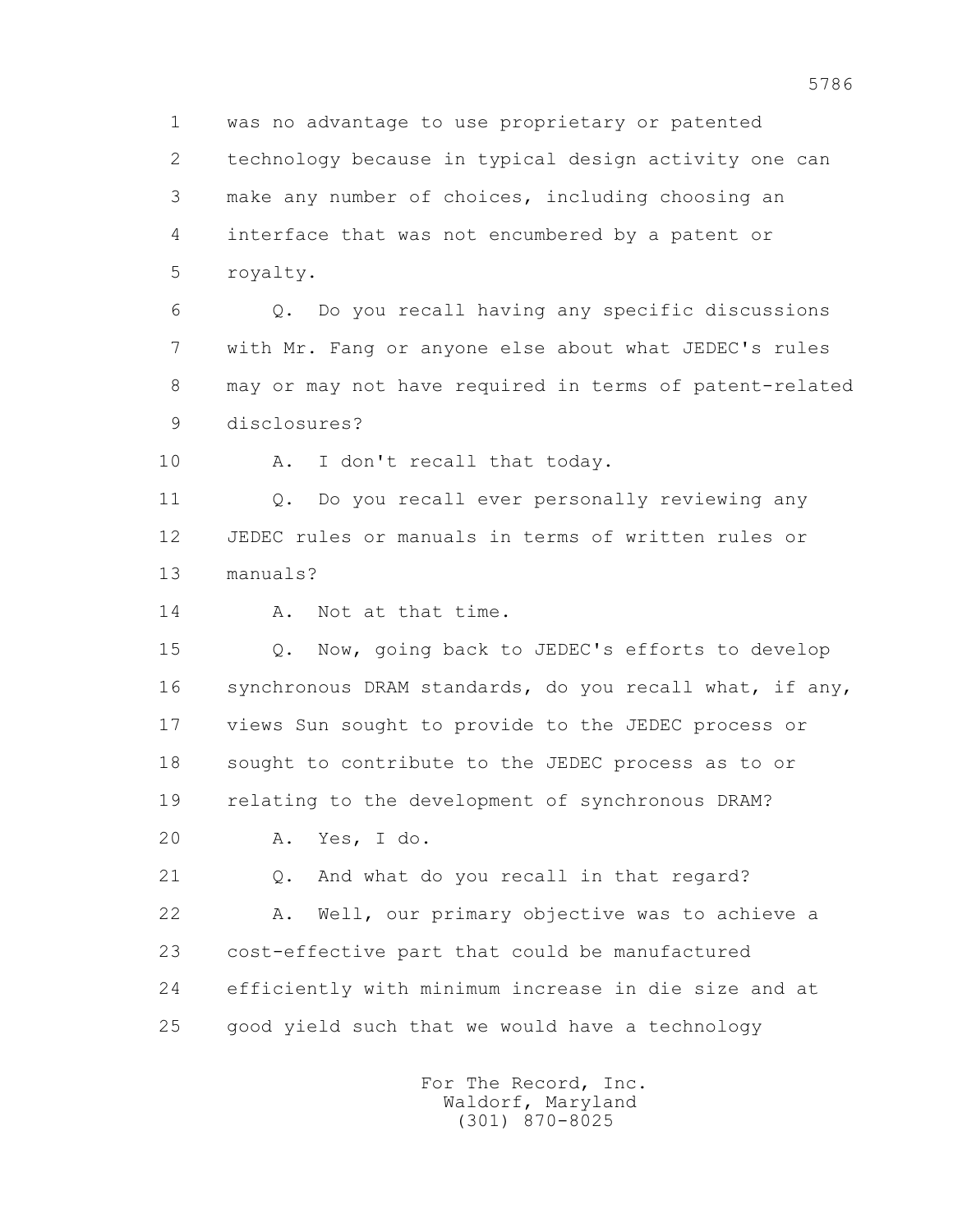1 available that could in fact substitute for the 2 previous memory technology.

 3 Q. What you just described, that's what you recall 4 being Sun's primary objectives relating to the 5 development of synchronous DRAM standards?

6 A. Correct.

 7 There was some other objectives as well. For 8 example, keeping the interface or the part definition 9 as simple as possible so that it was easy to design in 10 and to use at the system level.

11 0. Now, you mentioned -- let's start with the 12 yield issue -- that one of your primary objectives or 13 one of Sun's primary objectives as it related to the 14 development of synchronous DRAM standards by JEDEC was 15 achieving good yield.

 16 What did you mean by that and why did Sun care 17 about that?

 18 A. Well, the primary ingredients into the true 19 cost of memory manufacturing is the combination of die 20 size and yield because the yield describes how many 21 good devices you get on each wafer.

 22 So a device that is difficult to manufacture 23 would be correspondingly much more expensive than a 24 device that is easy to manufacture and thus has higher 25 yield.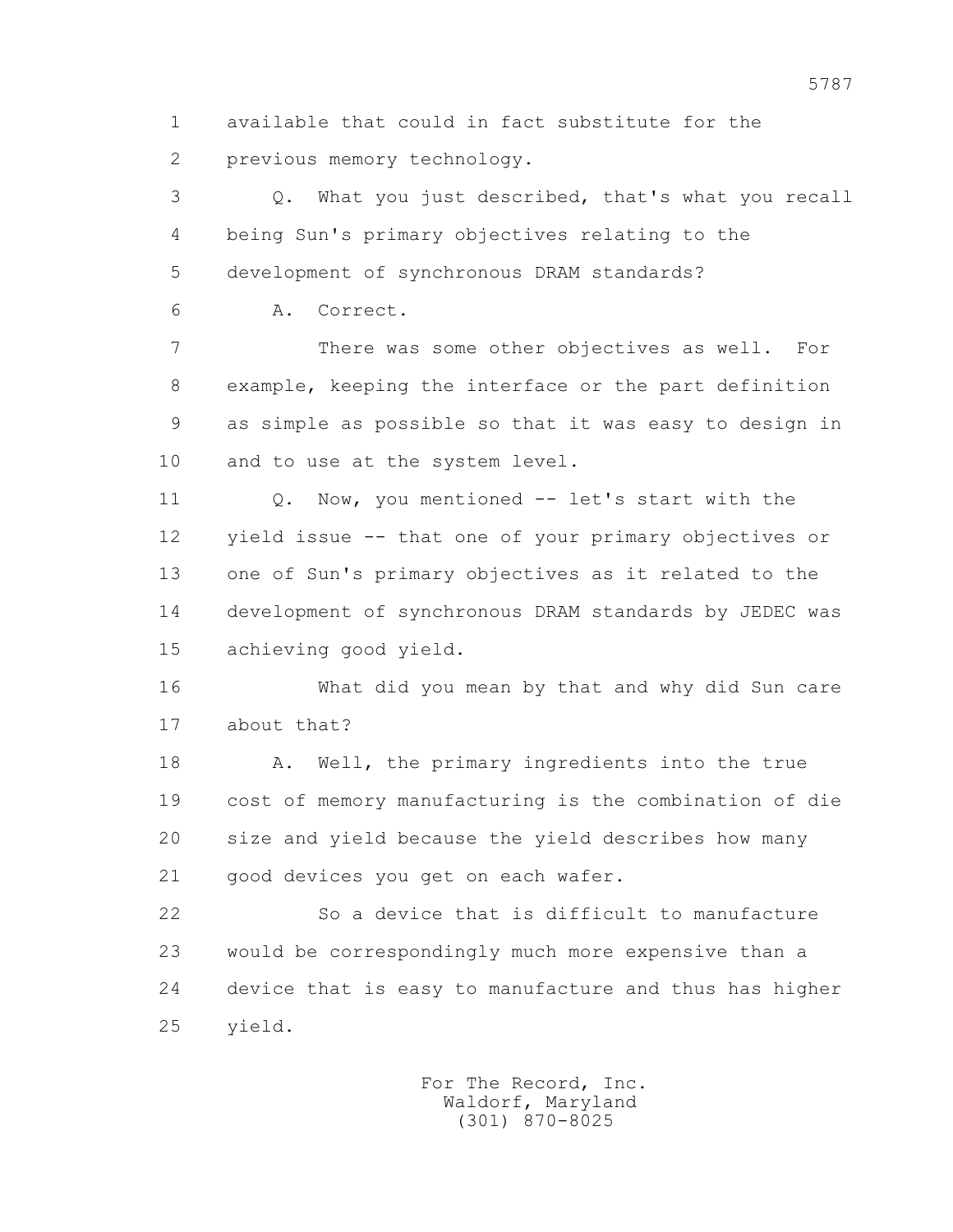1 Q. And you mentioned that another consideration 2 for Sun relating to JEDEC's development of SDRAM 3 standards was keeping the interface as simple as 4 possible; is that right?

5 A. Correct.

 6 Q. And why did Sun have that view as it relates to 7 SDRAM standards?

 8 A. There was two concerns. One is the cost for 9 Sun to design the interface and dealing, you know, with 10 more complex interface. But perhaps an indeed more 11 important consideration was we wanted to make sure that 12 the manufacturers that were building their own unique, 13 separate designs were in fact able to make fully 14 identical, functionally compatible parts, thus a design 15 that has a simpler interface made that easier to 16 achieve than one that had a much more complex 17 interface.

 18 Q. And why did Sun care whether the memory 19 manufacturers were able to make fully functional, 20 compatible parts?

 21 A. Because, otherwise, we would have to deal with 22 different nuances or differences between these parts 23 that would have to be accommodated at the system 24 level, or alternatively, we could not use multiple 25 suppliers.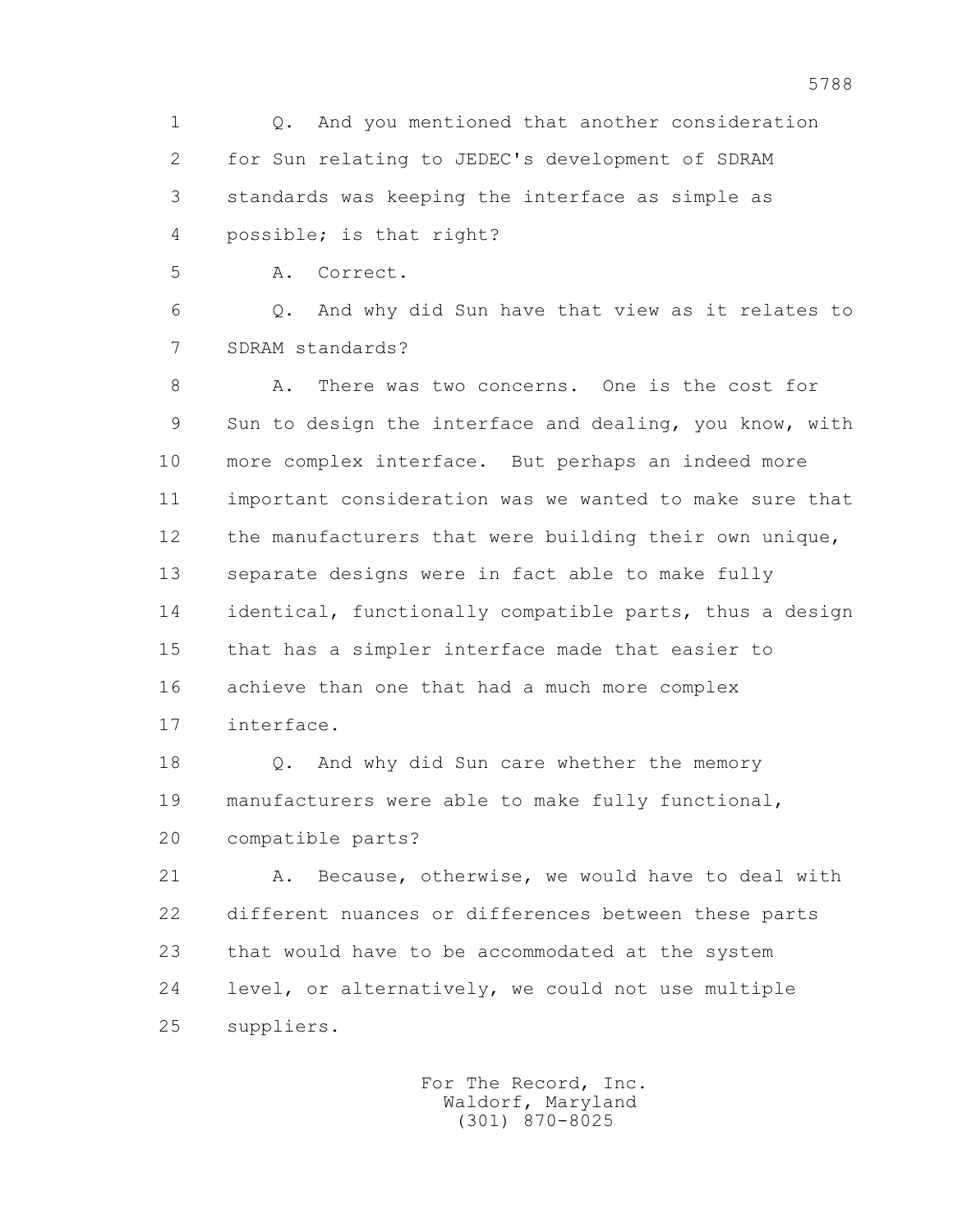1 Q. And you explained to me in response to earlier 2 questions that Sun's objectives relating to the 3 development of synchronous DRAM standards by JEDEC 4 concerned cost questions and simplicity of the design. 5 You did not mention any particular technical features. 6 Were there any particular technical features 7 that Sun desired to see included in the JEDEC 8 synchronous DRAM standards?

9 A. Well, there may have been a very small number 10 of characteristics that we cared about at the technical 11 level, but the primary concern was that JEDEC was in 12 fact able to develop a standard that was suitable for 13 manufacturing of identical parts by all the memory 14 manufacturers.

 15 So we were I would say equally concerned about 16 achieving the performance benefits of synchronous DRAM 17 as we were about arriving at a standard definition that 18 would enable the industry to manufacture these parts in 19 high volume.

 20 Q. You mentioned that you only attended a small 21 number of JEDEC meetings.

 22 Putting aside how many meetings you attended, 23 during the time period that JEDEC was developing the 24 synchronous DRAM standards, were you in your capacity 25 at Sun monitoring the progress that JEDEC was making in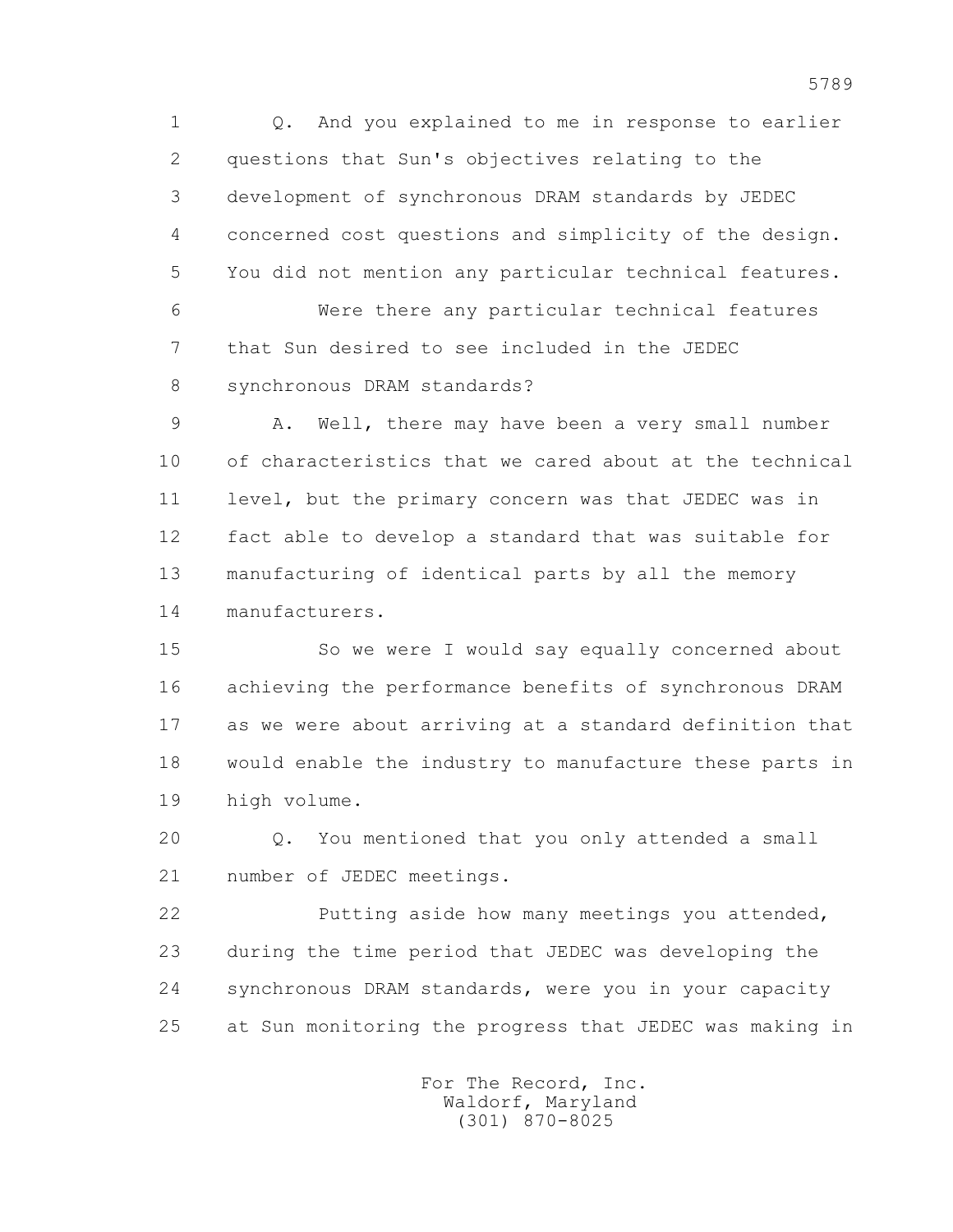1 that regard?

2 A. Certainly.

 3 Q. And why were you monitoring JEDEC's progress on 4 synchronous DRAM standards?

 5 A. Because it was a prerequisite for, in my mind, 6 for the memory manufacturers to actually produce and 7 manufacture these JEDEC-compatible parts. Thus, unless 8 there was a completed standard, we would never, you 9 know, get to the synchronous memory.

 10 Q. Do you recall whether you had any particular 11 views as to how the process was going or how efficient 12 the JEDEC process was in terms of definition of a 13 synchronous DRAM standard?

14 A. Well, it took longer than I thought it would 15 take at first. And there was a number of, you know, 16 differences of opinions between different 17 manufacturers regarding features they wanted to 18 include. But in the end, you know, the result was 19 achieved and I can only speculate if one could have 20 done a more efficient process versus what actually 21 happened.

 22 Q. And why did you and Sun care about the 23 efficiency of JEDEC's process in developing synchronous 24 DRAM standards?

25 A. Well, because if the process had not concluded,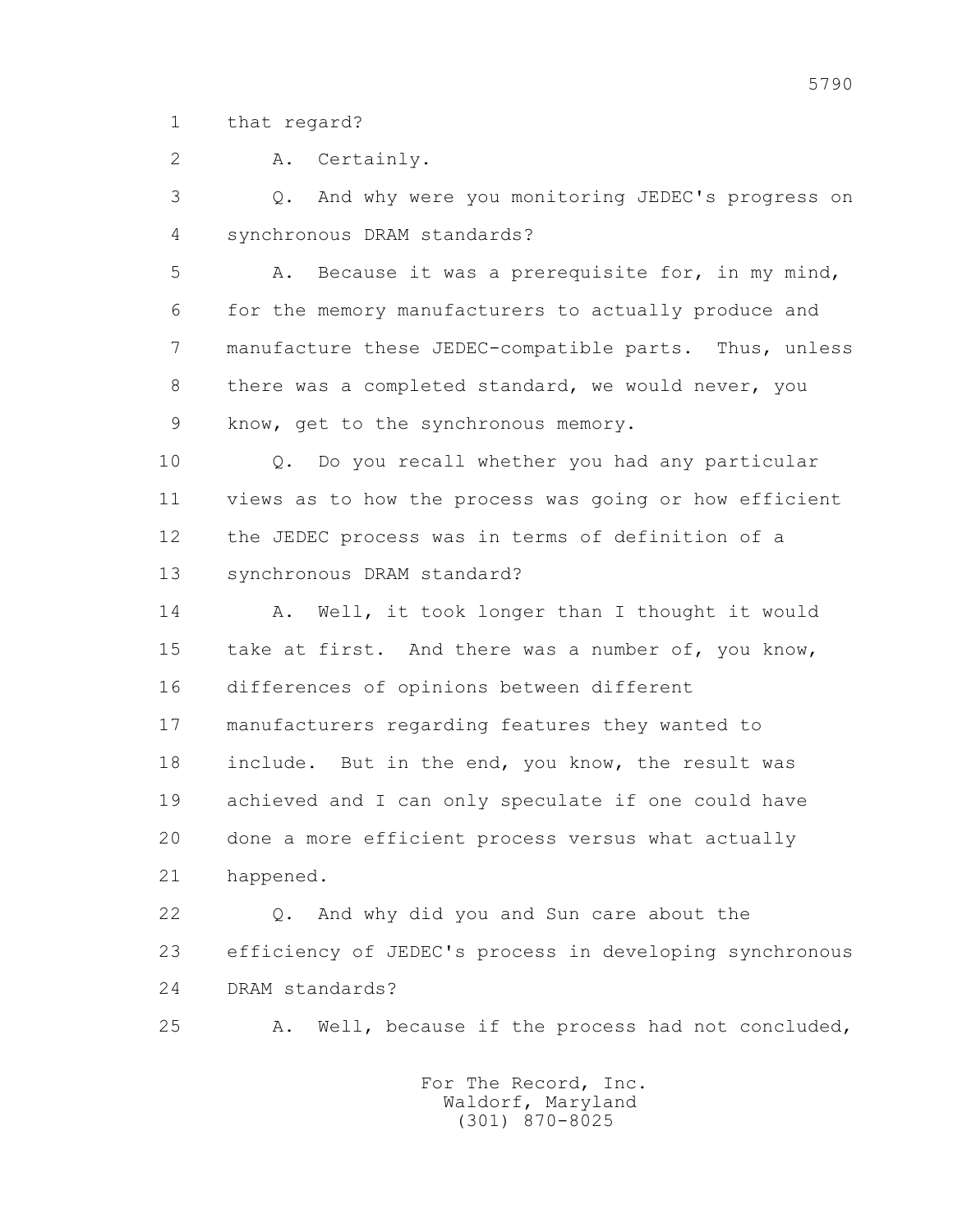1 there would not be a synchronous DRAM that was the 2 JEDEC industry standard definition. 3 MR. ROYALL: Your Honor, before I move to 4 another exhibit, I'd like to offer the prior exhibit, 5 RX-162. 6 MR. STONE: No objection. 7 JUDGE McGUIRE: Entered. 8 (RX Exhibit Number 162 was admitted into 9 evidence.) 10 MR. ROYALL: And may I approach? 11 JUDGE McGUIRE: Yes. 12 BY MR. ROYALL: 13 Q. Mr. Bechtelsheim, I've just handed you another 14 document that's been marked for identification as 15 Exhibit CX-2383. 16 Do you recognize this document? 17 A. Yes, I do. 18 Q. It's -- for the record, it's dated August 27, 19 1992. 20 Can you explain to me what this document is? 21 A. Yeah. Todd Lynch, who was one of Sun's 22 hardware design managers at the time, sent a letter to 23 JEDEC expressing Sun's concerns with the SDRAM 24 specification and schedule. 25 Q. And who is Todd Lynch or what role did he play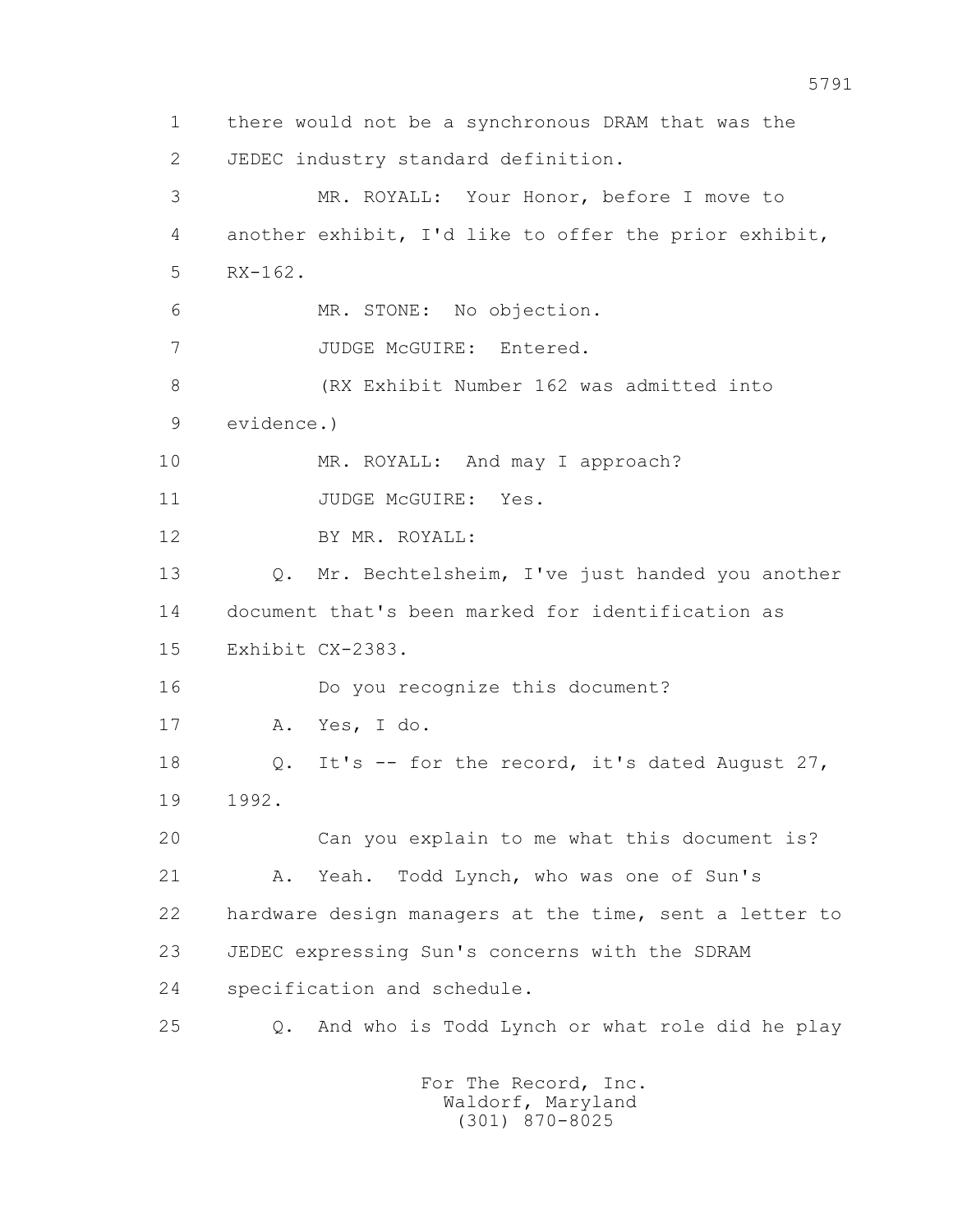1 at Sun in this time period?

 2 A. He managed one of the platform design groups. 3 Q. Do you recall whether you received a copy of 4 this August 27, 1992 letter to JEDEC at the time that 5 it was sent?

6 A. Yes, I did.

 7 Q. And did you have an understanding as to why 8 Mr. Lynch sent this letter to -- I said to JEDEC. It's 9 addressed to "Dear JEDEC Member."

 10 But do you have an understanding as to why 11 Mr. Lynch sent this letter?

 12 A. Yes. Our feeling at the time was that the -- 13 there was too many different features being discussed 14 by various manufacturers and we wanted to focus them 15 on the goal of completing a specification even if that 16 was simpler than some of the proposals that had been 17 made.

 18 Q. And did you think that the views of 19 Sun Microsystems were important for JEDEC to consider 20 in this regard?

 21 A. Well, I hope so. I did not attend the meeting 22 where this was presented, so I don't know what their 23 reaction was, but I know the objective was to provide 24 that type of feedback to the group.

25 Q. Let me ask you about a couple of statements in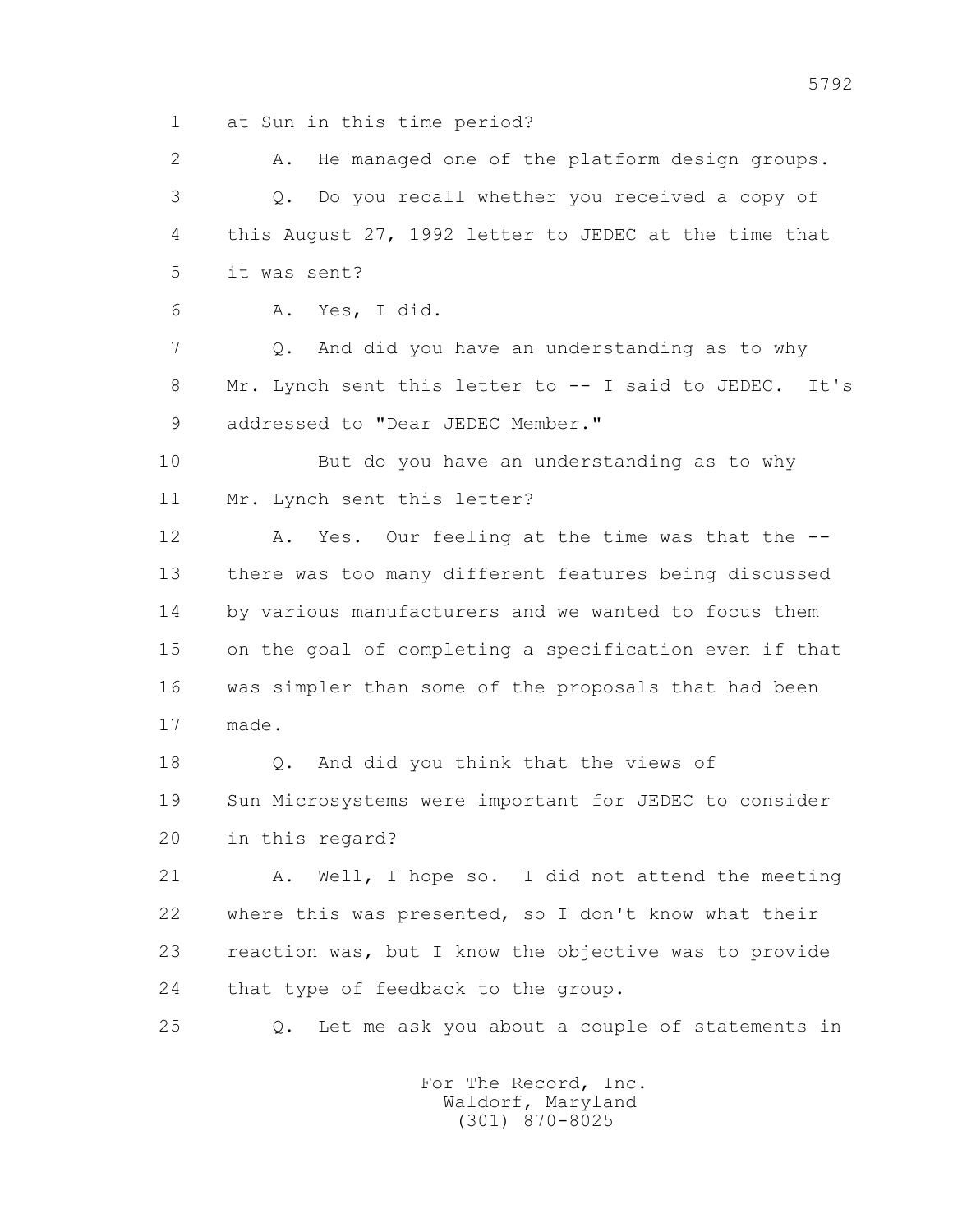1 Mr. Lynch's letter.

2 In the first paragraph, he states: 3 "Sun Microsystems intends to use synchronous DRAM in 4 future products. However, we have two major concerns. 5 The first is the schedule for the SDRAM specification: 6 Can it be completed in time so that parts will be 7 available when we need them?" 8 Let me stop there. 9 Do you see that language? 10 A. Yes, I do. 11 Q. Did you share that concern in this time frame? 12 A. Yes. Without a completed specification, the 13 parts would not become available. 14 0. And the next sentence of that same paragraph 15 reads, "The second is making sure that the 16 specification is detailed enough so that parts will be 17 completely interchangeable." 18 Do you see that? 19 A. Yes. 20 Q. And did you share that concern as well? 21 A. Yes. There was a number of gratuitous 22 differentiation from different vendors in the proposals 23 regarding synchronous DRAM at the time. 24 Q. And in the next paragraph, the second sentence 25 states, "To help expedite the standardization process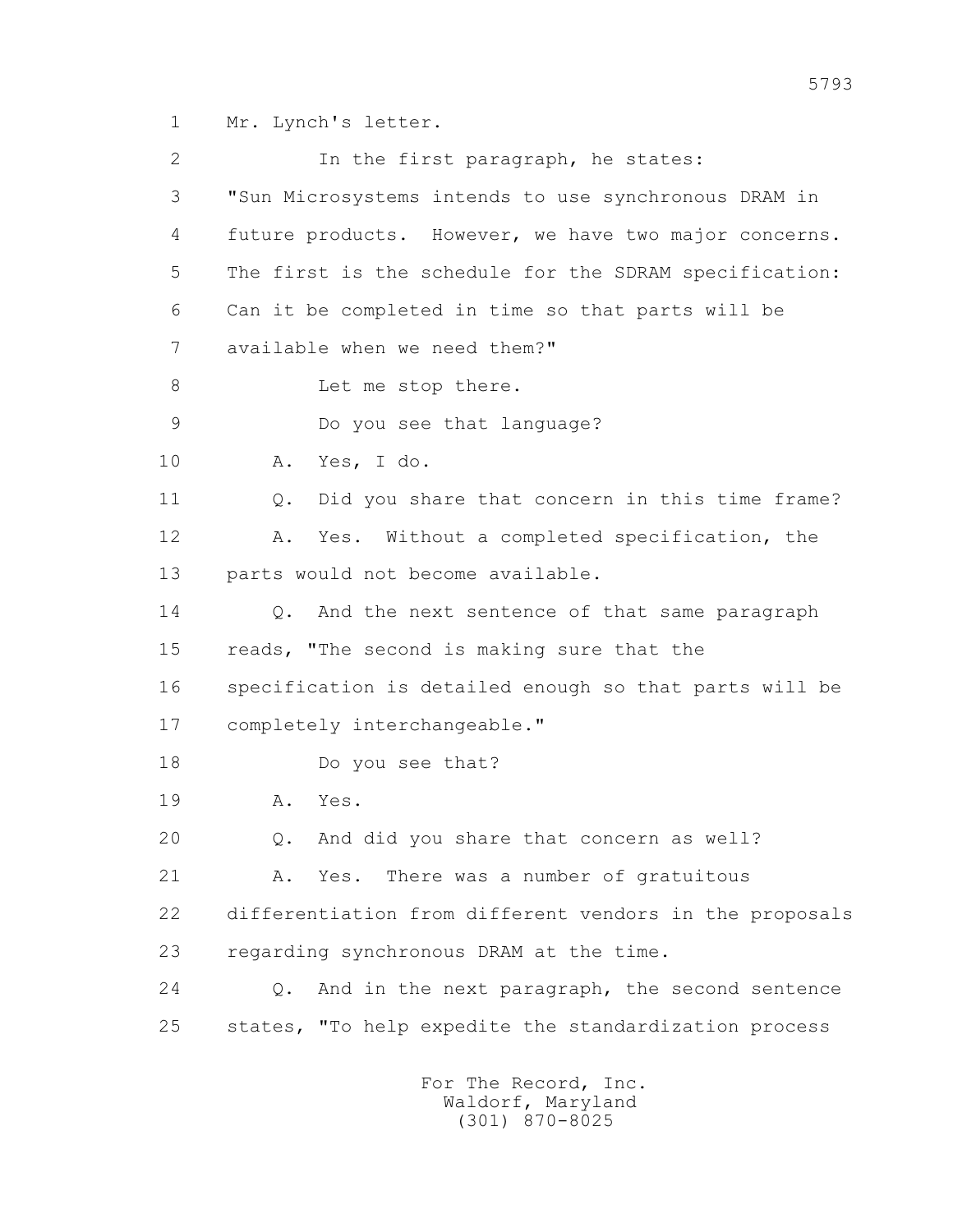1 we have written a detailed specification." 2 Do you see that language? 3 A. Yes. 4 Q. And do you recall that Sun in this time period 5 did put together a detailed SDRAM specification? 6 A. Yeah. It was presented in slide form as I 7 recall. 8 Q. And did you have any involvement in either 9 preparing or reviewing that specification? 10 A. Yes. That was reviewed internally and I 11 attended those meetings. 12 Q. Now, further down in the same letter, there is 13 a paragraph that begins "We do not." 14 Do you see that? 15 A. Yes. 16 Q. And it says, "We do not use every feature that 17 is described in this document, so we are willing to 18 make compromises if necessary to reach a quick 19 resolution on the standard." 20 Do you see that? 21 A. Correct. 22 Q. And did you agree with that, that viewpoint? 23 A. Yes. Very much so. 24 Q. And why did you agree that Sun should be 25 willing to make compromises relating to features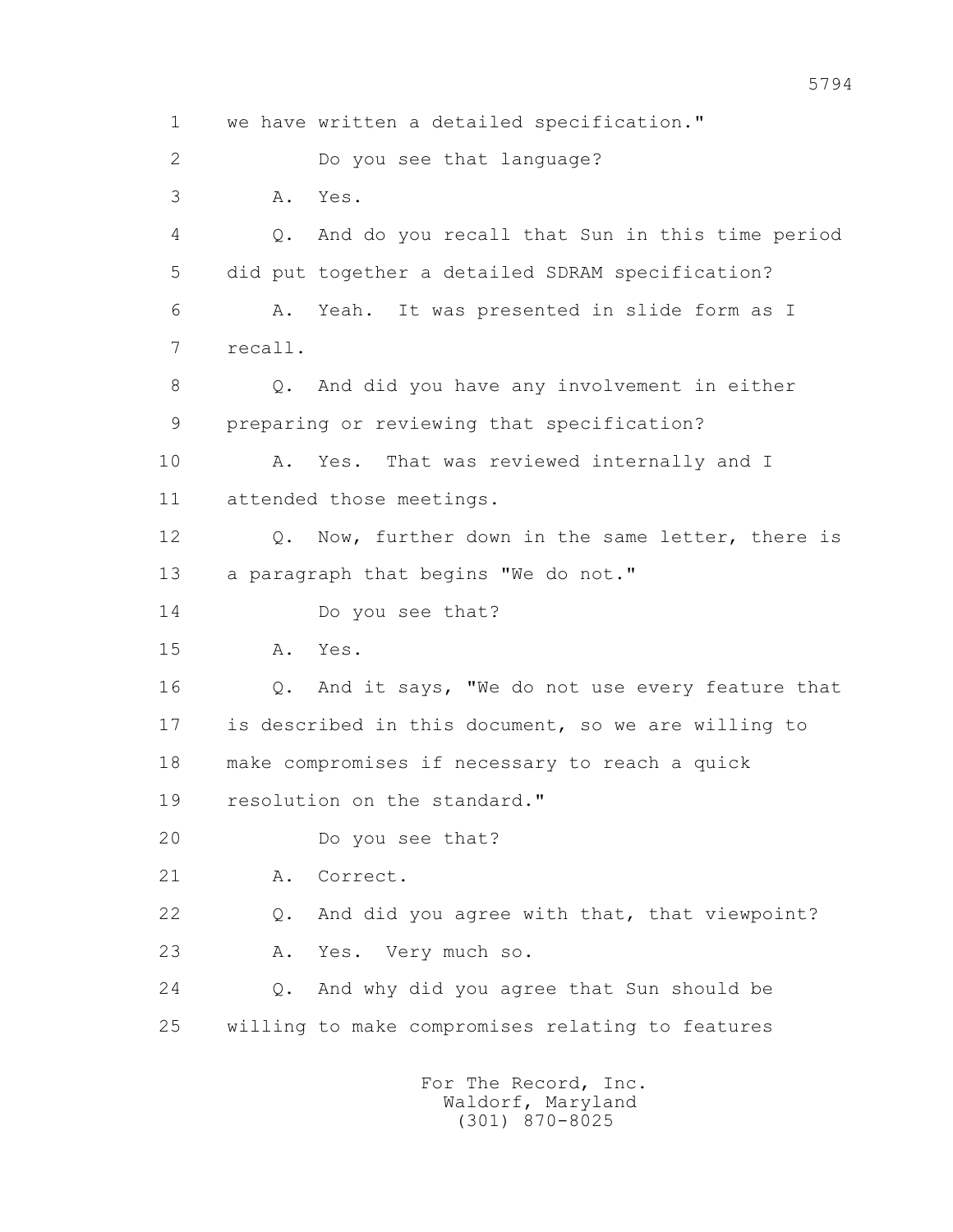1 included in the SDRAM standards?

 2 A. Well, we had not completed any system design 3 at the time using synchronous DRAM. As a result, we 4 were able or we were willing to adopt the industry 5 standard. Our primary objective was to get to 6 resolution of the standard itself so that the memory 7 manufacturers could build the parts and we could use 8 them. 9 Q. The very next sentence states, "Also since we 10 are very cost conscious, we are willing to drop 11 features that add too much cost or complexity." 12 Do you see that? 13 A. Yes. 14 Q. And did you agree with that viewpoint in this 15 time period? 16 A. Very much so. Our or my personal feeling was 17 that because some vendors were proposing features that 18 would add significant cost to memory and that was a 19 significant concern. 20 Q. Now, one of the views that's expressed in this 21 letter that we have commented on relates to how quickly 22 and efficiently JEDEC was finalizing its SDRAM 23 specifications, and I think you've said that that is 24 something that was of some concern to you at Sun; is 25 that right?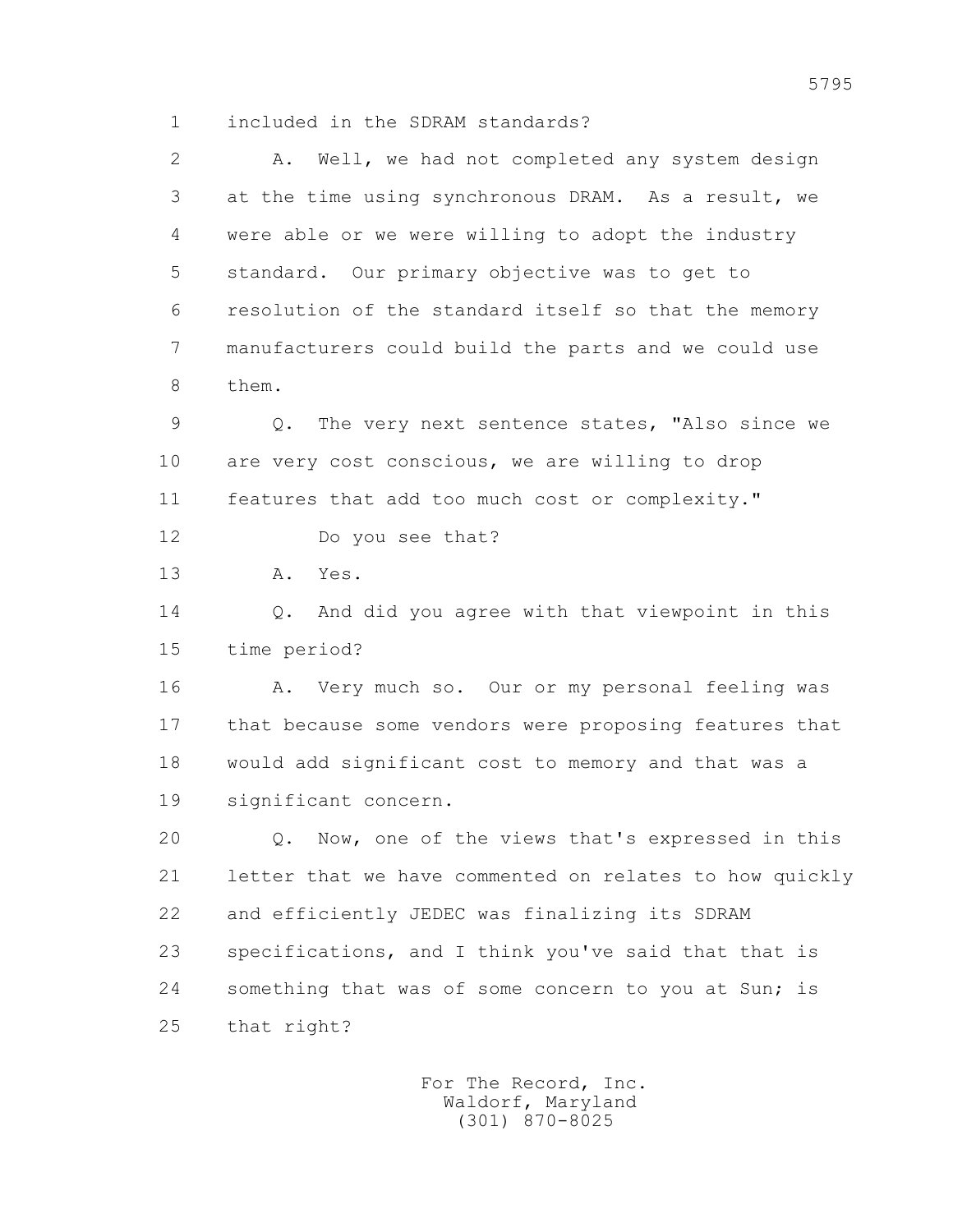1 A. Correct.

 2 Q. What I want to understand is why was it a 3 concern. Why -- how would Sun be impacted if JEDEC had 4 in this period taken longer than you had hoped to see 5 to finalize its SDRAM specification?

 6 A. Because we could not start our own system 7 design cycle or system design activity until we were 8 confident that the memory manufacturers were in fact 9 going to manufacture the parts in volume, and we 10 believed that only would happen after there would be a 11 completed JEDEC specification.

 12 Q. Are you saying that Sun in terms of developing 13 its own designs for its own workstations and servers 14 needed to know in advance what the memory specification 15 would be in terms of the memory incorporated into those 16 products?

17 A. Yeah. Very much so.

 18 Q. And if the memory specification or the 19 finalization of that were delayed, that would delay 20 Sun's own design process; is that what you're saying?

21 A. Well, then we could not use such a memory, and 22 our design cycle was typically one to two years for a 23 new product, so we would need to know at the beginning 24 of that design cycle which exact memory technology we 25 could use at the time the product would be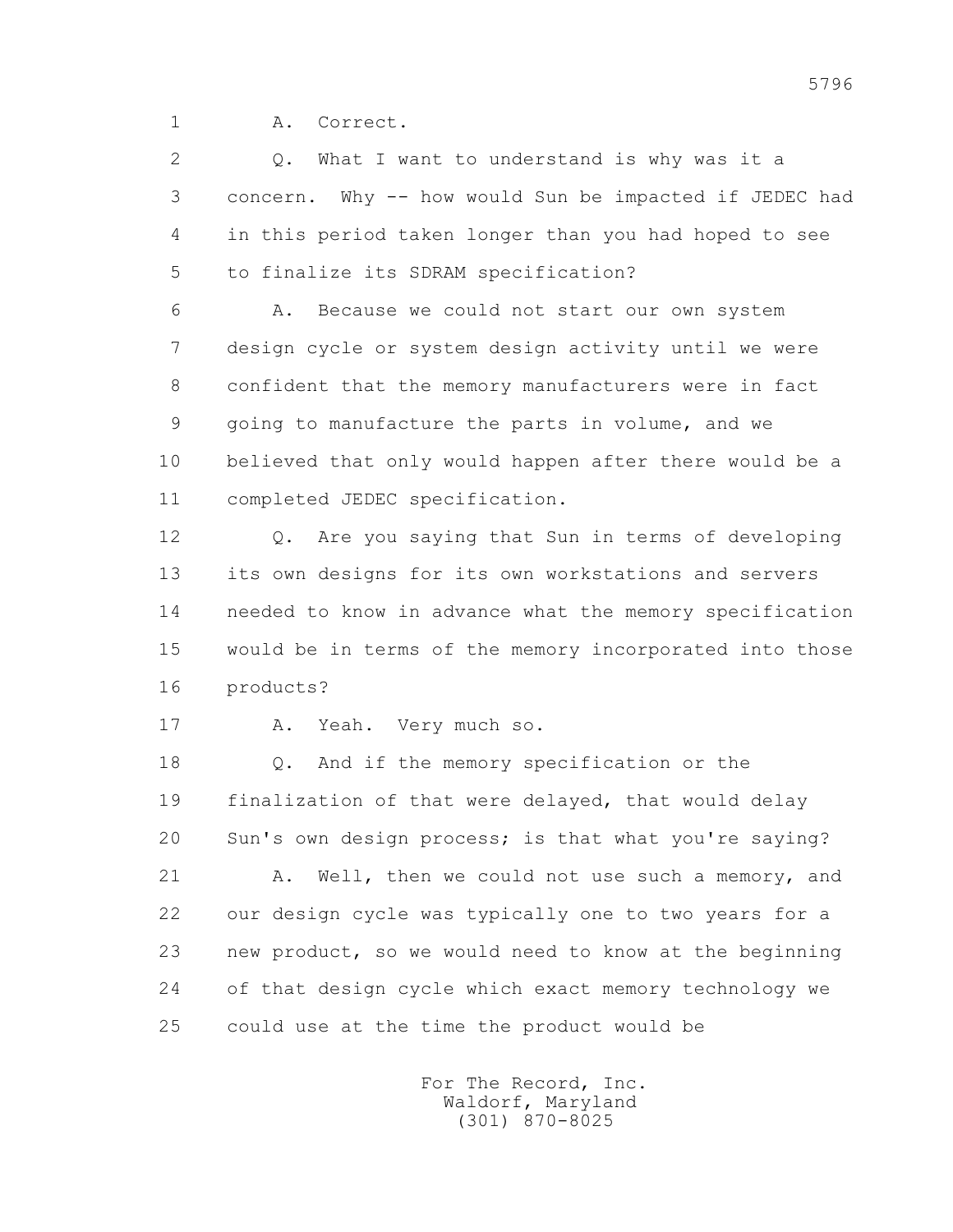1 manufactured.

 2 Q. And would delay in the specification of the 3 memory design have the potential to impact adversely 4 Sun's business in terms of its sales and its delivering 5 to its customers? 6 A. Well, I wouldn't say it would impact Sun's 7 business, but it would impact the decision which 8 memory, specific memory component to use. 9 So for example, if synchronous DRAM did not 10 have a completed spec, we would choose to use the 11 previous memory technology, specifically the EDO 12 memory. 13 Q. And would there be any implications from such a 14 choice in terms of the performance or the value of your 15 product? 16 A. Well, we would not be able to take advantage of 17 the performance characteristics of the next-generation 18 synchronous DRAM. Yes. 19 MR. ROYALL: Your Honor, I still have a ways to 20 go, but I'm at a convenient breaking point, if this 21 would be a good time -- 22 JUDGE McGUIRE: Let's take a ten-minute break 23 now. 24 MR. ROYALL: Thank you. 25 JUDGE McGUIRE: Off the record.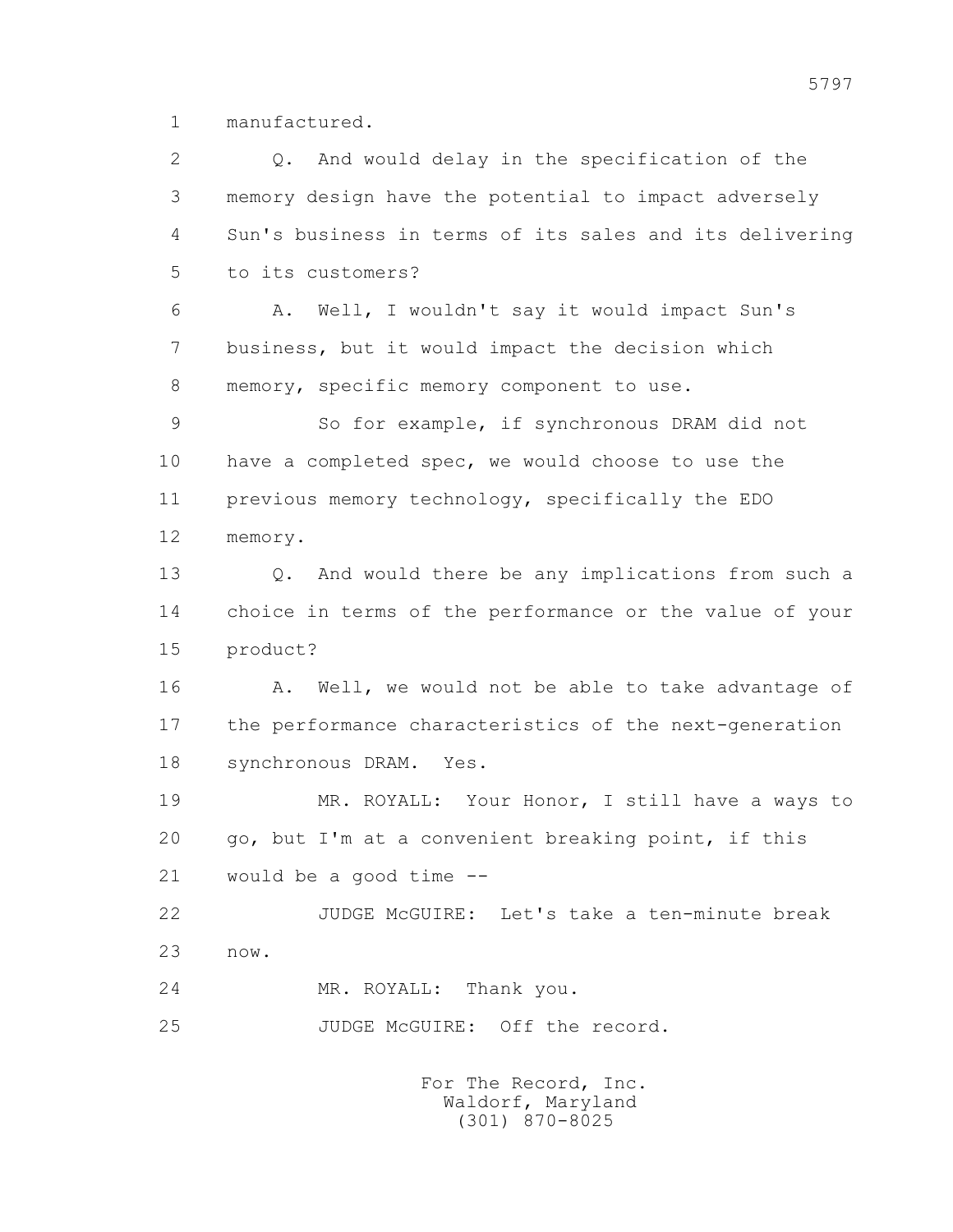1 (Recess) 2 JUDGE McGUIRE: All right. Mr. Royall, you may 3 proceed. 4 MR. ROYALL: Your Honor, I don't believe I 5 have offered yet CX-2383. I'd like to do that at this 6 time. 7 JUDGE McGUIRE: Any objection? 8 MR. STONE: No objection. 9 JUDGE McGUIRE: Entered. 10 (CX Exhibit Number 2383 was admitted into 11 evidence.) 12 MR. ROYALL: May I approach? 13 JUDGE McGUIRE: Yes. 14 BY MR. ROYALL: 15 Q. Mr. Bechtelsheim, I've just handed you another 16 document that's been marked for identification as 17 CX-340. 18 Do you recognize this document? 19 A. Yes, I do. 20 Q. Can you explain to us what it is? 21 A. I believe this was the presentation that was 22 referred to in the previous exhibit, 2383, that was 23 giving advice to JEDEC regarding synchronous DRAM. 24 Q. And were you involved in any way in preparing 25 or reviewing this, this document?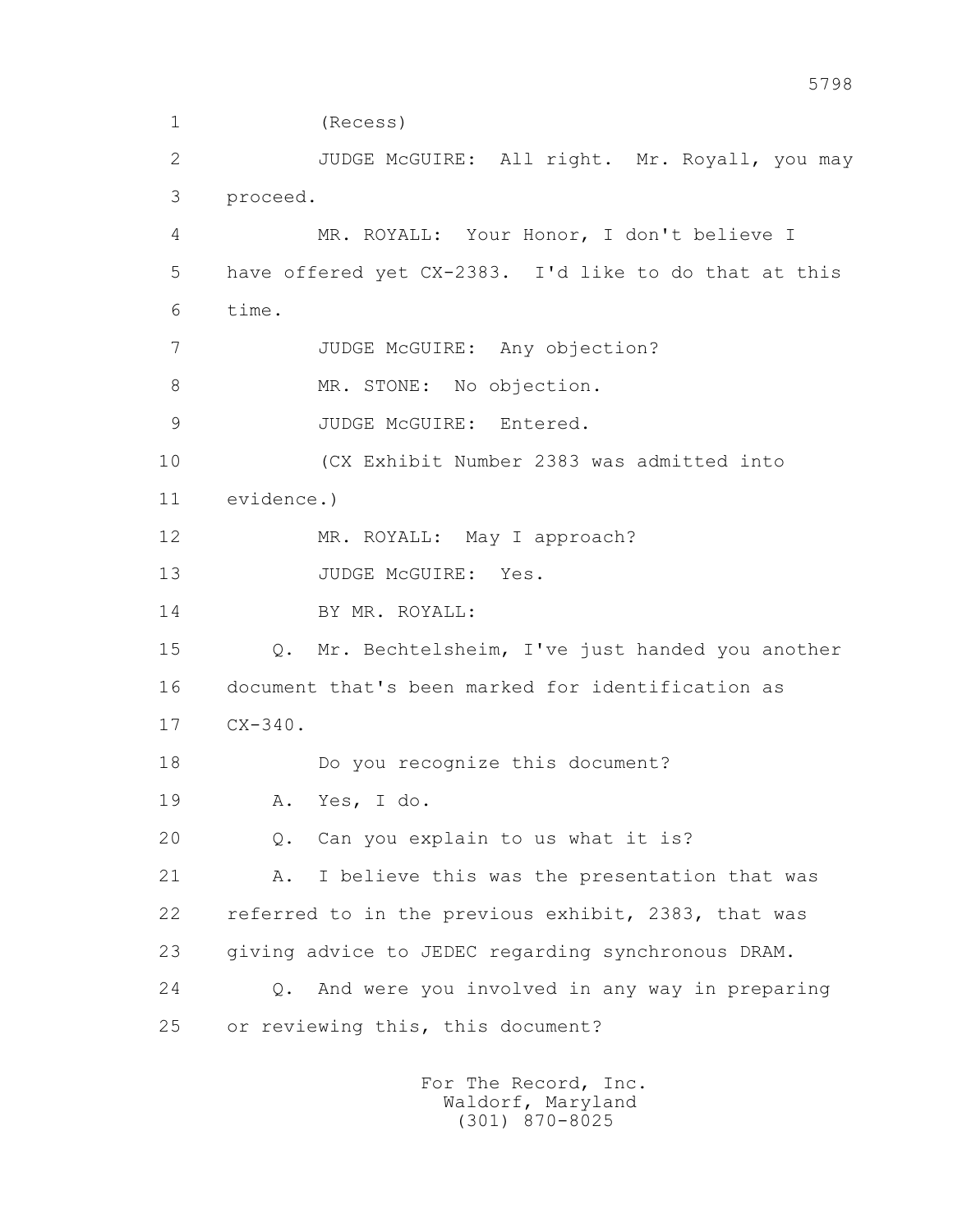1 A. Yes, I was.

 2 Q. Were you present at the time that Sun made this 3 presentation to JEDEC?

4 A. No. I don't recall that.

 5 Q. Let me ask you a few things about statements 6 that are made in this presentation, CX-340.

 7 Focusing on the first page, there are multiple 8 slides here. The bottom slide on the first page of 9 CX-340 has a number of bullet points.

 10 And the fourth line down or the second bullet 11 point states, "We are concerned about progress of 12 standardization effort -- will we get parts in time?"

13 Do you see that?

14 A. Yes.

 15 Q. And does this relate to the same issue we were 16 talking about earlier in terms of Sun's desire to see 17 the standardization process finalized in an efficient 18 way?

19 A. Correct.

 20 Q. And the next bullet point says, "We are 21 concerned about compatibility between parts from 22 different vendors."

23 Do you see that?

24 A. Yes.

25 Q. And I think this again relates to one of the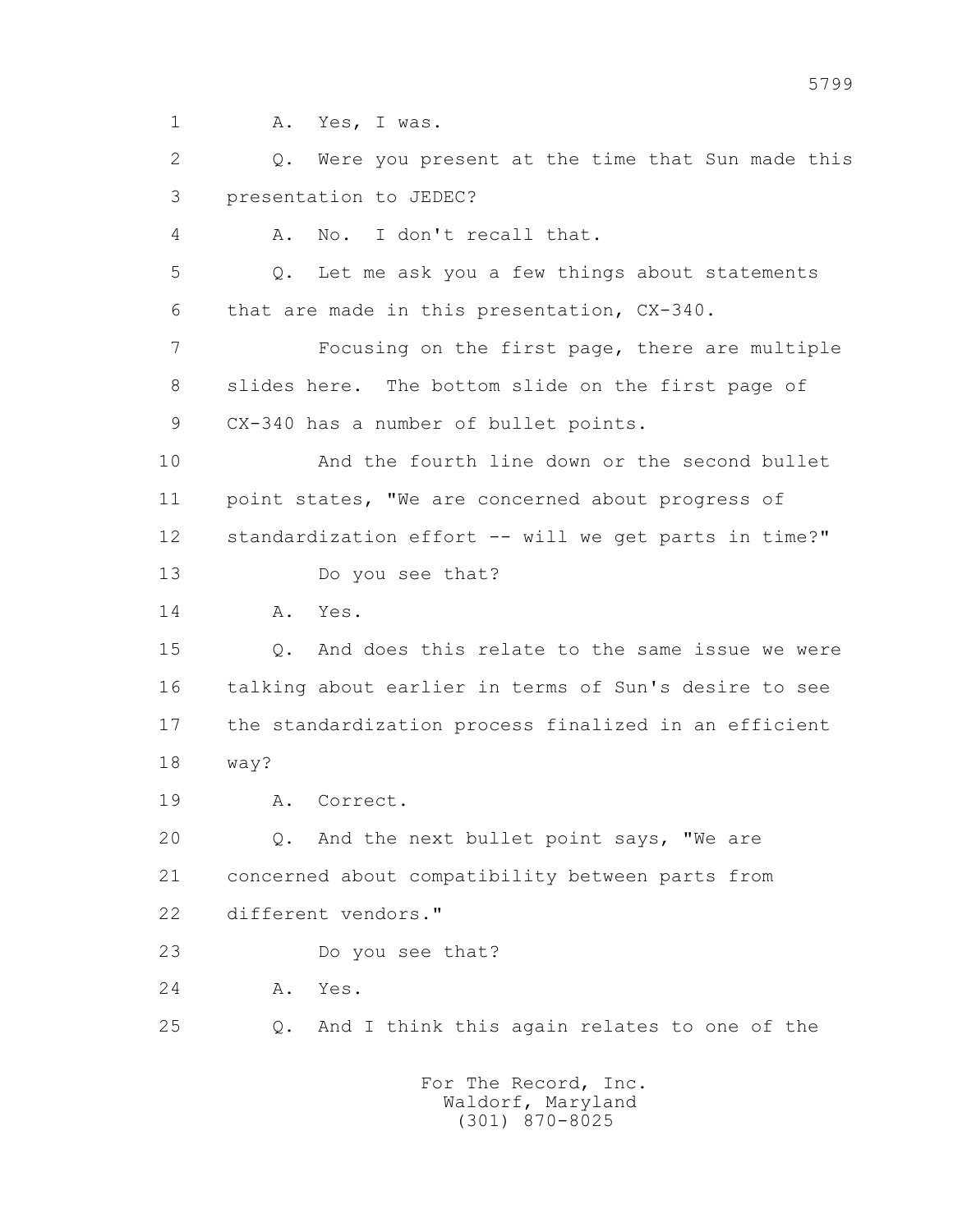1 concerns that we focused on in connection with 2 Mr. Lynch's letter; is that correct? 3 A. Correct. 4 Q. In the bottom of that same slide on the first 5 page of Exhibit CX-340, there's a reference to Sun's 6 proposal and then below that three bullet points. 7 Do you see what I'm referring to? 8 A. Yes. 9 Q. And the second bullet point says "Contains 10 little that is new or radical." 11 Do you see that language? 12 A. Yes. 13 Q. Do you have an understanding of what that 14 refers to? 15 A. Yes. 16 Q. Can you explain? 17 A. We did not -- at Sun, we did not want to add 18 new requirements to the standardization effort from a 19 requirement perspective. Our primary goal was to 20 complete the standard in a timely fashion, as stated 21 above. 22 So it was not our goal to introduce new 23 material here that was different or radically 24 different than any previous ideas that had been 25 presented.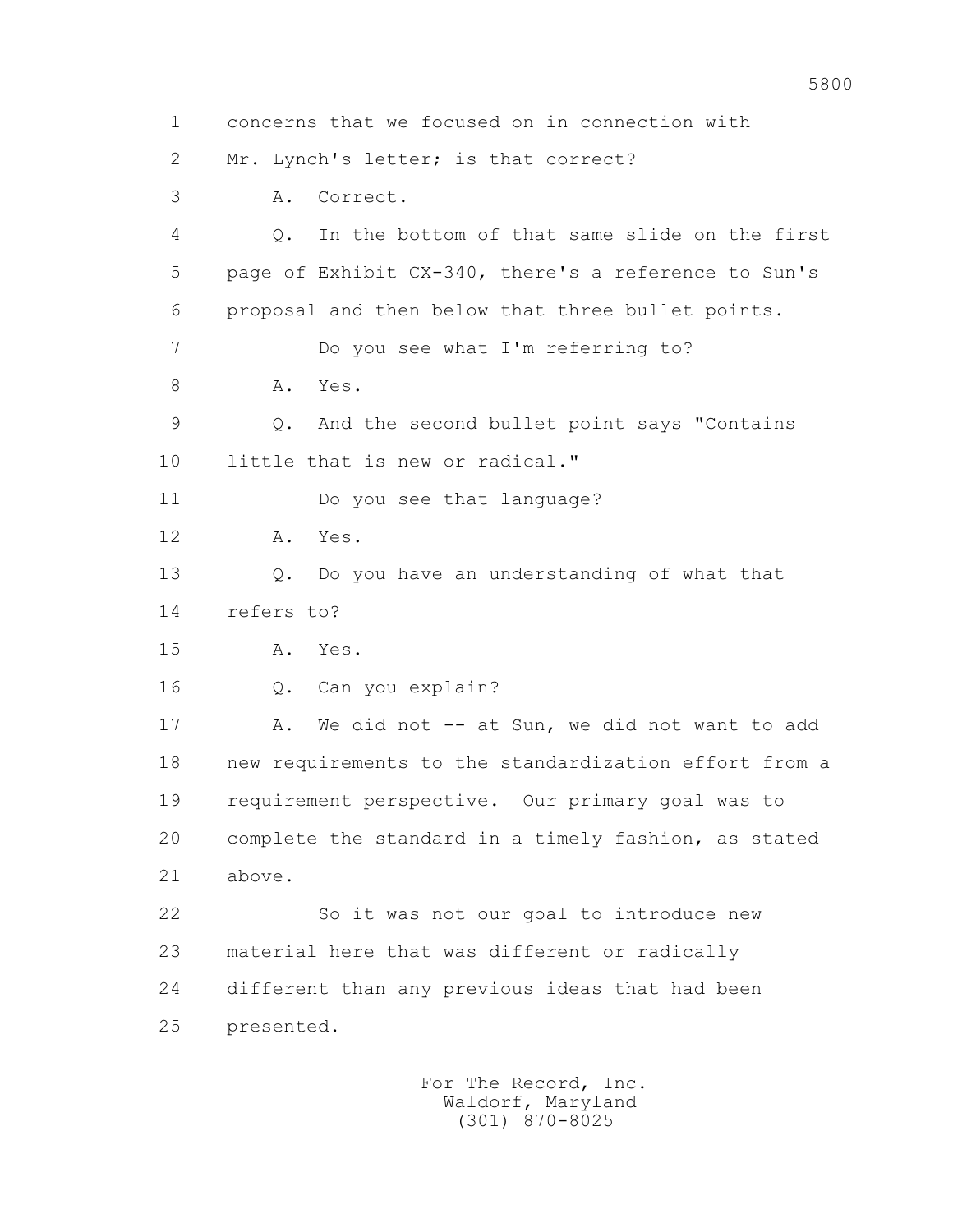1 Q. Do you, Mr. Bechtelsheim, have an 2 understanding of the terms "evolutionary" and 3 "revolutionary" as they are sometimes used in 4 connection with DRAM designs? 5 A. Yes, I do. 6 Q. Let me ask you, take one at a time, but to 7 explain what you understand by the term 8 "evolutionary." 9 A. Well, evolutionary is to make modest changes 10 to a specification, to a DRAM interface specification, 11 that minimizes the effort required by a system 12 designer to design that new interface into a product. 13 Q. And what does the term -- what do you 14 understand the term "revolutionary" to mean in 15 connection with DRAM design? 16 A. Well, revolutionary is to make a much larger 17 change in interface that would imply a much more 18 significant effort on the system designer to 19 accommodate such. 20 Q. And did you have an understanding one way or 21 the other as to whether the SDRAM or synchronous DRAM 22 standards that JEDEC was developing in this time period 23 were evolutionary or revolutionary? 24 A. Well, they had some elements of both. They're 25 very evolutionary in the sense that they would allow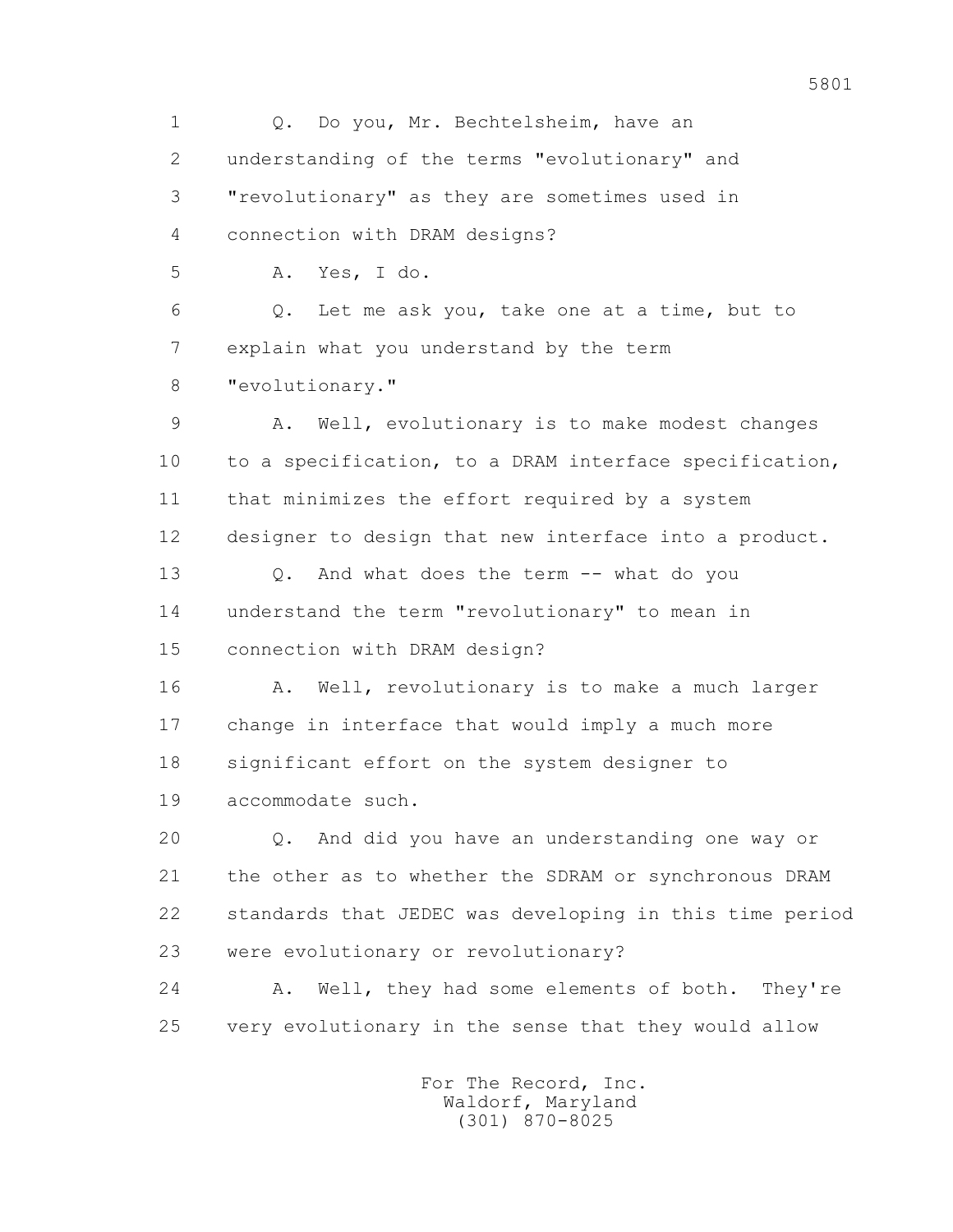1 existing system design techniques to be used in terms 2 of voltage levels, logic, designing, et cetera. 3 Whether the clocking by itself was revolutionary or 4 not, that's something I think people could debate. But 5 from my personal perspective, I would call this a more 6 evolutionary direction than revolutionary. 7 Q. And was Sun supportive of JEDEC taking an 8 evolutionary approach to the development of synchronous 9 DRAM standards? 10 A. Very much so. 11 Q. And why was Sun supportive of that? 12 A. To reduce the difficulty of designing in this 13 next generation type of memory. 14 0. So would it be fair to say that Sun as a 15 purchaser of DRAM memory benefited from evolutionary 16 development of DRAM standards? 17 A. Yes. That was also my view. 18 Q. And in terms of its own proposal to JEDEC, was 19 Sun's intent to promote the development of evolutionary 20 approaches to SDRAM? 21 A. Generally speaking, I agree. Now, again, 22 experts can have different opinions whether the 23 particular feature was in fact evolutionary or 24 revolutionary, but overall I would characterize the 25 synchronous DRAM as an evolutionary development.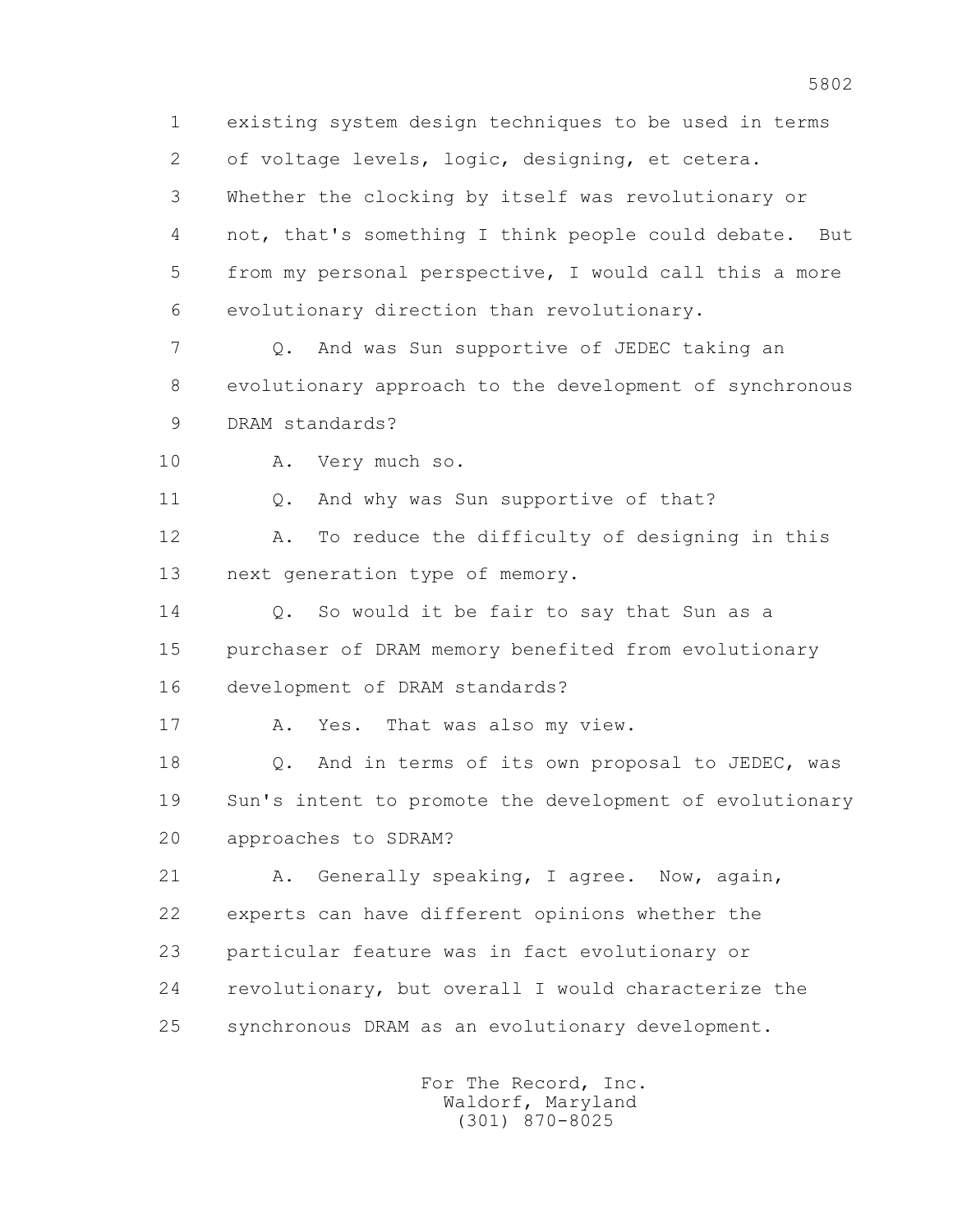1 Q. Now, turning to the next page, the second page 2 of Exhibit CX-340, do you see the slide at the top of 3 the page? 4 A. Yes. 5 Q. And the second to last line states, "We are 6 still very much concerned with cost and complexity of 7 SDRAMs." 8 Do you see that? 9 A. Correct. 10 Q. And I believe this relates to the same concepts 11 that we were discussing earlier in connection with 12 Mr. Lynch's letter; is that correct? 13 A. Yes. There was -- cost and complexity was one 14 of our primary concerns. 15 Q. And the next line says, "Sun is open for 16 discussion on SDRAM features and functionality." 17 Do you see that? 18 A. Correct. 19 Q. And what do you understand that statement to 20 mean here or to refer to? 21 A. That Sun itself did not have a strong view of 22 what exact features the part should have as long as it 23 would meet the cost, complexity and timely completion 24 of the standard. 25 Q. I don't have any further questions about this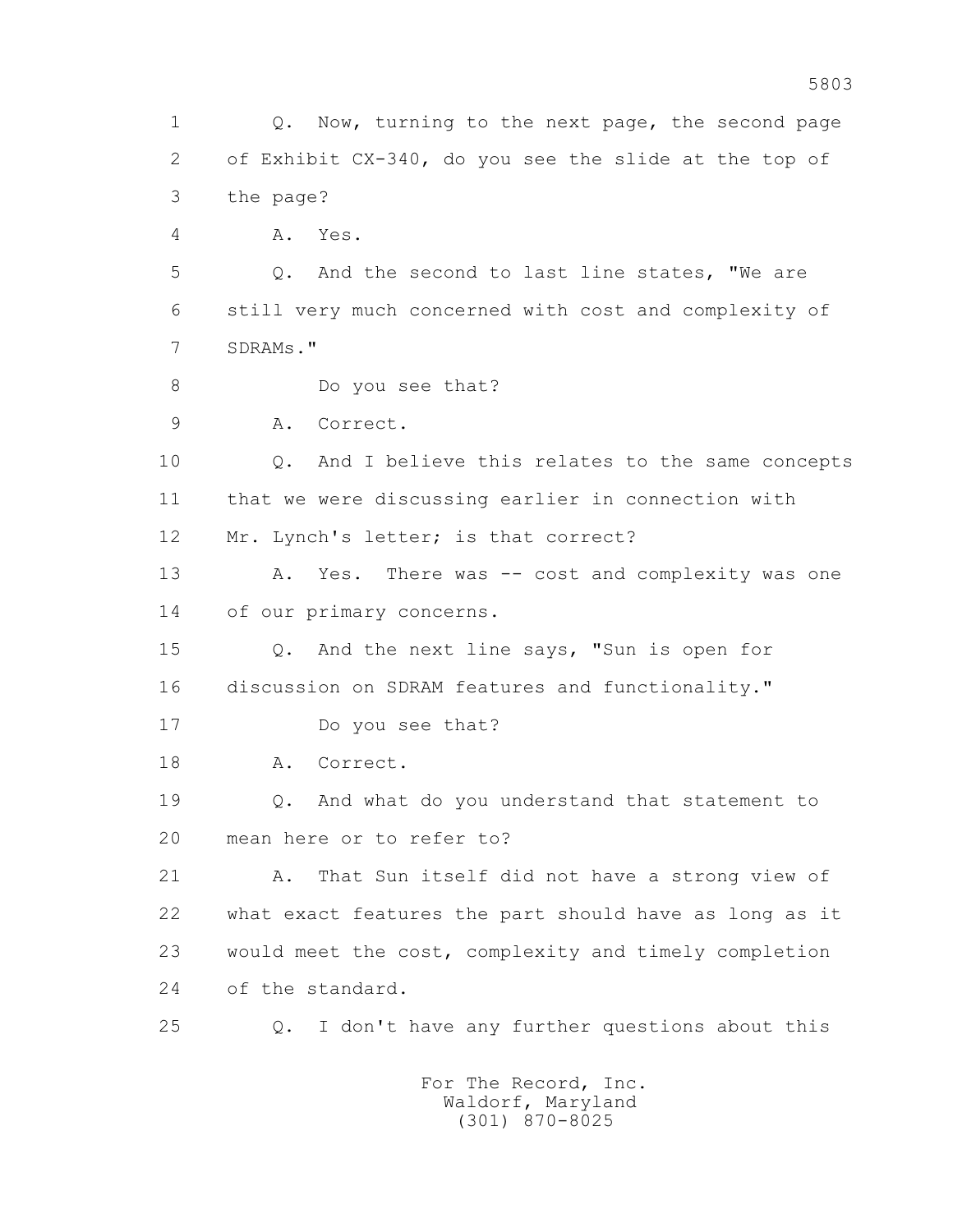1 document. You can set that aside. 2 And Your Honor, at this time I would like to 3 offer CX-340. 4 MR. STONE: No objection. 5 JUDGE McGUIRE: Entered. 6 (CX Exhibit Number 340 was admitted into 7 evidence.) 8 BY MR. ROYALL: 9 Q. Now, you mentioned earlier, Mr. Bechtelsheim, 10 that you monitored, you in your role as vice president 11 of technology for Sun Microsystems monitored JEDEC's 12 development of synchronous DRAM standards; is that 13 right? 14 A. Correct. 15 Q. When JEDEC finalized its synchronous DRAM 16 standards, did you familiarize yourself with the final 17 standards? 18 A. Yes. Because those were the standards we would 19 then design to. 20 Q. And just to be clear, why was it important for 21 you as vice president of technology for 22 Sun Microsystems to personally familiarize yourself 23 with the final JEDEC SDRAM standards? 24 A. Because I was involved in the design of the 25 system that was considering synchronous DRAM at that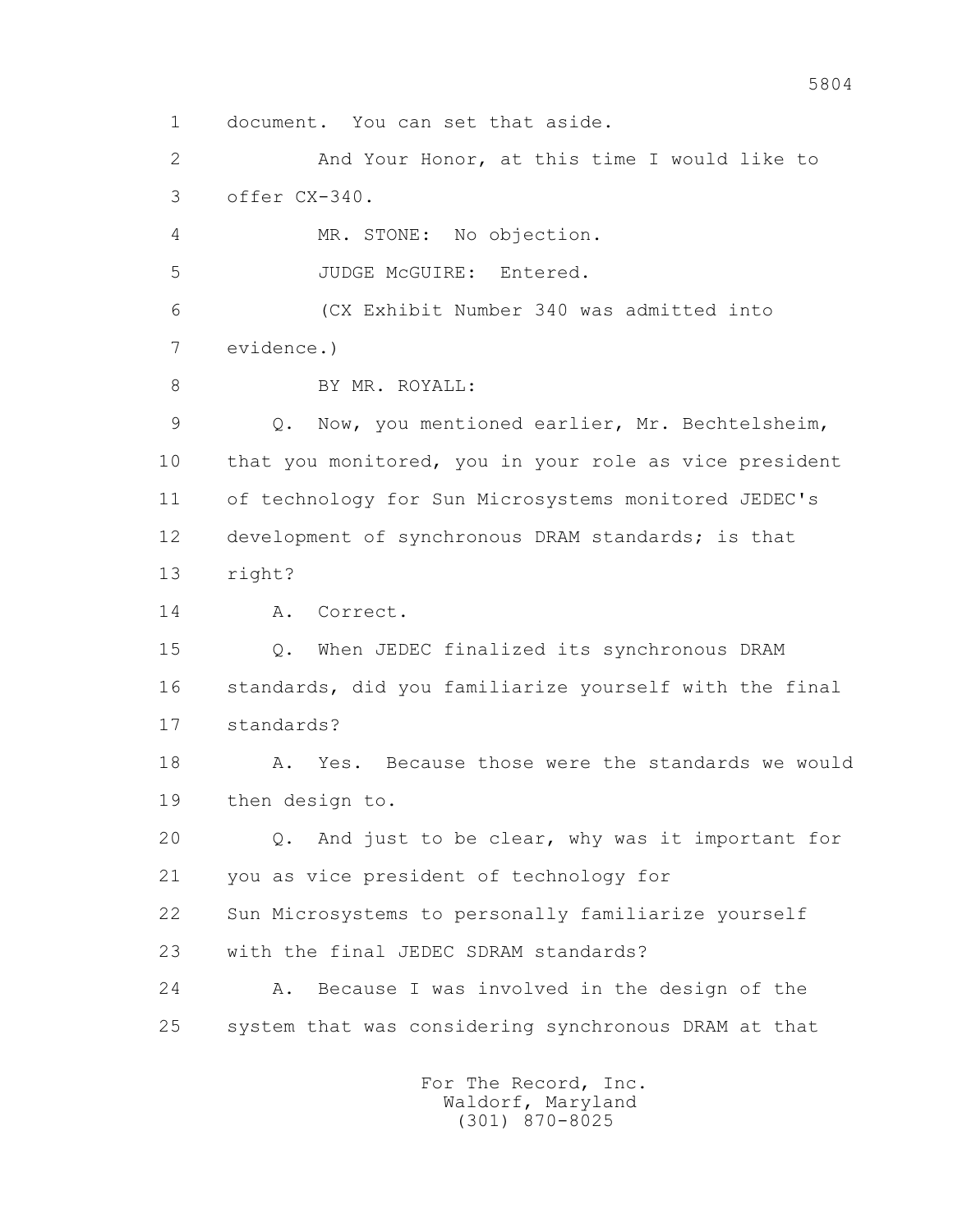1 time.

 2 Q. Are you familiar with the term "mode register"? 3 A. Yes, I am.

 4 Q. Can you explain to us what you understand that 5 term to refer to?

 6 A. Well, a mode register is a control element 7 that allows the memory device to be programmed in a 8 number of different modes for different types of 9 operations.

 10 Q. Do you have an understanding as to whether 11 JEDEC's final SDRAM standard or specification 12 incorporated use of a mode register?

13 A. Yes, it did.

14 Q. And what's your understanding?

15 A. It did incorporate it.

 16 Q. And do you have an understanding of what the 17 purpose of the mode register was within the SDRAM 18 design?

 19 A. Yes. The purpose was to allow programming of 20 different burst sizes and different CAS latency.

 21 Q. Are you familiar with the term "programmable 22 CAS latency"?

23 A. Yes, I am.

 24 Q. And what did you understand that term to refer 25 to?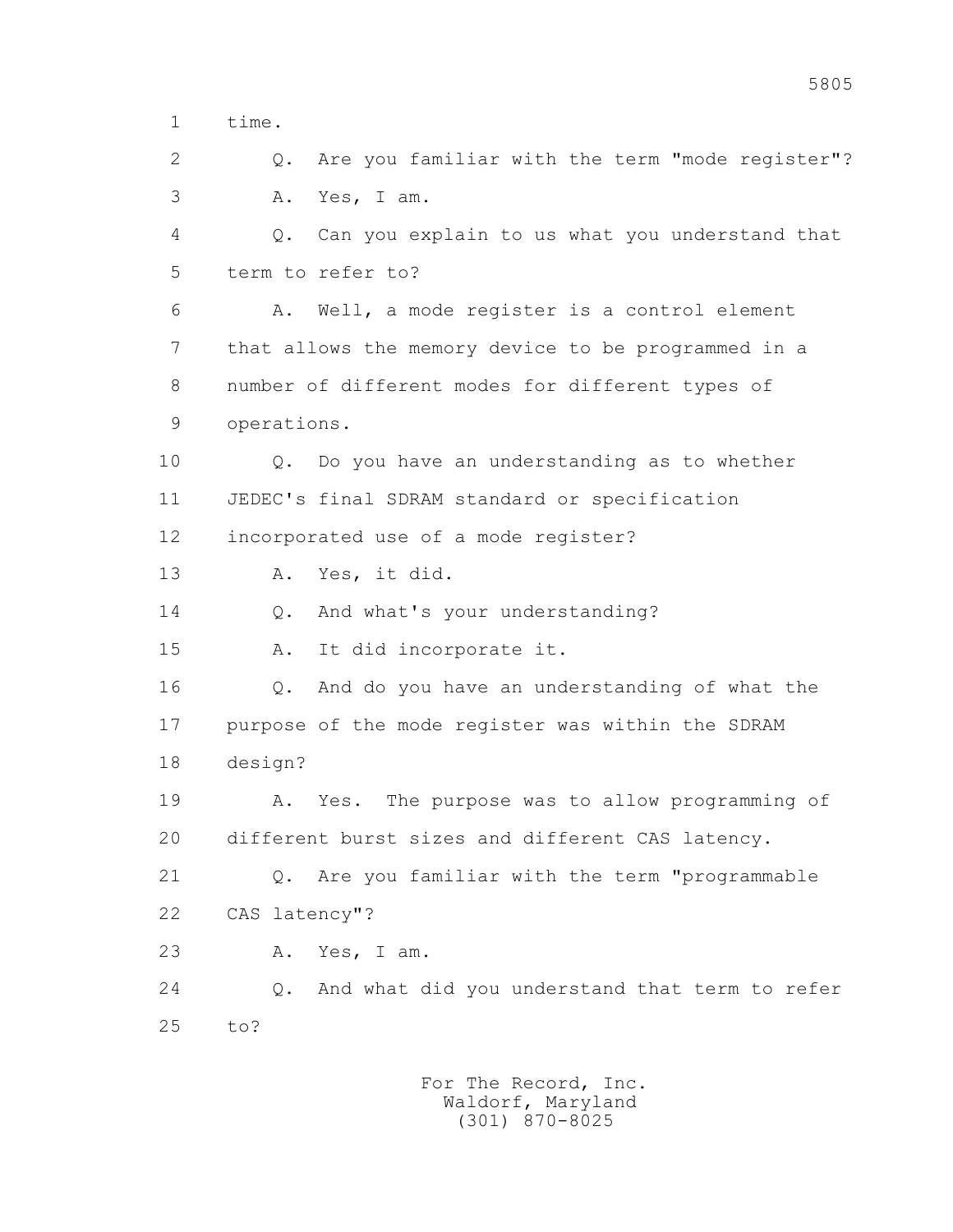1 A. Well, it allows the memory device to operate in 2 a number of distinct modes relative to the performance 3 of the CAS at this time. 4 Q. And do you have an understanding as to whether 5 JEDEC's finalized SDRAM standards incorporated use of 6 programmable CAS latency? 7 A. Yes, it did. 8 Q. And what is your understanding? It did? 9 A. That it did incorporate it, yes. 10 Q. What about the term "programmable burst 11 length"? Are you familiar with that term? 12 A. Yes, I am. 13 Q. And can you explain to us what you understand 14 that term to refer to? 15 A. Well, different -- that the memory part 16 supports, again, different modes relative to the burst, 17 which is the number of data cycles or data elements 18 being accessed in one access, and the burst mode 19 register allows us to set that number. 20 Q. And again, do you have an understanding as to 21 whether the JEDEC's final SDRAM standard incorporated 22 the use of programmable burst length? 23 A. Yes, it did. 24 Q. Do you recall when you first learned of JEDEC's 25 work on synchronous DRAM standards whether the design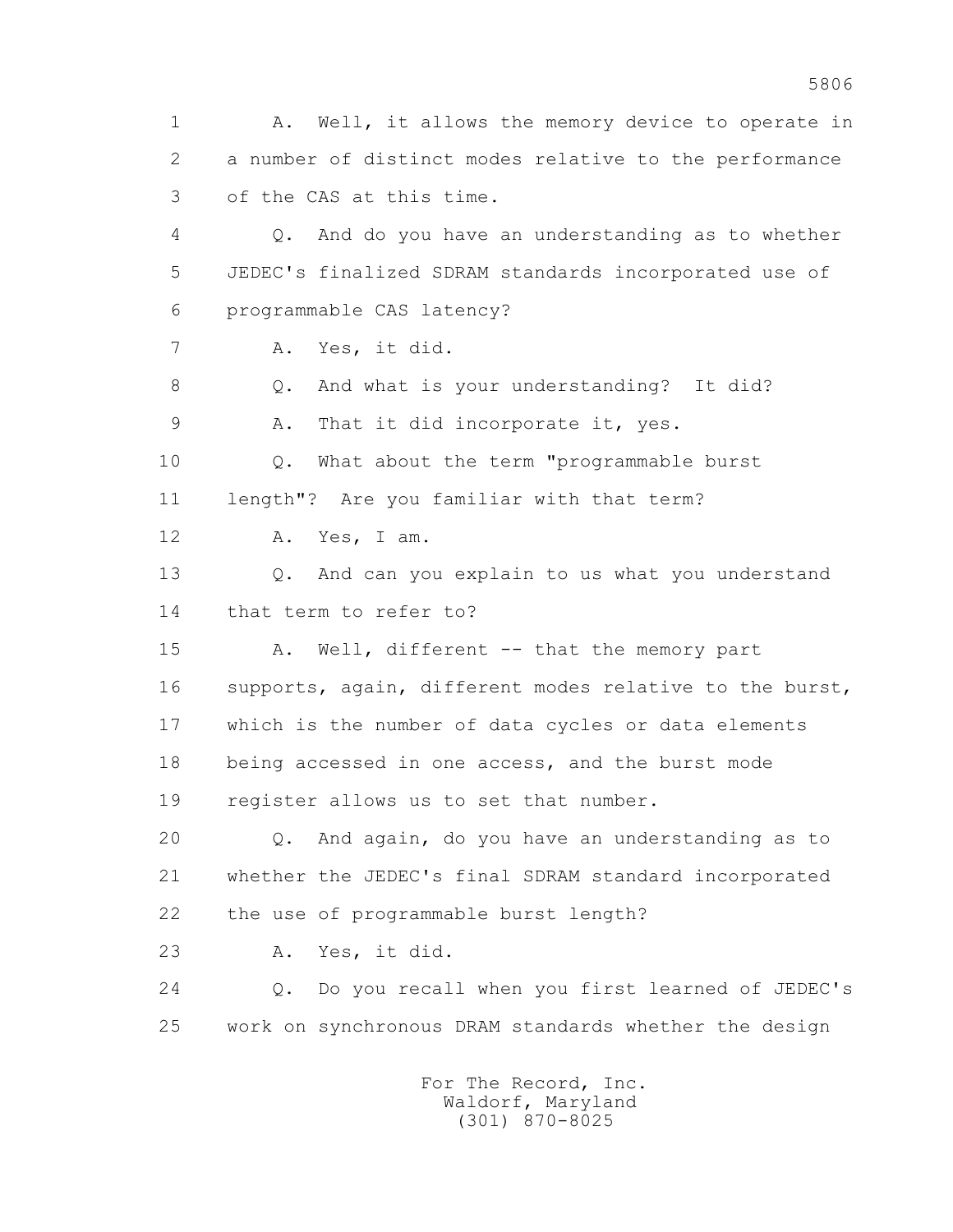1 proposals that you were familiar with at that time 2 incorporated the use of a mode register? 3 A. Okay. Can you repeat your question? You said 4 the final spec or the early work? 5 Q. No. I'm going back now to when you first 6 learned that JEDEC was working on synchronous DRAM 7 standards. 8 A. This is the time frame of the Howard Sussman 9 letter. 10 Q. Yes. Referring to the earlier exhibit, RX-162, 11 which is the letter, the July 1991 letter that 12 Mr. Sussman sent to you. 13 Referring to that time frame, when you -- I 14 think you testified earlier this was the time frame 15 that you were first beginning to learn about JEDEC's 16 work on synchronous DRAM standards. 17 In that time frame, do you recall whether you 18 understood that the proposals that you were familiar 19 with incorporated use of a mode register? 20 A. In my recollection, this early -- in the early 21 time frame of the Howard Sussman letter, there was no 22 discussion of mode registers. 23 Q. And you have that letter, RX-162, in your 24 hand. 25 Do you see anything in the letter that relates For The Record, Inc. Waldorf, Maryland

(301) 870-8025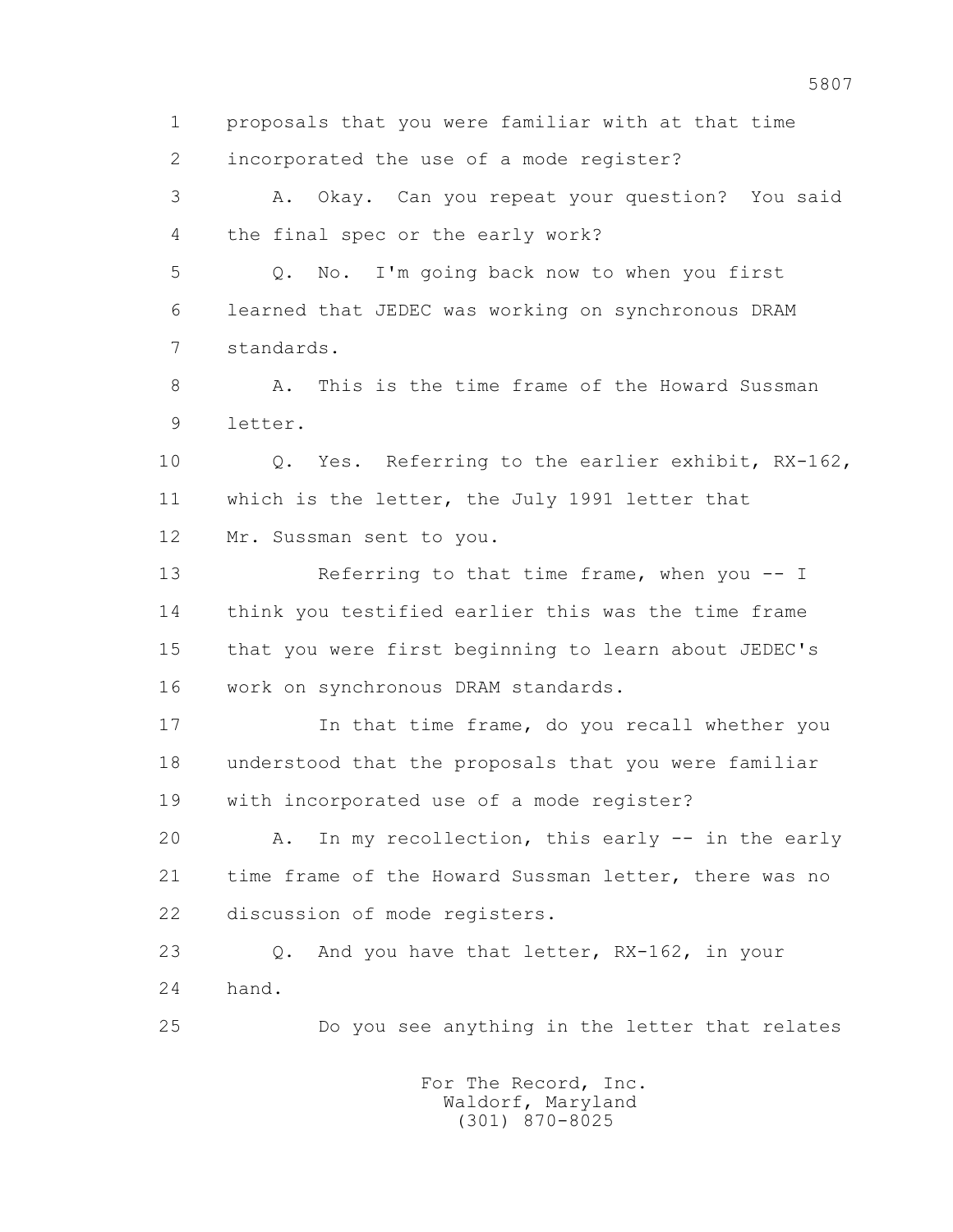1 to a mode register?

 2 And in asking that question, I would also refer 3 you to the schematic that's attached as page 2 of 4 RX-162. 5 A. I don't see anything on this letter that refers 6 to mode register. 7 Q. Do you see anything in the letter that refers 8 to either programmable CAS latency or programmable 9 burst length? 10 A. No, I do not. 11 0. I'm sorry? 12 A. I do not. 13 Q. But you learned at some later point that 14 JEDEC's SDRAM designs would incorporate or did 15 incorporate a mode register; is that right? 16 A. Correct. 17 Q. Do you recall how you learned about that or 18 when you learned about that? 19 A. I believe it was incorporated in the proposal 20 to JEDEC by some or multiple of the memory 21 manufacturers. 22 Q. Do you have any understanding as to whether Sun 23 desired to see a mode register included in the JEDEC 24 synchronous DRAM standards? 25 A. My personal preference was not to have a mode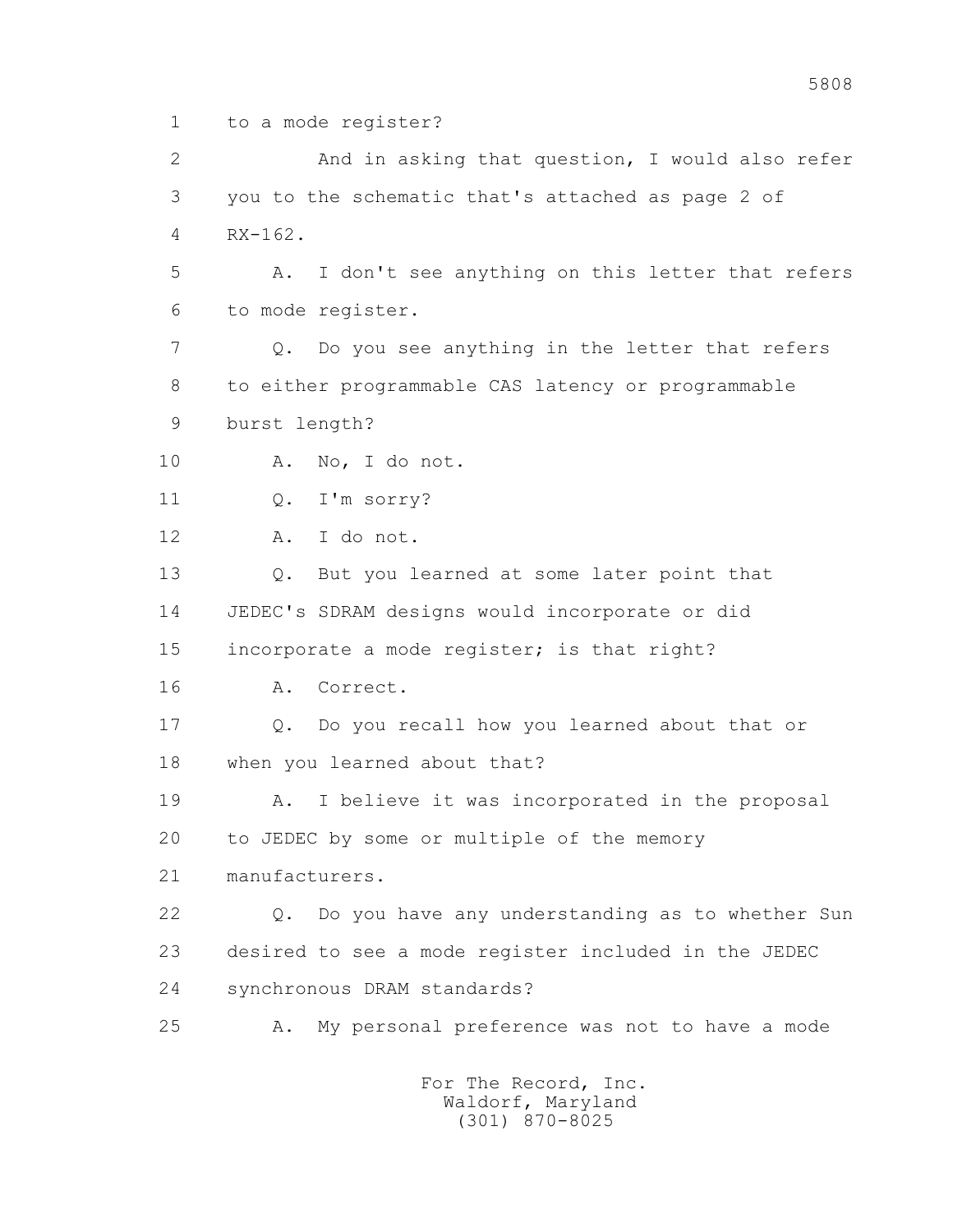1 register. There may have been others at Sun that had a 2 different view, but in my view, mode registers added 3 complexity to the design of the memory system 4 controller.

 5 Q. And can you elaborate on that, that is, why you 6 did not favor use of a mode register in synchronous 7 DRAM?

8 A. Well, the mode register required that there 9 would be an initialization cycle performed to be -- to 10 program that mode register from the system controller 11 to load it with the correct values, and to me, that 12 seemed like an unnecessary complexity in the design.

 13 Q. Were there any adverse implications of that 14 complexity being included in the design in terms of 15 performance or something else?

 16 A. It wasn't a performance issue, but it required 17 additional logic design on the part of the memory 18 controller.

 19 Q. And what, if any, implications were there to 20 adding additional logic?

 21 A. It was design effort. I don't think it's a 22 performance issue.

23 Q. Did that have cost implication?

24 A. Not significant.

25 Q. Did you see anything useful about including a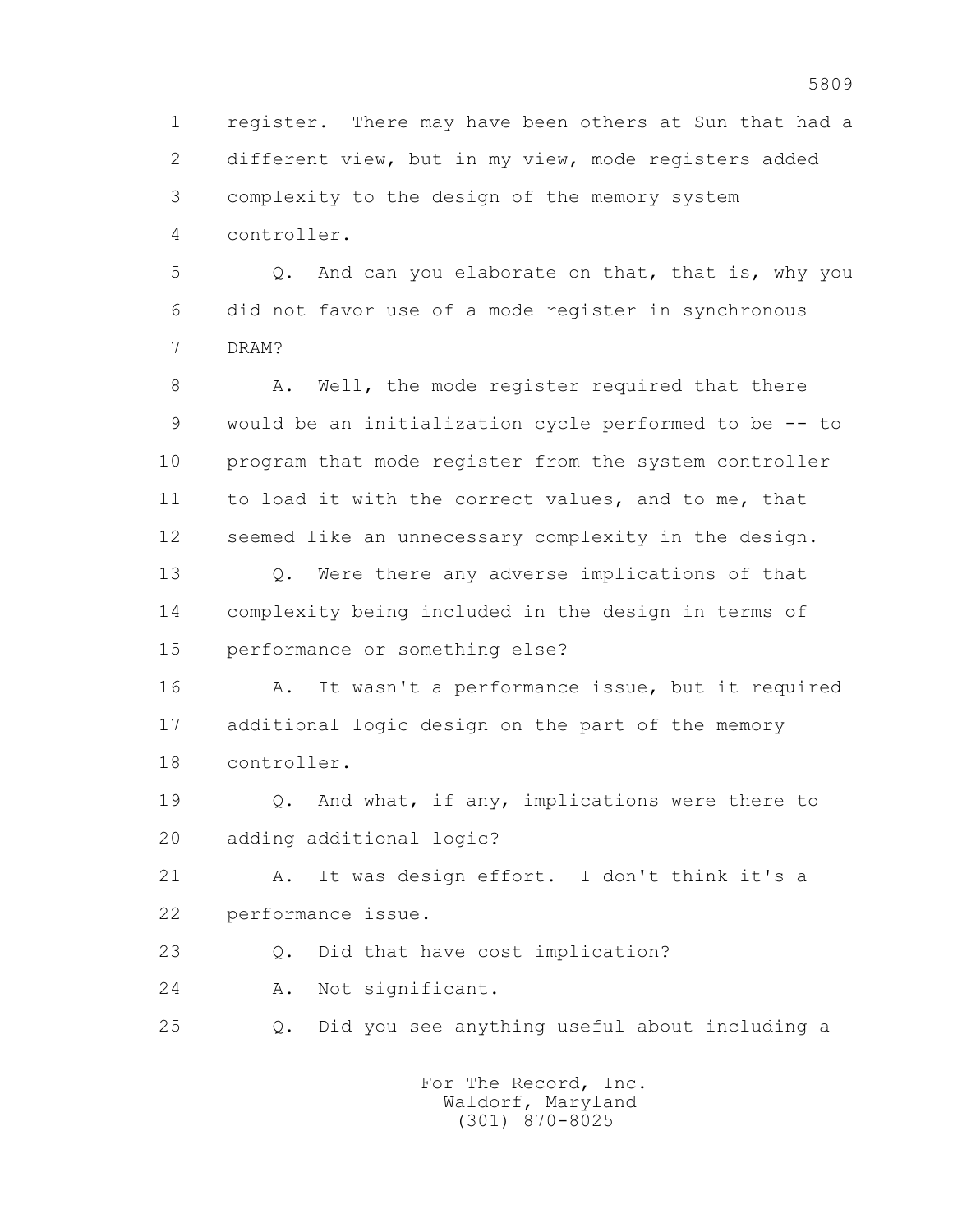1 mode register in synchronous DRAM?

 2 A. Well, the objective was to allow for different 3 modes of the device and that by itself is a useful 4 ability. However, the same objective could have been 5 achieved in a different fashion. 6 Q. And what do you mean by referring to different 7 ways of achieving that same objective? 8 A. For example, one could have used additional 9 pins on the device to set the same modes without using 10 a mode register. 11 0. Let me -- understanding that these concepts are 12 somewhat interrelated, but let me focus you 13 specifically on programmable CAS latency. 14 Did you personally have views one way or the 15 other as to whether it was useful to include the 16 feature of programmable CAS latency in the JEDEC SDRAM 17 standard? 18 A. Yes. Initially I thought it was superfluous, 19 but given the fact that people wanted to build systems 20 with a wide range of different clock frequencies, a way 21 to accommodate the different -- the wide range of 22 clocks implied the use of a means to adjust the CAS 23 latency. 24 Q. And in order to do that, was it necessary to

> For The Record, Inc. Waldorf, Maryland (301) 870-8025

25 use programmability in a mode register or were there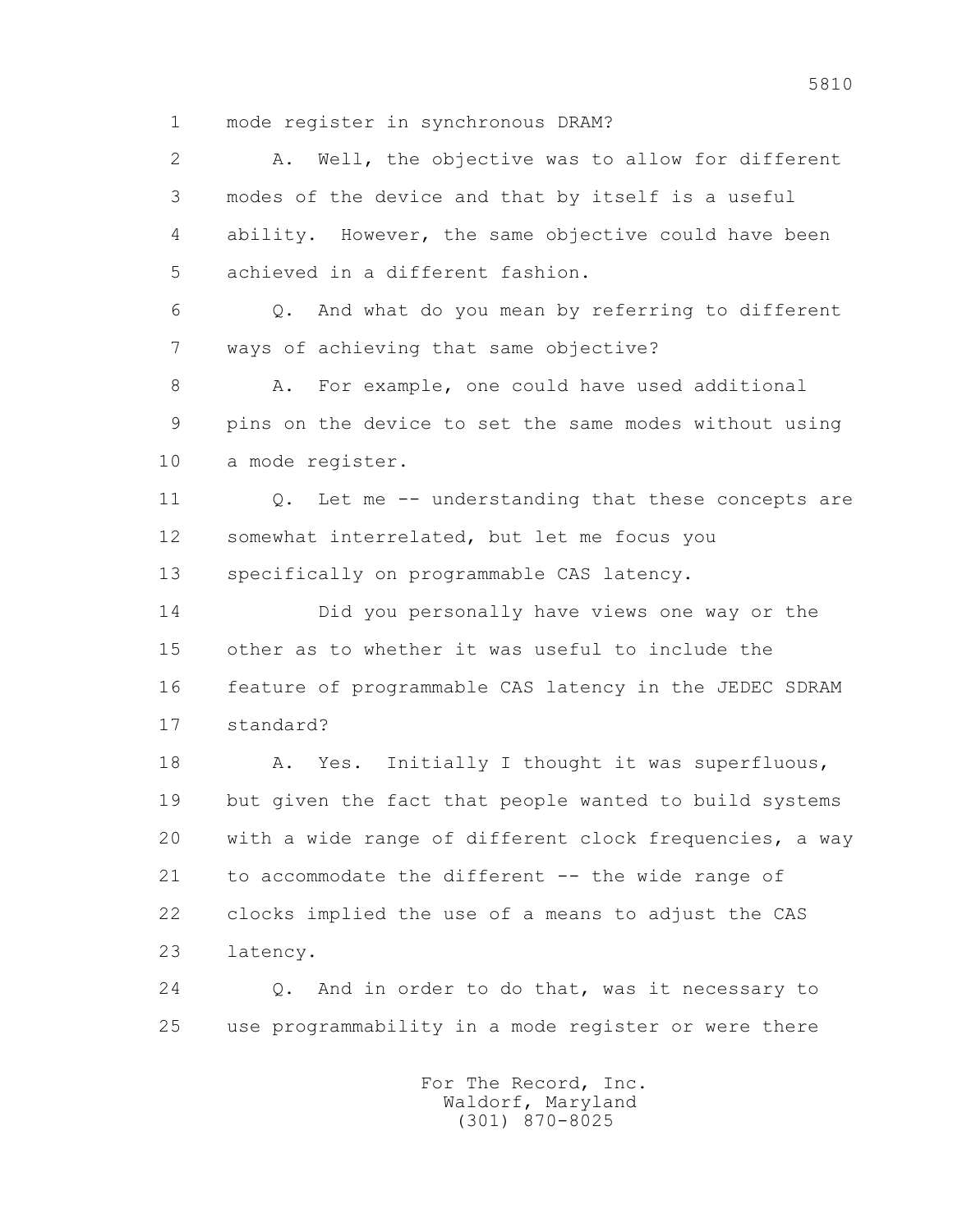1 other ways to achieve the same end?

 2 A. Well, it could have been achieved with discrete 3 pins that would set the value of the CAS latency from 4 the outset.

 5 Q. And in your personal view, did you see 6 advantages to using pins or some other alternative over 7 the approach of using programmability?

8 A. Personally, I actually preferred the pins 9 because it was simpler, less effort on the system side, 10 but the JEDEC group chose the mode register.

 11 Q. Did you see any adverse cost implications of 12 using pins as opposed to using programmability for CAS 13 latency?

14 A. I recall dimly that there was spare pins 15 available on the package of the device at the time, 16 but I only have a very dim recollection, so I didn't 17 think there was a significant cost issue to using the 18 pins.

19 0. Other than the use of pins, were there other 20 alternatives that occurred to you for achieving the 21 same purposes of programmable CAS latency in the SDRAM 22 design?

 23 A. I seem to recall a discussion to use the 24 so-called JTAG, J-T-A-G, interface for setting some of 25 these modes.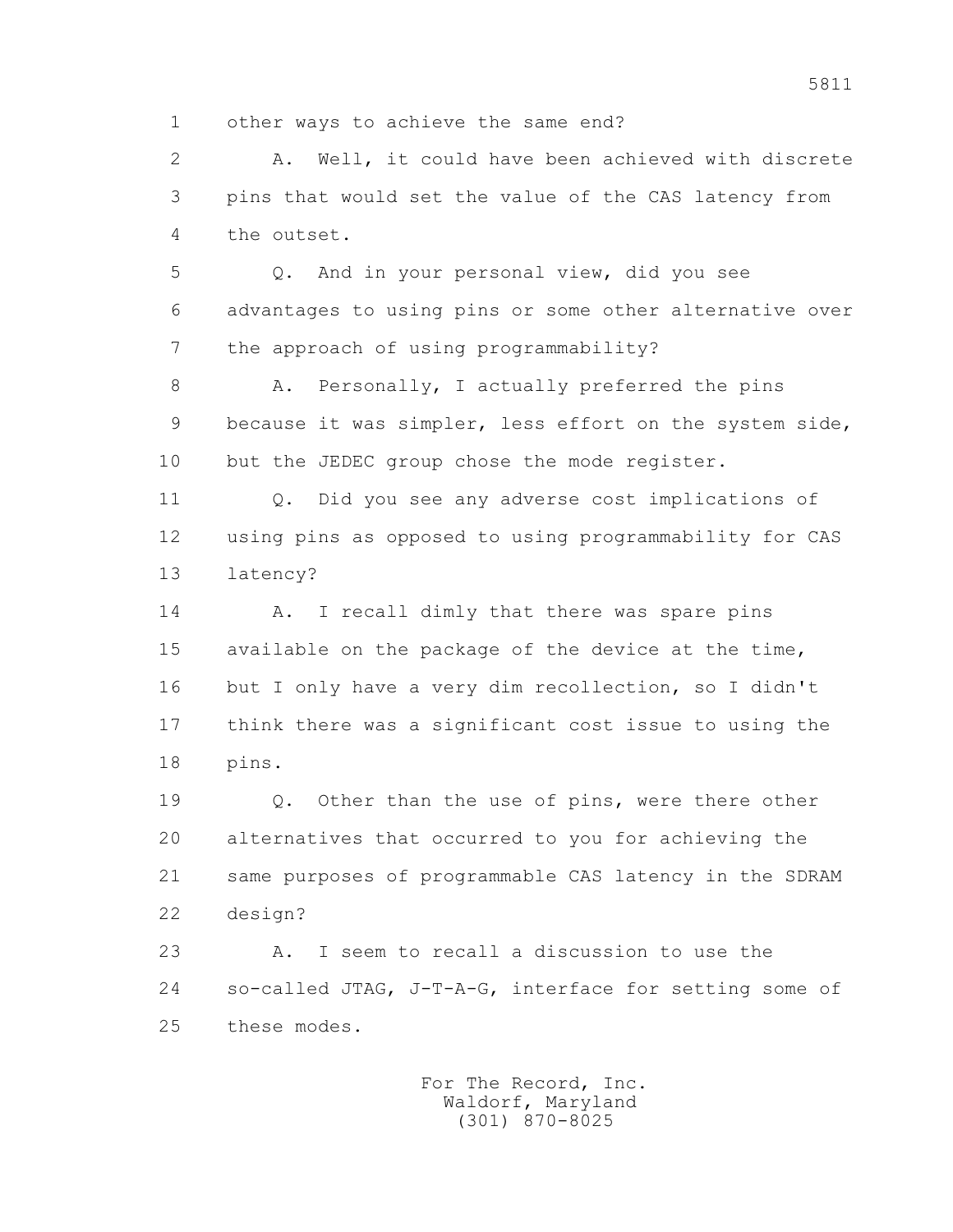1 Q. And did you have any views as to the advantages 2 or disadvantages of that approach?

 3 A. Well, JTAG also required the use of some 4 additional pins, but the advantage was it also provided 5 other functions, including testability functions that 6 were desirable at the system level, and the programming 7 of these registers would not have to be incorporated in 8 the memory controller but, rather, in the JTAG 9 controller.

 10 Q. Besides that approach and the earlier approach 11 of using pins that you described, were there any other 12 alternatives that you viewed as viable to -- that is, 13 alternatives on the use of programmable CAS latency?

14 A. I don't recall today.

 15 Q. What about programmable burst length? Did you 16 have any views as to whether there were alternatives to 17 achieving the purposes of programmable burst length 18 within the SDRAM design?

 19 A. Yes. It's exactly the same answers I gave 20 relative to the programmable CAS latency. One could 21 have used the discrete pin or the JTAG interface to 22 program those values.

 23 Q. And would the use of alternative approaches to 24 programmable burst length or programmable -- let me 25 restate that.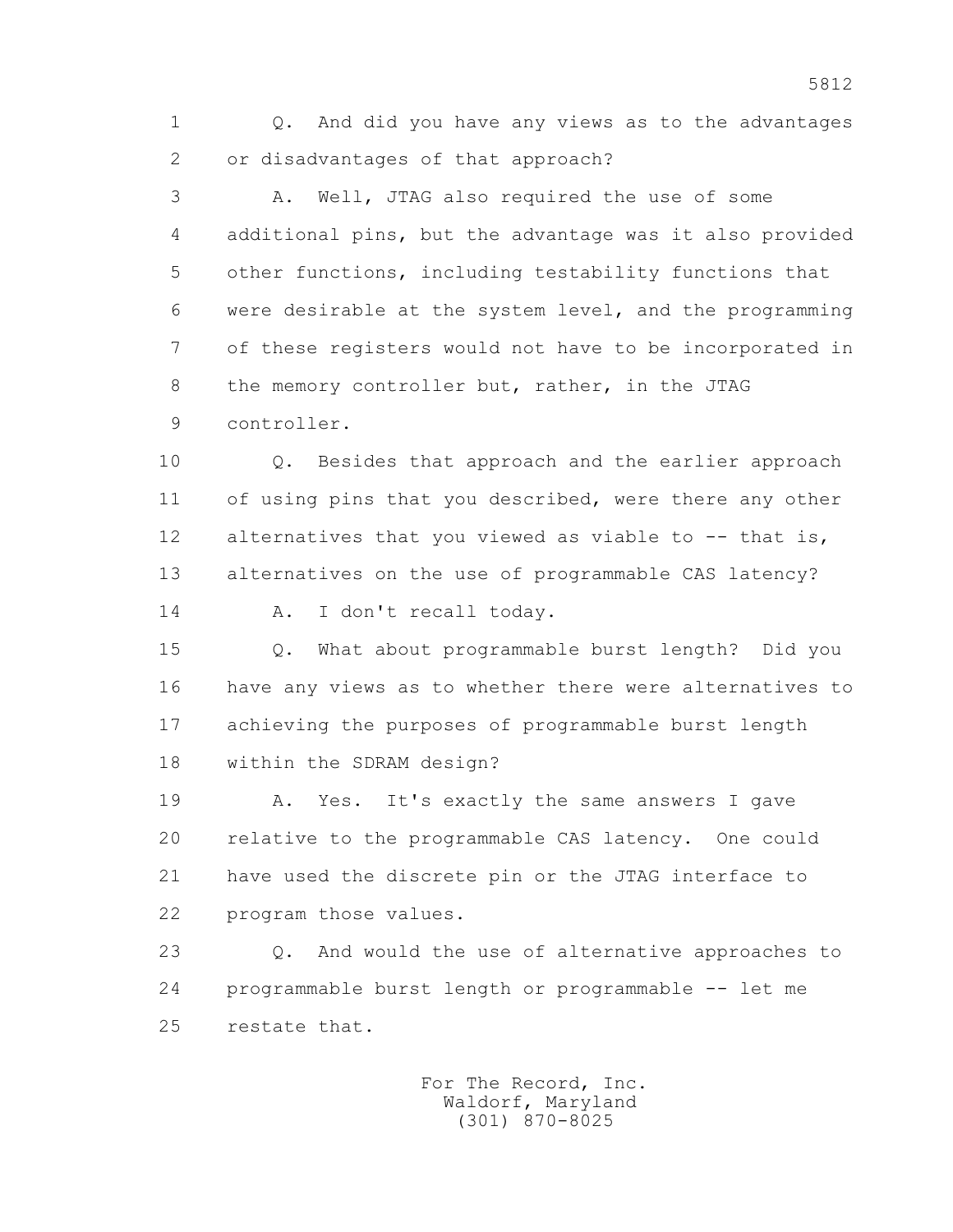1 Would the use of alternatives to programmable 2 CAS latency or programmable burst length within the 3 SDRAM design have -- would use of those alternatives in 4 your view have had any performance implications? 5 A. Not a performance implication. 6 Q. Now, as you've testified earlier, JEDEC did use

 7 these particular approaches in the SDRAM 8 specifications.

 9 You at the time, I believe you've testified, 10 knew that there were alternatives, but did you not 11 oppose the use of programmable CAS latency or 12 programmable burst length?

13 A. Well, it was more important to us to arrive at 14 the conclusion of an open industry standard than any 15 particular feature independent of what our or my 16 personal view or the views of the company were, so the 17 nature of an open standards process is people, you 18 know, get to express their views, but in the end, the 19 group majority or otherwise decides which direction to 20 go.

 21 Q. At the time that JEDEC's SDRAM specifications 22 were developed, did you have any understanding as to 23 whether the technologies that we've been discussing, 24 programmable CAS latency or programmable burst length, 25 would be subject to any royalty-bearing patent claims?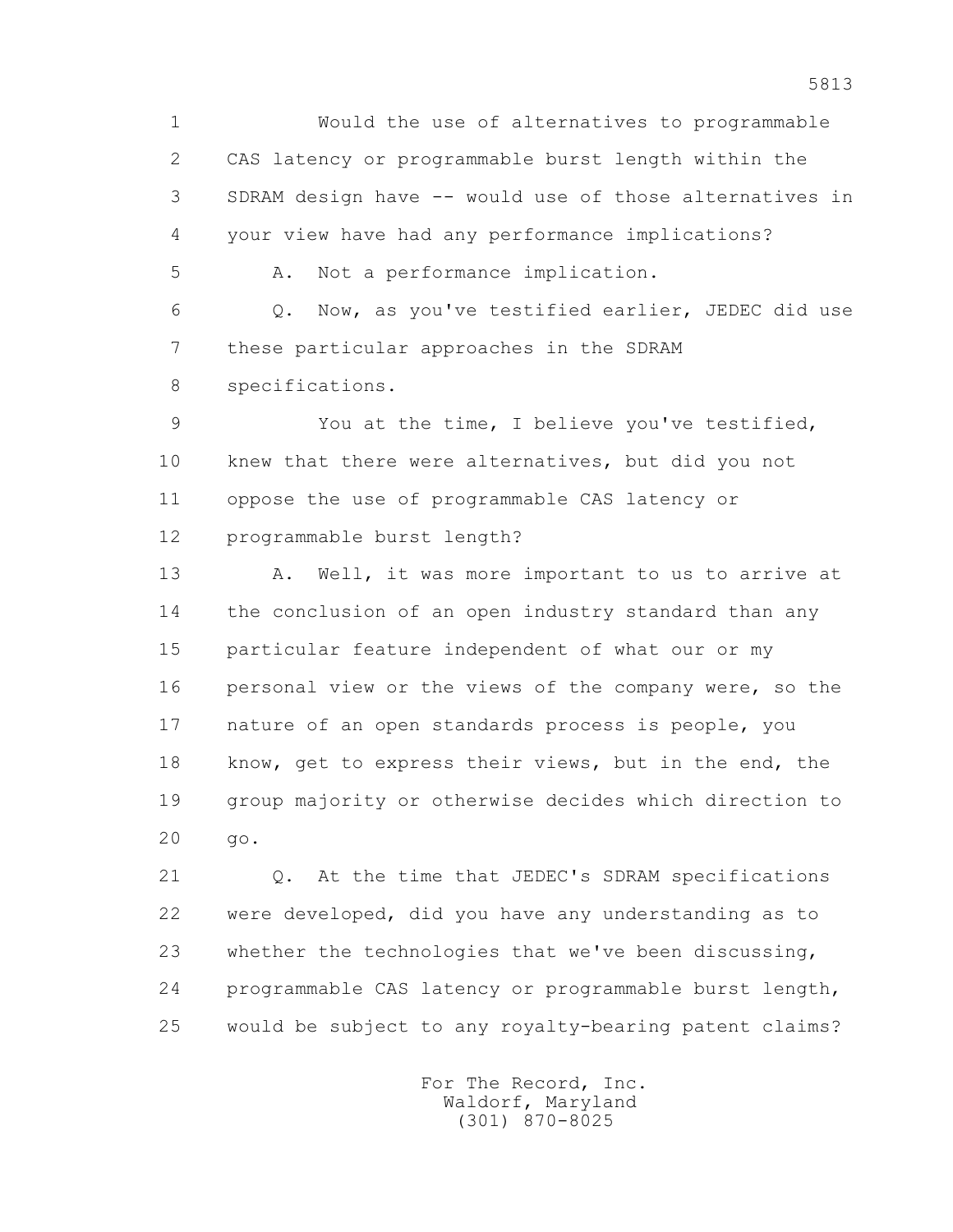1 A. I had no understanding at the time that there 2 would be a royalty associated with those features. 3 Q. If you had known of royalty -- the potential 4 for royalty-bearing patents to apply to those 5 features, is that something that would have been 6 relevant to you in analyzing those features as opposed 7 to alternatives?

 8 A. Yes. I personally and Sun as a company would 9 have strongly opposed the use of royalty-bearing 10 elements in an interface patent -- in an interface 11 specification.

12 Q. And why is that?

13 A. Because, in our view, an industry standards 14 group in defining an interface can make any number of 15 design choices, so since the overarching goal is to 16 develop a cost-effective solution for in this case 17 memory interfaces, it is preferable to use an interface 18 that does not have proprietary royalty, patentable 19 royalty associated with it.

 20 Q. You said that you and Sun Microsystems would 21 have opposed the use of royalty-bearing patents in an 22 interface standard.

 23 Did you have different views with respect to 24 the use of royalty-bearing patents in other types of 25 standards other than interface standards?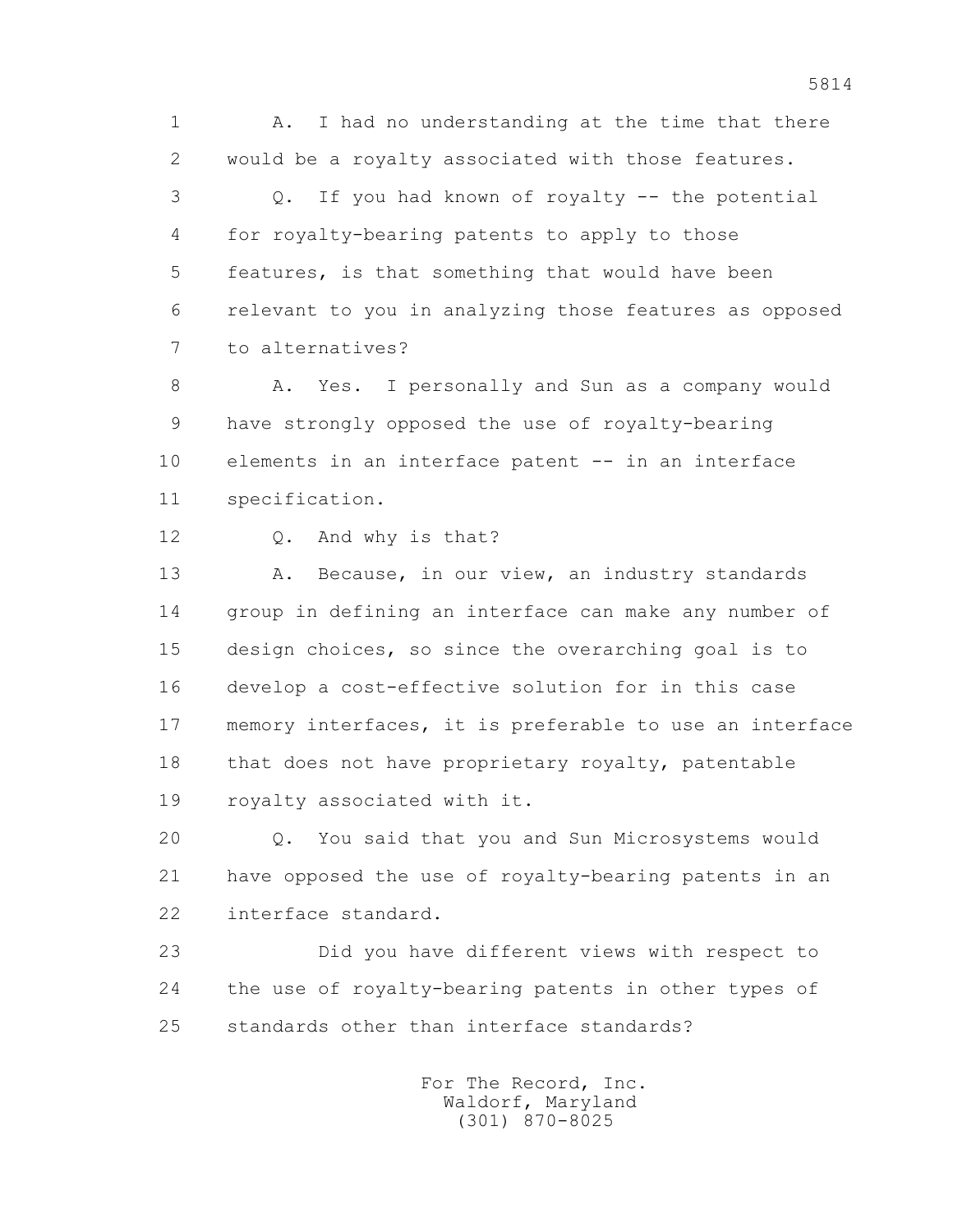1 A. It was our general view that for open standard 2 interfaces, which are those that are developed by 3 industry standard groups, it was always preferable to 4 choose a specification that would not be encumbered by 5 proprietary rights.

 6 Q. And by taking that approach of favoring the use 7 of standards that are not encumbered by proprietary 8 royalty-bearing patents, did you believe that Sun was 9 necessarily sacrificing something in terms of the 10 cost-performance qualities of the standards that it was 11 incorporating?

12 A. No, I did not have that view.

13 0. And why would it not -- why did you not have 14 that view?

 15 A. That is because the nature of defining a new 16 interface is -- you know, it can be done in different 17 ways. It can be done in a proprietary fashion. It can 18 be done in an open standard fashion. There's no 19 disadvantage associated with an open standards process 20 in defining next-generation interfaces.

 21 So I did not have a view that there would be 22 any limitation or issue that an open standard could not 23 come up with that would achieve the performance 24 objectives.

25 Q. You described for us earlier the various types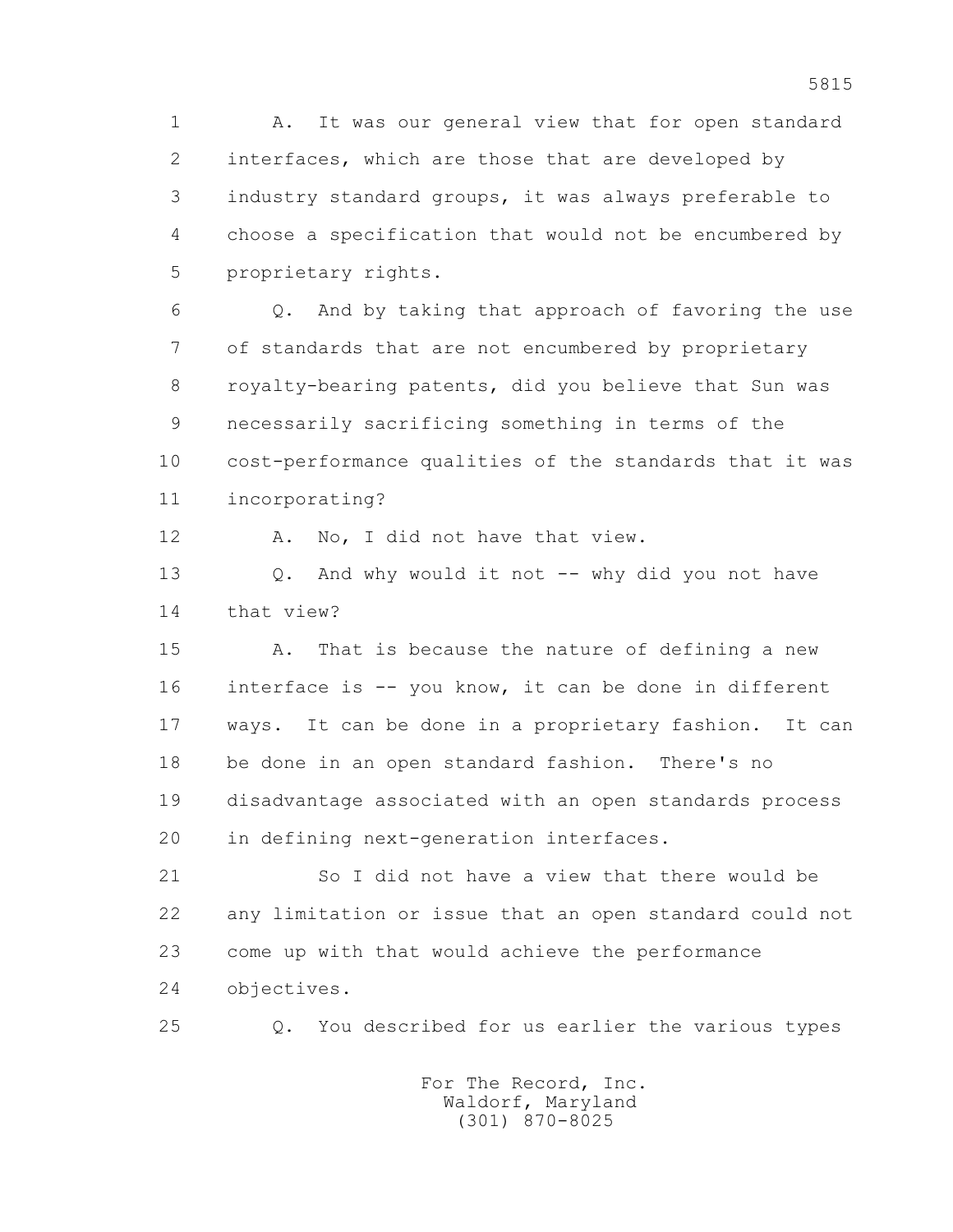1 of standardized memory that were used in Sun's 2 products in your tenure, thirteen-year tenure with the 3 company. You did not mention in that connection 4 Rambus DRAM or RDRAM. 5 A. Right. 6 Q. Are you familiar with the Rambus DRAM 7 technology? 8 A. Yes, I am. 9 Q. And were you familiar with it at the time that 10 you were at Sun? 11 A. Yes, I was. 12 Q. Do you recall when you first became familiar 13 with or learned about Rambus DRAM? 14 A. Well, Rambus approached Sun I believe starting 15 in 1989 to discuss and describe to us their 16 developments. 17 Q. And did you have meetings or discussions with 18 Rambus after that period? 19 A. Yes. We had actually a fairly large number of 20 meetings with representatives from Rambus. 21 Q. Were you personally involved in meetings with 22 Rambus? 23 A. Yes. I attended a large number of those 24 meetings myself. 25 Q. And can you place this in time, during what For The Record, Inc. Waldorf, Maryland

5816

(301) 870-8025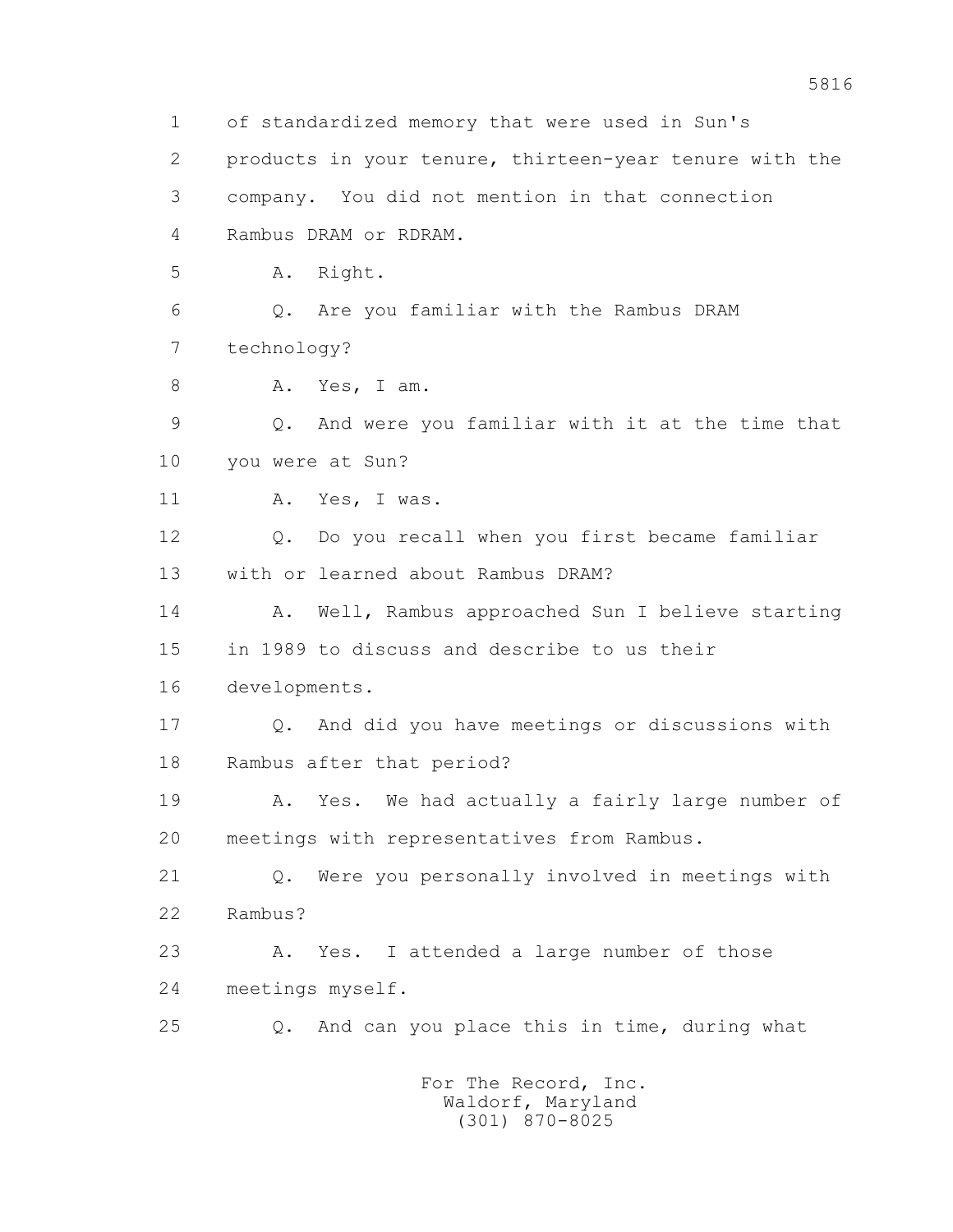1 time period this large number of Rambus meetings 2 occurred?

 3 A. Well, I do not recall the specific, you know, 4 years here, but my broad recollection, Rambus came back 5 on a frequent basis with additional ideas and 6 proposals, new presentations to describe to us the 7 purported advantages of their technology.

8 Q. Do you recall anyone specific that you 9 interacted with from Rambus?

10 A. There was one of the cofounders, Mike Farmwald, 11 and there was other gentlemen, but I do not recall 12 their names today.

13 0. Understanding that there were, as you've 14 testified, a number of meetings and that your memory 15 may not -- you may not be able to break it out by 16 separate meetings, but what generally do you recall 17 about the nature of the information or the proposals 18 that were presented to you by Rambus in this time 19 period?

 20 A. Rambus' claim was that they had a 21 revolutionary, much higher-performance type of memory 22 interface that in their view would lead to significant 23 advantages at the system level and thus should be of, 24 you know, great interest to Sun.

25 Q. And were you interested, when you first learned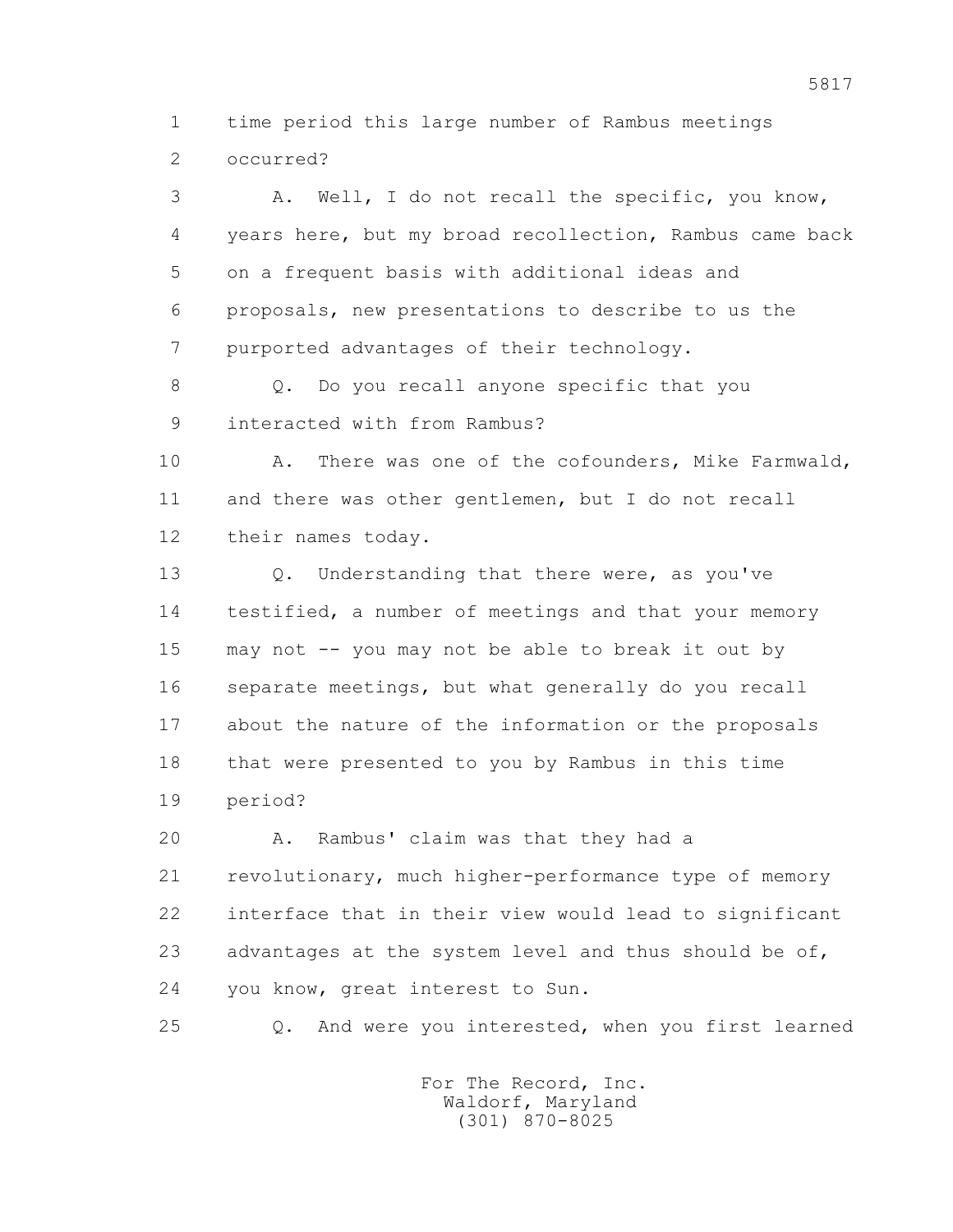1 about these revolutionary performance claims on the 2 part of Rambus, were you interested in considering what 3 merits those claims had?

4 A. Yes, I was.

 5 Q. And why were you interested in considering 6 Rambus' claims?

 7 A. Because if it was truly a significant 8 breakthrough in terms of performance that would allow 9 us at the system level to deliver a significantly 10 higher-performance system to the market, this would be 11 of great relevance to Sun.

 12 Q. Do you recall whether, in your meetings with 13 Rambus, Rambus provided to you any either written 14 information that they left with you or any written 15 information that they had displayed for purposes of the 16 meetings?

 17 A. They gave us a lot of PowerPoint-level 18 presentations.

 19 Q. And do you have a recollection concerning what 20 those PowerPoints related to?

 21 A. Well, they were discussing the nature of their 22 interface, the so-called Rambus memory protocol, and 23 the performance clock rates associated with that 24 interface.

25 Q. These discussions that you had with Rambus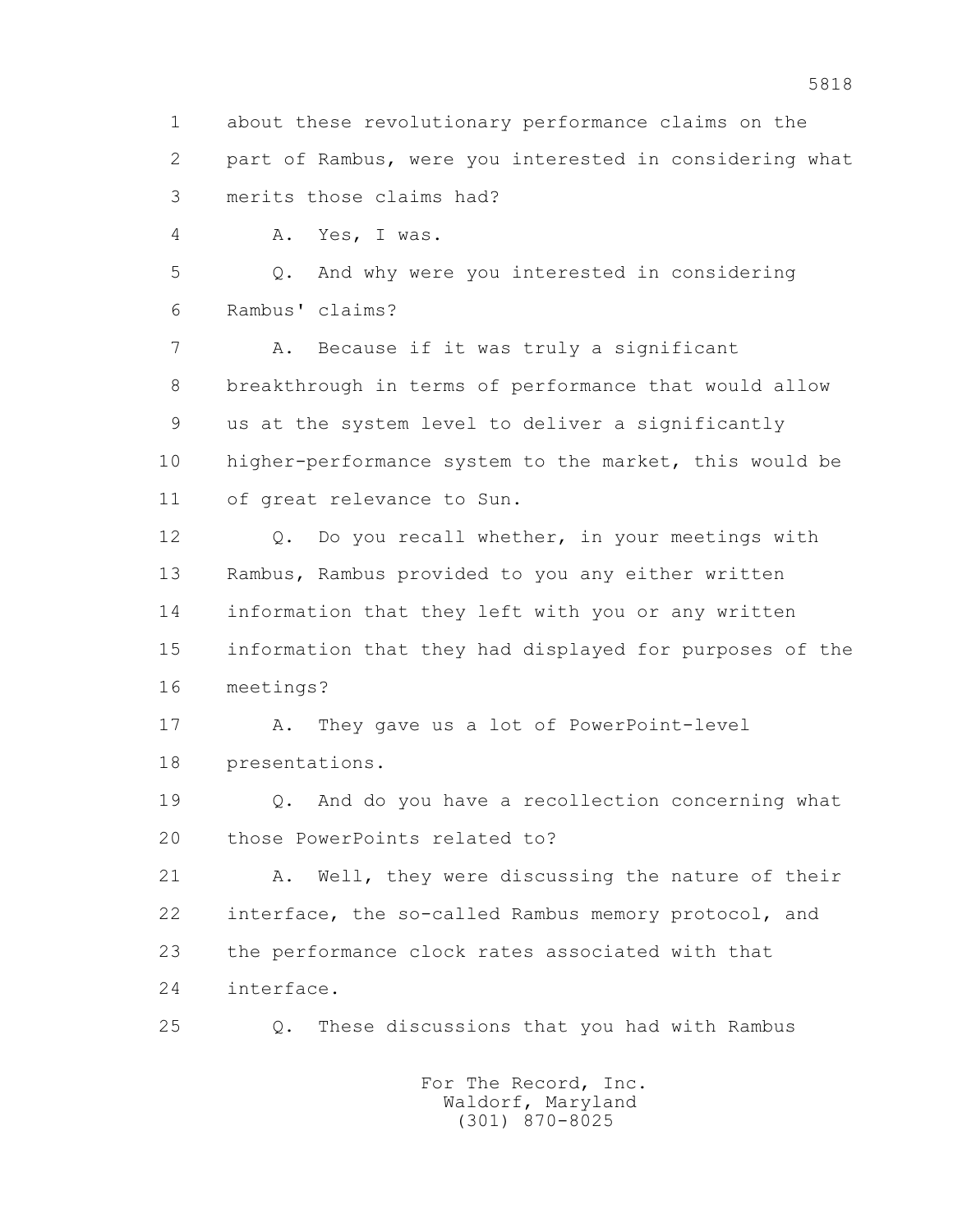1 while you were at Sun, do you recall whether they were 2 subject to any nondisclosure agreements?

3 A. Yes, they were.

 4 Q. So the information that they were sharing with 5 you, you understood that that was information that Sun 6 had some obligation to keep in confidence; is that 7 correct?

8 A. Yes. It was made very clear from the beginning 9 that Rambus considered this proprietary information and 10 that in fact they were protecting their memory or their 11 idea with patents.

 12 Q. So Rambus did explain to you in your meetings 13 with the company that the interface technology that it 14 was promoting was subject to patents or patent 15 applications?

16 A. Yes. They explained that they were an 17 intellectual property company that would obtain revenue 18 through licensing their technology to both memory 19 manufacturers and system manufacturers.

 20 Q. Now, understanding that your consideration of 21 Rambus may have extended through time and your views 22 may have evolved over time, but do you recall what, if 23 any, initial reactions or thoughts you had when you 24 first began to learn about the nature of Rambus' 25 interface technology and its proposal?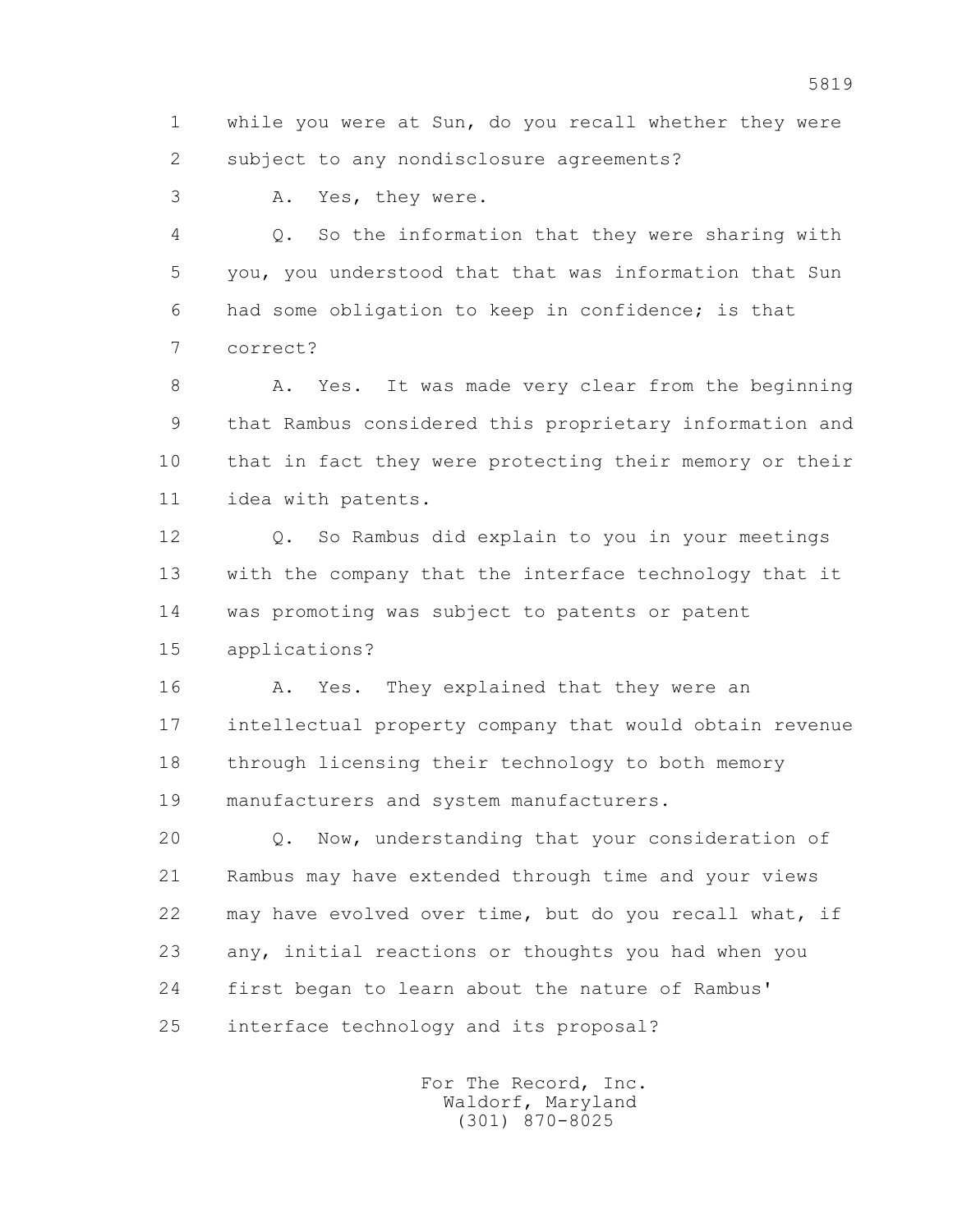1 A. Well, I was very surprised by their belief that 2 they could establish an intellectual property business 3 patenting a memory interface.

4 Q. Why were you surprised by that?

 5 A. Because in the history of memory components, in 6 my understanding, they were always open standard 7 interfaces.

 8 Q. And did you have an understanding one way or 9 the other as to whether Rambus' interface was an open 10 standard interface?

11 A. No. It was very clear that it was not. It was 12 a licensed, patented, proprietary interface.

 13 Q. But that knowledge on your part that this was a 14 proprietary interface, did that cause you to lack any 15 interest whatsoever in the Rambus technology?

 16 MR. STONE: Objection. Leading, Your Honor. 17 MR. ROYALL: I don't believe it is a leading 18 question.

 19 MR. STONE: It suggests the answer to the 20 witness such that the answer to the question can be 21 yes or no and it doesn't simply ask an open-ended 22 question to which the answer could respond with 23 respect to his understanding as opposed to his 24 agreement or disagreement with counsel's 25 characterization.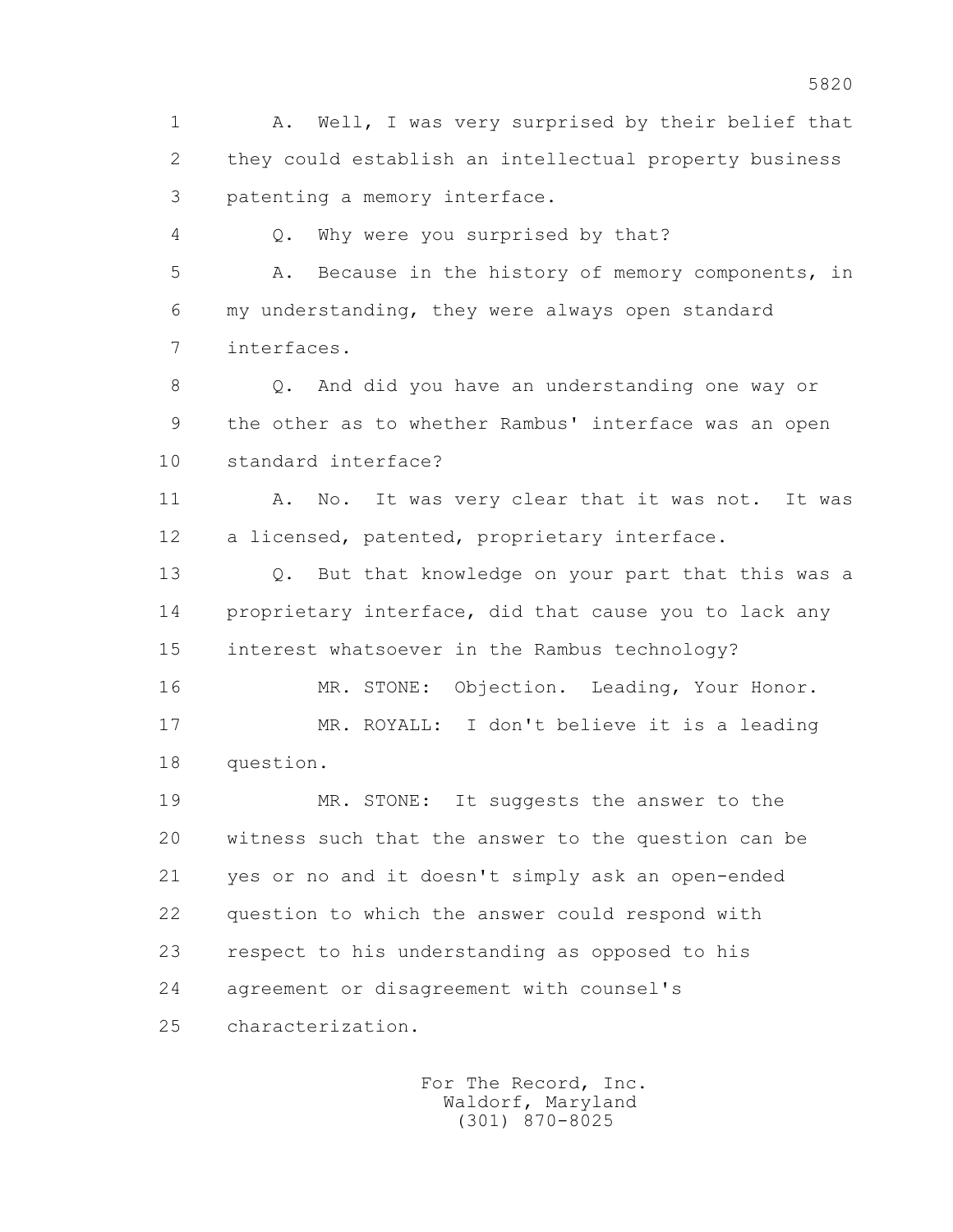1 JUDGE McGUIRE: Sustained.

2 Restate, Mr. Royall.

3 BY MR. ROYALL:

 4 Q. You said that you understood that Rambus' 5 technology was not an open interface standard but a 6 proprietary interface standard.

 7 Did that understanding influence your views as 8 to whether you thought Sun should consider this 9 technology?

 10 A. Well, by itself, it was not a reason not to 11 consider technology if the technology in fact had other 12 overarching benefits for Sun at the system level.

 13 Q. And was Rambus claiming that its technology did 14 have overarching benefits?

 15 A. Yes. This was the whole either positioning or 16 representation to the market, was that their memory 17 interface was purported to be superior and would 18 support higher-performance systems, system design, than 19 the existing memory technologies.

 20 Q. Did Rambus make any claims to you related to 21 the costs of the Rambus interface technology?

 22 A. They were in fact representing a fairly modest 23 cost adder over conventional DRAMs; however, we did not 24 really give much credence to their cost claims because 25 they in fact are not the manufacturer of the memory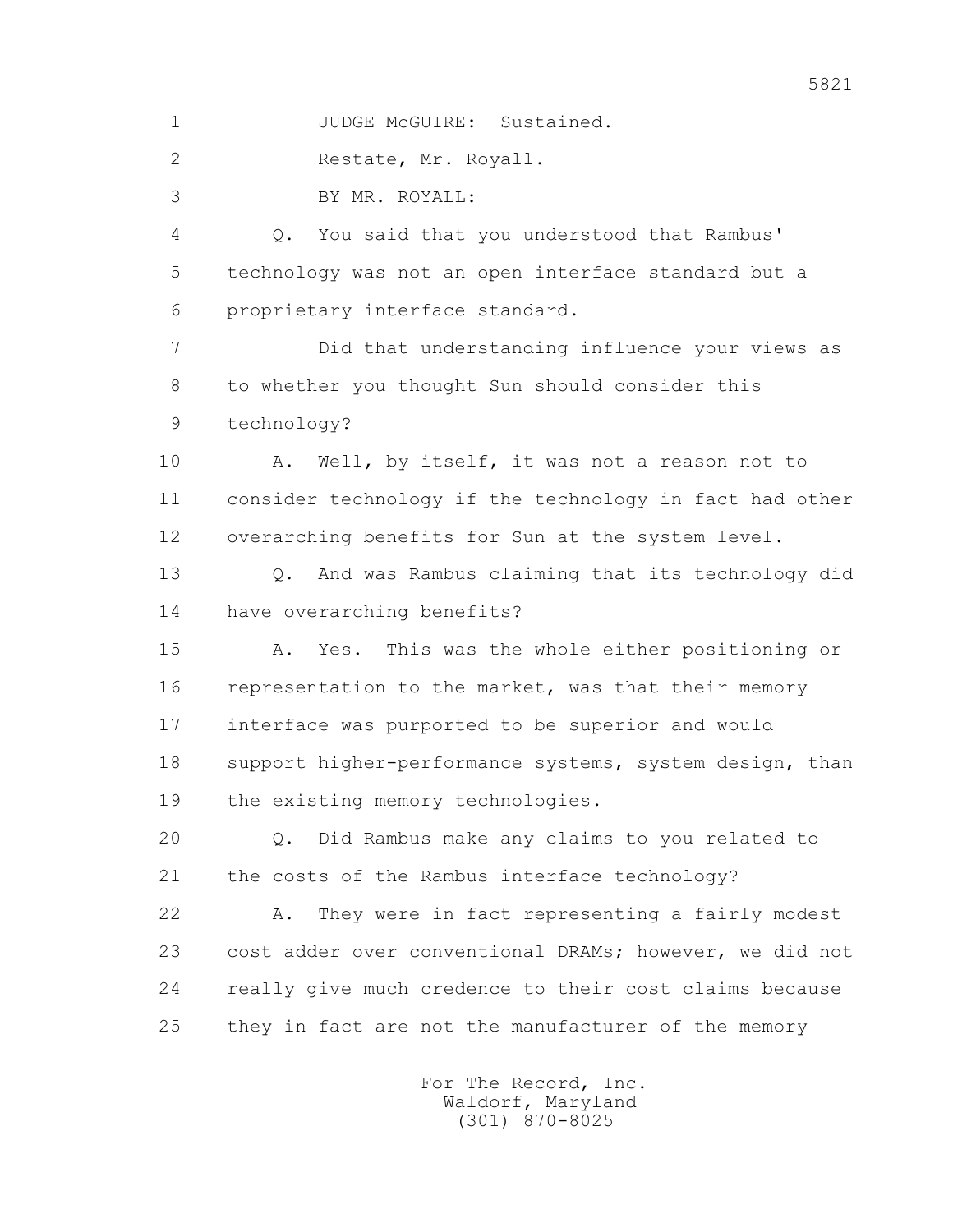1 components and thus, you know, to get real cost 2 information we would contact the manufacturers that 3 would manufacture such components. 4 Q. Let me just pause on that, on that idea, for a 5 minute. 6 You understood that Rambus did not itself 7 manufacture memory; is that right? 8 A. Correct. 9 Q. But Rambus was making representations to you 10 about the cost of manufacturing its interface 11 technology; correct? 12 A. Yes. They were talking about the increase in 13 die size. 14 Q. And did you say that you did not give credence 15 to their cost-related representations? 16 A. Yes, I said that I did not give credence to 17 that. 18 Q. Why is that? 19 A. Because it did not model correctly the overall 20 costs of introducing their memory into the 21 marketplace. 22 Q. And what specifically are you referring to when 23 you say that they didn't model correctly the overall 24 costs? 25 A. Well, they didn't have any understanding of For The Record, Inc.

 Waldorf, Maryland (301) 870-8025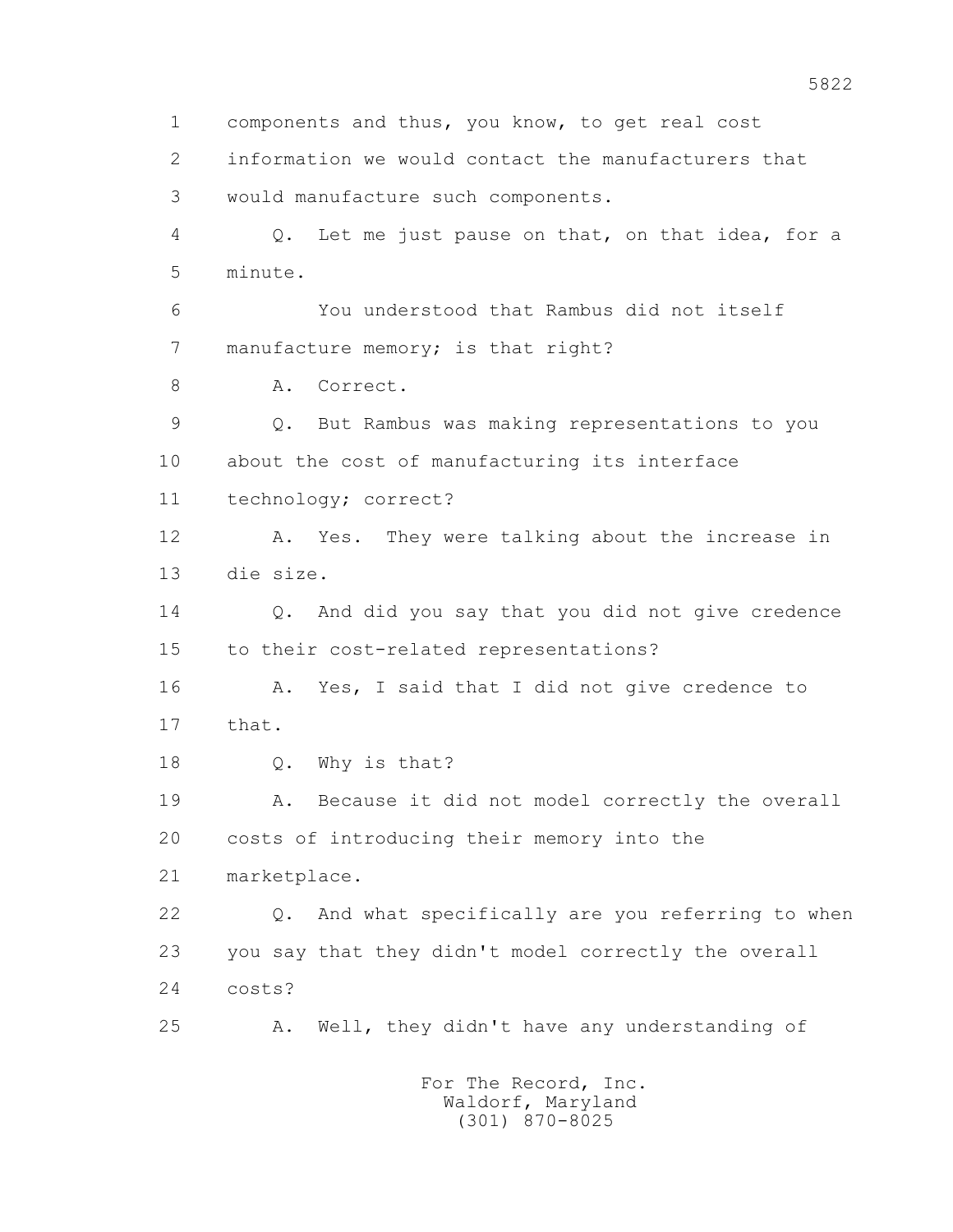1 issues such as testing cost, yields associated with the 2 interface, that in fact later became significant 3 burdens for their technology.

 4 Q. Did you convey to Rambus that you believed that 5 their cost-related misrepresentation -- or cost-related 6 representations did not account for these cost 7 concerns?

8 A. Well, we had those discussions.

 9 Q. And did they do anything to respond to that 10 concern on behalf of Sun?

11 A. Well, their response was that once the 12 technology gets to volume, the costs will come down; 13 however, we never, in the time I was at Sun, obtained 14 any costs on Rambus memory from manufacturers of the 15 memory that were even closely comparable to standard 16 memory.

 17 Q. Now, you also mentioned that Rambus had made 18 performance claims relating to the performance of its 19 interface technology; is that right?

20 A. Correct.

 21 Q. Did you or others at Sun do anything to 22 scrutinize Rambus' performance claims?

 23 A. Yes. Our primary interest in fact was the 24 performance nature of their memory technology.

25 Q. And what did you do to scrutinize whether the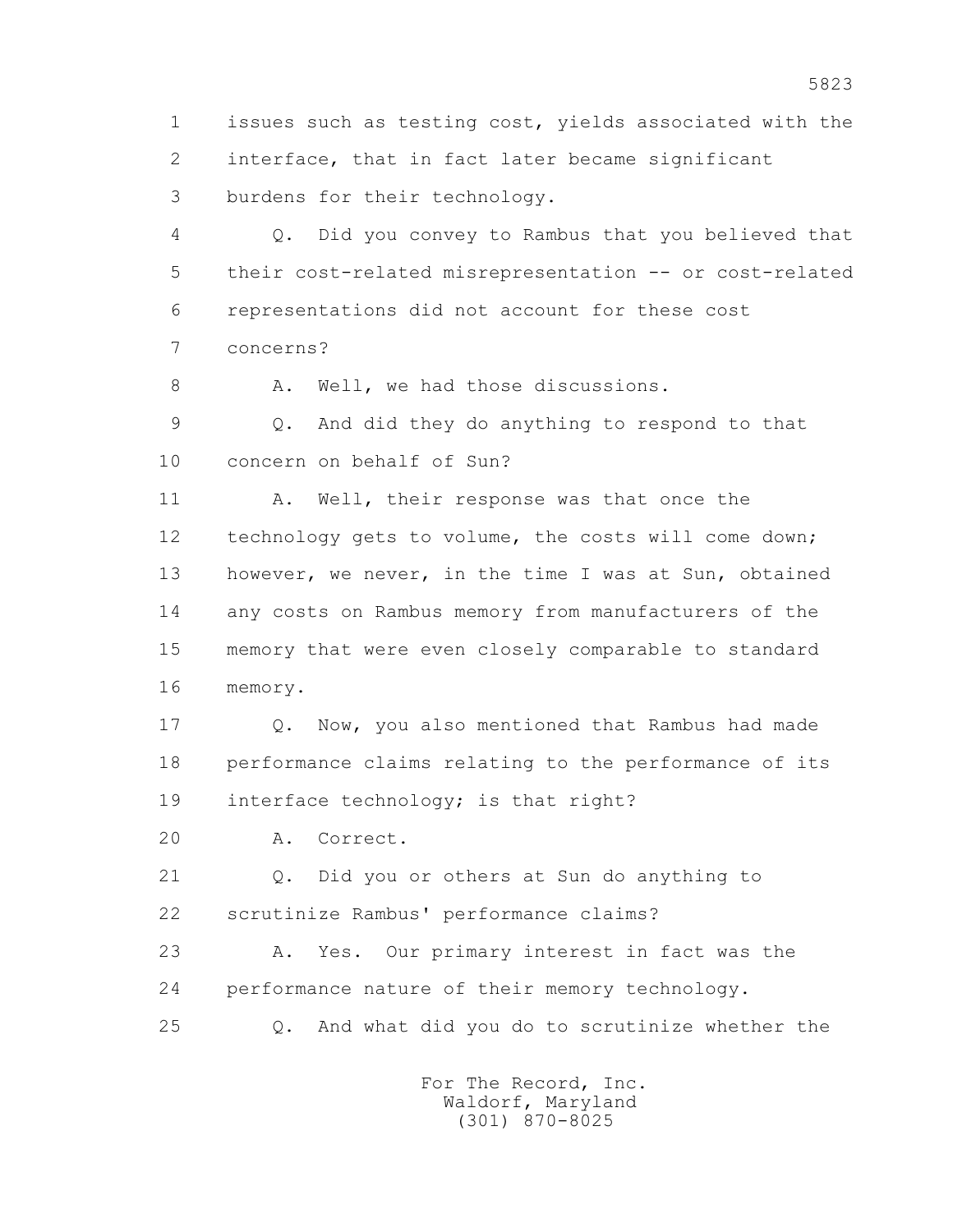1 performance claims that they were making were or were 2 not accurate?

 3 A. We analyzed the system-level performance of 4 using their memory parts in our system designs. 5 Q. And what, if anything, did you conclude based 6 on that analysis? 7 A. Well, my conclusion was that they in fact did 8 not provide a performance benefit at all and in some 9 cases would have a performance disadvantage. 10 Q. Can you elaborate on the specifics that 11 supported that conclusion? 12 A. Well, the basic premise of Rambus is that 13 they -- I'm talking about the first generation of 14 Rambus memory that I think is known as Rambus I -- is 15 that they used a serialized, multiplexed transmission 16 of both the address, control and data information over 17 one set of signals on the bus, and this serialization 18 of the transfer to a much narrower data path actually 19 increased the total duration of the transfer even

20 though they had a much higher clock rate.

21 A second attribute of the memory was that they 22 would cache or keep a lot of the banks in a so-called 23 precharge mode; however, when an access was not hitting 24 a precharged memory but would go to a random access, 25 the penalty to perform the complete access was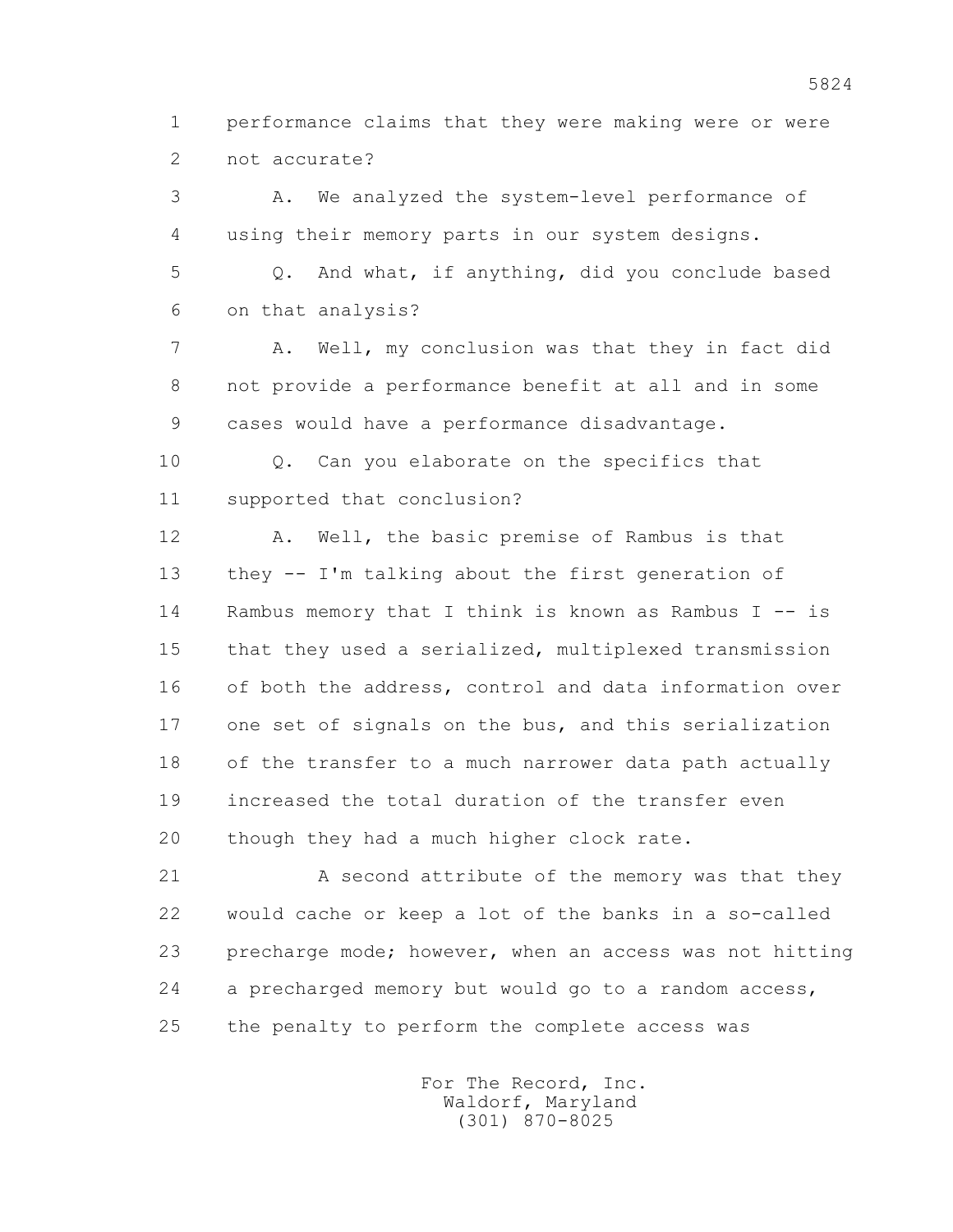1 substantially longer than on the conventional-type 2 memory.

 3 And my conclusion based on this performance 4 modeling was that in reality the performance would be 5 inferior to conventional memory.

 6 Q. Based on your analysis of the Rambus technology 7 while at Sun, did you have any views one way or the 8 other as to whether Rambus offered any advantages in 9 terms of read access time?

10 A. Yeah. As I just testified, the only advantage 11 would have been if the part was in a precharged mode 12 where the element that's being accessed was already 13 cached in the memory part. In our own modeling -- and 14 we used application-level modeling here -- that was 15 much less frequently the case than Rambus believed.

 16 Q. Did you have any views as to whether Rambus 17 offered advantages in terms of pin savings compared to 18 alternatives?

 19 A. Yes. Rambus obviously had fewer pins, a 20 requirement for fewer pins, at the system level; 21 however, my view on pins was that they were cheap, and 22 to me, using fewer pins at a higher clock rate was 23 actually more difficult to achieve than using a larger 24 number of pins at a lower clock rate.

25 Q. Did you identify any particular issues in terms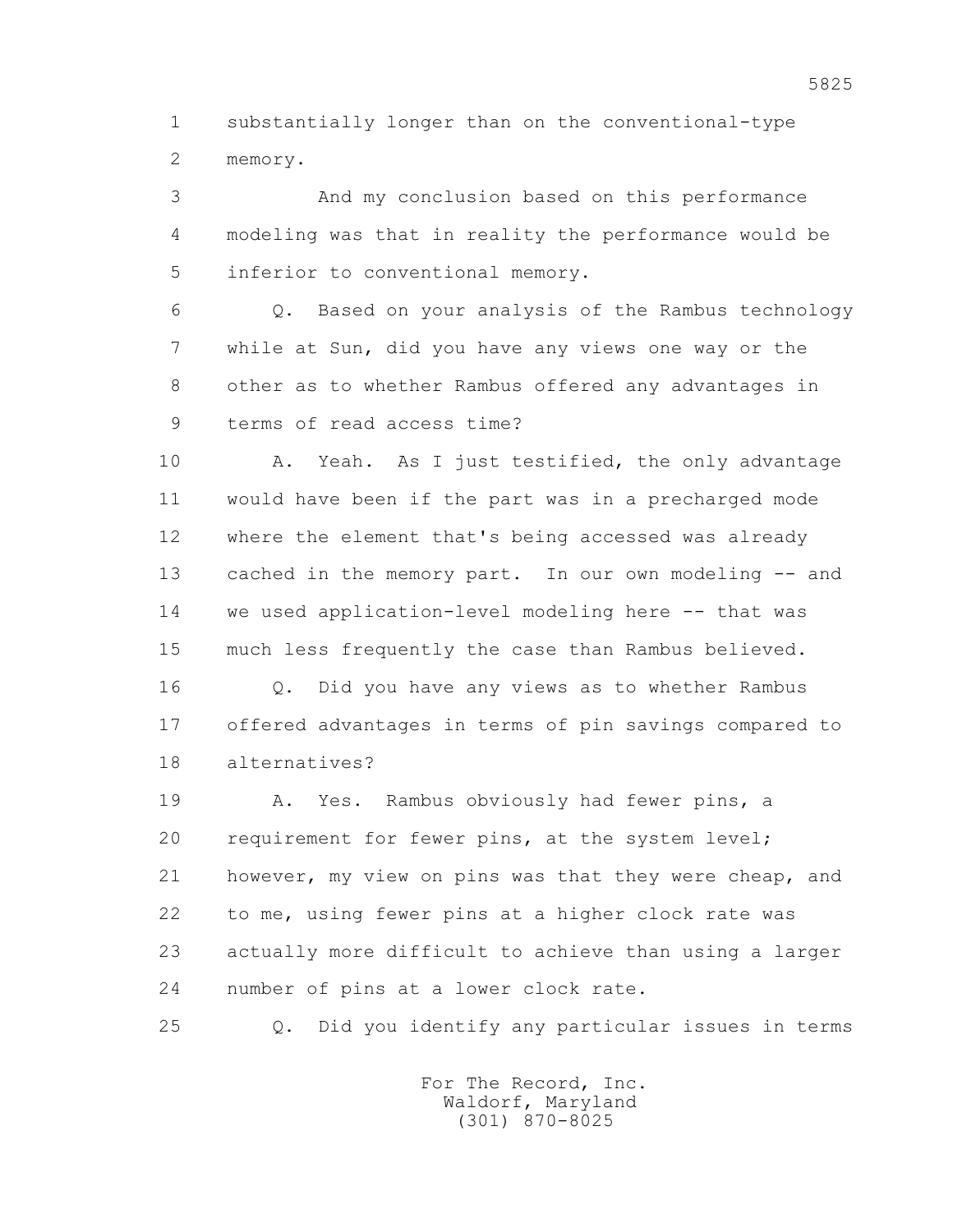1 of advantages or disadvantages to the clock rate 2 itself, that is, the clock rate used in the Rambus 3 technology?

 4 A. Yes. And my belief was that it would be 5 extremely difficult to design Rambus memory 6 controllers, and I think Rambus agreed with us 7 suggesting that they should design such controllers, 8 but it was beyond a typical designer's expertise to 9 design such a high-frequency controller at that time.

 10 Q. Generally speaking, did you have views as to 11 the level of difficulty associated with implementing 12 the Rambus technology as compared to alternatives?

13 A. Yes. I thought it would be extremely 14 difficult to implement both at the memory controller 15 level but also at the so-called SIMM or DIMM level, 16 which is the packaging used for most memory components, 17 that it would require new types of connectors and very 18 precise board-level interface due to the very high 19 clock rates.

 20 Q. Based on these, the considerations that you've 21 explained, what was your ultimate conclusion as to 22 whether the Rambus technology in fact did offer a 23 performance advantage compared to alternative 24 technologies?

25 A. Well, my conclusion was that it did not offer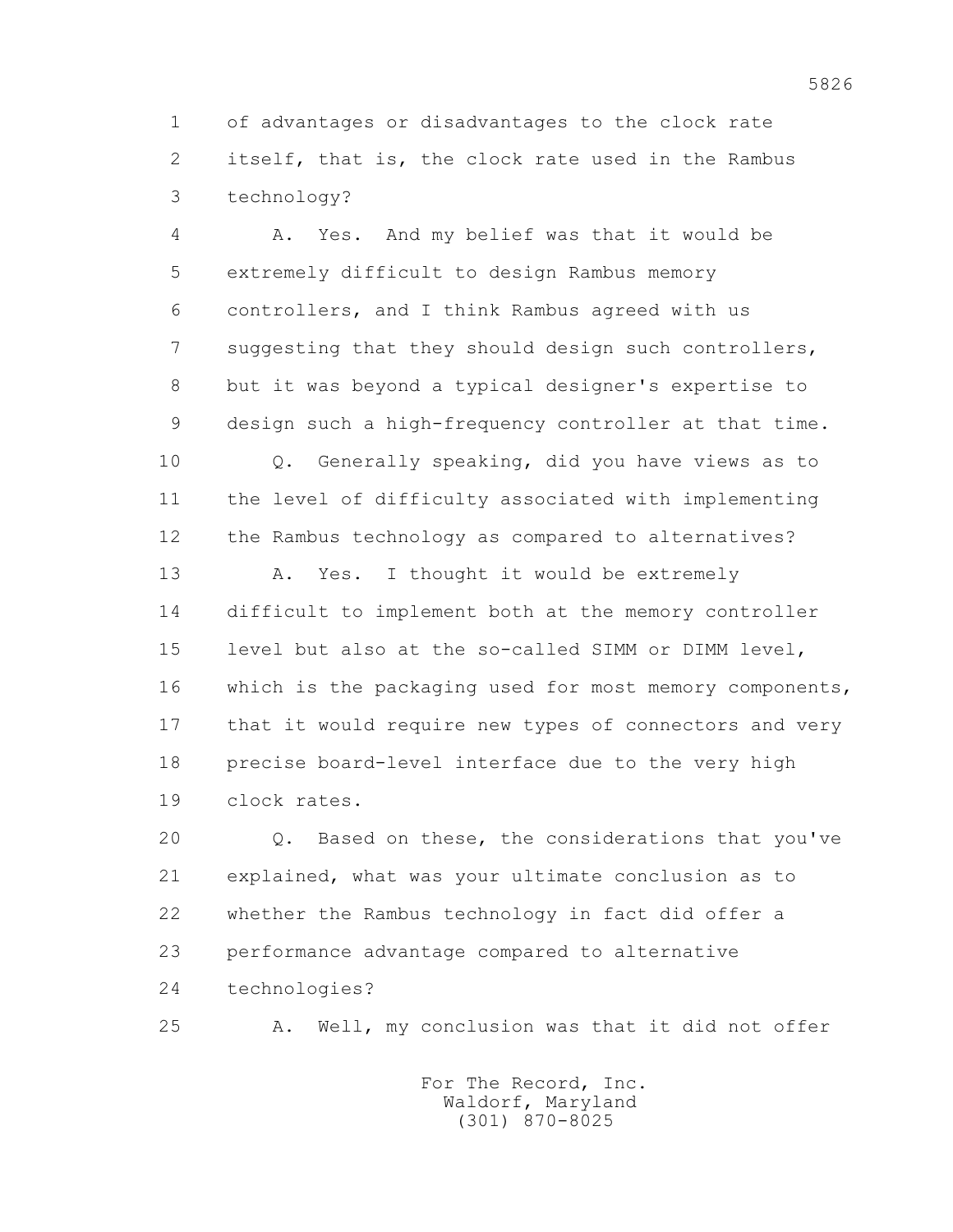1 performance at the system level for Sun's

2 applications.

 3 Q. And did you express your concerns to Rambus at 4 the time?

5 A. Yes, I did.

 6 Q. And do you recall whether Rambus did anything 7 or said anything in response to your specific 8 concerns?

 9 A. Yes. They would come back to us with more 10 presentations of even more why they thought they had an 11 advantage.

 12 Q. And were you satisfied by the responses that 13 you received by Rambus?

14 A. Well, I don't recall specifically, but this 15 kept going on for quite a while and so they kept just 16 coming back to us with more presentations. I never 17 concluded that they would ever truly have a performance 18 advantage.

 19 Q. When Rambus did come back, you would agree to 20 meet with them and hear what they had to say?

 21 A. Yes. And part of my function and job at Sun 22 was to meet with potential suppliers to Sun.

 23 Q. Now, you said earlier I believe that you did 24 understand -- that Rambus did convey to you that the 25 technology that it was proposing was proprietary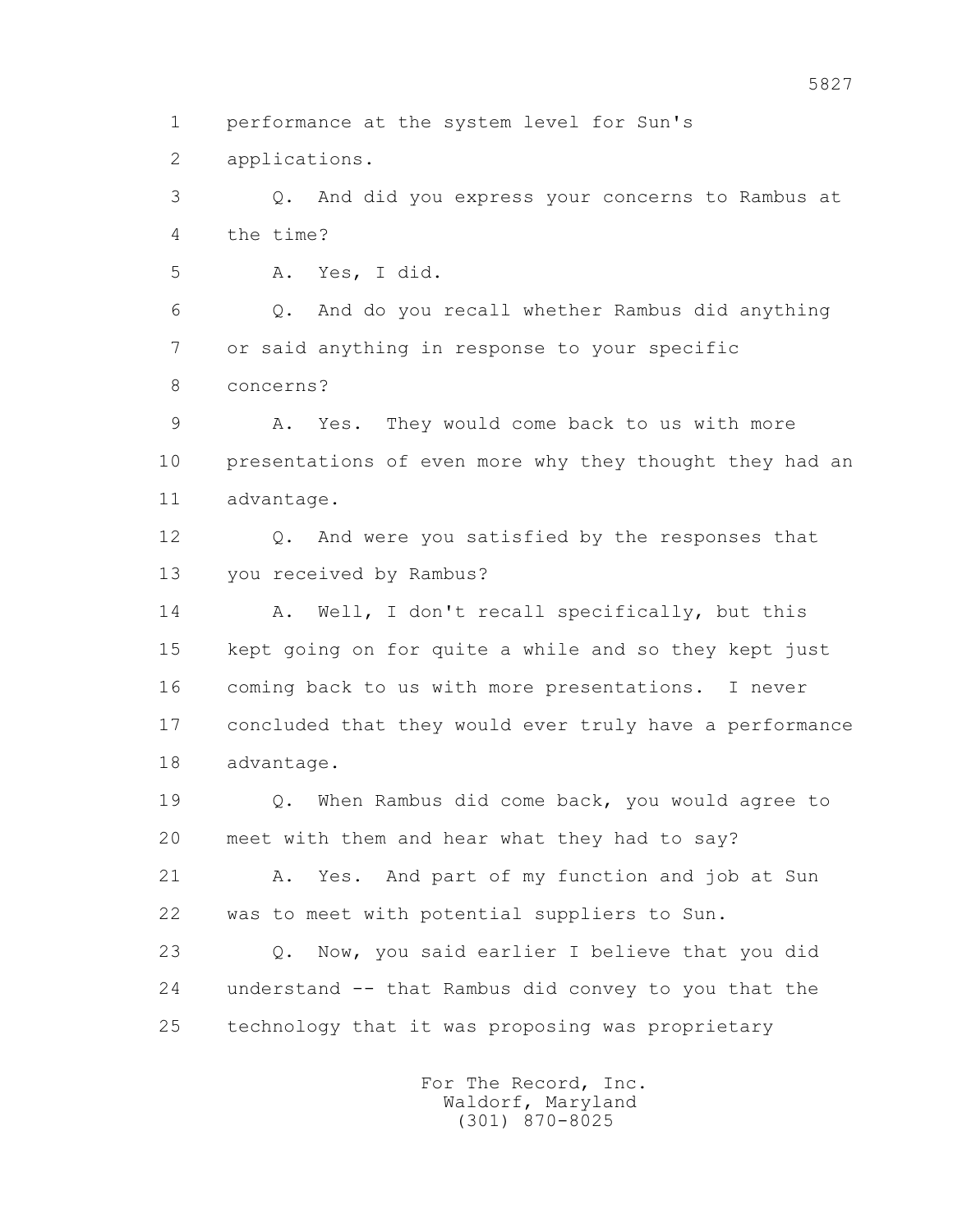1 technology; correct?

 2 A. Yeah. They made that very clear from the 3 beginning.

 4 Q. So you understood that there were either 5 patents or patent applications that Rambus possessed 6 that related to the interface technology that they were 7 proposing?

8 A. Yes, I did.

9 Q. Did you have -- well, strike that.

 10 Did Rambus ever show you copies of any patents 11 or patent applications?

12 A. I have never seen any Rambus patents.

 13 Q. Do you know whether Rambus provided that 14 information to others at Sun?

15 A. I don't know about that.

 16 Q. Did you have an understanding -- did you 17 personally have any understanding as to the scope of 18 Rambus' patented technology?

 19 A. My understanding was that it covered their 20 Rambus DRAM, RDRAM, design and interface.

 21 Q. When you say that it's your understanding that 22 Rambus' patented technology covered the RDRAM 23 interface, are you saying that you understood that it 24 covered that or you understood that it only covered 25 that or something else?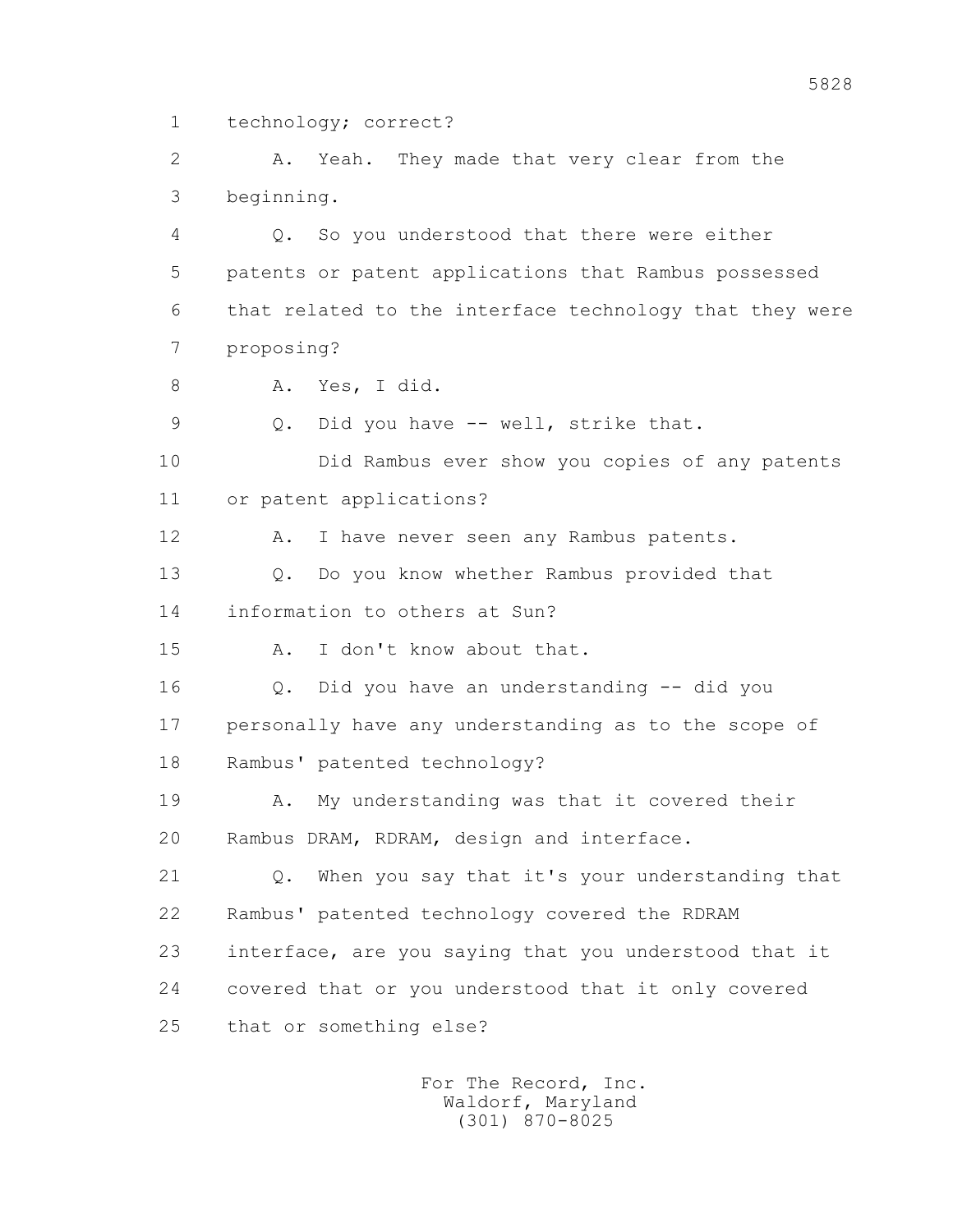1 A. Well, that it covered that because that's what 2 they made clear to me since the beginning.

 3 Q. And when you say that's what they made clear to 4 you, are you saying that's what they made clear to you 5 in terms of the nature of their -- the scope of their 6 patents?

 7 A. Well, I have not seen the patents, but what 8 they made clear is that they were going to protect any 9 patent on their memory technology because that was 10 their business model.

 11 Q. In your discussions with Rambus, did anyone 12 from Rambus ever say anything to you about whether 13 their patents would extend to other architectures 14 besides the Rambus interface?

15 A. Not to me.

16 Q. Do you recall that issue ever coming up?

17 A. No. Not to me personally.

 18 Q. Did Rambus ever say anything to you to suggest 19 one way or the other whether its patents had any 20 application to synchronous DRAM?

21 A. They did not suggest that to me.

 22 Q. Would it have been important for you to know 23 that?

24 A. Yes, it would have.

25 Q. Why?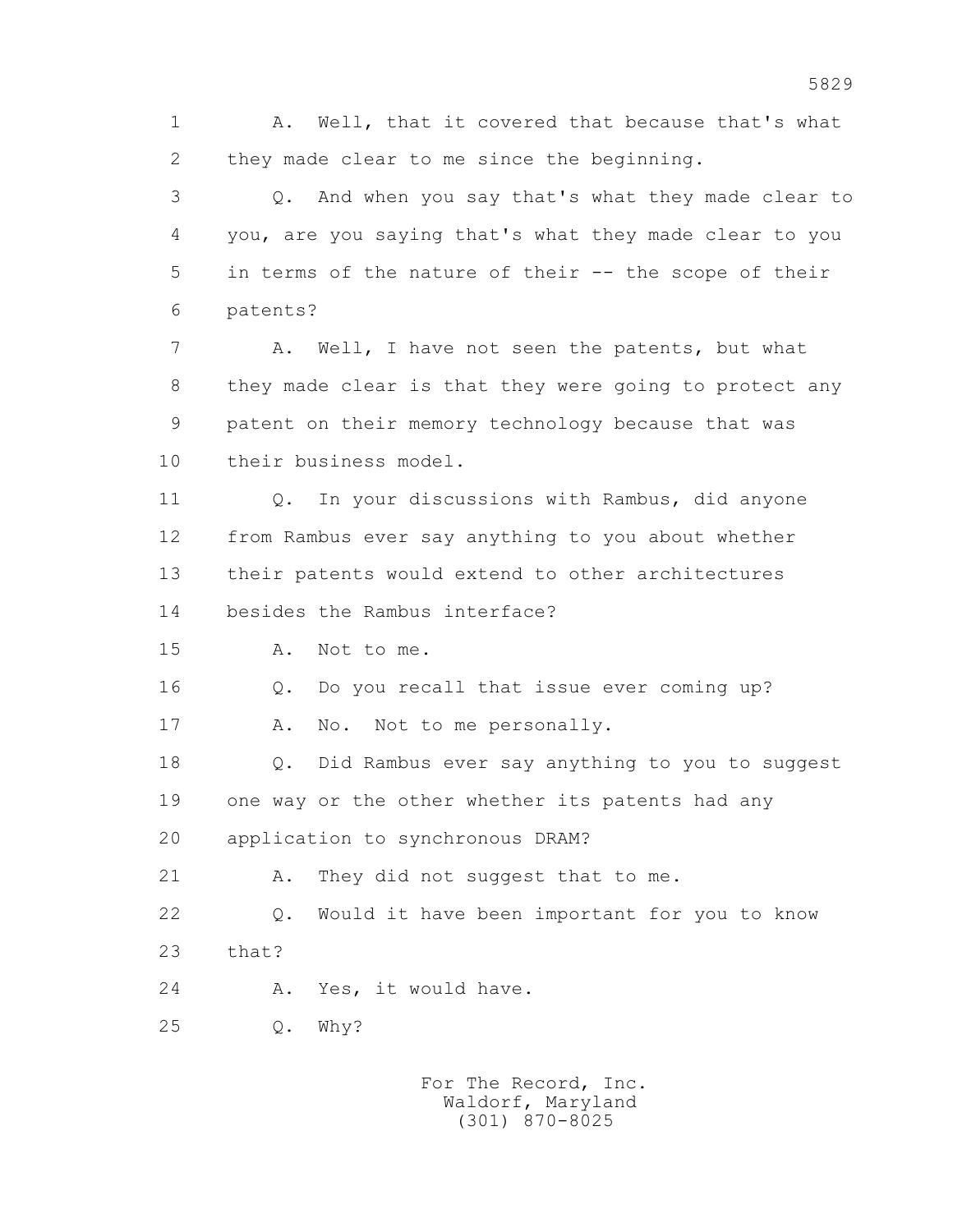1 A. Because we would then have provided strong 2 feedback to the JEDEC process to not use 3 patent-encumbered elements. 4 Q. Now, we'll get into this in more detail later, 5 but when you moved to Cisco in the '90s, did you also 6 have interaction with Rambus in that time frame? 7 A. Yes, I did. 8 Q. And was this relating to some later generation 9 of the Rambus technology as compared to the Rambus I 10 technology that you considered at Sun? 11 A. Correct. Yes. I don't know the exact time 12 frame when Rambus II became available, but if Rambus II 13 was in fact a superior design over Rambus I. 14 0. And can you place generally in time when you 15 interacted with Rambus while at Cisco? 16 A. I believe it was between 1996 and 1999. 17 Q. And during that time period, do you recall 18 Rambus sharing with you any patents or patent 19 applications? 20 A. No, they did not share patent applications. 21 Q. Do you recall them making any representations 22 to you about the scope of their patent rights? 23 A. No. 24 Q. Did your understanding of the scope of their 25 patents change from what you described in terms of your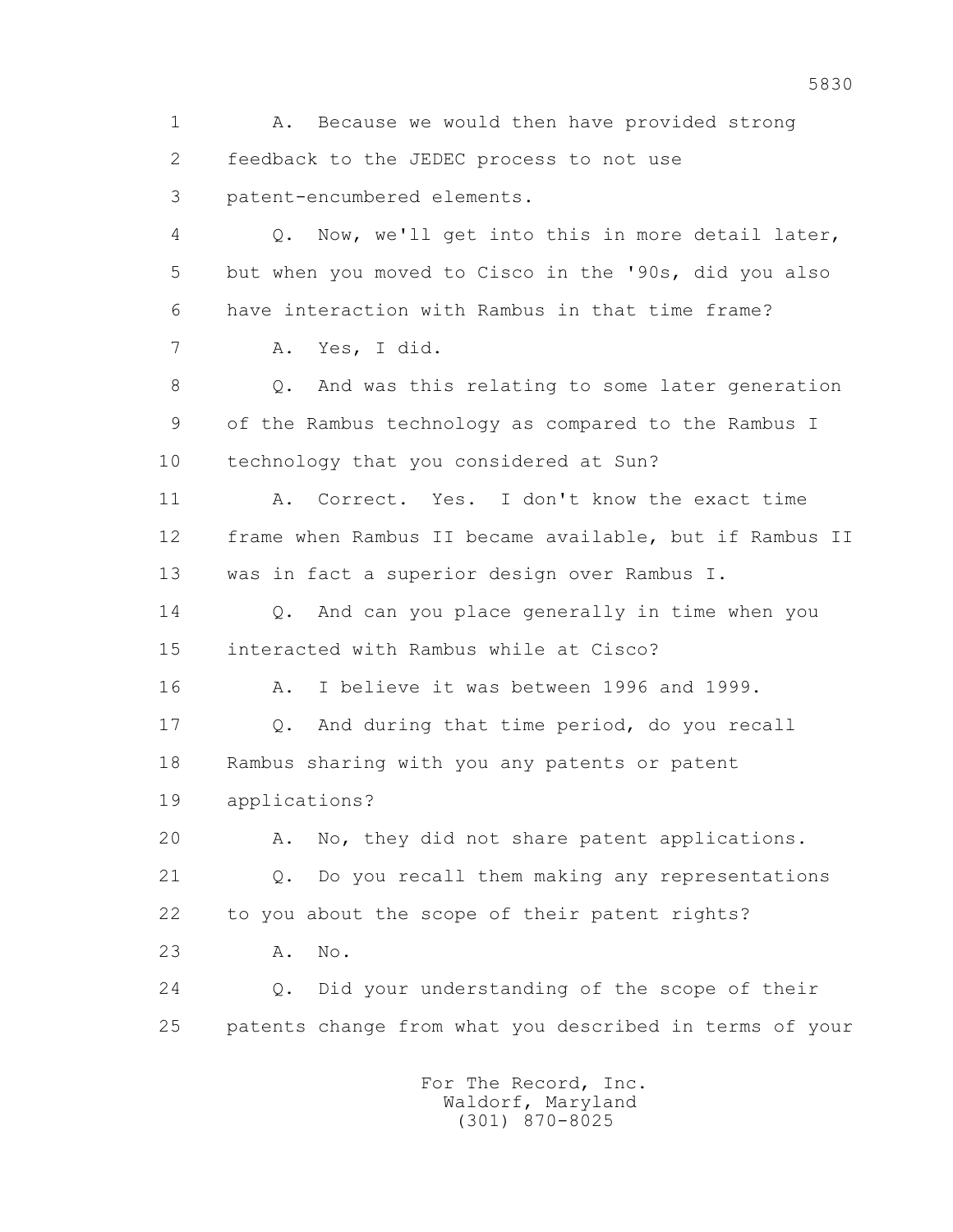1 understanding while at Sun based on your interactions 2 with Rambus while at Cisco?

3 A. No, it did not.

 4 Q. Did Rambus ever tell you while you were at 5 Cisco that its patents would or might extend to either 6 SDRAM or DDR SDRAM?

7 A. No, they did not.

 8 Q. Would it have been important for you to know 9 that?

 10 A. Well, at the time it was in my mind too late to 11 change the synchronous DRAM standard, but perhaps it 12 could have affected or influenced the evolution of 13 future memory standards, including the DDR or JEDEC 14 standard.

15 So it would have -- so yes, the answer is it 16 would have been important.

 17 Q. Now, turning back to your consideration of 18 Rambus while at Sun, you've talked about your analysis 19 of Rambus' cost claims and its performance claims.

 20 At the time that you were considering Rambus 21 technology at Sun, were you comparing it to some other 22 technology?

23 A. Yes, we did.

24 Q. Which other technology?

25 A. Both the existing EDO standard DRAM and the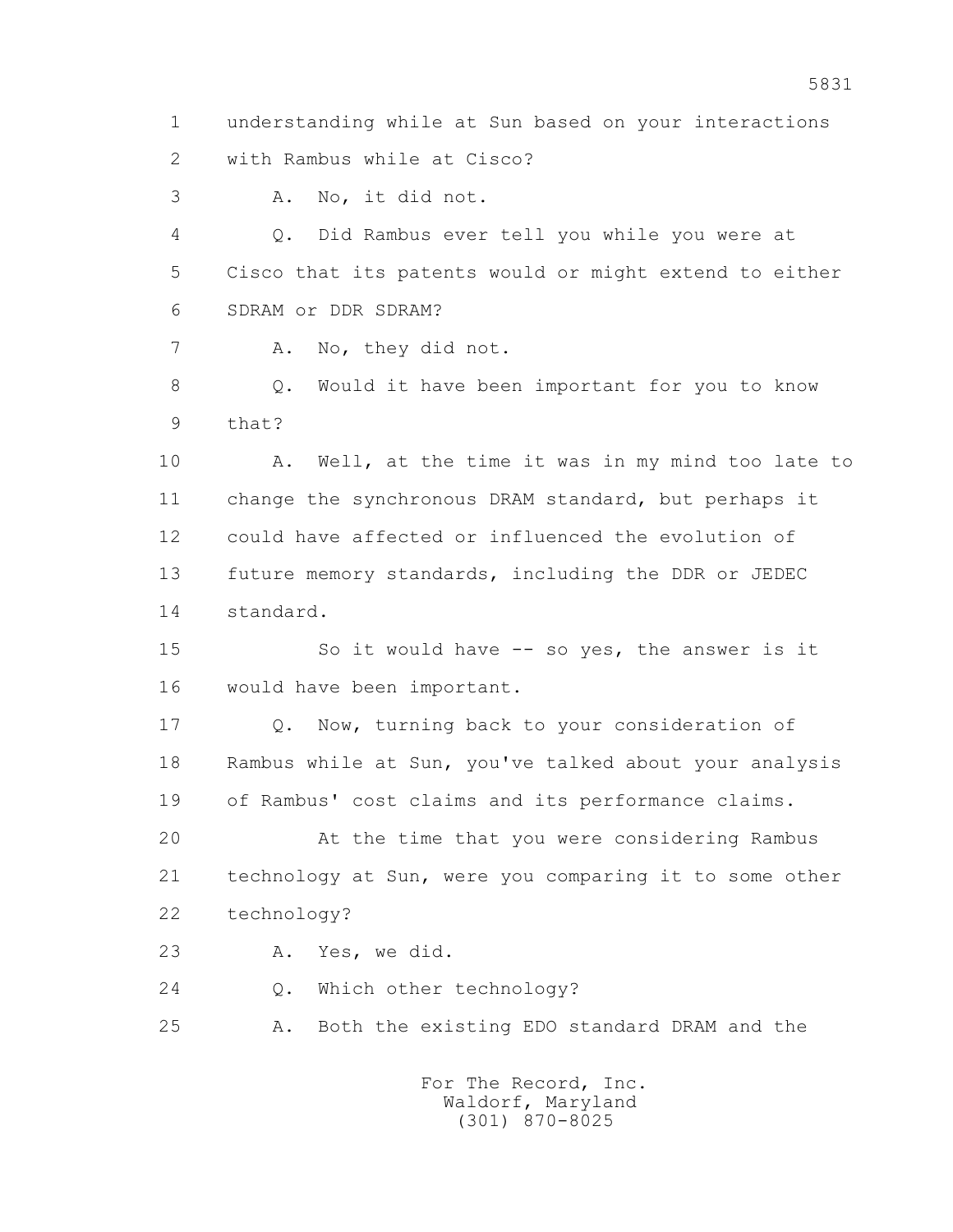1 emerging synchronous DRAM.

 2 Q. And were you in this same time frame also 3 evaluating the cost and performance features of those 4 technologies?

5 A. Yes, I was.

6 Q. Did you -- well, strike that.

 7 Do you recall whether there were any key points 8 of comparison in terms of cost and performance 9 between -- and let's limit it to RDRAM and synchronous 10 DRAM?

 11 A. There was a lot of claims or discussion between 12 the memory suppliers and Sun what the truly incremental 13 die area/die cost would be for either the synchronous 14 memory over the EDO or the Rambus compared to 15 synchronous and EDO.

 16 Q. I'll come back to that, but were there other 17 key points of comparison between synchronous DRAM and 18 RDRAM that were important to Sun?

 19 A. Well, the obvious difference was one was an 20 open standard and the other one was a proprietary 21 standard, and as we could not determine any performance 22 advantage with the proprietary standard, our initial 23 decision was to go with the open standard.

 24 Q. Now, you said earlier that the very fact that 25 you knew that Rambus' technology was subject to patents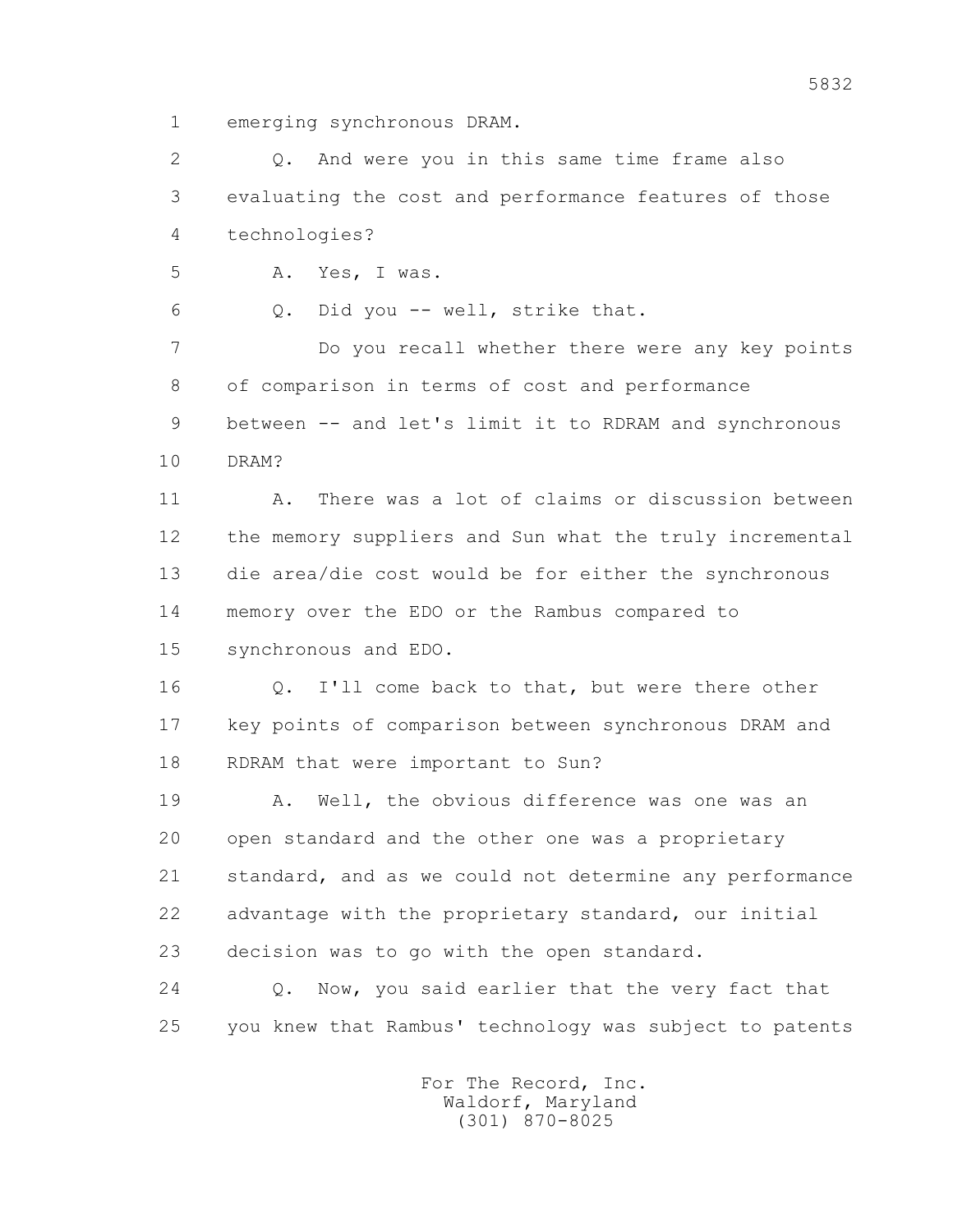1 was not enough in itself to cause you to lack interest 2 in --

3 A. Correct.

4 Q. -- Rambus; is that right?

 5 But was it a concern to you? Was it something 6 that was of any concern to you, that the Rambus 7 technology was -- that you understood it was subject to 8 patents?

 9 A. Yes. There was both short-term and long-term 10 concerns.

11 0. Okay. Well, let's talk about those 12 separately.

 13 You said there were short-term and long-term 14 concerns related to that.

15 What were the short-term concerns?

16 A. Well, the short-term concern was with whether 17 Rambus would ever be successful to promote their 18 business model with the memory industry and get them to 19 accept a royalty-bearing interface and that the 20 industry in fact start manufacturing the parts that, 21 you know, Rambus had specified.

 22 Q. And from the standpoint of your decisions of 23 what memory technology to use, why was it of some 24 concern to you whether Rambus would be successful? 25 A. Well, if in fact Rambus had no performance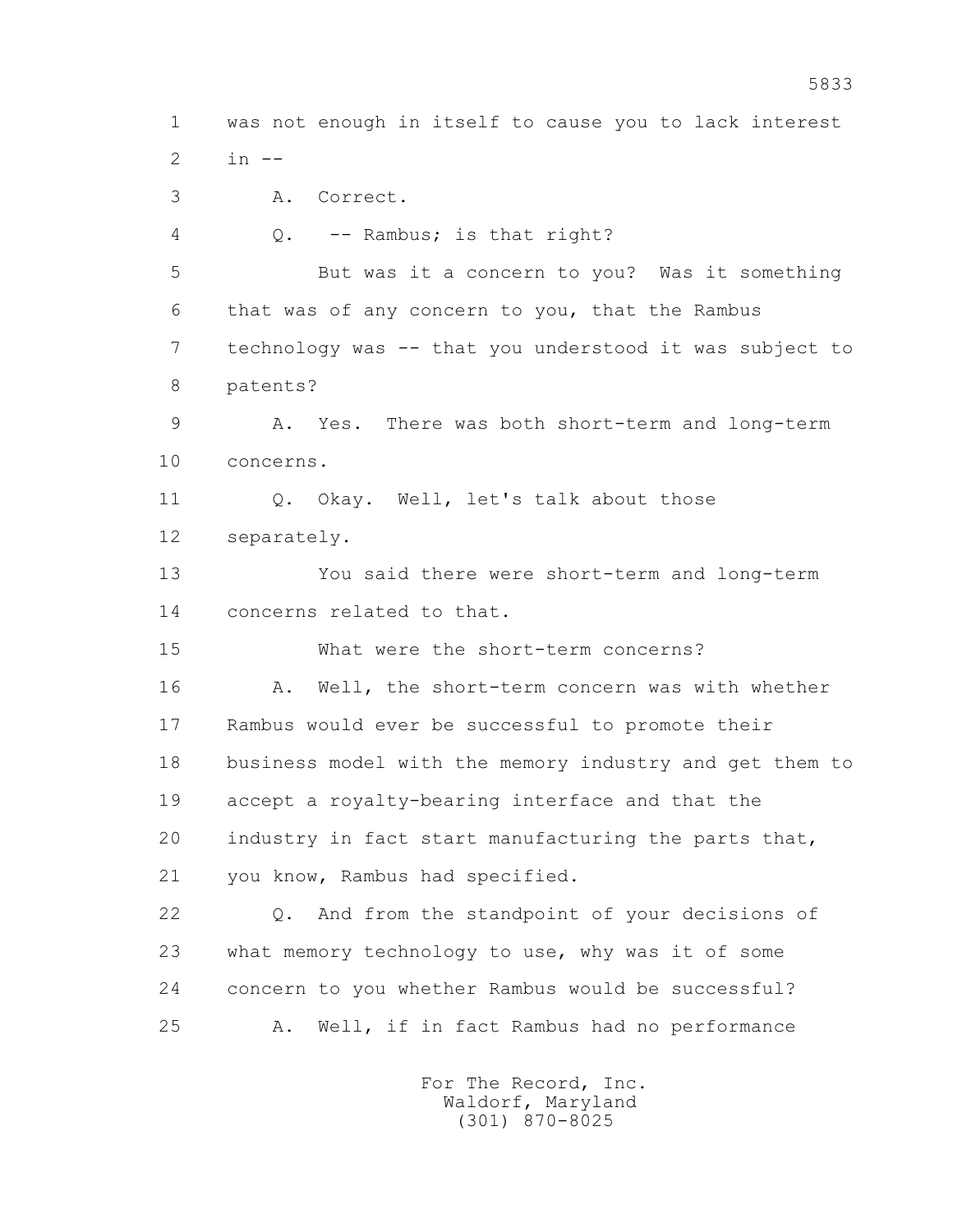1 advantage, then my expectation was that no memory 2 manufacturer would in fact start manufacturing their 3 memory, and as a result, it would never be available in 4 the market.

 5 Q. Were there any other short-term concerns that 6 you had related to the fact that the Rambus technology 7 was subject to patents?

8 A. We only had a general understanding of the 9 royalties or business model that Rambus wanted to 10 employ at that time because we were -- as far as I 11 know, Sun never entered into a license agreement with 12 Rambus, at least during my tenure there.

 13 However, one of the general concerns with any 14 patented or proprietary interface is that one gets 15 locked into a road map where the owner of the interface 16 is able to evolve or change the terms to their 17 advantage over time.

 18 Q. And is this what you -- one of the things you 19 were referring to when you said there were long-term 20 concerns?

21 A. Yes.

 22 So specifically, as Rambus evolved from their 23 first-generation memory to second-generation memory, I 24 did not know the business terms surrounding this, but 25 it had the potential to take advantage of their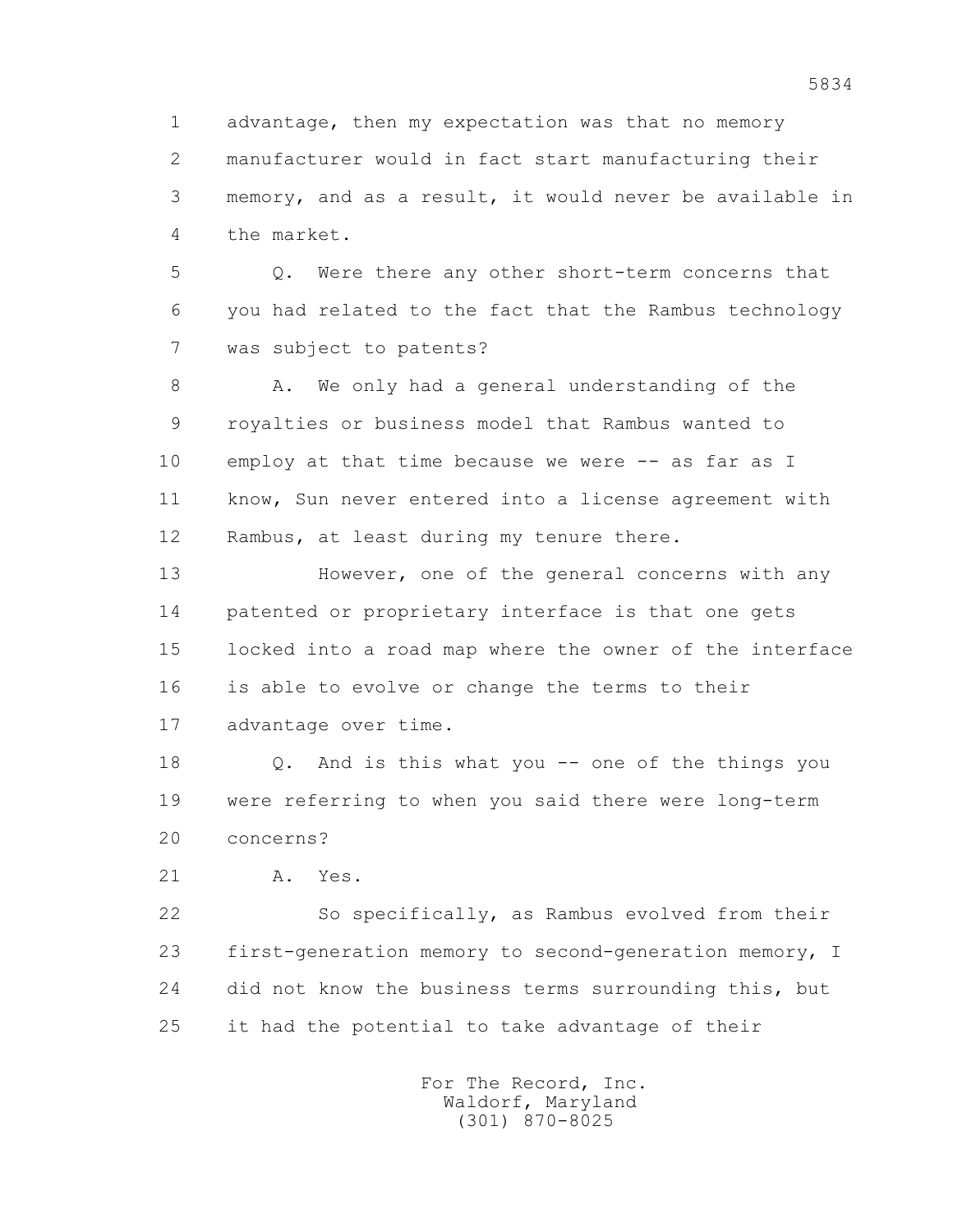1 proprietary position to enhance their revenue.

 2 Q. And you said something about how there's the 3 potential to get locked into a memory interface road 4 map; is that what you said?

5 A. Correct.

6 Q. And what did you mean by that?

7 A. Because once one -- the designers at any 8 company develop an expertise for a certain type of 9 memory interface or design, their nature or their 10 inclination is to stay with that type of design and 11 follow it in an evolutionary fashion.

 12 Q. And why is there an inclination to do that, to 13 stay with a design and follow it in an evolutionary 14 fashion?

 15 A. Because if it's not broken, we don't fix it. 16 In other words, unless there's an overarching 17 reason to make a change, people tend to do the same as 18 they did previously.

19 0. And is there a cost-related reason for that? 20 A. Well, it takes time to verify, validate, prove 21 new memory components at the system level, which is 22 quite extensive.

 23 So yes, there's a significant cost in 24 qualifying new types of memories.

25 Q. What do you mean by qualifying memory?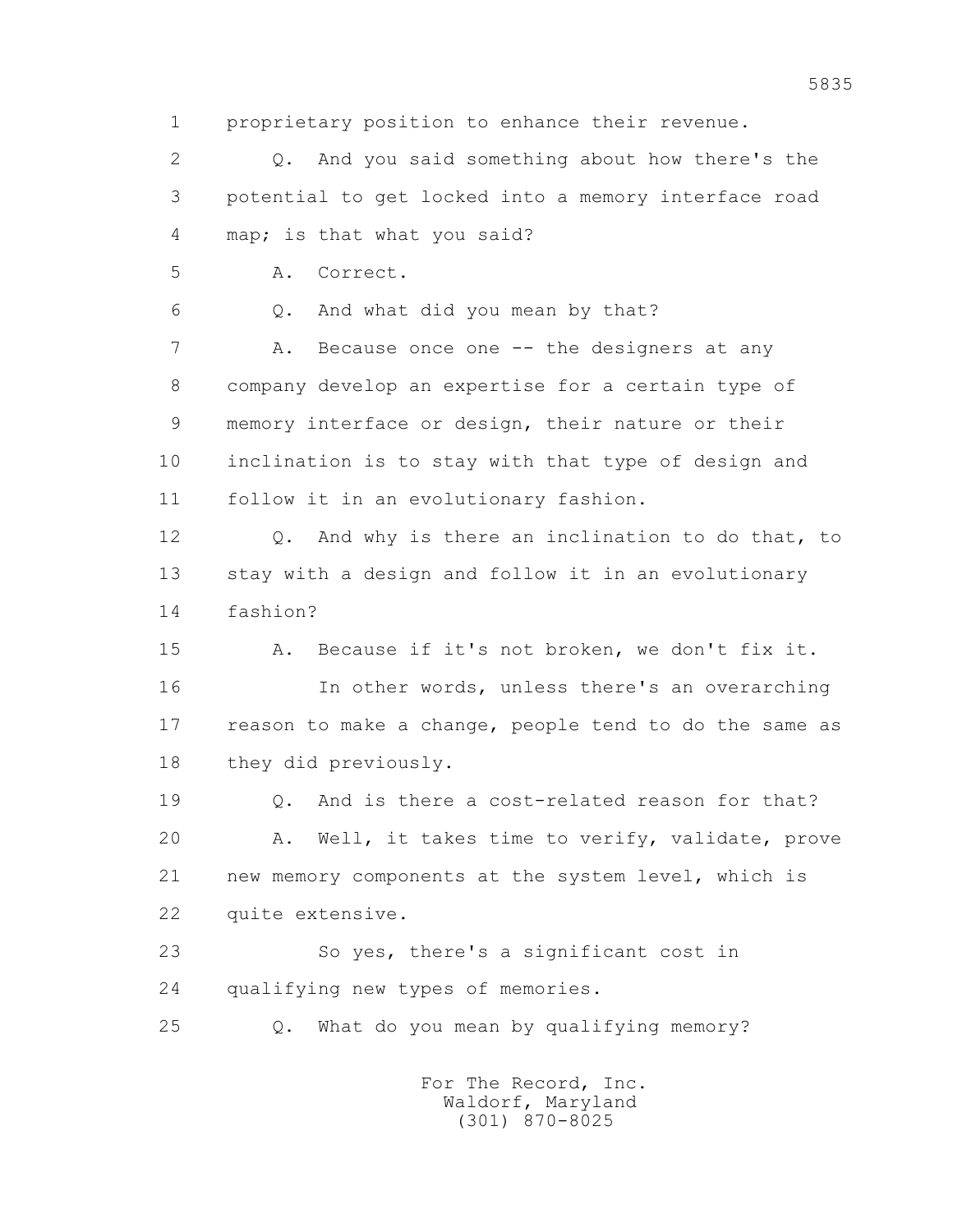1 A. Well, the qualification process is that in 2 order to ship a product in high volumes and production, 3 one needs to make sure that both the system design and 4 the vendor parts meet the precise specification, and 5 this requires testing with all the different vendors 6 that make these parts in different combinations, that 7 is, at the system level, at low temperature, high 8 temperature, at low voltage, high voltage, and to 9 ensure that the design is manufactured within the 10 margin.

11 0. And when you were at Sun, were you involved in 12 any way in this testing and qualification process you 13 just described?

 14 A. Yes. I was personally involved in qualifying 15 our memory system in the early years and subsequently 16 dealt with, you know, surprisingly little problems we 17 have found with memories even in production.

 18 Q. And did this testing and qualification process 19 have to be done separately for each of the separate 20 vendors you were working with?

21 A. Yes. Each had to be qualified separately 22 because each was a distinct design.

 23 Q. And based -- well, let me strike that. 24 You said that each memory vendor's product was 25 a distinct design, but aren't these standardized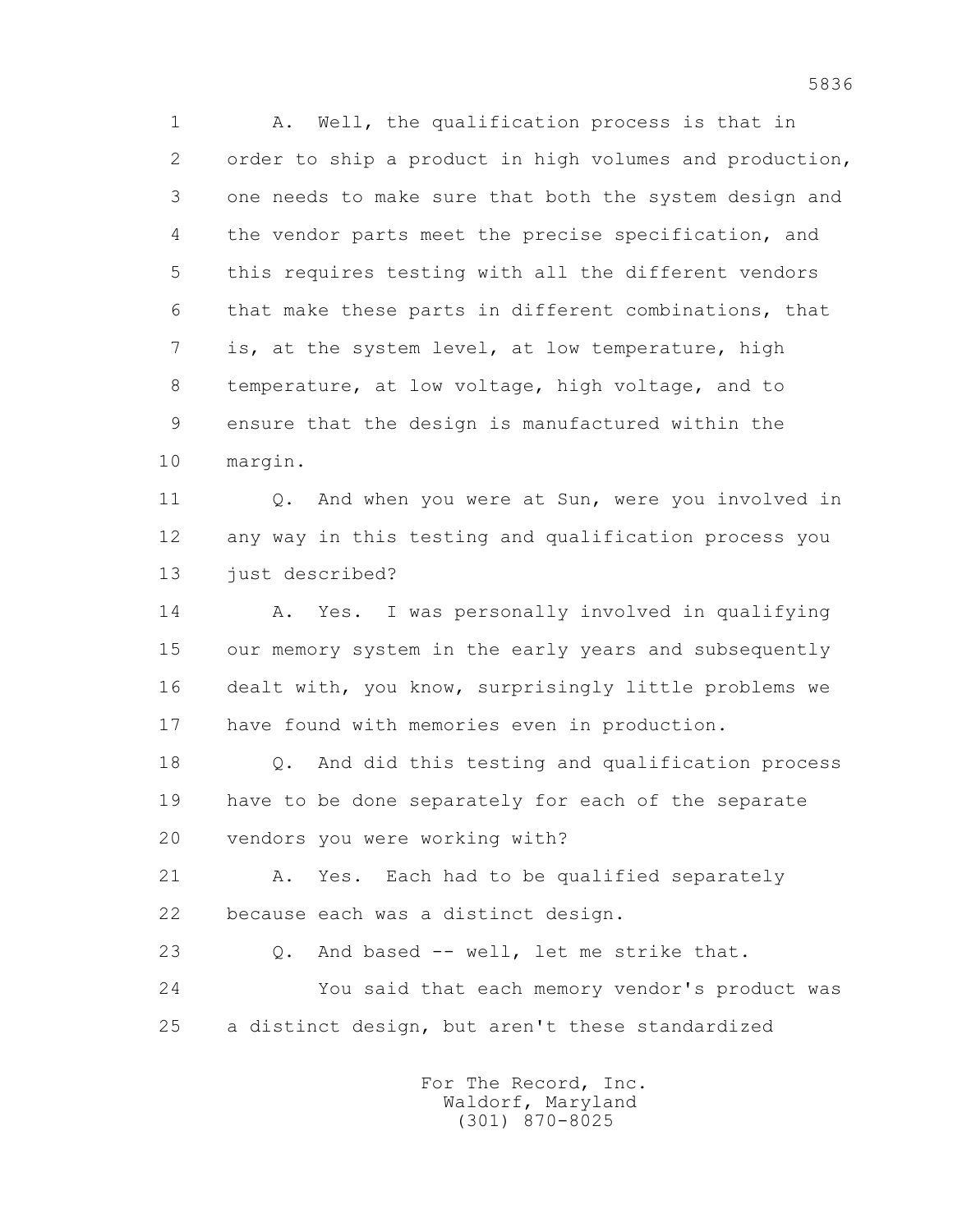1 products that you're procuring from memory vendors?

 2 A. The standard describes the interface at the 3 function and behavior of the device. It does not 4 describe how the design of the memory chip is 5 implemented inside the chip.

 6 So the differences we were dealing with is 7 people use different process technologies, different 8 I/O cell designs to implement the standard, but in fact 9 there are new, sometimes significant differences 10 between different vendors' designs.

 11 Q. And is that something that can be discovered 12 and identified through the testing and qualification 13 process?

14 A. The purpose of the testing and qualification 15 process is to ensure that the product can be used with 16 all qualified manufacturers.

17 Q. And based on your experience at Sun, when you 18 were undergoing the testing and qualification process 19 in terms of the memory used in a particular server or 20 workstation, generally how long would it take to 21 complete that process for all of the different memory 22 vendors that you were working with?

 23 A. Well, it depended if there were any problems or 24 not, but it could take anywhere from a week or two to 25 in some cases many months to understand why a certain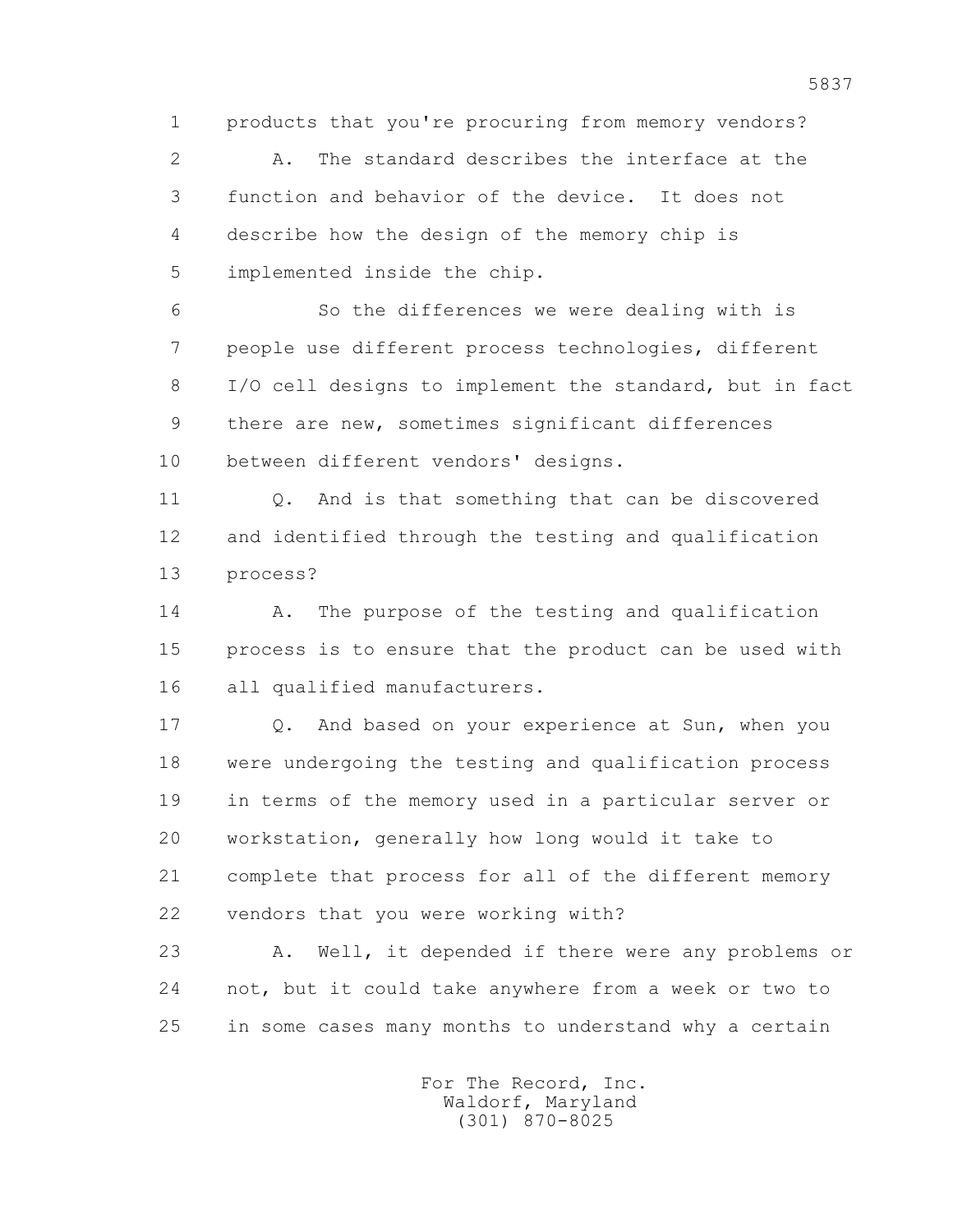1 vendor part did not behave as advertised.

 2 Q. Now, going back to the comparison between SDRAM 3 and RDRAM while you were at Sun, ultimately, I believe 4 you said, the company chose to go with SDRAM; is that 5 right?

6 A. Correct.

 7 Q. And can you explain to us why Sun chose to use 8 SDRAM as opposed to RDRAM in the generation of products 9 that were being developed in the time period that we've 10 been focusing on in the early to mid-'90s?

11 A. Yes. So there was three primary reasons.

 12 One was synchronous DRAM did offer higher 13 performance than conventional memory.

 14 Number two, it was the mainstream industry 15 effort to define the next-generation part.

16 And number three, it was a design that even if 17 there was some premium of cost initially had the 18 promise of a very cost-effective transition.

 19 Q. And in making that determination to go with 20 SDRAM, were you making any assumptions or projections 21 as to whether SDRAM would become a high-volume 22 standard?

 23 A. That was an important consideration for the 24 simple reason that we thought without very high volume 25 the manufacturers would never get the costs down. So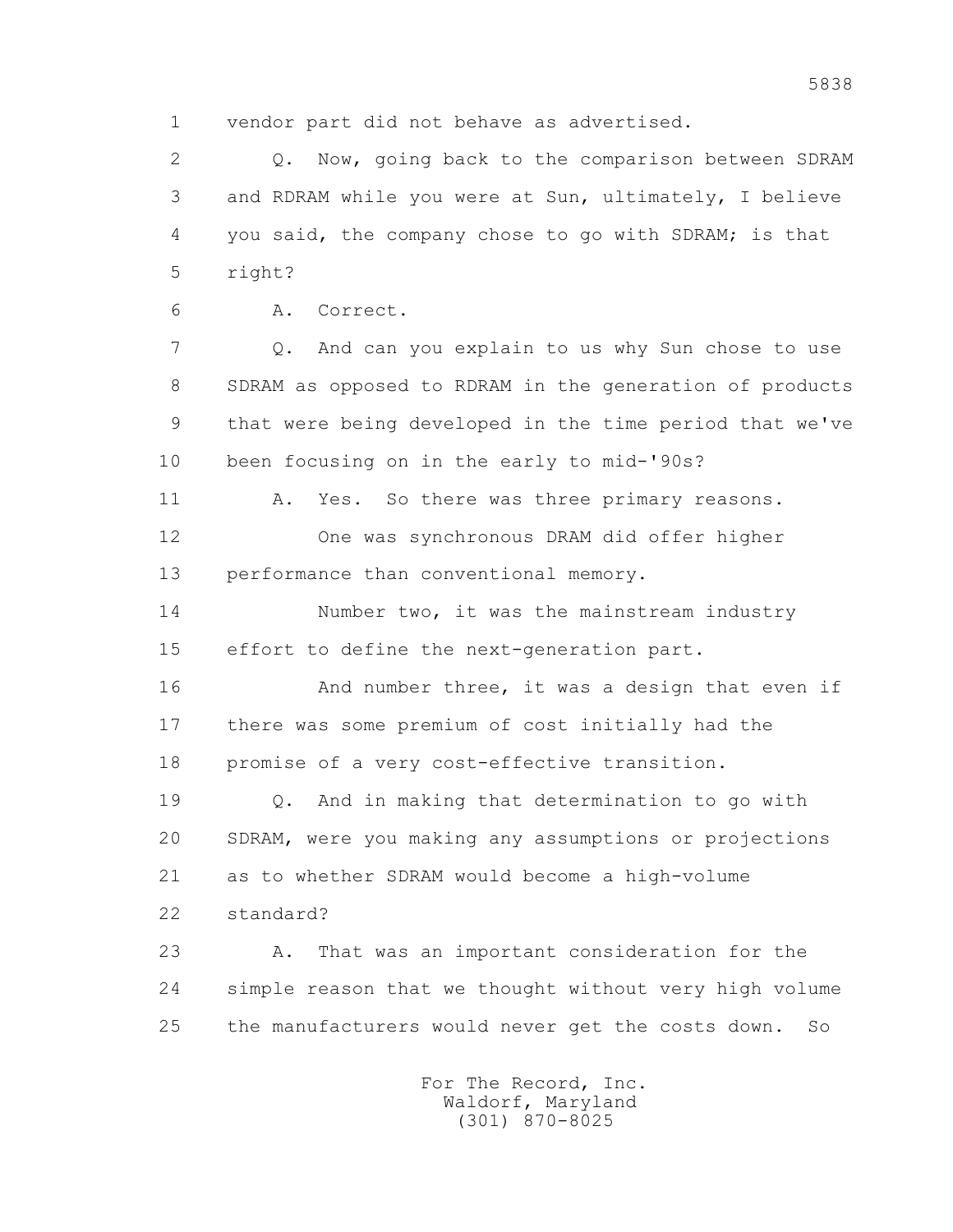1 the manufacturing business efficiencies very much 2 was -- the volumes of just that go through the 3 manufacturing product line.

 4 Q. We've talked about, in your comparison of SDRAM 5 and RDRAM, we've talked about the cost considerations, 6 performance considerations.

 7 Did you also, in evaluating those products, did 8 you familiarize yourself with the architectures used 9 and any differences in the architectures or designs of 10 RDRAM versus SDRAM?

 11 A. Of course, because this is an element of the 12 performance analysis.

13 0. Generally speaking, in your view, were SDRAM 14 and RDRAM closely related in architecture or were they 15 different? What were your views?

16 A. Well, at the 100,000-foot level, every memory, 17 you know, is a dynamic memory array, internally dynamic 18 memory array. However, the way Rambus was attempting 19 to achieve their performance differentiation made very 20 significant changes to conventional memory

21 organization.

 22 Specifically, this notion of having a large 23 number of banks and then keeping each of these banks in 24 an active mode in the attempt to achieve higher 25 throughput, I personally did not think that made a lot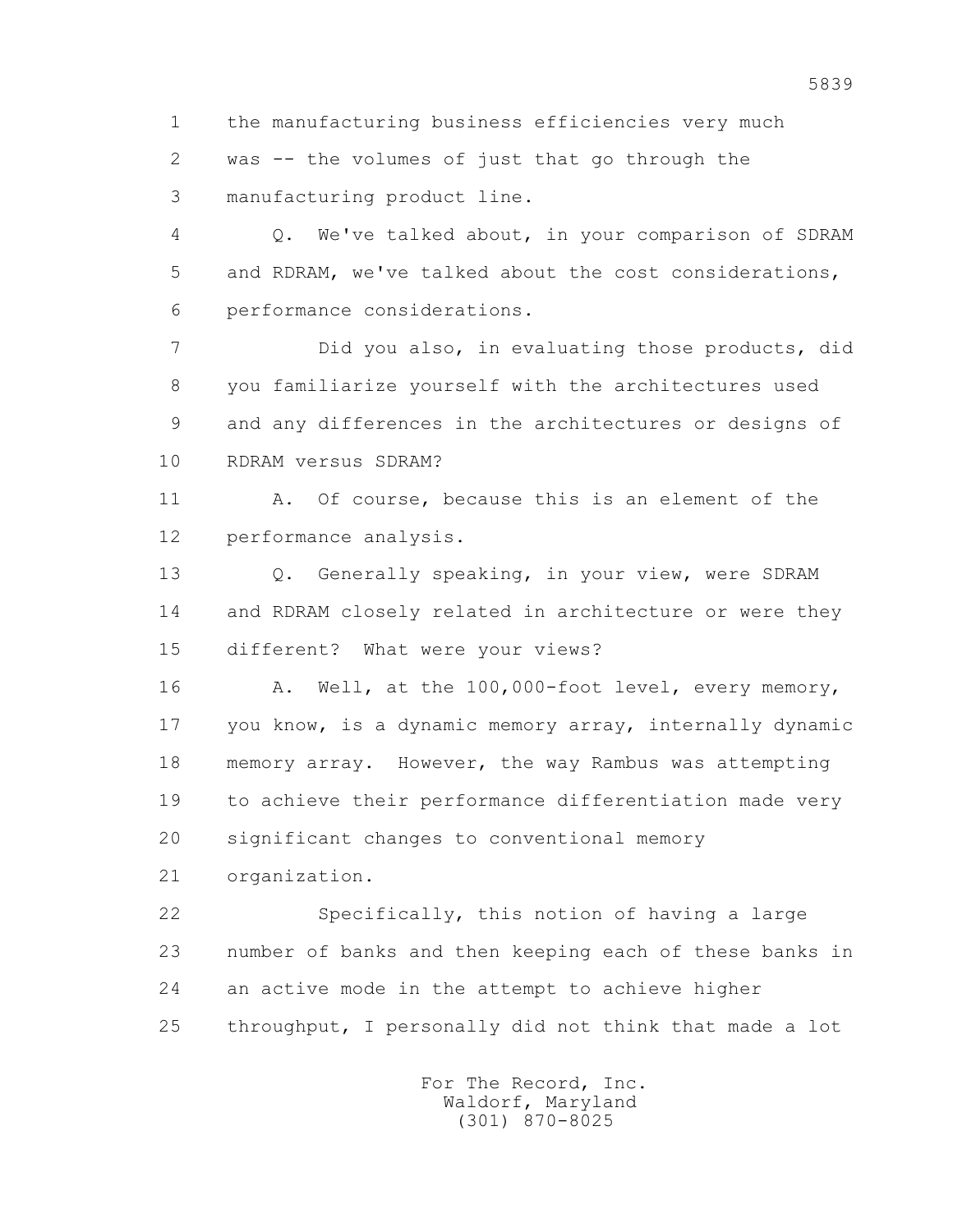1 of sense and would have significant die area, power and 2 performance disadvantage actually.

 3 So yes, there was a difference in architecture 4 relating to how memory arrays were organized within the 5 memory device.

 6 Q. Well, you said there was a difference in 7 architecture in your view between SDRAM and RDRAM.

 8 Was it a modest difference? Was it a 9 substantial difference? How would you --

10 A. It was a very substantial difference.

11 Q. It was a substantial difference?

12 A. Yes.

 13 Q. And what would you then imply was the 14 substantial difference architecturally between RDRAM 15 and SDRAM?

16 A. Well, there are three things that comes to 17 mind, is that again they used a large number of 18 internal banks to achieve this cache, cached preload 19 model.

 20 Number two, they used a multiplexed bus running 21 at very high clock rate to transfer data and address 22 and control information.

 23 And I guess number three was the high clock 24 rate difference, requiring the use of, you know, 25 elaborate circuit design techniques to achieve such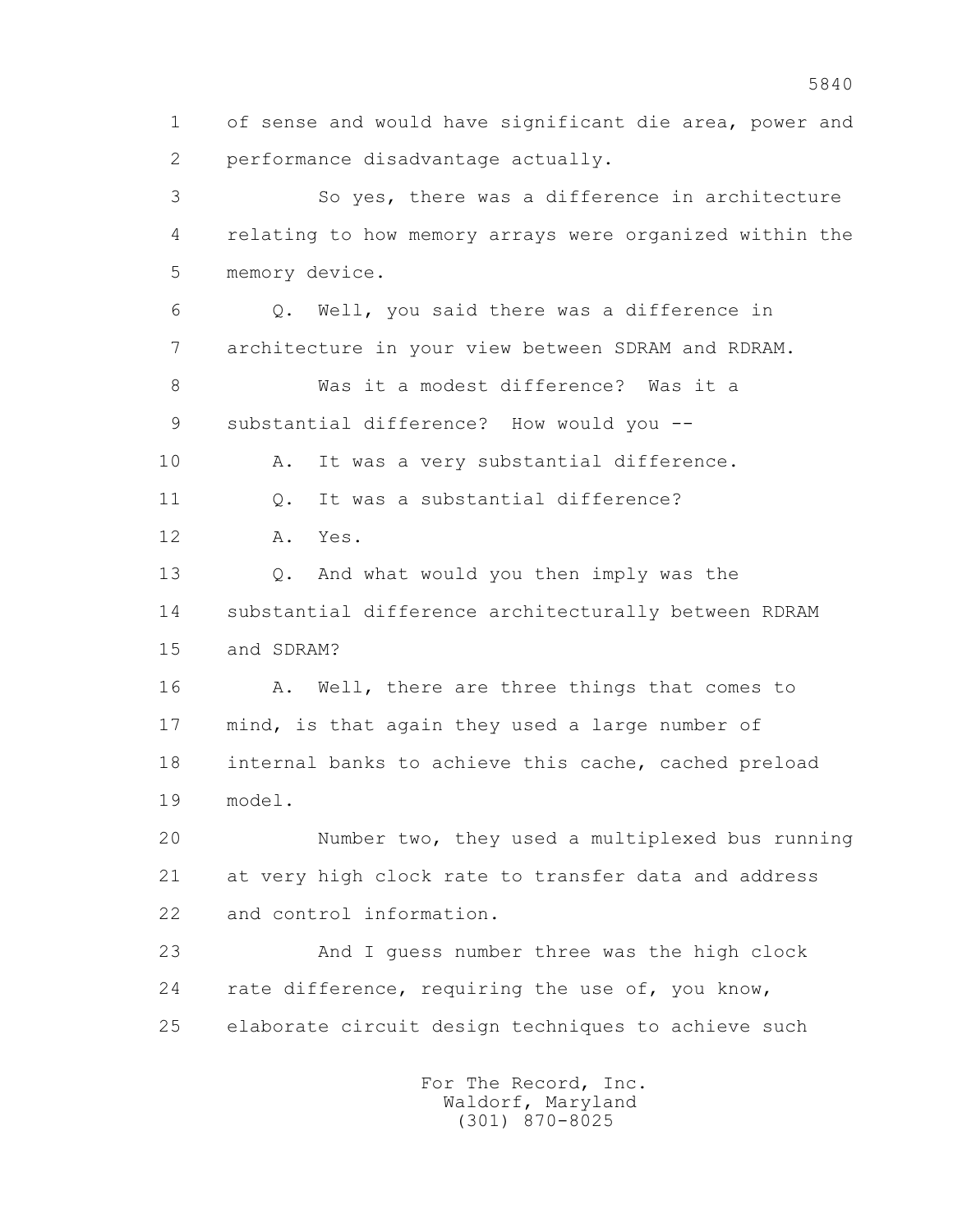1 transfer rates.

 2 Q. Are you familiar with the term "packetized" as 3 it's used in connection with DRAM designs? 4 A. Yes. 5 Q. Did you have an understanding as to whether 6 either RDRAM or SDRAM were packetized? 7 A. Well, RDRAM used a packet transaction format. 8 Q. Was that another difference architecturally 9 between the two? 10 A. Yes. That's what I referred to by saying they 11 had a protocol -- almost like a high-level protocol 12 that had a number of options and modes that would allow 13 them to do a variety of different transactions with the 14 memory itself. 15 Q. Now, you said that you -- you said earlier that 16 you knew that Rambus' interface technology was subject 17 to some patent, patent claims by Rambus; correct? 18 A. Correct. 19 Q. Did that -- well, strike that. 20 And you familiarized yourself with the 21 architecture and features of the RDRAM technology; is 22 that right? 23 A. Yes, I did. 24 Q. Did you expect that the use of any feature in 25 RDRAM in some other technology would also be subject to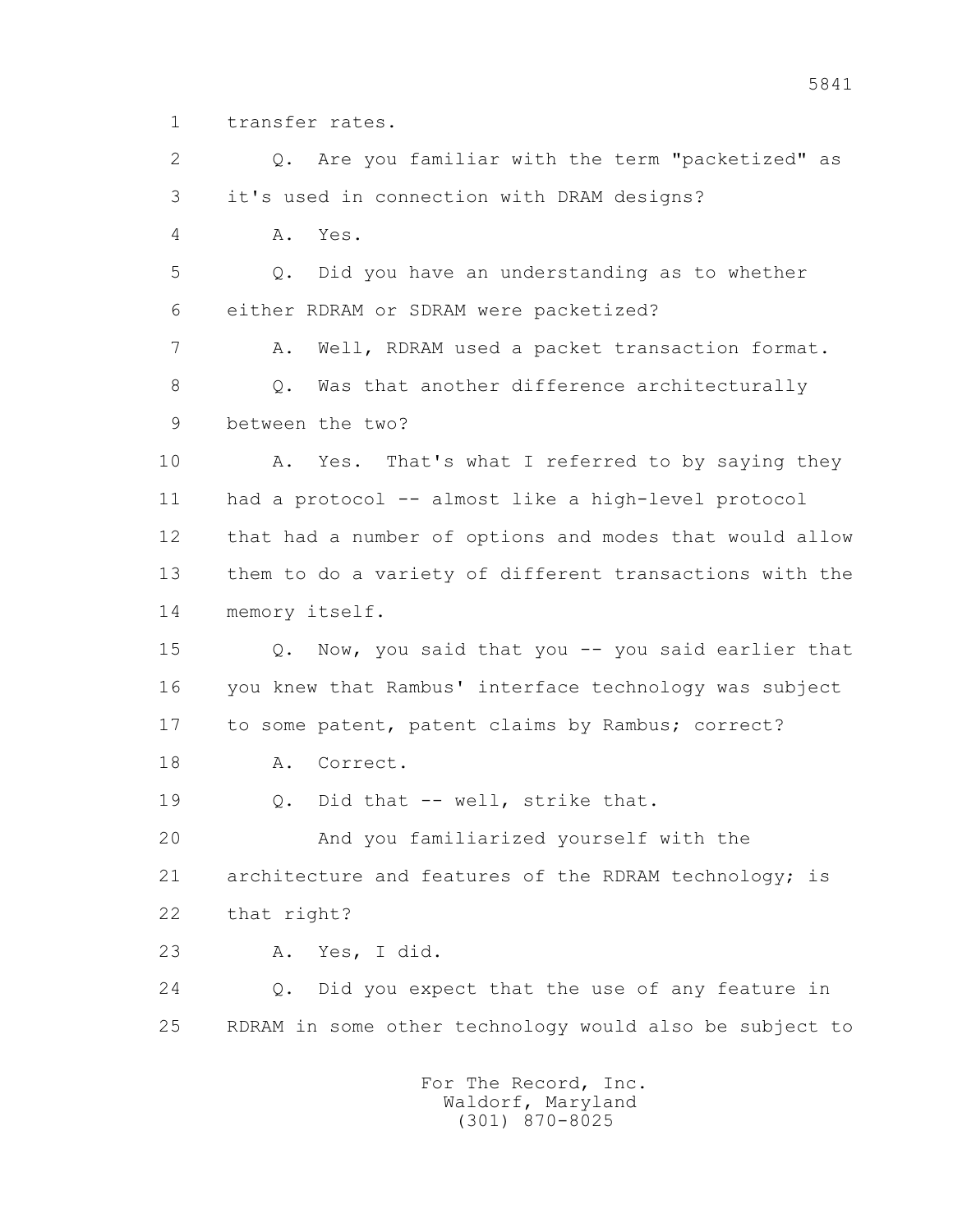1 Rambus patents? Did you have any expectation in that 2 regard?

3 A. No, I did not.

 4 Q. And does this go back to what you said earlier, 5 that your belief or understanding was that the Rambus 6 patented technology was limited to the Rambus 7 interface?

8 MR. STONE: Objection, Your Honor. Leading and 9 misstates the witness' prior testimony.

10 THE WITNESS: Yeah, my understanding --

 11 JUDGE McGUIRE: Hold on a second, sir. Let me 12 rule on this objection.

13 Sustained.

14 BY MR. ROYALL:

 15 Q. Let me simply ask you this, Mr. Bechtelsheim. 16 You said that -- I believe you said in response 17 to my earlier answer that you did not expect that the 18 use of a feature in RDRAM if it appeared in some other 19 technology would be subject to Rambus patents, and so 20 my question is to you --

21 MR. STONE: Your Honor --

22 BY MR. ROYALL:

23 Q. -- why did you not expect that?

24 MR. STONE: -- that misstates the record.

25 The question that was asked was: "Did you have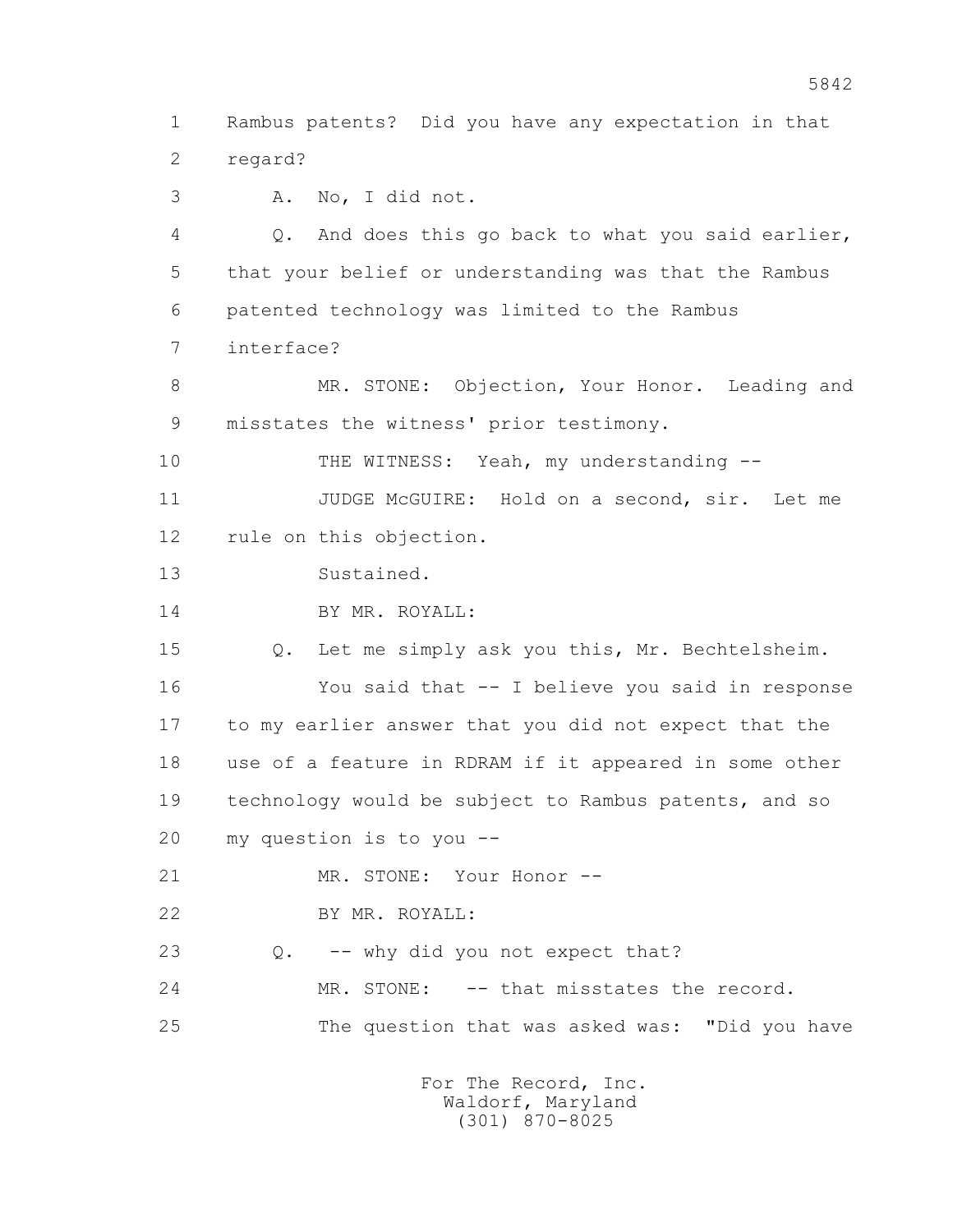1 any expectation in that regard?" That was the 2 question, and the answer was: "No, I did not." And 3 the question just framed misstates his prior testimony 4 and is still leading. 5 JUDGE McGUIRE: Sustained again. 6 BY MR. ROYALL: 7 Q. You said earlier that you did not have an 8 expectation as to whether the -- a feature used in 9 RDRAM if used in a different technology would be 10 subject to Rambus patents; is that what you said? 11 A. Yes, I did. 12 Q. And so if you saw a similar feature to one used 13 in the Rambus technology in a different technology, 14 would you have expected that feature as used in a 15 different technology to also be subject to Rambus 16 patents? 17 A. Are you specifically referring to the mode 18 register here? 19 Q. Or any other feature that you were familiar 20 with. 21 A. I'm not here as a patent business person of 22 course, but I would like to comment on the fact that 23 mode registers have been used on integrated circuits in 24 my entire career as an electronic design engineer 25 starting in 1975, so to me the use of a mode register For The Record, Inc.

 Waldorf, Maryland (301) 870-8025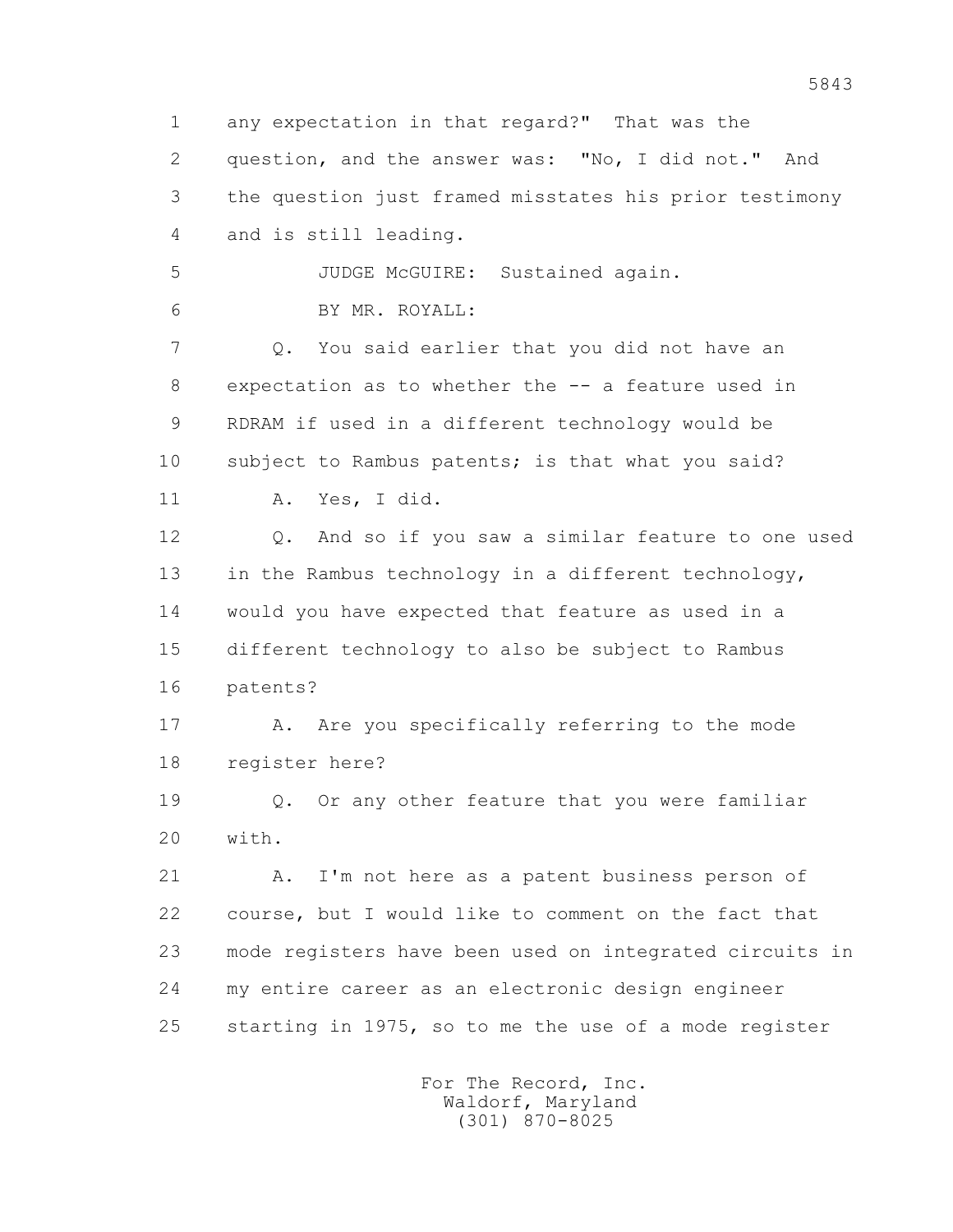1 was a generally known design technique that did not 2 relate to Rambus' patented interface.

 3 Q. Let me move on to something else. 4 We talked about the terms "evolutionary" and 5 "revolutionary" earlier, if you recall.

 6 How would you characterize over the -- well, 7 let me restate that.

 8 Based on your experience with DRAM technology 9 in your career, do you have any views as to whether, 10 generally speaking, the DRAM technology has developed 11 along an evolutionary path or a revolutionary path or 12 something else?

13 A. Evolutionary.

14 0. And in your view, does this fact that DRAM 15 technology has progressed along an evolutionary path, 16 is that something that has been of benefit to the 17 companies that you've been associated with,

18 specifically Sun and Cisco?

 19 A. Yes. It benefited both the users of memory as 20 well as the manufacturers of memory.

 21 Q. And focusing on the users of memory, which is 22 what Sun and Cisco are, how do those companies, the 23 companies that you've been affiliated with, benefit 24 from the evolutionary development of memory standards 25 or memory technology?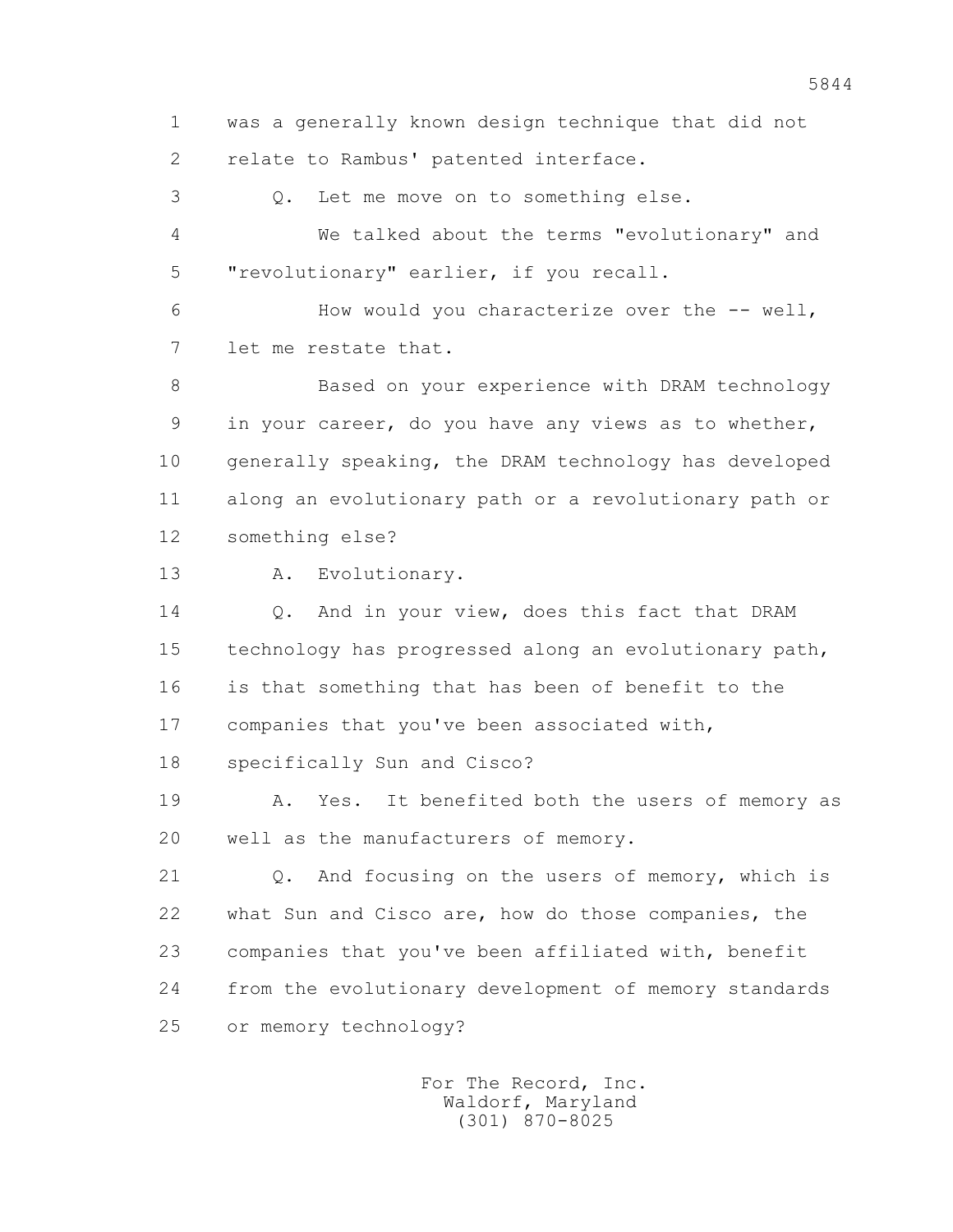1 A. Yes. Because it is easier to design into 2 existing or new products an evolutionary approach than 3 a revolutionary.

 4 Q. I believe you said that -- well, let me ask 5 this in a more open-ended way in case I haven't asked 6 this question already.

 7 Did you, when you were at Sun and you were 8 evaluating the Rambus technology, did you have any view 9 as to whether it was an evolutionary versus a 10 revolutionary technology?

11 A. I considered Rambus revolutionary.

 12 Q. Are you aware of any revolutionary technologies 13 being adopted as broadly used standards in the memory 14 marketplace?

 15 A. Well, Rambus had some success getting the 16 technology adopted in specific market segments, so I 17 cannot say that it was unsuccessful in the market. In 18 fact, it was more successful than I expected.

 19 However, it did not get accepted as the 20 mainstream memory technology at large, and perhaps 21 there was not enough others that had the same view that 22 the so-called revolutionary advantages of Rambus were 23 not sufficient to overcome the difficulties in 24 designing it in and using it.

25 MR. ROYALL: Your Honor, I'm at a convenient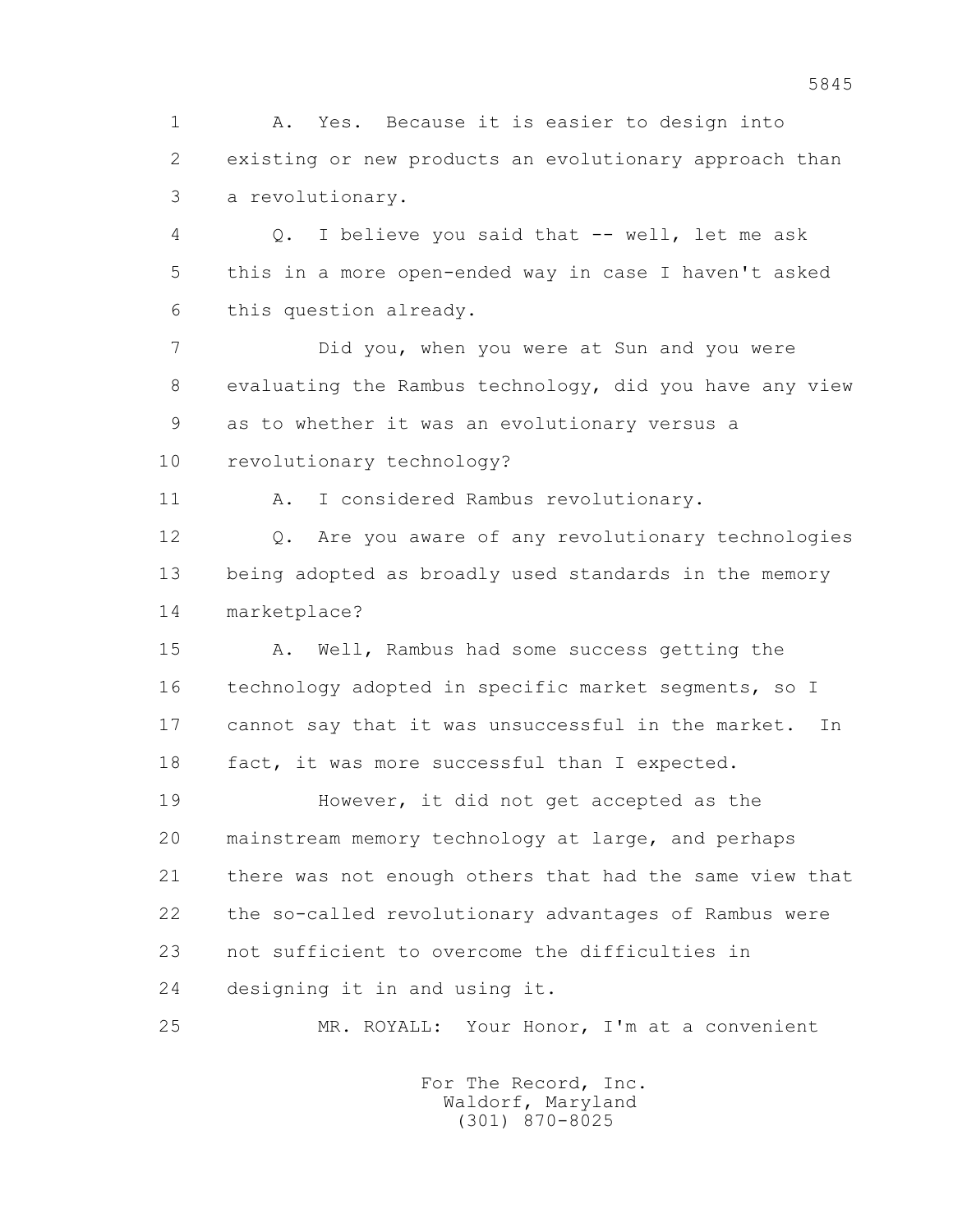1 breaking point. I could go longer, but this might be a 2 convenient time to break for lunch. 3 JUDGE McGUIRE: How much more time do you 4 anticipate your examination to be? 5 MR. ROYALL: I'd like to assess that over the 6 lunch break and see if I can streamline some of what I 7 wanted to go into, but I would expect we'll probably be 8 a little over an hour more. 9 JUDGE McGUIRE: Then let's break for lunch. 10 It's almost a quarter after twelve. We will reconvene 11 here at 1:30 p.m. 12 Off the record. 13 (Whereupon, at 12:11 p.m., a lunch recess was 14 taken.) 15 16 17 18 19 20 21 22 23 24 25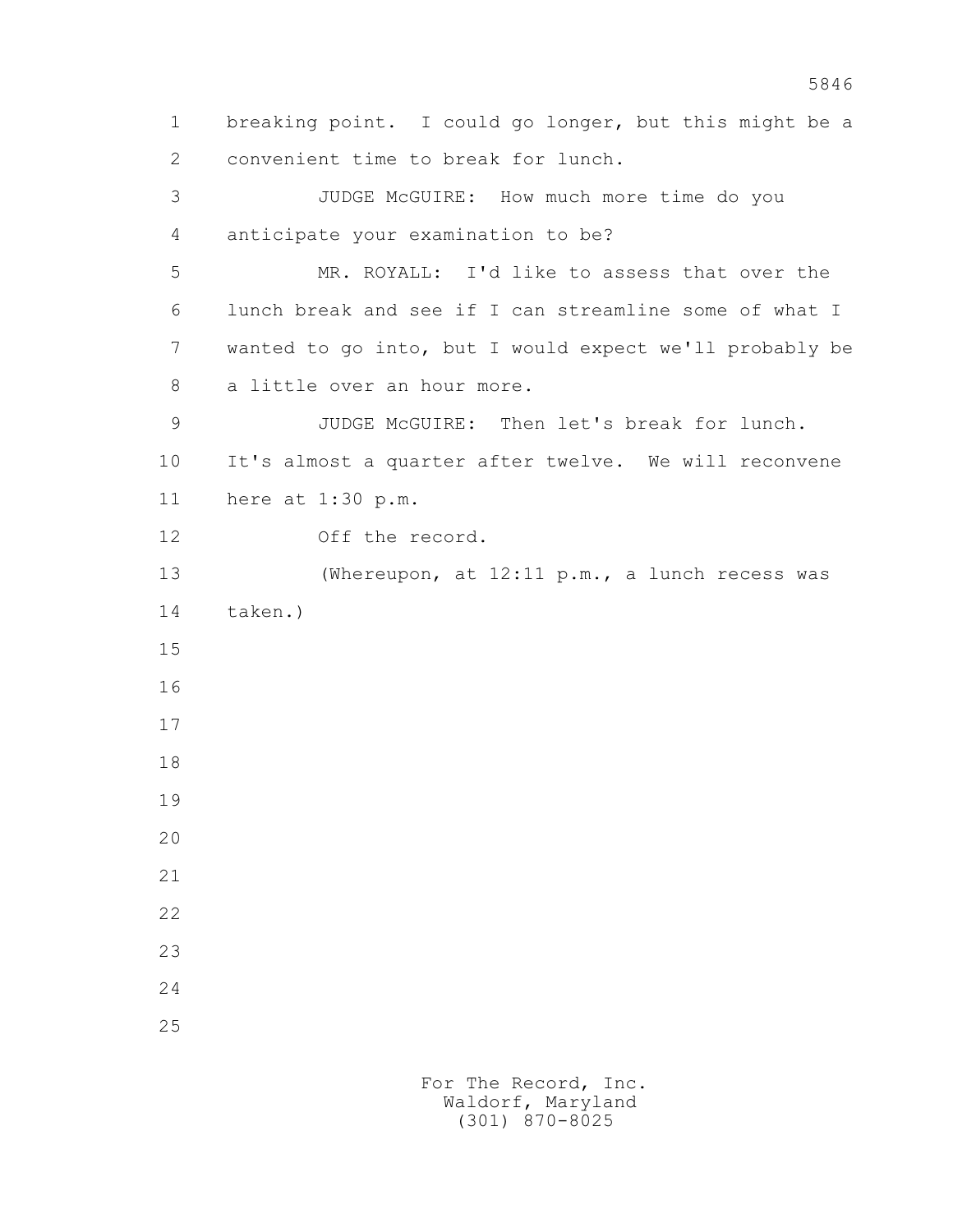1 A F T E R N O O N S E S S I O N 2 (1:32 p.m.) 3 JUDGE McGUIRE: This hearing is now in order. 4 At this time complaint counsel may proceed with 5 its inquiry of the witness. 6 MR. ROYALL: Thank you, Your Honor. 7 BY MR. ROYALL: 8 Q. Mr. Bechtelsheim, I believe in my 9 questioning -- in response to my questioning this 10 morning you made a statement to the effect that the 11 Rambus DRAM technology was more successful than you 12 expected? Was that something that you said earlier? 13 A. Yes, I did. 14 0. I'm not sure I followed up on that. 15 Can you explain what your views are in that 16 regard and why you say that the RDRAM or Rambus DRAM 17 technology was more successful than you expected? 18 A. Well, what was more successful about it was 19 that Rambus managed to get most memory manufacturers to 20 manufacture, to take a license to that technology and 21 manufacture their device. They also got Intel to 22 endorse their technology. 23 Q. And that was a surprise to you or you didn't 24 expect those things to happen; is that what you're 25 saying?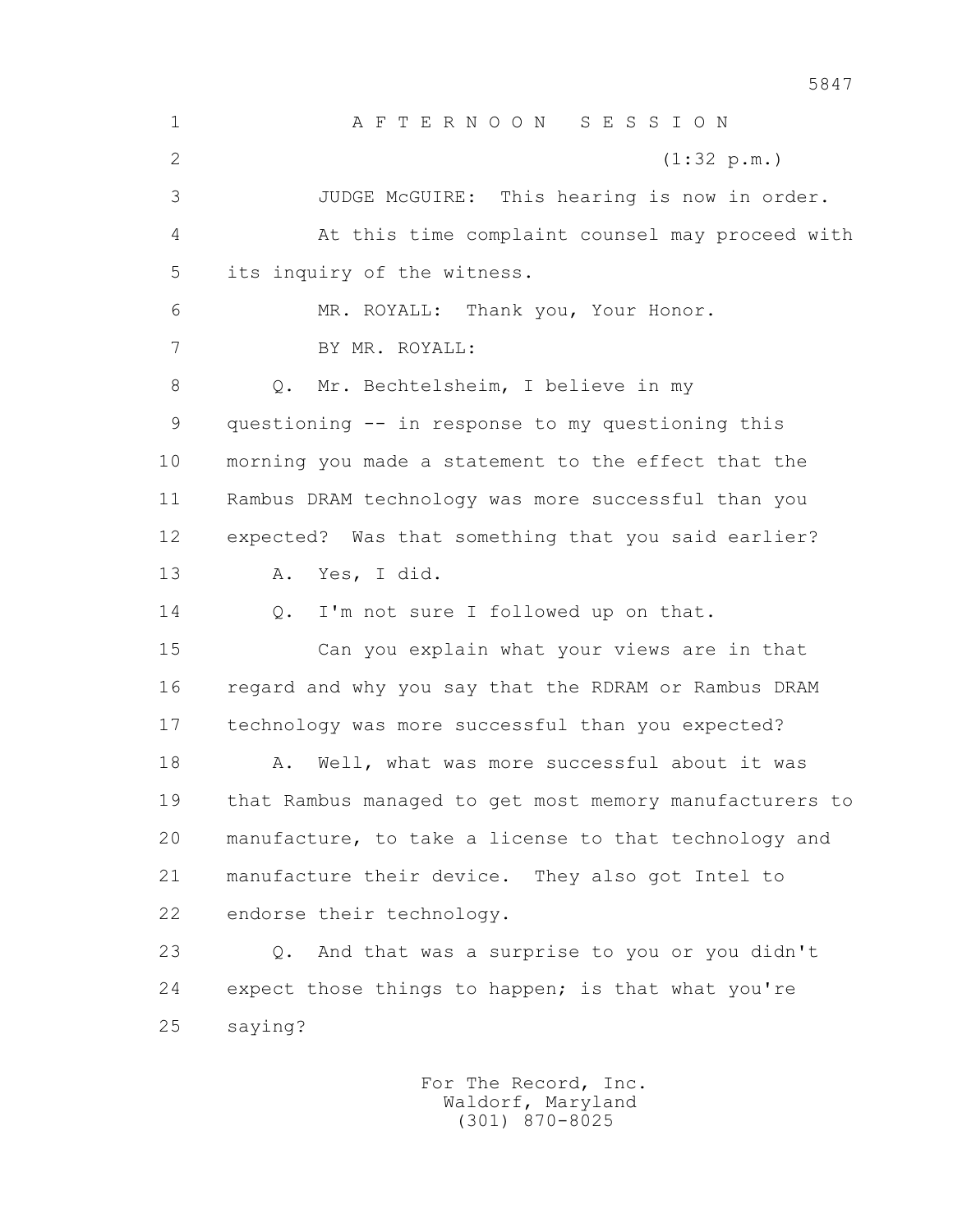1 A. Well, it was a surprise to me based on my own 2 personal analysis of their cost-performance metrics. I 3 would have thought that other people would do a similar 4 type of analysis and come to a similar conclusion, but 5 obviously that was not the case.

 6 Q. Now, we've spent some time now talking about 7 your work at Sun Microsystems for the thirteen or so 8 years that you were employed there. You told us 9 earlier that when you left Sun, you went to -- you 10 started up another company, Granite Systems, and then 11 eventually it was acquired by Cisco; is that right?

12 A. Correct.

 13 Q. And can you remind me again what year that 14 was?

 15 A. Granite was acquired by Cisco in September of 16 1996.

 17 Q. So you've been employed at Cisco since that 18 time?

19 A. Correct.

 20 Q. I think you may have given a very general 21 description of the nature of Cisco's business, but let 22 me ask, to reorient us to Cisco, if you could describe 23 now what types of products Cisco designs and sells. 24 A. Cisco primarily manufactures switches and 25 routers. These are specialized devices that process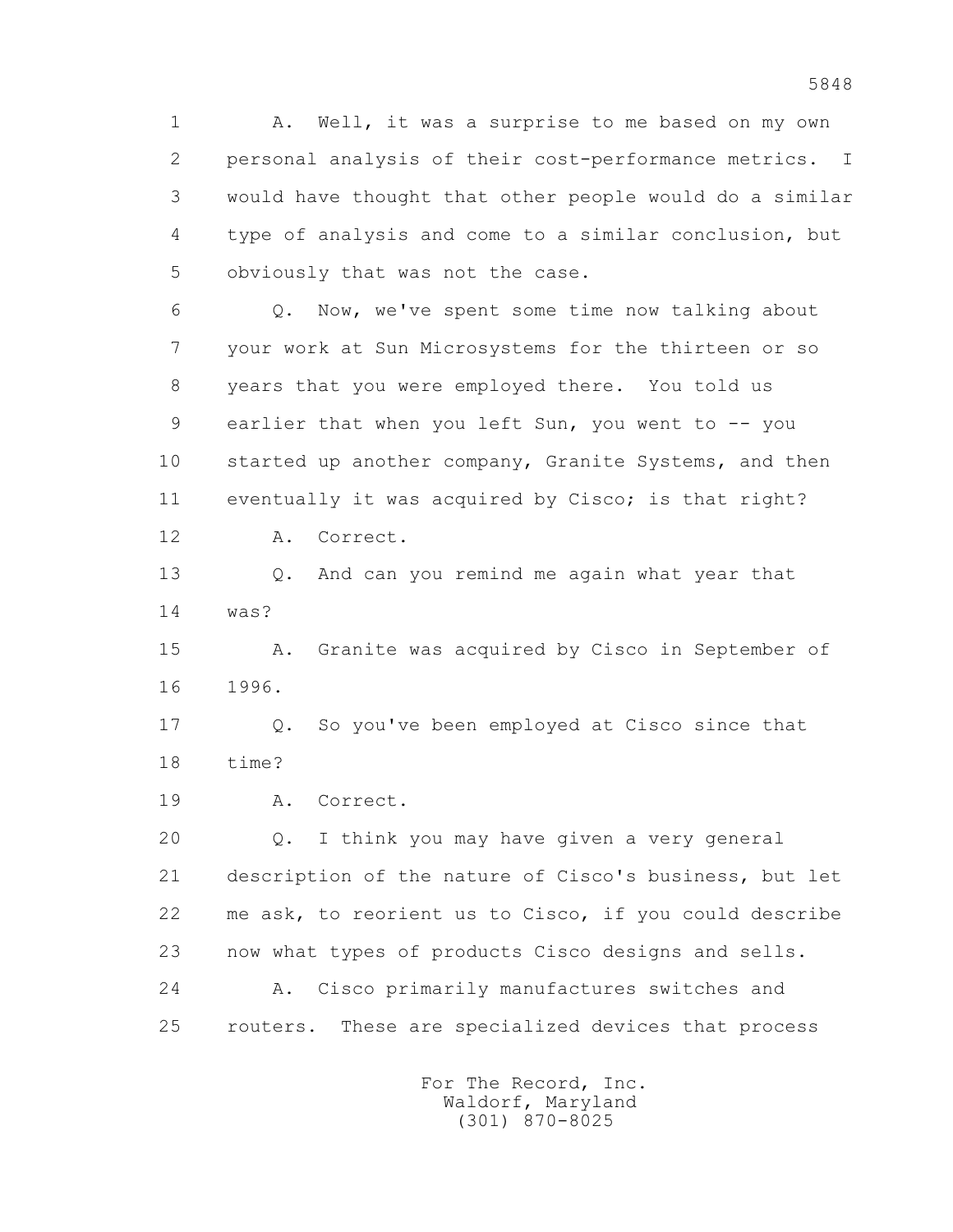1 packets, network packets, either from the Ethernet or 2 Internet-type interfaces and allow people to build 3 large networks with many of these devices 4 interconnected. 5 Q. Let me take these two types of products 6 separately, starting with routers.

 7 Can you explain to us what a router is or what 8 function it serves?

 9 A. A router looks at each arriving network packet 10 which has a source and destination address and makes a 11 decision on which output interface to send this packet 12 out to its next neighbor.

 13 Q. Roughly, if you know, roughly speaking, how 14 much of Cisco's business involves routers as opposed to 15 switches or some other product?

16 A. Yeah, the distinction is actually more 17 difficult lately because both technologies are getting 18 very similar. It used to be that these switches were 19 hardware-based and drivers were typically 20 software-based, but recently all the high-performance 21 routers and switches use hardware-type implementation. 22 But the way Cisco classifies the business, I 23 believe a larger percentage is switching and almost as 24 large a percentage but slightly smaller is routing. 25 Q. Well, how would you describe a switch and how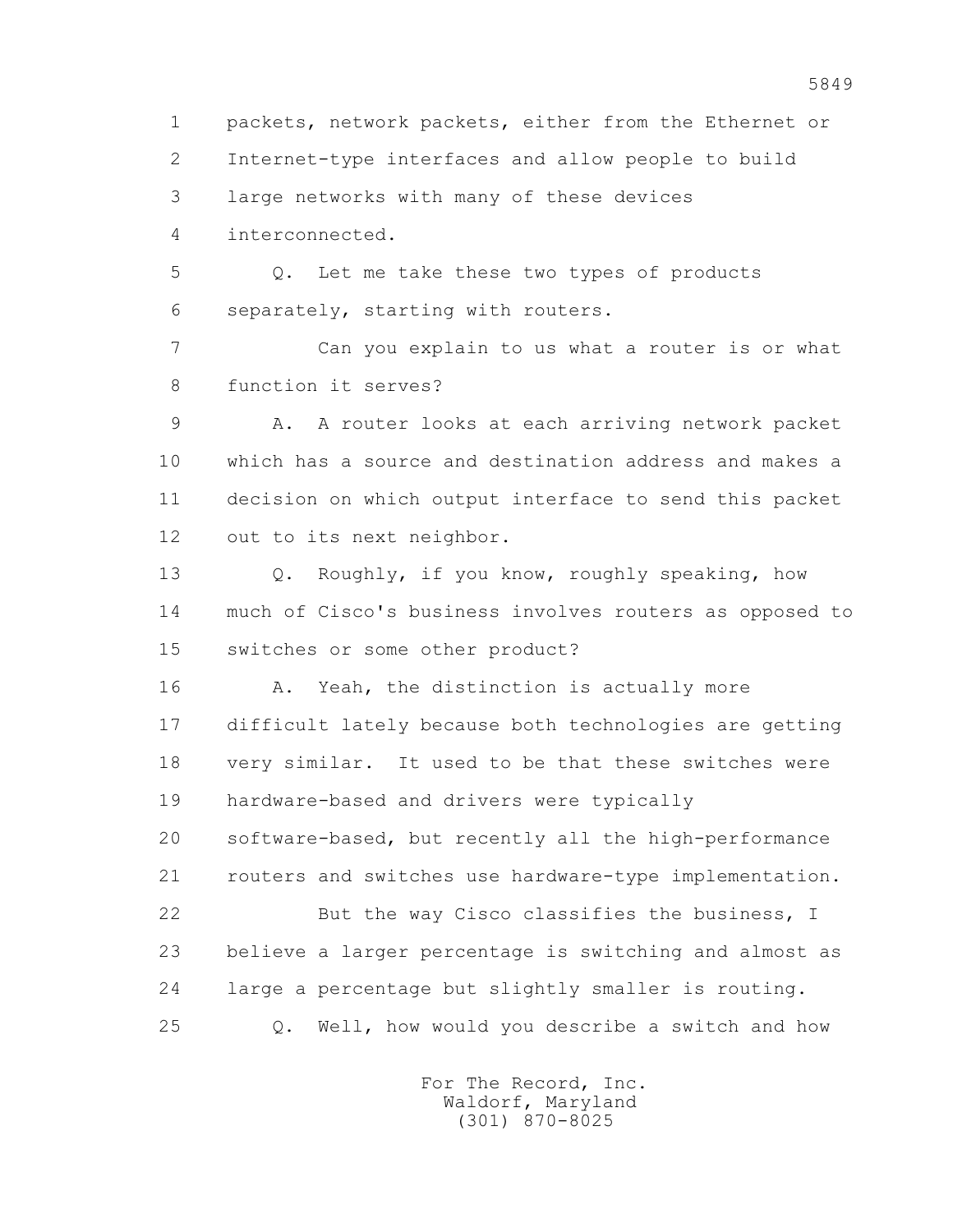1 would you contrast that to a router?

 2 A. Well, one difference is they use different 3 types of memories. Most switches use static RAM or 4 SRAM technology because they are designed for 5 enterprise applications that require much less memory 6 than the Internet routers, which typically use 7 DRAM-type technologies.

 8 Q. And can you give us some general physical 9 description of switches and routers for those of us -- 10 I assume there are many of us here who haven't ever 11 seen these products.

 12 A. Well, they come in all kinds of sizes from 13 small, what's called stackable configurations to large 14 modular chassis that accept a variety of line cards and 15 controller cards.

 16 Cisco is -- most of Cisco's revenues are the 17 larger type of systems, but it also sells a very large 18 number of smaller units that are used in small/medium 19 business and even home office kind of settings.

 20 Q. What is the typical life cycle, if there is a 21 typical life cycle, of a Cisco router?

 22 A. Cisco's life cycles are much longer than a 23 typical computer product because the function of these 24 routers and switches don't change as much over time, so 25 customers have a preference to keep the same kind of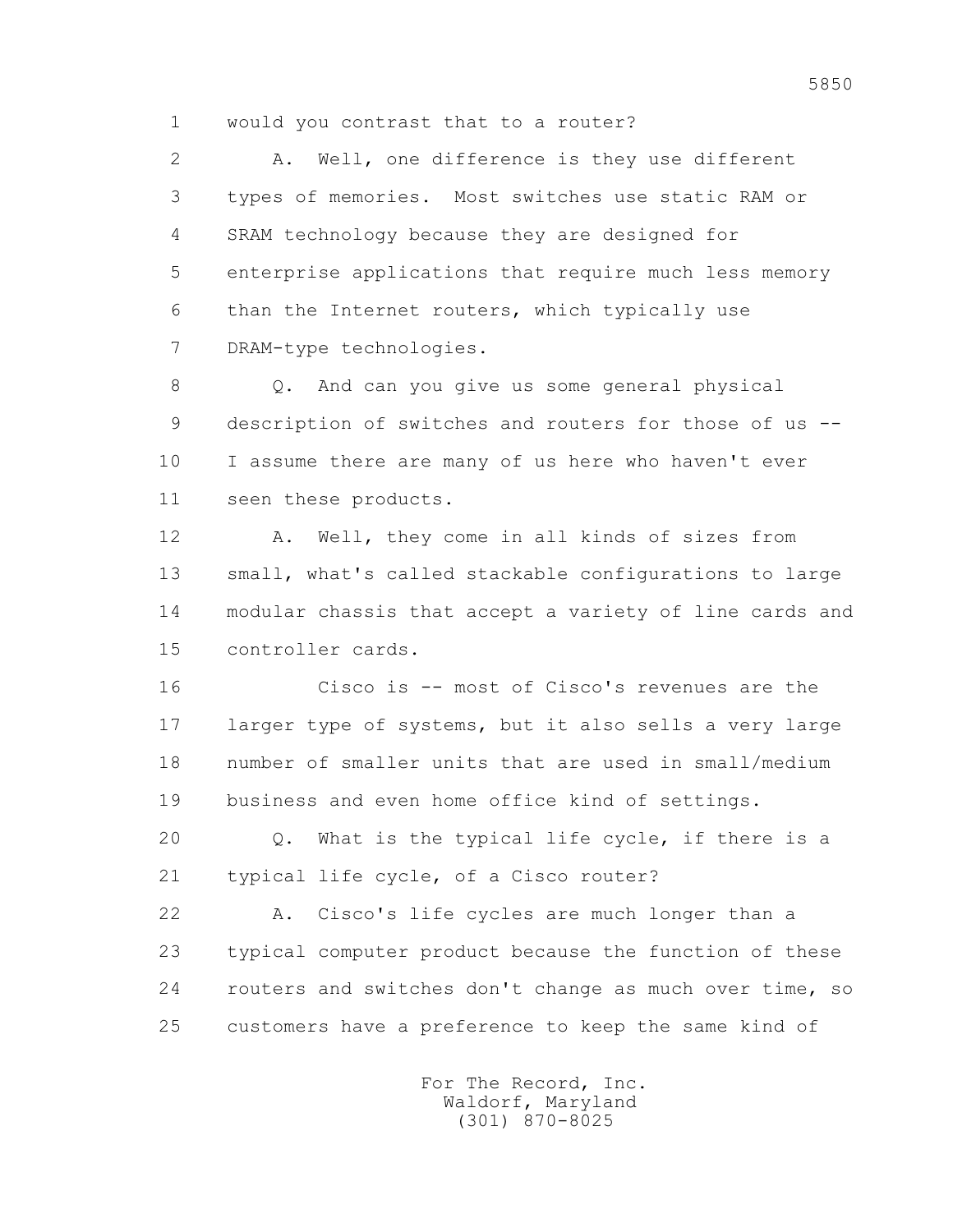1 equipment and receive upgrades both in hardware and 2 software over the life cycle of the product, so some of 3 Cisco's products have life cycles that are coming close 4 to ten years and others are well on their way there, so 5 a ten-year life cycle is not unusual for a Cisco switch 6 or router.

 7 Q. Are you familiar with the term "mission 8 critical"?

9 A. Yes, I am.

 10 Q. And what's your understanding of that term? 11 A. Well, this generally refers to the importance 12 of the equipment relative to a business function, and 13 mission critical means that if the equipment, in this 14 case the router or switch, were to fail, the business 15 would actually either stop or be impaired, and as a 16 result, the design of these machines has to be such 17 that a failure is very unlikely.

 18 Q. And generally speaking, based on the 19 information available to you, do Cisco's customers view 20 these products, the switches and routers, as mission 21 critical?

 22 A. It depends on the company, but for any large 23 Fortune 500 or enterprise company certainly all the 24 switches and routers become part of the 25 mission-critical infrastructure.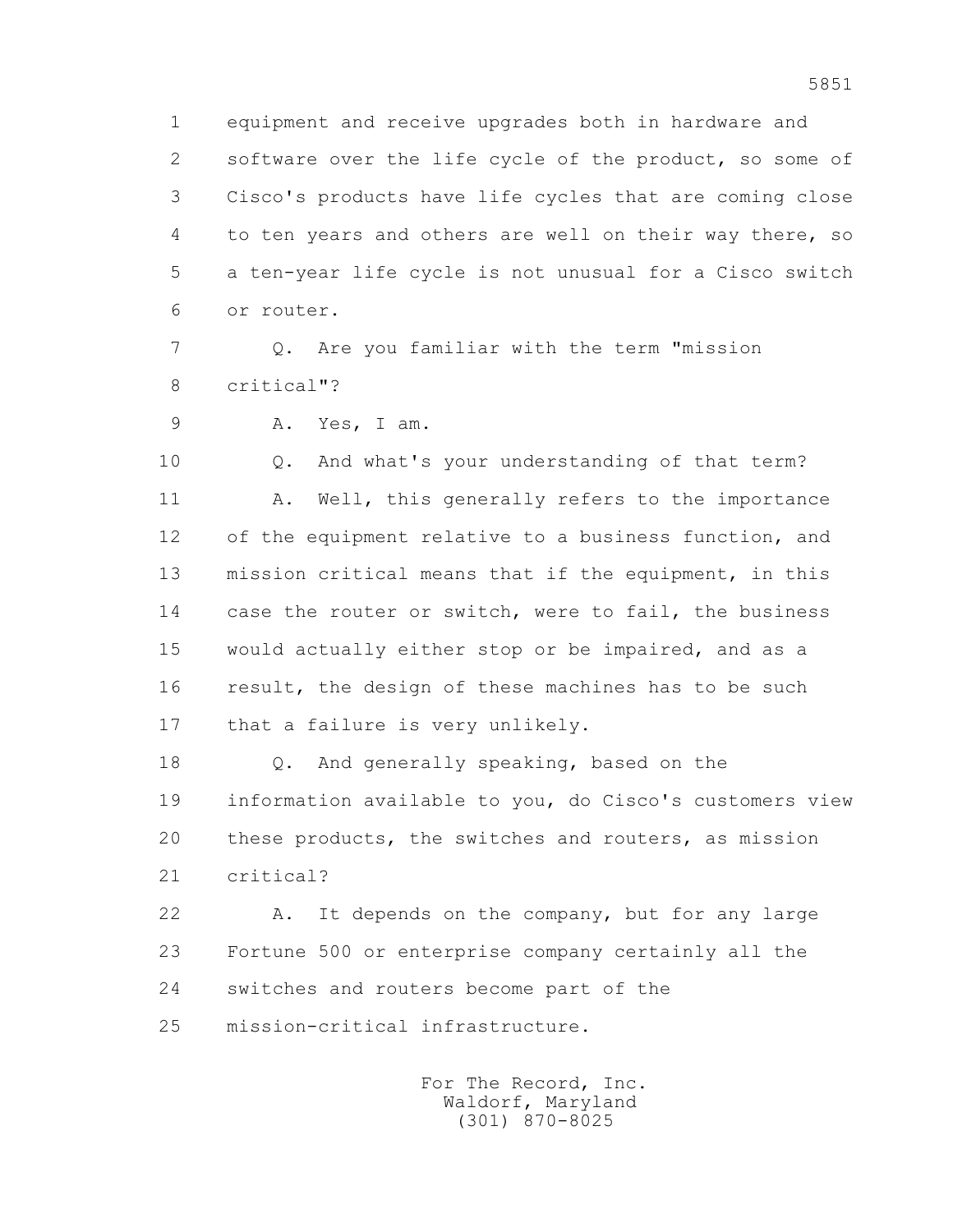1 Q. And does that have implications for the manner 2 in which Cisco designs or markets these products? 3 A. Well, generally speaking, Cisco is a little 4 more conservative in its choices of technologies than 5 perhaps some other companies, but part of the goal is 6 that it wants to use technologies that are 7 well-established, mature, available a long time and 8 robust. 9 Q. Are durability and reliability important to 10 Cisco's products? 11 A. Yeah. Very much so. 12 Q. And why is that? 13 A. Because if the product were to fail, it may 14 have an impact on the customer and it may cause a 15 business disruption. 16 0. How would you describe Cisco's customer base, 17 if there is a typical type of customer that does 18 business with Cisco? 19 A. Approximately 75 to 85 percent of Cisco's 20 customers are enterprise customers, meaning commercial 21 companies using these switches and routers in their 22 internal networks. The remainder is service provider 23 customers that use these switches and routers in the 24 network and offer as a service to others. 25 Q. And what's an example of the type of service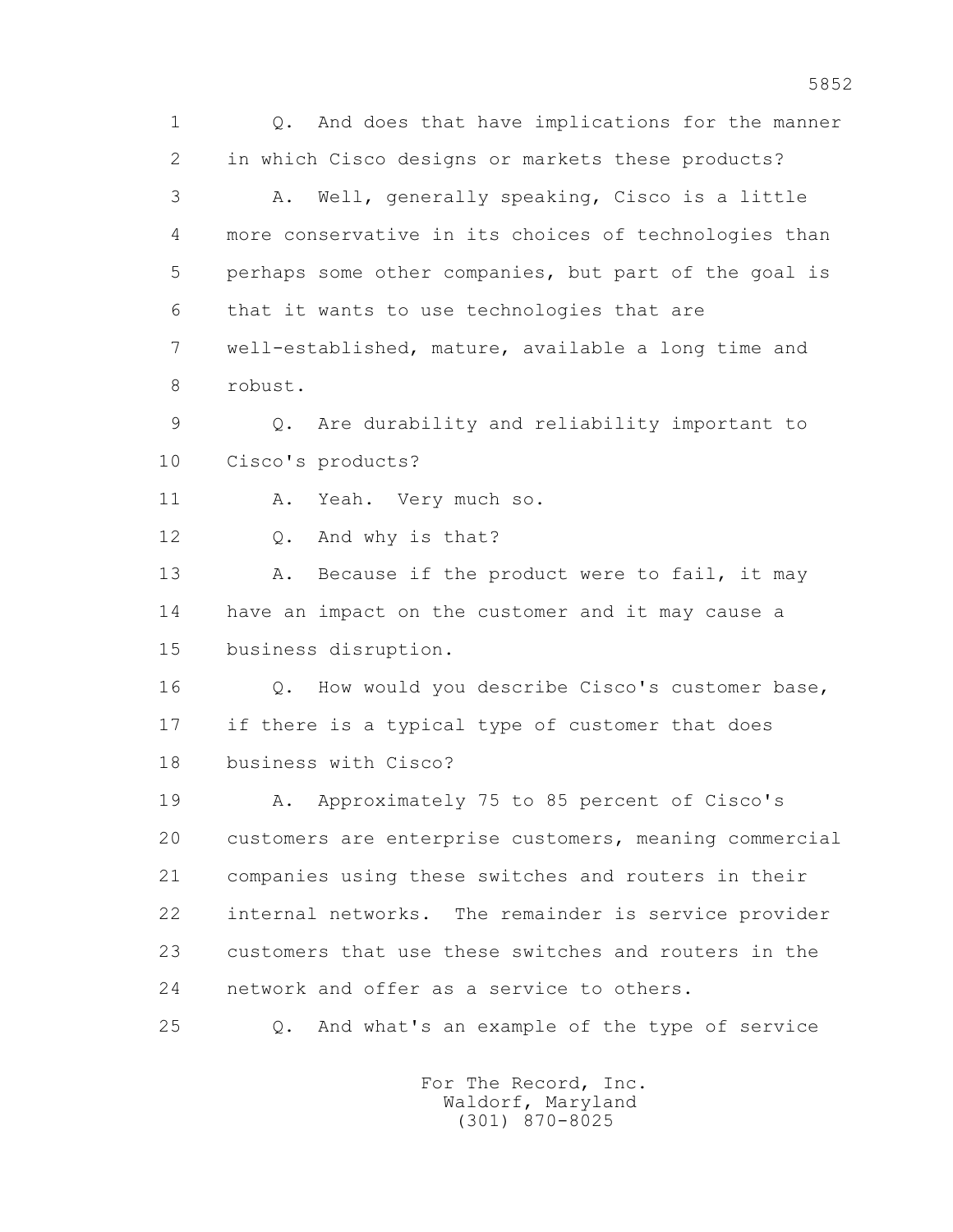1 provider customer that you're referring to?

 2 A. The service provider customer is a company like 3 SBC or Sprint that resells or offers Internet 4 connectivity service as their primary product.

 5 Q. If you know, how large a company is Cisco today 6 either in terms of revenues or employees, roughly 7 speaking?

8 A. Well, Cisco's revenue for the last four 9 quarters I believe was around \$16 billion and the head 10 count is around 33,000.

11 0. And who are Cisco's principal competitors, 12 understanding that there must be many, but who are the 13 principal competitors?

14 A. There are many.

 15 In the enterprise space it's companies such as 16 Extreme, Foundry, Enterasys and Nortel.

 17 In the service provider space it's companies 18 like Juniper, Alcatel, Lucent.

 19 Q. Where are Cisco's products manufactured? In 20 the U.S., overseas or both?

 21 A. They're manufactured in multiple locations 22 worldwide, and generally speaking, the company's goal 23 is to minimize the cost of manufacturing, so the 24 products get manufactured in the location that has the 25 lowest cost.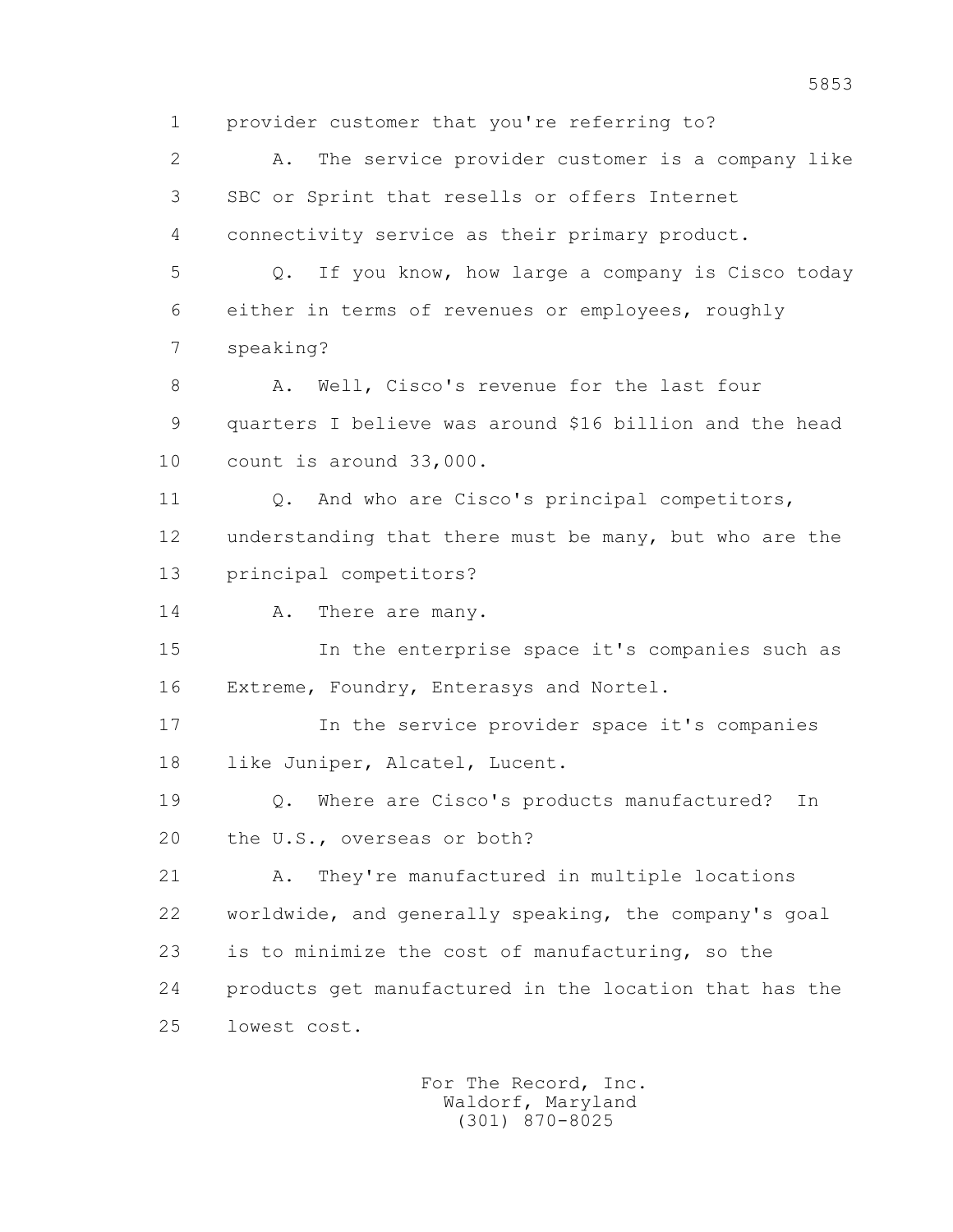1 Q. Are there different components from a given 2 Cisco product or system that are manufactured in 3 multiple countries and then assembled in a single 4 place? 5 A. Yes. That can also happen. 6 For example, the PC boards or the line cards 7 can be manufactured in, say, Asia, whereas the final 8 assembly of the system could be in the U.S. 9 Q. What about Cisco's customers? Are they 10 principally concentrated in some geographic part of the 11 world or are they more dispersed? 12 A. Very dispersed. But similar to other high-tech 13 companies, roughly half of Cisco's revenue is in 14 North America, about 25 percent in Europe and 15 25 percent in Asia. 16 Q. What about in terms of third-party suppliers 17 that you work with? Are those companies also dispersed 18 around the world? 19 A. Correct. Cisco purchases either components or 20 board-level assemblies from manufacturing locations all 21 over the globe. 22 Q. Now, you've mentioned the term "board" in that 23 answer and in possibly other answers. 24 Can you explain to us what specifically you're 25 referring to by the term "board"? For The Record, Inc. Waldorf, Maryland

(301) 870-8025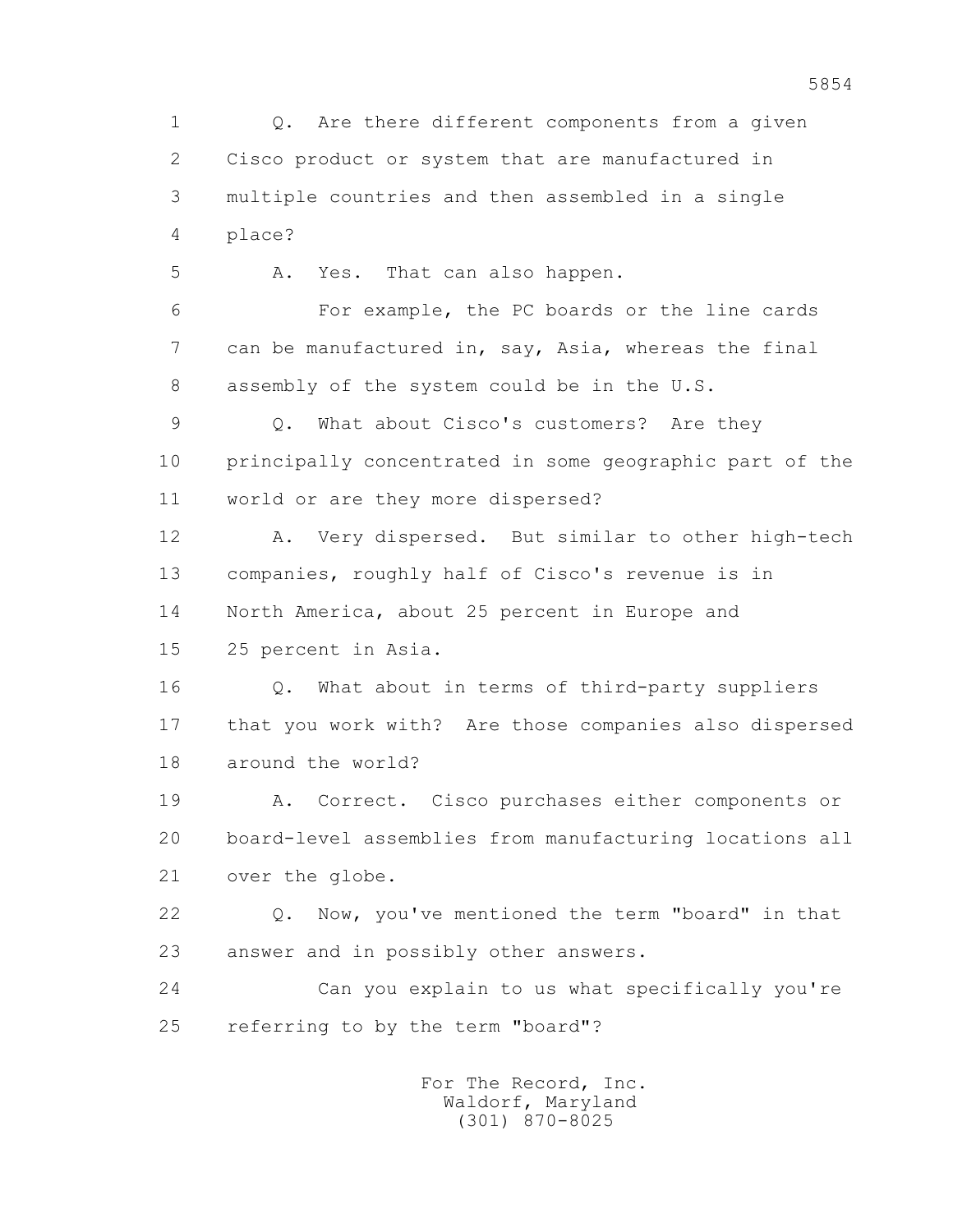1 A. The board or PC board is the assembly where 2 components, semiconductor components such as memory 3 chips, get attached to, soldered to, and then the board 4 is inserted into a larger chassis or enclosure. 5 So the primary design activity at Cisco is 6 actually board-level design. 7 Q. And do Cisco's switches and routers, do they 8 sometimes contain more than one board? 9 A. Yeah. Many of them have, you know, up to a 10 dozen different boards. 11 Q. Did you say 2,000? 12 A. No. No. Each product can have up to a dozen 13 or more distinct boards. 14 O. A dozen. I'm sorry. 15 A. A dozen, yes. As many as a thousand, I don't 16 know. There are a large number of boards manufactured 17 at Cisco. 18 Q. Now, you mentioned earlier -- at the very 19 beginning of your testimony I believe I asked you what 20 your current position is and what other positions 21 you've held at Cisco. You mentioned then that you 22 currently have the title, I believe -- is it 23 vice president and general manager of the Cisco gigabit 24 switch business unit? 25 A. Correct.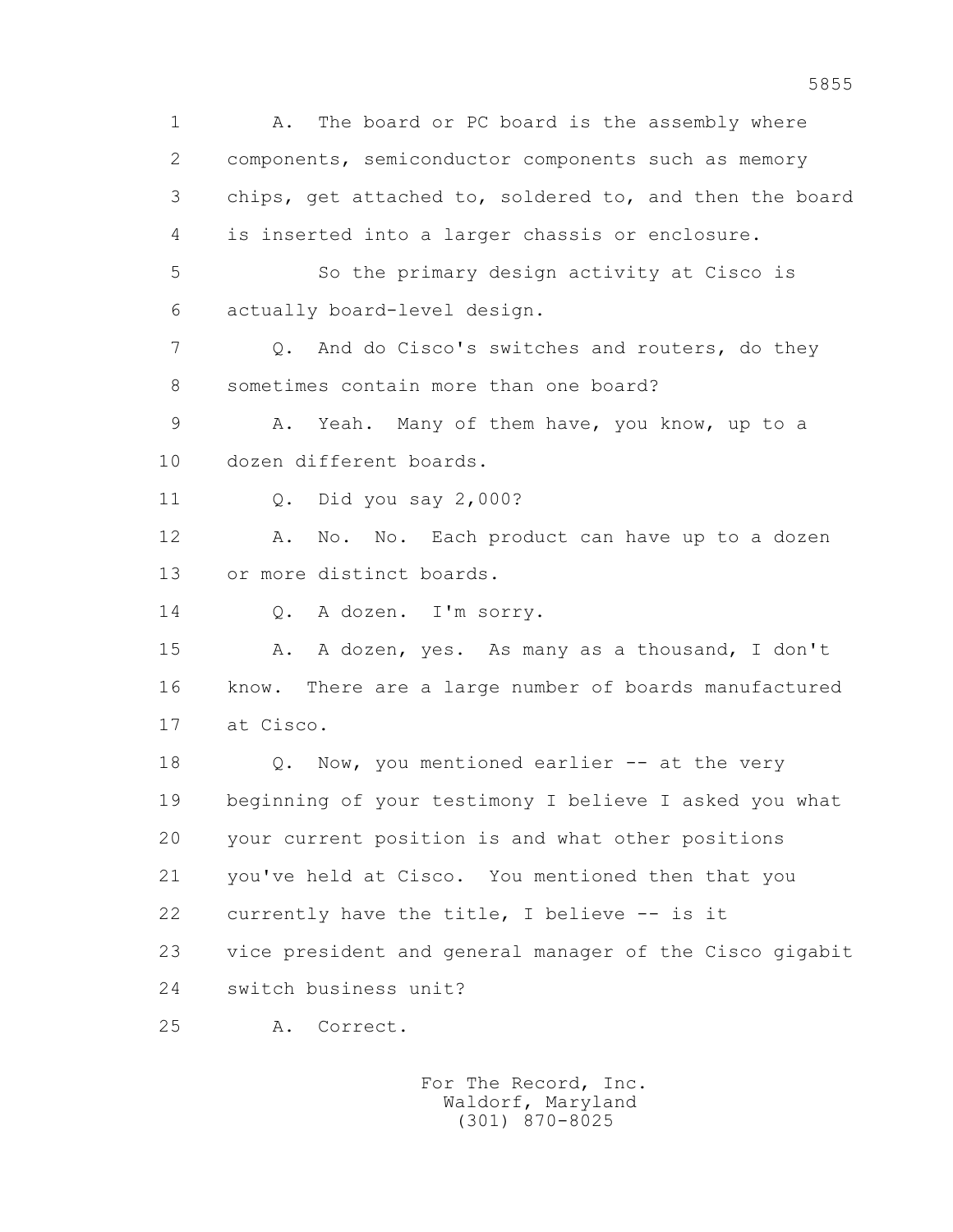1 Q. And you are responsible, ultimately 2 responsible for that business unit within Cisco; is 3 that correct? 4 A. Correct. 5 Q. And what products are designed within your 6 business unit?

7 A. The so-called Catalyst 4000 family of products, 8 which includes a large number of individual products, 9 and this represents approximately 10 percent of Cisco's 10 revenue.

11 0. So your group, in terms of the products that it 12 designs and sells, then those products contribute in 13 terms of revenue -- did you say roughly 10 percent of 14 the overall company's revenues?

15 A. Correct.

 16 Q. Do the switches, the gigabit switches that are 17 designed by your business unit, differ in some way from 18 the other switches that are designed and produced by 19 Cisco?

 20 A. Well, in terms of the components we use, so 21 our switches typically use SRAM or static RAM 22 components. Some of the other ones use DRAM or 23 dynamic memory.

 24 Q. Now, generally speaking, we talked a little bit 25 in connection with Sun about the process of designing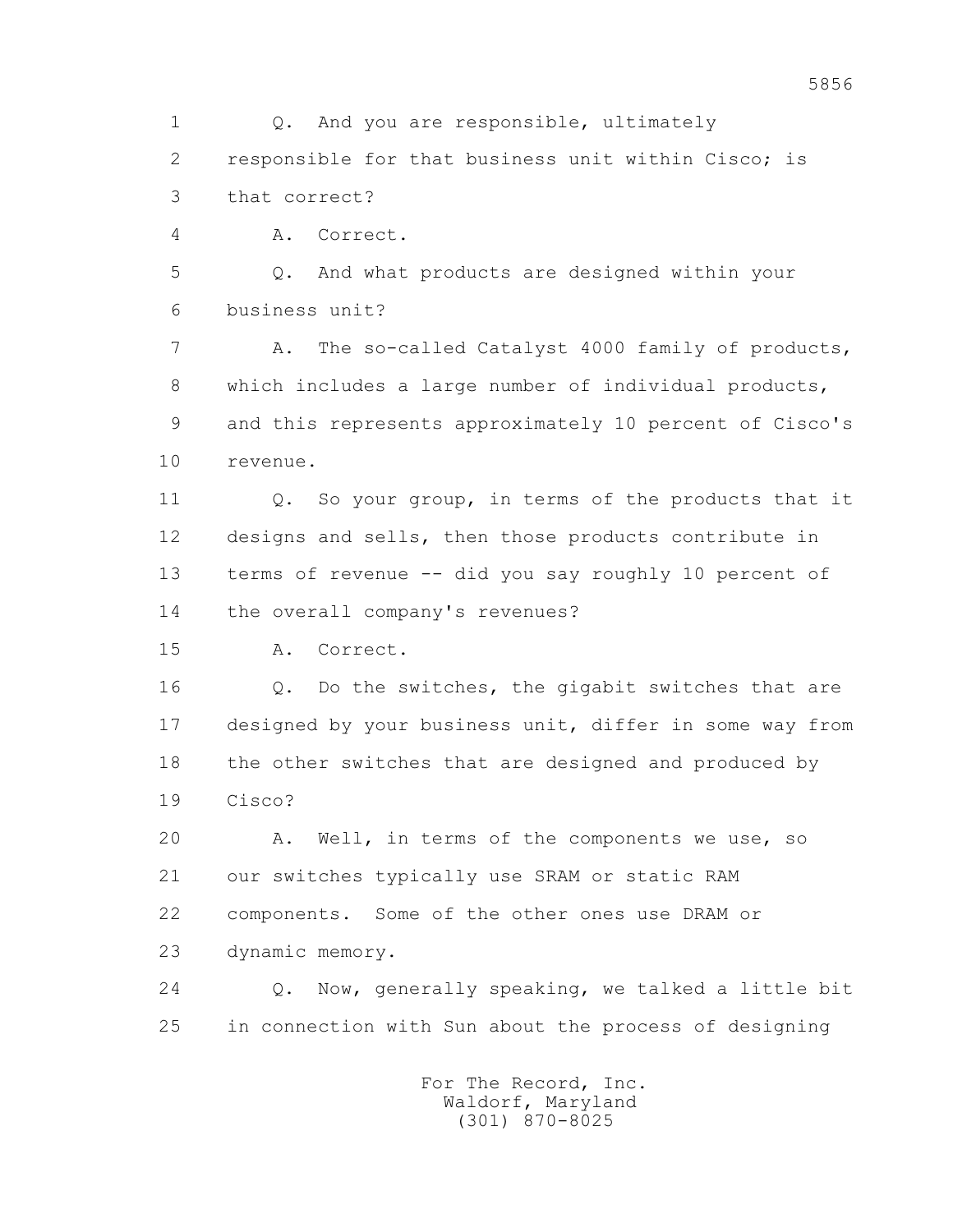1 and manufacturing the Sun products that you were 2 involved with.

 3 Are there any distinctions or differences in 4 terms of the design and manufacturing process of the 5 Cisco products that you now have responsibility for? 6 A. Yes. Somewhat.

 7 So Cisco is a more diversified organization 8 where each individual business unit or design group has 9 their own product responsibilities and thus at least 10 historically made a lot of individual choices in terms 11 of what components they would use.

 12 More recently, the company is attempting to 13 streamline some of the component decision-making by 14 forming a memory council so that the company can make 15 more efficient and organized choices in terms of memory 16 technologies in particular.

 17 Q. We talked in connection with Sun about Sun's 18 reliance on various industry standards.

 19 Does Cisco also rely on industry standards in 20 its products?

 21 A. Yes. In fact I would like to comment that 22 Cisco is even more reliant on industry standards since 23 its primary products, which is the Internet switching 24 and routing, implement industry standard protocols such 25 as the TCP/IP family of protocols.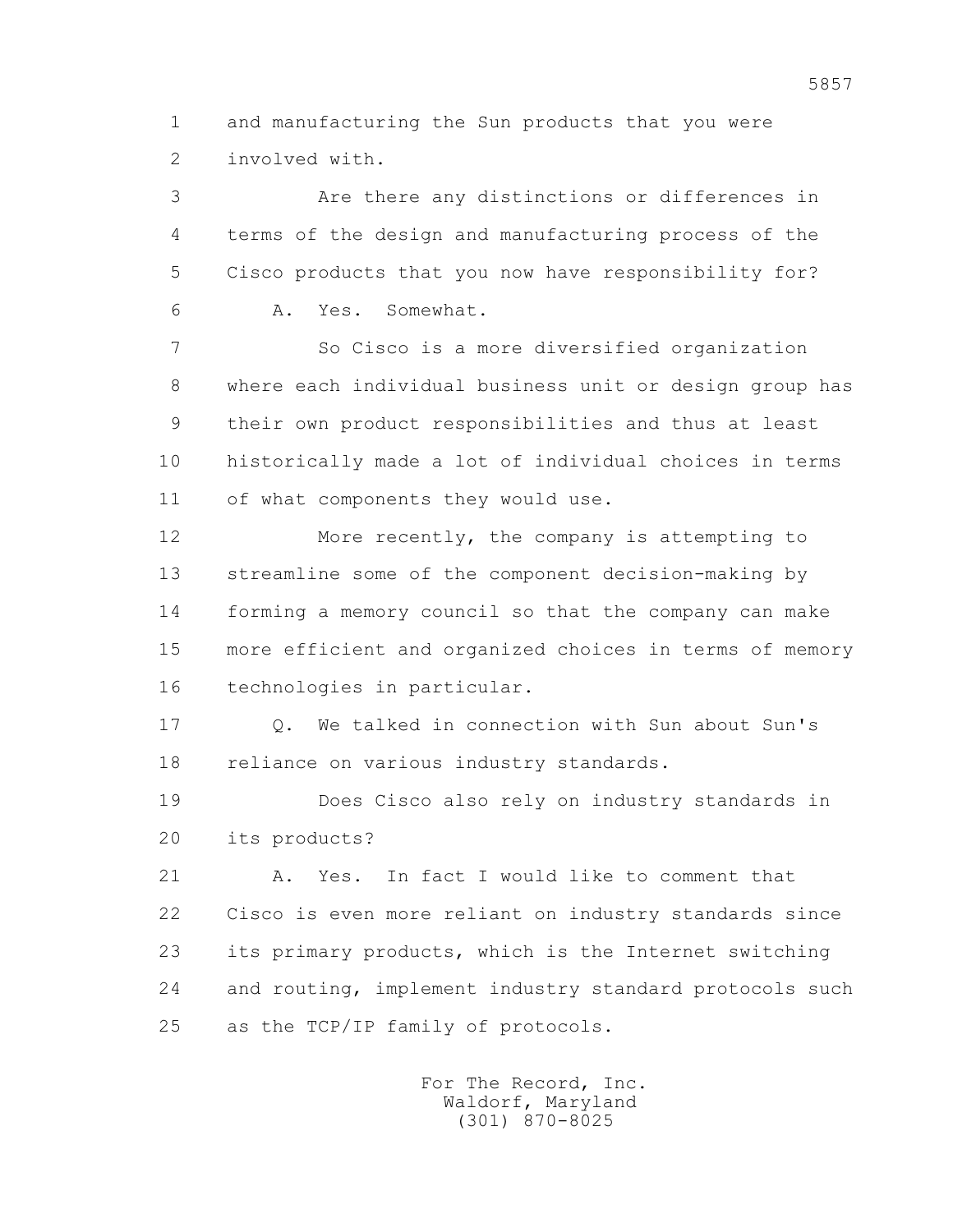1 Q. Could you list for us the areas of technology 2 relating to Cisco's products in which the company 3 relies on industry standards, to your knowledge.

 4 A. So what I'm saying is the basic product 5 specifications that the Cisco product fulfills are 6 actually specified in industry standard documents known 7 as RFCs or Internet standards and there are hundreds if 8 not thousands of such standards that the company's 9 products adhere to.

 10 Q. Let's talk a little bit more about your 11 particular role at Cisco.

 12 Can you describe for us the nature of your 13 duties and responsibilities as general manager and 14 vice president of the gigabit switch business unit?

 15 A. So my major responsibilities include the 16 on-line evolutionary road map of the Catalyst 4000 17 family of products. I'm also working on some of the 18 cross-functional initiatives such as the new memory 19 council and other attempts to improve the efficiency of 20 the business overall.

 21 Q. You mentioned something called -- I think you 22 called it a memory council?

23 A. Correct.

24 Q. What are you referring to?

25 A. Well, because individual design groups can make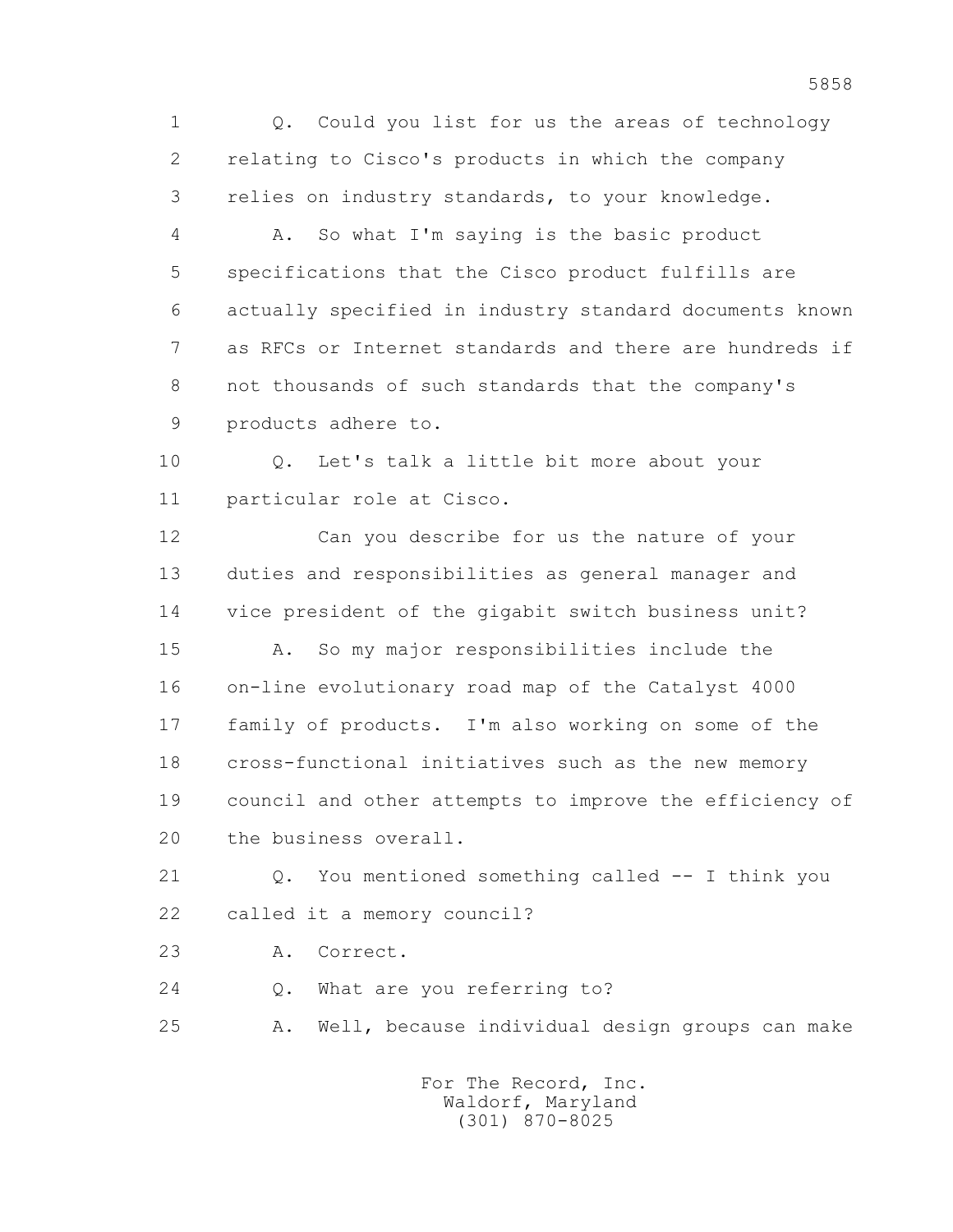1 their own choices, historically Cisco ended up with a 2 proliferation of different memory devices, modules, 3 memory types, and this has created some significant 4 inefficiency in purchasing, and the goal of this 5 council is to basically streamline and reduce the 6 number of choices that are available to designers going 7 forward.

 8 Q. And this is an activity that you're involved 9 in?

10 A. Correct.

11 0. How long have you been involved in having input 12 to memory selection while at Cisco?

13 A. Well, I had input from the very beginning I 14 arrived, but this memory council activity started 15 earlier this calendar year.

 16 Q. And when you say that you've had input into the 17 memory selection process at Cisco from the very 18 beginning, are you referring only to memory choices 19 relating to the products designed and produced by your 20 business unit or more broadly?

21 A. No. More broadly.

 22 Q. So just to be clear on this, as part of your 23 responsibilities at Cisco you've had input into the 24 selection of memory products across -- more broadly 25 across the entire Cisco enterprise?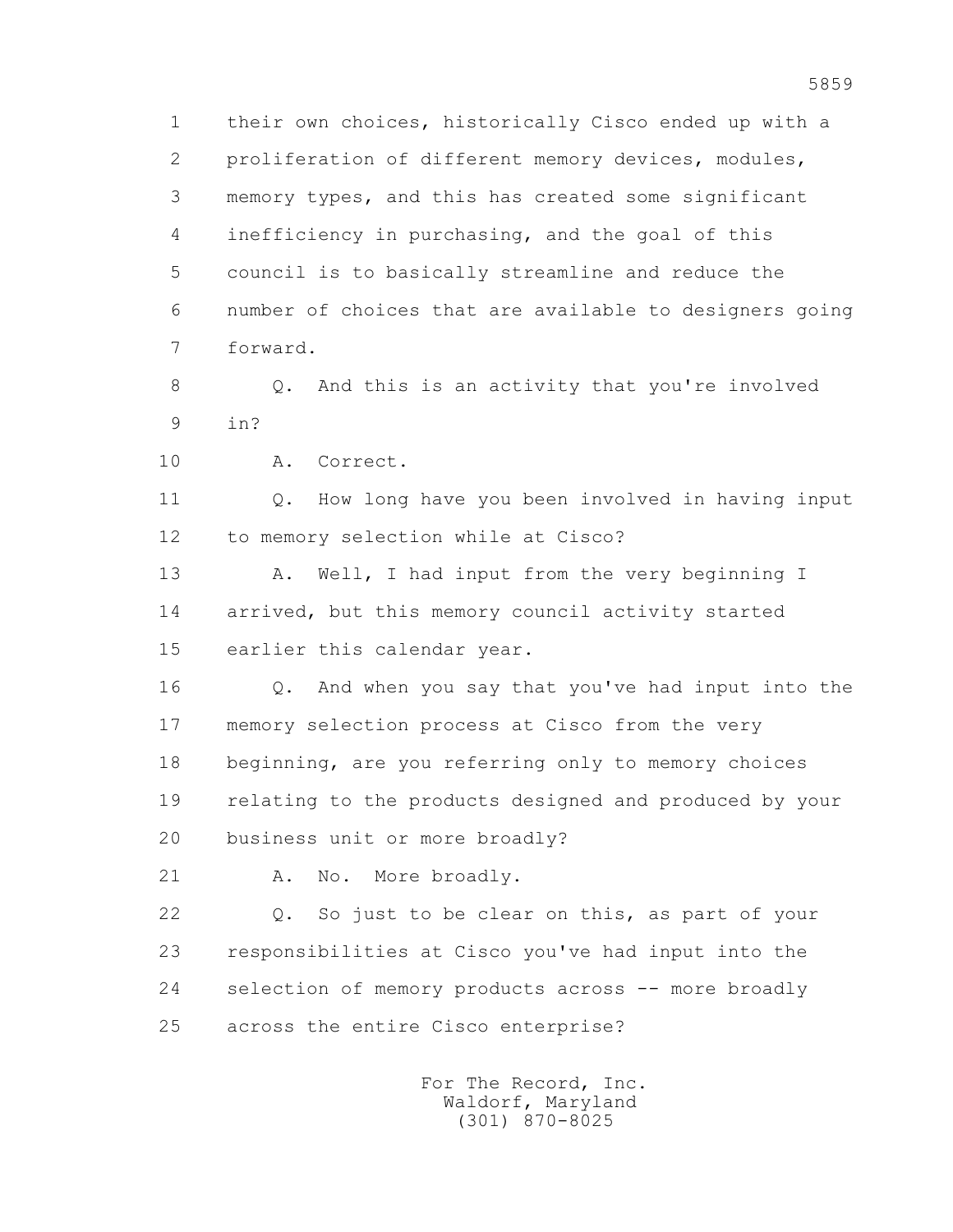1 A. Yeah. But more specifically on the road maps 2 that memory vendors would either investigate or develop 3 to meet Cisco's future needs.

 4 Q. Well, if you're the vice president or general 5 manager of this particular business unit, why is it 6 that you're also involved in memory selection 7 decisions relating to other business units within 8 Cisco?

 9 A. Because I had close relationships with the 10 memory manufacturers based on my tenure at Sun and a 11 reasonably good understanding of what it would take to 12 develop new types of memory standards.

 13 Q. Does Cisco, like Sun, rely on industry standard 14 memory?

15 A. Yes, it does, for nearly all of its memory.

16 Q. You said nearly all?

 17 A. Yes. Cisco, based on a recent survey, use 18 primarily the synchronous DRAM and are beginning to use 19 the DDR DRAM, but it also uses -- less than 1 percent 20 of Cisco's purchased volume is actually the Rambus 21 memory.

 22 Q. You mentioned synchronous DRAM. You're 23 referring to SDRAM?

24 A. Yes, SDRAM.

25 Q. Do you know what percentage, roughly speaking,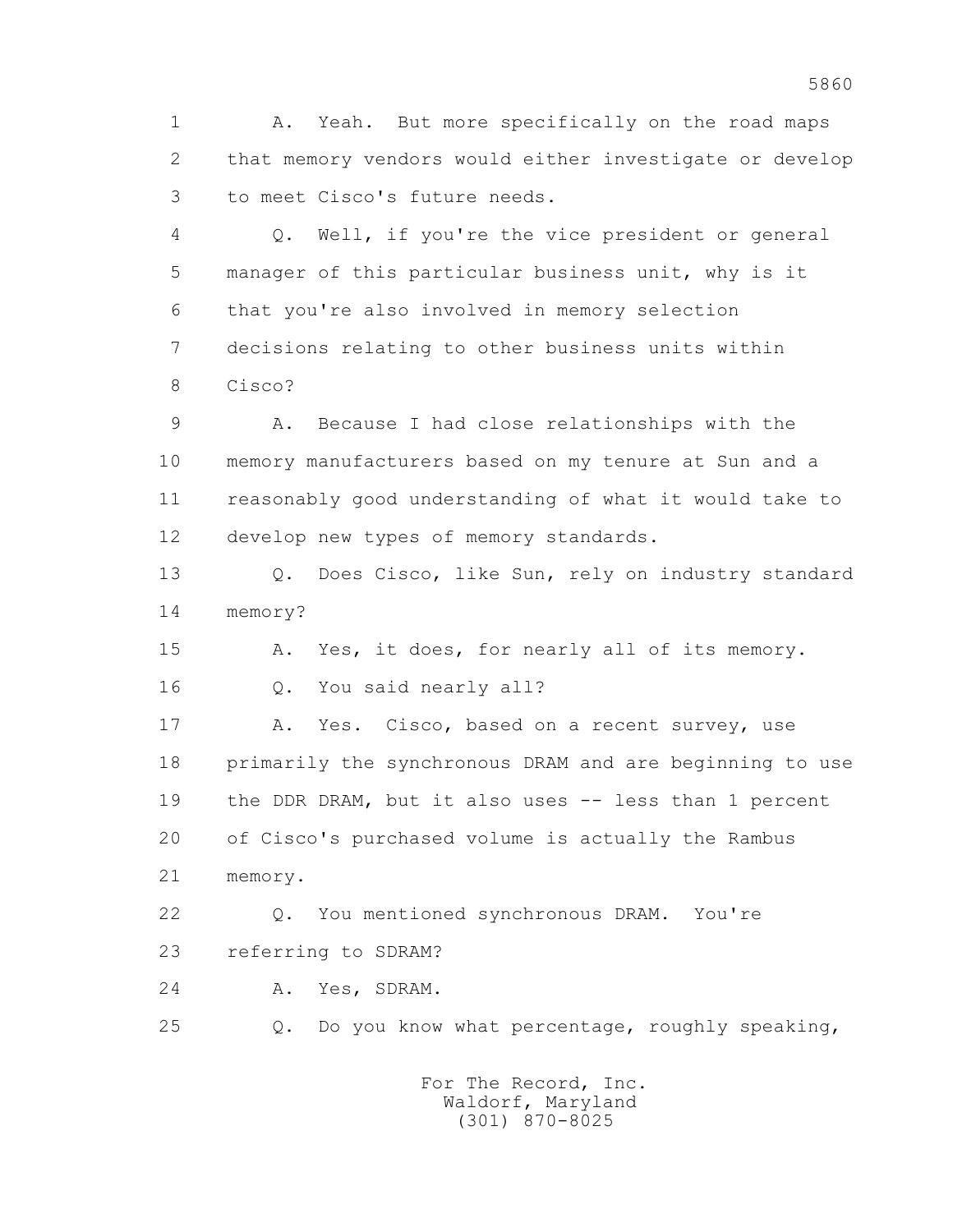1 of the overall memory purchases of Cisco are

2 synchronous DRAM?

3 A. About 80 percent.

4 Q. 80 percent.

 5 And you also mentioned DDR. Do you know what 6 percentage of the total memory purchased by Cisco is 7 DDR?

8 A. About 15 percent.

 9 Q. And you've already told us that less than 10 1 percent is Rambus.

11 Are there other types of memory that are 12 purchased by Cisco?

13 A. Yes. Cisco uses other specialty DRAM memory 14 including FCRAM -- it's spelled F-C-R-A-M -- reduced 15 latency DRAM and graphics DRAM. All of these are 16 approximately 1 percent.

17 Q. They're 1 percent each --

18 A. Yeah.

19 Q. -- roughly speaking?

 20 Now, going back to the memory council that you 21 mentioned, the purpose of that, if I understand you 22 correctly, was to help make decisions about -- did you 23 say reducing the number of types of memory that are  $24$  used in  $-$ 

25 A. That will be used in new designs going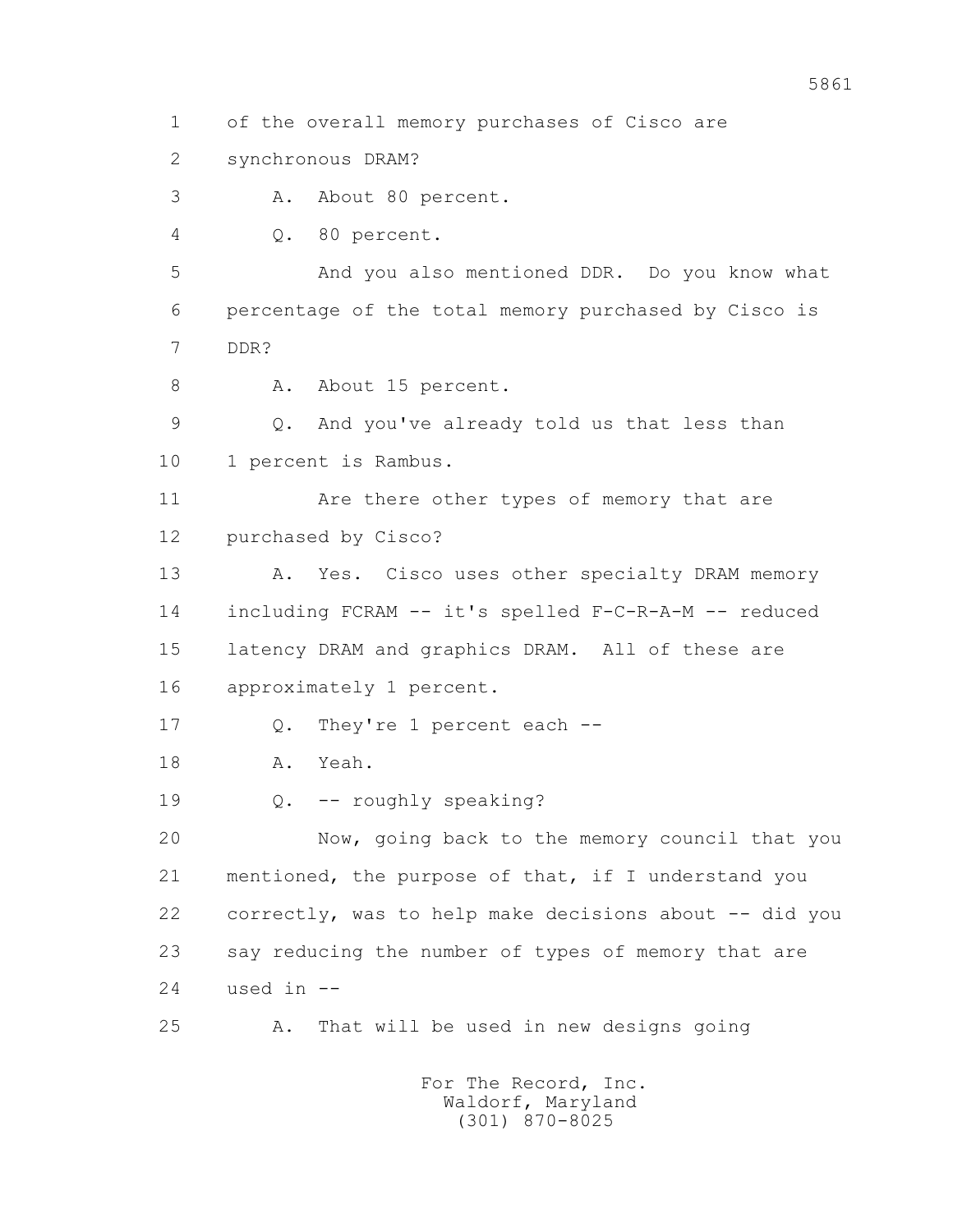1 forward.

 2 Q. And why does Cisco view it as beneficial to 3 reduce the number of types of memory that are used in 4 the future? 5 A. To improve both the supplier efficiency and 6 our own design efficiency and manufacturing 7 efficiency. 8 Q. Do you have an understanding of how much money 9 Cisco spends in total on DRAM memory purchases every 10 year? 11 A. Yeah. It fluctuates of course with the price 12 of memory. At this point it's approximately 13 \$100 million. 14 0. Do you have any understanding of what 15 percentage of overall world DRAM production Cisco 16 purchases? 17 A. This is less than 1 percent. 18 Q. Generally speaking, can you comment on how the 19 use of memory in Cisco's products compares to the use 20 of memory in the Sun products that we were talking 21 about earlier? 22 A. Yes, I can. 23 Q. Please explain. 24 A. So obviously -- not obviously. The amount of 25 DRAM that Cisco consumes as a percentage of its product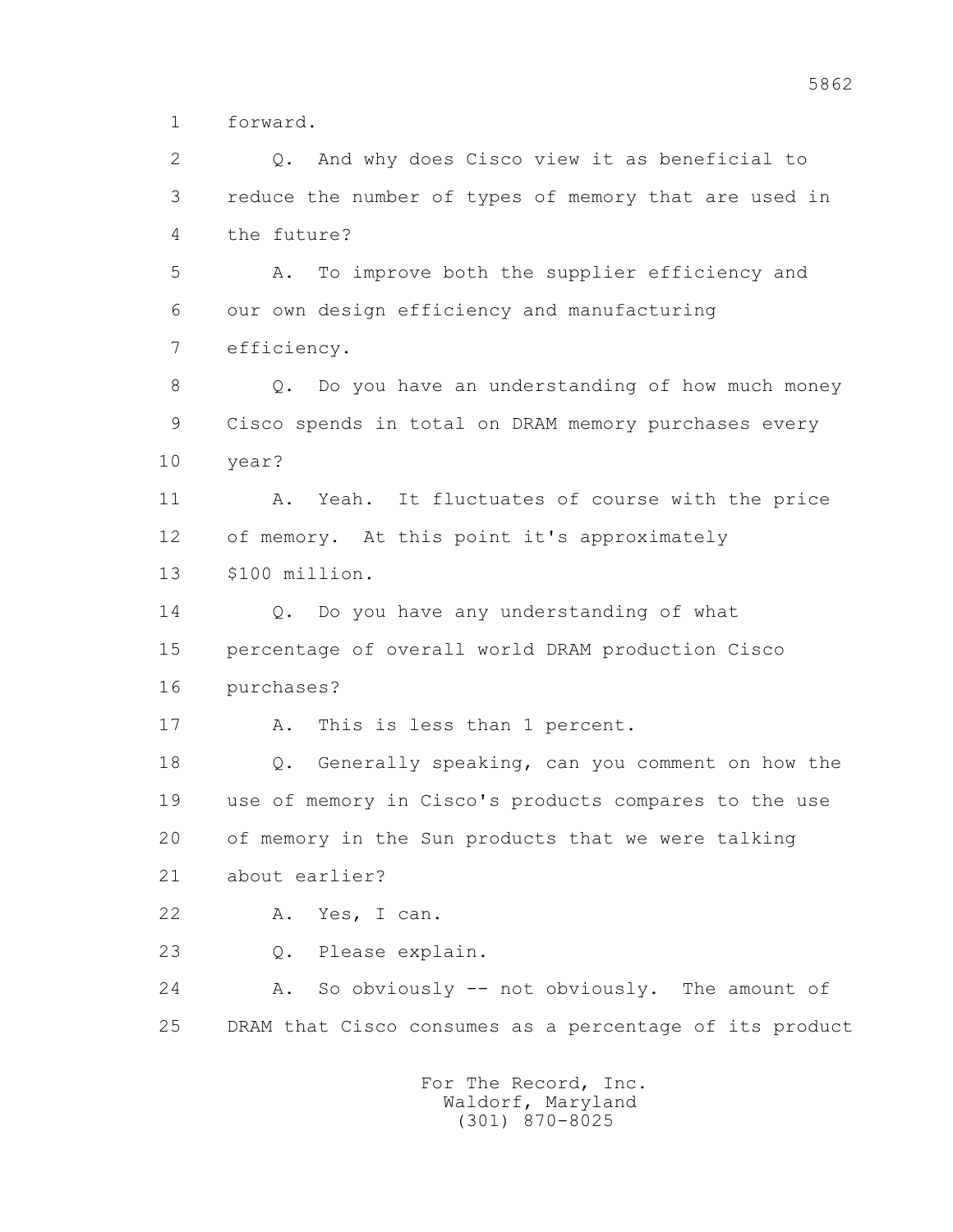1 cost is much lower than Sun, and also it is not relying 2 on the memory as a performance or primary 3 differentiator towards its customers. As a result, 4 Cisco traditionally uses -- makes conservative memory 5 decisions where they use well-established, mature, 6 existing memory technologies instead of being the first 7 ones with a next generation, leading edge kind of 8 technology. 9 Q. When we were discussing Sun earlier, I think 10 you had said that Sun developed and designed its own 11 memory subsystems; is that right? 12 A. Correct. 13 Q. Does Cisco also design its own memory 14 subsystems? 15 A. Generally not. Cisco generally uses chipsets 16 from third-party suppliers that perform or implement 17 the memory controller functions. 18 Q. And does that in any way affect the choices 19 Cisco makes in terms of what type of -- 20 A. Yes. Because it's really the chipset that 21 differentiates the memory choice, so if you use that 22 particular chipset, we can no longer make an 23 independent decision on the memory itself. 24 Q. Do you know whether Cisco works with multiple 25 DRAM suppliers?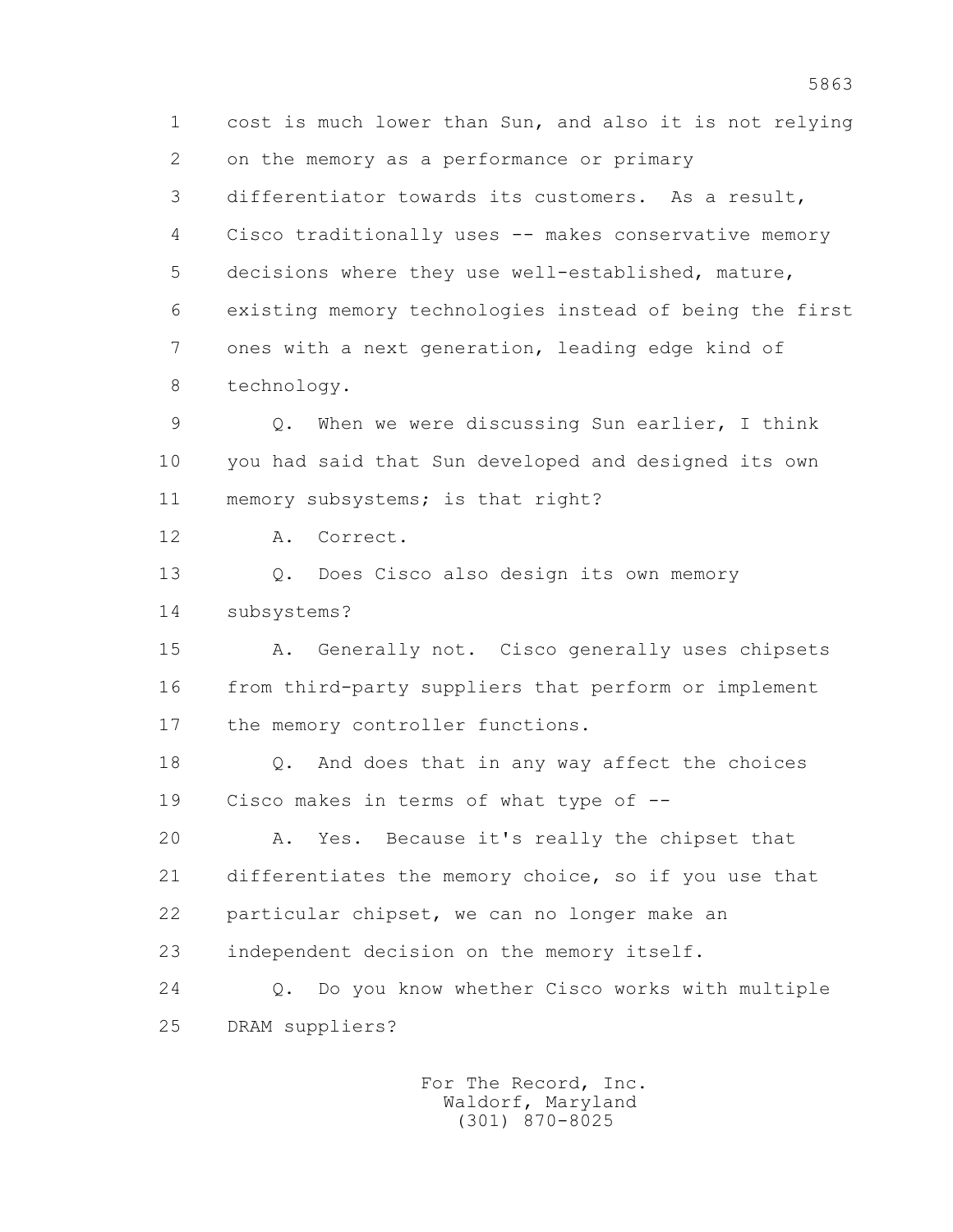1 A. Yes, it does.

2 0. Do you know how many, roughly speaking? 3 A. About half a dozen in total.

 4 Q. And are the reasons why Cisco works with 5 multiple DRAM suppliers similar to the reasons that you 6 described earlier in terms of Sun's decisions to do 7 that?

8 A. Yes. So continuity of supply is a prime 9 consideration in particular because Cisco's product 10 life cycle is so much longer than other products in the 11 market. But there's also an equal concern on just cost 12 competitiveness and safety of supply.

 13 Q. Of the half a dozen or so different DRAM 14 manufacturers that Cisco works with, how many of them, 15 if you know, are headquartered in the United States?

16 A. Just one, which is Micron.

 17 Q. So the remainder of the DRAM companies you work 18 with are foreign companies?

19 A. Yes, they are.

 20 Q. In your work at Cisco, have you had occasion to 21 interact with DRAM memory vendors?

22 A. Yes. On many occasions.

23 O. And what has been the purpose of those 24 interactions?

25 A. Well, I was permitted to understand their road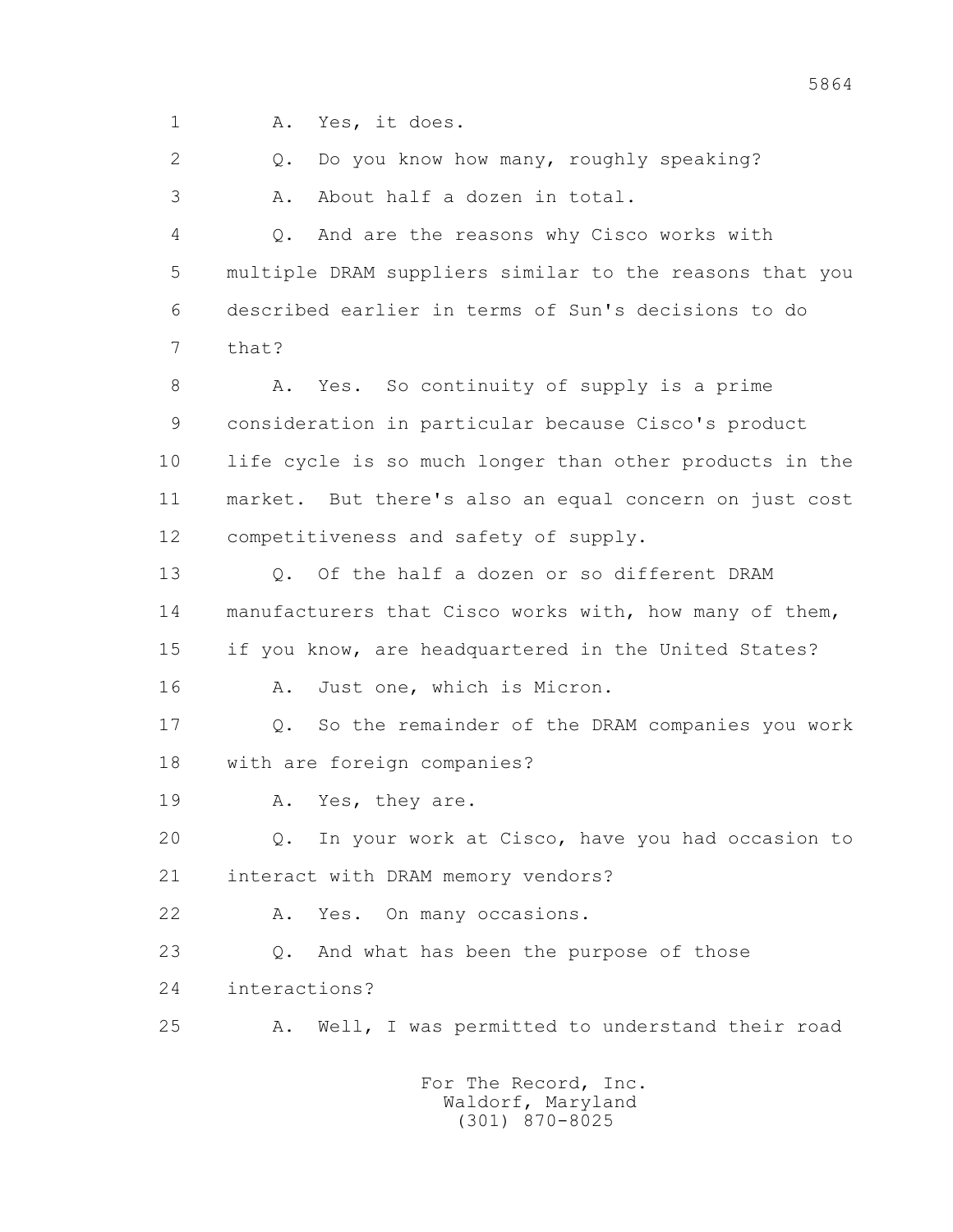1 maps and availability of next-generation densities and 2 interfaces.

 3 Q. And why is it important for you and Cisco to 4 have an understanding of the DRAM manufacturers' road 5 maps? 6 A. So that we could make the most -- the best 7 decision from a business standpoint which exact devices 8 to design into our next-generation designs. 9 Q. Now, does your role at Cisco or has your role 10 at Cisco involved overseeing any aspect of product 11 development? 12 A. It has done in the format I intended to, yes. 13 Q. And is that product development relating to the 14 products within your own business unit? 15 A. Yes. That's my primary responsibility. 16 Q. So does that involve you participating in 17 making decisions about the design of new products? 18 A. Yes, I do. 19 Q. Are you also involved in the type of testing 20 and verification process that we talked about earlier? 21 A. Yeah. I was not the person developing the 22 process, but I'm responsible for implementing it 23 correctly. 24 Q. Do you have any role within your business unit 25 in evaluating the costs associated with the designs of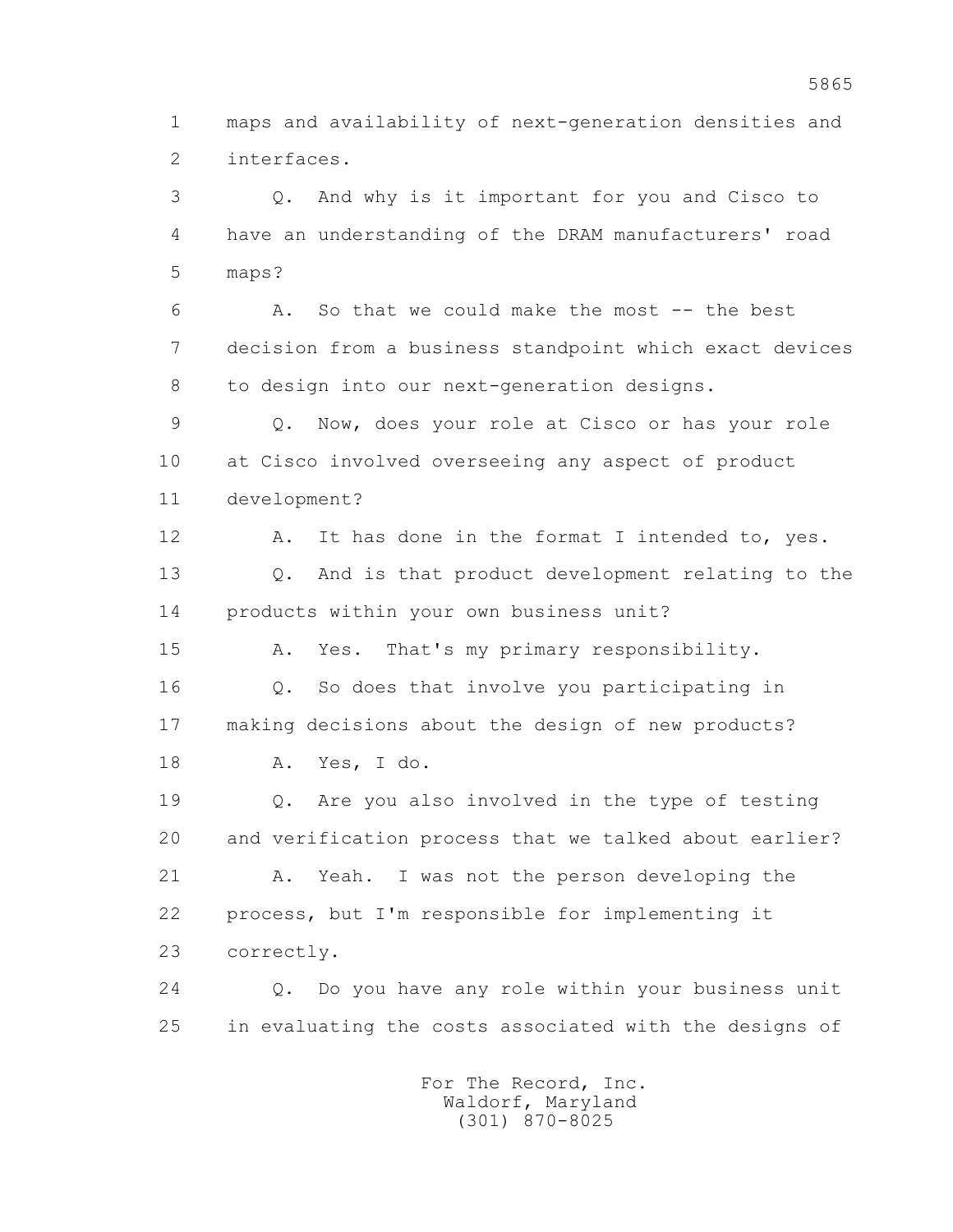1 the products you're responsible for?

 2 A. Yes. I'm responsible for the cost of 3 delivering our products.

 4 Q. And to the extent you get involved in 5 evaluating cost, can you explain to us the types of 6 cost-related issues that you personally deal with?

7 A. A little bit. There are three primary cost 8 components: the component cost of the components we 9 choose; the engineering cost, which is the cost of 10 implementing the design; and the prototyping expenses, 11 which has to do with how expensive it is to build the 12 required prototypes for the quality assurance process.

 13 Q. And by "prototypes" you're referring to what? 14 A. Well, every time the company builds a new 15 product, before it's released to manufacturing, we 16 build between fifty to a hundred prototypes that are 17 paid for by my engineering, from my engineering 18 budget. That is a large percentage of my engineering 19 spending.

20 Q. Now, you mentioned earlier that -- you went 21 through the numbers with us of the various types of 22 standardized memory that Cisco's products used, and my 23 rough calculation is that somewhere north of 95 percent 24 or -- somewhere north of 95 percent of the products 25 use industry standard memory. Is that a fair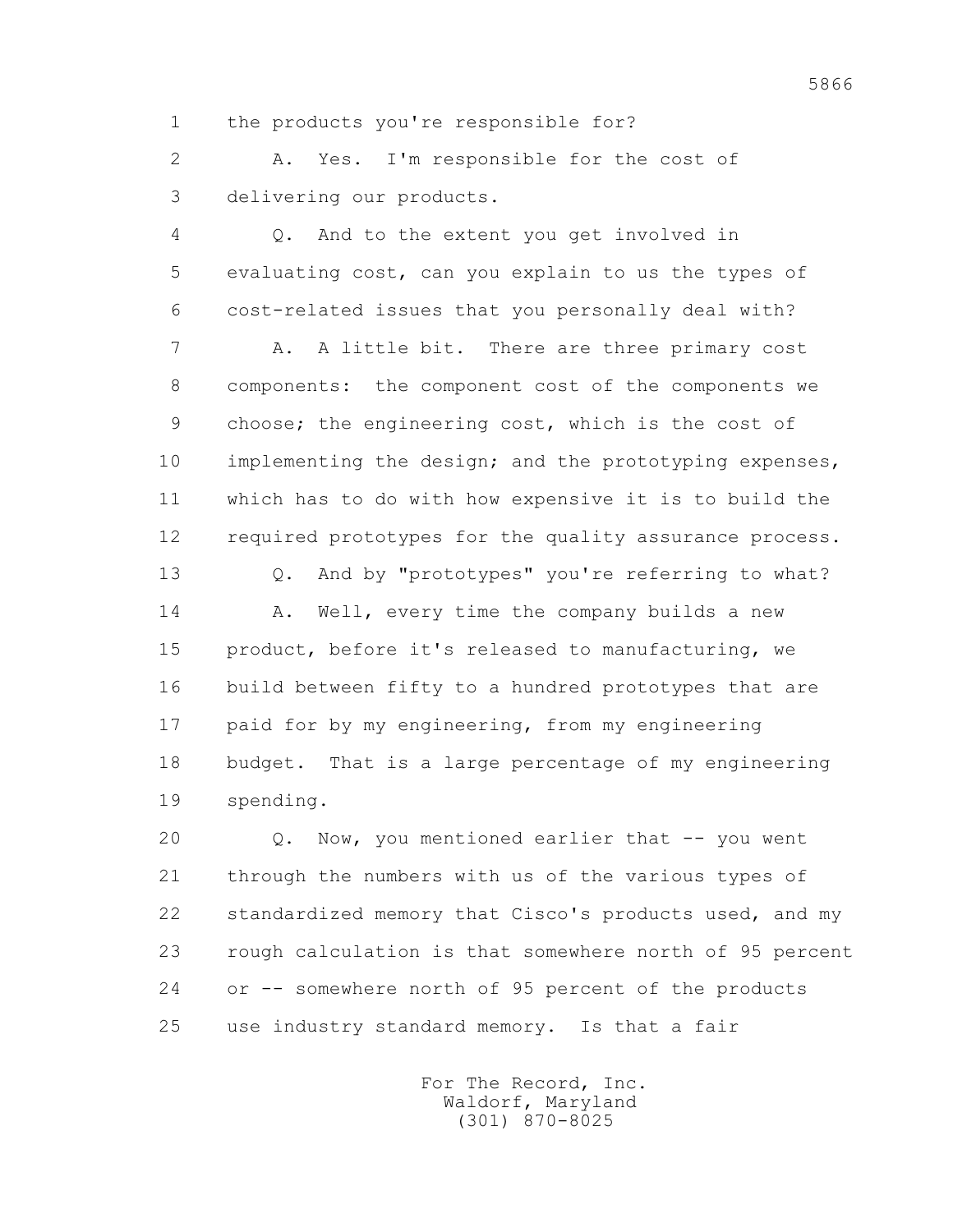1 statement?

 2 A. Yeah. We'll use the commodity high-volume 3 standard memory. Some of the other memories have 4 achieved some type of industry standardization but are 5 not considered commodity high-volume memories. 6 Q. And are the memories you're referring to in 7 that regard, do they include what you've called FCRAM? 8 A. Correct. 9 Q. And RLDRAM? 10 A. Correct. 11 Q. And what types of Cisco products use these 12 types of memories, FCRAM and RLDRAM? 13 A. Our high-performance routers. 14 0. And are those routers that are designed in a 15 different business unit from yours? 16 A. Yes, they are. 17 Q. But have you been involved in making memory 18 selection decisions with respect to those types of 19 routers? 20 A. Not the actual selection, but I was involved in 21 the definition of both the FCRAM and the reduced 22 latency DRAM with the supplier base. 23 Q. Well, let's talk about that process, taking 24 them one at a time, starting with the FCRAM. 25 Can you explain to us what FCRAM is and how it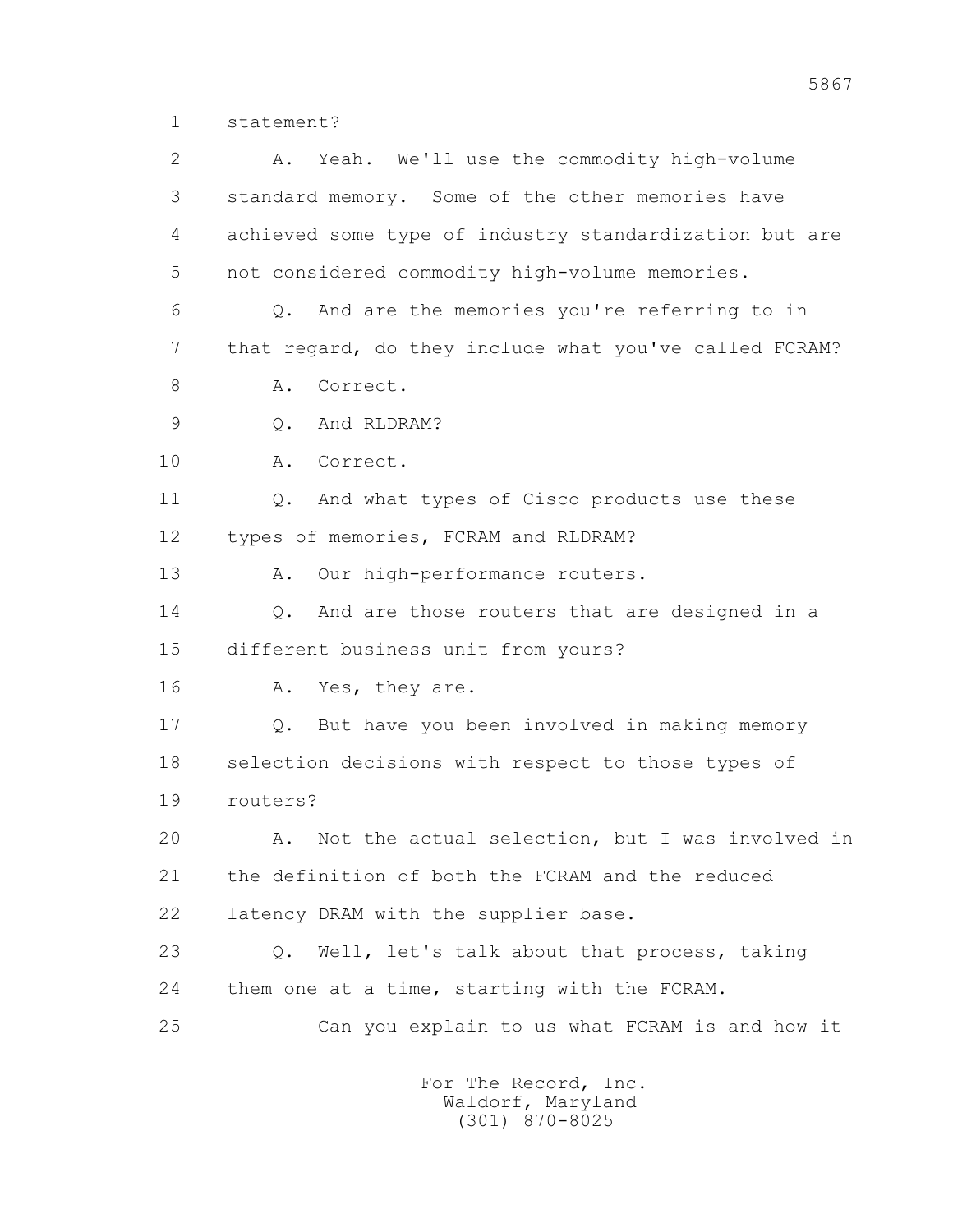1 was developed?

 2 A. FCRAM stands for fast cycle DRAM and it was a 3 proposal that originated with either Fujitsu or 4 Toshiba, or I guess both of them approached Cisco with 5 this idea and I was the -- involved giving them 6 feedback on the specification to enhance their spec so 7 it would become more usable by Cisco. 8 Q. And are there in fact today Cisco products that 9 are using this type of memory? 10 A. Yes, there are. 11 Q. And who produces the memory, if you know? 12 A. Fujitsu and Toshiba or whatever the latest 13 business entity's name is. I don't know what the 14 current name for the entity is. They sold off the 15 memory operation. I think it's called Renasys. I'm not 16 quite sure how to spell it. 17 Q. And are there particular advantages that Cisco 18 obtained through use of this memory as opposed to a 19 high-volume commodity-type memory? 20 A. Yeah. The advantage of FCRAM is that the 21 random cycle time is roughly half or twice as fast 22 than the commodity DRAM and as a result it can sustain 23 twice the number of random accesses over a traditional 24 DRAM. 25 Q. Do you know how the cost to Cisco of FCRAM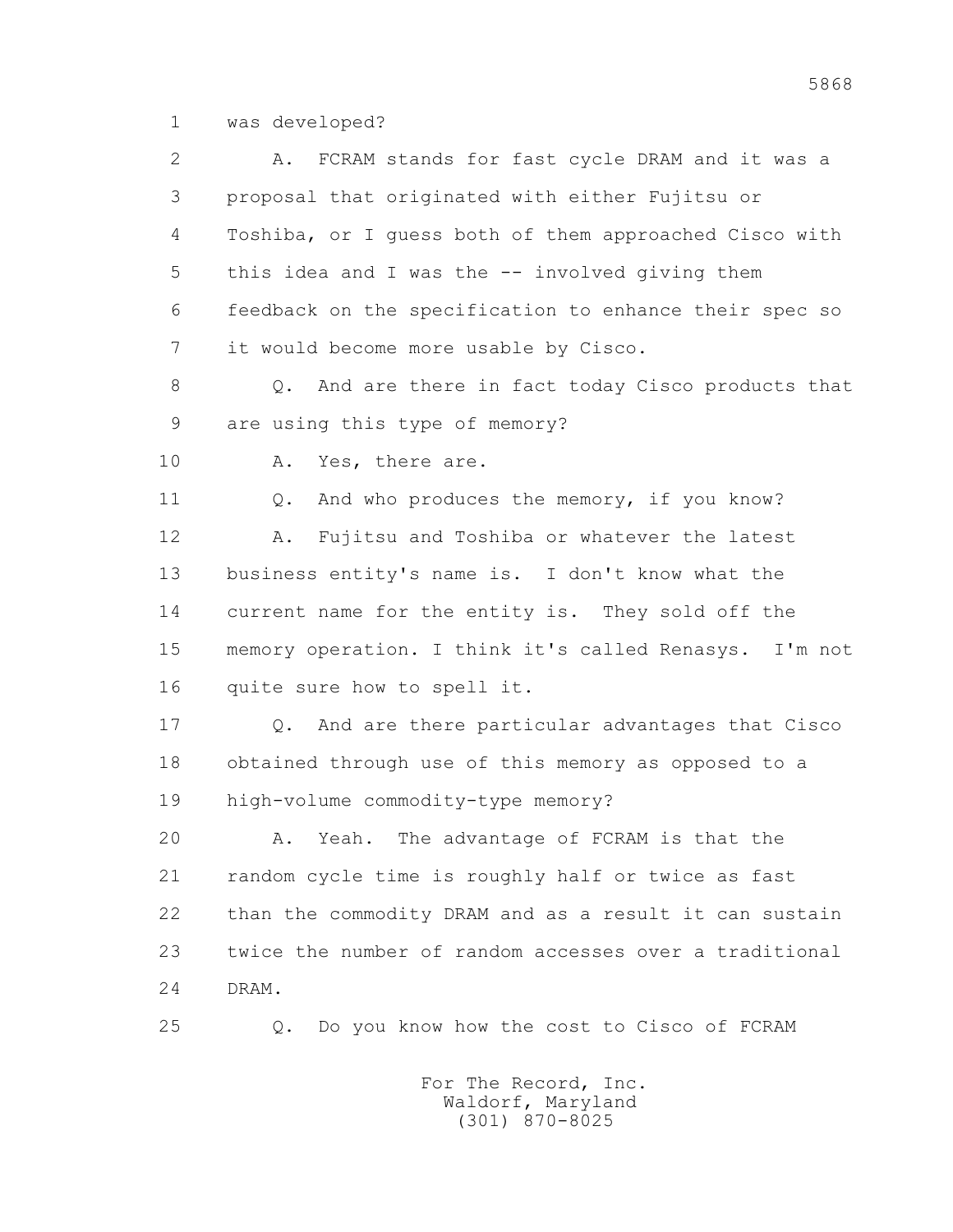1 compares to the high-volume commodity DRAM products 2 that are used in the bulk of Cisco's products?

 3 A. I don't know the precise cost, but I know it's 4 several times higher per bit than a commodity DRAM.

 5 Q. And in your judgment, is it a sensible business 6 decision for Cisco to purchase FCDRAM (sic) for its 7 products at such a substantial premium over high-volume 8 commodity products?

 9 A. The question in making that decision is to 10 have another technology available that would have been 11 more cost-effective and the other technology known that 12 is faster is the static RAM, which is much more 13 expensive than the FCRAM and is also much less dense. 14 So the FCRAM does fill a need for positioning 15 for the design of high-performance routers and 16 switches.

 17 Q. Do you have -- do you personally have an 18 understanding as to why the FCDRAM devices are sold at 19 such a significant price premium over high-volume 20 commodity DRAMs?

 21 A. Yes. Because the die size is significantly 22 larger and the -- I don't know about the yields, but 23 the volumes are much, much lower than commodity DRAMs, 24 and as a result there's a limited amount of suppliers 25 manufacturing it and as a result they're able to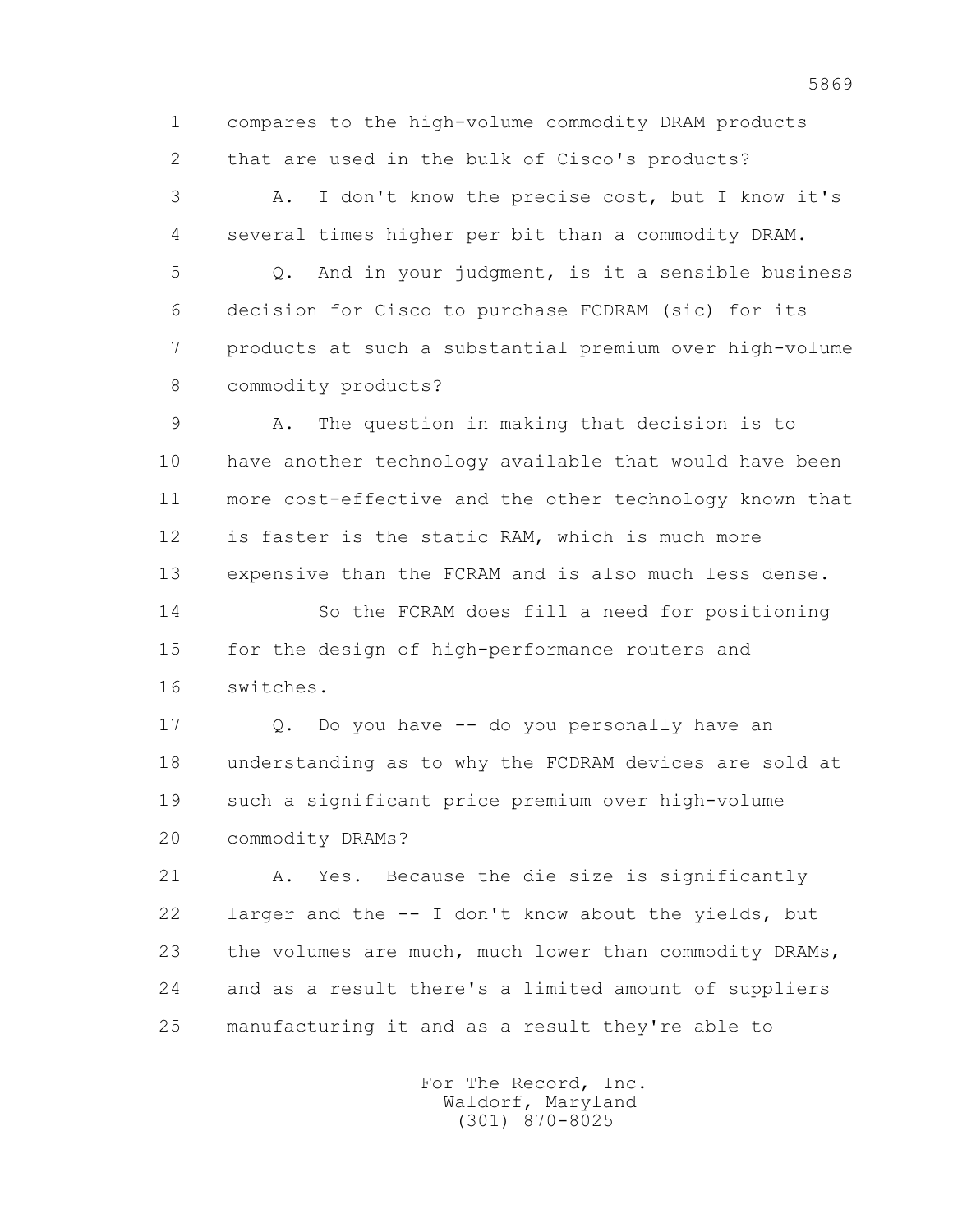1 command a much higher price.

 2 Q. Let's turn then to the other customized or 3 specialized memory that you mentioned, RLDRAM. Were 4 you involved in the specification of that product? 5 A. Yes, I was. 6 Q. And how were you involved? 7 A. I interacted with the primary vendor 8 developing the product, which was Infineon, to arrive 9 at a specification that is even superior compared to 10 the FCRAM in achieving the multibank fast cycle 11 objective. 12 Q. So the product RLDRAM was developed by -- did 13 you say Micron? 14 A. No. The original developer was Infineon, and 15 subsequently Micron also agreed to manufacture the 16 product. 17 Q. So to your knowledge, does Cisco source that 18 product from both of those two companies? 19 A. I do not know who our actual suppliers are, but 20 I do know we're shipping a product today. 21 Q. Again, do you know how the price of RLDRAM 22 compares to more typical high-volume commodity DRAMs? 23 A. It is several times higher than commodity 24 DRAM. 25 Q. And are there performance advantages to RLDRAM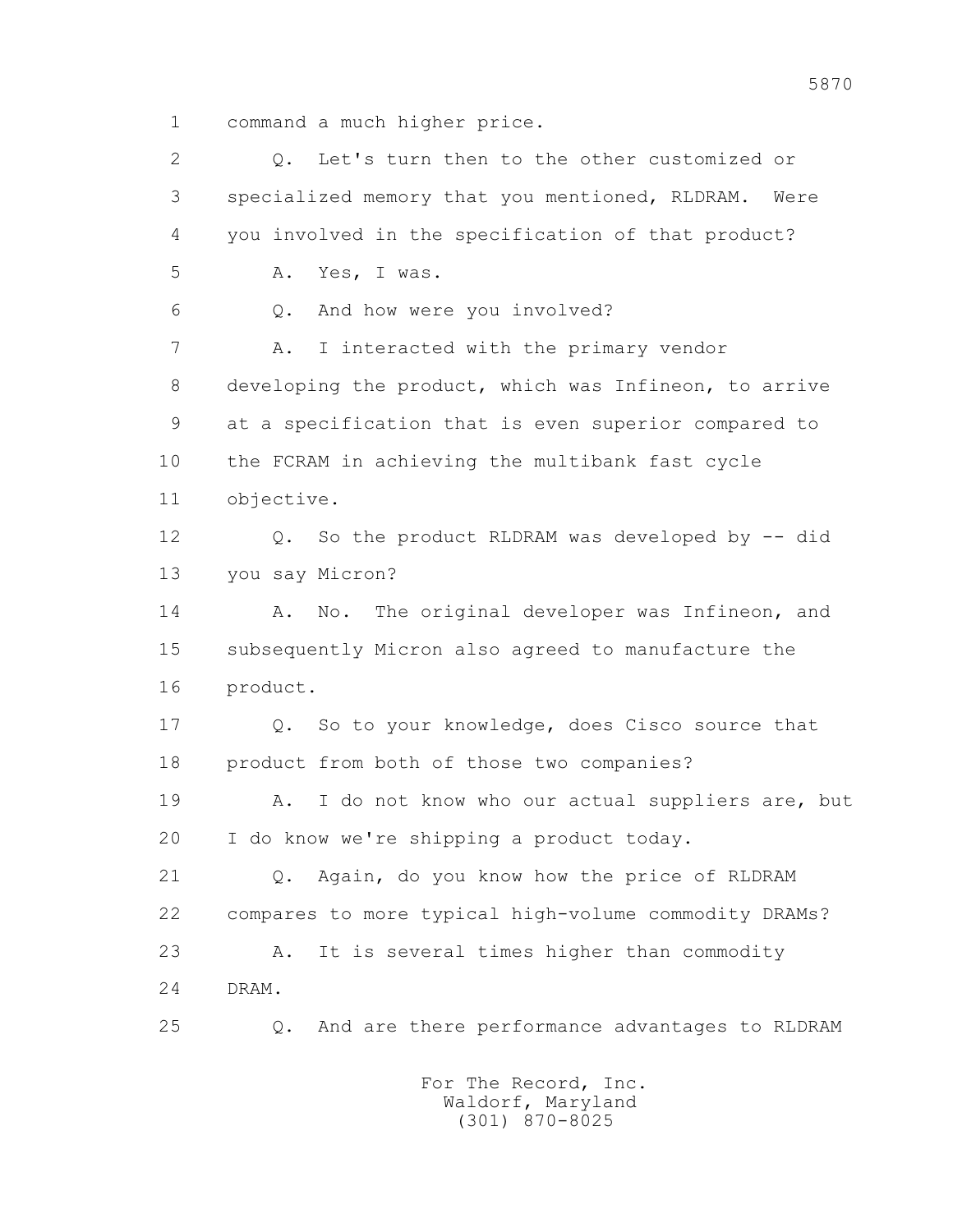1 that in your mind justify paying that higher price? 2 A. Well, again, the design group that made the 3 decision must have concluded that it provided them with 4 a cost-performance advantage that was not achievable 5 with other choices. So yes, I would say so. 6 Q. Now, you mentioned that your estimate is that 7 roughly 15 percent of Cisco's products today use DDR 8 memory; is that right? 9 A. Correct. 10 Q. And by "DDR" are you referring to memory that 11 complies with JEDEC's DDR SDRAM specification? 12 A. Yes. 13 Q. Do any of the products in your -- developed by 14 your business unit use DDR memory? 15 A. We have investigated the use of DDR and are 16 planning to ship it in the near future. 17 Q. In the gigabit switches? 18 A. In products that I am designing, yes. 19 Q. You recall that we talked -- used the terms 20 "evolutionary" and "revolutionary" in characterizing 21 various technologies. 22 Do you have a view as to whether DDR is an 23 evolutionary or a revolutionary technology or something 24 else? 25 A. Evolutionary.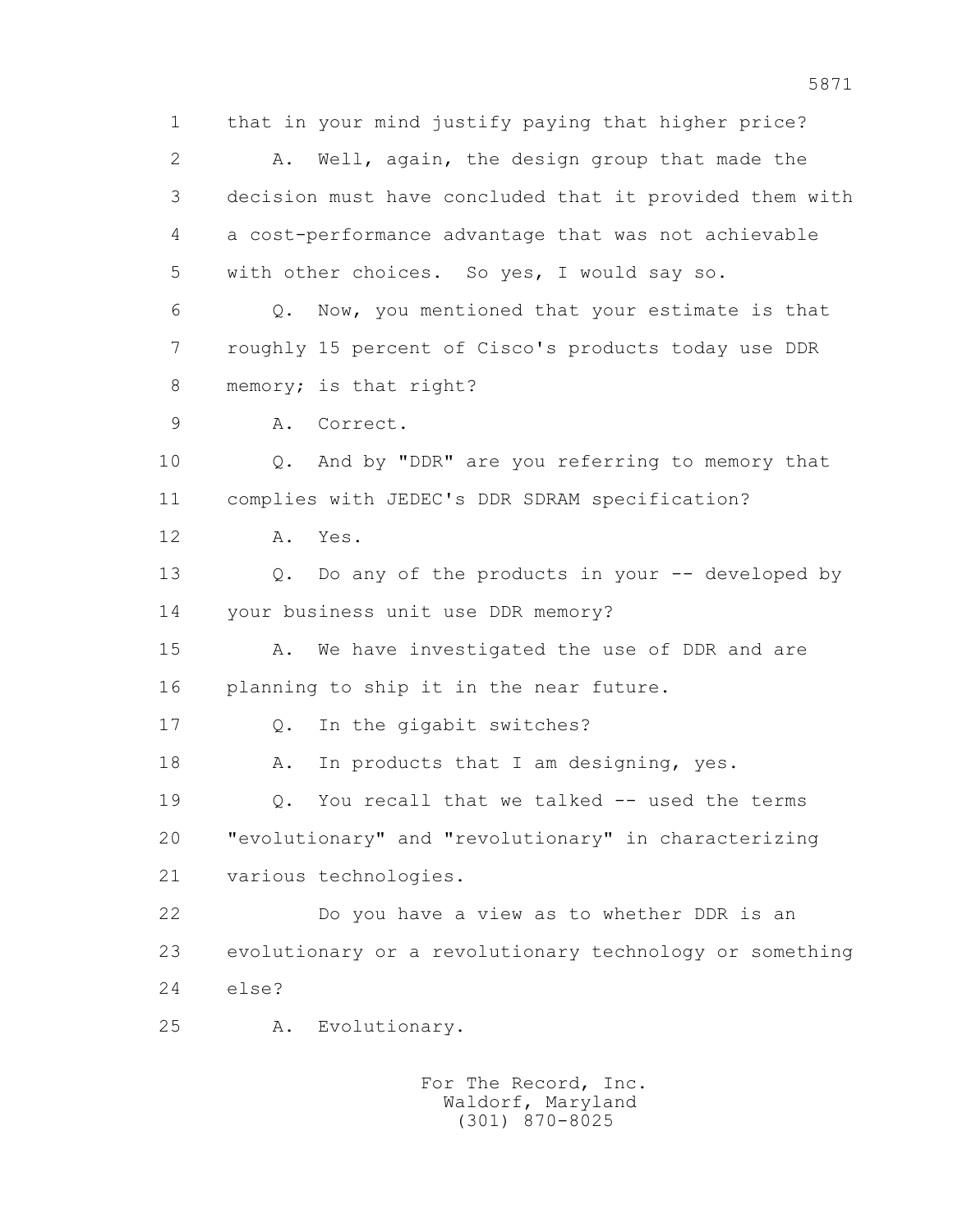- 
- 1 Q. And why do you say that?

 2 A. Because it's a modest design change from the 3 original synchronous DRAM in terms of the conceptual 4 similarity of the two designs. 5 Q. And do you have in mind the types of modest 6 changes that are reflected in DDR SDRAM that aren't 7 reflected in the original SDRAM specification? 8 A. Well, it was primarily the change in the 9 clocking. 10 Q. Are you familiar with something called DDR-II? 11 A. Yes, I am. 12 Q. What do you understand that term to refer to? 13 A. Well, this is the evolutionary follow-on to the 14 DDR-I which changes the interface levels, voltages and 15 increases the clock rate over the DDR-I. 16 Q. In that answer you characterized DDR-II as 17 evolutionary compared to DDR-I. 18 Why do you say that? 19 A. Because it has very modest changes compared to 20 the DDR-I specification. 21 Q. And do you have in mind what types of modest 22 changes are reflected in DDR-II by comparison to 23 DDR-I? 24 A. As I just stated, it's a change in voltage 25 levels, a change in frequency of operation, setup and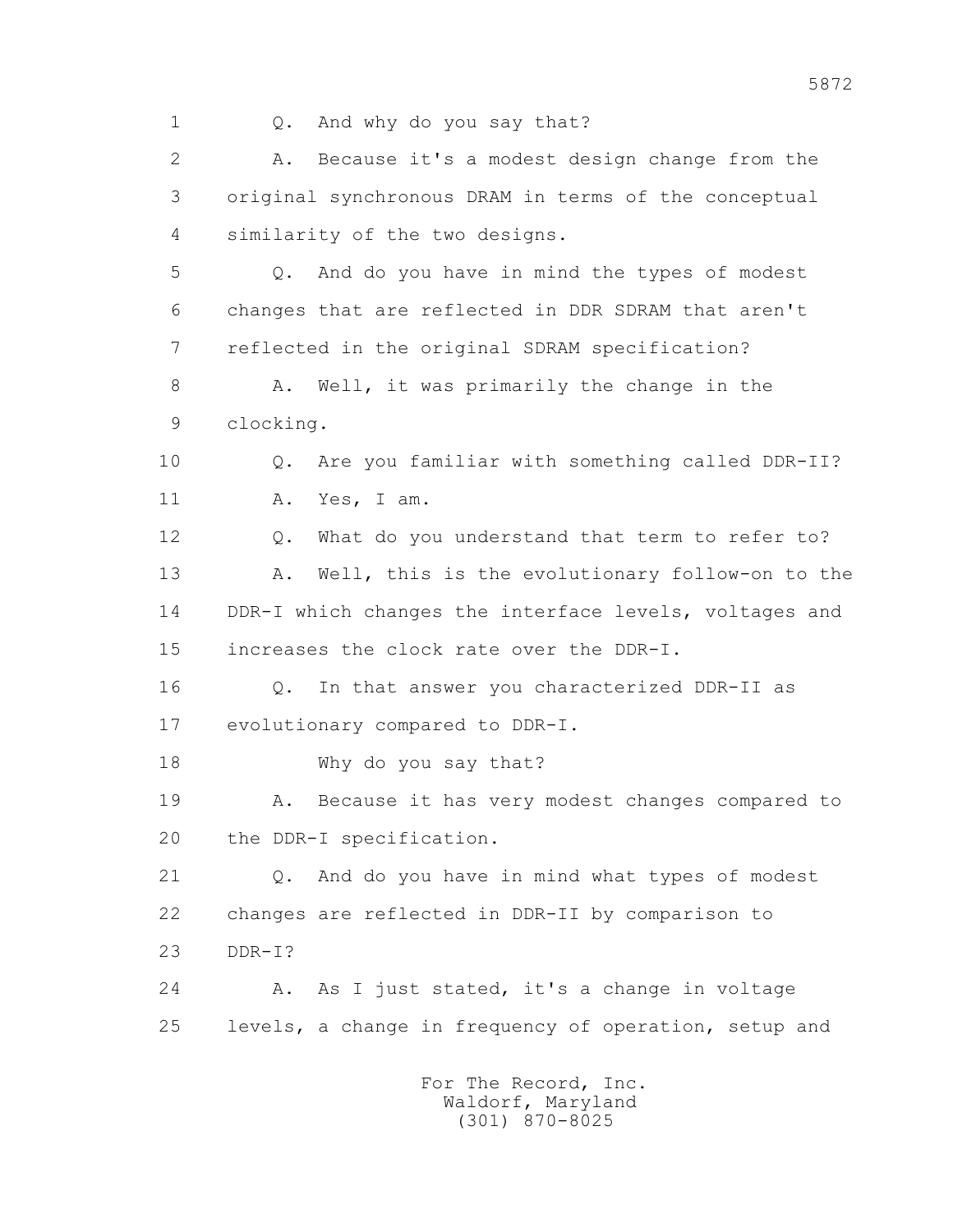1 clock times, termination, things like that.

 2 Q. Do you know whether there are any plans or 3 considerations within Cisco today of using DDR-II 4 memory in future products?

 5 A. Yeah. As far as I know, we're not designing 6 yet a DDR-II interface. However, once the part is 7 available in volume and is cost-effective, I am 8 confident we will use it at that time.

 9 Q. And we talked a fair bit earlier about your 10 evaluation of RDRAM or Rambus DRAM technology while you 11 were at Sun.

 12 Have you also had occasion since you joined 13 Cisco to evaluate RDRAM technology for potential use in 14 Cisco products?

15 A. Yes, I did.

 16 Q. Can you tell us how you became involved in 17 considering Rambus technology or in connection with 18 what products you considered Rambus technology?

19 A. Well, there was another product group that 20 considered using the technology and there was a fair 21 amount of interaction with them to correctly model the 22 performance metric of the technology.

 23 More recently, Cisco started to use an Intel 24 network processor chip that on the chip includes a 25 Rambus II interface and as a result this is now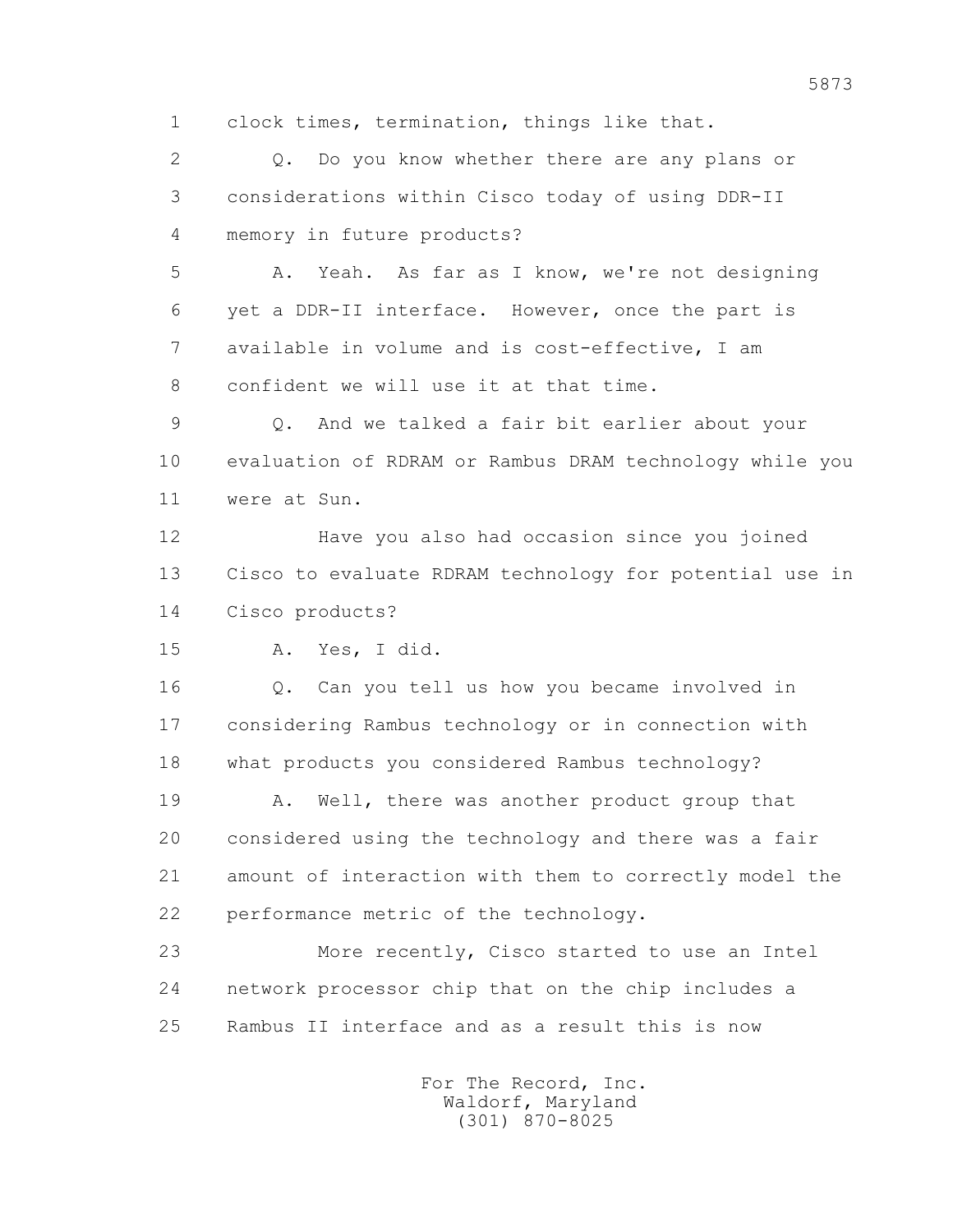1 starting to ship. We actually shipped Rambus memory 2 that's attached to this Intel network processor. 3 Q. And does this account for the less than 4 1 percent figure that you gave us earlier with respect 5 to purchases of RDRAM? 6 A. Yes, it does. 7 Q. Since you have been at Cisco, have you met with 8 Rambus representatives in relation to considering the 9 use or potential use of Rambus technology? 10 A. Yes. I don't recall the specific meetings, 11 but there was a number of meetings that discussed 12 that. 13 Q. Did you personally develop any views or 14 recommendations as to whether Cisco should use Rambus 15 technology in its products? 16 A. Yes, I did. 17 Q. And what views, now referring to your 18 experience at Cisco, what views did you develop? 19 A. Well, my strong recommendation was to not use 20 it. 21 Q. And what was the reason or basis for that 22 recommendation? 23 A. Because a new concern which didn't exist at the 24 time I was at Sun was that since I didn't see Rambus 25 successful in its primary market, which was, you know, For The Record, Inc.

 Waldorf, Maryland (301) 870-8025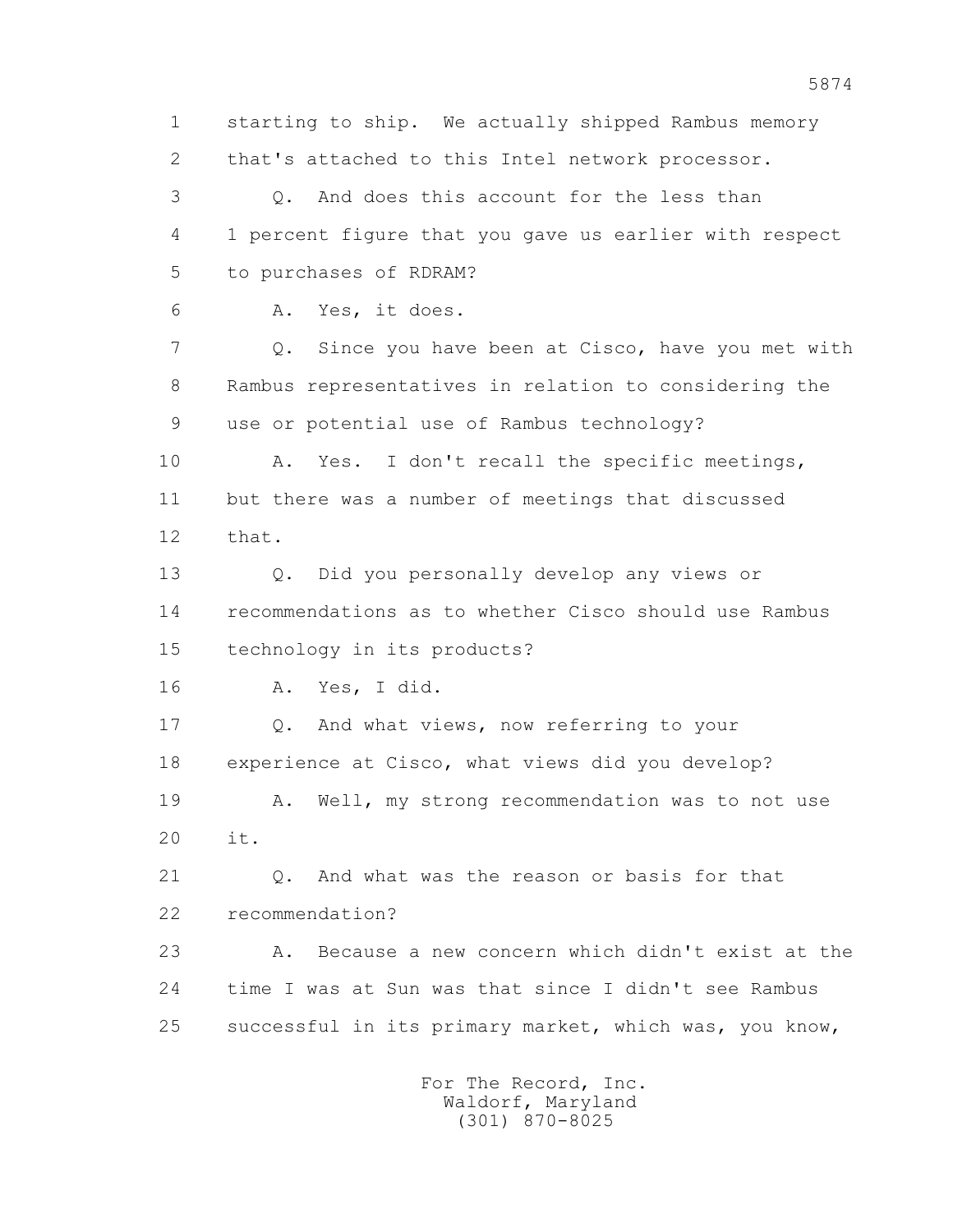1 PCs, and Cisco had a ten-year life cycle in its 2 products, I personally was very concerned that the 3 memory devices would simply no longer be manufactured 4 during the life cycle expectation of our products.

 5 Q. And why was that a concern, just to elaborate? 6 You're talking about the --

 7 A. Just because the cost of the device isn't just 8 the availability of supply would be diminished -- I'm 9 sorry. The cost would go up tremendously and there's a 10 possibility we could not obtain the devices at all at 11 some point in the future.

 12 Q. And in the period of time in which you 13 considered Rambus technology while you were at Cisco, 14 did you see any improvements in the cost-performance 15 considerations that you had identified earlier?

16 A. No. It was the same kind of analysis, which is 17 the only real sustainable advantage of Rambus appeared 18 to be the fewer number of pins they required for the 19 interface running at the higher clock rate.

 20 And in the case of the Intel network processor 21 that implements the Rambus, this was the reason they 22 apparently made that choice. Our feedback to Intel 23 was that we would require them to change to a more 24 conventional memory interface in the future versions 25 of this device because we were so concerned about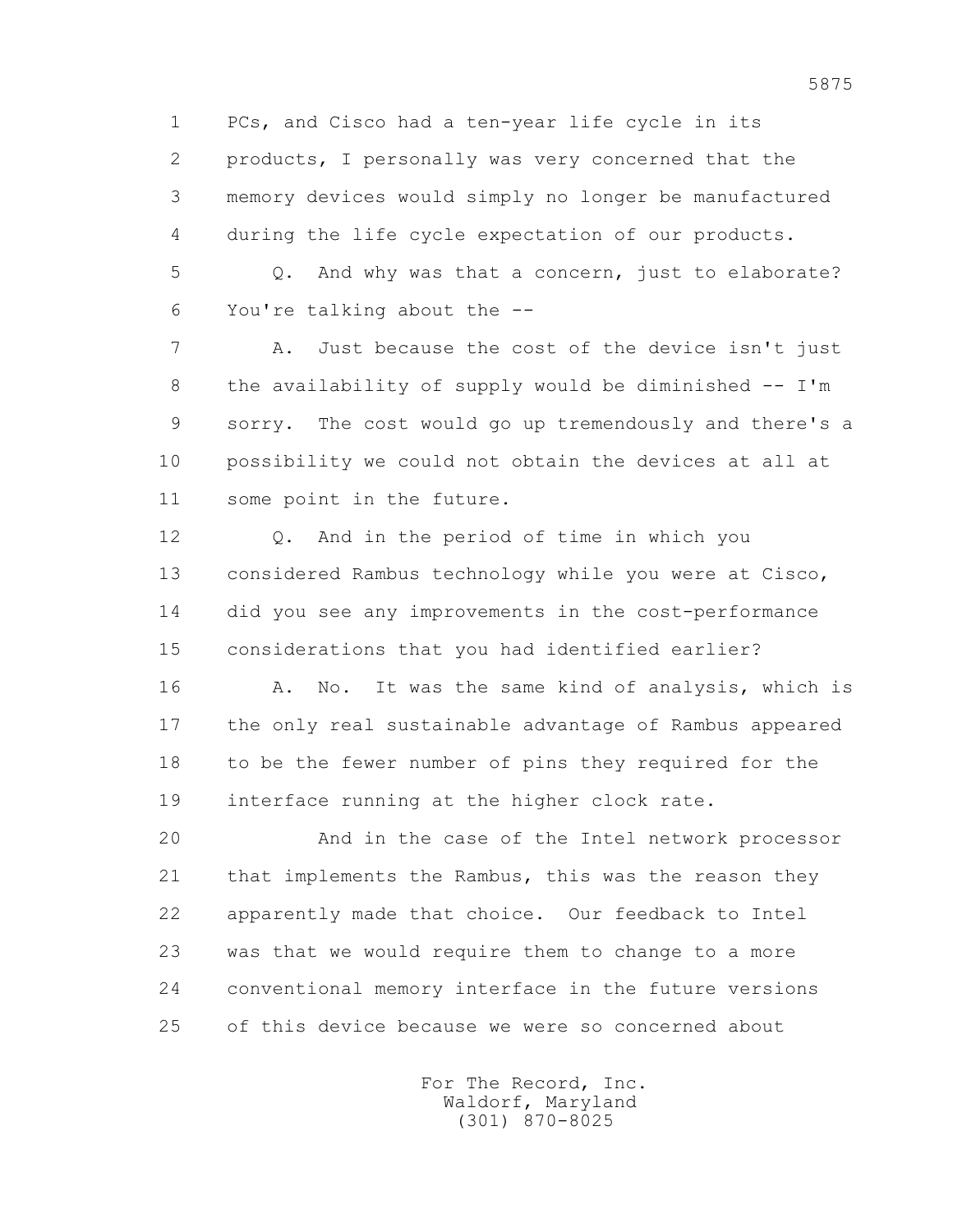1 supply.

 2 Q. You mentioned earlier I believe that Cisco, 3 generally speaking, takes a conservative approach to 4 memory selection; is that -- 5 A. Yes. 6 Q. -- is that a fair statement? 7 In the time that you've been at Cisco since  $8$  1996 -- is that right? -- in that time, has  $-$  have 9 you been involved in efforts within Cisco to transition 10 to a new memory standard in the design of Cisco 11 products? 12 A. So the only efforts that I've really driven 13 were the FCRAM/RLDRAM technologies, and those in my 14 mind are really specialty DRAMs, not commodity DRAMs. 15 On the commodity side, our primary goal was to use the 16 most available and lowest-cost components. 17 Q. Well, focusing then on the areas where you've 18 been most directly involved with the FCRAM and the 19 RLDRAM, in those instances, when Cisco was 20 transitioning to or developing new products that relied 21 on those types of memory, did you play a role in that 22 process? 23 A. Yes, I did. 24 O. And what was your role? 25 A. Detailed review of interface specifications,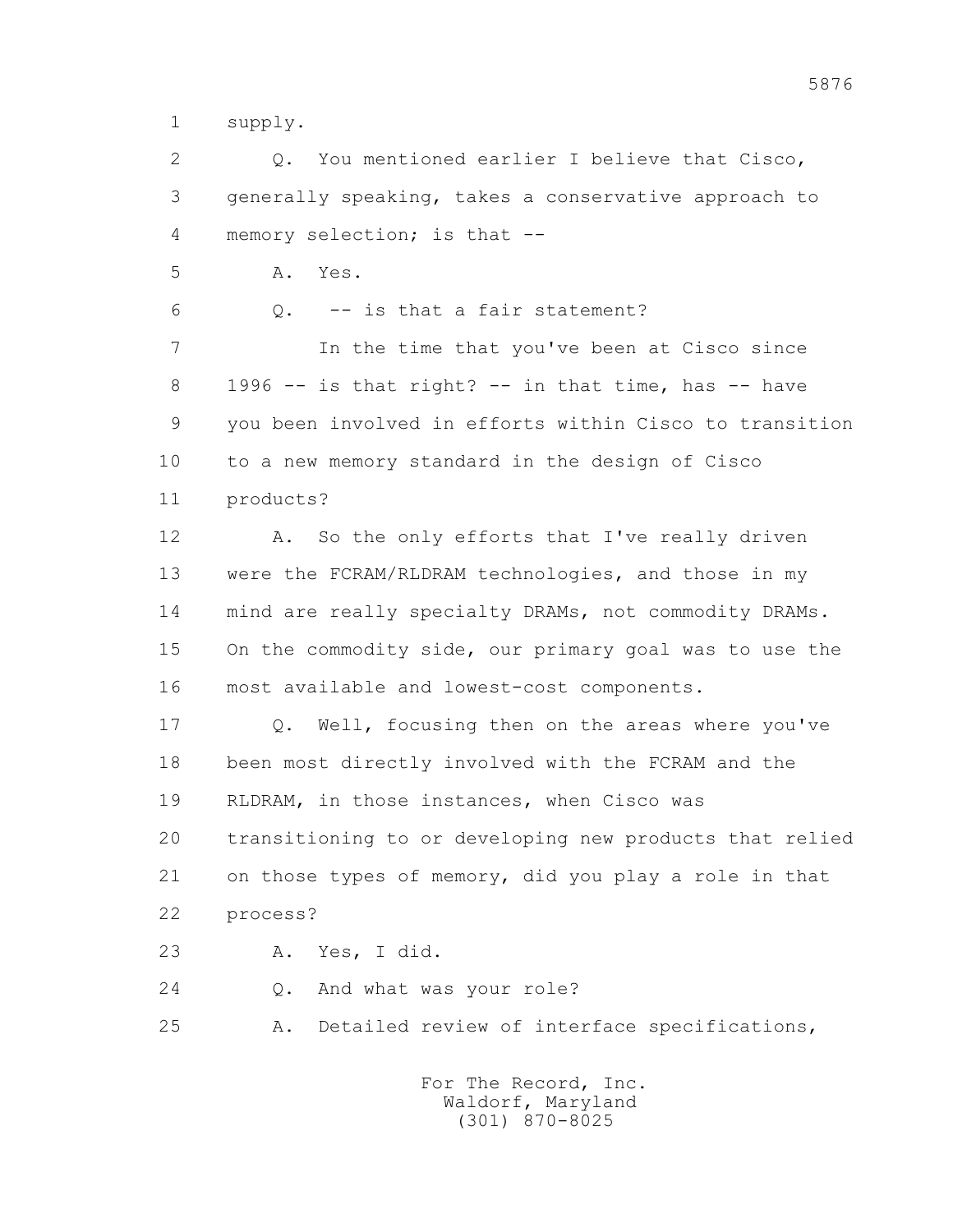1 feedback to vendors whether these specifications were 2 usable and would meet the objectives.

 3 Q. And in order to develop products that would use 4 these types of memory, were there things that had to be 5 done within the design of Cisco's own products to 6 accommodate this particular memory interface?

 7 A. Correct. We would design our own memory 8 controllers for these high-end or special-purpose 9 specialty-type memories because there was no 10 off-the-shelf solutions and in many cases these 11 memories attach directly to our own ASIC or logic chip 12 designs.

 13 Q. And once all that design work was done and you 14 were at the point of actually receiving a memory device 15 from the suppliers, was there further work that needed 16 to be done before you could ship the product?

 17 A. Yes. So generally speaking, we go through 18 various -- extensive qualification process where we 19 qualified all the suppliers, not just one supplier, to 20 work directly over the extended temperature and voltage 21 ranges that are specified for the devices.

 22 Q. And based on that experience, integrating these 23 memory designs into your products and the design, 24 testing and verification, do you have a sense of the 25 cost to Cisco of going through that process in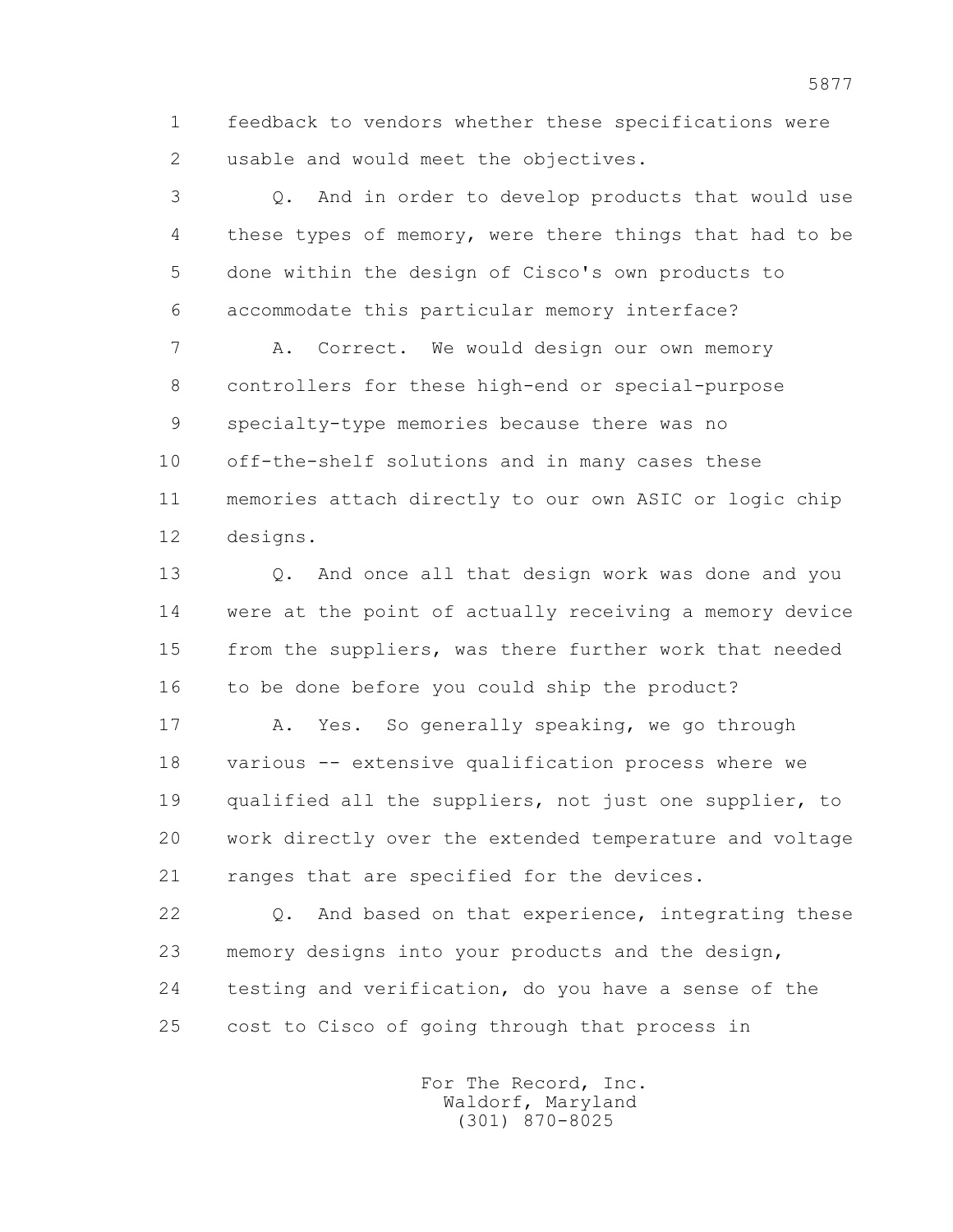1 connection with a new memory design?

2 A. Yeah. Generally, yes.

 3 Q. And what are the general parameters of the 4 types of costs or the quantity of costs associated with 5 that process?

 6 A. Well, it depends on the complexity of the 7 system. A typical -- to release a typical PC board 8 that includes dynamic memory can cost us -- and this 9 includes the prototype expenses -- can cost between 10 500,000 and a million dollars or more.

11 0. And that's cost per board?

 12 A. No. This is the total expense that we would 13 pay for building the prototypes and engineering 14 expenses associated with that board-level development.

 15 Q. And putting aside dollar figures, do you have a 16 sense of the amount of engineering time or resources 17 that are required, generally speaking, for this 18 complete design process or complete design cycle?

 19 A. Yeah. Typically we have one or two engineers 20 per board and it takes typically six months.

 21 Q. Would similar costs apply in the instance in 22 which Cisco was designing or redesigning products to 23 accommodate a new commodity-type memory as opposed to a 24 specialized memory?

25 A. Yes. Every time we make a design change to a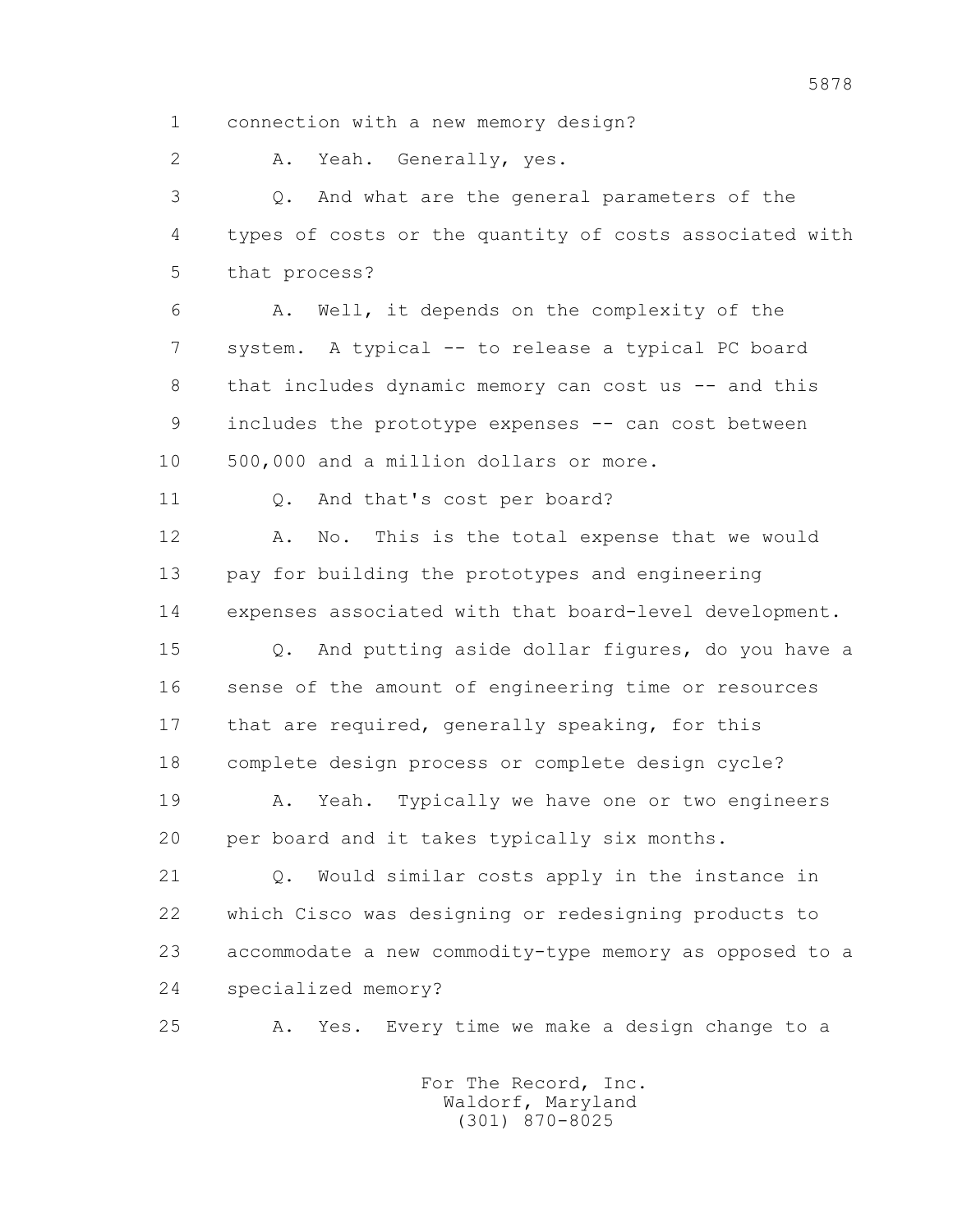1 board, it has to go through the full qualification 2 process and would incur these kind of costs.

 3 Q. And without going into detail, you've described 4 testing and verification I believe in connection with 5 your Sun experience.

 6 Is there any significant difference in terms of 7 the testing and verification process that you need to 8 go through at Cisco?

 9 A. Well, the Cisco process is even more rigid, 10 meaning it's very extensive to make sure there's no 11 possible design flaws before delivering it to 12 manufacturing.

 13 Q. And do you and Cisco as well need to go through 14 the testing and verification process for each separate 15 vendor's product?

16 A. That's correct.

 17 Q. Does Cisco have any particular attitude or -- 18 we'll use that word -- attitude with respect to 19 transitioning to new memory?

20 A. As I said it earlier, it has a fairly 21 conservative attitude because there is no business -- 22 significant business advantage to be early with a new 23 memory technology that is not yet fully mature. This 24 is for the commodity-type memory.

25 Q. Right.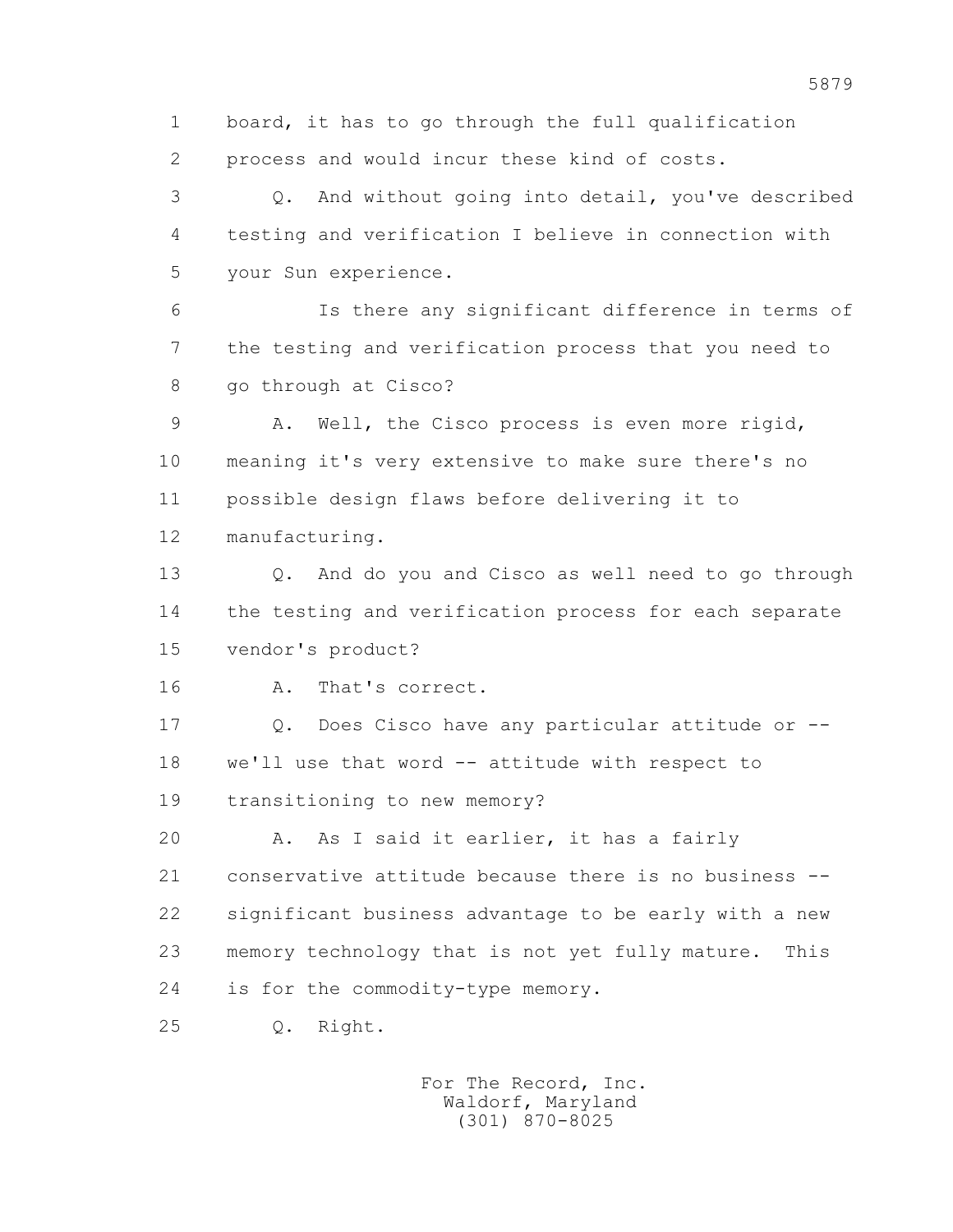1 Now, at some point in time since you've been at 2 Cisco, did you become aware of the fact that Rambus had 3 begun to enforce patents against SDRAM and DDR SDRAM 4 products? 5 A. Yes. I believe around in the year 2000 I read 6 in the press that this in fact was happening. 7 Q. And do you recall, when you learned about 8 this, whether you had any particular reaction or 9 response? 10 A. It was a complete surprise to me. 11 Q. And why was that? 12 A. Because I couldn't conceive that their, Rambus, 13 patented technology would apply to the JEDEC open 14 standard. 15 Q. And can you elaborate on why you couldn't 16 conceive of that? 17 A. Because the JEDEC standard was developed in an 18 open standards process that at least had a history of 19 making choices that were not encumbered by proprietary 20 patents or royalties. 21 Q. Before learning in 2000 through press 22 accounts, I think you said, about Rambus asserting 23 patents over SDRAM and DDR SDRAM, before learning of 24 that, had you ever heard any rumor or suggestion that 25 Rambus might have patents that would extend to SDRAM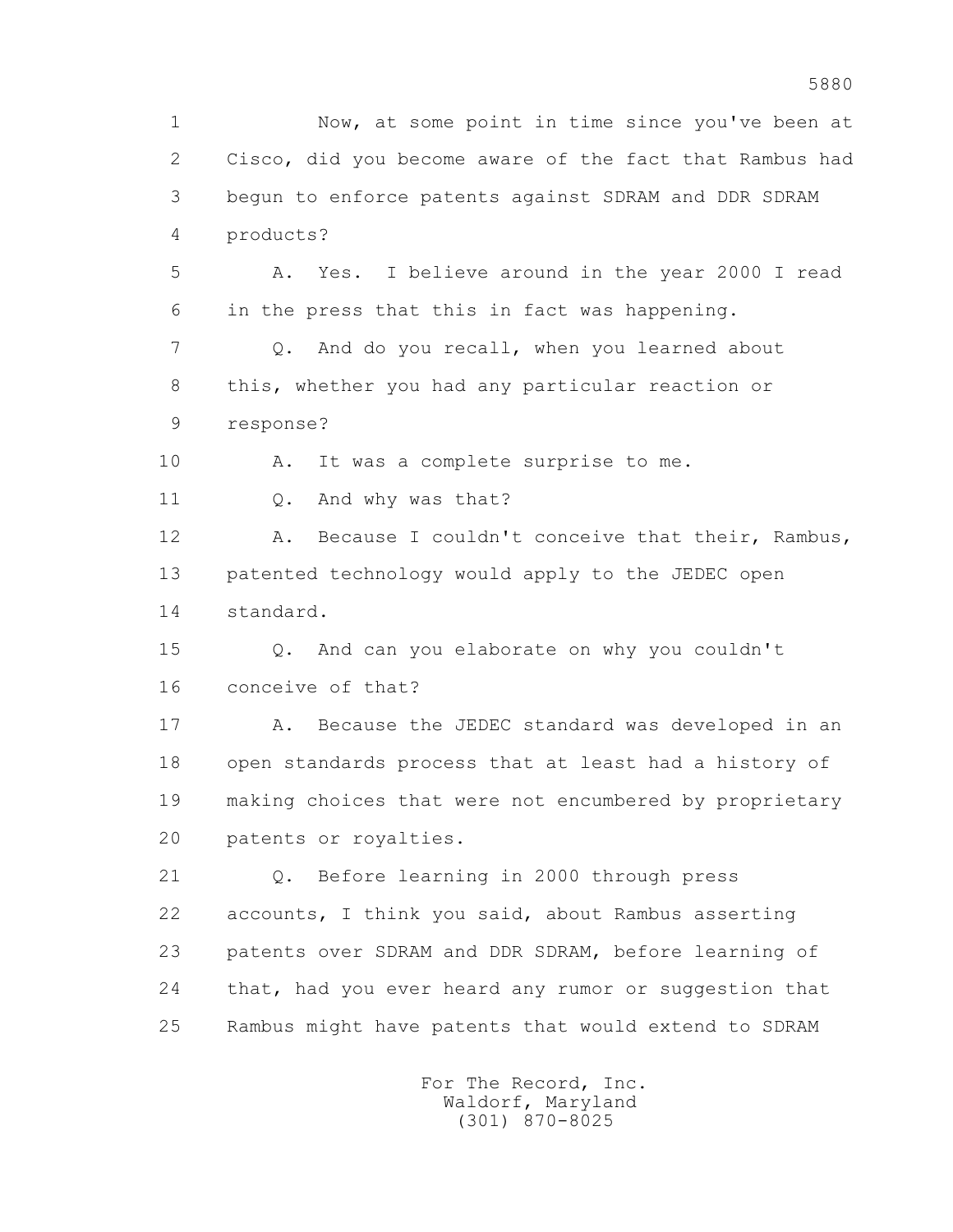1 or DDR SDRAM?

2 A. I did not.

 3 Q. When you did learn about that in 2000, did you 4 have any concerns, from the standpoint of Cisco's 5 business, did you personally have any concerns as to 6 how the fact that Rambus was asserting patents over 7 SDRAM and DDR SDRAM could impact your company?

8 A. Do you mean regarding the memory supply or in a 9 more general setting?

 10 Q. Well, if you could lay out any type of concern 11 that you may have had and then I can follow up.

 12 A. Yeah. Well, on the memory side, the concern 13 was obviously that our costs may increase since the 14 expectations I had and I still have is that those kind 15 of costs would be passed on to the customer.

16 16 In addition, if the memory suppliers -- if some 17 of them would choose not to either manufacture the same 18 type of memory or to make a change to the memory, there 19 would be a tremendous cost to Cisco to redesign the 20 existing boards and systems Cisco was shipping to 21 accommodate this new type of memory.

 22 Q. So to follow up on the last thing you said, one 23 of your concerns when you learned about Rambus seeking 24 to enforce patents over SDRAM and DDR SDRAM was that if 25 that were to result in changes to those memory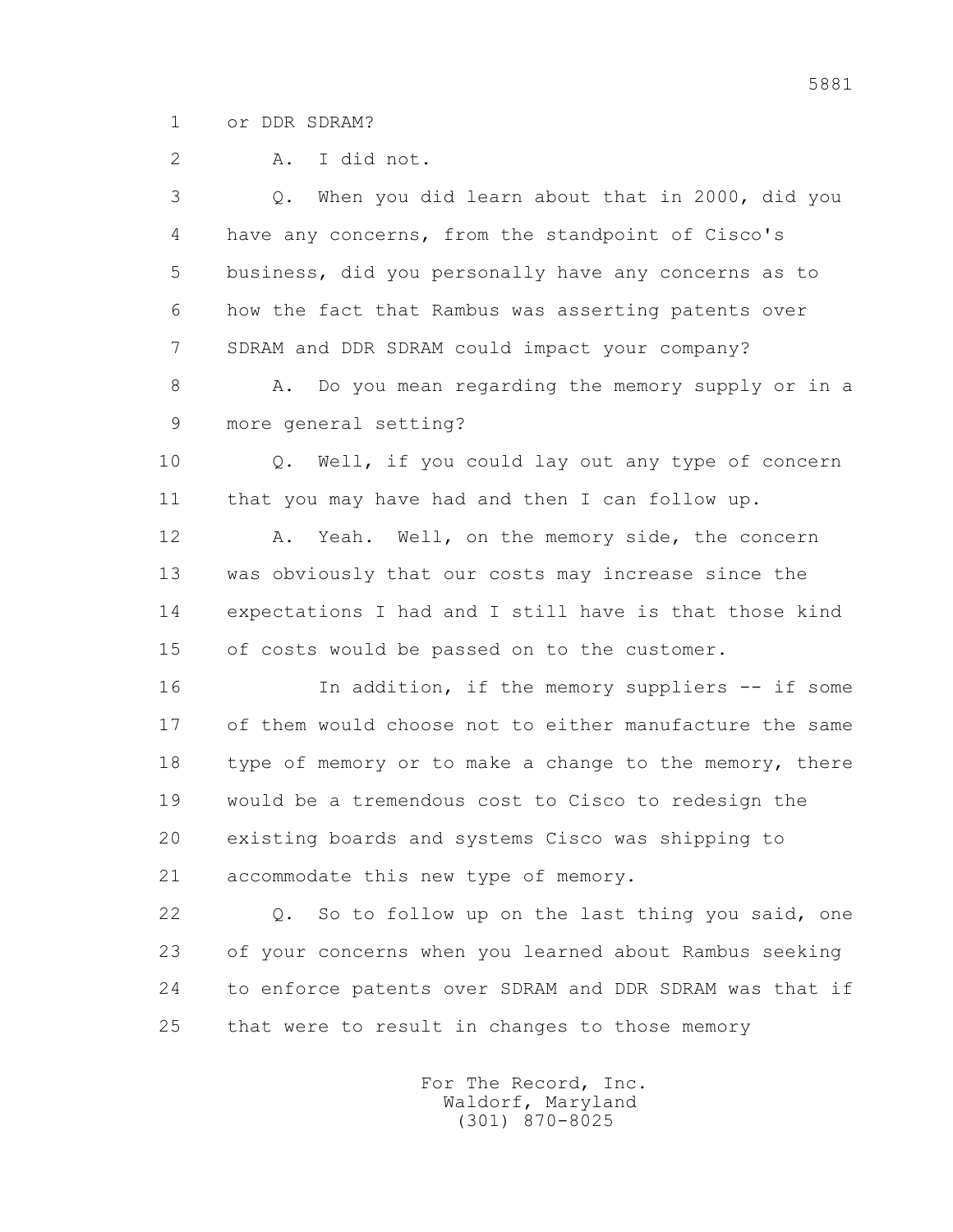1 standards, it could impose costs on your company?

2 A. Yes.

 3 Q. And you said -- you used the term "tremendous 4 cost to Cisco to redesign the existing boards and 5 systems."

 6 Can you explain what specifically you were 7 referring to when you said that this could impose 8 tremendous costs on your company?

 9 A. Well, we did a survey and Cisco was shipping 10 approximately 1500 distinct PC board assemblies that 11 included DRAM technology, so my previous estimate was 12 that at a cost of between \$500,000 to a million dollars 13 per board to redesign and requalify these boards with a 14 new type of memory technology, the cost to the company 15 could approach or exceed \$1 billion.

 16 Q. So it's your understanding that if you were 17 required to redesign your -- the boards that are used 18 in Cisco's switches and routers to accommodate a 19 different type of memory or a different memory standard 20 that the cost could range as high as a billion dollars 21 for your company?

 22 A. It would be extremely disruptive on top of 23 this, just the loss of opportunity to use the same kind 24 of engineering resources for new system development, so 25 generally speaking, we do not wish to redesign existing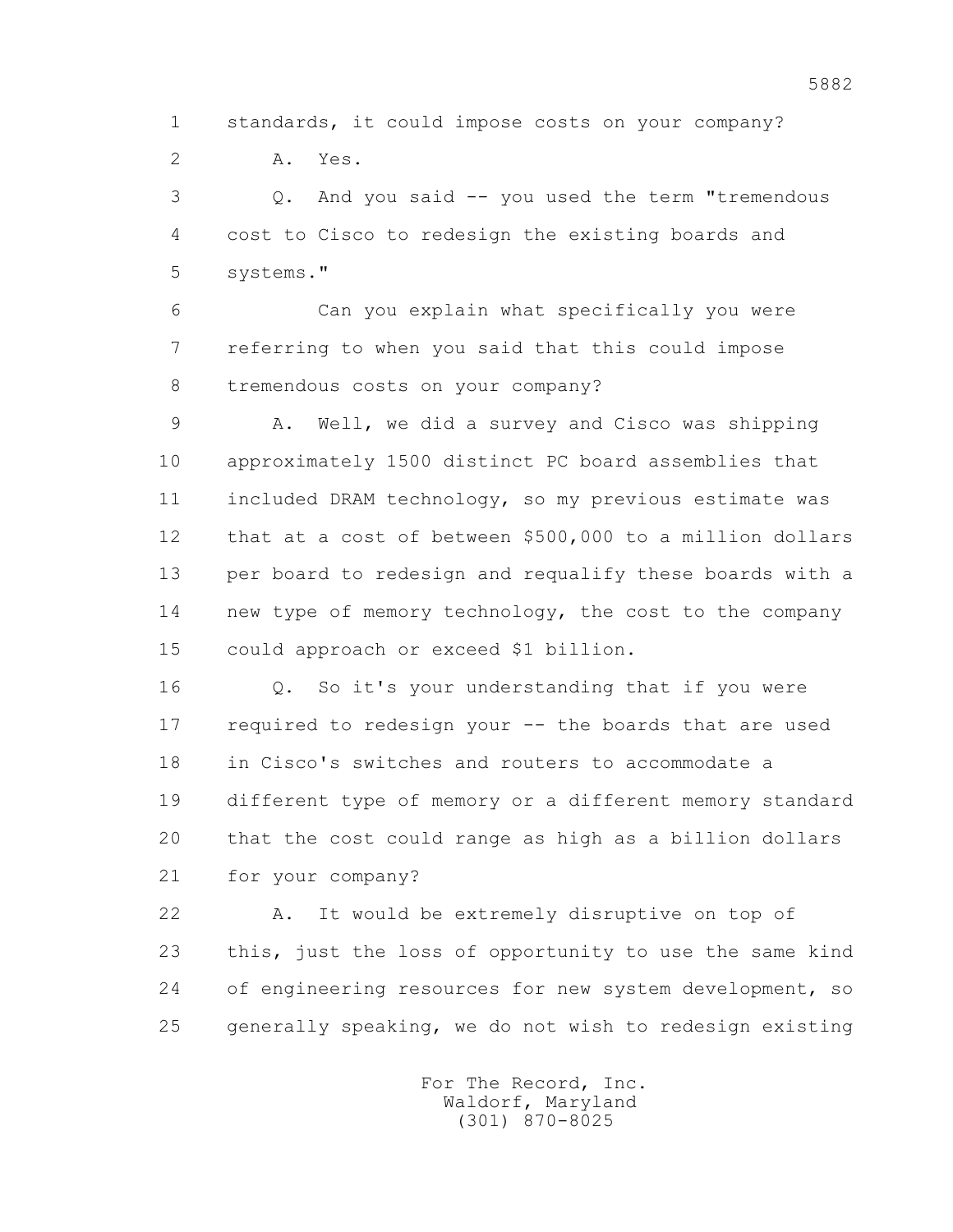1 systems or boards.

2 0. Let me ask you about the opportunity -- loss of 3 opportunity or opportunity costs that you just referred 4  $t_{\Omega}$ .

 5 Are you talking about the cost to Cisco of 6 redirecting engineering resources to a project such as 7 the redesign to accommodate a new memory? Is that what 8 you're talking about?

9 A. Yes.

 10 Q. And why is that costly to your company? 11 A. Well, both the actual prototype expenses 12 required to recertify and revalidate the new designs, 13 but on the opportunity side it takes I would say an 14 average of a man-year of engineering to deliver a new 15 board to manufacturing, so if we have to redo 16 1500 boards, that would be 1500 man-years of 17 engineering required to do all this work. And this is 18 a significant use of Cisco's engineering resources.

 19 Q. And when you gave the estimate a moment ago -- 20 obviously it's a rough estimate -- of a billion dollars 21 of potential cost to Cisco, how does that compare to 22 the amount of money that Cisco spends on an annual 23 basis on DRAM memory?

24 A. We only spend about a hundred million, as I 25 said earlier, only about a hundred million dollars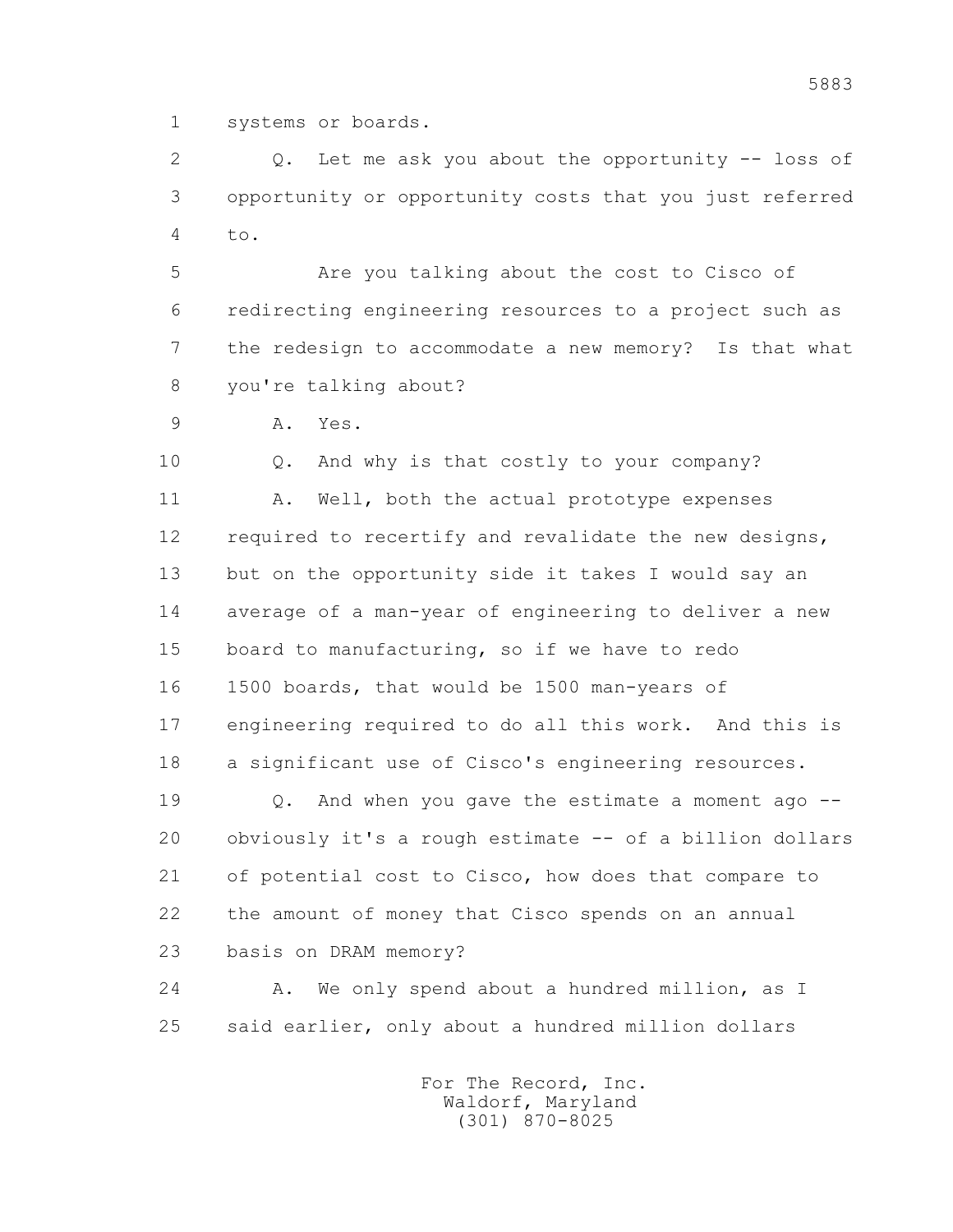1 this year on memory purchases, DRAM purchases, so it 2 would exceed the cost of operations by a factor of 3 ten.

 4 Q. If Cisco were required to redesign its boards 5 to accommodate substitutes or different types of memory 6 standards to replace the existing SDRAM and DDR SDRAM 7 standards, do you have a sense of how long that process 8 might take?

 9 A. It would take over one year. At least one 10 year.

11 0. And that's one year after you -- after there 12 is a final new memory specification for you to work 13 with?

14 A. Well, more importantly, we can only start the 15 work once we know what the new specification is. In 16 some cases it could take two years.

17 So the one year was if we have memory 18 controller chips provided to us by third parties. If 19 we have to do our own chip development for this new 20 memory, the chip development itself takes a year or 21 longer, so the total time would be at least two years. 22 Q. Now, when you said that you learned through 23 press accounts about Rambus asserting patents over 24 SDRAM and DDR SDRAM, did you have an understanding as 25 to whether the patents that were being asserted were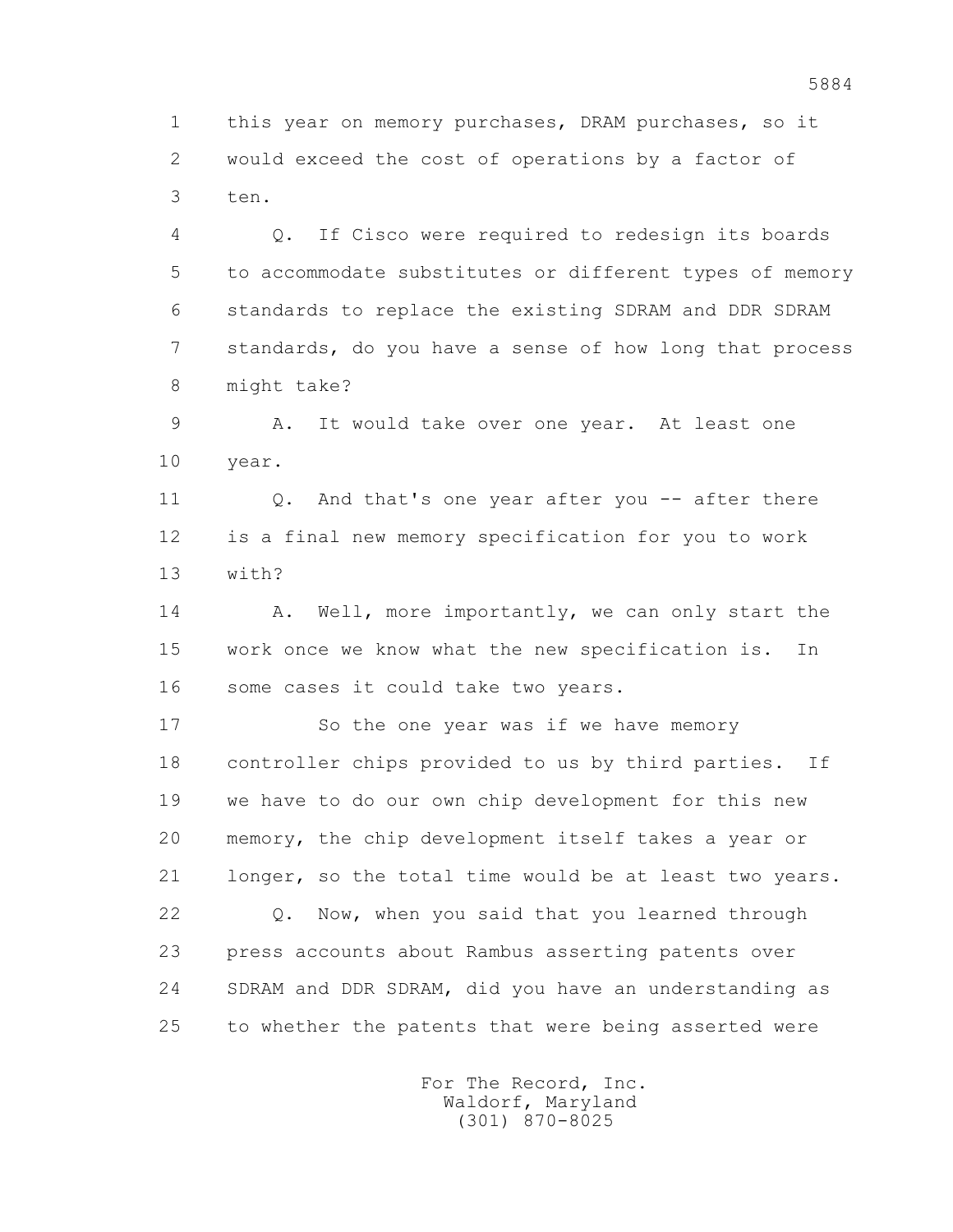1 U.S. patents, foreign patents, or both?

2 A. Well, when I first read it --

 3 MR. STONE: Objection, Your Honor. I don't 4 think this witness' understanding as to the nature of 5 what patents are being asserted has any bearing on this 6 case. What patents are being asserted are what patents 7 are being asserted. That's a matter of fact. What 8 this witness reads in a press account is if not double 9 hearsay, it might even be triple hearsay, so I object 10 on the grounds of hearsay and it's irrelevant to this 11 case.

12 JUDGE McGUIRE: Mr. Royall?

 13 MR. ROYALL: Your Honor, I think it's quite 14 relevant and I'm merely laying a foundation for later 15 questions as to his concerns relating to his business, 16 and to explore that, I need to have an understanding of 17 what the basis for his concern is or what knowledge he 18 had.

 19 JUDGE McGUIRE: Overruled. I'll hear the 20 question.

21 BY MR. ROYALL:

22 Q. Do you have the question in mind, sir?

 23 A. Yes. So I read in the press that both the 24 intellectual property rights or patents were asserted 25 both in the U.S. as well as in Europe.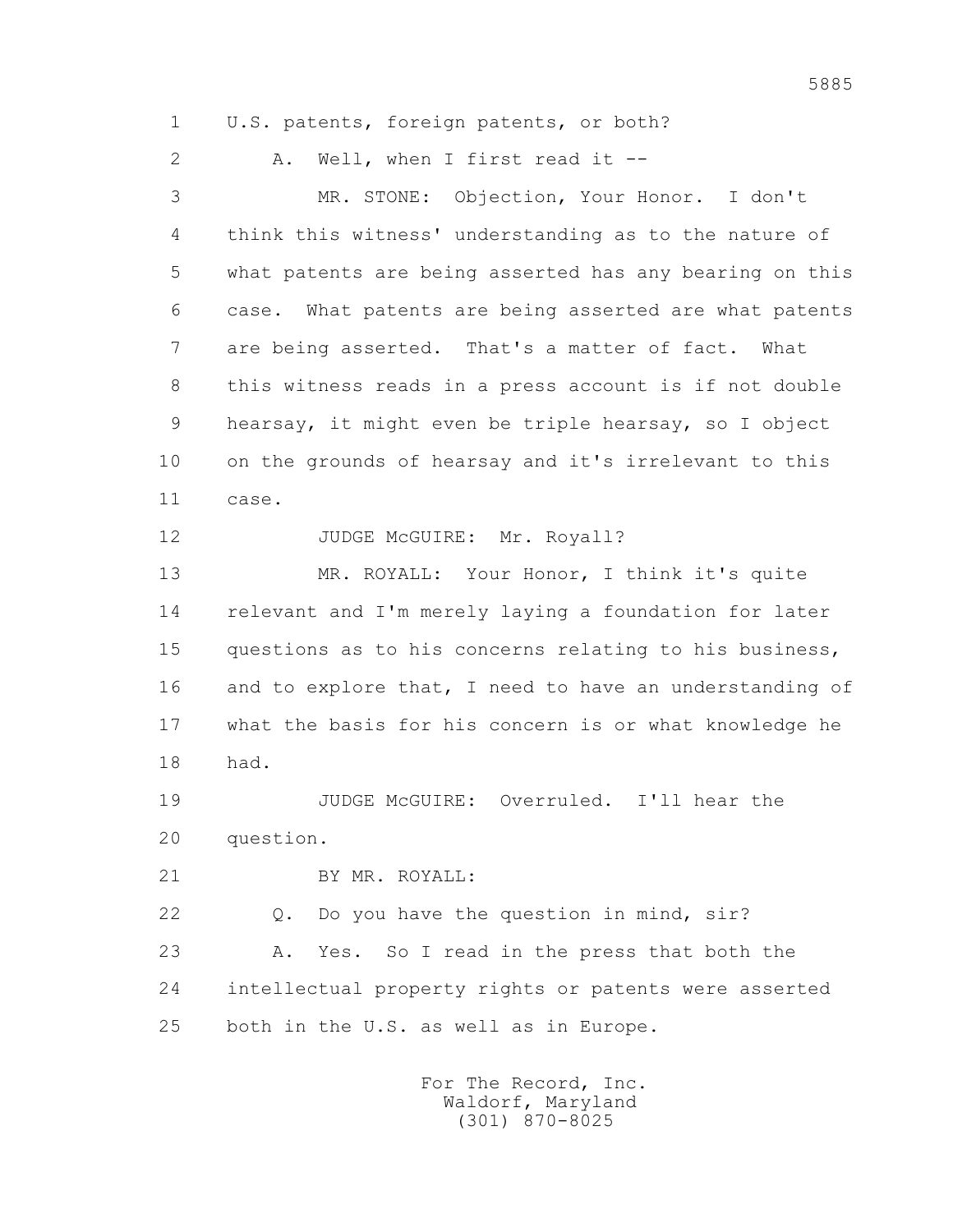1 Q. Now, you've described in previous answers the 2 nature of the concerns that you had from the standpoint 3 of the potential impact on Cisco's business of Rambus 4 enforcing patents over SDRAM and DDR SDRAM.

 5 Were those concerns limited to concerns about 6 potential enforcement of U.S. patents only or did they 7 also extend to foreign patents?

 8 A. Yeah. There's an additional issue here that 9 the memory business is of course a worldwide or 10 international business with some manufacturers in 11 Europe, many of them in Asia, and one remaining in the 12 U.S., so depending on the validity of such patent 13 claims, it could have created a dislocation in the 14 memory market depending on the country or area these 15 memory manufacturers were manufacturing the devices.

 16 On top of that, Cisco also manufactures their 17 own products all over the world and there could be a 18 secondary issue of Rambus asserting claims against 19 Cisco at the location of manufacturing Cisco Systems' 20 own products.

 21 Q. I have walked you through some of the concerns 22 that you had relating to the enforcement of Rambus 23 patents over DDR and SDRAM.

 24 Are there any other concerns that you haven't 25 touched on?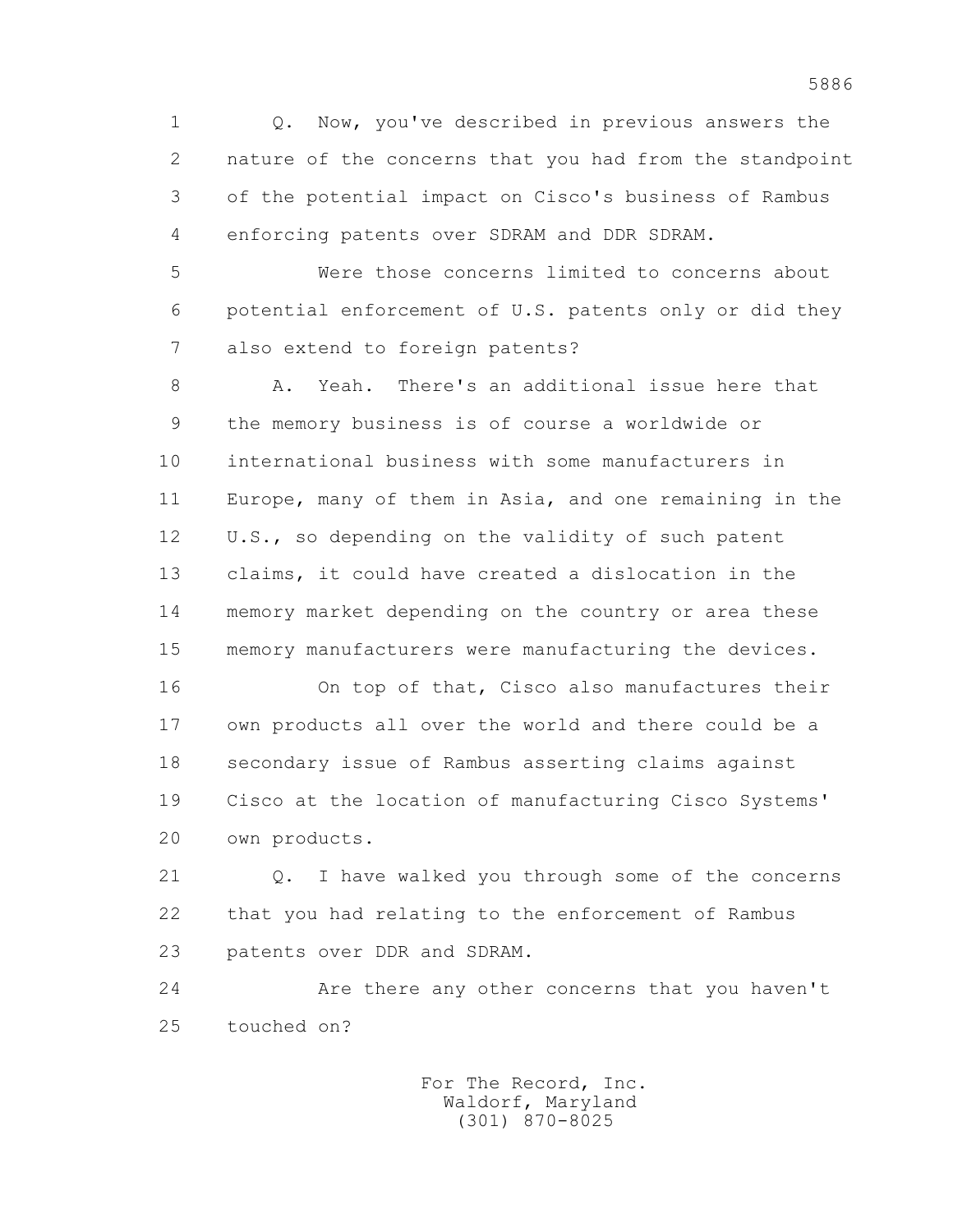1 A. Well, my broader concern is the nature of open 2 standards processes and the rights of industry 3 participants to join together to develop standards for 4 the benefit of its members or for the benefit of the 5 industry at large that are unencumbered by intellectual 6 property claims, patents, et cetera.

 7 Personally, I have been more involved with the 8 IEEE and the ITF organizations rather than with JEDEC 9 in particular, but I am in fact very cognizant of the 10 fact that an open standards process can only work if 11 there is open disclosure during the process when people 12 are at the point of making design decisions of which 13 particular choice to make.

 14 Because if the information is present that 15 there's certain technology that is in fact encumbered 16 by a patent claim and if that's known at the time, then 17 the consortium, the industry standards group, can 18 typically make other choices that would not burden the 19 standard that's being developed for the benefit of its 20 members with such a burden.

21 JUDGE McGUIRE: Okay. That's enough. I mean, 22 he's gone beyond even the framing of your question.

23 MR. ROYALL: I understand.

24 JUDGE McGUIRE: Mr. Stone?

25 MR. STONE: Your Honor, I move to strike on the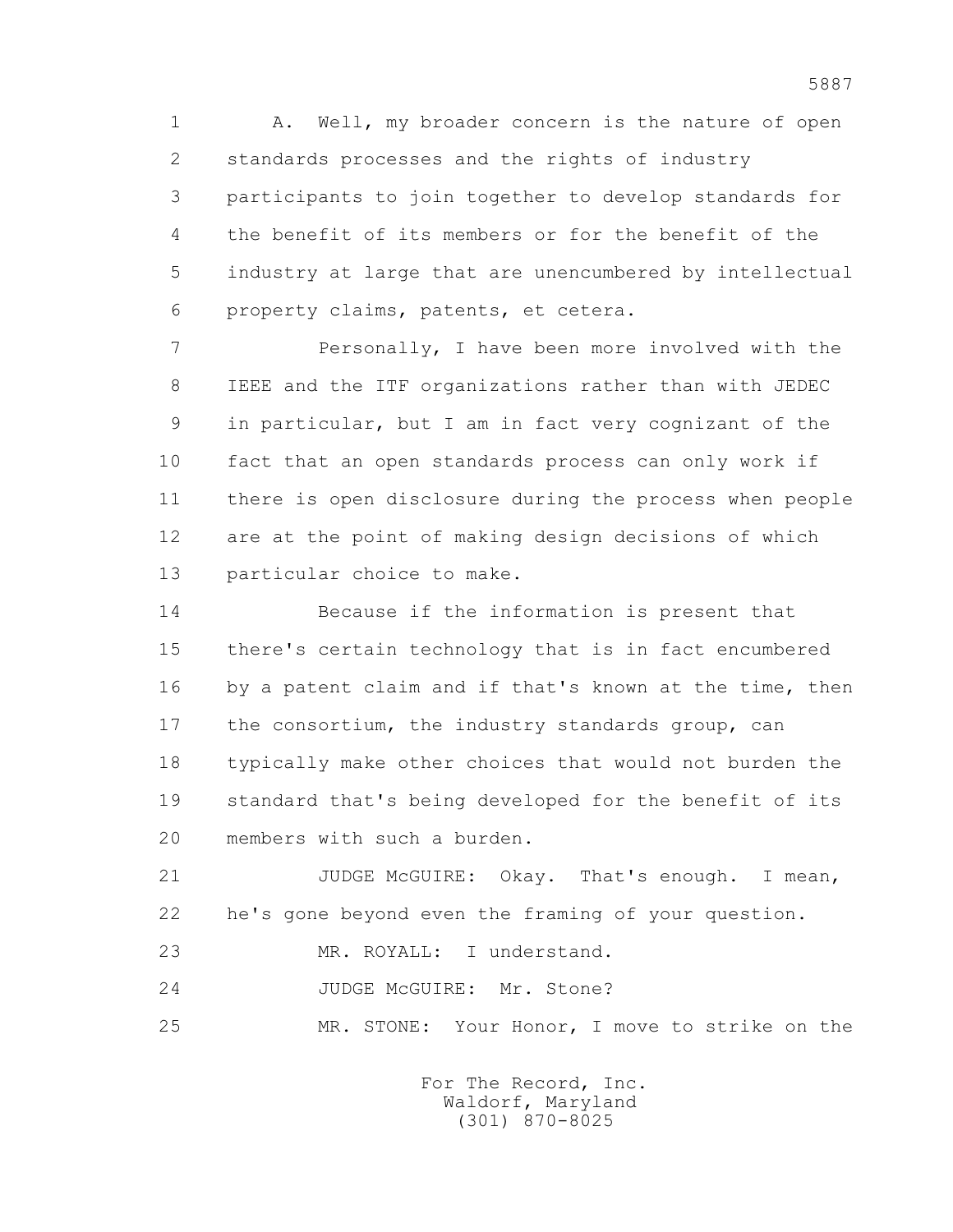1 grounds that this testimony goes directly to the area 2 which we have proffered Mr. Keefauver as an expert 3 witness on and which complaint counsel made a motion, 4 which was granted, in limine preventing him from 5 testifying as to the conduct and understanding that 6 would come from other standards-setting organizations, 7 and this is based on the witness -- 8 JUDGE McGUIRE: Sustained. I will not 9 entertain the answer regarding his understanding of 10 other organizations, the IEEE I believe he mentioned 11 and whatever the other one was. 12 MR. ROYALL: I understand, Your Honor. 13 BY MR. ROYALL: 14 O. Let me come back to this issue, 15 Mr. Bechtelsheim, and ask you not to refer to your 16 experience at IEEE or other standards organizations. 17 You've described already the limited experiences you've 18 had at JEDEC. 19 But putting aside other standards 20 organizations, did the concerns that you had relating 21 to the potential impact on your company's business, 22 Cisco's business, of Rambus enforcing patents over 23 DDR SDRAM and the earlier SDRAM standard, did those 24 concerns have anything to do with the open standards 25 process?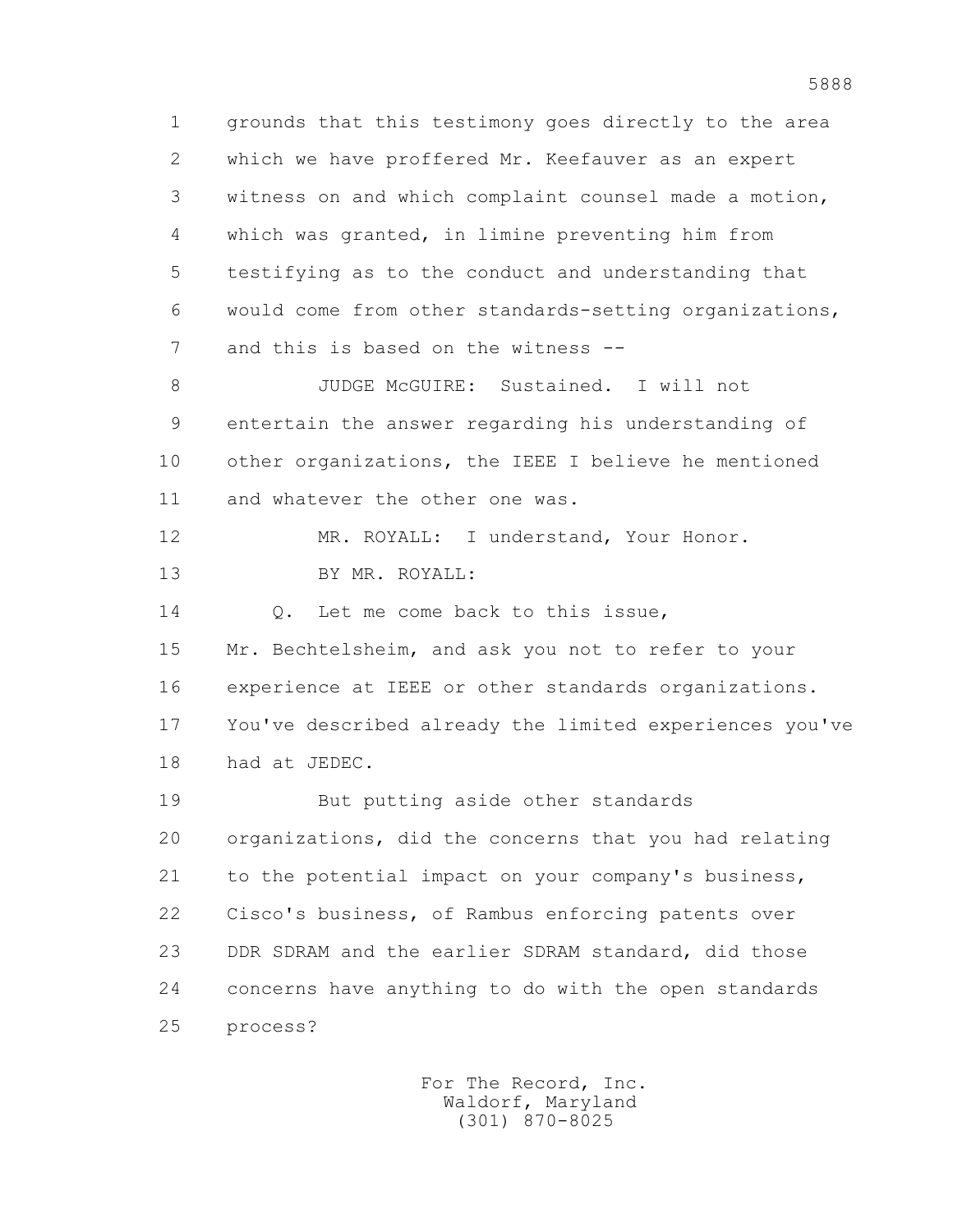1 A. Yes. Because the confidence we have in 2 choosing, in making a choice of which technology we use 3 or I use in my own design decisions is directly related 4 to my belief or my understanding that the standard is 5 in fact an open industry standard. 6 So if that trust into the nature of an open 7 standards process is violated, it makes it very 8 difficult for me to rely on the standards groups 9 developing standards, and this would be extremely 10 disruptive to the industry at large. 11 Q. And would the concern that you're expressing, 12 would that concern potentially harm, in your view, 13 Cisco's business? 14 A. Very much so since our primary business is to 15 implement standards-based products. 16 MR. ROYALL: Your Honor, I have no further 17 questions. 18 JUDGE McGUIRE: Okay. Thank you, Mr. Royall. 19 At this time we'll entertain the 20 cross-examination of the witness, Mr. Stone. 21 MR. STONE: Thank you, Your Honor. 22 CROSS-EXAMINATION 23 BY MR. STONE: 24 Q. Good afternoon, Mr. Bechtelsheim. We haven't 25 met. My name is Greg Stone and I represent Rambus.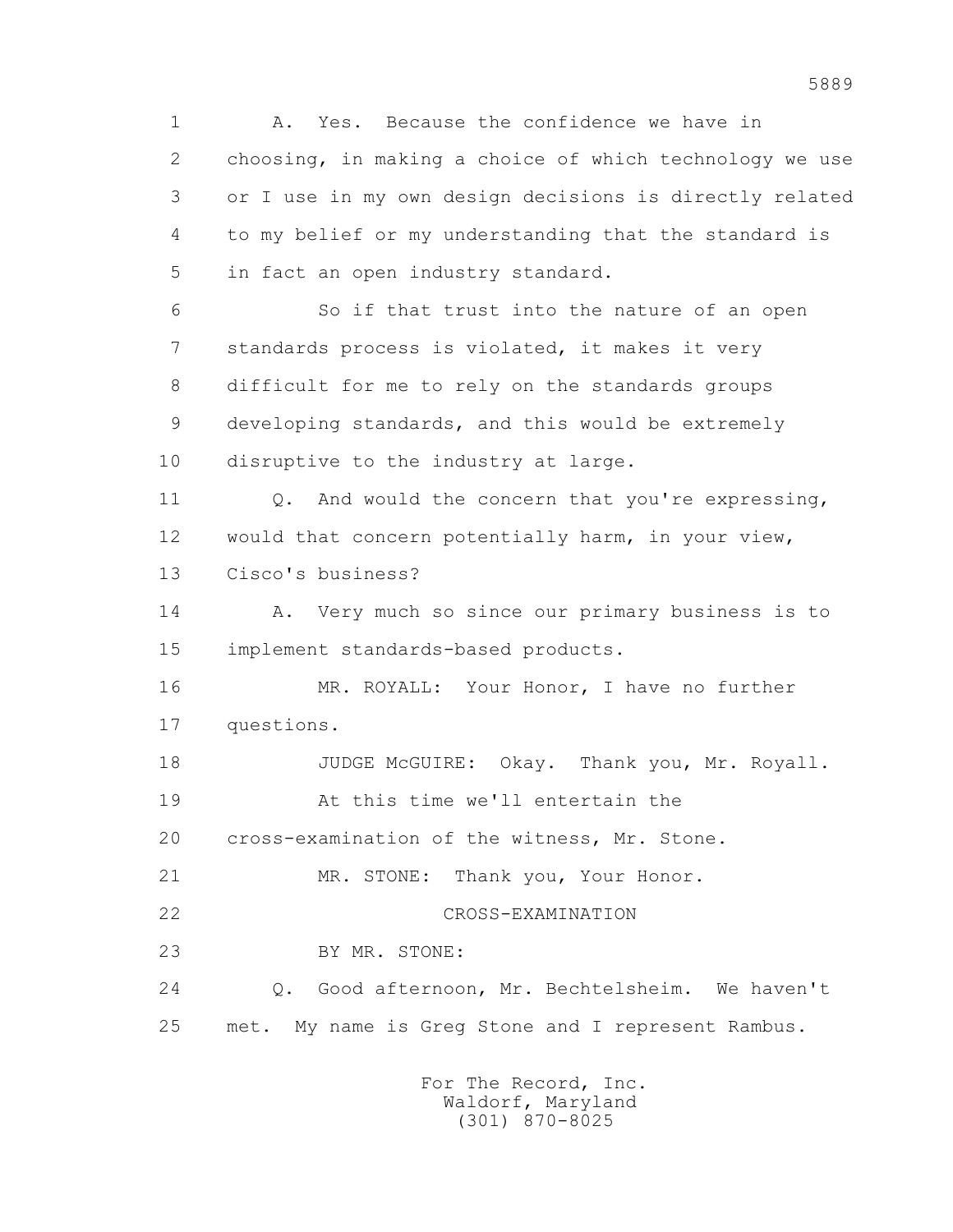1 Let me acknowledge at the outset the 2 significant contributions you have made to the 3 computing industry, which I think we've all benefited 4 from, and we appreciate it. 5 And the business model that you developed at 6 Sun was a very successful business model, was it not? 7 A. I believe so. 8 Q. \$5 billion of sales after how many years? 9 A. I don't know that we made five billion, but we 10 had one billion after five years. 11 0. One billion after five years. 12 And of course, very lucrative to you 13 individually as well? 14 A. Absolutely. 15 Q. Okay. Has anyone suggested to you that Cisco 16 is not going to be able to continue to sell products 17 that utilize SDRAM? 18 **A.** No. 19 Q. Okay. Has anyone suggested to you that Cisco 20 will not be able to sell products that utilize 21 DDR SDRAM? 22 A. No. 23 Q. So in the course of your business, that is, 24 working at Cisco, have you ever sat down with the 25 other managers at Cisco and said, Well, we better For The Record, Inc. Waldorf, Maryland

(301) 870-8025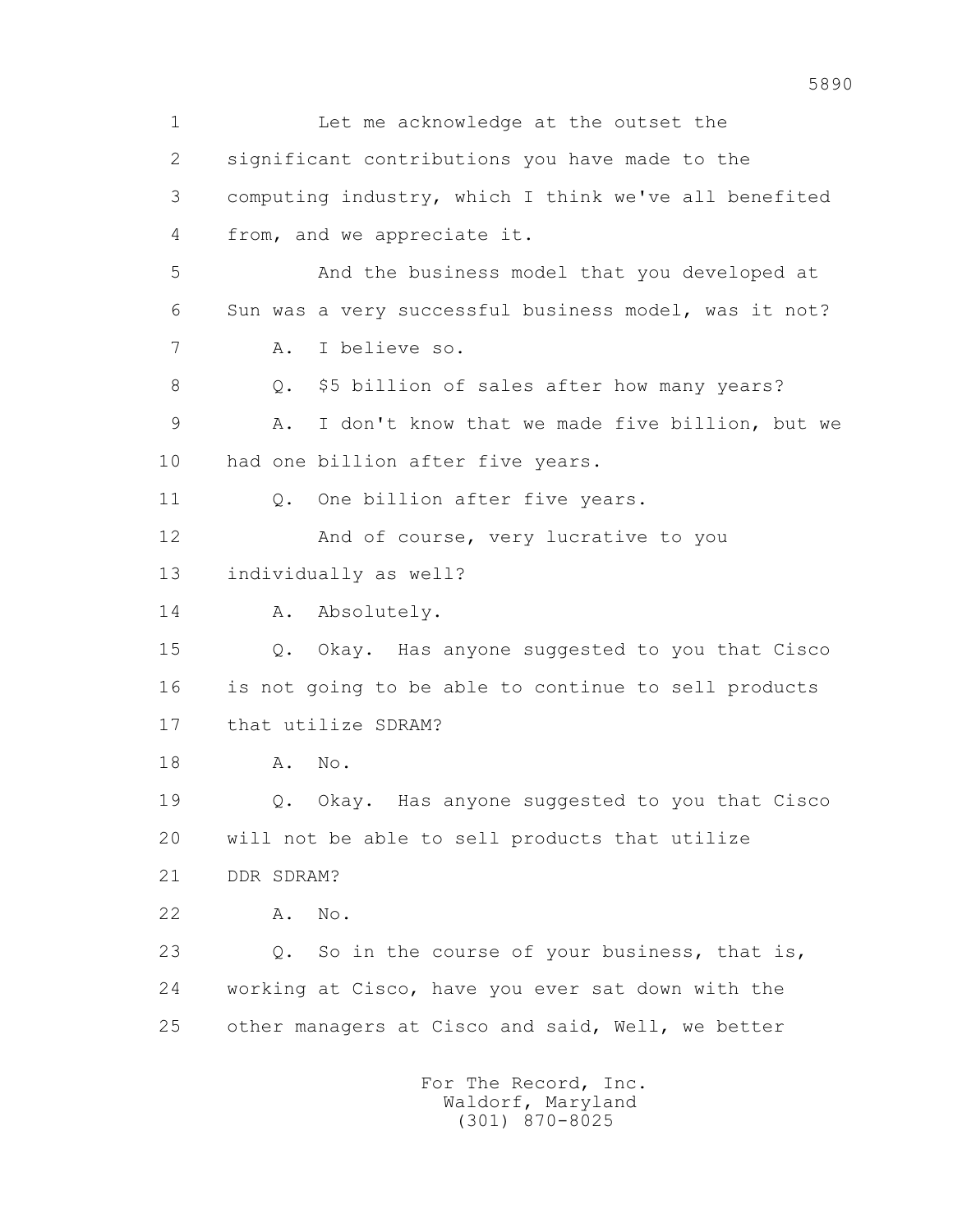1 think about what might happen if we can't use SDRAM or 2 DDR SDRAM?

 3 A. The only specific comment I made was the 4 absolute worst case. We did not have a specific 5 discussion that said let's plan for that purpose. 6 Q. And did anybody suggest to you that what you 7 called the absolute worst case would ever happen? 8 A. Not at this time. 9 Q. You work with memory manufacturers even today; 10 correct? 11 A. Of course. 12 Q. And you know that many of them are licensed 13 under Rambus' patents to manufacture SDRAM; correct? 14 A. Yes, I am, I am aware of that. 15 Q. Okay. So there's no threat -- all the patents 16 in Europe and the U.S. that Mr. Royall asked you about, 17 you understand those manufacturers have a license to 18 manufacture SDRAM? 19 MR. ROYALL: Objection, Your Honor. I think 20 this assumes facts not in evidence. 21 JUDGE McGUIRE: Mr. Stone, do you want to 22 comment on that? 23 MR. STONE: I'm not sure what facts it 24 assumes. 25 JUDGE McGUIRE: I'm not either.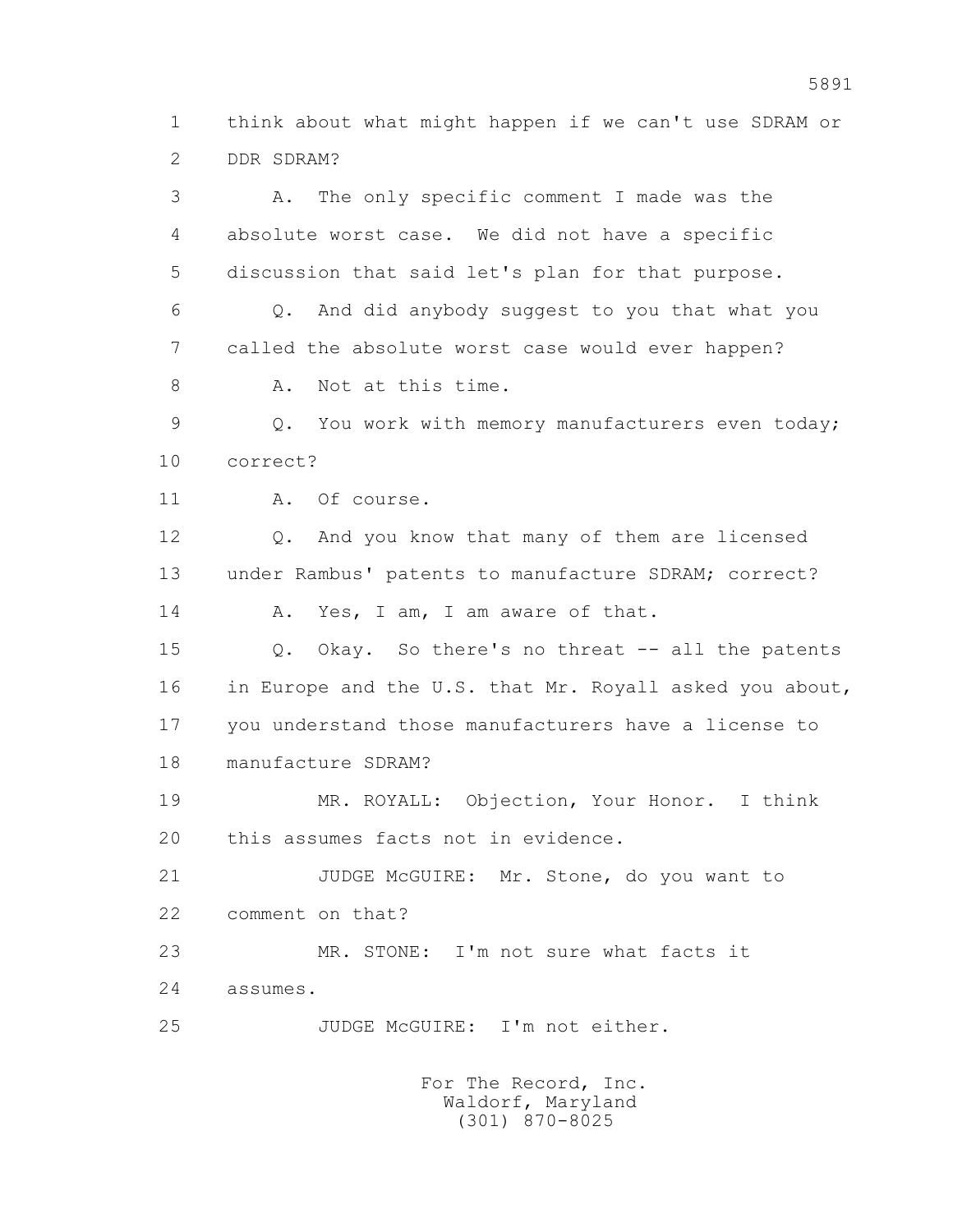1 MR. ROYALL: I'm sorry. Are you representing 2 that all manufacturers have licenses to Rambus patents? 3 That's the concern I had. 4 MR. STONE: I don't think that's the question. 5 JUDGE McGUIRE: Okay. Restate it, Mr. Stone. 6 MR. STONE: I will, Your Honor. 7 BY MR. STONE: 8 0. You understand that there are manufacturers who 9 are licensed under all of the U.S. and European patents 10 that Mr. Royall asked you about; correct? 11 A. Yes. 12 Q. And do you know whether or not the other 13 manufacturers who aren't licensed have been offered a 14 license? 15 A. I would assume they have been offered a 16 license. I don't know this for a fact, but I assume. 17 Q. I'm sorry. I didn't mean to interrupt you. 18 Have you ever spoken with Micron about whether 19 they have a license? 20 A. I believe they do not. 21 Q. And did they tell you they had been offered 22 one? 23 A. They did not make that specific comment, but I 24 assume there must have been a discussion about this. 25 Q. Did you ask them if they planned to take a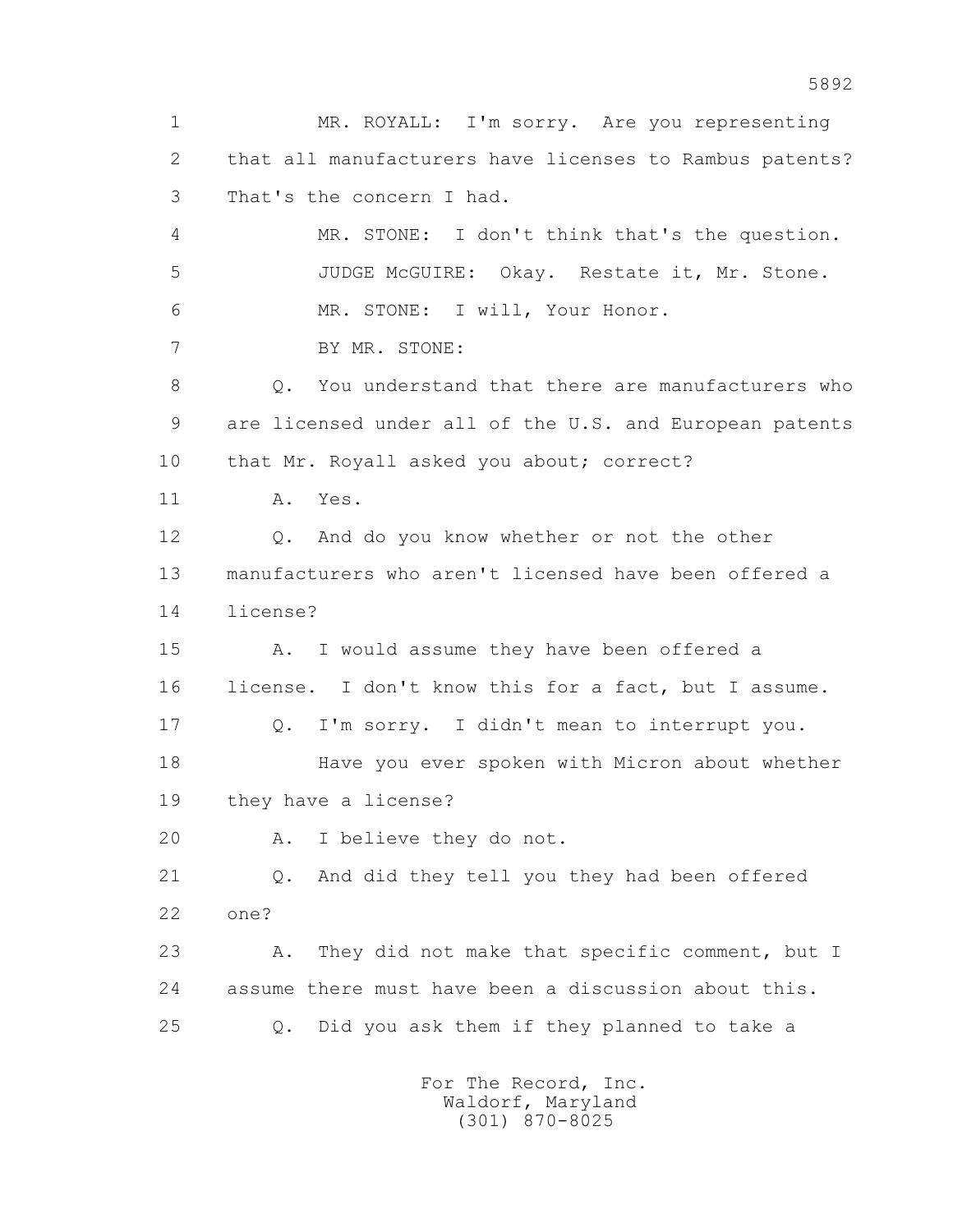1 license?

2 A. No, I did not ask that question. 3 Q. Did you ask them what their plan was if they 4 should lose the patent litigation? 5 A. No. I did not discuss it. 6 Q. Did they ever suggest to you that they were 7 concerned that they couldn't continue to supply SDRAM 8 or DDR SDRAM to Cisco? 9 A. They did not suggest that. 10 Q. Infineon is a company you work with today; 11 correct? 12 A. Yes. 13 Q. Has Infineon ever suggested to you that they 14 have any concern that they won't be able to continue to 15 supply SDRAM and DDR SDRAM to Cisco? 16 A. No, they have not. 17 Q. Do you work with Hynix? 18 A. To a lesser extent. 19 Q. Has Hynix ever suggested to you that they won't 20 be able to supply those -- 21 A. I did not have those discussions. 22 Q. Has any company ever said to you they were 23 concerned they wouldn't be able to continue to supply 24 SDRAM and DDR SDRAM to Cisco? 25 A. No.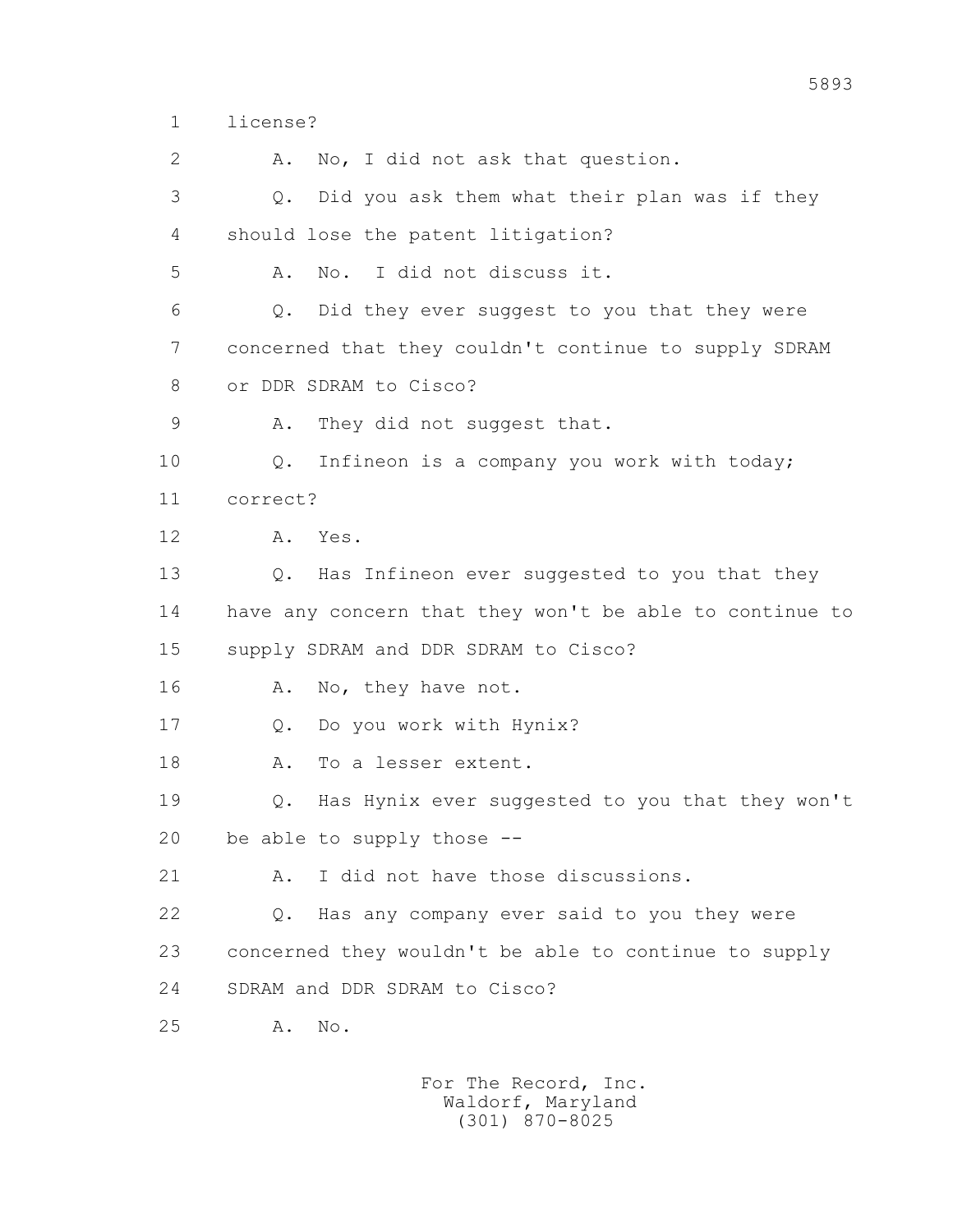1 0. Have any of these companies, these memory 2 manufacturer companies, ever told you that they were 3 planning to design around the Rambus patents? 4 A. Yes. 5 Q. And when did they first tell you that? 6 A. In 2000. I don't know the exact time, but it 7 was the advanced DRAM technology group. 8 0. And was someone from Cisco involved with that? 9 A. Yes. 10 Q. And did you understand that one of the 11 purposes of the ADT -- was that the shorthand name for 12 it? 13 A. Yes. 14 Q. One of the purposes of ADT was to design around 15 the Rambus patents; correct? 16 A. That was my understanding. 17 Q. Has any development come out of the work that 18 started so far as you know in 2000? 19 MR. ROYALL: Objection. Lacks foundation. 20 JUDGE McGUIRE: Overruled. As far as he 21 knows. 22 THE WITNESS: Yes, as far as I know, there's 23 been no significant outcome of that work. 24 BY MR. STONE: 25 Q. Have you done any work on your own to develop a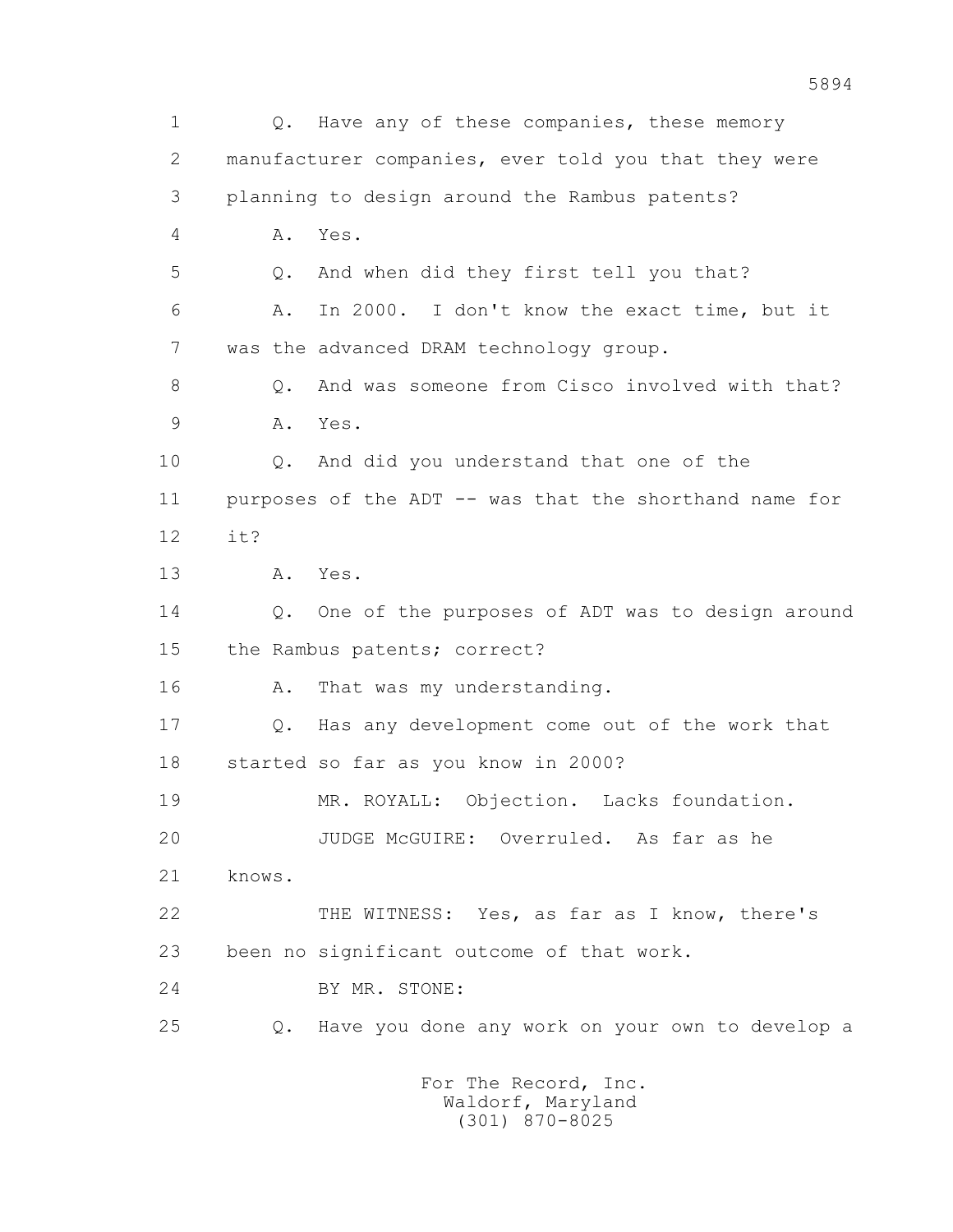1 design that doesn't -- that isn't impacted by the 2 Rambus patents?

3 A. No, I did not.

 4 Q. Have you gone and looked at the Rambus patents 5 that are at issue in the litigation between Rambus and 6 some of the memory manufacturers?

7 A. I have not.

 8 Q. Do you know what features if any features in 9 any of the products that Cisco uses today actually 10 infringe those patents?

 11 A. Since I didn't look at the patents, I cannot 12 answer your question regarding to, you know, validity 13 of any claim in that patent relative to Cisco product. 14 0. Has anyone told you what features of any of the 15 products that Cisco uses today infringe on Rambus

16 patents?

17 A. My general understanding is that the feature 18 that's being discussed the most is the mode register.

19 Q. And who has told you that?

20 A. That was reported in the press.

21 Q. Have you heard it from anyone else?

 22 A. I believe I heard it from one of the memory 23 manufacturers themselves, but I do not recall from 24 which one.

25 Q. And do you recall what they told you about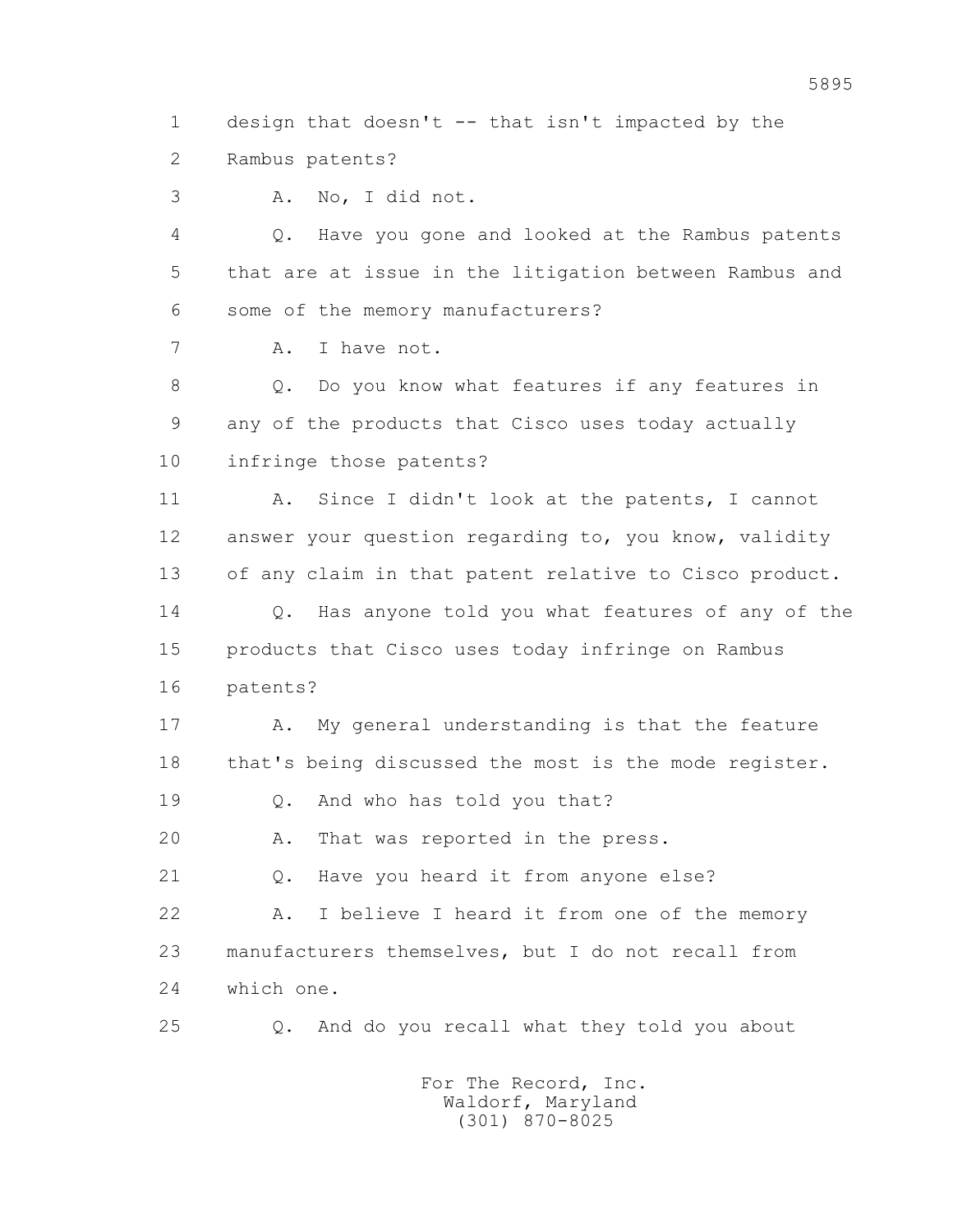1 that? Did they tell you they thought that the product 2 did infringe? Did they tell you it didn't infringe? 3 Did they tell you they thought the patent was valid or 4 invalid? Did they comment on that in any way?

 5 A. My recollection is that the comment came from 6 either Infineon or Micron, and whoever the company was 7 felt that this was not a logical application of the 8 Rambus patent to claim the mode register in synchronous 9 DRAM.

10 Q. You said not a logic --

 11 A. Not a valid application. But I'm not making 12 this -- I'm representing what I heard from them. I 13 have no personal knowledge of this.

 14 Q. And you have no personal views one way or the 15 other on whether the Rambus patents are valid or not? 16 A. I have not reviewed their patents. I have 17 commented earlier in my testimony that mode registers 18 have existed on chips in my entire, you know, design 19 experience for the last thirty years, so I do not 20 personally view a mode register as an innovative 21 element.

 22 Q. And you haven't looked at the patent to -- you 23 haven't looked at the patents to see whether what they 24 claim is a mode register or a particular application in 25 a mode register, have you?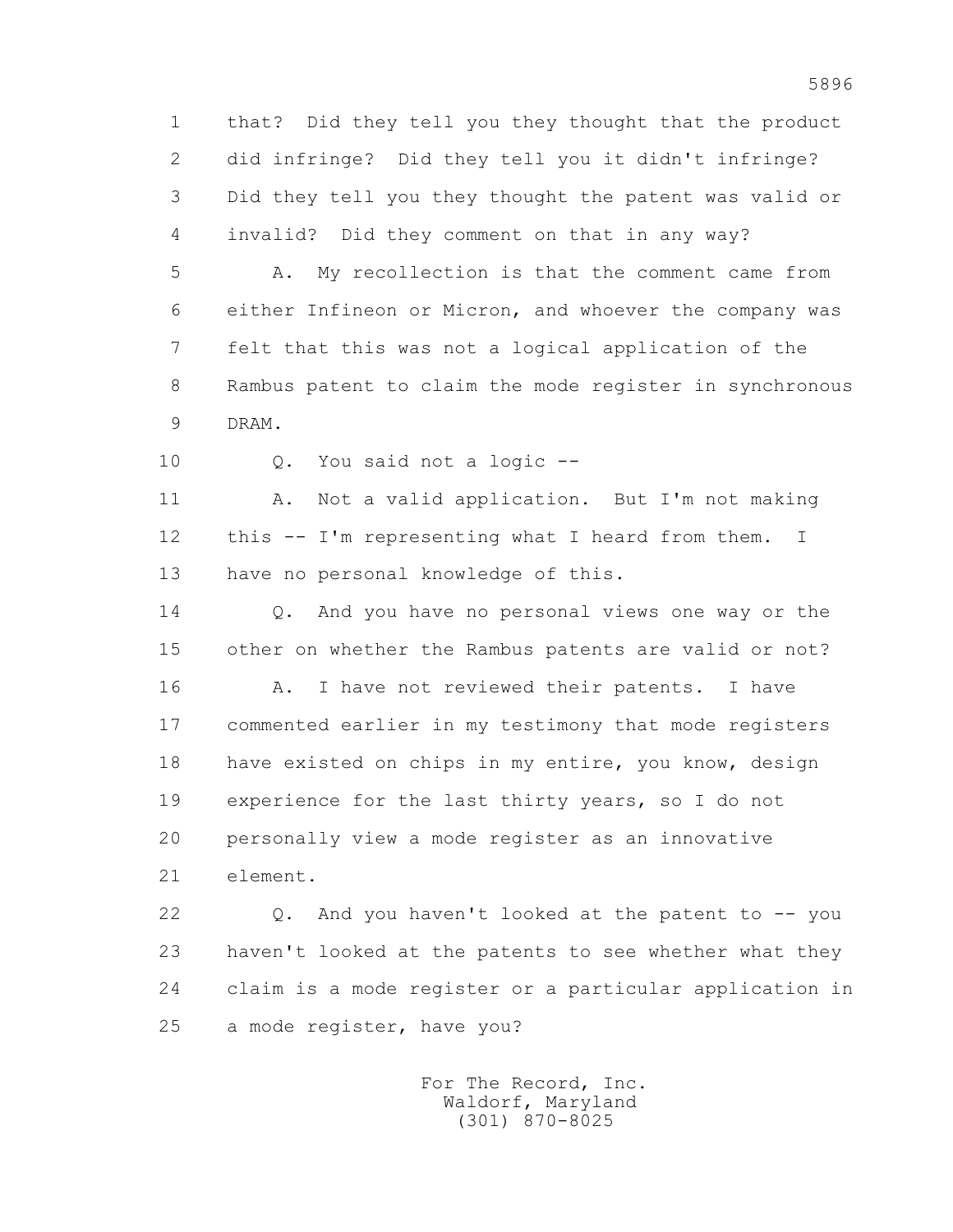1 A. I have not looked at the patent.

 2 Q. Okay. When you told us earlier that you 3 understood an open standard should be one that is 4 unencumbered by patents, can you tell us what you mean 5 by "unencumbered"?

 6 A. Unencumbered means that if there is 7 intellectual property ownership by a particular entity 8 that license to such intellectual property would be 9 available under reasonable and nondiscriminatory terms 10 to the -- to anyone who wants to license that 11 property.

 12 Q. So it's okay to have patents on something that 13 is part of an open standard as long as you are willing 14 to license them on reasonable and nondiscriminatory 15 terms, in your view?

16 A. Well, it is preferable not to include patents, 17 so I think an essential element here is having matters 18 disclosed at the time the standards groups make certain 19 decisions so that the participants are fully aware of 20 the implication of making such a choice.

21 Q. And if they choose to use patented technology, 22 that's okay?

 23 A. It is okay as long as the patent holder would 24 commit to licensing their required patents under 25 reasonable and nondiscriminatory terms.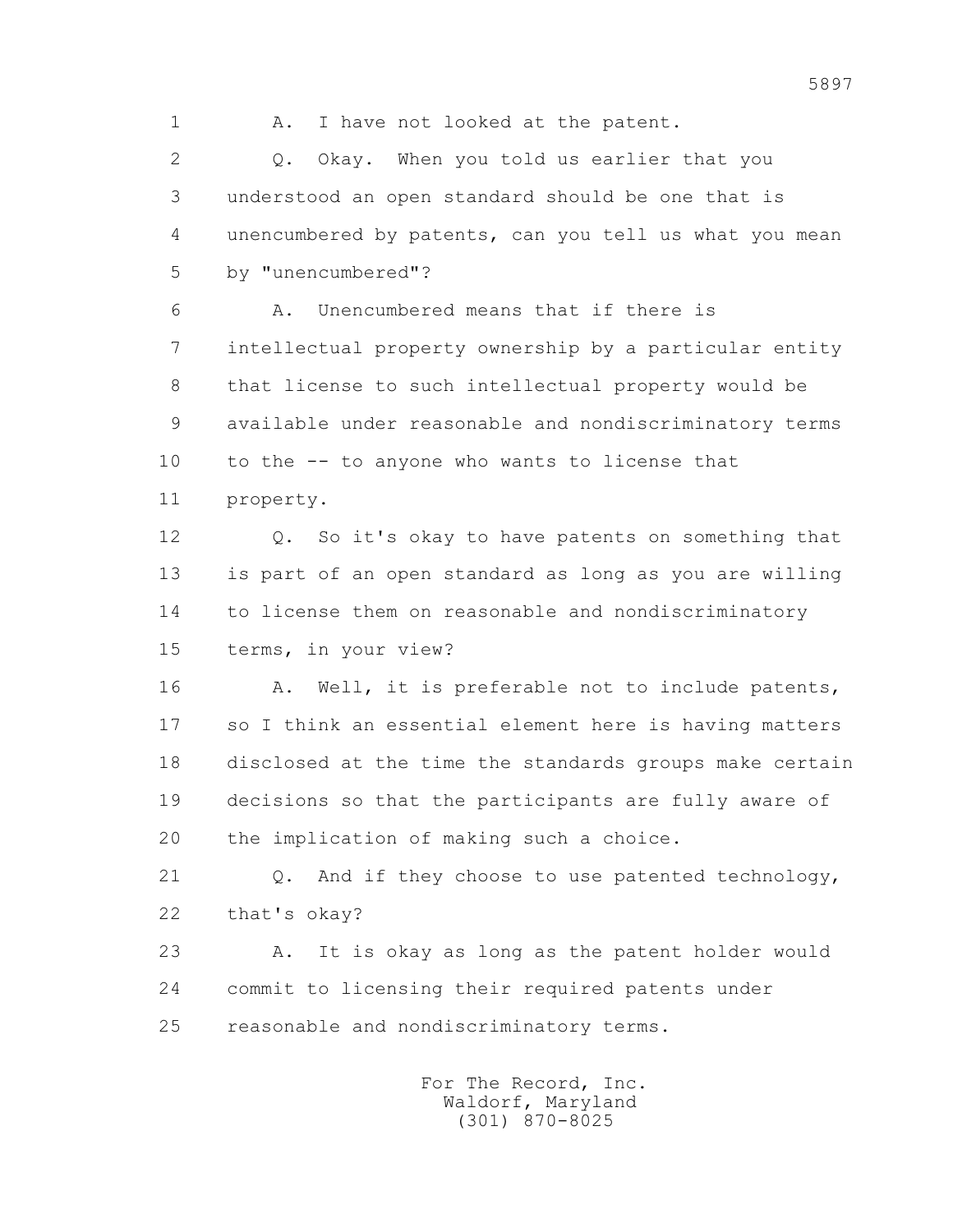1 Q. Yes. It's not your expectation that products 2 that are built to JEDEC standards will not be covered 3 by patents, is it? 4 A. No. 5 MR. ROYALL: Objection. Vague. 6 THE WITNESS: But that is not my expectation. 7 JUDGE McGUIRE: Overruled. 8 BY MR. STONE: 9 Q. When you first founded Sun, shortly after it 10 was founded, you applied for patents; correct? 11 A. Sure. 12 Q. And those patents were intended to cover 13 features of the product that you had designed and first 14 built while you were still at Stanford; correct? 15 A. Yes. 16 Q. And you didn't apply for a patent that covered 17 the entirety of the -- well, would you call it a 18 workstation at that time? 19 A. Yes. 20 Q. You didn't apply for a patent that said it 21 covers the entire workstation and everything in it; you 22 applied for patents that covered various features, 23 didn't you? 24 A. Correct. 25 Q. And you expected those patents would cover For The Record, Inc. Waldorf, Maryland

(301) 870-8025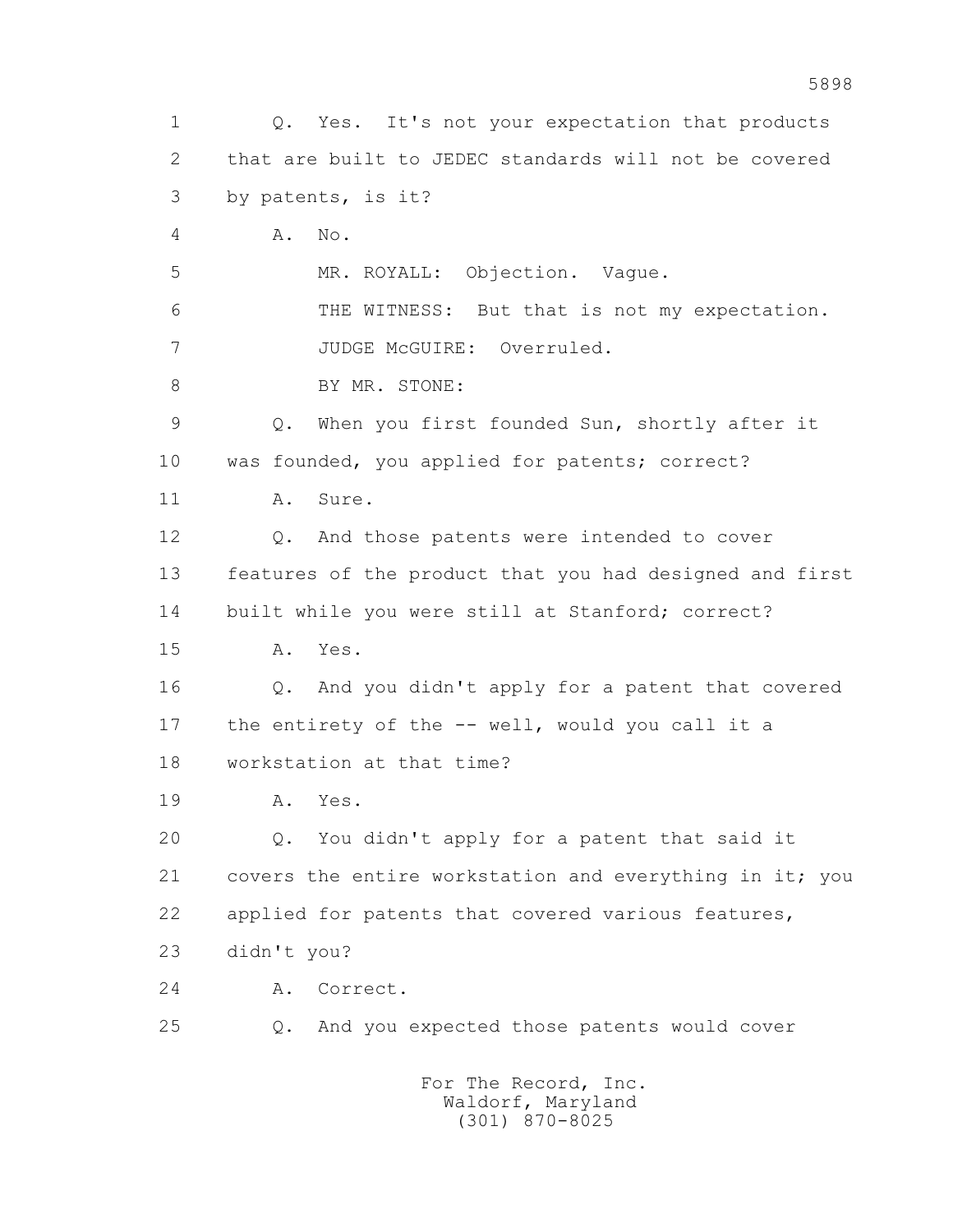1 those features whether they were used in a Sun 2 workstation or someone tried to build another 3 workstation -- let's call it the moon -- the moon 4 workstation and used the same features; right? 5 A. Well, the patents I had applied for earlier on 6 were very specific to Sun's implementation of the 7 workstation and thus were unlikely to be used by 8 another party doing an independent design. 9 So the primary purpose of the Sun patents at 10 that time was to prevent what's known as reverse 11 engineering where another party would simply copy the 12 design. 13 Q. And the idea was to prevent someone from 14 copying either part or all of the design; correct? 15 A. It would prevent people from copying the 16 specific parts that were patented under the patent. 17 Q. And you've obtained patents since that original 18 work that you did, have you not? 19 A. Correct. 20 Q. And you've obtained patents that cover SIMMs; 21 correct? 22 A. DIMMs. Dual in-line memories, not SIMMs. 23 Q. You're aware that some of those patents are on 24 the JEDEC patent tracking list; correct? 25 A. That's correct.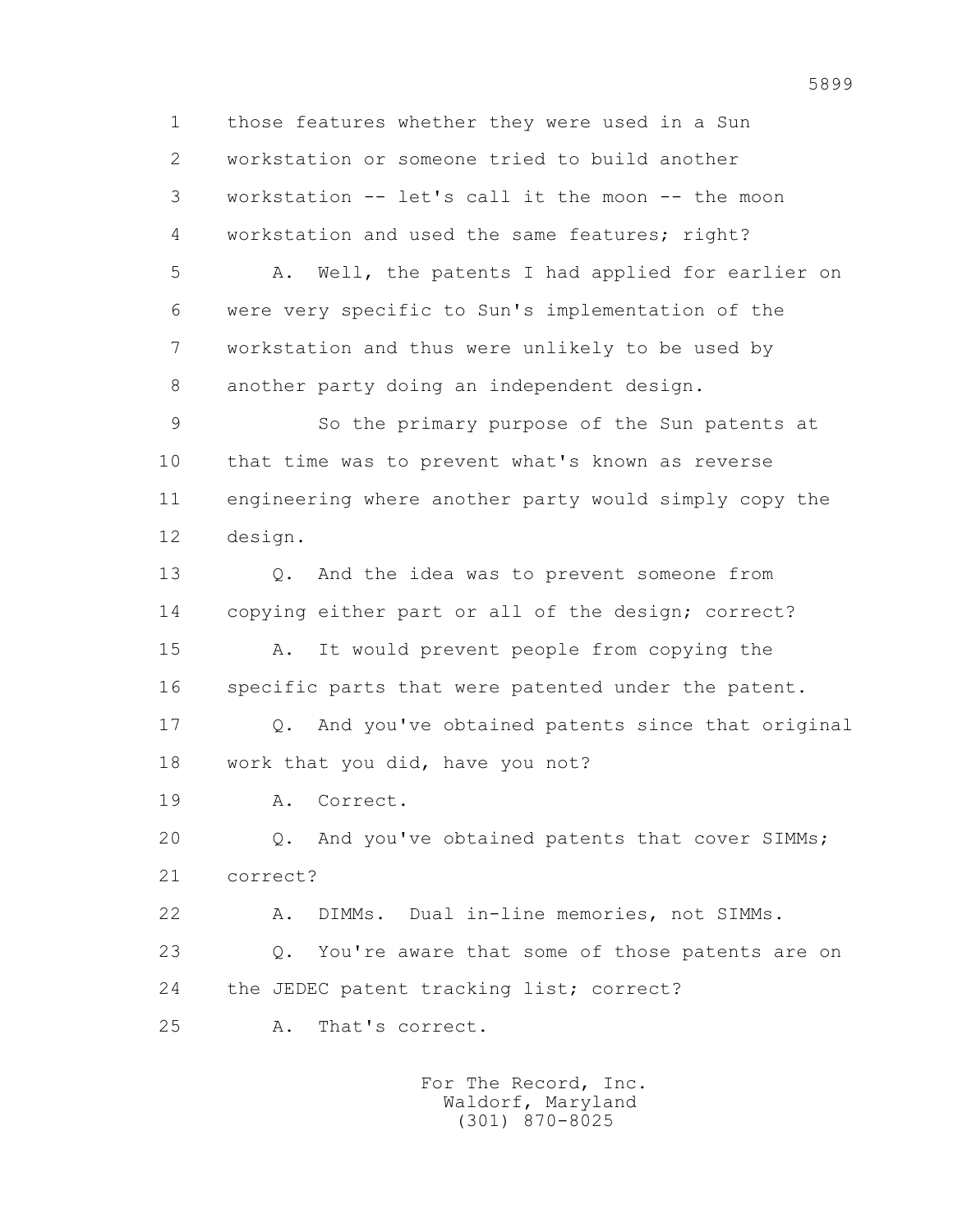1 0. And there they're described as SIMM patents; 2 correct?

 3 A. I think the original name may have been SIMM 4 before the industry called it a DIMM, but I believe 5 everybody calls it a DIMM.

 6 Q. Now, while you were at -- and you did that work 7 while you were at Sun?

8 A. Correct.

 9 Q. While you were at Sun, did Sun expect companies 10 to pay it royalties if they utilized certain inventions 11 that were patented by Sun?

 12 A. I was actually not either responsible nor 13 directly involved in the business discussions 14 surrounding how Sun should either license or protect 15 its patents and under what royalties it would license 16 such patents. It was not my responsibility.

 17 Q. Do you have knowledge about the fact that Sun 18 expected companies to pay it royalties for memory 19 modules that connected to the SPARC workstation?

 20 A. My general understanding is that that was in 21 fact the case.

 22 Q. Now, the SPARC workstation was the evolution of 23 what you originally invented; am I correct?

24 A. Correct.

25 Q. And the memory module that was included in the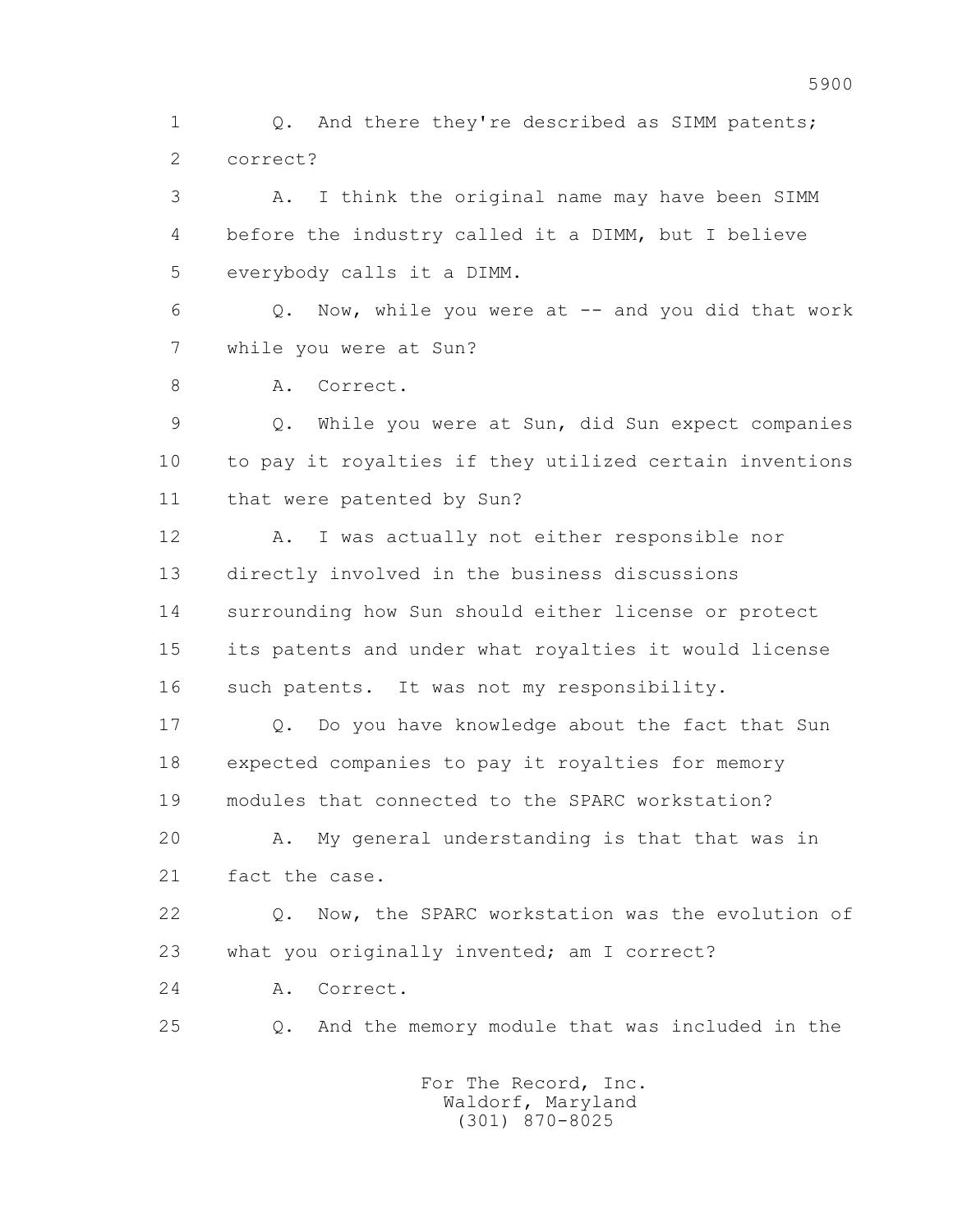1 SPARC workstation, was that one that made use of JEDEC 2 standard products?

 3 A. Yeah. Not the original design, but one of the 4 subsequent versions of the SPARC workstation included 5 the patented DIMM design.

 6 Q. And did that patented DIMM design make use of 7 standardized memory?

8 A. Yes, it did.

 9 Q. And was it your understanding while you were 10 at Sun that Sun expected those memory module 11 manufacturers to pay a 5 percent royalty to Sun if 12 they manufactured those modules that work on the SPARC 13 workstation?

14 A. I cannot comment on the exact royalties because 15 I don't have any firsthand information, but I believe 16 there was a royalty implication. I do not know the 17 amount.

 18 Q. And during the time you were at Sun, did any of 19 your colleagues at Sun talk with you about the amount 20 or range of those royalties?

21 A. I do not recall the specific discussions.

22 Q. Do you recall general discussions?

23 A. There was a general discussion, yeah.

 24 Q. And what was your understanding based on the 25 general discussion from the other people employed at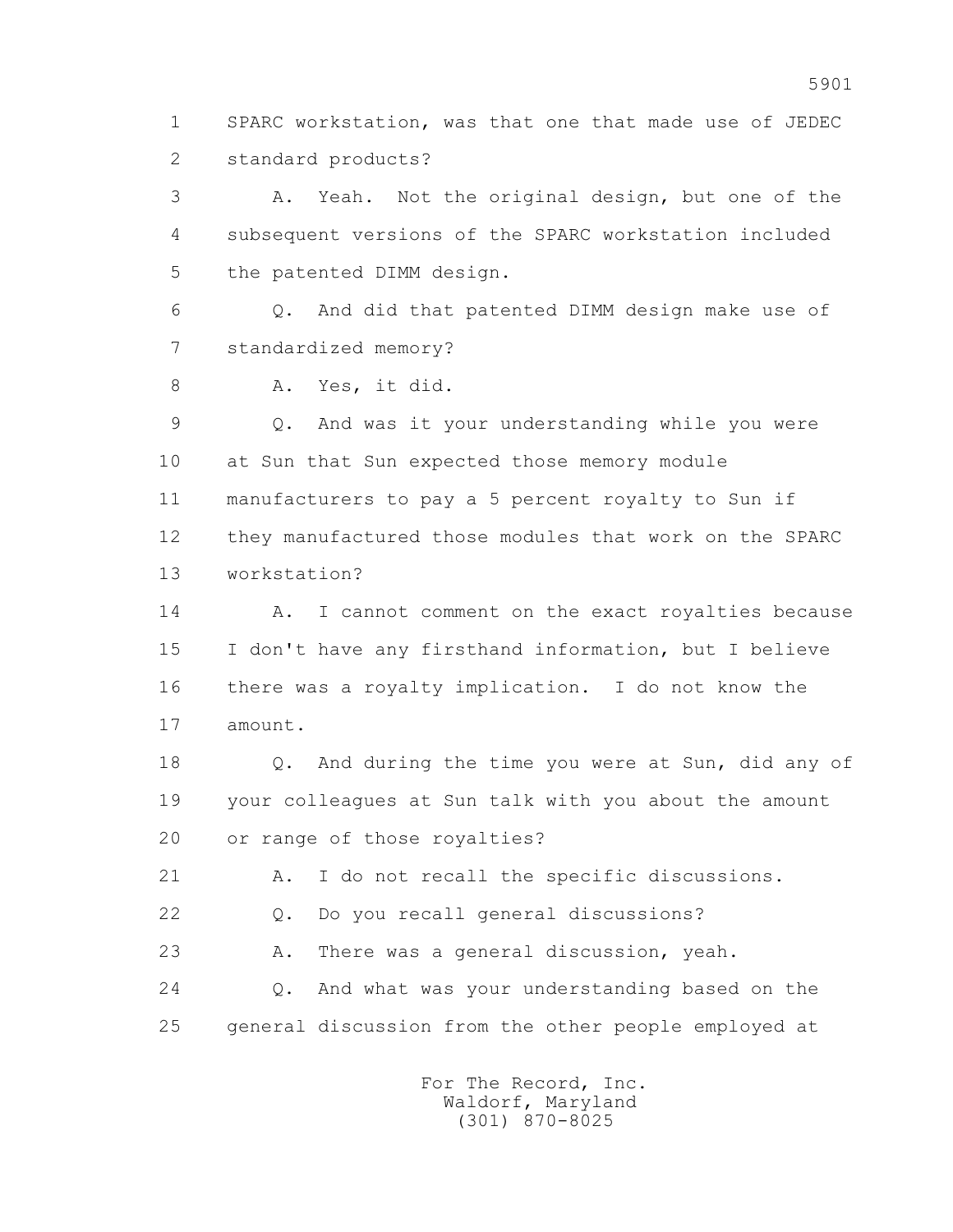1 Sun?

| 2  | The general understanding was that Sun tried to<br>Α.      |
|----|------------------------------------------------------------|
| 3  | protect its own memory business for its own systems but    |
| 4  | was actually willing to let other people build             |
| 5  | different type of DIMM modules for other systems that      |
| 6  | would not conflict with Sun's business model.              |
| 7  | And was there any discussion that you can<br>$Q_{\bullet}$ |
| 8  | recall in these general terms as to the amount of          |
| 9  | royalty that Sun expected to be paid?                      |
| 10 | I don't recall the terms being discussed.<br>Α.            |
| 11 | Did you have any reaction one way or the other<br>$Q$ .    |
| 12 | to my suggestion that it was 5 percent?                    |
| 13 | I don't know whether that was the correct<br>Α.            |
| 14 | number.                                                    |
| 15 | Q. Sun also was required to pay royalties on               |
| 16 | certain products that it manufactured; correct?            |
| 17 | Correct.<br>Α.                                             |
| 18 | Q. One of the companies to whom it paid royalties          |
| 19 | was Texas Instruments?                                     |
| 20 | I believe so.<br>Α.                                        |
| 21 | Who were the others?<br>$Q_{\bullet}$                      |
| 22 | I believe Sun had a patent settlement with IBM<br>Α.       |
| 23 | that I don't know the exact amount, but it was a fairly    |
| 24 | large total payment up front.                              |
| 25 | Now, when you said earlier that you expected<br>Q.         |
|    |                                                            |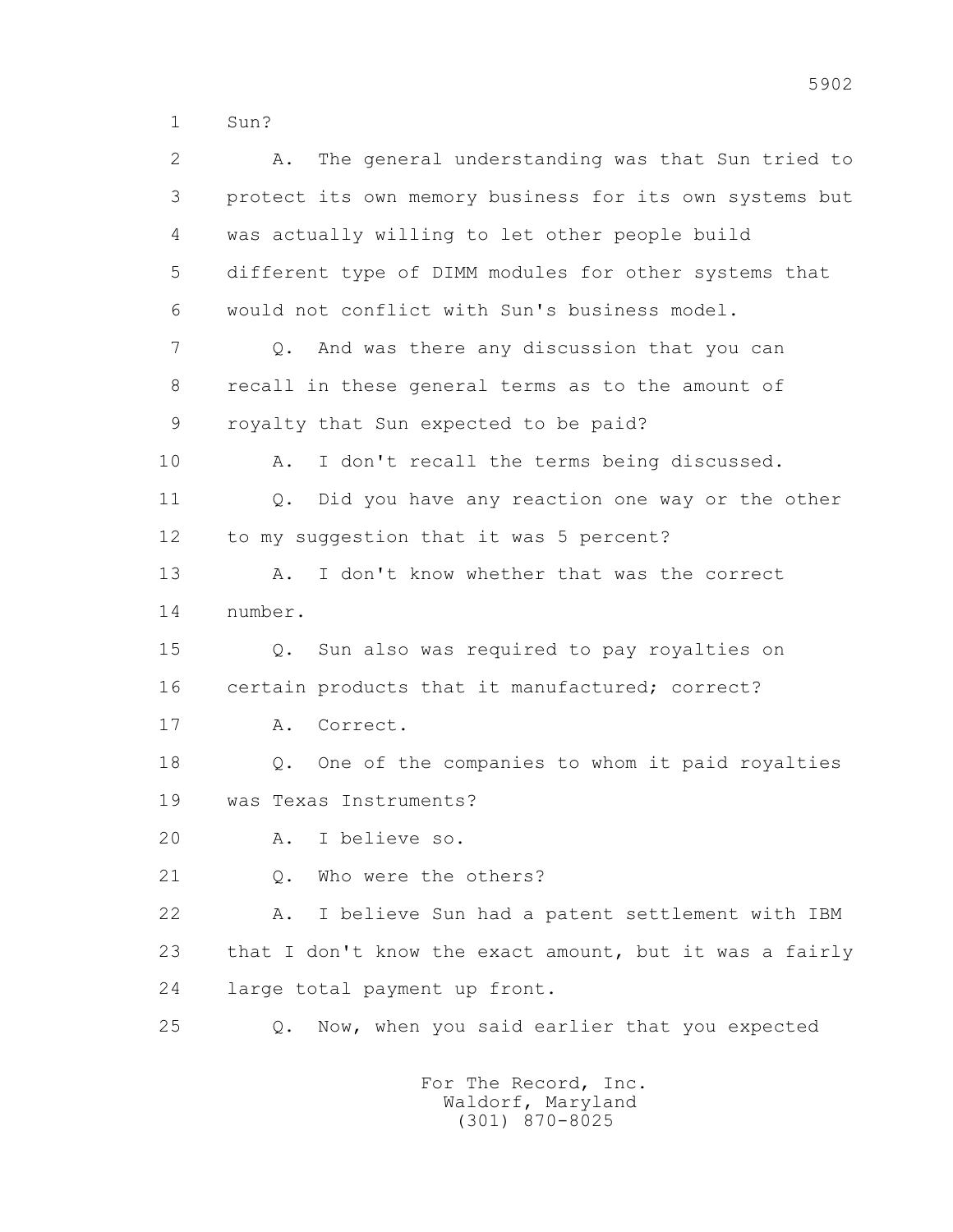1 these open standards to be unencumbered by patents, and 2 you've now explained to us what you meant, did you ever 3 look at the JEDEC rules that describe whether patented 4 technology should or should not be included in the 5 standard? 6 MR. ROYALL: Asked and answered. 7 THE WITNESS: Yeah, I did not. I already 8 testified to that already. 9 BY MR. STONE: 10 Q. Are you aware of whether or not IBM has patents 11 on JEDEC standardized products? 12 A. I'm not specifically aware of that. 13 Q. You're familiar with the IBM high-speed toggle, 14 are you not? 15 A. High-speed? 16 Q. Toggle. T-O-G-G-L-E. 17 A. Relative to memory? 18 Q. Memory, uh-huh. 19 A. I'm not sure what the term refers to. This was 20 an IBM term? 21 Q. Do you know that some of the TI patents cover 22 JEDEC standardized memory? 23 A. I believe TI had general patents in packaging 24 integrated circuits. I do not know which of these 25 specifically applied to memory.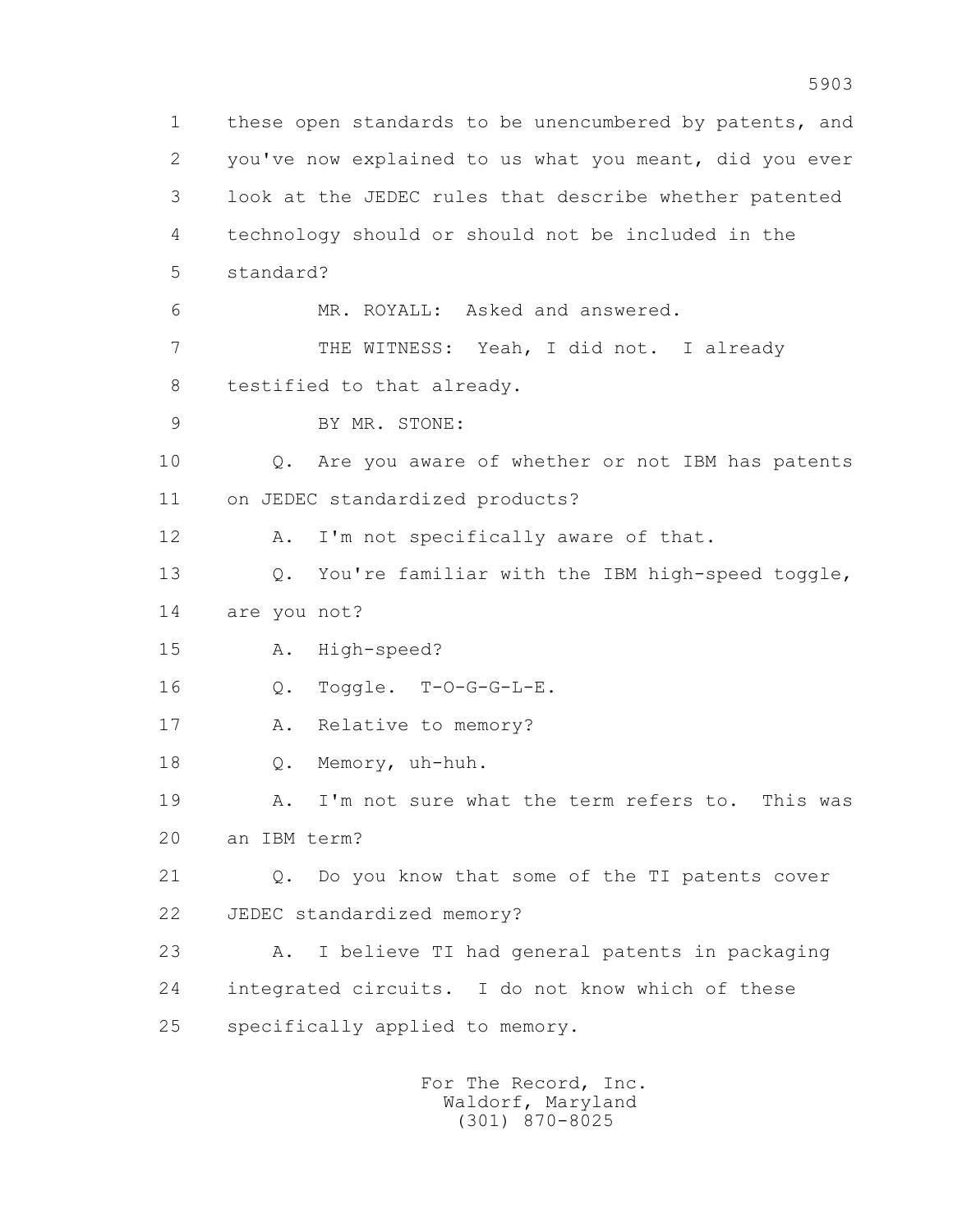1 Q. And do you know how much royalties are paid to 2 various companies by memory manufacturers today? 3 A. I do not know. 4 Q. Do you know whether the products that Sun 5 purchased, the DRAM products that Sun purchased while 6 you were there, were ones on which royalties were being 7 paid by some of the manufacturers? 8 A. I believe on the packaging, plastic packaging 9 patents, there was some royalty, but I'm not 10 specifically familiar with this. 11 Q. Well, did you make inquiry to find out how much 12 the royalty was so that you could take it into account 13 in your consideration of what particular DRAM to 14 choose? 15 A. No, we did not. 16 Q. You expected it to be included in the price you 17 were charged; correct? 18 A. Well, my understanding of the packaging patent 19 was that it applies to any packaged device, that was 20 irrespective of the specific DRAM technology. 21 Q. Are you familiar with Motorola's patents on the 22 fundamental design of SDRAM? 23 A. I am not familiar with those. 24 Q. Do you know whether Motorola received 25 royalties from various companies who manufactured For The Record, Inc.

 Waldorf, Maryland (301) 870-8025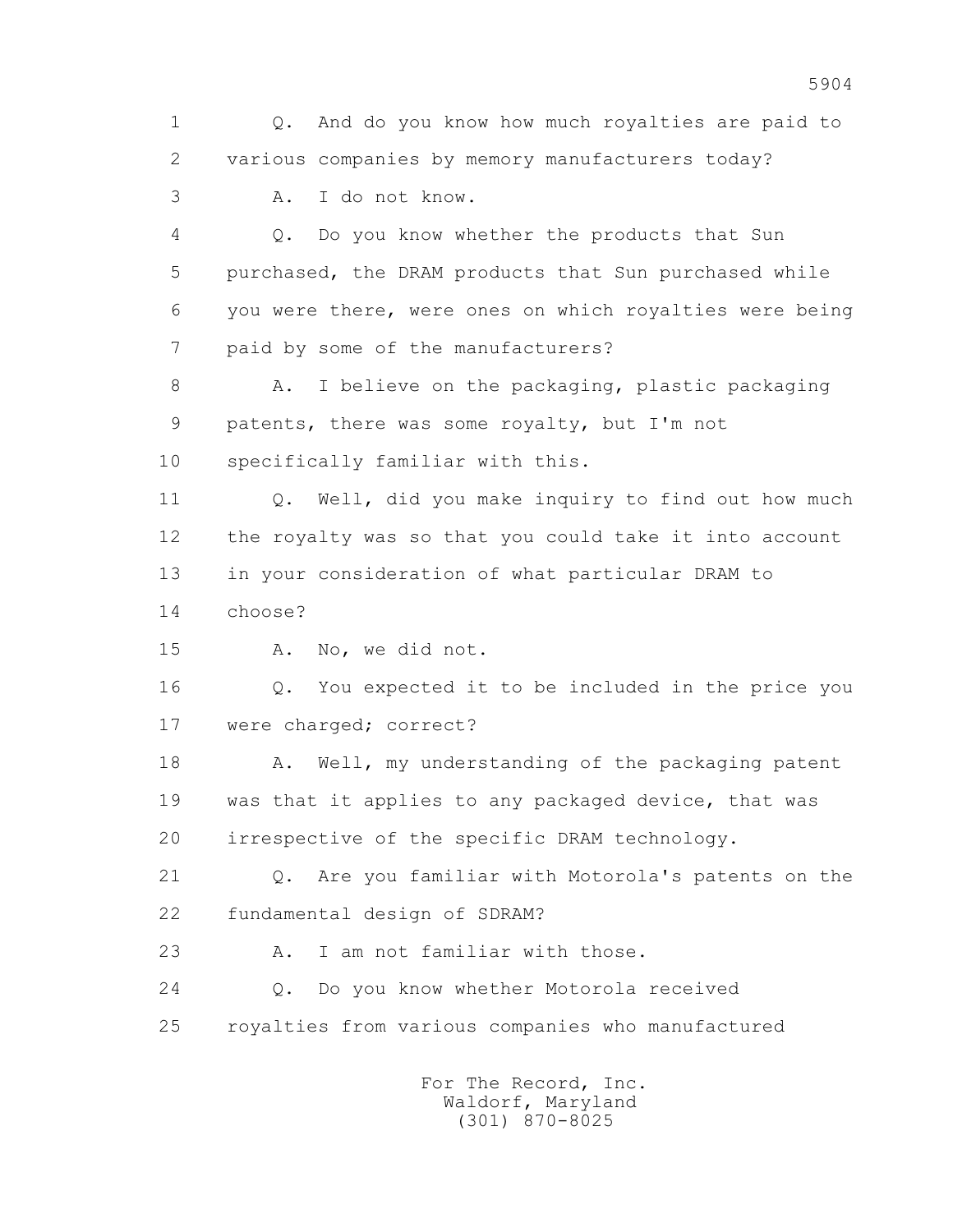1 DRAM?

 2 A. I don't have any knowledge of that. 3 Q. One of the products that you considered -- 4 well, let me ask you one other -- are you familiar with 5 the Hitachi patents on SDRAM? 6 A. No, I'm not. 7 Q. And have you ever inquired of anyone whether 8 they pay royalties to Hitachi to manufacture DRAM? 9 A. I did not. 10 Q. Did you look at the burst EDO product when it 11 was being developed? 12 A. So this was an enhancement of the EDO that a 13 particular company proposed? 14 O. I'm going to hesitate with the word 15 "enhancement," but let me say it was an EDO product 16 that was another step beyond EDO and was called burst 17 EDO developed by -- 18 A. Yes, I recall that development, but I don't 19 think it achieved market success or market momentum. 20 Q. Was that presented to you as one to consider 21 when you were making your considerations of where to go 22 next? 23 A. I remember dimly that we considered that at the 24 time, but I do not recall specifics on that. 25 Q. And at that time did Micron or any company tell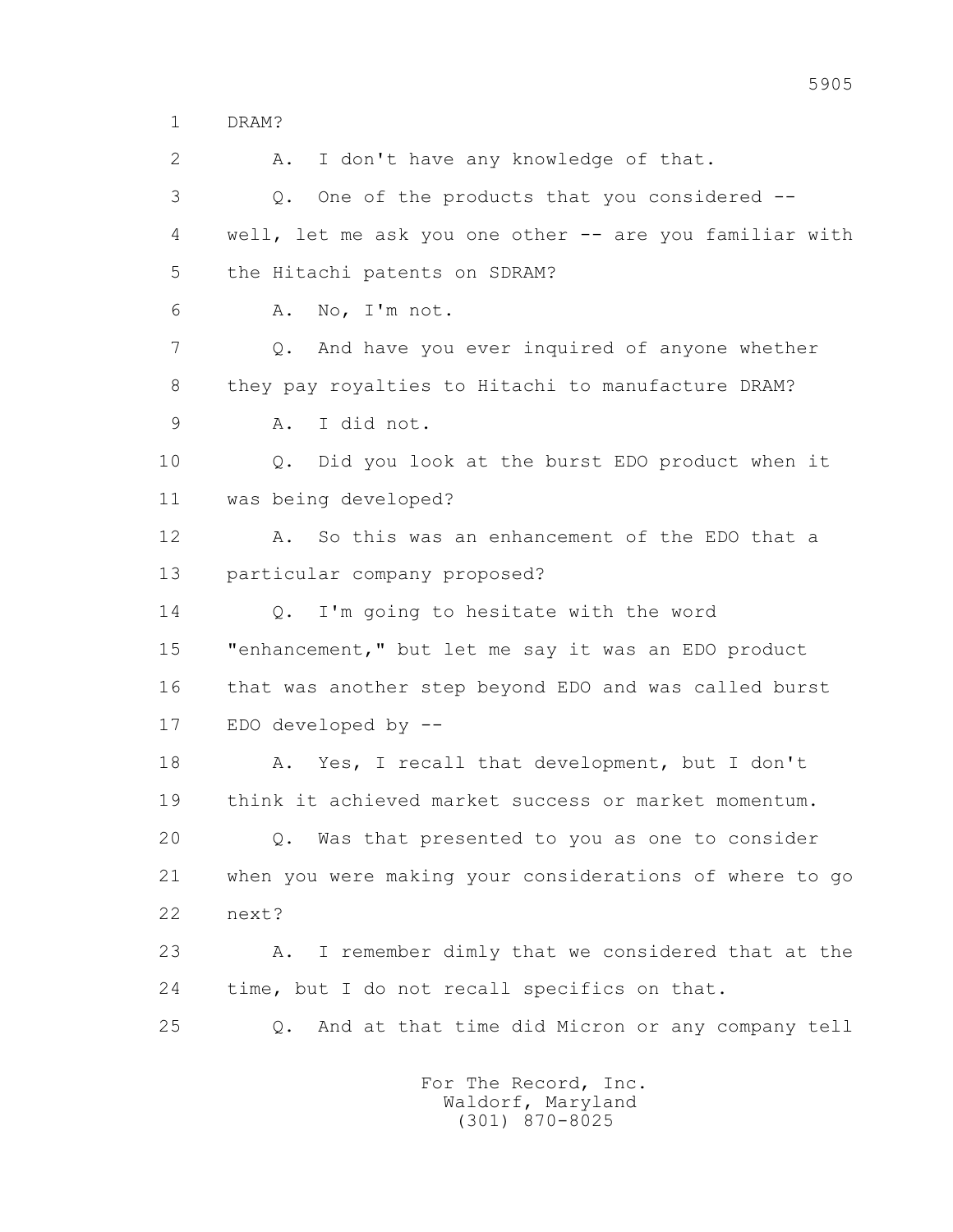1 you that Micron had a significant number of patents on 2 burst EDO?

3 A. I do not recall.

 4 Q. When you were first at Sun, what was the first 5 memory product that you purchased? Was it DRAM?

 6 A. Not -- the first product was fast -- the 7 standard multiplexed commodity DRAM.

8 Q. Fast page?

9 A. Fast page.

 10 Q. And then at some point in time you considered 11 whether to stick with fast page or move to something 12 else; correct?

13 A. Well, the next step was EDO.

14 0. Were there any other alternatives to choose 15 from at that point in time?

16 A. Not that I can. There may have been some 17 unusual proposals from smaller companies, but I don't 18 think we considered anything else except the mainstream 19 developments.

 20 Q. And then there came a time -- and you 21 ultimately went with EDO; right?

22 A. Yes.

 23 Q. Did there come a time when you faced a choice 24 as to whether to stay with EDO or go to something 25 else?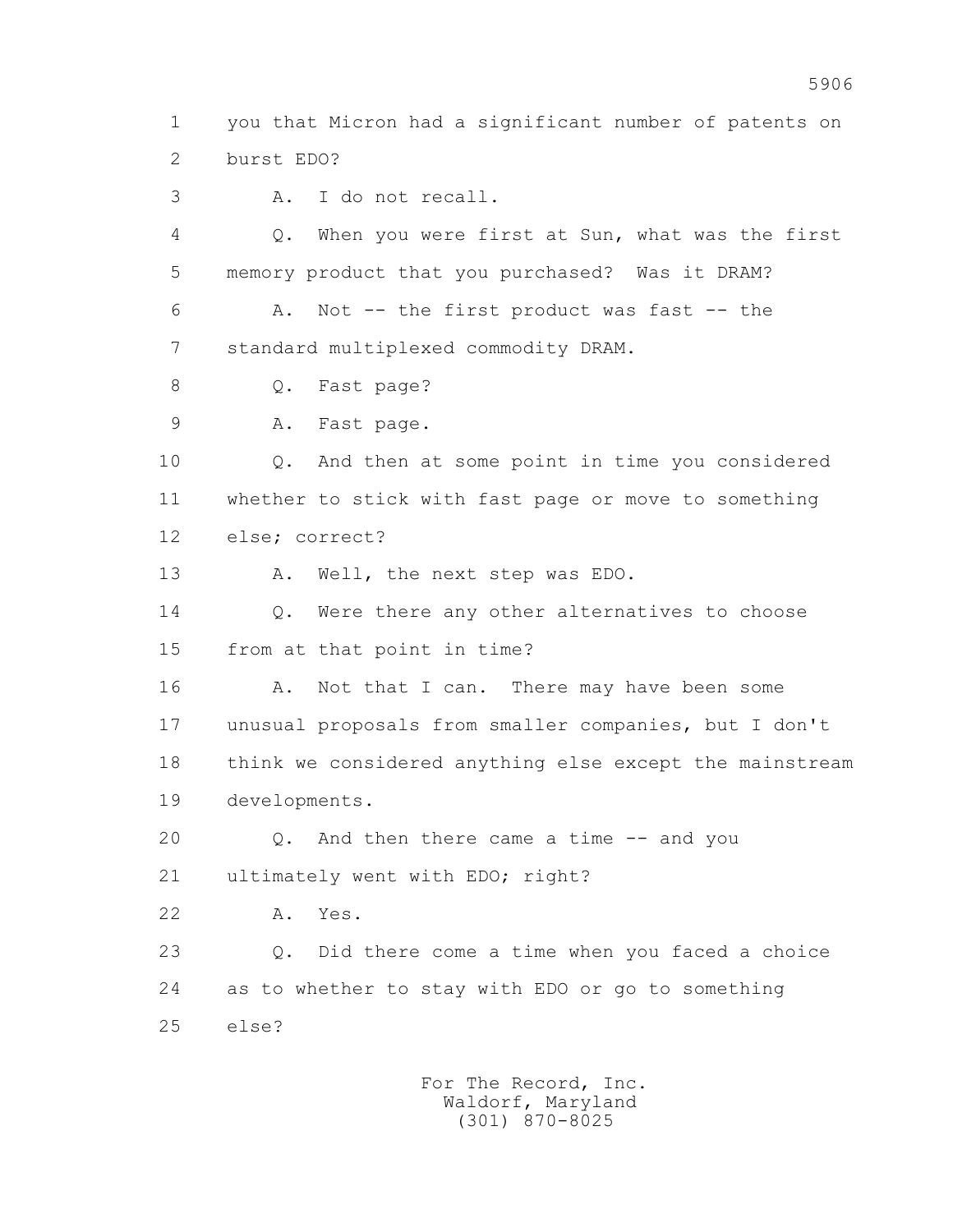1 A. Well, eventually we moved from EDO to SDRAM, 2 but at that same time when EDO arrived at the scene I 3 don't recall another competing technology. 4 Q. Okay. Let me just make sure I'm clear. I 5 struggled a little with your accent and it's my fault, 6 not yours, so let me just make sure I understand. 7 You said that when EDO first was on the scene 8 you don't recall if there was any other competing 9 technology or not? 10 A. Correct. 11 Q. Okay. And then after you'd been using EDO for 12 several years you considered whether to move to SDRAM? 13 A. Correct. 14 0. Were there any competing technologies to choose 15 from at the time you looked at SDRAM? 16 A. Rambus. As I testified earlier. 17 Q. What were those competing technologies? 18 A. The Rambus technology. 19 Q. Okay. And was it good or bad to have a 20 choice? 21 A. It was interesting. But it -- as I testified 22 earlier, you know, the difficulties in using Rambus in 23 my mind were so high that I very quickly came to the 24 conclusion that it was not going to work for Sun. 25 Q. And you understood as the choices were being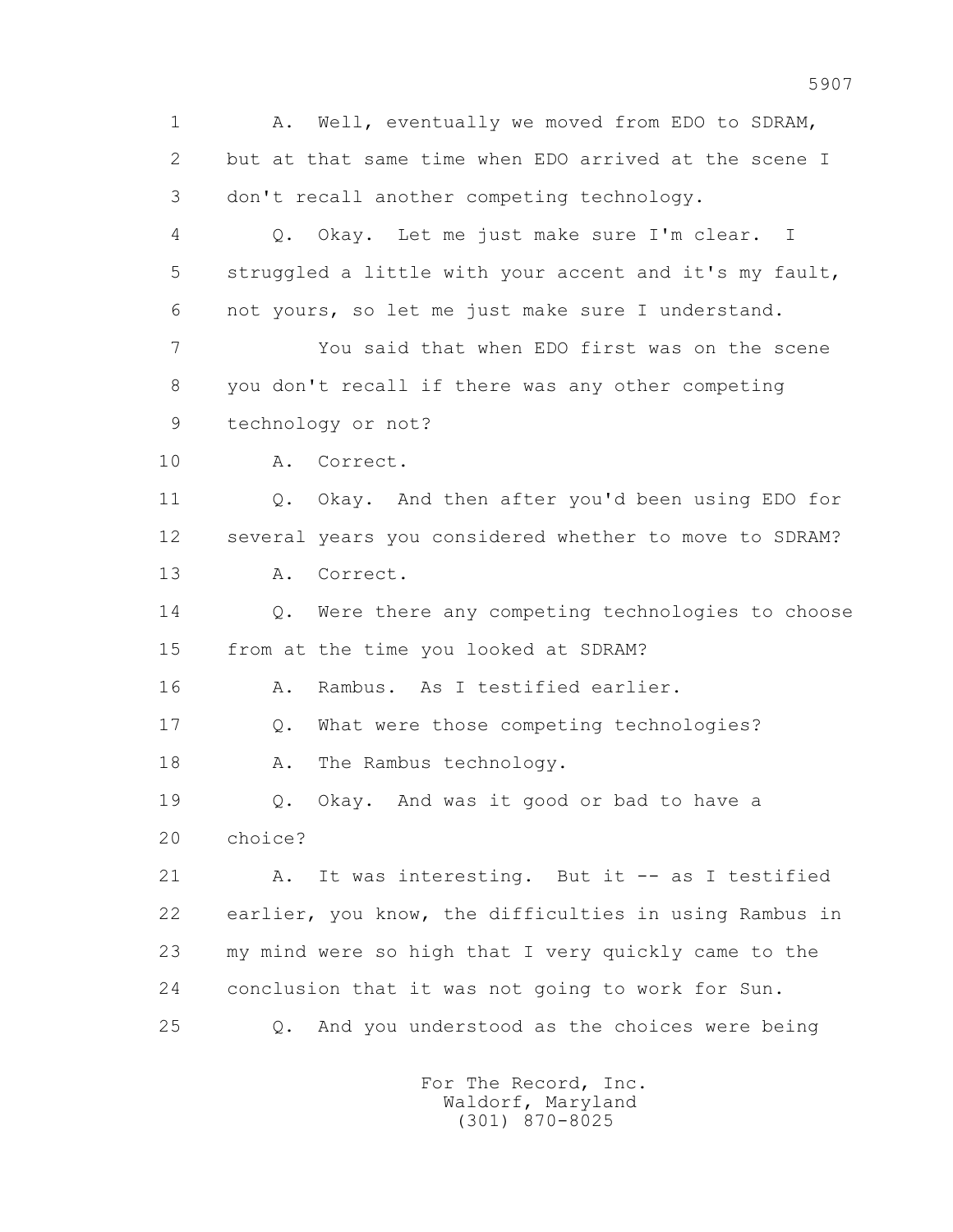1 made by other companies that some other companies had 2 made a different choice than you had made at Sun? 3 A. Yes. And that was surprising, but in 4 retrospect, I think at the end I was probably right. 5 Q. And your concern with picking the Rambus 6 products today is that Rambus may not be around for 7 another ten years to continue to ensure the supply? 8 A. Well, not so much Rambus, the company, but I'm 9 talking about the willingness of memory manufacturers 10 to build what was going to be a specialty memory 11 product in declining volume and, you know, importing it 12 to the next-generation processes, maintaining 13 continuity of supply. So the, as you know, the number 14 of manufacturers that are still manufacturing Rambus 15 has dwindled. 16 Q. So if -- and I say this as if -- if the memory 17 manufacturers had gotten together and decided that they 18 were going to try to put Rambus technology out of 19 business, your concern today is they might be 20 succeeding? 21 MR. ROYALL: Objection, Your Honor. Lacks 22 foundation. Calls for speculation. 23 JUDGE McGUIRE: Sustained. 24 BY MR. STONE: 25 Q. Let me go back to the royalty question for just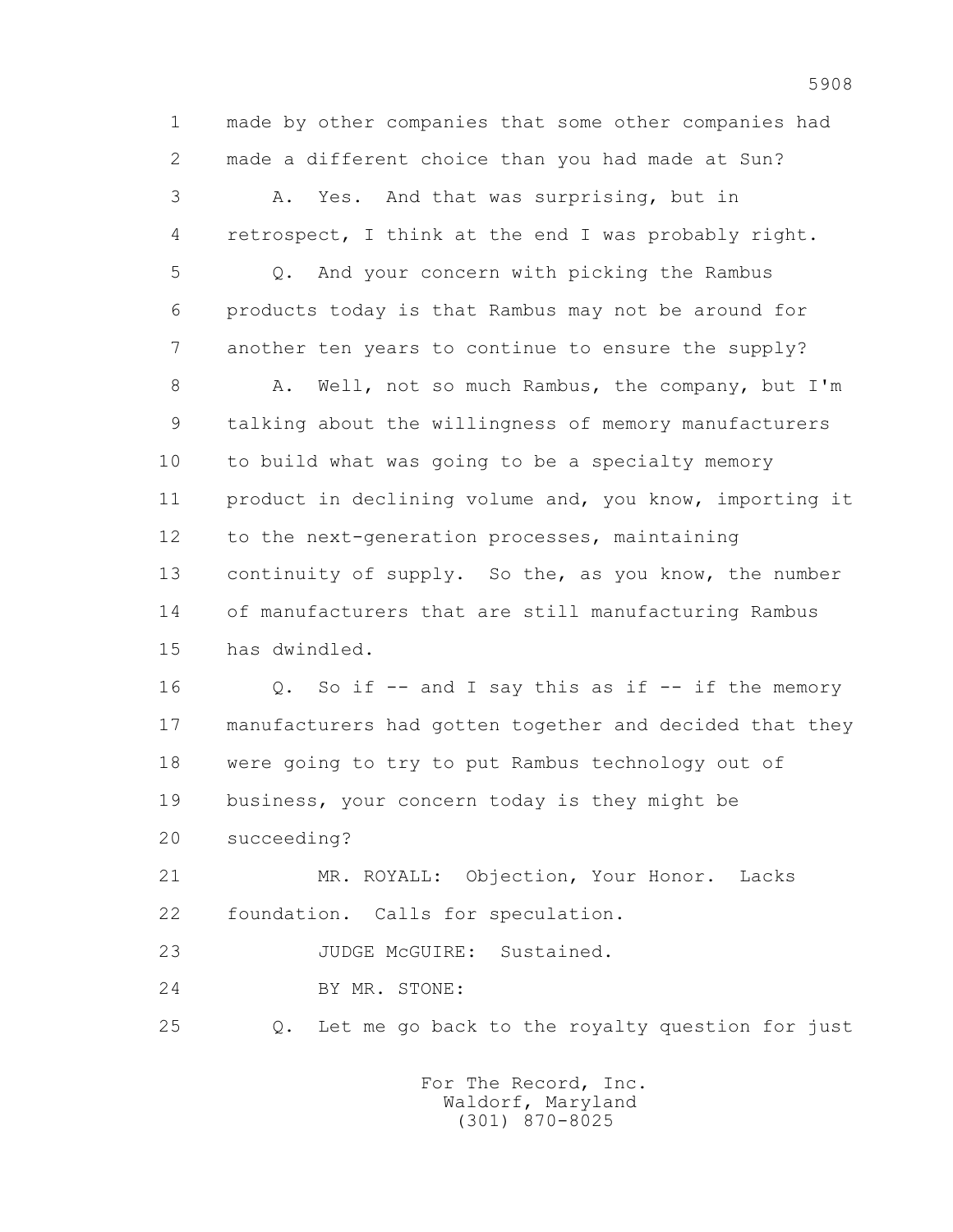1 a minute.

 2 Does Cisco pay royalties? 3 A. I'm not familiar with our exact license 4 arrangements. I believe we had a patent exchange with 5 IBM and perhaps other companies. 6 Q. And has Cisco recently been sued by Lucent for 7 patent infringement? 8 A. That was some time ago, but in terms of the 9 Lucent -- you can just strike the rest. Thank you. 10 Q. But it also is correct, is it not, that Cisco 11 collects royalties from companies for its patents? 12 A. I'm not familiar with that. In fact, my belief 13 is that Cisco traditionally has not asserted its 14 patents against anyone. 15 Q. Unless someone first asserted patents against 16 it? 17 A. Correct. 18 Q. And when you first heard about the SDRAM, was 19 that in June of 1991? 20 A. I cannot testify to the exact date. It was 21 when it was reported in EETimes magazine. I thought it 22 was in early 2000. 23 Q. Let me just see where I put those. 24 MR. ROYALL: I don't know if, Greg, you're 25 following this, but I think that the last question he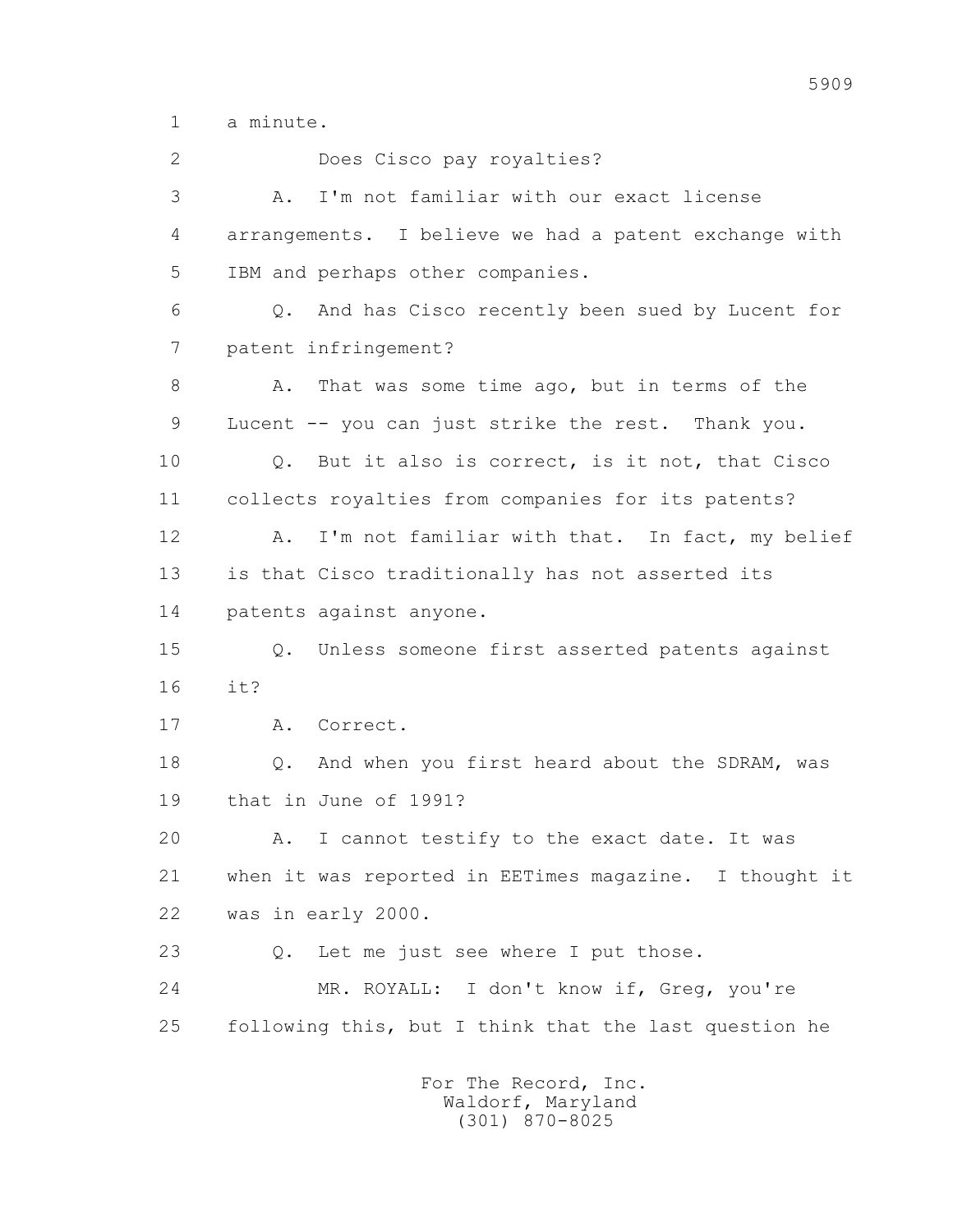1 may have -- based on the answer, he may have 2 misunderstood the question. I don't know if you want 3 to clarify that. If you look, you'll see what I'm 4 talking about. 5 BY MR. STONE: 6 Q. I understand the question and answer. I 7 appreciate it, but you first heard about SDRAM when you 8 read about it in EETimes? 9 A. Actually, thank you for clarifying. 10 Is your question relating to when I first heard 11 of SDRAMs relative to Mr. Sussman's letter from NEC in 12 1991 or are you referring to Rambus' claims against 13 SDRAM? 14 0. No, no, no. When you first heard of the 15 product SDRAM. 16 A. I'm sorry. Thank you for clarifying. 17 So that was the letter from Howard Sussman that 18 was Exhibit RX-0162. 19 Q. And that's the first you recall hearing about 20 it? 21 A. Correct. 22 Q. And did you speak with him before the letter? 23 A. There was a conversation on the phone where he 24 explained to me verbally the concepts that are 25 expressed in this letter.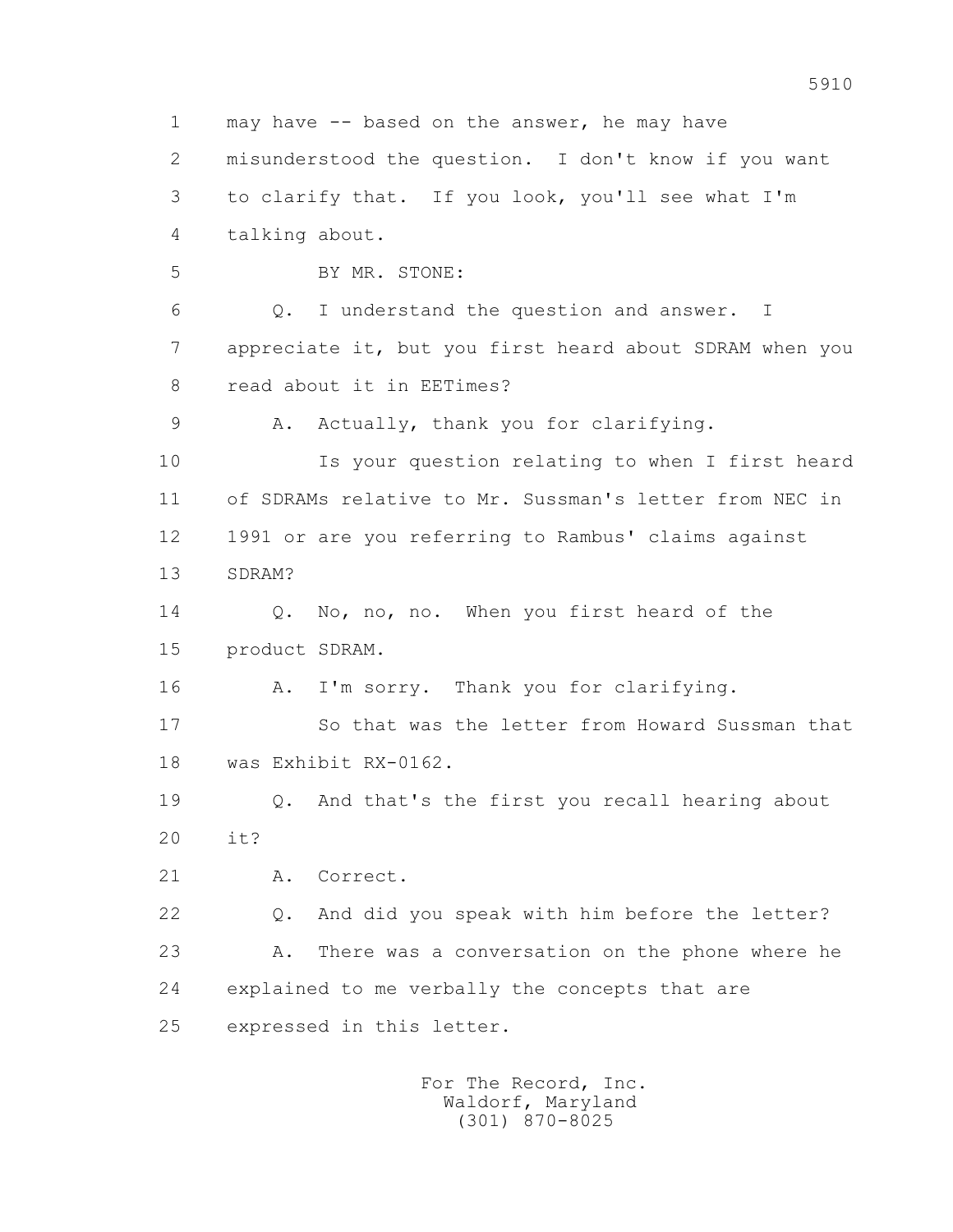1 Q. So you had heard about it before the letter? 2 A. Well, the conversation on the phone was 3 preceding the letter by a matter of days I believe. 4 Q. And did you initiate that contact or did he? 5 A. I do not recall. I may have heard about it in 6 the popular press, contacted him, or he may have known 7 of me and contacted me. I do not recall who initiated 8 that conversation.

 9 Q. Now, you told us earlier today I believe that 10 you expected -- let me strike that.

 11 You told us earlier that you believe that 12 Mr. Sussman was going to propose the SDRAM design in a 13 JEDEC meeting; correct?

14 A. Correct.

 15 Q. Now, do you know one way or the other whether 16 what he did after he talked to you was he had a meeting 17 that was not a JEDEC meeting, with only some of the 18 people who were involved in the industry, at which he 19 discussed this?

 20 A. I have no firsthand information about such 21 meetings.

 22 Q. And did he tell you that he had a meeting in 23 Foxborough or Boston, Massachusetts at which this was 24 discussed planned when you talked to him?

25 A. Well, he did not describe to me other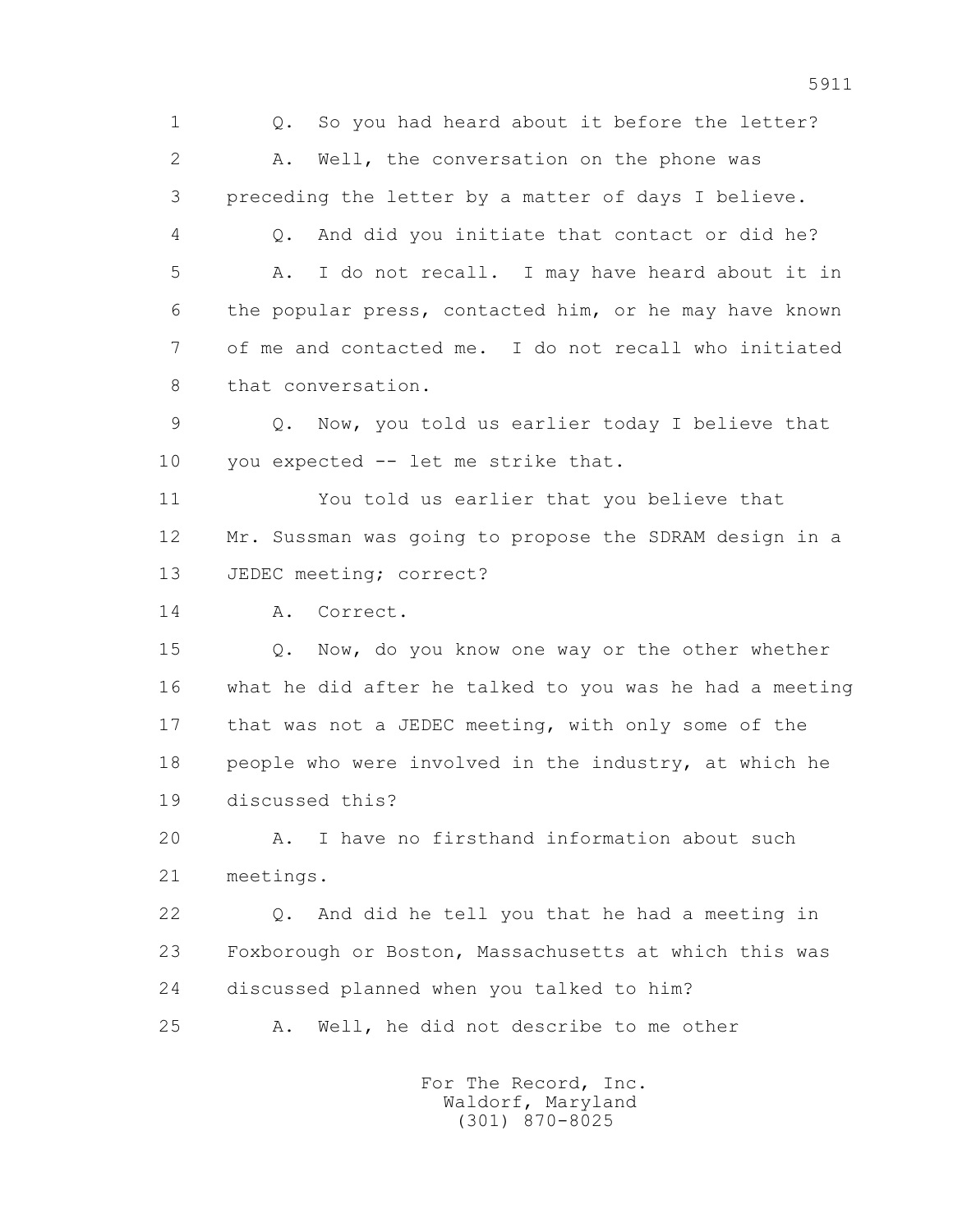1 meetings. He may have referred -- since you mention 2 it, he may have referred to that he is discussing it 3 with others, but I do not know who the other parties 4 were. 5 Q. Okay. Prior to July of 1991, which is the date 6 of this letter from Mr. Sussman, RX-162, you had had 7 some meetings with Rambus; correct? 8 A. Correct. 9 Q. And at those meetings did you have an 10 understanding based on what was shown to you or given 11 to you at those meetings that one of the features of 12 the Rambus design was to use both edges of the clock? 13 A. Yes, I had that understanding. 14 0. And I want to show you a couple of documents to 15 see if you recall having seen these documents or 16 similar documents at your Rambus meetings either before 17 July of 1991 or after. And I'm going to show you RX-94 18 and RX-130. 19 May I approach, Your Honor? 20 JUDGE McGUIRE: Yes. 21 BY MR. STONE: 22 Q. Mr. Bechtelsheim, I've handed you two exhibits, 23 RX-94 and RX-130. RX-94 is on top. And if you could, 24 leaf through them and tell me whether you recall having 25 seen these or similar documents at any of the meetings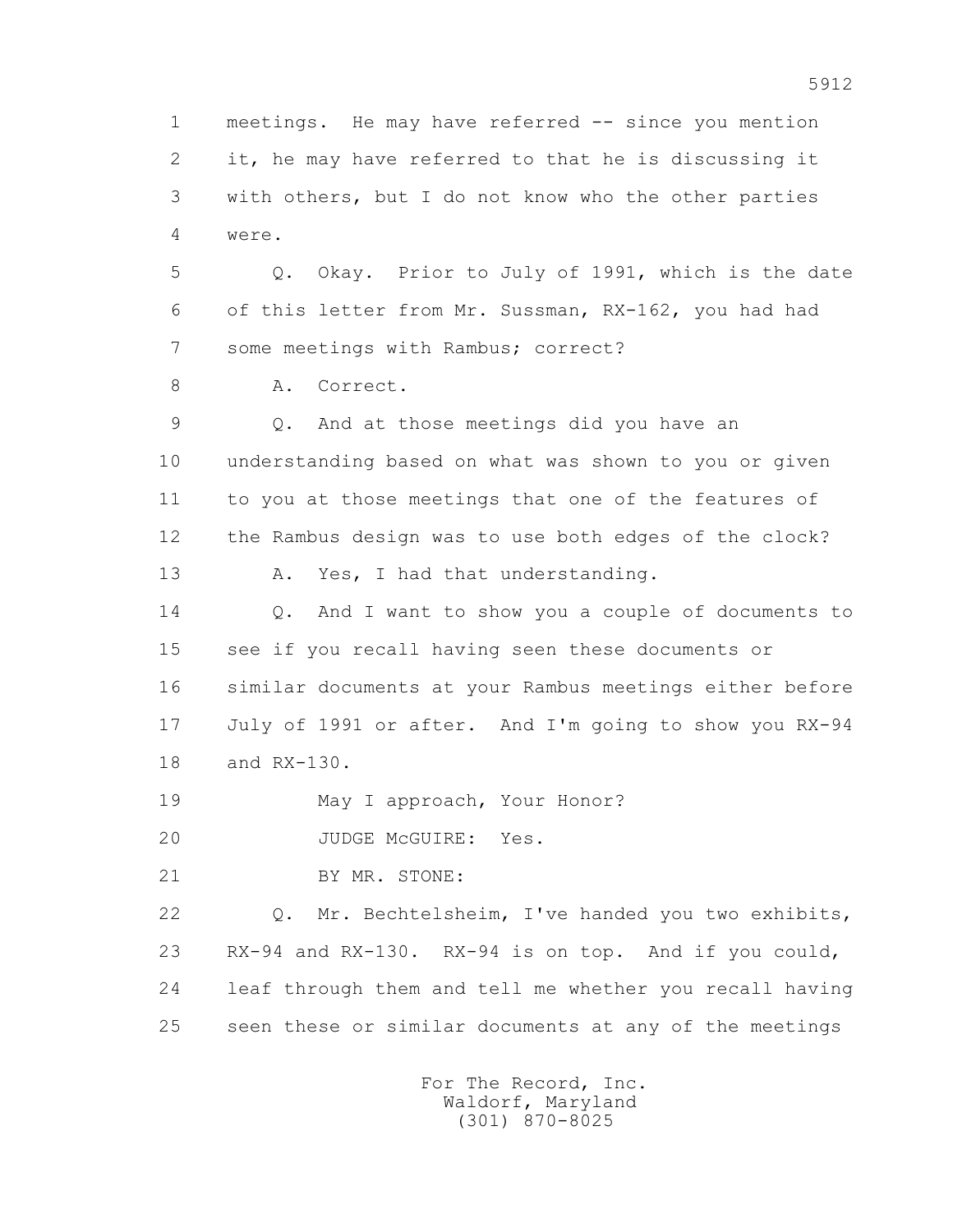1 you had with Rambus in the late 1989 or early 1990s 2 time frame.

 3 A. Yeah, I do not recall today these specific 4 documents.

 5 Q. Do you recall seeing documents like these that 6 were technical descriptions in some detail?

 7 A. The documents that I recall were in the form 8 of PowerPoint presentations that may have covered, you 9 know, some of the subject matter, but I do not recall 10 very detailed specs of this nature in this time frame.

 11 Q. Okay. Do you recall the PowerPoint 12 presentations showed you that dual-edged clocking was

13 utilized?

14 A. Yes, they did.

 15 Q. Did you understand from the early presentations 16 that Rambus was contemplating the use of a mode 17 register?

18 A. I do not recall the mode register from those 19 early presentations.

 20 Q. But you can't say that it's not included; 21 correct?

 22 A. Yeah, I can't say that it was not included. 23 Q. And early on did you recall from your 24 discussions with the Rambus individuals that they 25 planned to use either something like a PLL or a DLL to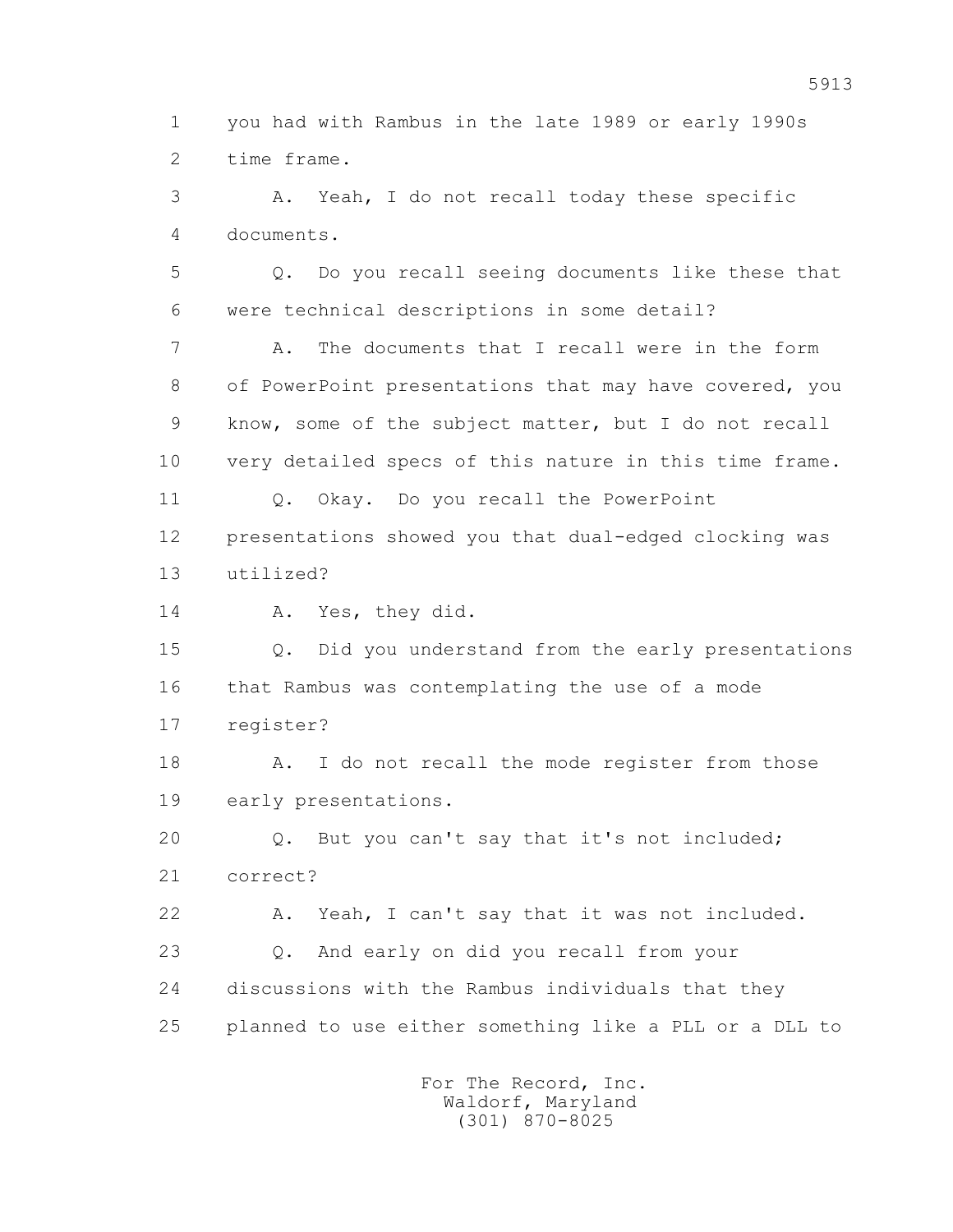1 help deal with the dual-edged clocking issues that 2 might arise?

 3 A. Yes. I had an understanding there was going to 4 be a DLL/PLL circuit.

 5 Q. And at the time, you thought that was a very 6 complicated thing to include and you weren't sure it 7 was necessary; right?

8 A. But I was thinking I recall that it was a very 9 burdensome circuit because of the power required to 10 power this DLL or PLL circuit, which I thought was one 11 of the disadvantages of the technologies that I 12 referred to earlier.

13 Q. Let's bring up if we can RX-162.

 14 And if we could go to the third paragraph and 15 bring that up.

 16 Do you have -- you have it on the screen in 17 front of you.

 18 Where it says there, "We are only proposing 19 using one edge of the system clock" -- do you see that 20 phraseology?

21 A. Yes, I do.

 22 Q. Was that -- at the time you received this 23 letter in July of 1991, did you understand that to be 24 drawing a distinction between what Rambus was doing or 25 proposing at the time were two edges and what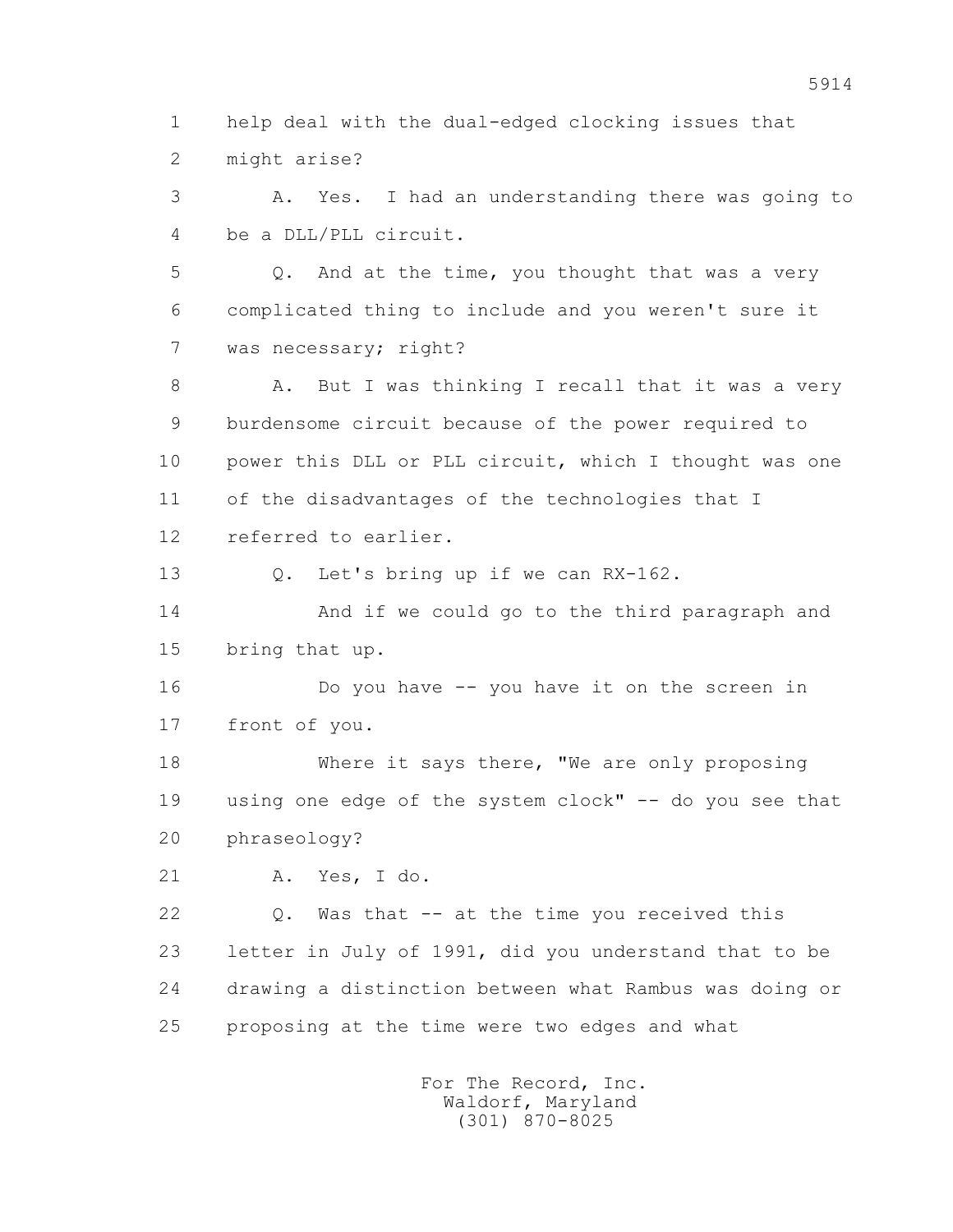1 Mr. Sussman was proposing?

 2 A. Well, I did not think of Rambus at the time I 3 read this letter. To me, using a single-edged 4 clocking interface was a well-established design 5 technique to transfer information. In fact, in most 6 systems I've designed I've used single-edged clocking, 7 so I didn't think of this as a fundamental 8 characteristic of a -- how should I say -- Rambus-type 9 design. I didn't have any correlation to Rambus when 10 I read this. 11 0. If there had -- in your mind, what reason was 12 there for Mr. Sussman to tell you in July, We're only 13 using one edge of the system clock? 14 MR. ROYALL: Your Honor, it calls for 15 speculation as to the state of mind -- 16 MR. STONE: Let me rephrase. 17 MR. ROYALL: -- third person. 18 BY MR. STONE: 19 Q. What was your understanding as to why, if you 20 had one, as to why Mr. Sussman was pointing out to you 21 that he was only going to use one edge of the system 22 clock? 23 A. Well, as I testified earlier, it was my shared 24 belief that single-edged clocking was in fact easier to 25 use relative to the issue of pulse symmetry. For The Record, Inc.

 Waldorf, Maryland (301) 870-8025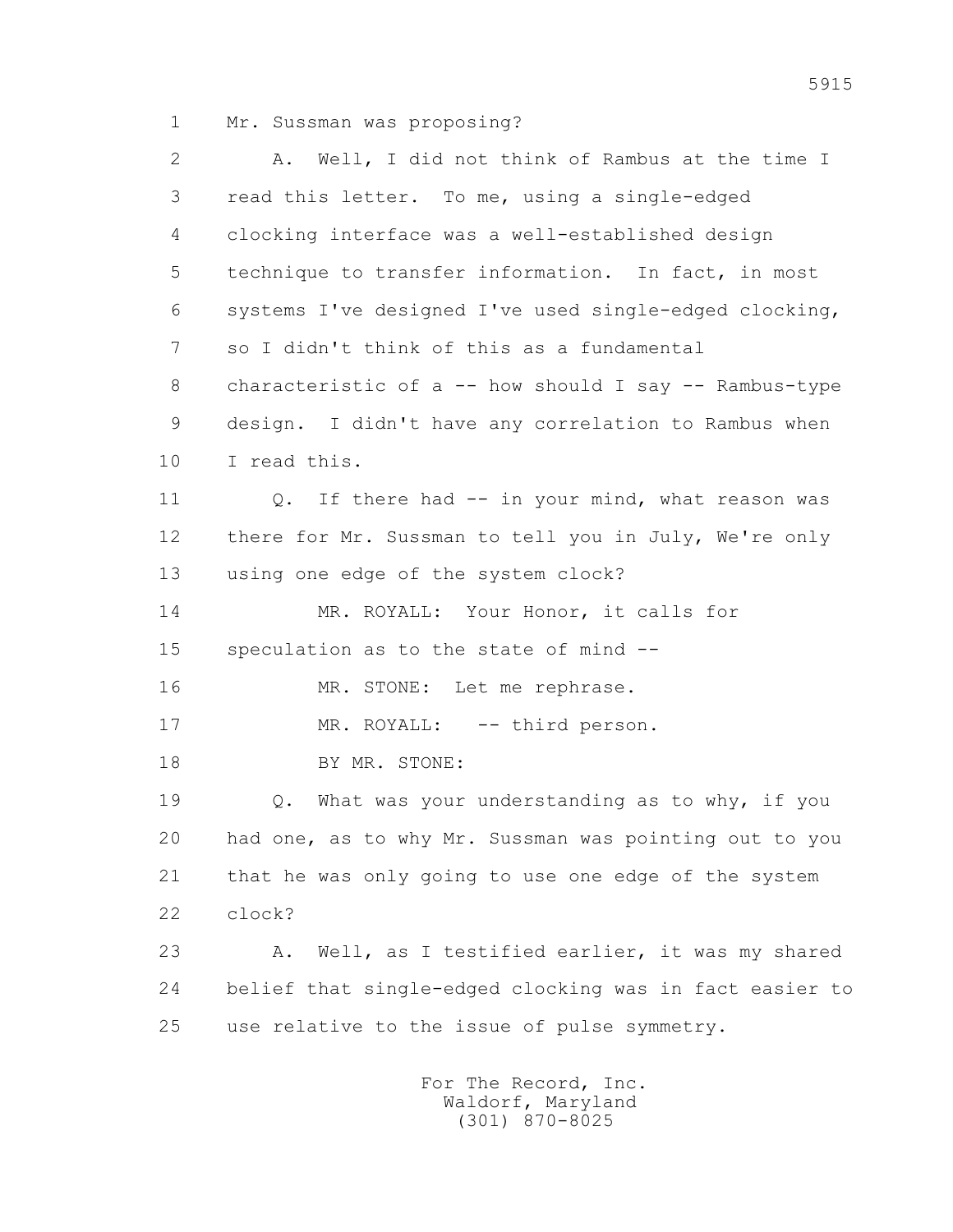1 Q. Was there a proposal on the table at all to use 2 dual-edged clocking at this point in time, July of 3 1991? 4 MR. ROYALL: Objection. Vague as to where this 5 proposal -- what this proposal relates to. 6 JUDGE McGUIRE: Sustained. 7 BY MR. STONE: 8 Q. Had you heard from any source about a design of 9 a DRAM that would use dual-edged clocking prior to July 10 of 1991? 11 A. Not from Howard Sussman. Of course, the Rambus 12 information that you referred to earlier included such 13 a design. 14 Q. And did you discuss the Rambus information with 15 Mr. Sussman or he with you? 16 A. Not as far as I can recall. 17 Q. Did you have a meeting in August, within a 18 month or so of this letter, RX-162 -- 19 JUDGE McGUIRE: In August of? 20 BY MR. STONE: 21 Q. 1991 -- with personnel employed by Toshiba? 22 A. That's possible. I don't recall the specific 23 date of the meeting. 24 Q. Do you know a Mr. Unquera, U-N-Q-U-E-R-A? 25 A. Dim recollection, not a specific recollection.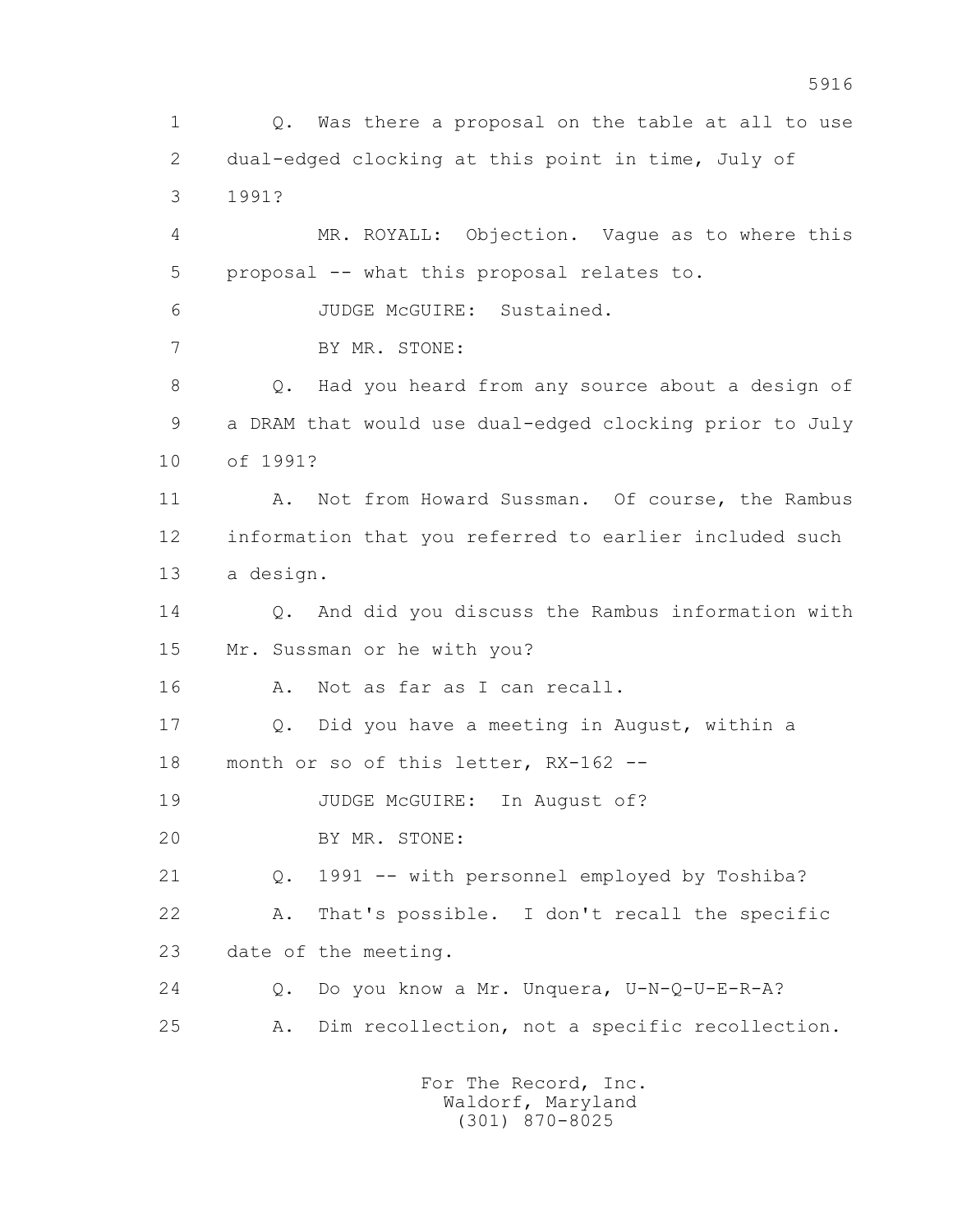1 Q. And you recognize the name Avo Kanadjian? 2 A. Yes, I do recognize the name. 3 Q. And do you recognize the last name of Horiuchi,  $4$   $H-O-R-T-U-C-H-T?$  5 A. Correct. 6 Q. And did you meet with them to talk about a 7 proposed design for SDRAM sometime in August of 1991? 8 A. It's possible. I don't recall the specific 9 time of the meeting, but I recall having a meeting with 10 Toshiba. 11 0. And did that follow shortly after a meeting 12 that you had had with Rambus? 13 A. I cannot testify to that. 14 Q. Do you recall sharing with people at Toshiba 15 that you had had a meeting with people at Rambus 16 preceding your Toshiba meeting? 17 A. What I recall about discussing Rambus with 18 other manufacturers is to get their views on die size, 19 cost, practicality of this design. I do not recall 20 whether that was in the same meeting or previous 21 meetings. 22 Q. Let me show you a document to see if I can 23 refresh your recollection. It is not marked as a trial 24 exhibit, although it was produced in this case. And it 25 bears production numbers TAEC 0013943 through 47.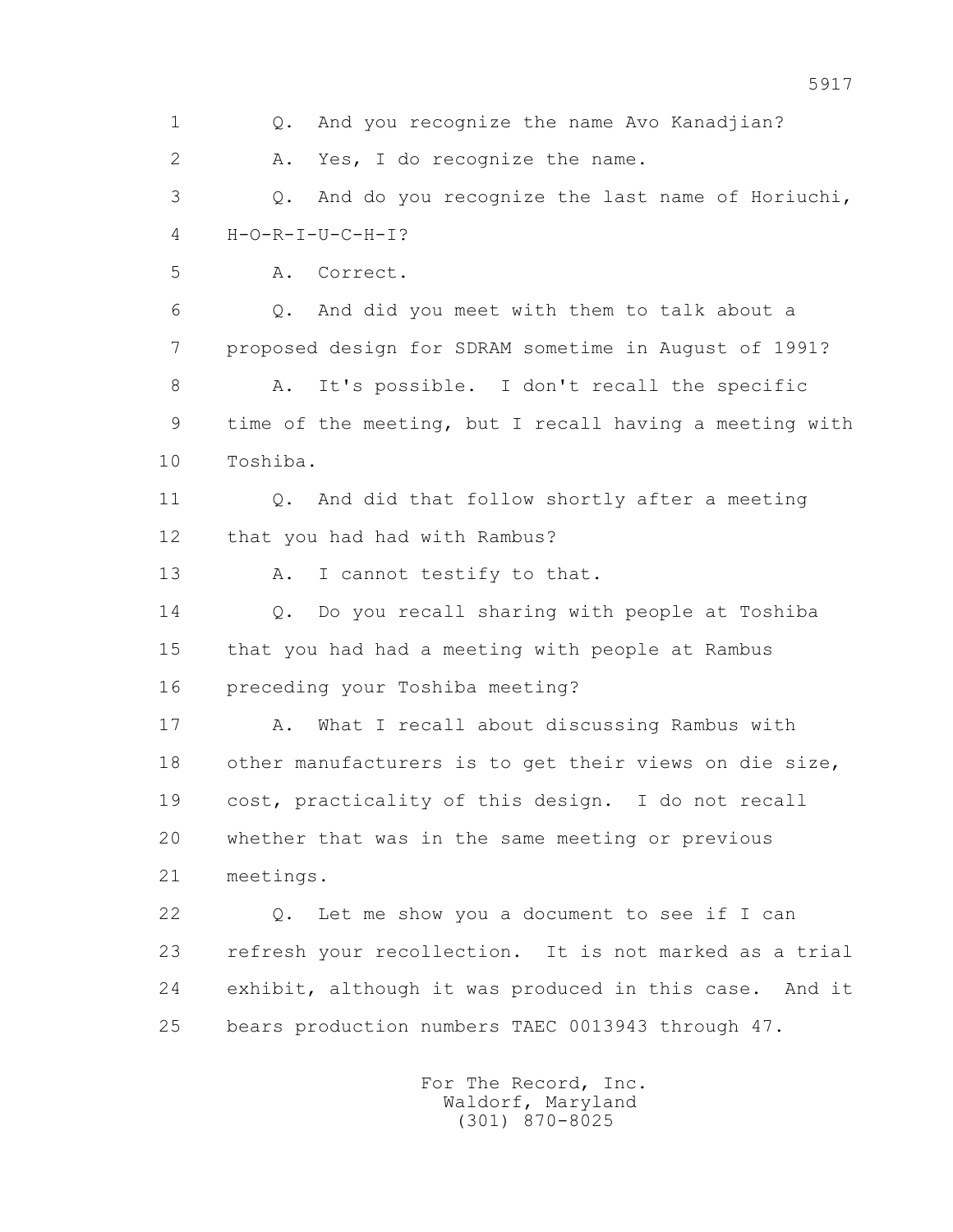1 May I, Your Honor?

2 JUDGE McGUIRE: Yes.

3 BY MR. STONE:

 4 Q. And I want to direct your attention if I might 5 just initially at just the second page of this -- I'm 6 sorry -- at the very last page of this document. 7 And at the very last page -- I don't think we 8 have it on the system. Your Honor, I apologize. Can I 9 hand a copy up? 10 If you would, look at just the last page of the 11 document for just a moment. 12 Do you see it refers to a date and time of a 13 meeting at the top and then it shows attendees? Your 14 name is listed there as well as the names I just asked 15 you about from Toshiba. 16 Do you see that, Mr. Bechtelsheim? 17 A. Yes, I do. 18 Q. And then if you would, read that first 19 paragraph. 20 JUDGE McGUIRE: To himself? 21 BY MR. STONE: 22 Q. To yourself. 23 A. Okay. I read it, yes. 24 Q. I'm just trying to see if I can refresh your 25 recollection about something that I know is almost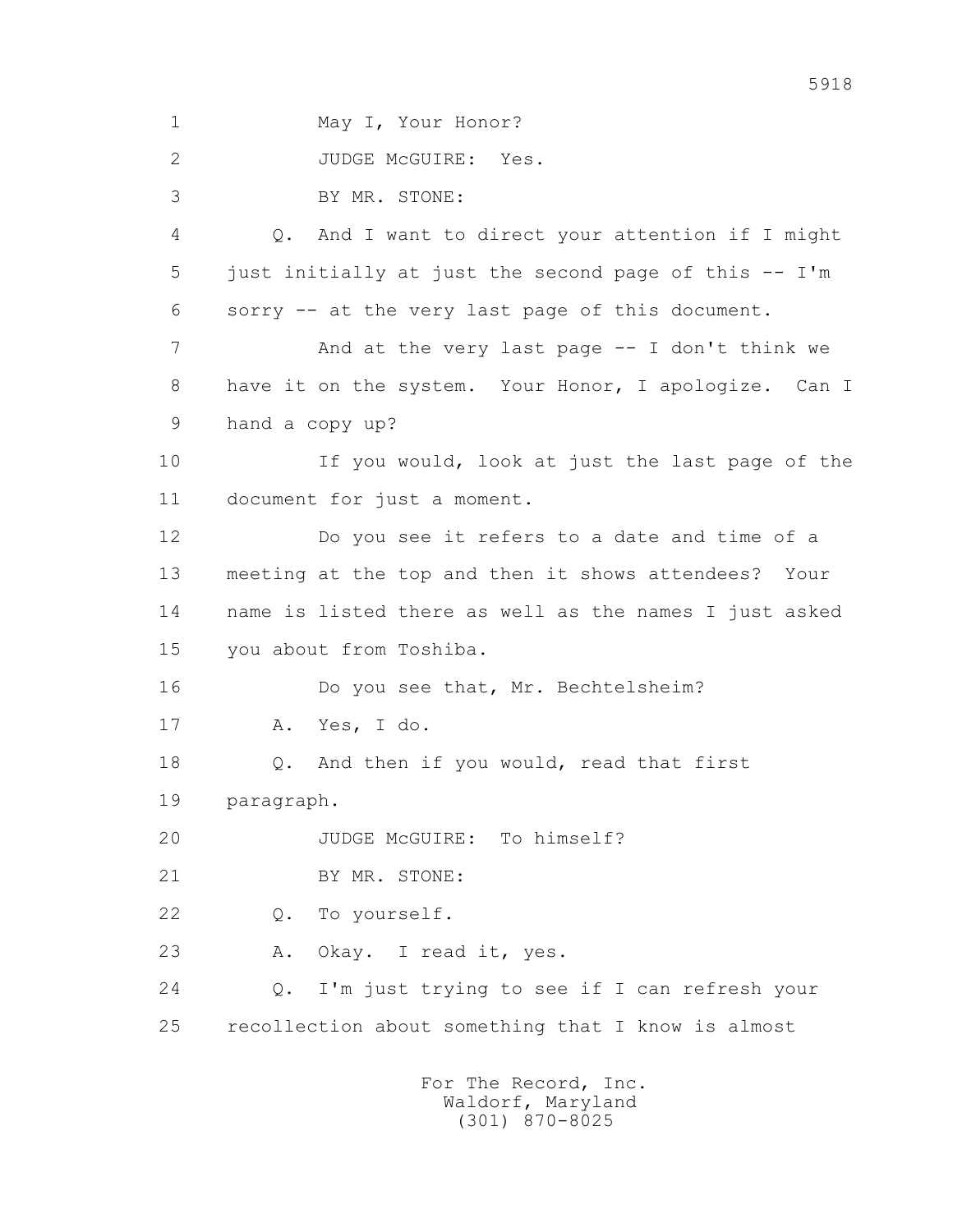1 twelve years ago.

 2 A. The way I would interpret this sentence, that 3 there may have been a meeting -- 4 MR. ROYALL: Your Honor -- 5 JUDGE McGUIRE: Wait a minute. He hadn't asked 6 you a question. 7 THE WITNESS: You asked me what I read here. 8 JUDGE McGUIRE: Do you have a question, 9 Mr. Stone? 10 MR. STONE: Yes, I do. 11 JUDGE McGUIRE: Go ahead. 12 BY MR. STONE: 13 Q. Have you had a chance to read it? 14 A. Yes. 15 Q. Does this at all refresh your recollection 16 that you met with Rambus and then after that at some 17 later date, days or a week or so later, you met with 18 Toshiba and talked with them about the meeting with 19 Rambus? 20 A. Okay. The way I read this sentence, and I'm 21 trying to -- 22 Q. No. 23 JUDGE McGUIRE: All right. I'm going to 24 apprise you of the same thing that I cautioned him on 25 earlier, that only one person can talk in this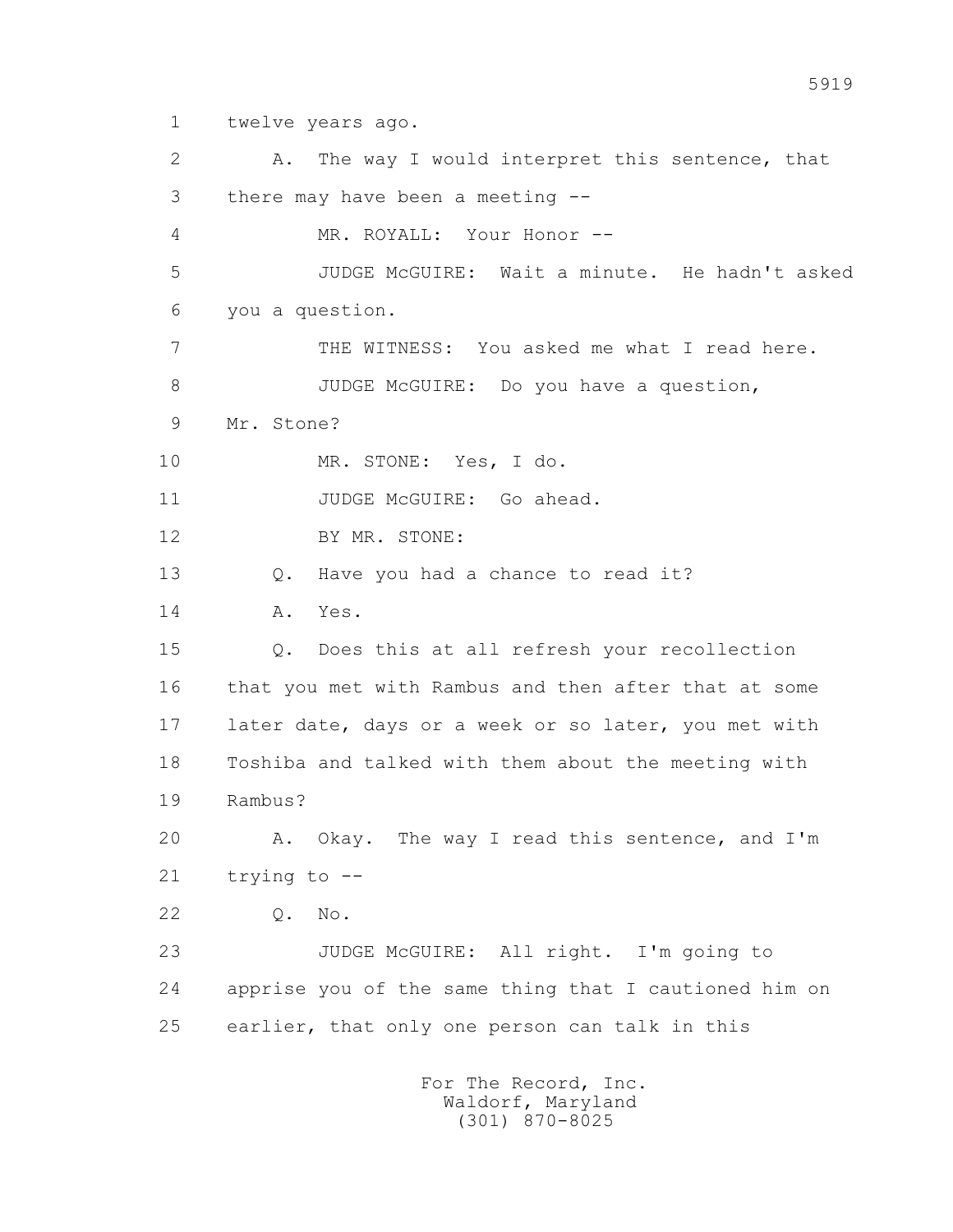1 courtroom at a time, and I'll entertain your objection, 2 Mr. Royall.

 3 So I think he was trying to answer that 4 question, and then I'll entertain your objection. 5 So are you through, sir, with your answer? 6 THE WITNESS: No. 7 MR. STONE: And let me restate my question and 8 let me withdraw it. 9 JUDGE McGUIRE: All right. 10 BY MR. STONE: 11 Q. I'm asking you to do something that is a little 12 awkward for a lot of us to do in that I'm asking you if 13 I have jogged your recollection so that I don't want 14 you to necessarily read what it says here and tell me 15 what it means. I can read the words, and so on. So 16 what I'm really trying to see is if I can jog your 17 memory at all by showing you this document. 18 So think about -- you don't have to do it 19 physically, but think about setting the document to one 20 side and just tell me if you remember from the 21 August 1991 time frame this meeting with Toshiba. 22 A. I recall a meeting with Toshiba, yes. 23 Q. And do you recall whether the meeting with 24 Toshiba came on the heels of a meeting you'd had with 25 Rambus?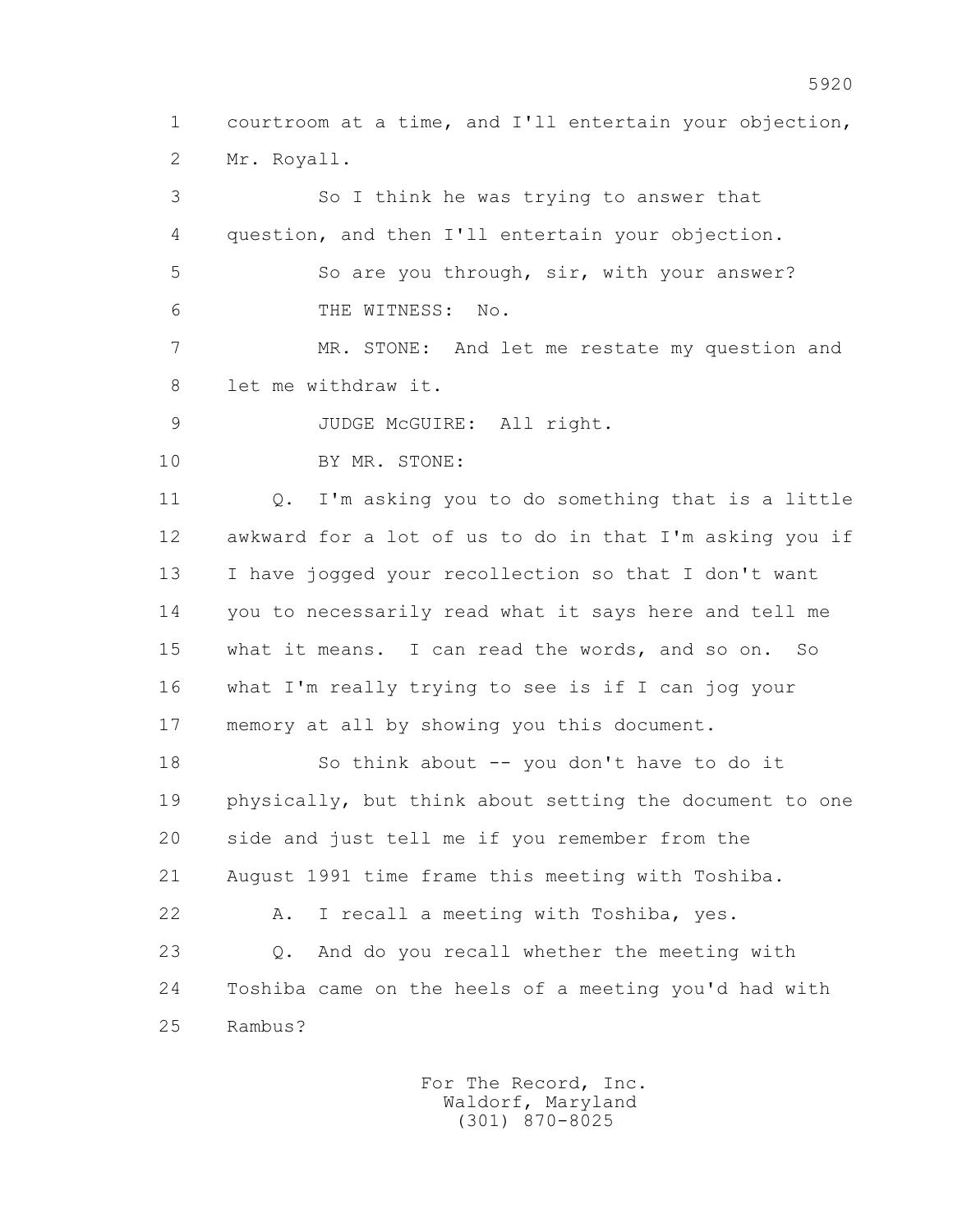1 A. I do not know whether I attended this Rambus 2 meeting, if that's what's being referred to here or 3 not. And the sentence says after the Rambus meeting 4 with Sun. It doesn't say that I was present at that 5 meeting. It appears there was a meeting. I do not 6 recall whether I was at such a meeting or not. 7 Q. Okay. Do you recall from your Rambus meetings 8 in the '89, 90, '91 time frame, at any point in those 9 time frames talking with them at all about 10 programmable CAS latency or programmable or variable 11 burst length? 12 A. I do not recall. 13 I can extend my comment here. I do recall that 14 I did not give a lot of feedback to Rambus on their 15 specification for the simple reason that they owned the 16 spec and it wasn't clear how we could participate in 17 modifying their spec, if you see what I mean. 18 They presented us a complete specified 19 solution, it says here. This says roughly they would 20 drive the development of the spec since they claimed 21 the intellectual property ownership of it, so there was 22 a very limited way for us to actually, you know, assist 23 them with improving the spec. 24 Q. Let me ask you on the stack of documents that

25 Mr. Royall showed you earlier if you could find the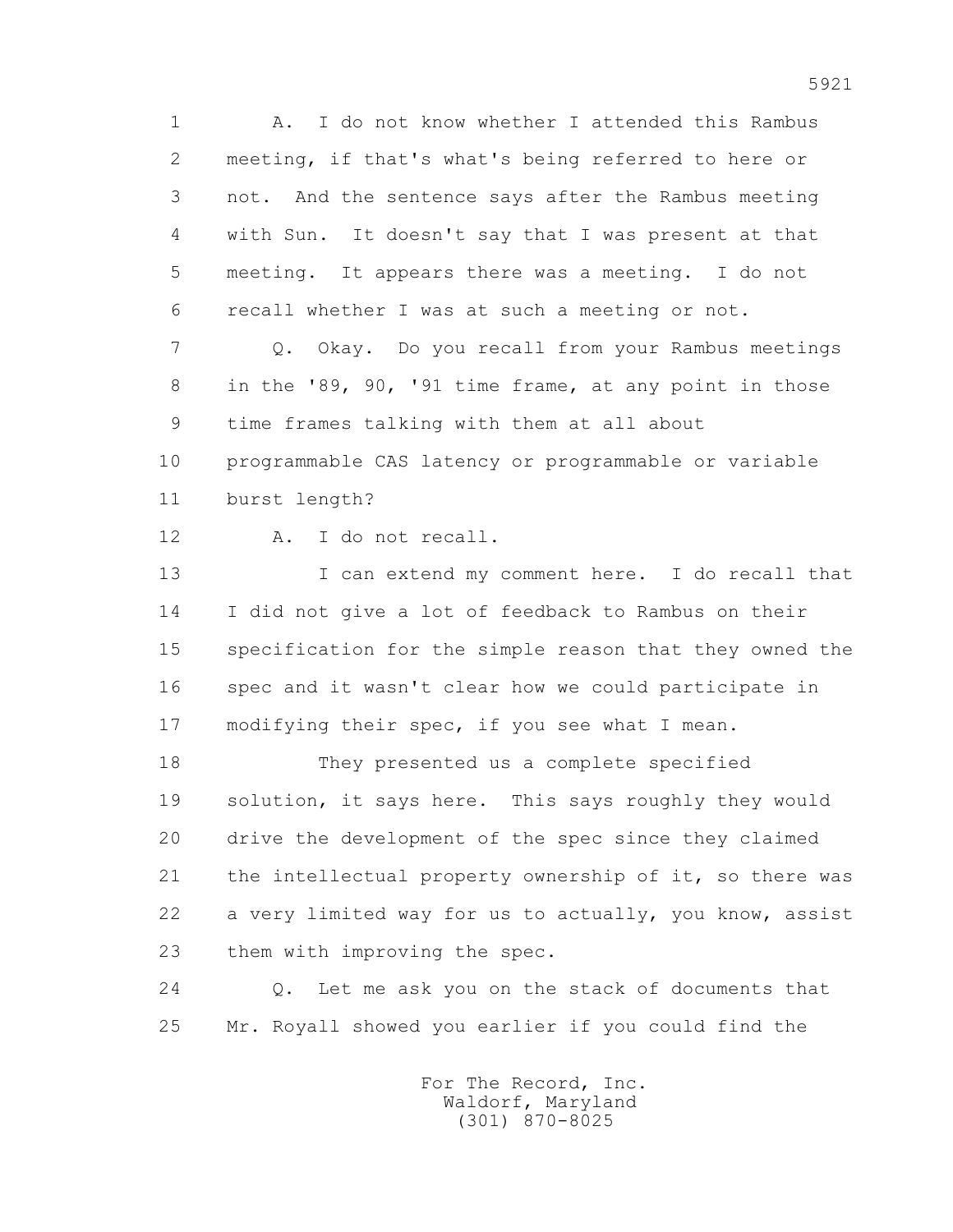1 August 27 letter, CX-2383. August 27, 1992. 2 I have skipped ahead a little bit in time and I 3 may come back. Let's maybe move to the 1992 time 4 frame. 5 This letter indicates -- and I think you were 6 asked about this earlier -- that a document was 7 enclosed. Do you see that? 8 A. Yes. 9 Q. And Mr. Royall asked you earlier whether the 10 PowerPoint presentation CX-340 was the enclosed 11 document. Do you recall that? 12 A. Yeah. 13 MR. ROYALL: For the record, I think that 14 misstates the record. I don't think I asked that 15 actual question. 16 JUDGE McGUIRE: Then explain to me how it 17 misstates the record so I'll know. 18 MR. ROYALL: Well, I didn't focus any attention 19 at all, frankly, on the reference to an enclosure in 20 CX-2383. I'm not disputing that it does refer to it. 21 And I made no connection in my questions as to whether 22 this proposal was the actual enclosure. 23 MR. STONE: Well, Your Honor, the record -- I'm 24 sure the record will speak for itself on that point, 25 and let me just rephrase my question.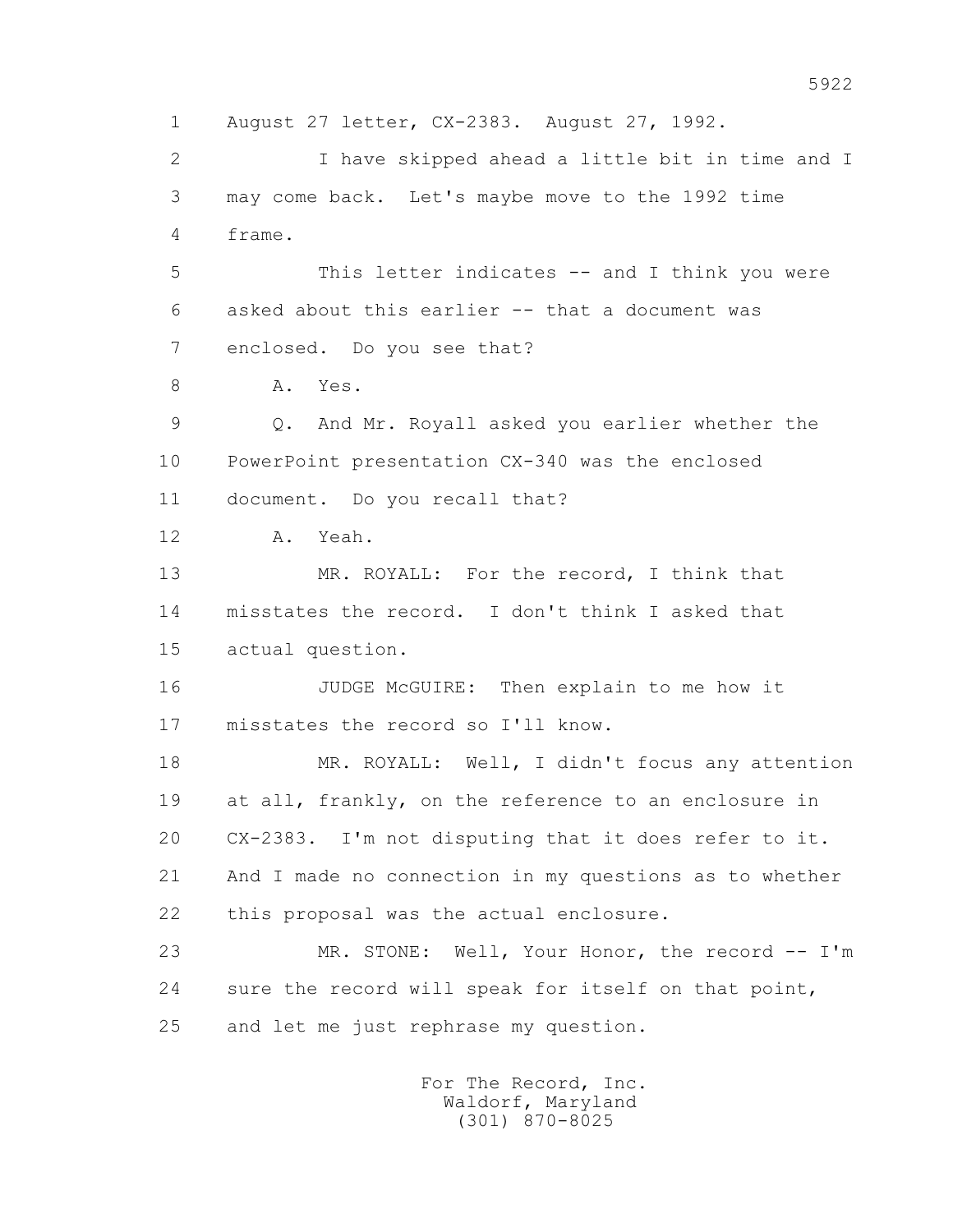1 BY MR. STONE:

 2 Q. I must have misheard earlier, Mr. Bechtelsheim, 3 but let me be clear.

 4 Was or was not CX-340 the enclosure to the 5 letter, CX-2383?

 6 A. Well, I cannot testify from firsthand 7 knowledge that it was, but it appears to me that, you 8 know, the dates on those documents relate to each 9 other.

 10 Q. Let me suggest to you -- I'm going to show you 11 another document, but let me suggest to you that if the 12 letter is dated August 27 and the PowerPoint slides in 13 CX-340 are dated September 16 that the September 16 14 document may not have been an enclosure to an August 27 15 letter.

 16 Do you see that relationship with the dates? 17 A. I do, but I can draw a different conclusion. 18 MR. ROYALL: I object, Your Honor, to the 19 representation. It wasn't in the form of a question, 20 and so I move to strike that, but he did later ask a 21 question that I have no problem with.

 22 JUDGE McGUIRE: Can you connect it up, 23 Mr. Stone? 24 MR. STONE: Yep. I'm going to right now,

25 Your Honor.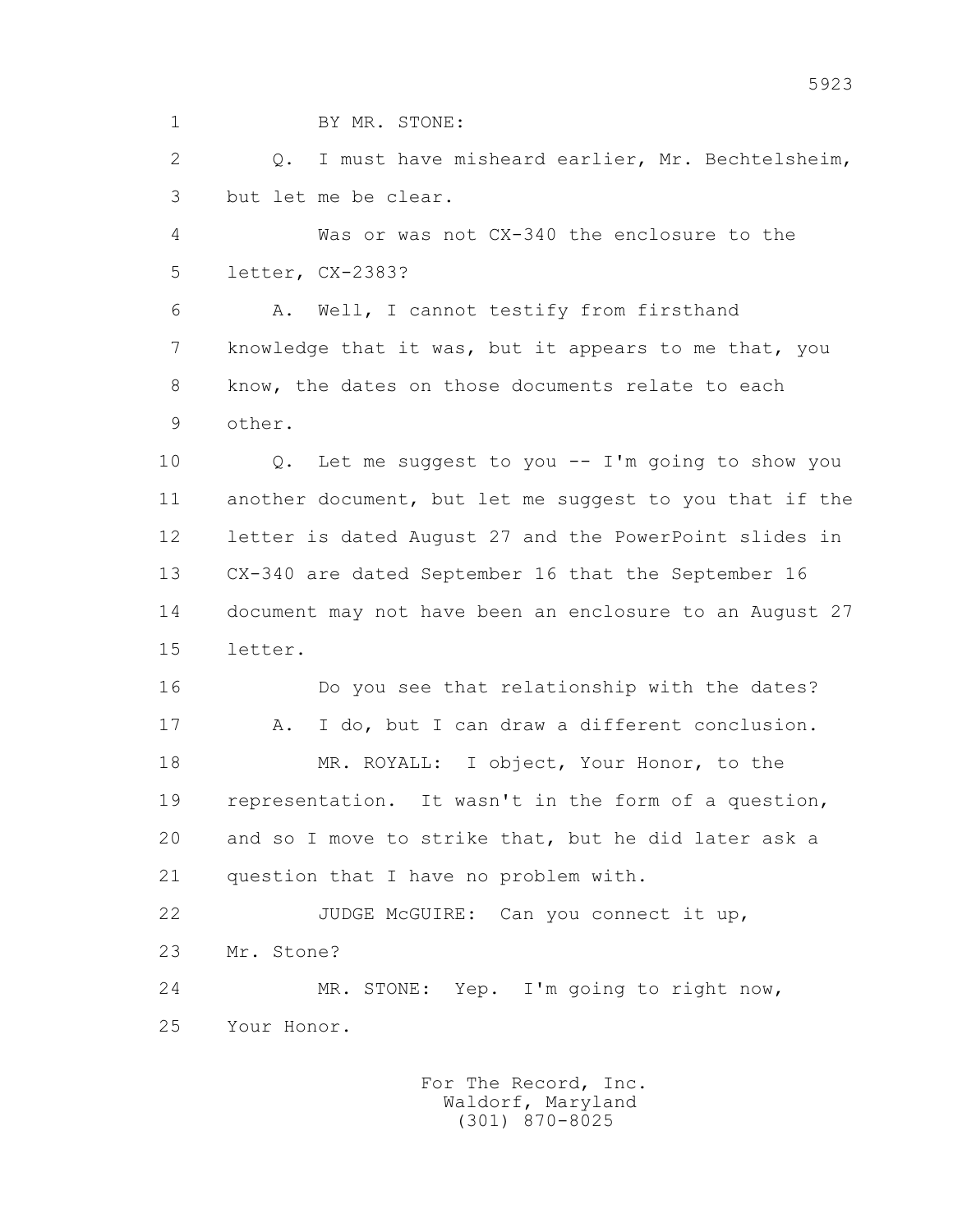1 JUDGE McGUIRE: I'm going to give you that 2 chance. 3 BY MR. STONE: 4 Q. Let me show you another exhibit, CX-2838. 5 May I approach? 6 JUDGE McGUIRE: Yes. 7 BY MR. STONE: 8 0. And CX-2838 is a little bit out of order, 9 Mr. Bechtelsheim, so if you'll bear with me, let me 10 walk you through a couple of pages, and then feel free 11 to browse at it at your leisure. 12 If you would turn to page 5 -- 13 MR. ROYALL: Your Honor, I assume that 14 Mr. Stone will lay a foundation as to whether he's seen 15 this document before he asks any questions about the 16 substance. 17 JUDGE McGUIRE: I'm sure he will. 18 BY MR. STONE: 19 Q. Let me ask you to turn to page 5. 20 A. Yes. 21 Q. Is that the same letter that Mr. Royall showed 22 you earlier today? 23 A. Yes. It appears to be. 24 Q. And you've seen it before? 25 A. I have.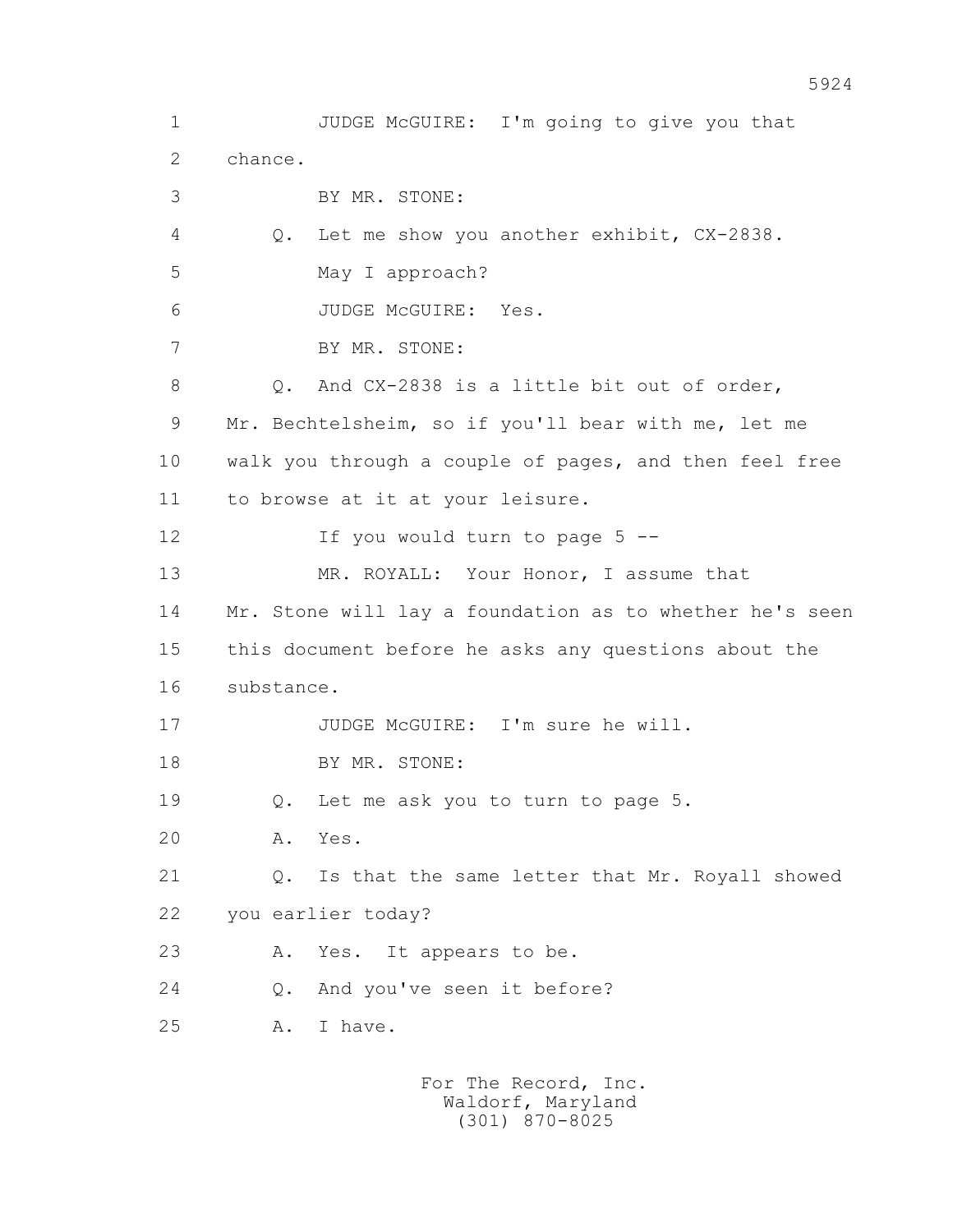1 Q. Okay. And now I want you to, if you would, to 2 turn to page 6 with the heading 16-Megabyte SDRAM 3 Specification, dated August 27, 1992. 4 Do you see that? 5 A. Yes, I do. 6 Q. Have you seen this document before? 7 A. I recall now having seen this document in the 8 past. I can't say the exact time frame, but it seems 9 to be around this time. 10 Q. And now looking at it -- and I will represent 11 to you that this document that I'm showing you came 12 from Rambus' files, at some point in time they had a 13 copy, and if it's a bit out of order, which it is, the 14 first few pages seem to be out of order, I apologize, 15 but that's the way it was produced in this case. I 16 haven't re-sorted the pages. 17 But accepting that, if you will, take a look at 18 this document, CX-2838, and tell me, if you can, if 19 this is an SDRAM specification developed by Sun with 20 your participation and sent by Sun to various JEDEC 21 members. 22 MR. ROYALL: Can I ask that we be specific 23 about Bates numbers since he's asking the question

24 about a part of the exhibit and not the whole exhibit

 For The Record, Inc. Waldorf, Maryland (301) 870-8025

25 and the record currently does not reflect that?

5925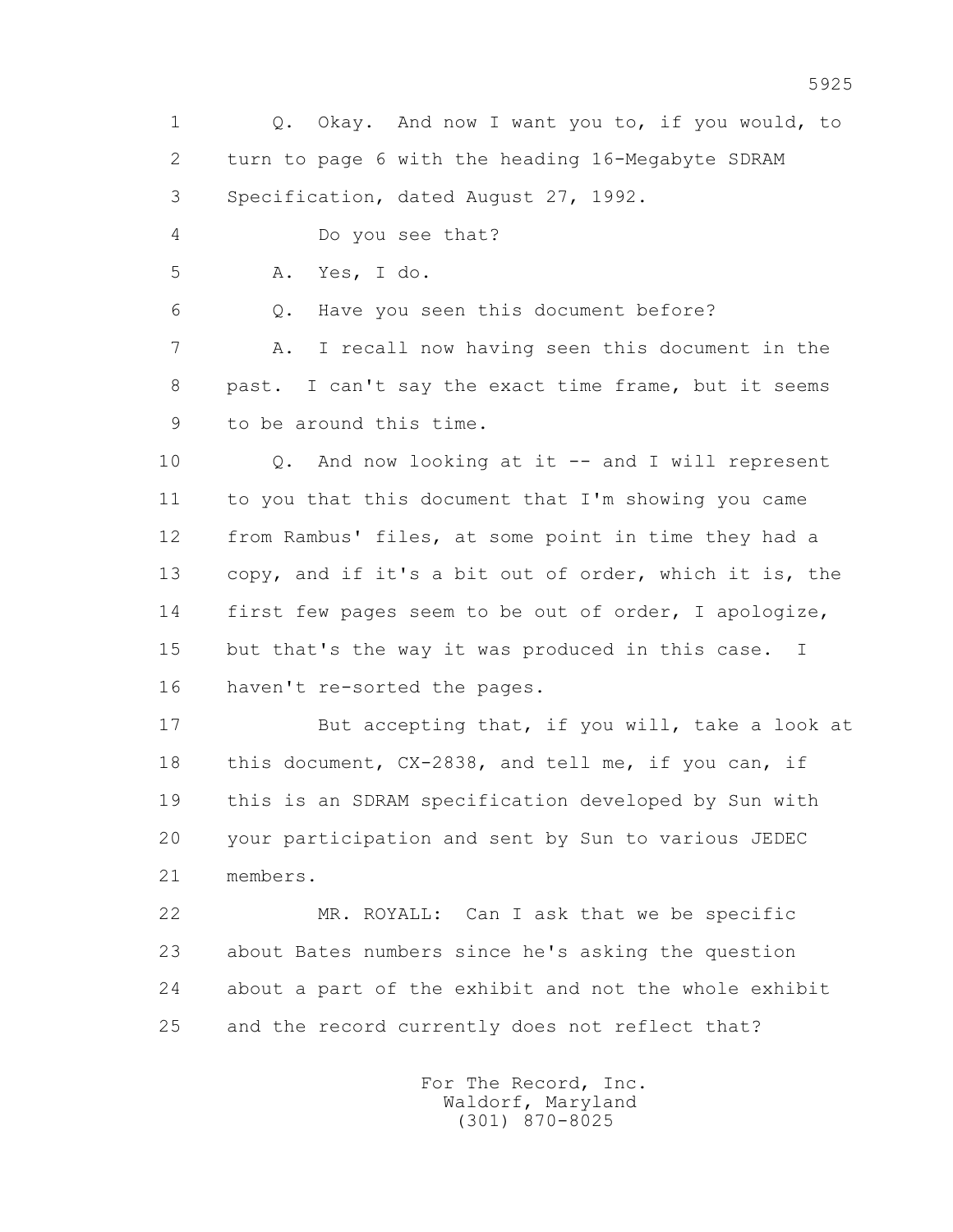1 JUDGE McGUIRE: Sustained.

2 BY MR. STONE:

 3 Q. I'm going to ask about the whole exhibit except 4 for page 5.

5 A. Yes, it appears to be.

6 Q. Okay. Thank you.

7 And you had a role in preparing this document; 8 correct?

 9 A. Yes. As I testified earlier, I was involved in 10 the general discussions of this interface. I do not 11 recall being an author on this document, so I believe 12 there was another person actually writing this detailed 13 specification, but I remember attending meetings where 14 we had internally discussed the status of the 15 synchronous DRAM.

16 0. And does this proposal -- does this document, 17 CX-2838, reflect Sun's proposal for the SDRAM 18 specification as of August of 1992?

 19 A. I believe this document is what was referred to 20 in the cover letter as the proposal that was submitted 21 with the cover letter.

 22 Q. And did the Sun proposal that we see here, 23 CX-2838, include a proposal for variable or 24 programmable CAS latency through the use of a mode 25 register?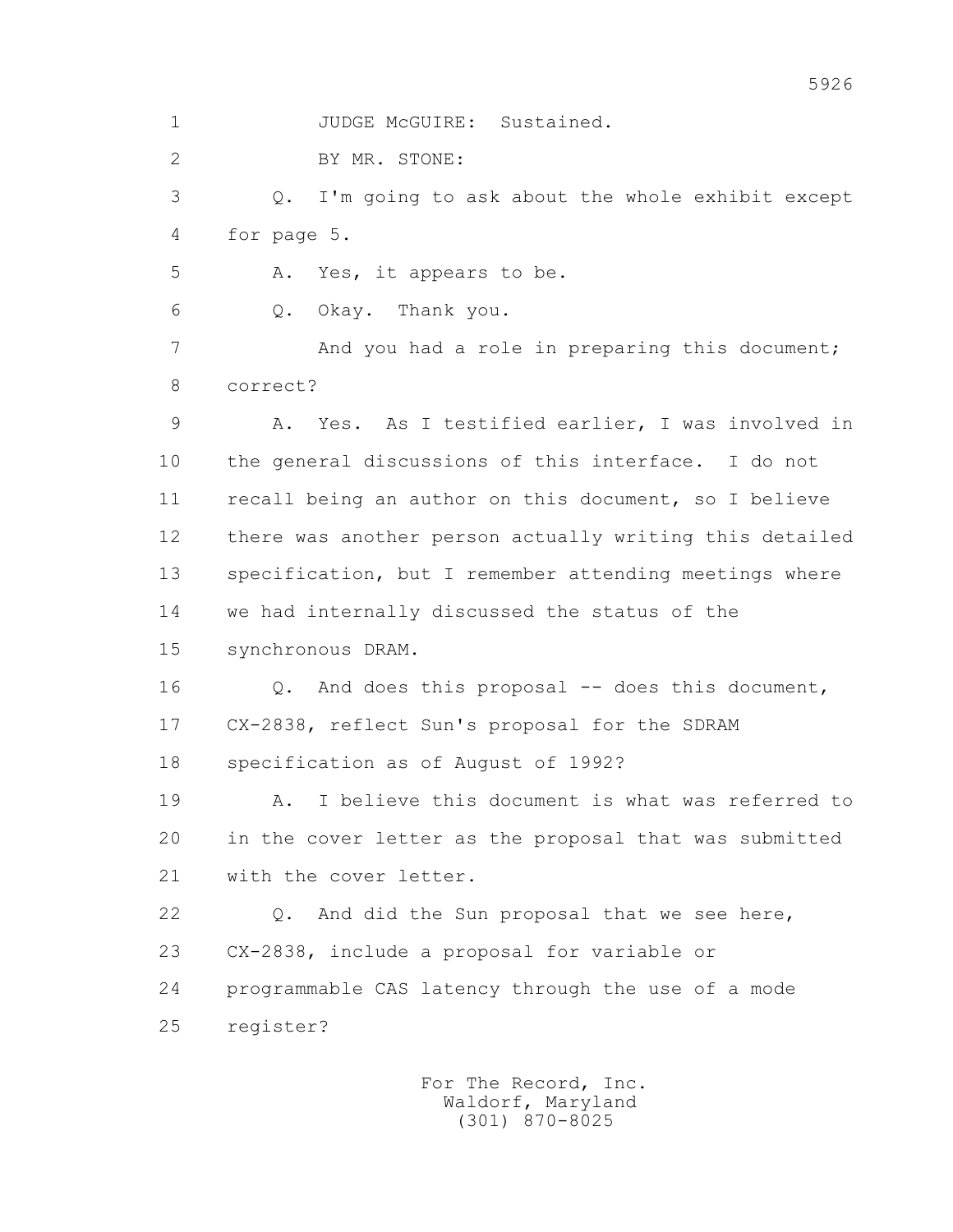1 And I can direct you to pages -- 2 A. Yeah. 3 Q. -- 19, 20 and 21 if it helps. 4 A. It appears to be, yes. 5 Q. And did the Sun proposal as of August of 1992 6 also include a proposal for the use of programmable 7 burst length, as referenced in CX-2838? 8 A. Yes, it did. 9 Q. And in the PowerPoint slide presentation we 10 looked at earlier, CX-340, was there a proposal to use 11 a mode register in that PowerPoint presentation? 12 A. There's a reference to a mode register and 13 there are basic pictures. 14 Q. And was that intended to -- is the mode 15 register intended to be used, as presented in September 16 of 1992 by Sun, intended to be used for programming 17 burst length and programming CAS latency? 18 MR. ROYALL: Objection. Lacks foundation as to 19 whether this witness has any knowledge of the intent 20 for which that mode register was used. 21 MR. STONE: That's why I'm asking, to find out 22 if he knows why. 23 JUDGE McGUIRE: Overruled. I'll hear the 24 question. 25 THE WITNESS: I believe it referred to that For The Record, Inc. Waldorf, Maryland (301) 870-8025

5927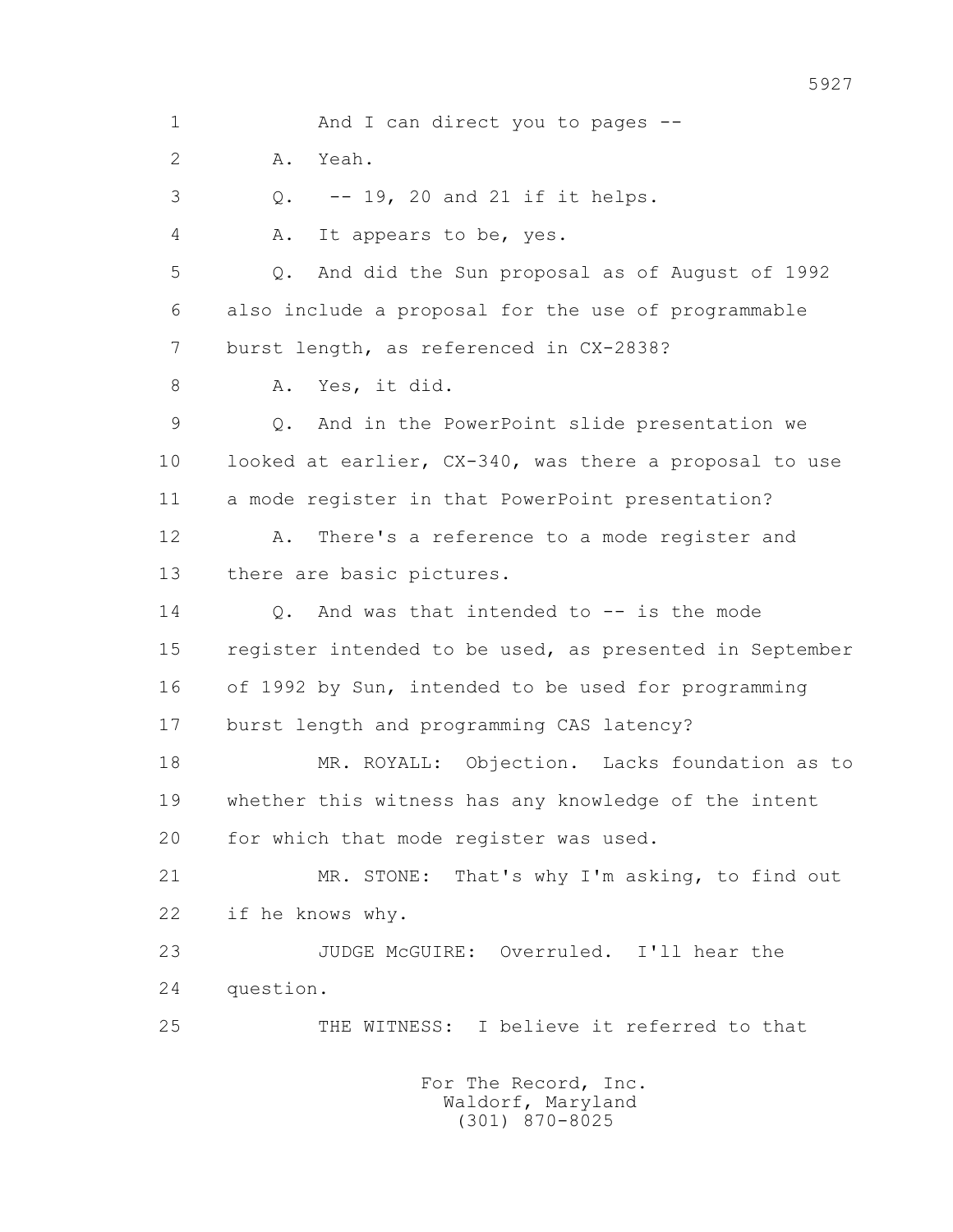1 mode register.

 2 BY MR. STONE: 3 Q. You believe the mode register's uses were to 4 program CAS latency and burst length? 5 A. Yes. 6 Now, I would venture to say that in my 7 recollection now that these were features that were 8 already discussed at JEDEC at that time. In other 9 words, this was not the first time these features were 10 written up in a document. 11 Q. And I don't mean to suggest that they were. 12 A. Okay. 13 Q. You told us earlier, I think, if I remember 14 correctly, that you didn't believe Sun had anyone who 15 was a JEDEC member prior to the time that you received 16 the letter from Mr. Sussman, RX-162. 17 A. That's my recollection. 18 JUDGE McGUIRE: Now, again, I'm not clear as to 19 the date. 20 MR. STONE: I'm sorry, Your Honor. July 30, 21 1991. 22 JUDGE McGUIRE: All right. 23 BY MR. STONE: 24 Q. And that was the date you had in mind because 25 that's the date of RX-162; correct?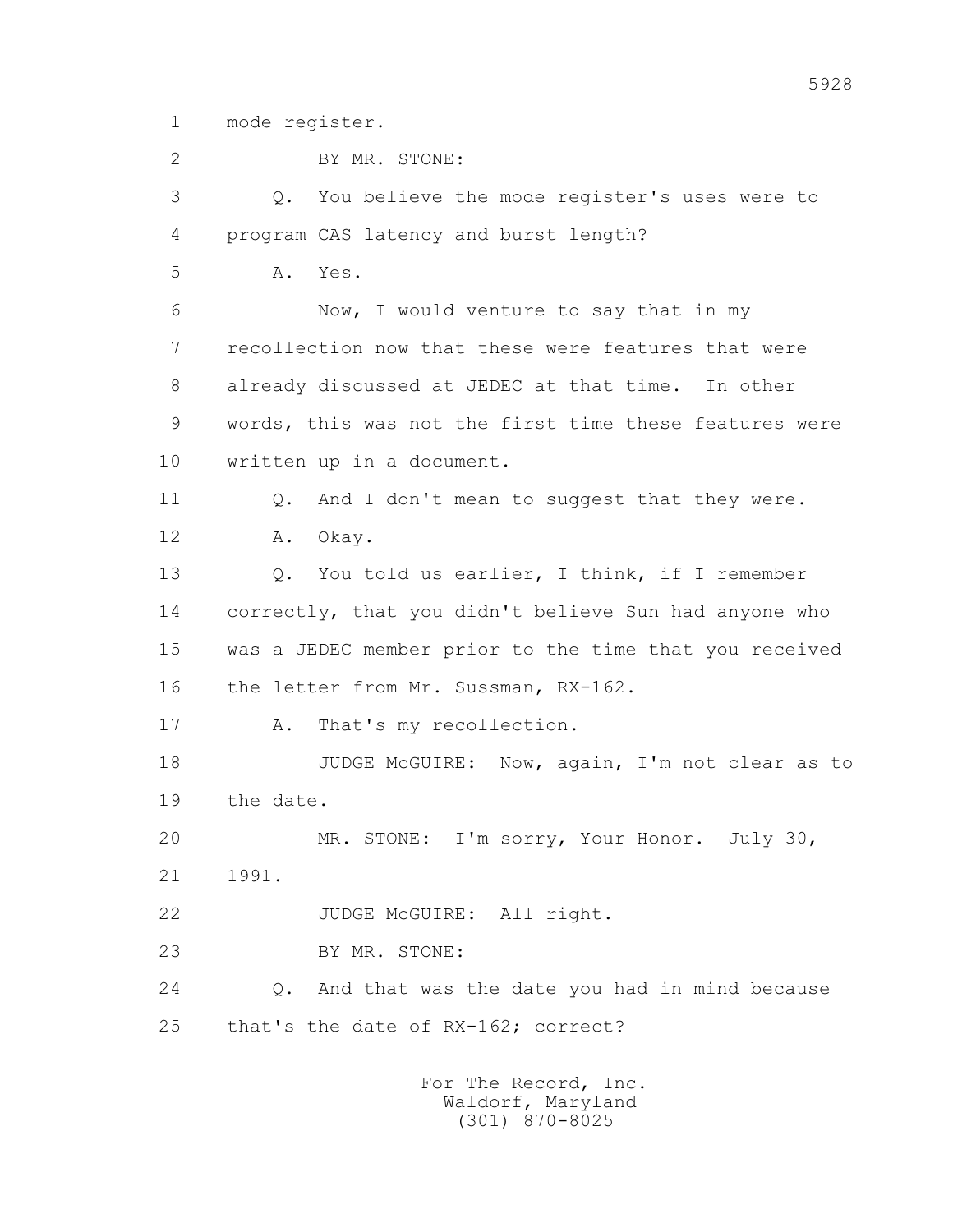1 A. Correct.

 2 Q. Let me show you a document if I might, RX-143. 3 May I approach, Your Honor? 4 JUDGE McGUIRE: Yes. 5 BY MR. STONE: 6 Q. If we could bring up RX-143. 7 You'll notice this is a document that the first 8 page of which of RX-143 appears to be a fax cover 9 sheet. 10 Do you notice that, Mr. Bechtelsheim? 11 A. Yes. 12 Q. And if you would, on the first page, I just 13 want you to look down at the fourth name in the list, 14 and you'll see the name Bolo, B-O-L-O, Cannataro, 15 C-A-N-N-A-T-A-R-O. 16 Do you see that? 17 A. Yes, I do. 18 Q. And is that someone who in May of 1991 was 19 employed by Sun? 20 A. I do not recall. 21 Q. Does the name ring a bell with you at all? 22 A. No. 23 Q. And you'll notice it says "Sun" alongside that 24 person's name? 25 A. Yeah, I can see it, but I do not recall Bolo.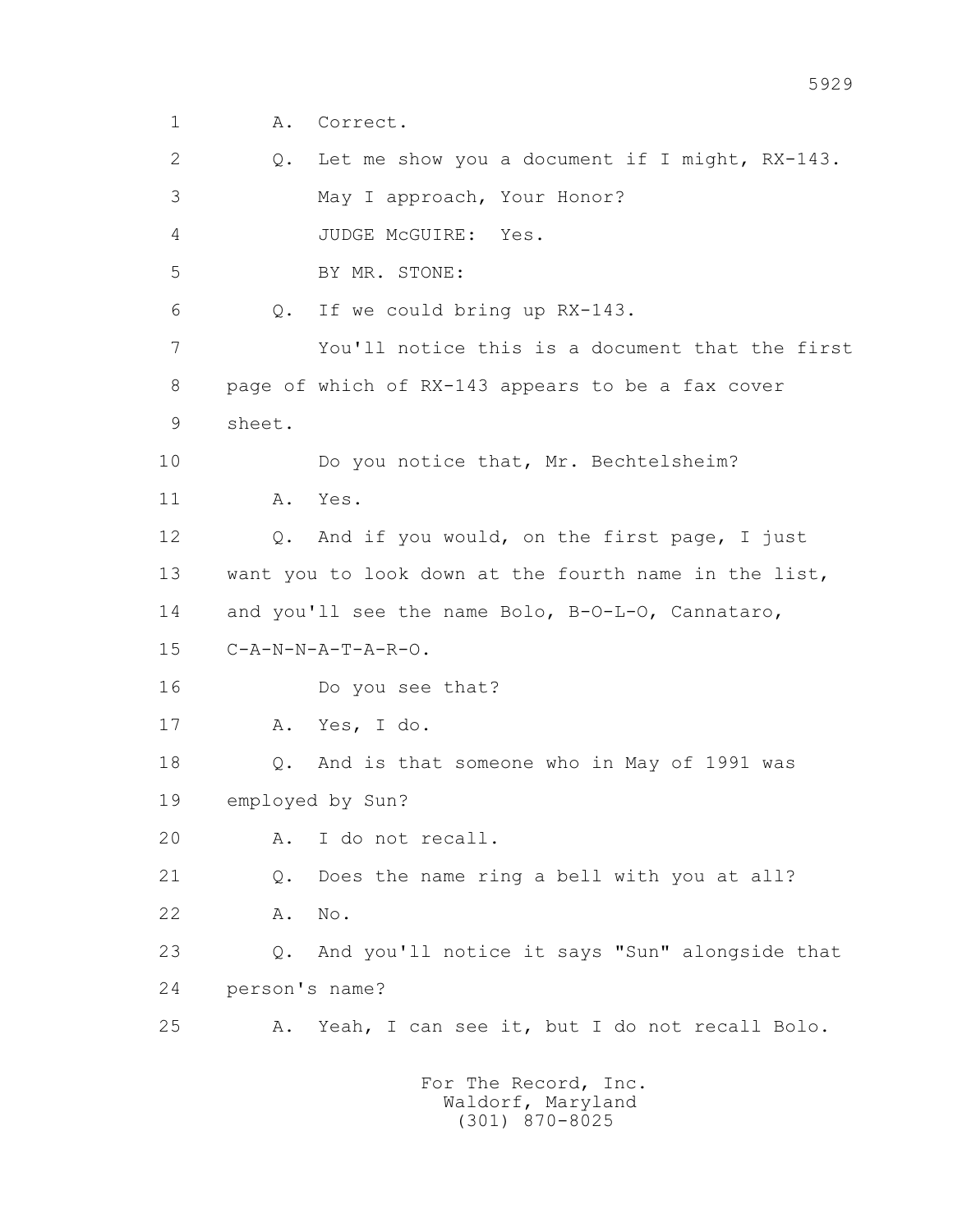1 Q. And then you'll notice the second page of 2 Exhibit RX-143 shows that the memo at the top is 3 addressed to all JEDEC JC-42.3 members. Do you see 4 that? 5 A. Yes, I do. 6 Q. Having seen RX-143, does this at least suggest 7 to you that a Sun person was regarded as a member of 8 JC-42.3 in May of 1991, prior to the time that you 9 received the letter from Mr. Sussman on July 30 of that 10 same year? 11 A. I could only speculate whether that was the 12 case or not. 13 0. So I quess we can be clear that it could be 14 that Sun had members on JEDEC prior to July of 1991, 15 but you might not have known about it? 16 A. That was only my recollection, yeah. 17 Q. And do you know a Guy Moffat at Sun? 18 A. That name I recall. 19 Q. And do you know whether he was asked by Sun to 20 attend a meeting sponsored by Mr. Sussman outside of 21 JEDEC that was held in October of 1991 in Portland, 22 Oregon? 23 A. I do not recall. 24 Q. Did you have anyone ever report back to you 25 that Sun had attended a Portland meeting sponsored by For The Record, Inc. Waldorf, Maryland

(301) 870-8025

5930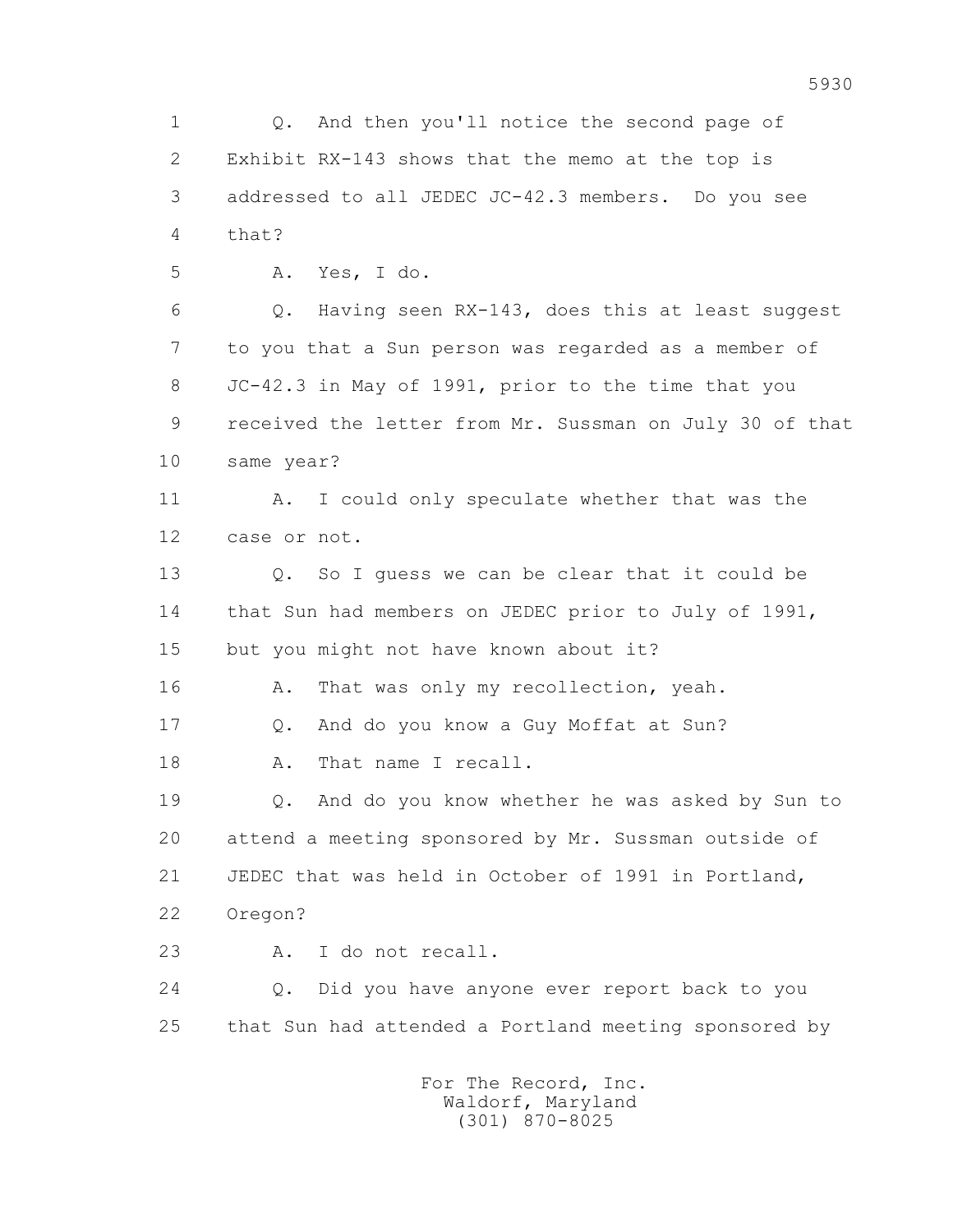1 Mr. Sussman that was not a JEDEC meeting to talk about 2 the SDRAM specifications?

3 A. I do not recall today.

 4 Q. Did anyone ever report back to you that in 5 December of 1991 at the JEDEC meeting that was 6 attended -- let me strike that.

 7 Ultimately, you did become familiar with the 8 person's name at Sun who attended some JEDEC meetings?

9 A. Clement Fang. Yes.

 10 Q. And did Mr. Fang from time to time fill you in 11 on what happened at JEDEC meetings?

12 A. Yes, he did.

 13 Q. Did Mr. Fang ever tell you after the 14 December 1991 meeting that Mr. Sussman had been 15 reprimanded at that meeting for holding at least two 16 meetings to talk about SDRAM that were not official 17 JEDEC meetings, to which everyone was not invited?

18 A. I don't recall that comment.

 19 Q. Did anyone ever report to you, Mr. Fang or 20 Mr. Moffat or anyone else report to you that these 21 Sussman-sponsored meetings were being held outside of 22 JEDEC so they could talk about Rambus as well as other 23 things?

 24 MR. ROYALL: Objection, Your Honor. This 25 assumes -- this question assumes facts not in evidence.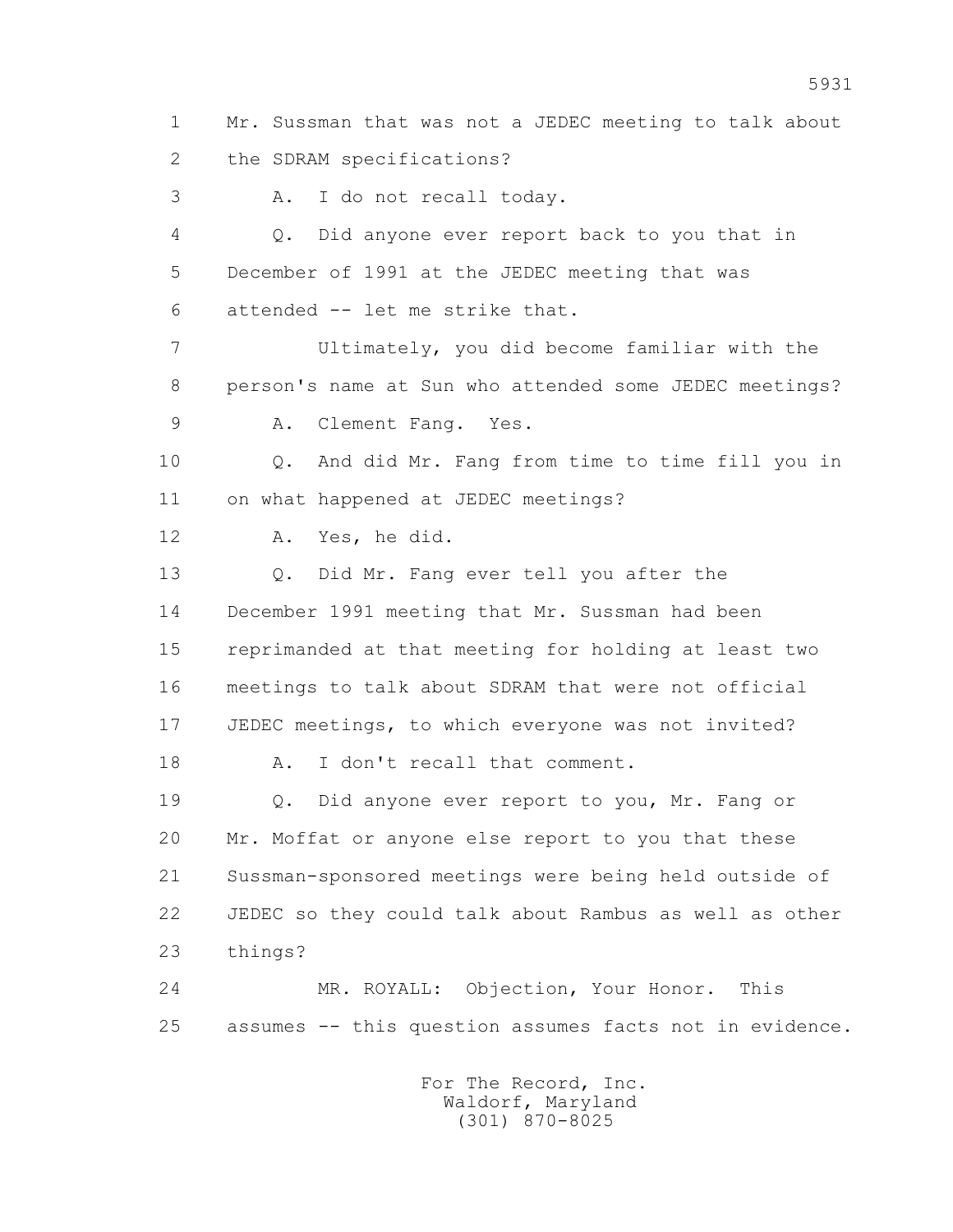1 He's laid no foundation as to whether any so-called 2 Sussman-sponsored meetings ever occurred or whether the 3 witness knows anything about them, and every single 4 question -- 5 JUDGE McGUIRE: Sustained. 6 MR. STONE: Your Honor, could I be heard for 7 just a moment? 8 JUDGE McGUIRE: I'll let you be heard. 9 MR. STONE: Thank you, Your Honor. 10 Today, counsel asked this witness everything 11 that would happen if DDR or SDRAM was not available, 12 and he went through a long litany of questions. 13 The first thing I established when I got up on 14 cross with this witness was no one has ever told him 15 that would happen. And there was absolutely no 16 foundation for those questions. 17 Now, I have foundation because we have in the 18 record that these meetings occurred and we have in the 19 record that Mr. Moffat attended, so the basic facts are 20 all in the record. 21 I want to find out whether what happened at 22 these meetings was shared with this witness, but to 23 object that I can't ask a question -- 24 JUDGE McGUIRE: Just lay the foundation. 25 MR. STONE: Okay. For The Record, Inc.

> Waldorf, Maryland (301) 870-8025

5932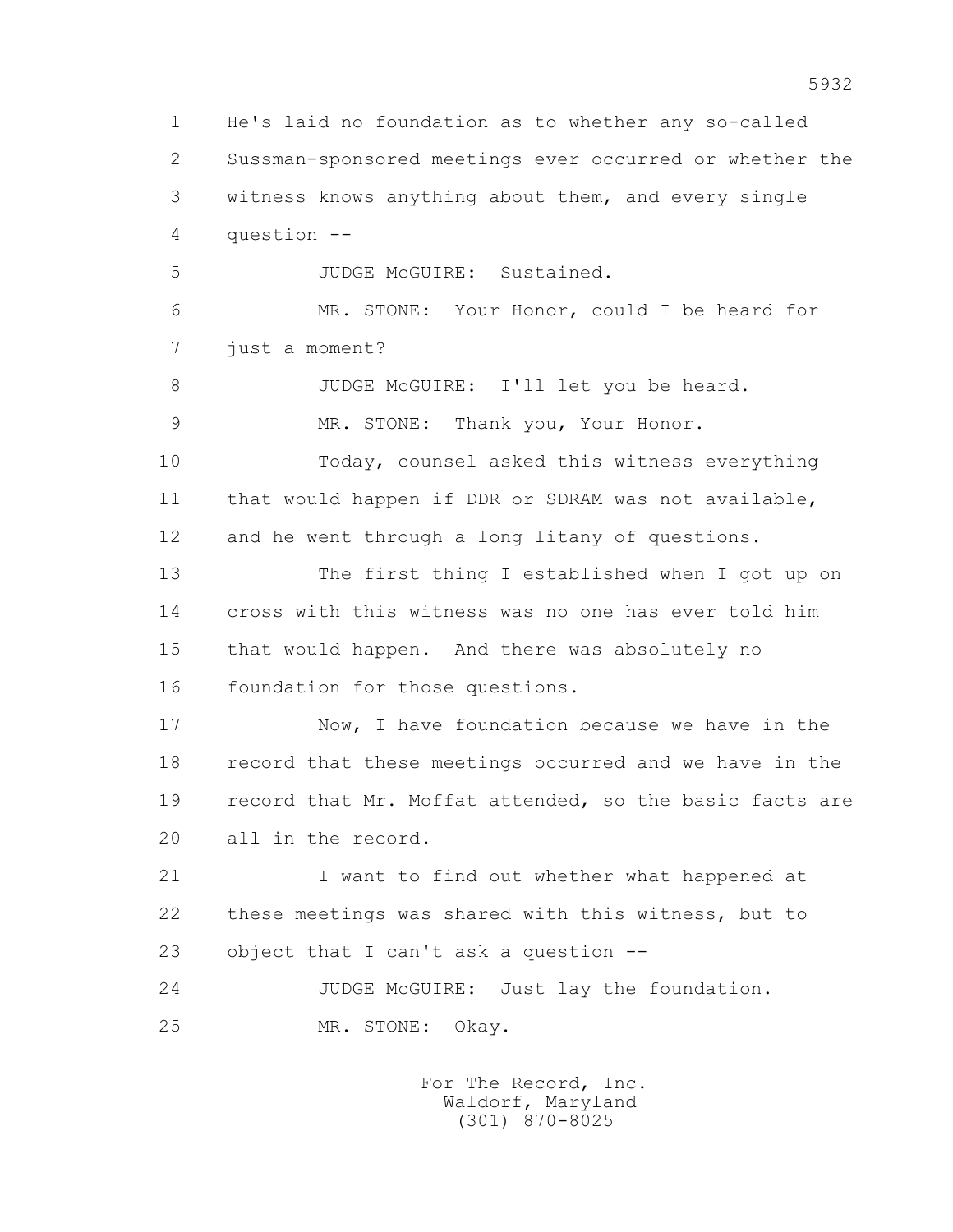1 JUDGE McGUIRE: Then I'll let you get into it. 2 MR. STONE: But the problem is -- 3 JUDGE McGUIRE: That was the objection, was it 4 not, Mr. Royall, no foundation as to what he knew about 5 these meetings? 6 MR. ROYALL: It's both the foundation and he's 7 assuming in the answer that he has any knowledge about 8 something that may or may not have happened. 9 JUDGE McGUIRE: Well, then I'll let you go back 10 in on that on redirect. 11 But if you lay a proper foundation, then I'll 12 let you go into that inquiry. 13 BY MR. STONE: 14 Q. In 1991, there were two competing technologies 15 for the new generation of DRAM; correct? 16 A. Rambus and synchronous DRAM you're referring 17 to. Yes. 18 Q. And you knew that Mr. Sussman was talking to 19 you about the synchronous DRAM? 20 A. Correct. 21 Q. And Dr. Farmwald and others at Rambus were 22 talking to you about RDRAM? 23 A. Correct. 24 Q. And did you know from what you heard from 25 Mr. Sussman or others involved with JEDEC that one of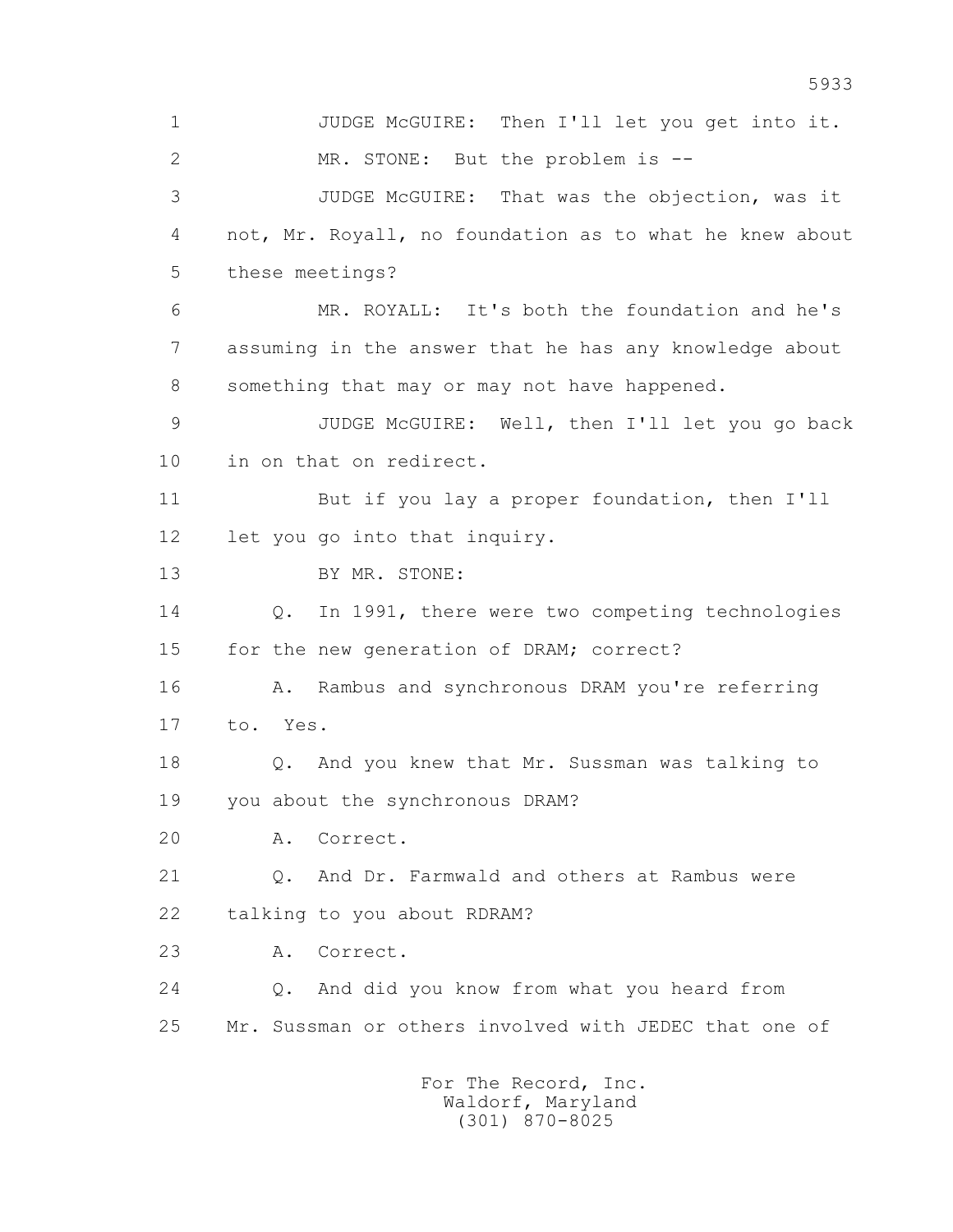1 the concerns of the SDRAM proponents was to make sure 2 that their product was competitive with RDRAM?

 3 A. Well, I wouldn't use the word "competitive." I 4 think the goal of the synchronous DRAM was simply to 5 develop an evolutionary high-performance product.

 6 It was clear that the Rambus clock frequencies 7 were significantly higher than any target that 8 synchronous DRAM had at that time. But based on my own 9 analysis, I concluded synchronous DRAM would perform 10 just as well or in fact better.

11 O. And did you understand from Mr. Sussman or 12 others that one of the design goals of the group 13 looking at SDRAM was to try to ensure that the product 14 would be satisfactory to a sufficient percentage of the 15 market that it would be preferred by a sufficient 16 percentage over RDRAM?

17 A. Well, I didn't have that specific 18 understanding from Mr. Sussman, but in my own personal 19 understanding, it was clear to the extent the effort 20 to create a new interface standard would only be 21 successful if the product was appealing to a large 22 element of the market.

23 Q. Okay. And some of the features, some of the 24 features that were in the proposed SDRAM included 25 programmable CAS latency and programmable burst length;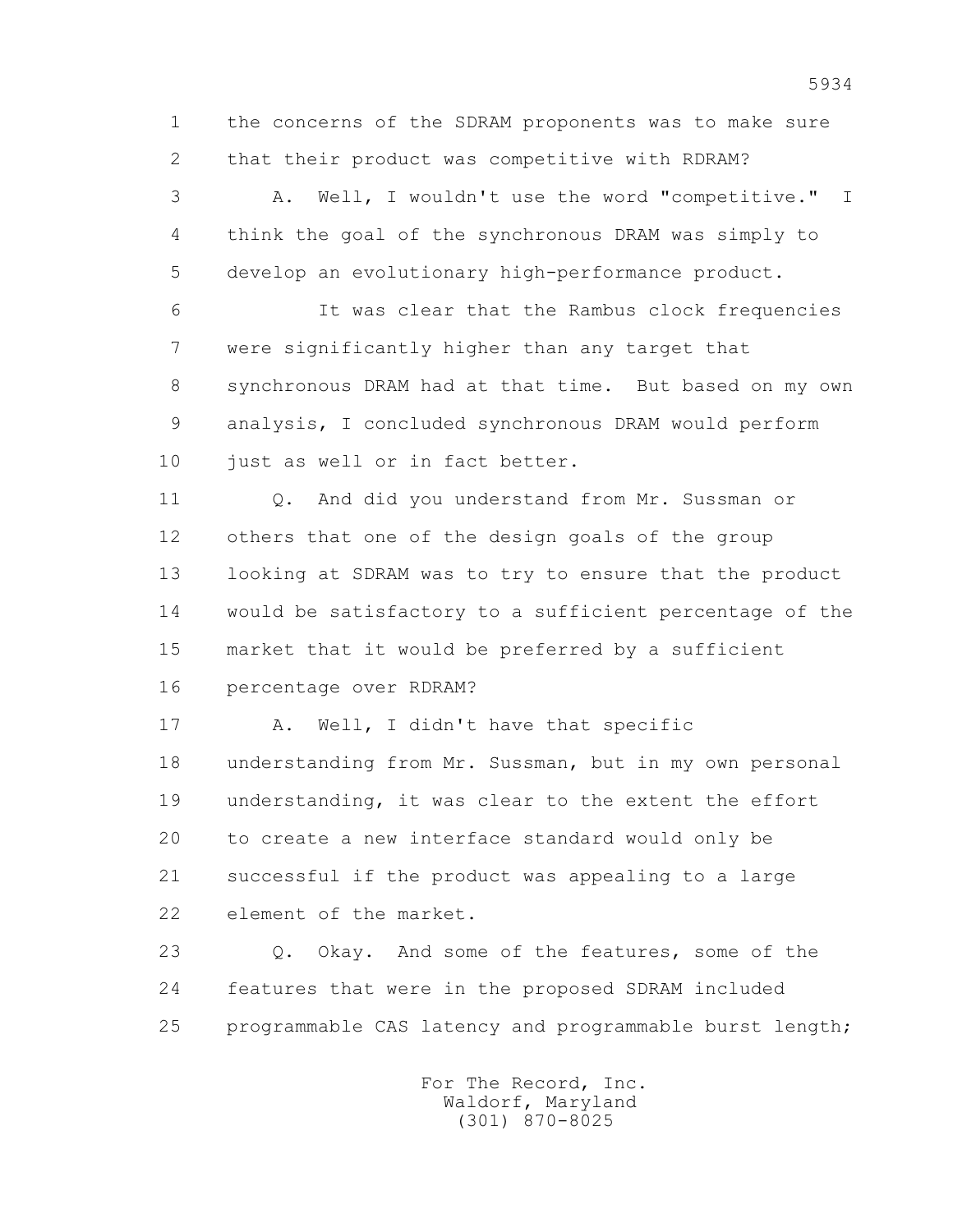1 correct?

 2 A. Yeah. I personally didn't care for these 3 features as I said earlier, but that's -- 4 JUDGE McGUIRE: That's not the question, sir. 5 Just answer the question. 6 THE WITNESS: Yes. 7 JUDGE McGUIRE: We'll keep this a lot cleaner. 8 BY MR. STONE: 9 Q. I think you and I can agree pretty quickly 10 here, Mr. Bechtelsheim, that many -- that the RDRAM 11 product is not your favorite DRAM product and some of 12 the features that are in the SDRAM and DDR are not your 13 favorite features? 14 A. Yes. 15 Q. And we can go into that if we need to. I don't 16 mean to cut you off, but I think we understand you on 17 that point, if that helps you. 18 A. I guess the point I was trying to make, that in 19 my mind these features are not required to deliver a 20 competitive product to the markets. 21 Q. Do you know where the idea came from to include 22 programmable CAS latency? 23 A. I do not know. 24 Q. Do you know where the idea came from to include 25 programmable burst length?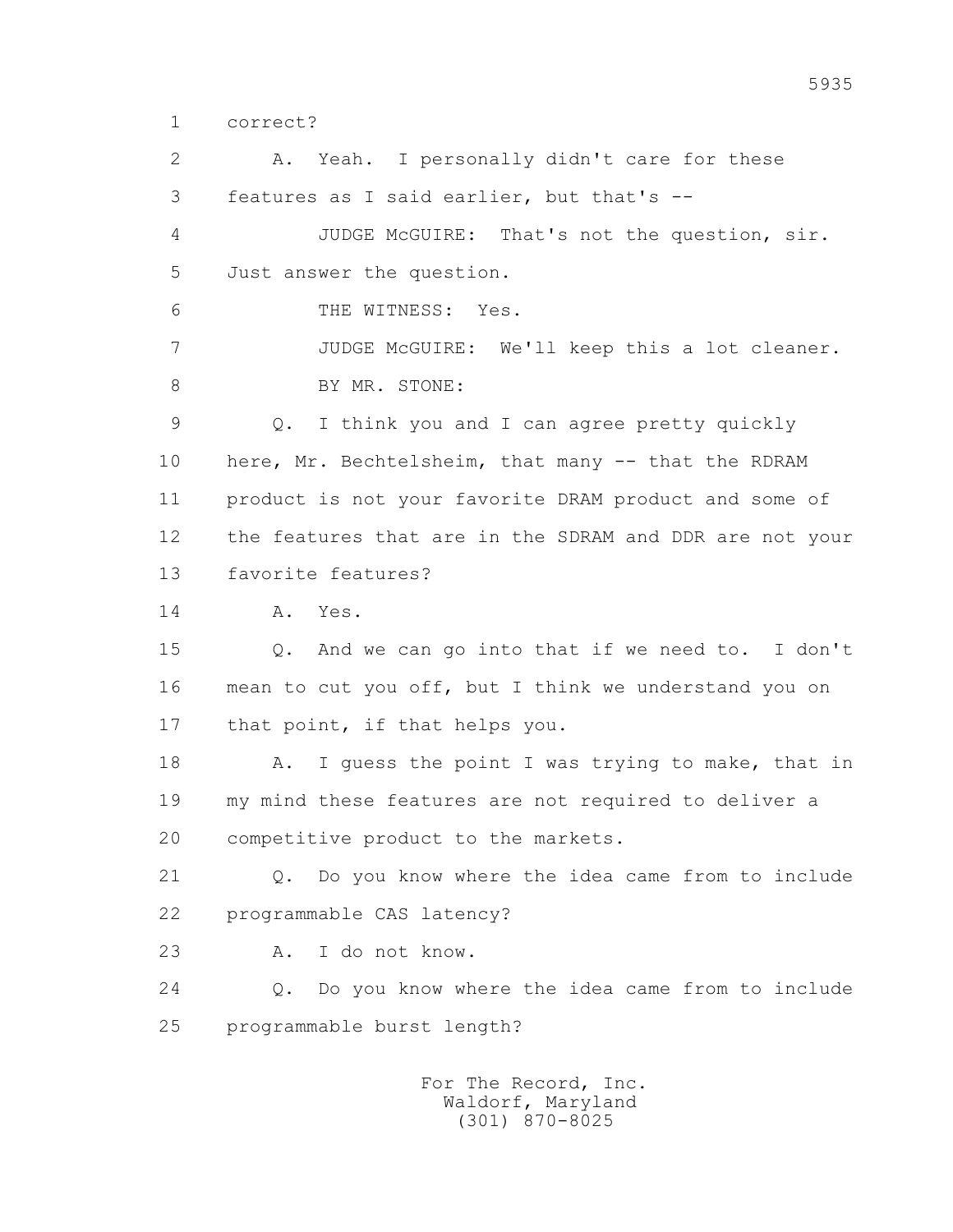1 A. I do not know.

2 Q. It wasn't your idea?

3 A. No.

 4 Q. Did anyone at Toshiba in your meeting with them 5 ever tell you that they had invented programmable 6 latency?

 7 It's not going to be in that document I don't 8 believe.

9 A. I do not recall that.

10 Q. Do you know Howard Kalter of IBM?

 11 A. I heard the name. I don't recall him 12 personally.

 13 Q. Okay. Did you ever hear anyone say that 14 Toshiba claimed to have invented programmable CAS 15 latency?

16 A. I do not recall such a statement.

 17 Q. Do you know one way or the other whether the 18 early technical descriptions of RDRAM, two of which I 19 showed you earlier that you said you hadn't seen 20 before, but do you know from any source whether those 21 early descriptions of RDRAM made plain that Rambus was 22 proposing to use a mode register for programmable CAS 23 latency and to determine variable burst length? 24 A. In my recollection, you know, without reviewing 25 this document here, is that the primary modes in the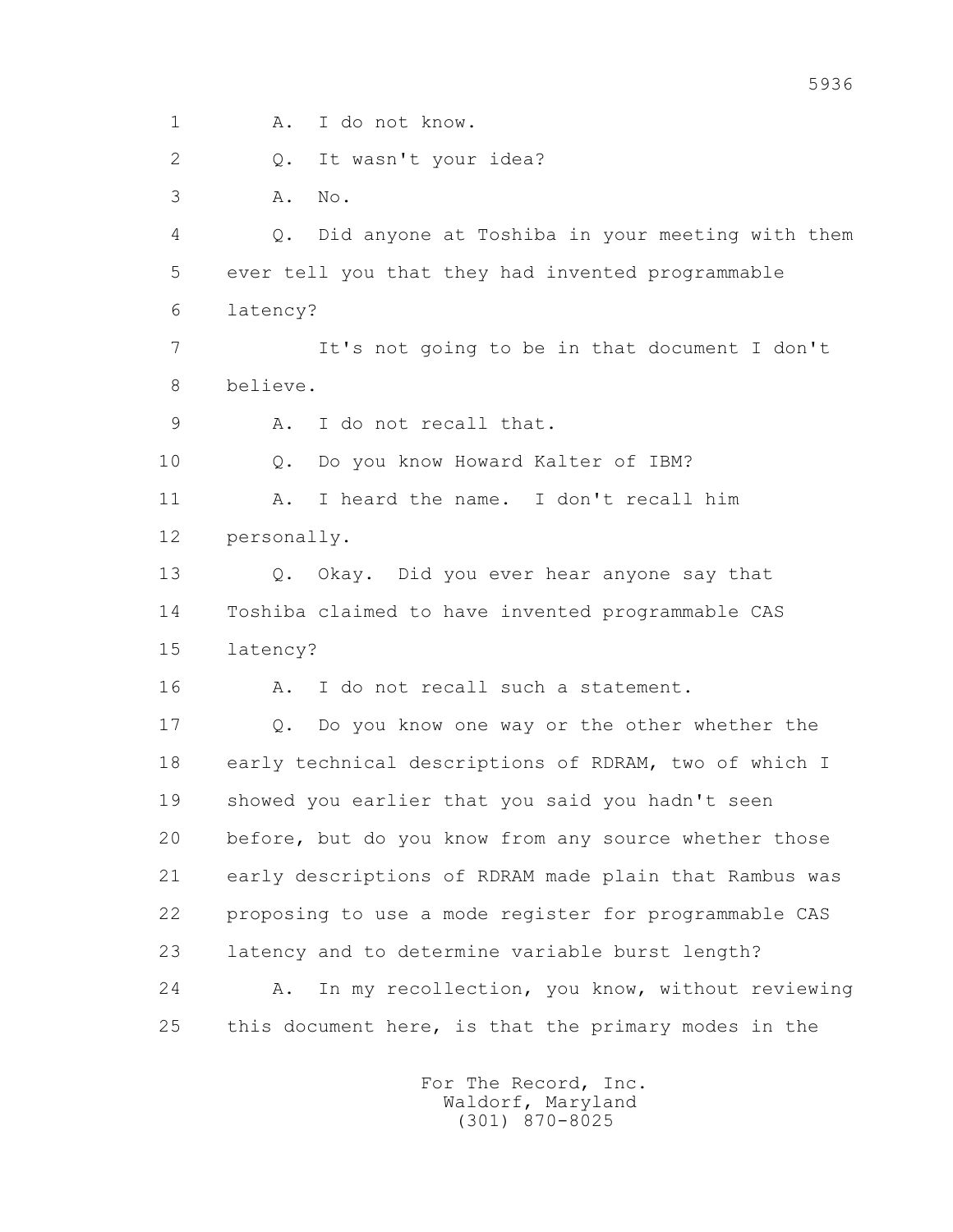1 Rambus protocol were selectable on a command-by-command 2 basis. 3 In other words, the protocol had a lot of 4 programming capability, but I do not recall 5 specifically any mode registers. 6 Q. Okay. Sometimes I have to check the 7 transcript to make sure I understood. I apologize for 8 doing that. 9 You did tell us just a moment ago that you 10 thought the programmable CAS latency was a feature 11 which you had preferred not be included? 12 A. Correct. 13 Q. And you would have either fixed the latency to 14 just one value or you would have controlled it with 15 pins; correct? 16 A. That would have been my proposal, yes. 17 Q. And you shared that proposal with others; 18 correct? 19 A. I believe I did. 20 Q. And Mr. Sussman as well as the people from Sun 21 who attended JEDEC meetings were recipients of your 22 advice, weren't they? 23 A. Yeah. I don't recall specifically who I 24 shared it with, but you know, there was a discussion 25 at one point that it would be simpler not to have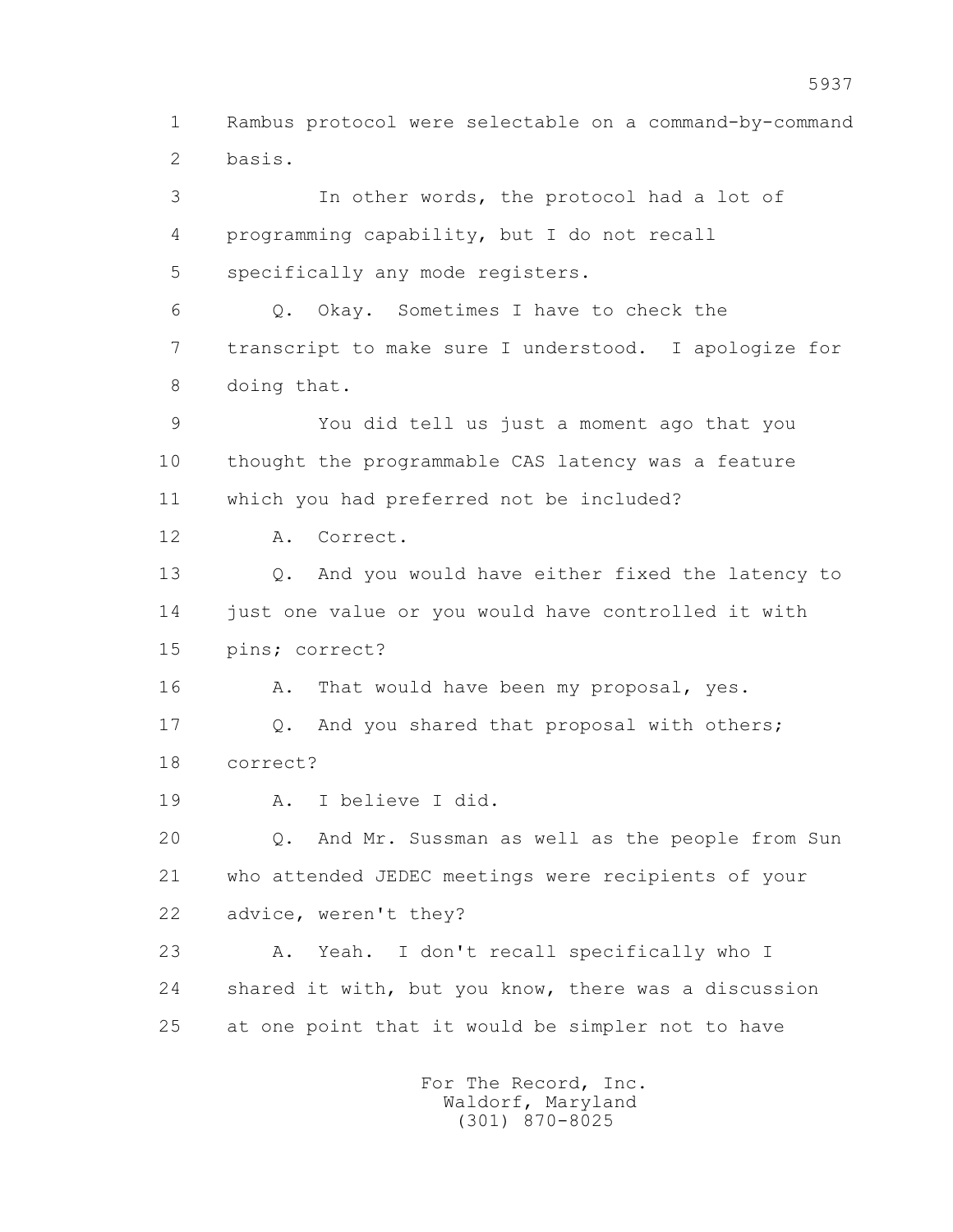1 this.

 2 Q. And do you know -- and JEDEC ultimately 3 rejected your advice; correct? 4 A. Yeah. Well, they chose the mode register. 5 Q. Do you have an understanding as to why they 6 chose to use the mode register and to have programmable 7 CAS latency? 8 A. No, I do not know. 9 Q. Similarly, with respect to programmable burst 10 length, you would have preferred not to have 11 programmable burst length; correct? 12 A. Correct. 13 Q. And if you were going to have it, you would 14 have preferred to have either -- you would have 15 preferred to have used pins; correct? 16 A. That's what I would have done. 17 Q. And again, this is something on which you made 18 your views known and JEDEC decided to reject your views  $19$  and  $90$   $-$  20 A. I was not a member, so I did not advocate my 21 views very strongly, but my recommendation -- 22 Q. Did you share your views with Mr. Fang who did 23 attend from Sun? 24 A. I believe we discussed it within Sun. I do 25 not know the exact timing or context of those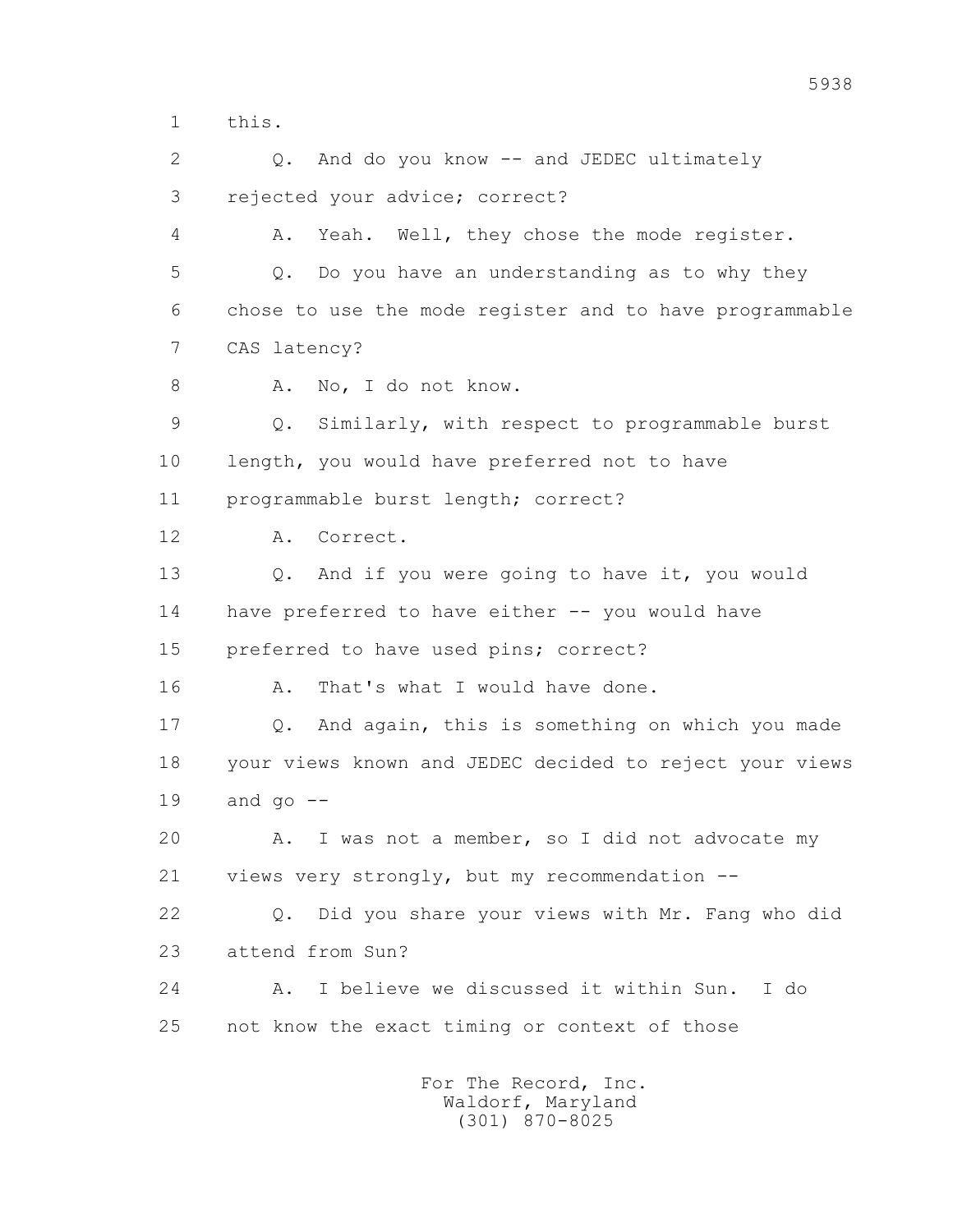1 meetings.

 2 Q. And do you know how he voted on any of those 3 proposals one way or the other? 4 A. I do not know. 5 Q. And do you know why JEDEC chose to go with a 6 programmable burst length? 7 A. I do not know. 8 Q. Are you familiar with the development of 9 DDR-II? 10 A. Vaguely, not specifically, but in general 11 terms. 12 Q. Do you know whether the initial proposal of the 13 DDR-II specification that was published by JEDEC 14 included a fixed burst length? 15 A. I believe at one point it had a fixed burst 16 length. 17 Q. Do you know that it was changed to have a 18 programmable burst length in about September of 2001? 19 A. I believe the current spec has the programmable 20 burst length, yes. 21 Q. And if the change, if I'm correct on the date 22 September of 2001, that would be after you were aware 23 of the Rambus litigation; correct? 24 A. Yeah. I was not participating in this JEDEC 25 activity at that time regarding this issue. But it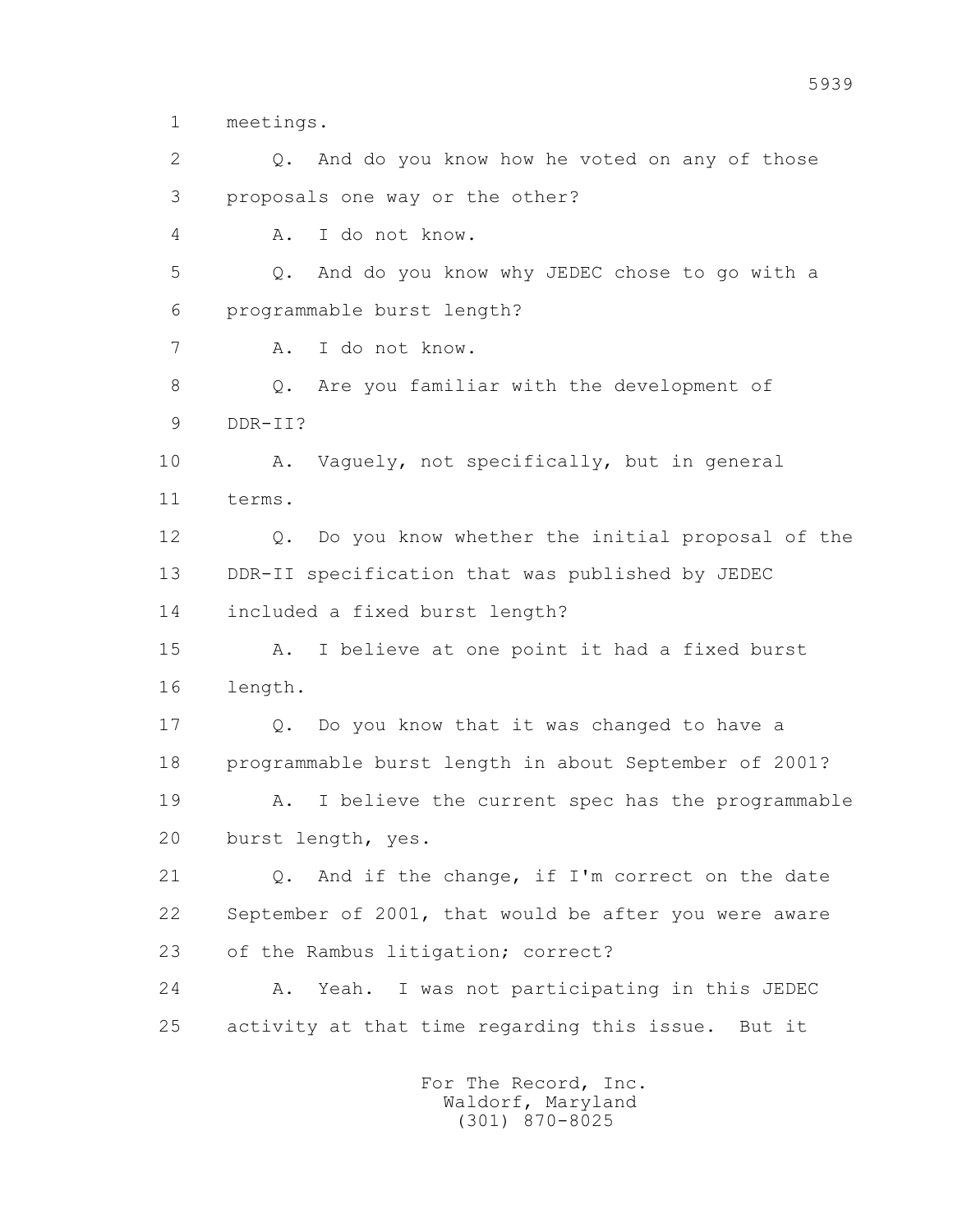1 was after I was aware of the Rambus patent assertion, 2 yes. 3 Q. Were you at that time still talking to memory 4 manufacturers? 5 A. On other projects, not on DDR-II. I remember 6 an early discussion where they discussed having a fixed 7 burst length, and my feedback was that was just fine, 8 no problem at all. 9 Q. And did anyone ever -- did you ever ask anyone 10 why, in light of the Rambus litigation, they chose to 11 put programmable burst length back in? 12 A. No, I did not. 13 Q. Did you ever suggest to anyone designing DDR-II 14 that you felt you were aware of products that would 15 need the variable burst length? 16 A. I did not suggest that to anyone. 17 Q. When the -- Your Honor, I don't know if there's 18 a time you'd like to take a break or -- 19 JUDGE McGUIRE: I guess we ought to. It's been 20 two hours. Let's then go on break for 10 or 21 15 minutes. 22 Off the record. 23 (Recess) 24 JUDGE McGUIRE: This hearing is now in order.

25 Mr. Stone, you may proceed with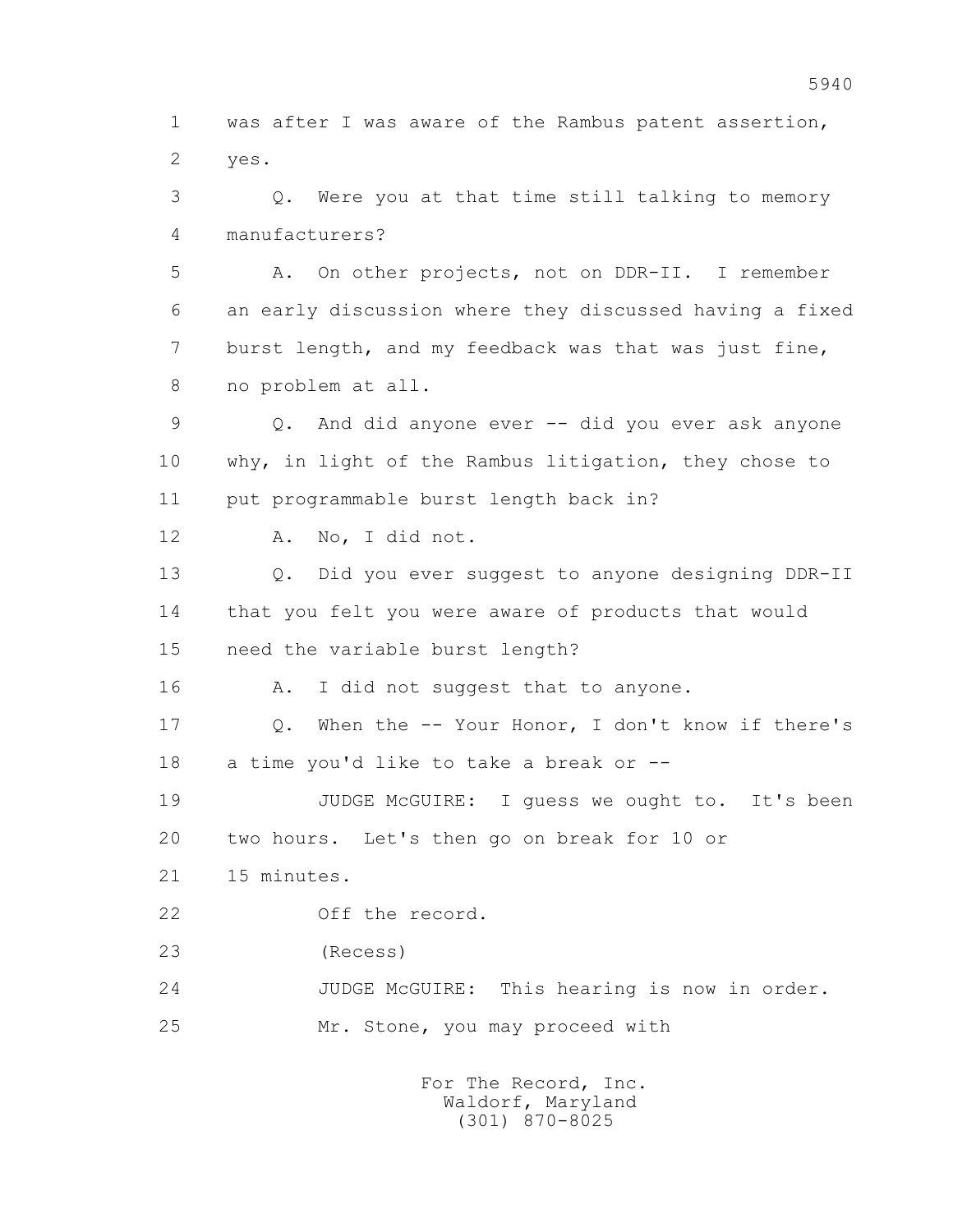1 cross-examination.

2 MR. STONE: Thank you, Your Honor.

3 BY MR. STONE:

 4 Q. Mr. Bechtelsheim, with respect to pins that we 5 were talking about a minute ago, if you were to use 6 pins to determine the different CAS latencies and the 7 different burst lengths that are in use in the products 8 that are being purchased by Cisco today, how many pins 9 would it take in the simplest configuration that you 10 envision? 11 A. Three pins. 12 Q. And let me show you, if I might, CX-2405. 13 May I approach, Your Honor? 14 JUDGE McGUIRE: You may. 15 BY MR. STONE: 16 Q. Directing your attention to CX-2405 that I've 17 handed you, do you recognize this to be an Infineon 18 data sheet for a 256-megabit SDRAM? 19 A. Yes, I do. 20 Q. And is Infineon one of the suppliers who 21 currently supply SDRAM to Cisco? 22 A. I believe so. 23 Q. And is the 256-megabit SDRAM one of the 24 products purchased by Cisco today? 25 A. I believe so.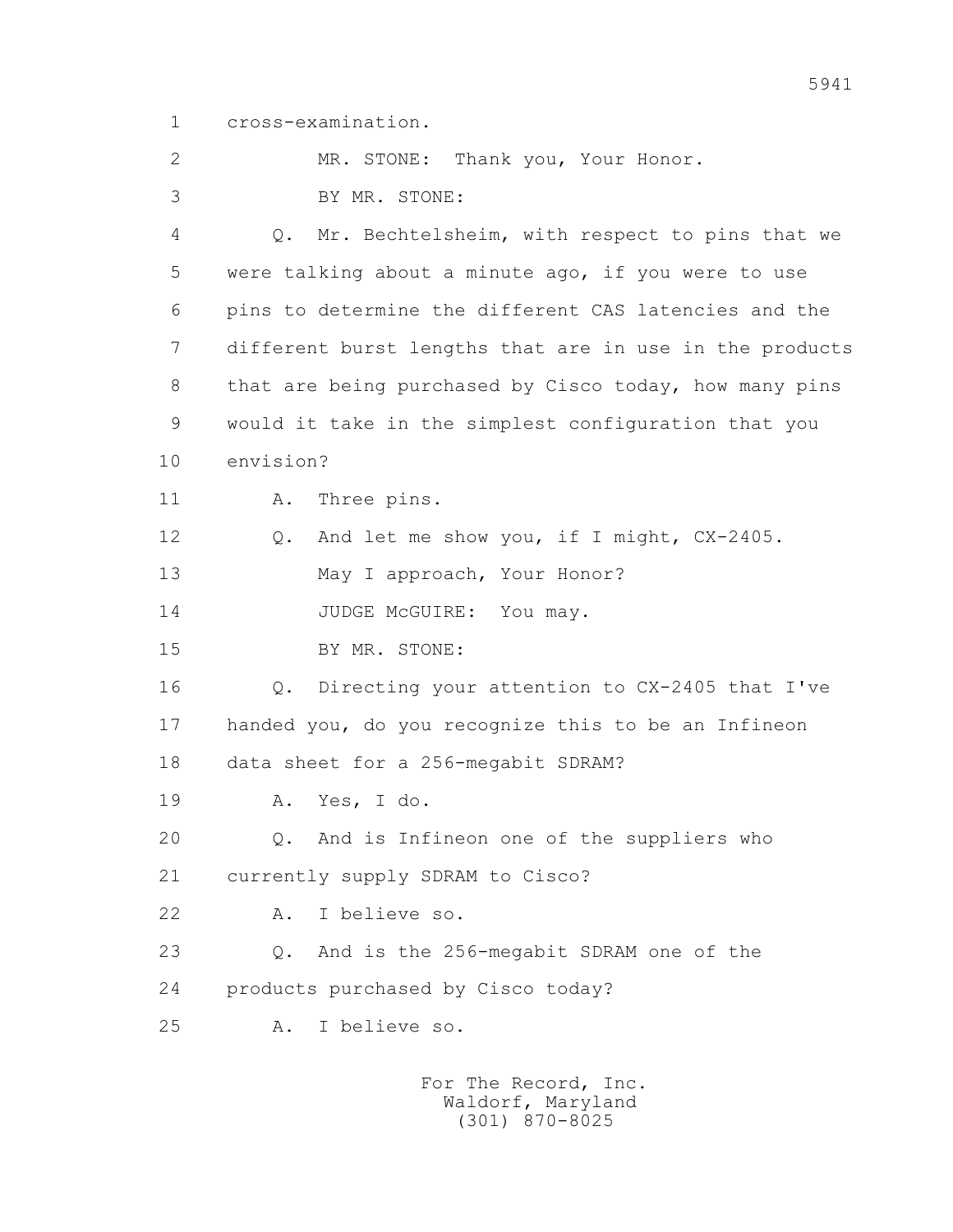1 Q. Turn if you would to page 3 of 2405. 2 A. Yes. 3 Q. And if you'll look at the outer ring of pin 4 names for the 16x16 version of the product, if we want 5 to look and see how many open pins are available to use 6 for purposes that aren't really taken up, am I correct 7 that we look for where it says "NC"? 8 A. Correct. 9 Q. And NC would be no-connect? 10 A. Correct. 11 0. And do you agree that in this configuration as 12 shown in the Infineon data sheet for the 16x16 there is 13 one no-connect pin available? 14 A. That's correct. 15 Q. Okay. So if we were to add -- if we were to 16 use fixed pins to achieve the variable burst length and 17 the programmable variable CAS latency that you've 18 described, we would need to add two pins to that 19 configuration of this product or do something different 20 with the existing pins? 21 A. Well, your previous question was in the 22 simplest configuration. I can implement this function 23 with one pin. 24 Q. And that's by using different voltages? 25 A. Yes.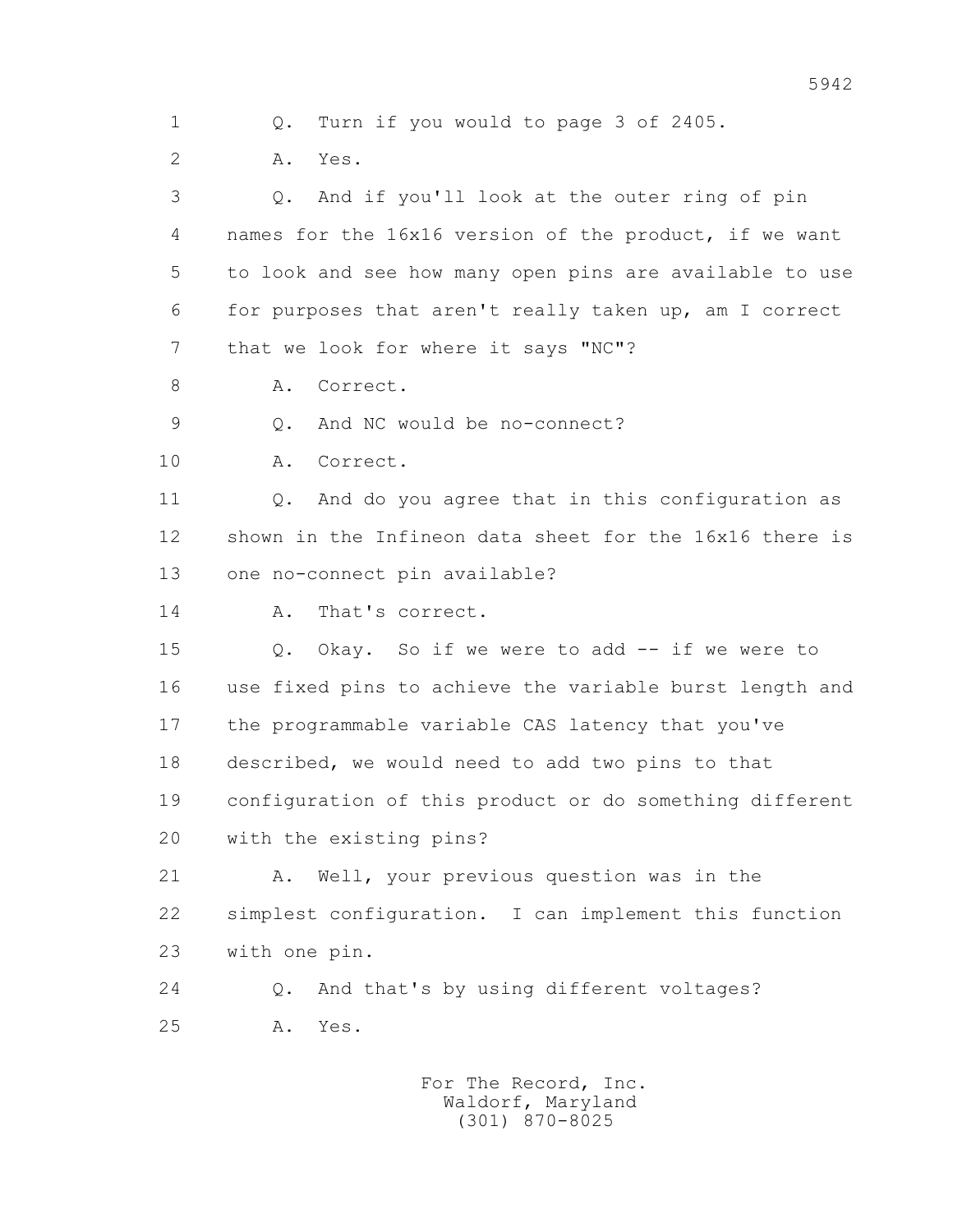1 Q. By using four -- multiple voltages on a single 2 pin is in itself more complicated than simply having a 3 high and a low --

 4 A. It's very simple to implement, but it is 5 slightly more complex to develop.

 6 Q. Is that concept of multiple voltages in use in 7 any commercially available DRAM today?

8 A. I am not familiar with that.

 9 Q. Okay. Earlier you said that in 1991 it was 10 your view that -- well, let me -- before I go to that, 11 let me ask you another question about the SDRAM 12 specification, if I might.

 13 There was a time in 1992 when you felt that the 14 JEDEC specification was not sufficient to ensure 15 compatibility of parts from different manufacturers; is 16 that right?

 17 A. Well, at that time different manufacturers had 18 somewhat different proposals relative to the standard 19 SDRAM specification, so we were concerned about the 20 conversions of these proposals into a single 21 specification.

 22 Q. And this was at the time when you were at Sun? 23 A. Correct.

 24 Q. And ultimately Sun began to purchase SDRAM 25 product; correct?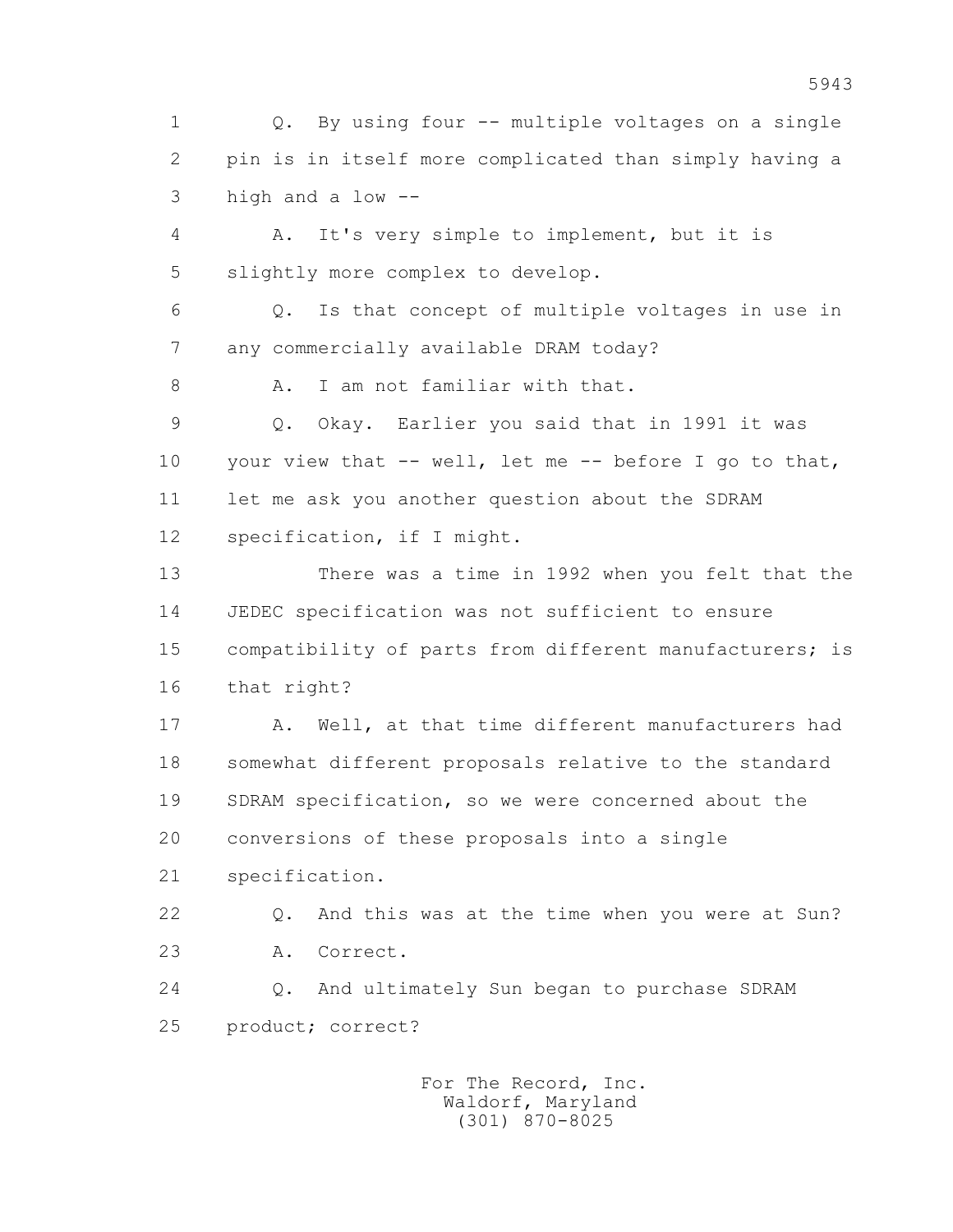1 A. Yes.

| $\overline{2}$ | And was the product that Sun purchased, the<br>$\circ$ .          |
|----------------|-------------------------------------------------------------------|
| 3              | SDRAM product that Sun purchased, manufactured in                 |
| 4              | compliance with PC100 or PC133 specifications?                    |
| 5              | I believe so.<br>Α.                                               |
| 6              | And was it your understanding that those were<br>$Q$ .            |
| 7              | Intel specifications that Intel had developed because             |
| 8              | they felt the JEDEC specifications weren't sufficient             |
| 9              | to ensure interoperability?                                       |
| 10             | MR. ROYALL: Objection, Your Honor.<br>Lacks                       |
| 11             | foundation.                                                       |
| 12             | I was actually not familiar --<br>THE WITNESS:                    |
| 13             | JUDGE MCGUIRE:<br>Just a minute, sir, until I                     |
| 14             | rule on the objection.                                            |
| 15             | Sustained.                                                        |
| 16             | BY MR. STONE:                                                     |
| 17             | Were you familiar with the development of a<br>Q.                 |
| 18             | specification for SDRAM by Intel?                                 |
| 19             | I was not specifically familiar with that<br>Α.                   |
| 20             | effort.                                                           |
| 21             | Did you have a general familiarity with it?<br>$Q$ .              |
| 22             | Well, I believe they needed to clarify the<br>Α.                  |
| 23             | specification for the personal computer market.                   |
| 24             | And were the products $--$ if you know, were the<br>$Q_{\bullet}$ |
| 25             | products that were purchased by Cisco, the SDRAM                  |
|                | For The Record, Inc.                                              |

Waldorf, Maryland (301) 870-8025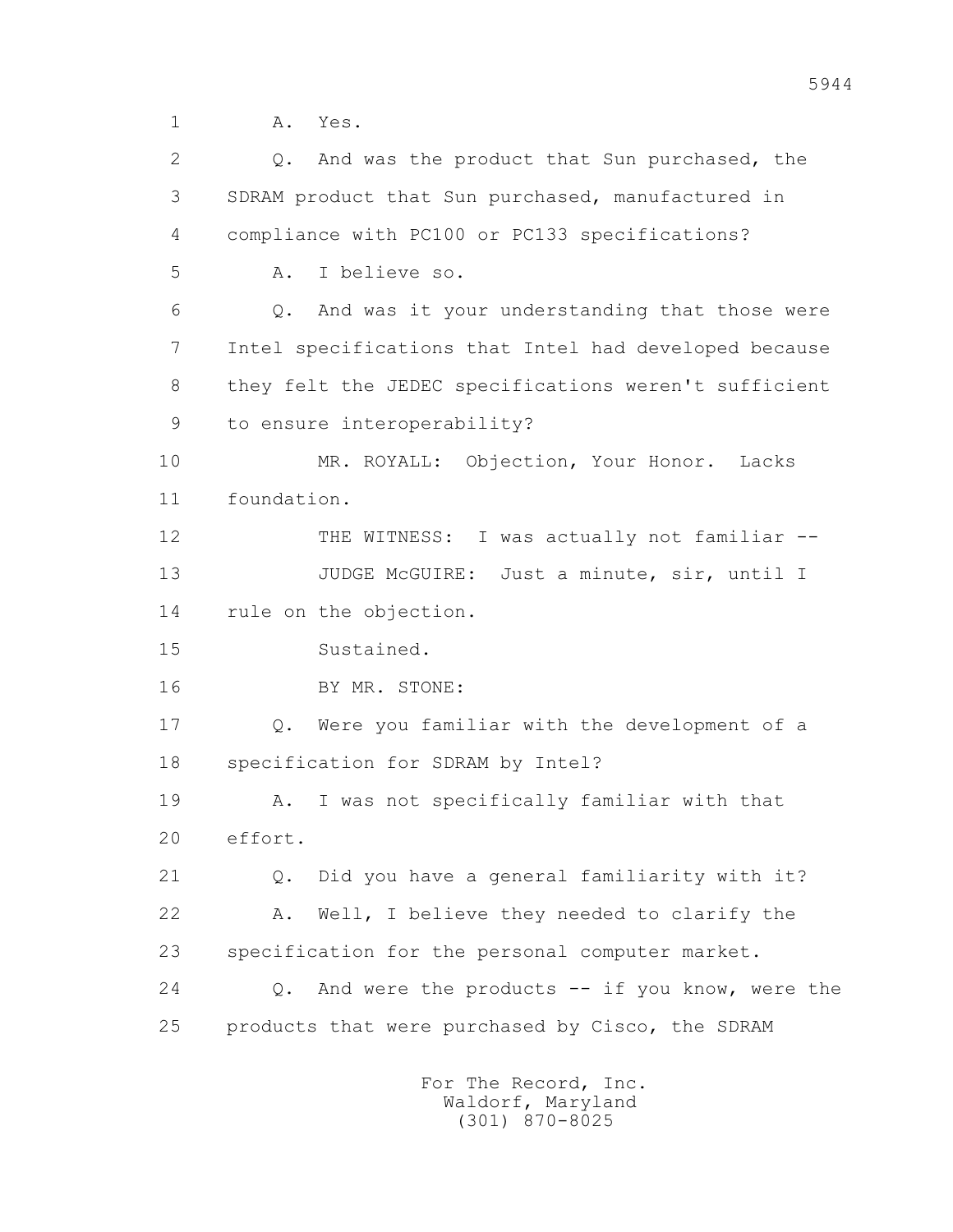1 products, in compliance with the Intel specification? 2 A. Well, I believe -- I should say I don't have 3 firsthand knowledge of this, but my understanding is -- 4 my general understanding is that we're buying the -- 5 we're purchasing the industry standard parts at Cisco 6 which are a subset of the Intel-defined category that 7 you mentioned. 8 Q. Okay. Let me ask you now about dual-edged 9 clocking and single data rate if I can. 10 In 1991, was it your view that the use of 11 single-edged clocking was much simpler than the use of 12 dual-edged clocking? 13 A. Yes, it was. 14 0. And did there ever come a time when you felt 15 that it was necessary to go to dual-edged clocking? 16 A. Well, I personally still believe single-edged 17 clocking is a simpler overall approach; however, the 18 industry and JEDEC has chosen to use dual-edged 19 clocking. 20 Q. And do you know whether in connection with the 21 development of the DDR-II standard consideration was 22 given by the industry to using single-edged clocking? 23 A. I do not know. 24 Q. You were asked some questions earlier about 25 business models. And I think you described the Sun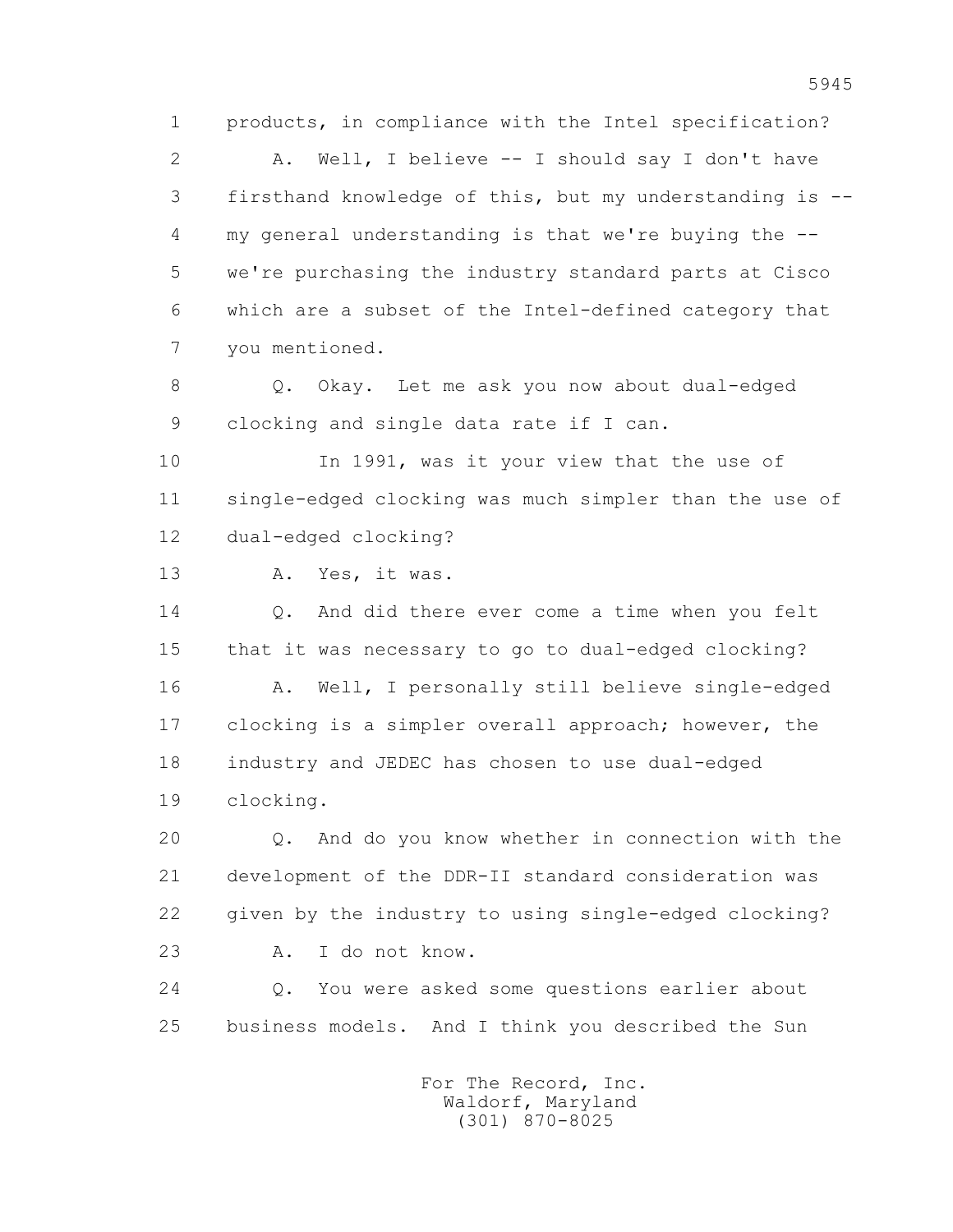1 business model as being built on an open standard; is 2 that right?

3 A. Correct.

 4 Q. So that it was Sun's view that anyone who 5 wanted to manufacture products that were the same as 6 Sun's could do that?

 7 A. Well, it's the same at the interface level. In 8 other words, the functional behavior was not of an open 9 protocol -- I'm sorry -- open standard was available to 10 others to implement. The implementation, how you 11 actually provided this function within the device or 12 the system, obviously would differ between different 13 manufacturers.

14 O. Was JAVA developed by Sun?

15 A. Yes, it was.

 16 Q. And was that perceived to be or intended to be 17 an open language, an open standard?

 18 A. It was positioned to be an open but licensed 19 alternative, not alternative, an open licensed 20 language.

 21 Q. So when we talk about something that is open 22 and licensed, that means it's available to companies so 23 long as they pay a license fee?

 24 A. Yeah. I'm not familiar with the JAVA licensing 25 that Sun has deployed. This all happened after I left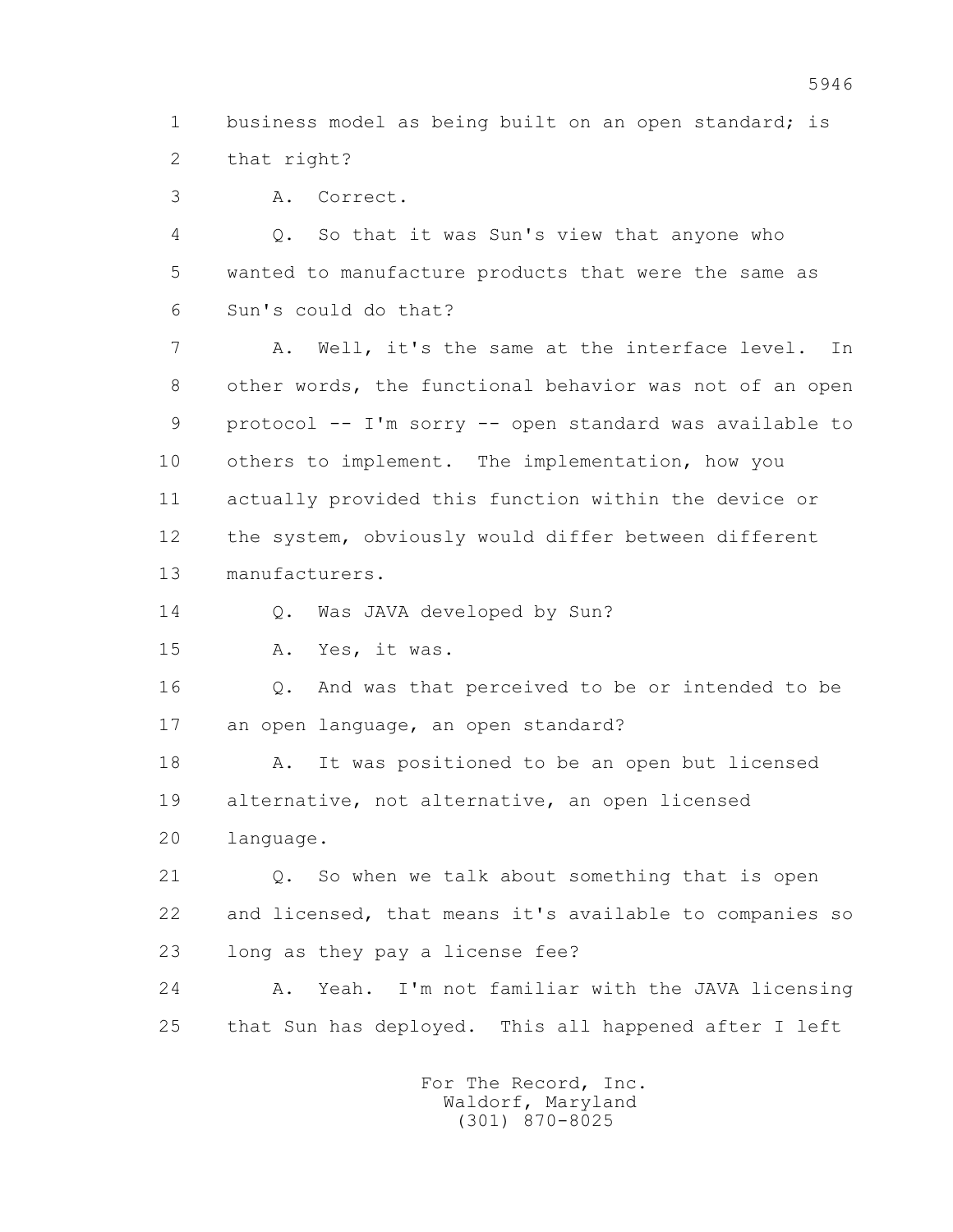1 there.

 2 Q. You understood from your earliest meetings with 3 Rambus that their design was -- their business model 4 was one that intended to realize revenue through 5 royalties and license fees? 6 A. Correct. 7 Q. And that's a business model that you thought 8 had some flaws? 9 A. Yeah. I thought it would not be successful. 10 Q. And you thought they should instead be 11 manufacturing product? 12 A. No. That -- I didn't say that. 13 Q. What was the alternative? Did you have in mind 14 at the time -- I don't ask you to make it up now, but 15 did you at the time have in mind a business model they 16 should pursue? 17 A. No. I didn't have a recommendation for 18 Rambus. 19 Q. Okay. And you understood that the success of 20 their model depended on the ability to protect their 21 technology legally? 22 A. Of course. 23 Q. Did you expect that they would seek patents for 24 their technology? 25 A. Yes. That's what they represented. For The Record, Inc. Waldorf, Maryland

5947

(301) 870-8025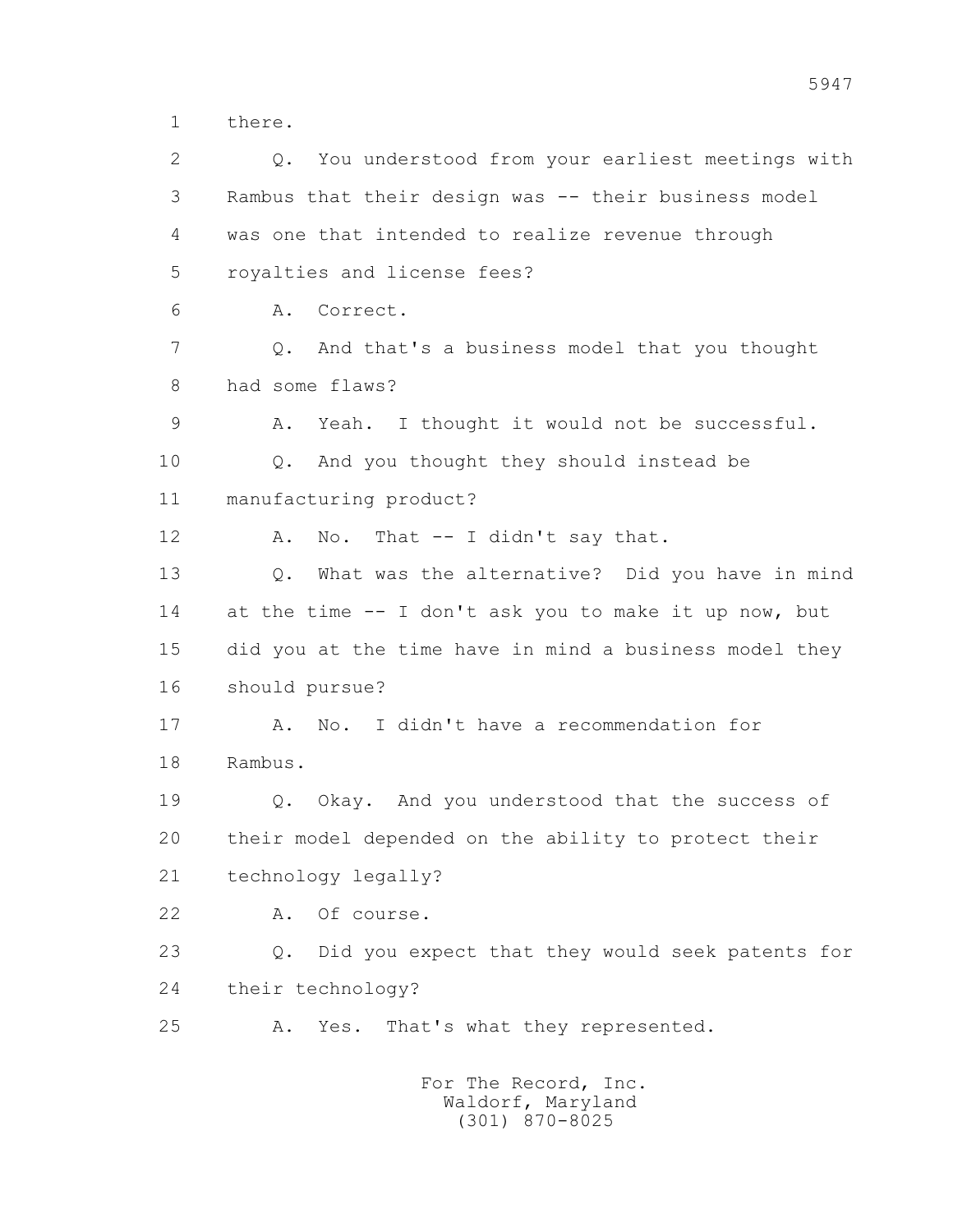1 Q. And did you expect that they would seek patents 2 that were as broad in their coverage as the patent 3 office thought was appropriate? 4 A. I'm not familiar -- 5 MR. ROYALL: I object. Sorry. 6 Objection, Your Honor. Lacks foundation and 7 indeed I think calls for a legal conclusion. 8 JUDGE McGUIRE: Sustained. 9 BY MR. STONE: 10 Q. Was it your understanding, at the time you met 11 with the Rambus representatives, that the patents that 12 you understood they would seek would cover as fully as 13 they could obtain coverage of the inventions they had 14 made? 15 MR. ROYALL: Same objections, Your Honor. 16 JUDGE McGUIRE: Well, also sustained. 17 BY MR. STONE: 18 Q. I'm asking you just about your understanding, 19 Mr. Bechtelsheim. 20 When you understood from Rambus that you 21 thought they would obtain patents, what did you 22 understand the patents would cover? 23 A. My understanding was that they would cover the 24 Rambus DRAM. 25 Q. To the extent they had invented it? For The Record, Inc.

 Waldorf, Maryland (301) 870-8025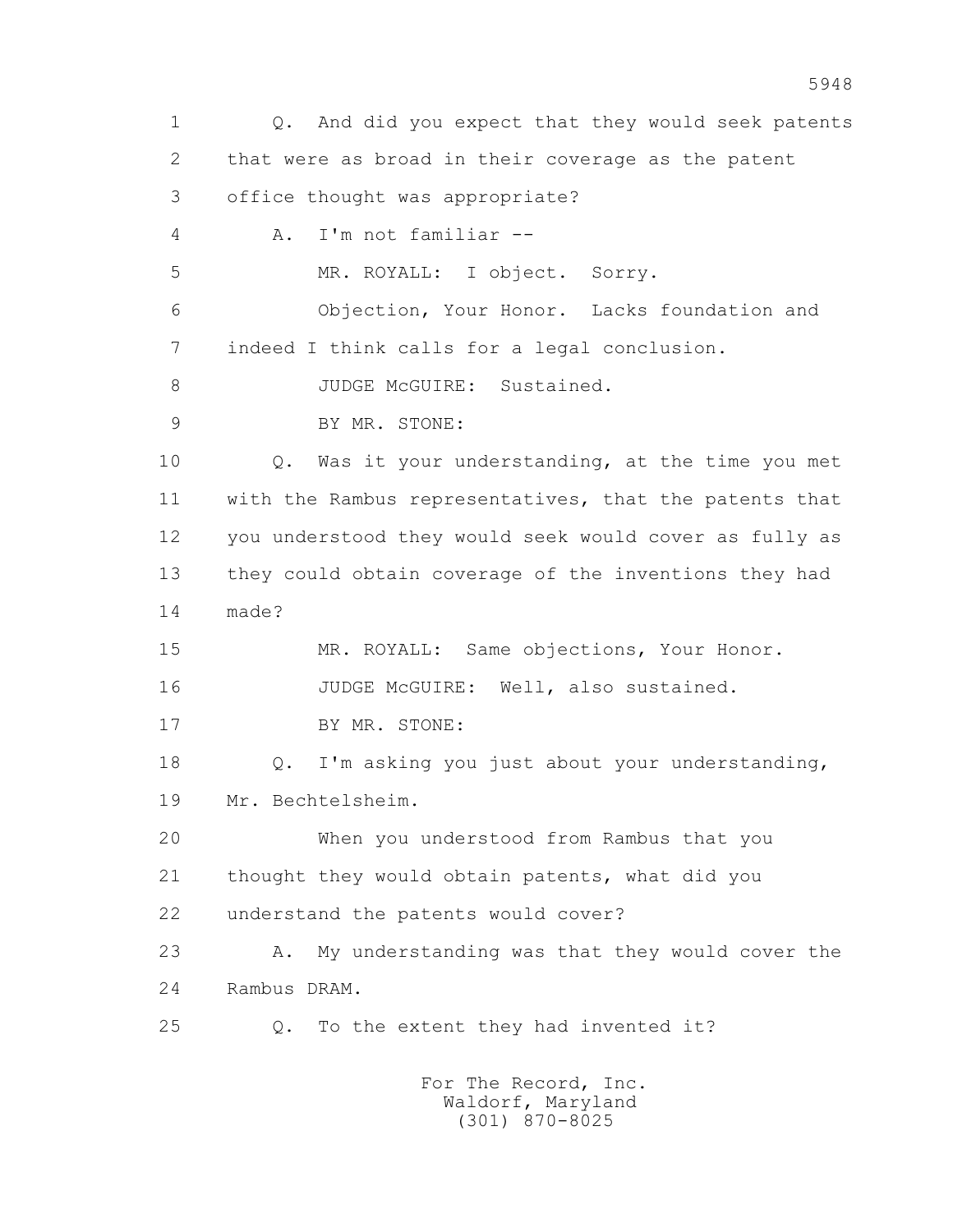1 A. To the extent -- I mean, as I said earlier, 2 I've not seen the patents, but my understanding, that 3 is what they were protecting. 4 Q. And you got patents yourself by this time? 5 A. Excuse me? 6 Q. You had obtained patents yourself by this time? 7 A. Yes, I have. 8 Q. And you understood that you're entitled to 9 claim what you invent but not something that you didn't 10 invent; correct? 11 A. Well, I'm not a lawyer, so I don't think I can 12 have a legal conclusion. 13 Q. And I'm not -- I'm trying to explore your 14 understanding, not any legal conclusions, if you have 15 an understanding. 16 JUDGE McGUIRE: I think that goes, counselor, 17 without saying. That you can't claim something you 18 haven't invented. 19 MR. STONE: Fine, Your Honor. 20 JUDGE McGUIRE: Now, the court takes notice of 21 that point. 22 BY MR. STONE: 23 Q. Did you have any understanding from your 24 conversations with Rambus that they did not intend to 25 claim patent coverage for those things that they had For The Record, Inc.

 Waldorf, Maryland (301) 870-8025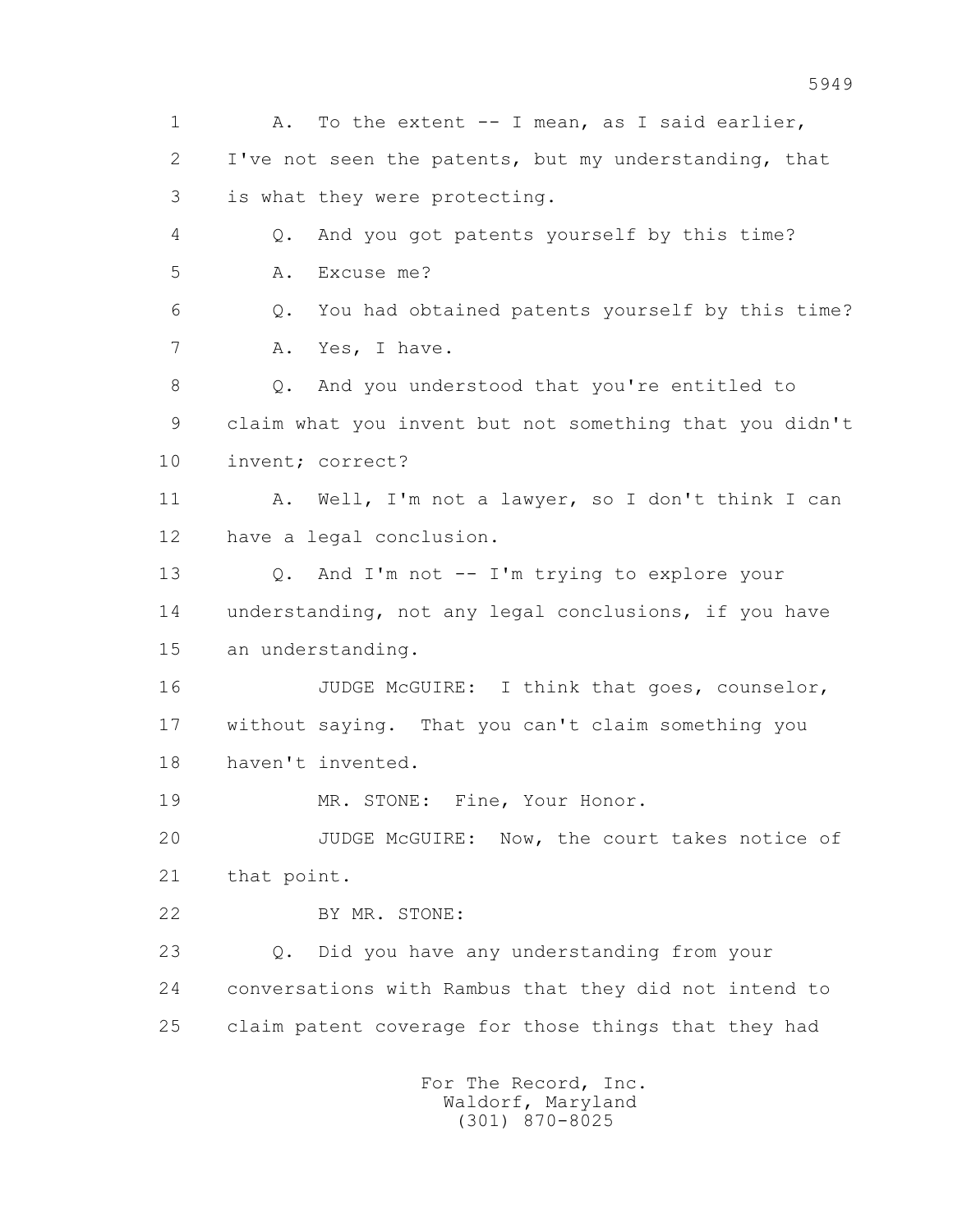1 invented?

2 A. Can you repeat the question?

3 Q. Certainly.

 4 Did you have any understanding that Rambus 5 inventors were not going to claim patent coverage for 6 all that they had invented?

 7 MR. ROYALL: Objection, Your Honor. Lacks 8 foundation.

 9 JUDGE McGUIRE: Overruled. I think he can 10 answer that question.

 11 THE WITNESS: As I said earlier, I have never 12 seen the Rambus patents, so I am not sure what 13 patent -- what you're referring to when you say what 14 Rambus has invented. So I'm not sure I can answer your 15 question since I don't know any of their patents.

16 BY MR. STONE:

 17 Q. In your conversations with them, did they ever 18 say to you, We're not going to get some of the patents 19 that we would be entitled to in our view, or words to 20 that effect?

21 A. I don't recall them having said any such 22 thing.

 23 Q. Okay. In your experience, there are business 24 models in the computer industry that are not built on 25 open standards that have been successful, aren't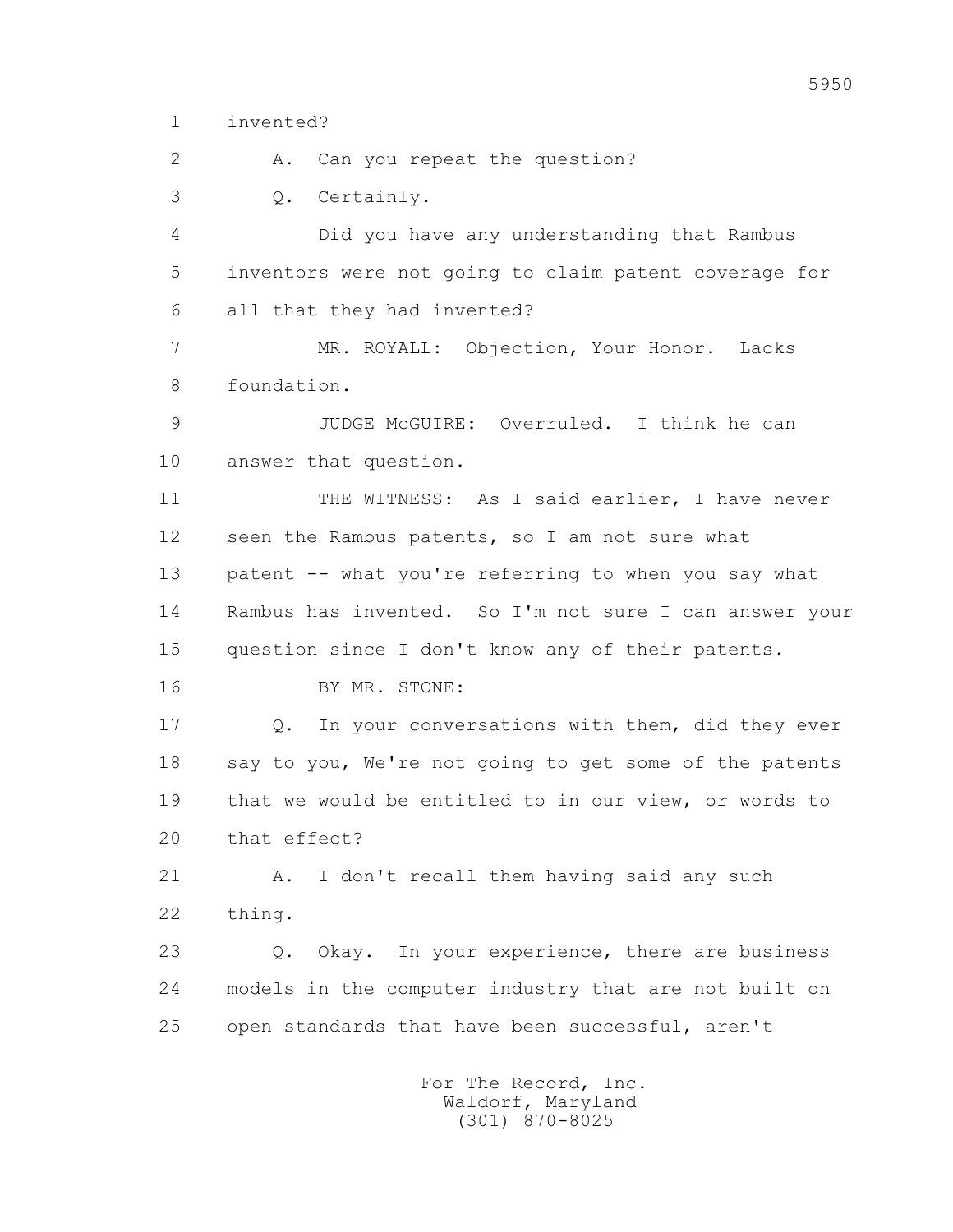1 there?

 2 A. Correct. 3 Q. So it's not a necessary condition of success 4 that you share your commitment to open standards; 5 correct? 6 A. No. I didn't say that. 7 Q. Okay. Let me see if I can rephrase it. 8 Is it a necessary condition to success in a 9 business sense that you engage in a commitment to open 10 standards as you have discussed today? 11 A. I never represented that. 12 Q. Okay. You talked earlier about road maps that 13 you were shown by memory manufacturers; correct? 14 A. Yes. 15 Q. And would they show you those road maps in 16 written form? 17 A. Typically in PowerPoint presentations. 18 Q. Would they sometimes leave copies with you or 19 just show them and not leave copies? 20 A. They would typically leave copies. 21 Q. And would those road maps generally reflect 22 expectations in terms of price and volume over time? 23 A. Some of -- primarily the road maps referred to 24 specific device developments they were planning to 25 undertake. In some cases there was a discussion of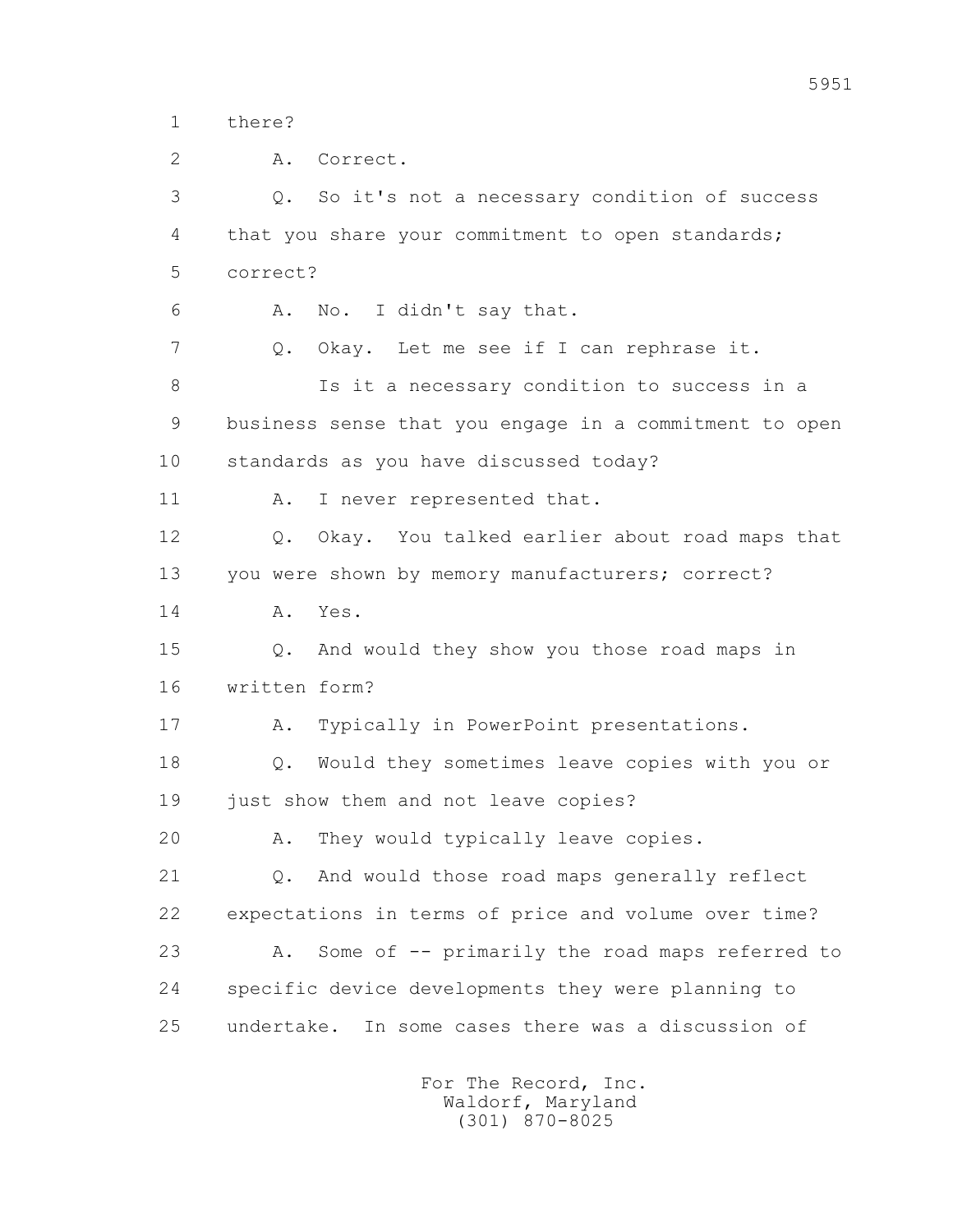1 expected price premiums for certain technologies over 2 others.

 3 Q. And did you see road maps which included 4 reference to price premiums for RDRAM? 5 A. I do not recall having seen such road maps in 6 written form, but there were certainly discussion of a 7 price premium for RDRAM, yes. 8 Q. And did you also see either in PowerPoint 9 presentations or written materials that you were given 10 road maps that showed die size predictions for RDRAM? 11 MR. ROYALL: Your Honor, could I just ask for 12 clarification as to the time frame that we're focusing 13 on here? 14 JUDGE McGUIRE: Mr. Stone? 15 BY MR. STONE: 16 Q. What was the time period -- earlier today you 17 were asked about seeing memory road maps. Do you 18 recall that? 19 A. I was referring primarily to my tenure at Sun. 20 Q. Then referring to your tenure at Sun, did you 21 see road maps at that time that indicated die size 22 differences for RDRAM? 23 A. I seem to recall that people were unwilling to 24 put those in written form, but there was certainly 25 discussion of the projected die area premiums for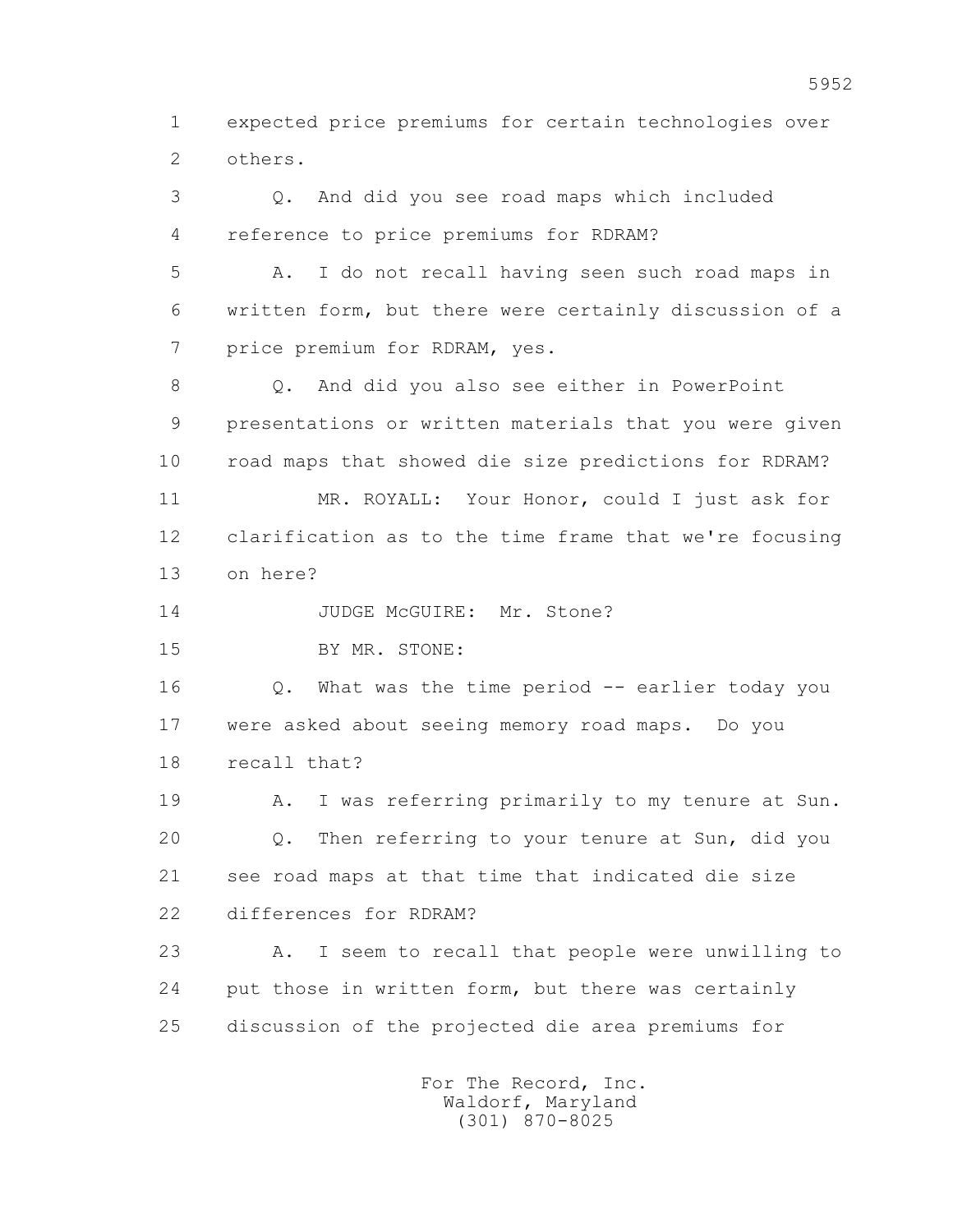1 different technologies.

 2 Q. And was it important in your consideration at 3 that time this information you got from manufacturers 4 as to die size and predicted price? 5 A. Yes, it was. 6 Q. And if they had predicted to you that the die 7 size differential for RDRAM as compared to DDR was less 8 than 5 percent, would that have been a significant 9 factor? 10 MR. ROYALL: Your Honor, I object. It calls 11 for speculation and I don't believe there's any 12 evidence in the record that he considered DDR while at 13 Sun. 14 JUDGE McGUIRE: Sustained. 15 BY MR. STONE: 16 Q. If they had shown you a comparison between the 17 die size for SDRAM and RDRAM and if the differential 18 was under 5 percent, would that have been of 19 significance to you at the time? 20 A. It would have been. In my recollection, it was 21 much larger than 5 percent, but I do not recall the 22 specific percentage today. 23 Q. And if they had shown you pricing comparisons 24 which indicated that the price they expected to charge 25 for RDRAM would be within 5 percent of the price they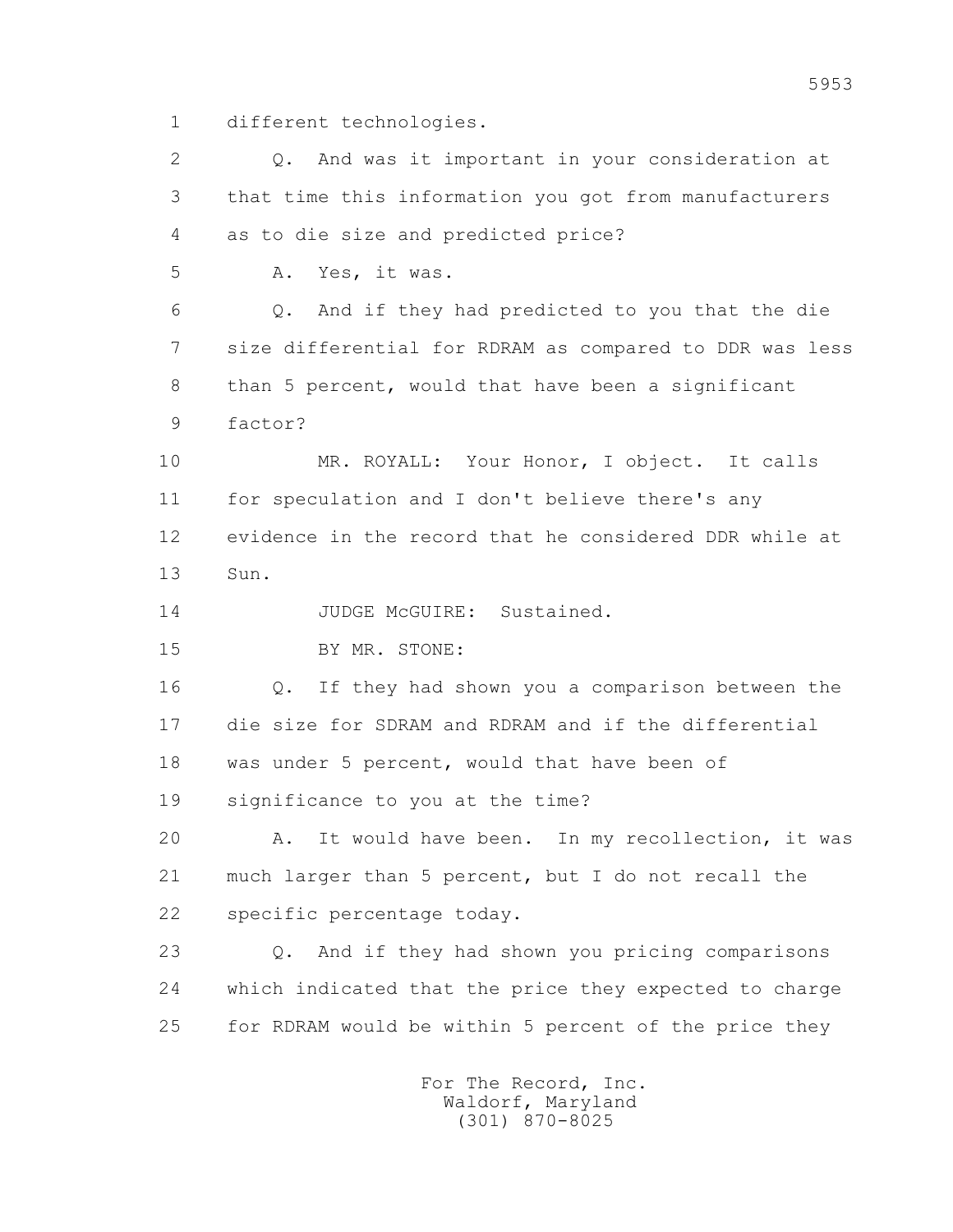1 expected to charge for SDRAM, would that have been 2 significant to you?

 3 A. That would also have been interesting, but it 4 never happened. The only company that was projecting a 5 modest price premium for the Rambus memory was Rambus 6 itself. There was never a time I recall the 7 manufacturer of the components was projecting the same 8 kind of premiums.

 9 Q. And do you know whether what they were 10 projecting in terms of die size differential and cost 11 differential to you was the same thing that they were 12 projecting internally?

 13 A. I have no -- I cannot testify because I don't 14 know what they projected internally, no.

 15 Q. Have you ever attended an Intel Developers 16 Forum?

17 A. I have in the past, yes.

 18 Q. And from time to time at Intel Developer 19 Forums, have you seen projections of die size 20 differential and cost differential between RDRAM and 21 other products?

 22 A. I don't recall attending a meeting of the 23 Intel Developer Forum that discussed that subject. 24 Q. Have you seen that that's been on the agenda of 25 those forums when you've been in attendance?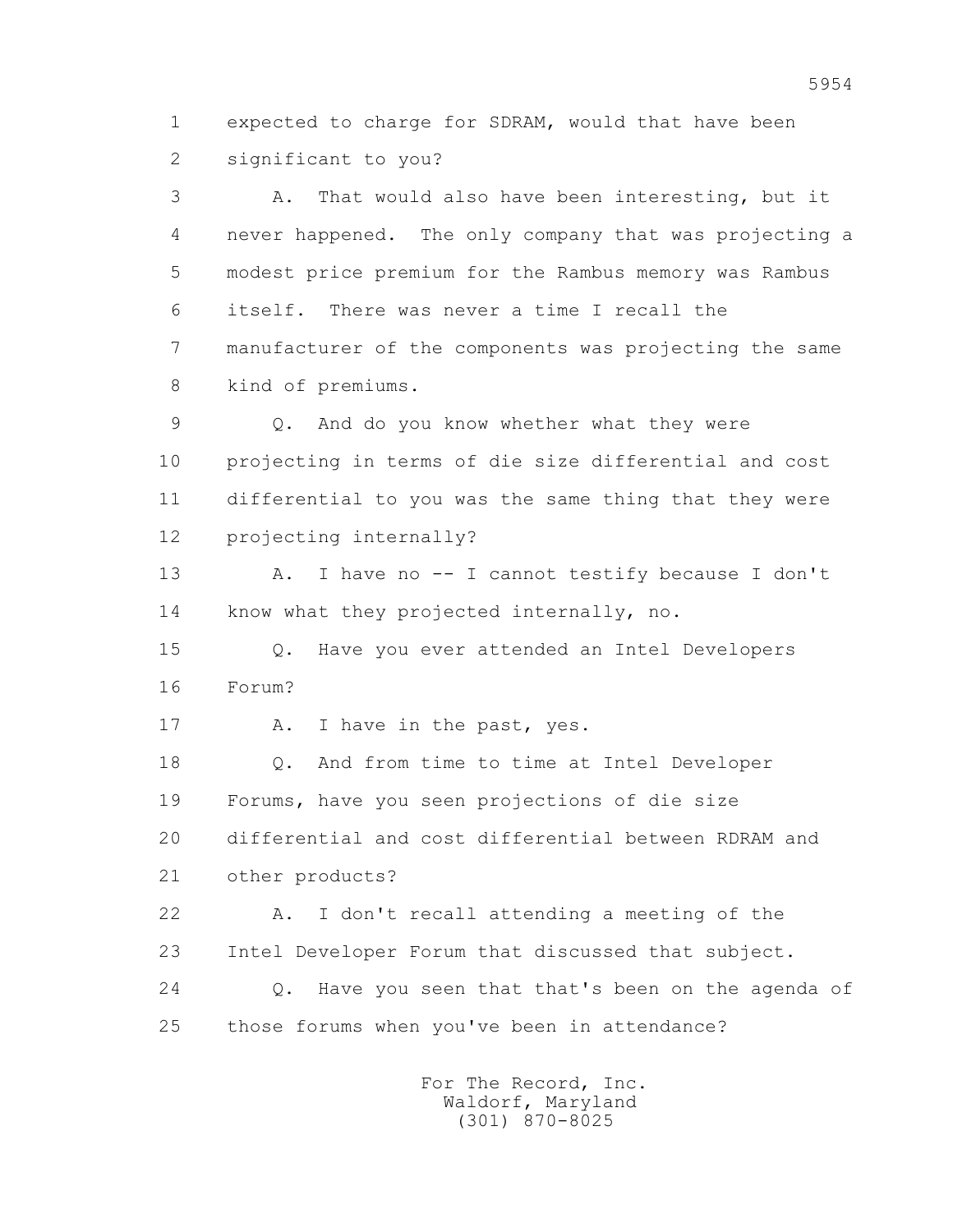1 A. I believe Intel made a projection or made a -- 2 attempted to set an expectation what this premium 3 should be, but again, Intel was not a manufacturer of 4 DRAM at that time, so their projection didn't have a 5 lot of credibility.

 6 Q. And earlier today, you told us that if the 7 volume of DRAM becomes quite high you expect the price 8 to go down; correct?

 9 A. Yeah. The price is very much volume driven. 10 That is correct.

 11 Q. So if the volume of RDRAM had become much 12 higher than the volume of either SDRAM or DDR, would 13 you expect that would have changed the price 14 relationship between those products?

 15 A. Yes. I would have expected that the price 16 premium would have declined if that had happened.

 17 Q. If RDRAM had become a commodity DRAM at a 18 price similar to the price today for DDR, would you 19 have objections to RDRAM being the memory product 20 utilized in Sun or Cisco products that you're

21 responsible for?

22 A. Yes, I would.

 23 Q. And that's because you thought technically it 24 was not as simple?

25 A. Based on my own analysis, the performance was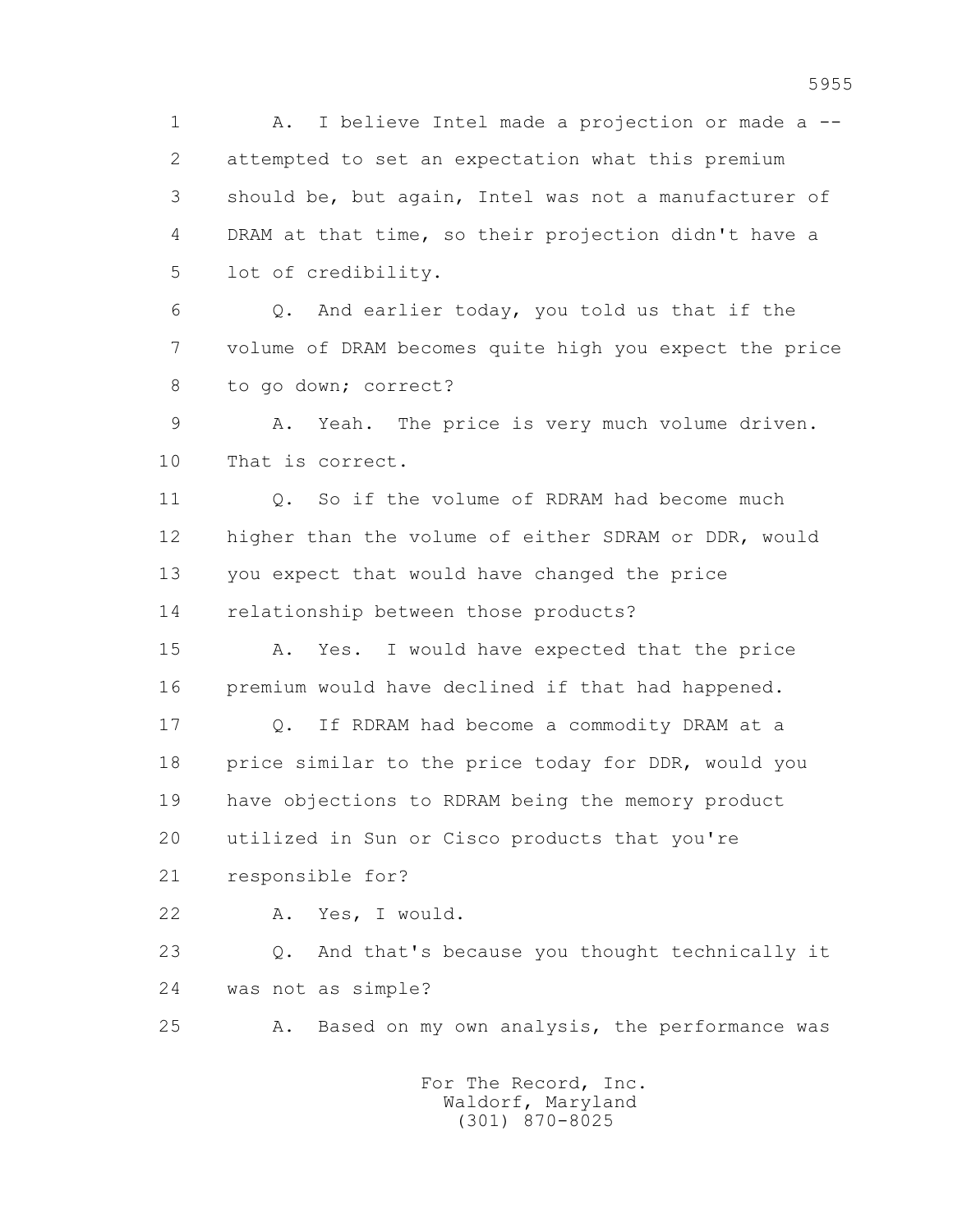1 slower or worse than commodity DRAM and it was much 2 more difficult to use at a higher power consumption. 3 It had all kinds of qualification issues. And there 4 was a litany of problems that I saw.

 5 Q. So even if it was at the same price, you would 6 still choose a different product?

7 A. It would have -- okay. Let me restate exactly 8 what I said in my earlier testimony.

 9 If Rambus had been able to demonstrate a 10 significant performance advantage, that would have been 11 a consideration. However, given my own analysis, there 12 was no performance advantage at all, and the price was 13 higher. Even at the same price I would have not 14 considered it.

 15 Q. And would there be a point in time at which if 16 the price were lower you would have considered it?

17 A. If the price had been lower, that would have 18 been an interesting outcome. I didn't see how that 19 would have happened, but that would have been a 20 consideration that would be worth making because then 21 you would trade a lower performance at a lower price 22 point.

 23 Q. And that's something that you do all the time 24 is try to compare price and performance; correct? 25 A. Correct.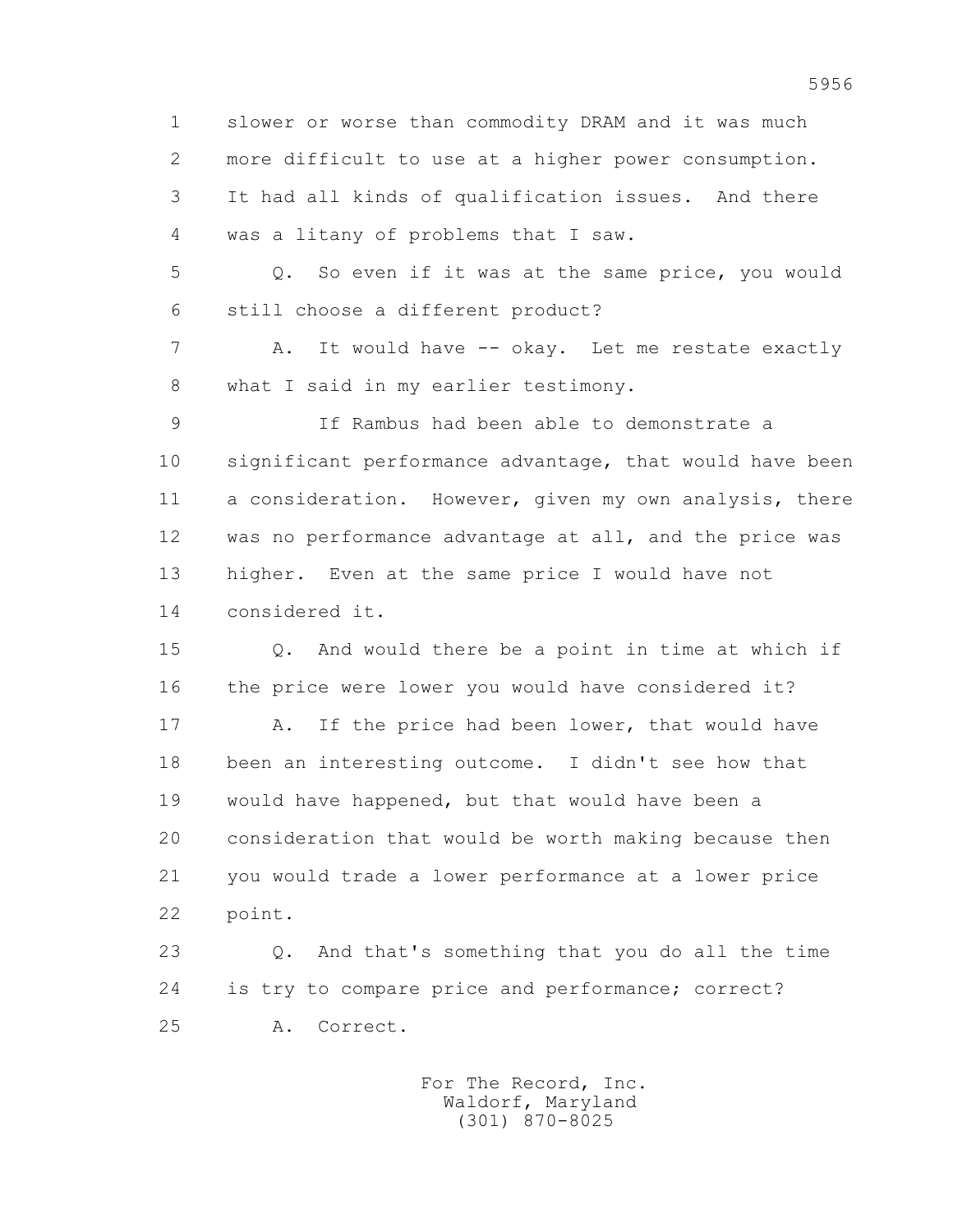1 MR. ROYALL: Could I note for the court 2 reporter that we're having difficulty with the 3 real-time. 4 JUDGE McGUIRE: Let's go off the record for a 5 moment. 6 (Discussion off the record.) 7 JUDGE McGUIRE: Mr. Stone, you may proceed. 8 MR. STONE: Thank you, Your Honor. 9 BY MR. STONE: 10 Q. In the last couple of years that you were at 11 Sun, did any memory manufacturer talk with you about 12 what they understood or believed Rambus' patents to 13 cover? 14 A. No, they did not. 15 Q. And after you went over to Cisco, in the first 16 few years you were there, end of -- I quess starting 17 in '96, '97, '98, did any memory manufacturers tell you 18 their views or beliefs about the scope of Rambus' 19 patent coverage? 20 A. Not in that time. 21 Q. I want to ask you one specific question about 22 it to see if I can jog your recollection at all. 23 In 1997, were you having conversations with 24 people at Micron? 25 A. It's quite possible, yes. For The Record, Inc.

 Waldorf, Maryland (301) 870-8025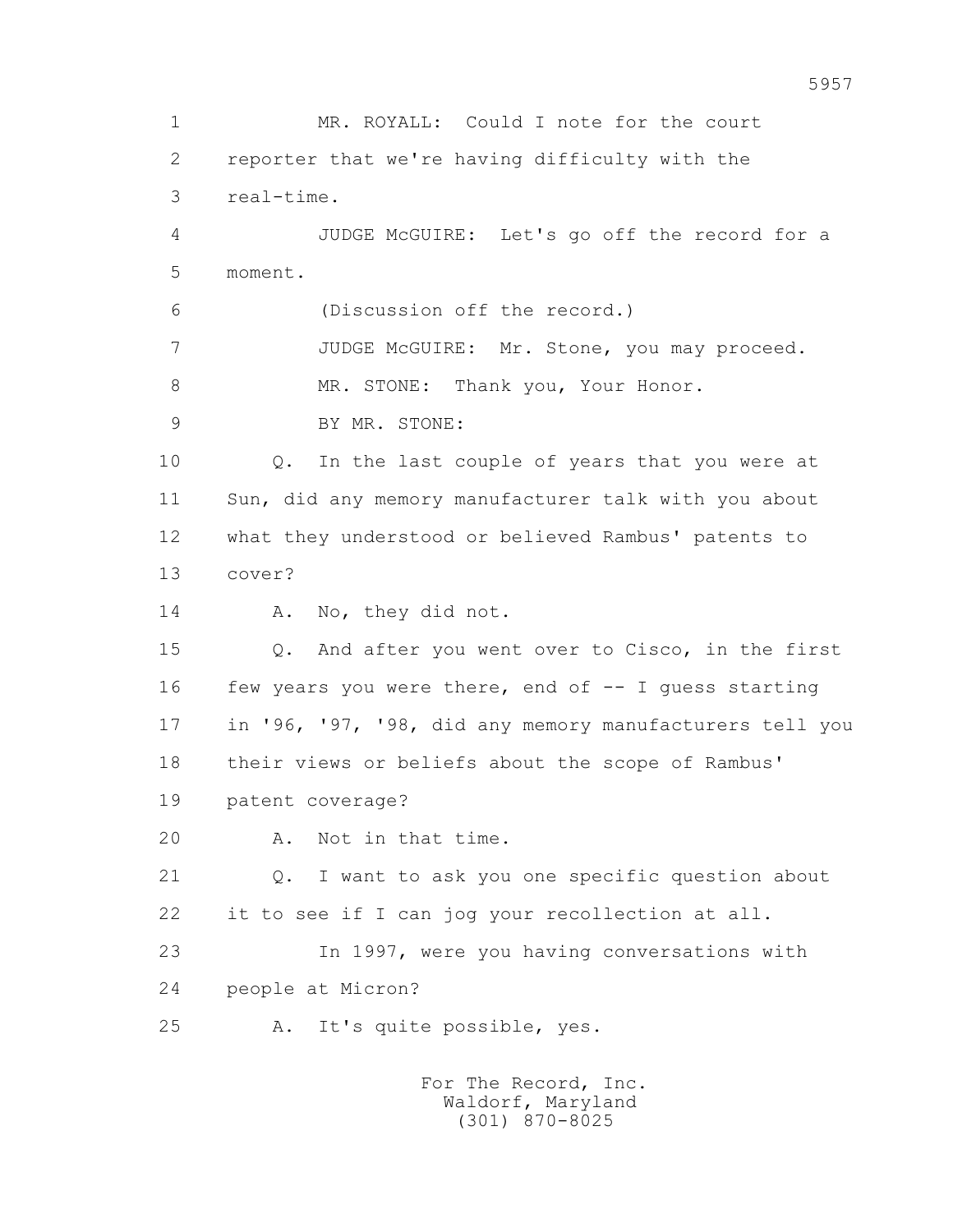1 Q. Did anyone at Micron in 1997 tell you that it 2 was their understanding that Rambus patents covered 3 dual-edged clocking in whatever type of DRAM you put it 4 in? 5 A. I don't recall that conversation. 6 Q. Okay. When you changed the interface on a 7 DRAM, I think you talked a little bit today about what 8 changes that necessitates; correct? 9 A. Yes. 10 Q. When you made a change from SDRAM to DDR, did 11 that cause some changes to be made in the motherboard? 12 A. It requires a new memory controller in the 13 motherboard, yes. 14 Q. Does it also require a new chipset or do you 15 include that -- 16 A. That's what I call a memory controller, 17 chipset. 18 Q. And when you told us it was important for 19 things to be backward compatible, what does "backward 20 compatible" mean as you used it earlier today? 21 A. Well, that relates to being able to plug a 22 next-generation technology into an existing socket. 23 Q. And can you plug DDR into an SDRAM socket? 24 A. You cannot. 25 Q. Are there examples in the DRAM field of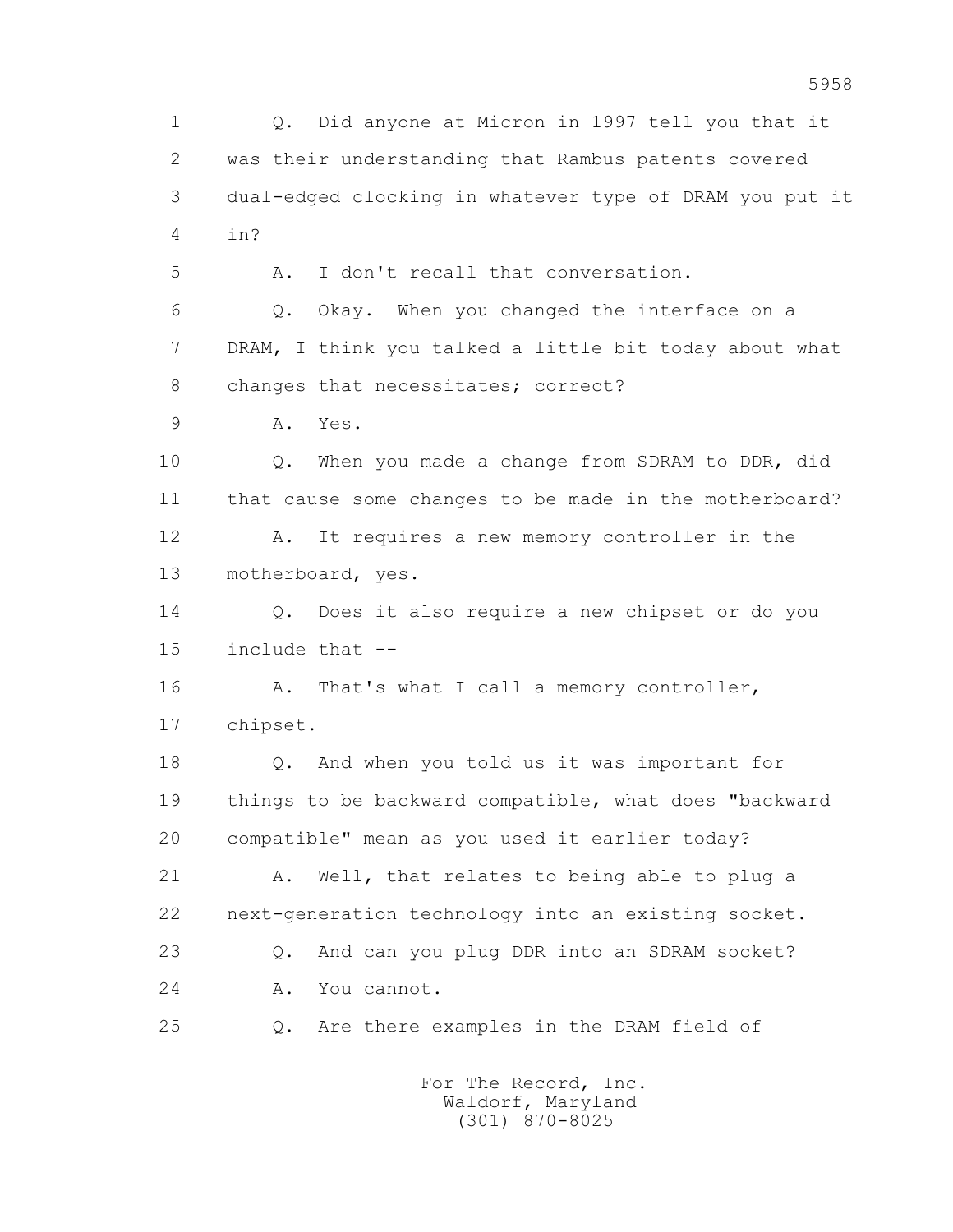1 products that are backward compatible, as you've

2 defined it?

3 A. Of course.

4 Q. What are those?

 5 A. Well, for every product family, for example, 6 synchronous DRAM, there have been a multiplicity of 7 standards like you referred to earlier, PC100, PC133, 8 which are, generally speaking, backwards compatible. 9 This means you can take a PC133 and plug it into a 10 PC100 socket.

11 Q. And hasn't it been true that, for example --12 you're aware of PC266?

13 A. Yes.

 14 Q. You can't plug a PC266 into a PC100 socket, can 15 you?

 16 A. Yeah, in some respects this backward 17 compatibility was not met.

 18 Q. So the only instances you're aware of of 19 backward compatibility are within a particular family 20 of DRAM?

21 A. Correct.

 22 Q. And in some instances, as I just pointed out to 23 you, even within that family it's not backward 24 compatible?

25 A. Yes.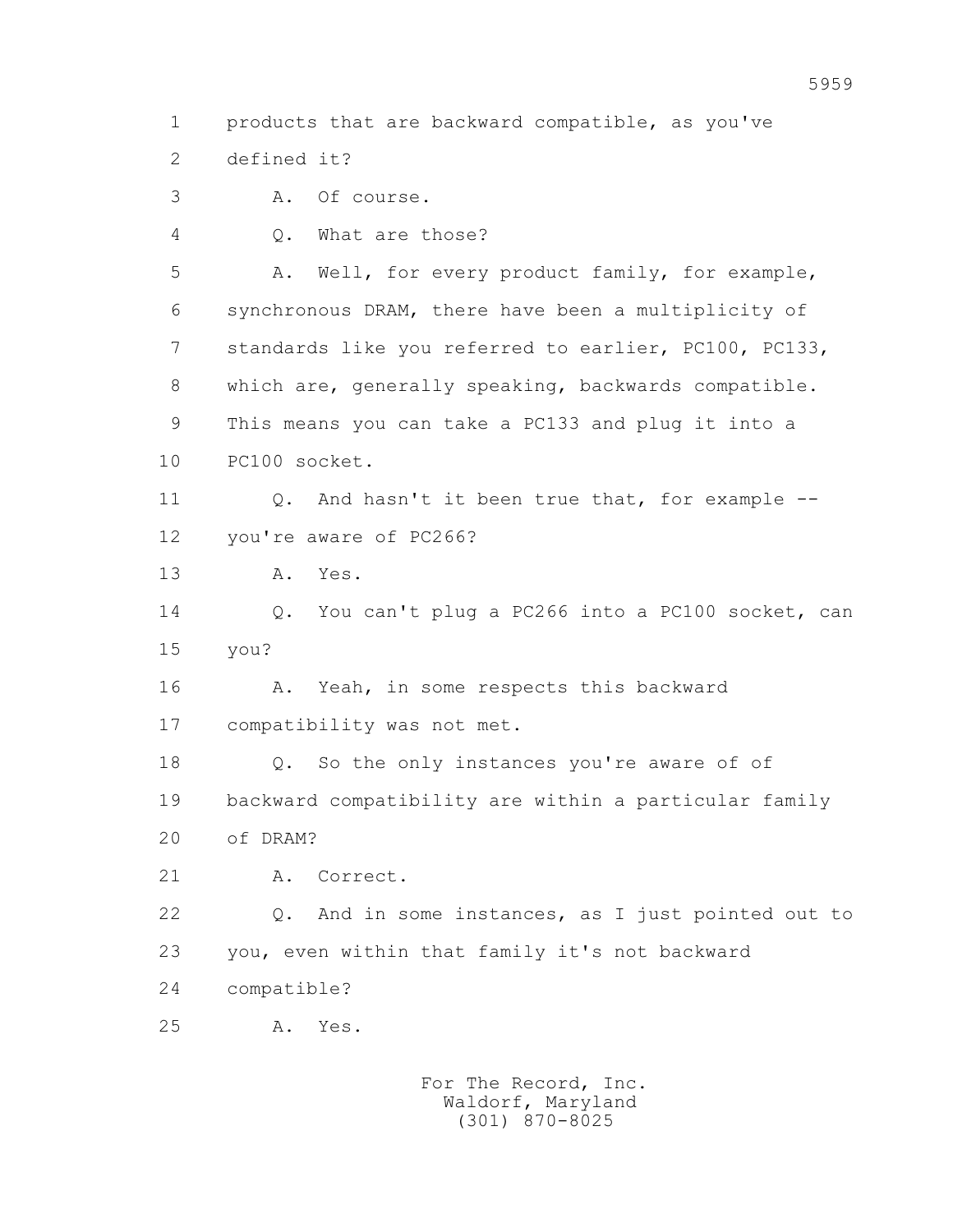1 Q. And the cost of the changes when you go from 2 SDRAM to DDR -- you talked earlier today with 3 Mr. Royall about 500,000 to a million dollars and 4 engineers and opportunity costs -- those are the costs 5 that are incurred then as well; right? 6 A. Correct. 7 Q. And when you went to SDRAM from EDO at Sun, did 8 you incur those same costs, maybe lower because it  $9$  was  $-$  10 A. Lower at the time but in general the same kind 11 of costs. 12 Q. Okay. In the development of products at Sun, 13 was the general time to develop a product at Sun two to 14 three years? 15 A. Yes, it was. 16 Q. And one of the things in developing a product 17 you would do is you'd meet with various other 18 manufacturers to see their road maps; correct? 19 A. Correct. 20 Q. That wasn't limited to just memory, was it; you 21 would look at other components as well? 22 A. Yes. 23 Q. Did, at any point in time when you were at Sun, 24 did the memory manufacturers in showing you their road 25 maps ever show you anything on their road map other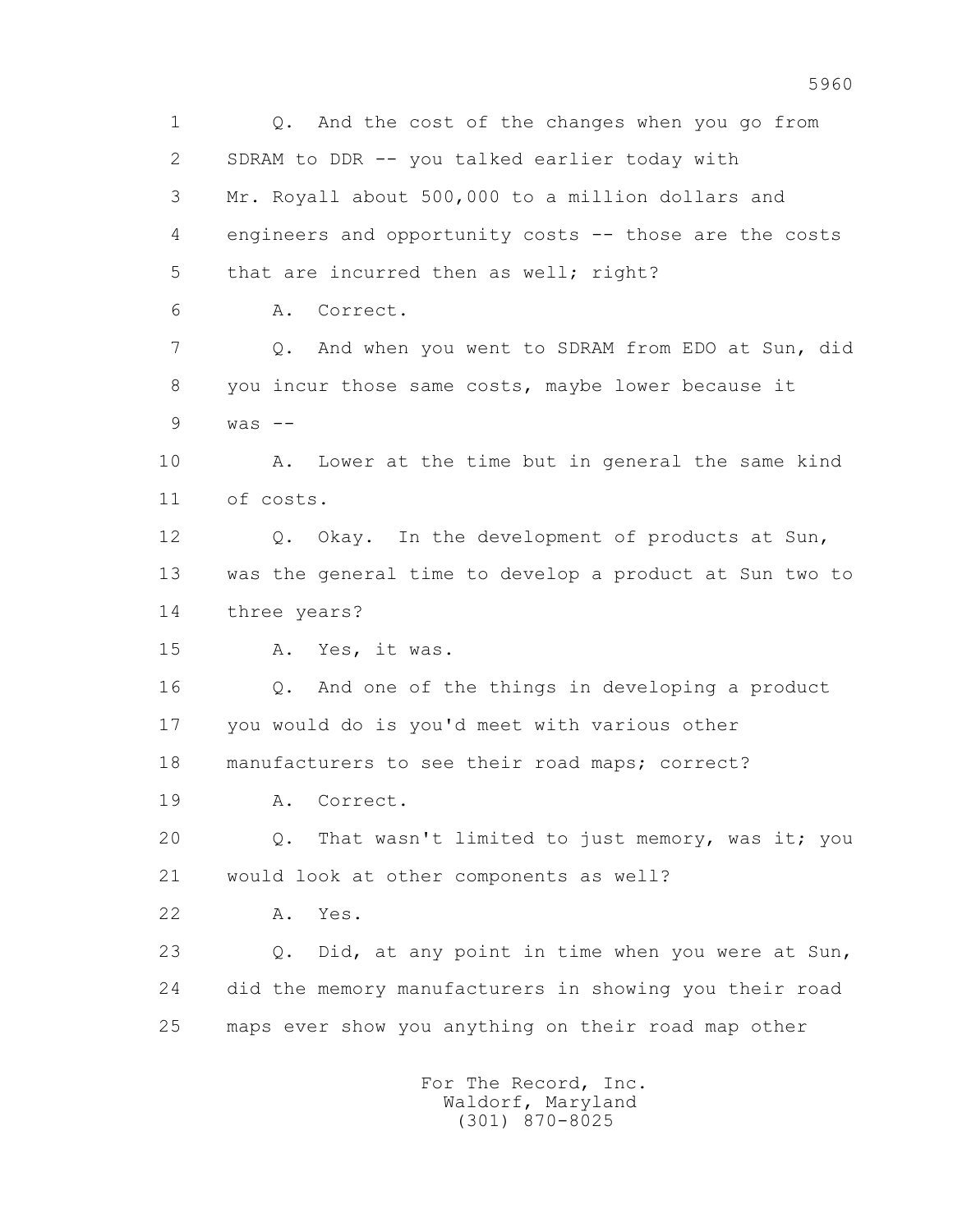1 than EDO SDRAM and DDR?

 2 A. I don't recall DDR while I was at Sun. So that 3 may have been at the very end of my tenure there but 4 more likely not yet. There was some other exotic 5 memory technologies that some had proposed, but they 6 didn't get main coverage, so I don't recall their names 7 of them, but there were some other exotic techniques 8 people had.

 9 Q. And either at Sun or at Cisco, did anyone ever 10 propose to you SLDRAM on their road map?

11 A. Well, that was one of the technologies I was 12 referring to in the SyncLink. There was other 13 consortiums trying to develop interface standards, but 14 typically they would not have the background or the 15 credibility to actually deliver such a standard in a 16 successful fashion.

17 Q. And were you familiar with who the -- who 18 comprised the SLDRAM consortium?

 19 A. Not today. But I was at that time. And 20 again, it was a group of -- it wasn't clear to me at 21 the time what problem they were exactly trying to 22 solve.

 23 Q. And did they share with you what problem they 24 were trying to solve?

25 A. Well, they actually explained it, but it didn't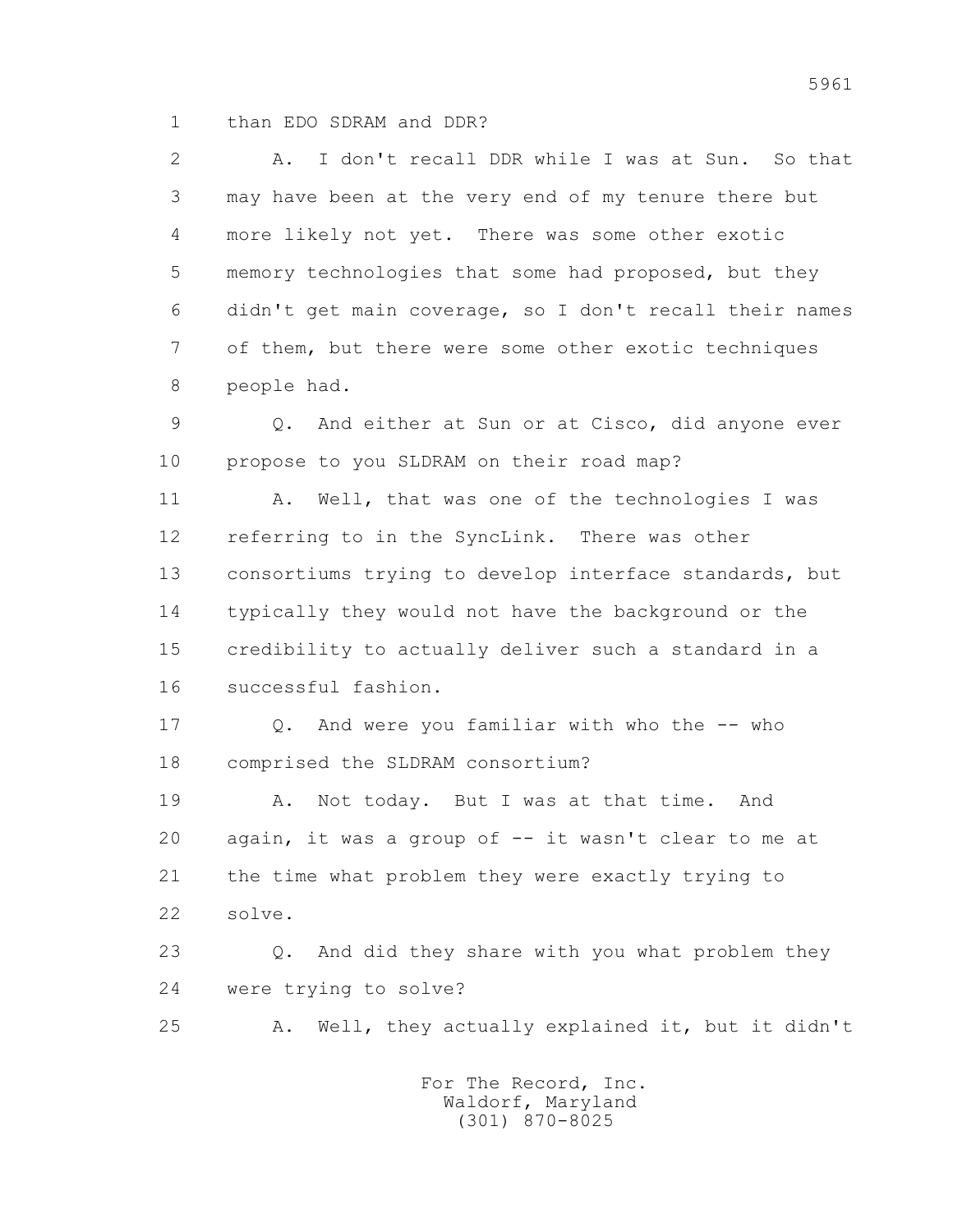1 make any sense to me, so...

 2 Q. Okay. I'm correct, aren't I, that Cisco today 3 uses products which are not JEDEC standardized? 4 A. Yeah, I'm actually not the expert of which 5 chips we're using that is either standardized or not, 6 but I will assume there are some components that are 7 not formally standardized to JEDEC. 8 Q. You were asked by Mr. Royall about RLDRAM. Do 9 you recall? 10 A. Yes. 11 0. And so far as you know, that's not a JEDEC 12 standardized product, is it? 13 A. Not currently. I believe it was presented at 14 JEDEC, but I do not know the level of standardization 15 that it achieved. 16 Q. And was the other product -- is it FCDRAM or 17 FCRAM? 18 A. It's actually FCRAM. Fast cycle RAM. 19 Q. And is FCRAM, so far as you know, standardized 20 at JEDEC? 21 A. I'm not familiar with that. 22 Q. Does FCRAM use different interfaces? 23 A. Yes, it does. 24 Q. And the design of FCRAM that makes it unique or 25 different is the memory core?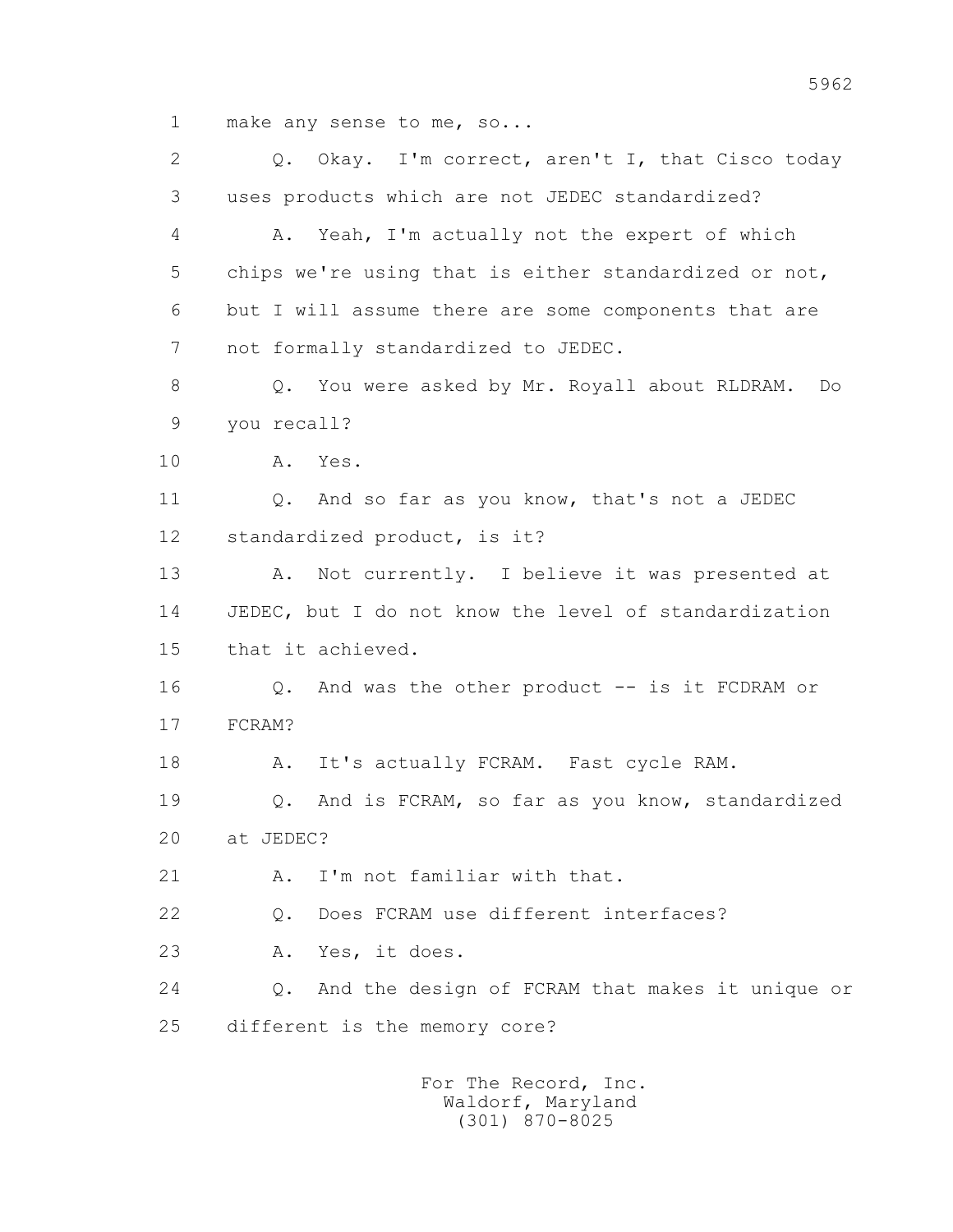1 A. Both the core -- well, the interface is similar 2 to conventional SDRAM, but the core is substantially 3 different. 4 Q. And you were involved, were you not, in helping 5 come up with the initial specifications for both of 6 those products? 7 A. Yes, I was. 8 Q. And you began work on that in 1999; is that 9 right? 10 A. Or earlier. I think it was as early 11 as '98. '98-99. 12 Q. Were the specifications of FCRAM worked on 13 before you turned to RLDRAM? 14 A. Yes. 15 Q. And let me just show you a document. You saw 16 this at your deposition I think. It's RX-1380. 17 May I approach, Your Honor? 18 JUDGE McGUIRE: Yes. 19 BY MR. STONE: 20 Q. And directing your attention just to the top 21 part of this document, the to, from, subject, and so 22 on, do you recognize the names here? 23 A. Yes. 24 Q. And does this relate -- then go down and pick 25 up the first paragraph, if you would, of the document.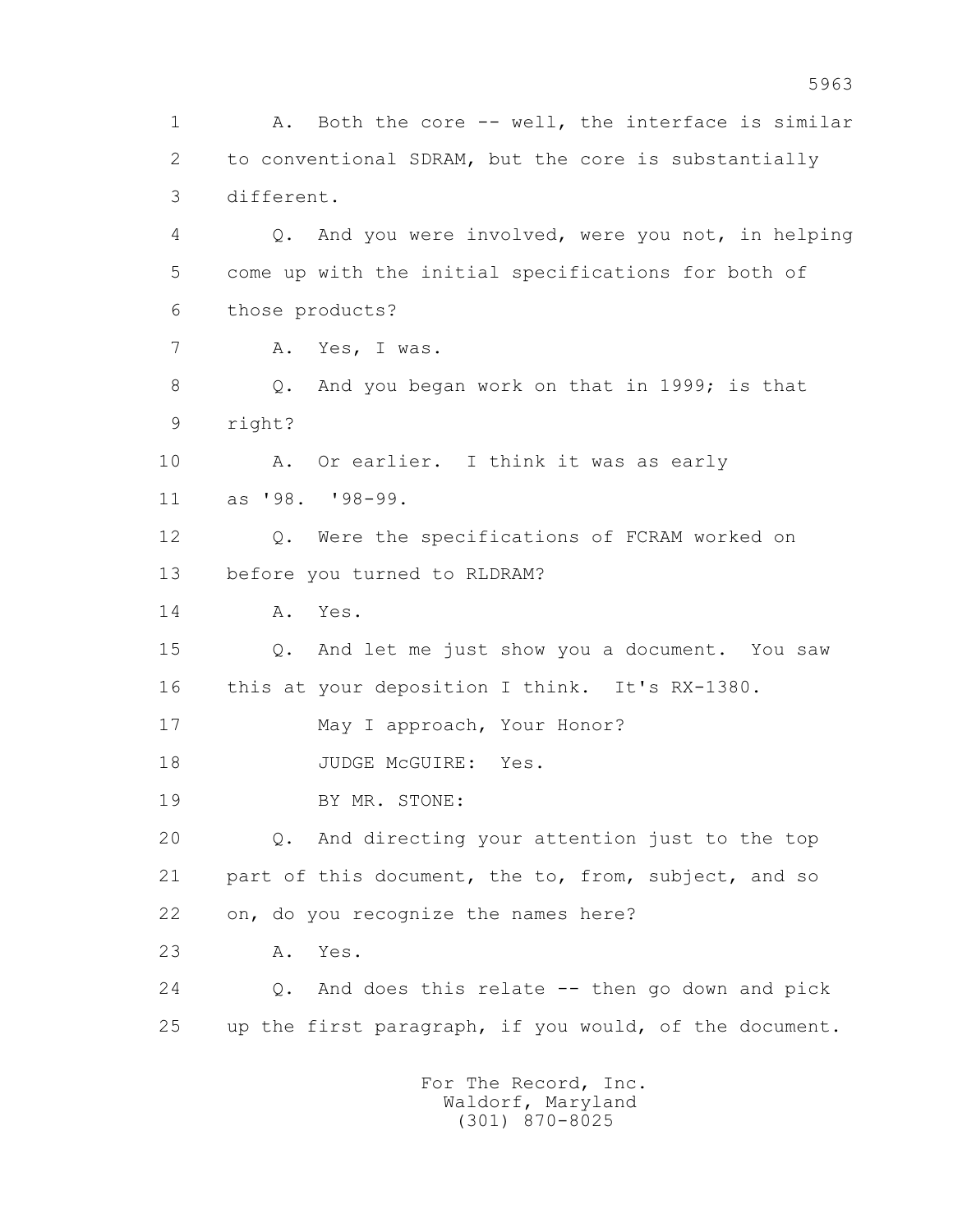1 Sorry.

 2 And does this document refer to your work in 3 connection with developing the specifications for 4 FCRAM?

5 A. Correct.

 6 Q. Using the time we looked at earlier -- the date 7 of this February 10, 1999 -- does that help you at all 8 in placing the time period when you were working on the 9 specifications for FCRAM?

 10 A. Yes. So I had contact with Fujitsu around this 11 time and I think actually sometime prior to this 12 meeting or this record.

 13 Q. So with this document, RX-1380, to help jog 14 your memory, if it does, is it your testimony that you 15 began work on specifying the FCRAM in late '98 and 16 continued on into '99?

17 A. Correct.

 18 Q. And then you started on RLDRAM sometime later? 19 A. Yes.

 20 Q. One of the interfaces that is used with FCRAM 21 is the SDRAM interface, isn't it?

22 A. It uses an SDRAM-style interface, yes.

23 0. And it can also use a DDR-style interface?

24 A. Correct.

25 Q. Did you, in specifying the design of FCRAM,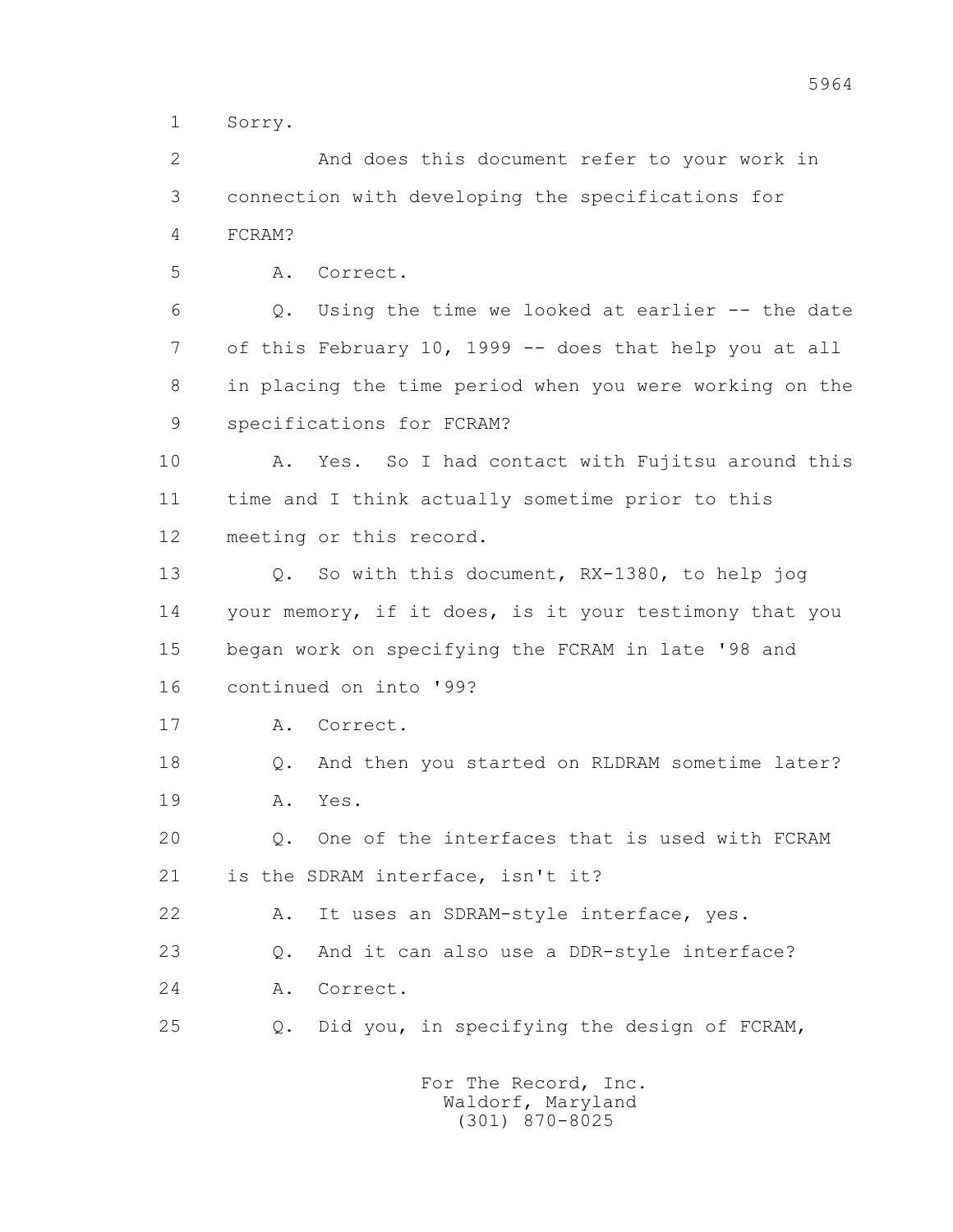1 propose that programmable CAS latency not be included? 2 A. I don't recall that topic today, but my general 3 recollection is that we tried to focus on a 4 high-performance mode of the device which would only be 5 achieved at the highest clock rate, and thus the need 6 for programmability of CAS latency went away. 7 So in other words, what I was looking for was a 8 higher-performance specification that did not require 9 this variable CAS latency. 10 Q. So if at the time you -- if at the time in 11 1998 and 1999 that you were working on the 12 specifications for FCRAM you had wanted to design it 13 with fixed CAS latency, you could have? 14 A. I believe so. 15 Q. And could you also at that time have designed 16 it with fixed burst length? 17 A. Correct. 18 Q. Was any effort made to do either of those two 19 things? 20 A. I don't recall. 21 One thing is that the FCRAM had an existing 22 prototype specification when I got involved with it, so 23 then I provided the feedback to the vendor on their 24 proposal at that time. It was not my original work. 25 Q. And it was later in time then, it was 1999 or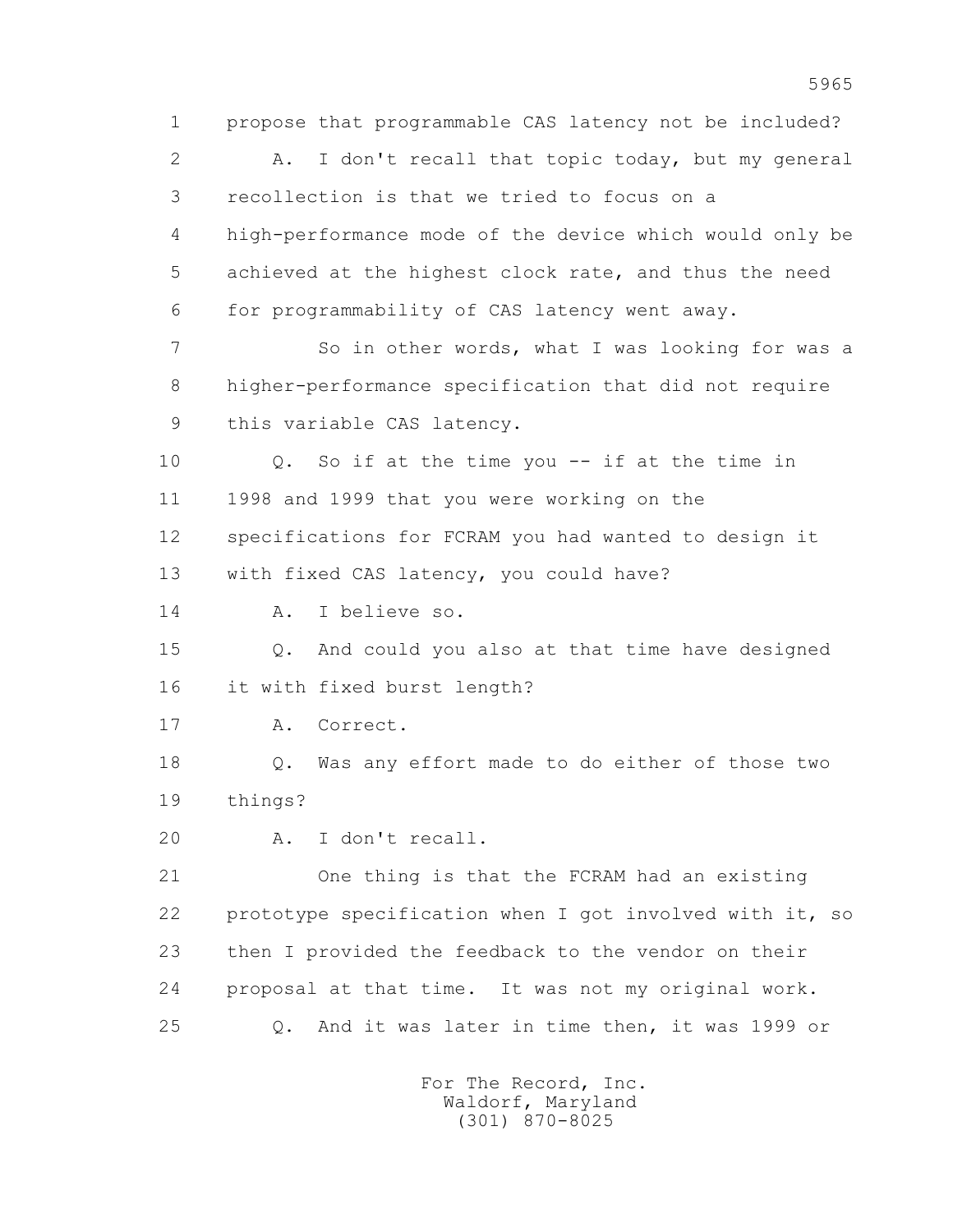1 2000, was it not, when you got involved in helping 2 specify RLDRAM?

3 A. Correct.

 4 Q. And part of your work on specifying RLDRAM 5 occurred after you had seen the article in EETimes 6 about Rambus' lawsuit?

 7 A. I am not certain of the timing. I think most 8 of the interaction was prior to that. In any event, I 9 did not correlate the Rambus lawsuit with the RLDRAM in 10 my memory.

 11 Q. And in working on RLDRAM, you worked with 12 people at Infineon and then later with people at 13 Micron?

14 A. Correct.

 15 Q. And did any of them ever say to you that their 16 understanding was that the RLDRAM specifications that 17 you were helping develop were going to lead to a 18 product that infringed on Rambus patents?

19 A. No.

 20 Q. Even though -- I'm correct, am I not, that 21 RLDRAM has programmable CAS latency?

22 A. I believe so, yes.

23 Q. And it has programmable burst length?

24 A. Yes.

25 Q. And it uses dual-edged clocking?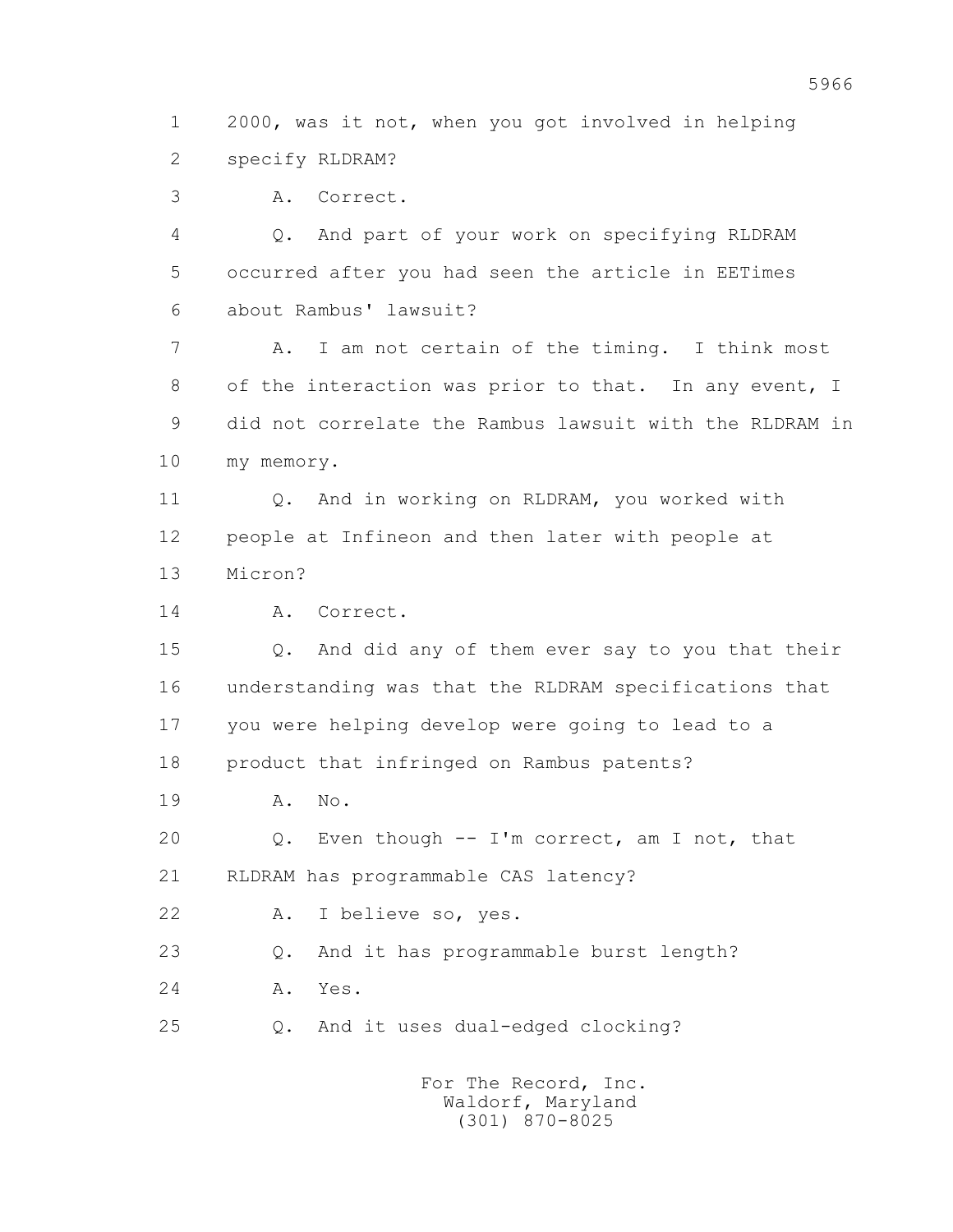1 A. Correct.

 2 Q. And the RLDRAM II that is proposed will also 3 have a PLL, will it not?

 4 A. Yeah, I'm not current on that specification. 5 Q. At any point in time did anyone from Micron or 6 Infineon say to you that based on their understanding 7 of the Rambus patents, the RLDRAM that they were 8 providing to you at Cisco might infringe on Rambus' 9 patents?

10 A. I never heard that comment.

11 0. Even as of today?

12 A. Even as of today, yes.

13 O. Okay. And is the same true for FCRAM, that no 14 one at Toshiba or Fujitsu, or whatever the current name 15 of their corporate entities are, shared with you that 16 that product might infringe on Rambus patents?

17 A. Correct.

 18 Q. This morning, a couple minutes before 19 10:00 a.m., you said there's a number of suppliers 20 which are fiercely competing for the memory business 21 and the cost or prices for memories in the market 22 behave very much like a commodity-type market.

23 Do you recall that testimony?

24 A. Correct.

25 Q. Have you investigated the pricing of DRAM to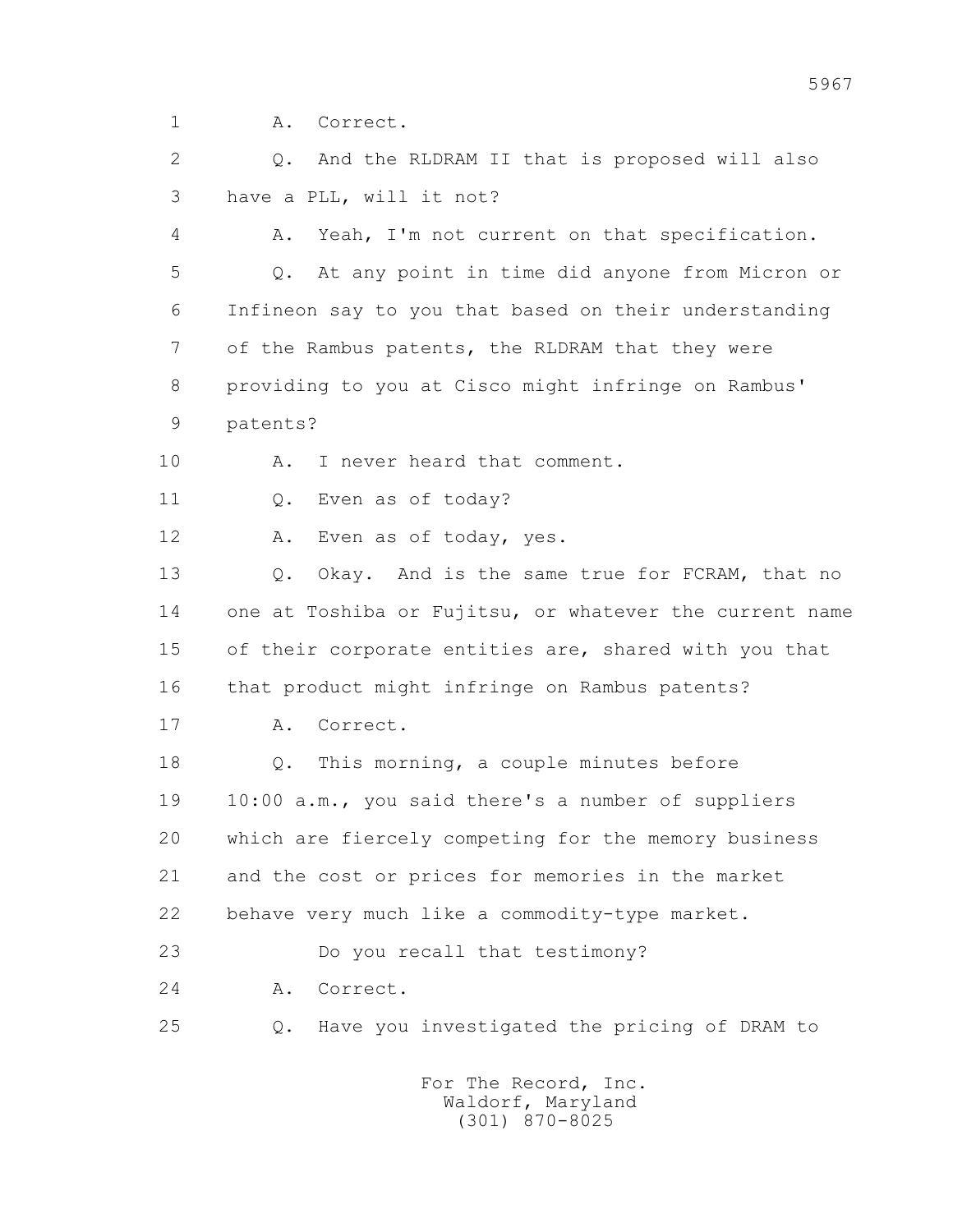1 determine whether that statement is correct?

 2 A. Well, I'm familiar with the profits and losses 3 of some of our suppliers that are public companies that 4 are losing money manufacturing DRAM, so I'm somewhat 5 familiar with the fact that it has been a very 6 challenging business environment for them to sell these 7 parts at a profit.

 8 Q. Some years they've been very profitable and 9 some years they haven't?

 10 A. Correct. And I was going to say in some years 11 the profitability was quite positive and more recently 12 was essentially a loss.

13 Q. And the years in which they were most 14 profitable were the years in which their prices were 15 the highest I take it?

16 A. Correct.

 17 Q. Have you made any investigation to determine 18 whether prices either when they were high or when they 19 were low were the result of what you called fierce 20 competition?

 21 A. My general understanding is that it is in fact 22 a supply-and-demand situation where the fixed cost they 23 have in their plants, in the manufacturing plants, is 24 so large that they have to run these plants at as high 25 a capacity as possible to achieve a positive return on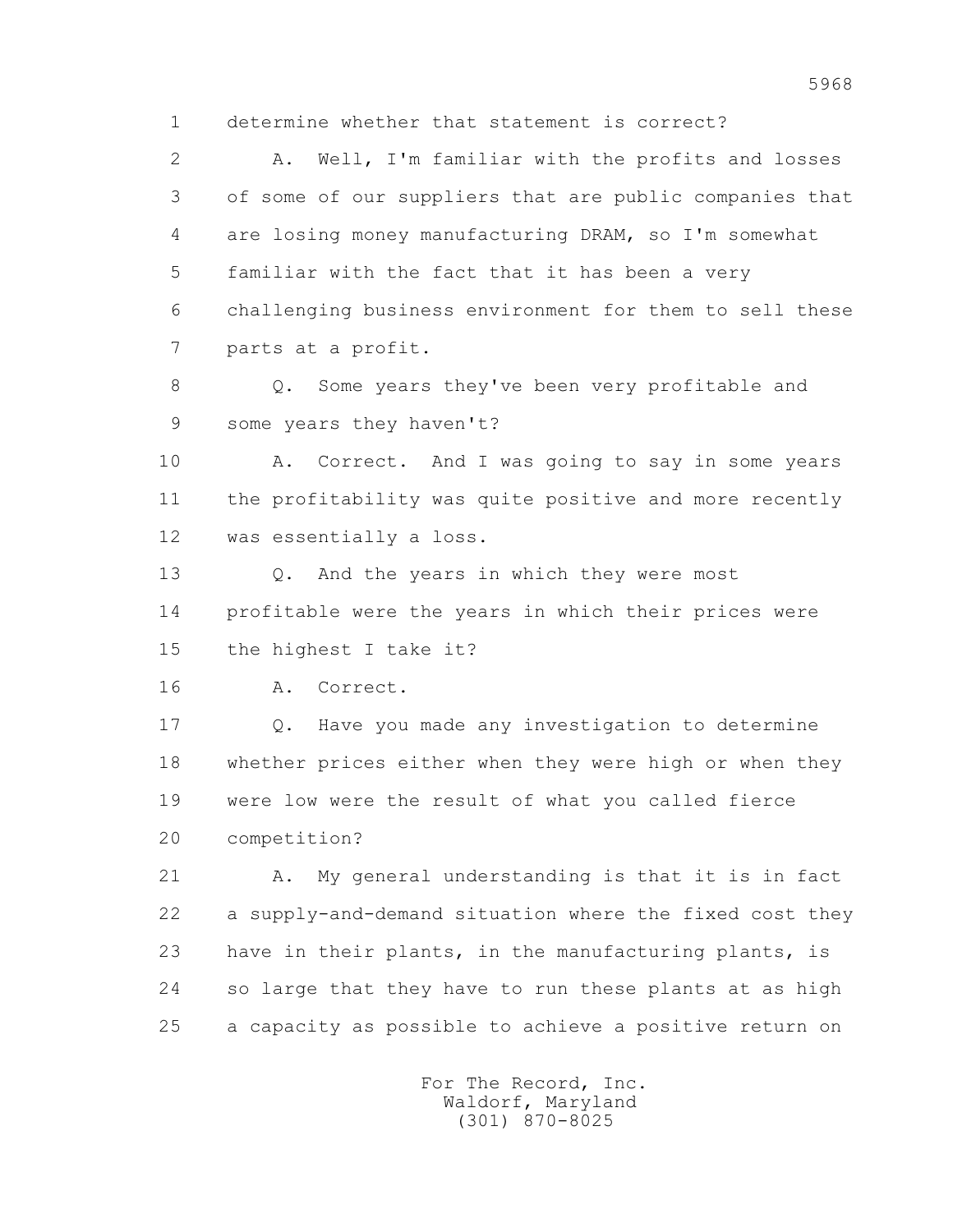1 investment and that is only possible if they can in 2 fact fill up the plant.

 3 So the competition is really to both have 4 sufficient capacity but then have enough customers to 5 fully utilize the plant investment that has been made.  $6$  Q. And my question was a little bit beyond that, 7 which is, have you made an investigation to determine 8 whether the prices that they charge are the result of 9 competition or, for example, collusion? 10 MR. ROYALL: Your Honor, I object to this line 11 of questioning. 12 JUDGE McGUIRE: Sustained. 13 MR. ROYALL: On relevance grounds. 14 MR. STONE: Your Honor, may I be heard, because 15 this goes to the heart of one of the issues. 16 Mr. Royall brought out this morning, asked a 17 question that directly intended to elicit from this 18 witness his testimony that the price of DRAM was the 19 result of fierce competition. 20 Now, either that issue is in the case, in which 21 case we should be permitted to explore it, or it's not 22 in the case. But complaint counsel brought it out from 23 this witness, and this witness I think on 24 cross-examination is going to concede that he doesn't 25 know whether that's true or not.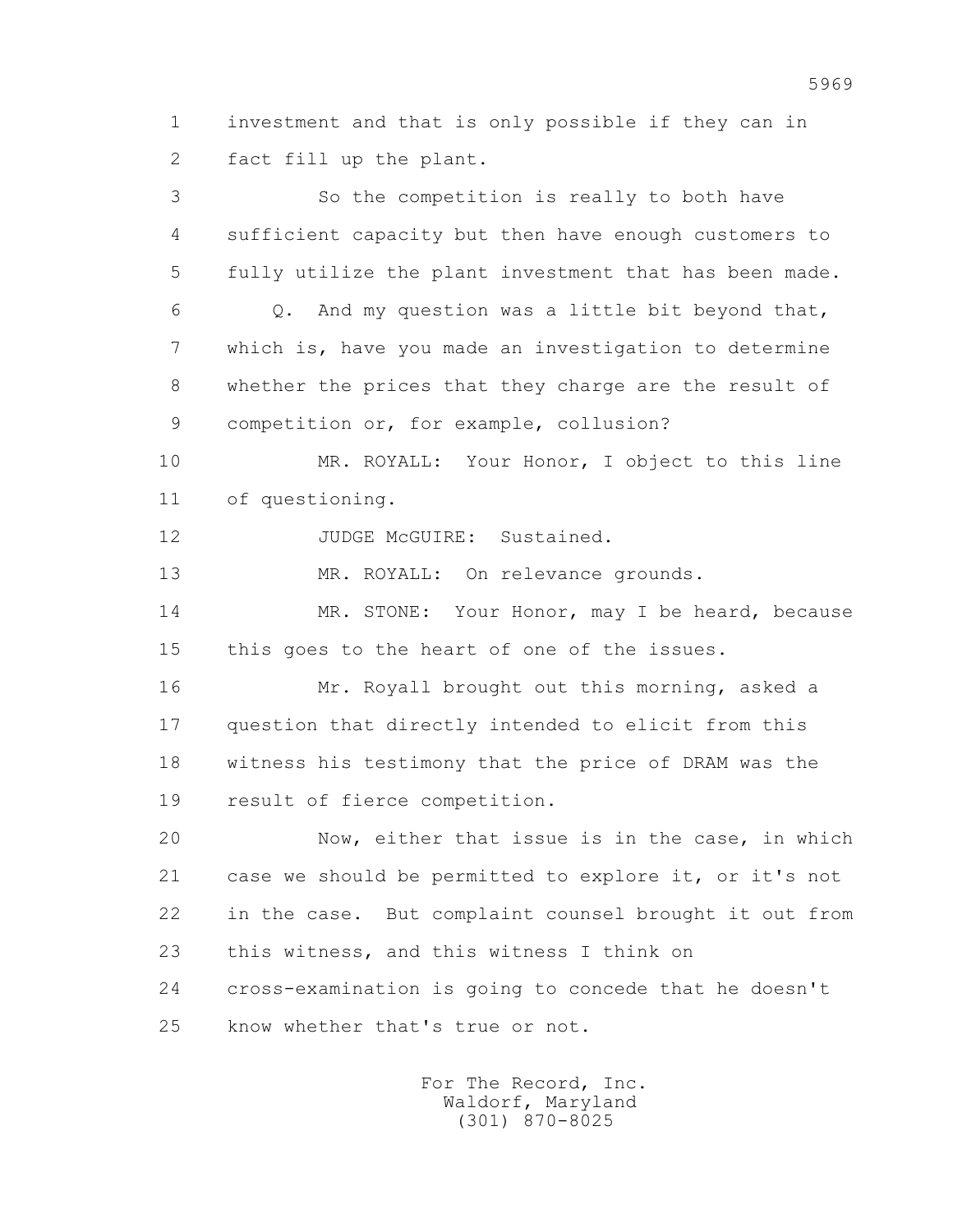1 JUDGE McGUIRE: Mr. Royall? 2 MR. ROYALL: Well, first of all, it simply is 3 not true, as Mr. Stone has now represented to you, that 4 I asked a question deliberately intended to elicit such 5 testimony. All he's referring to is an answer that was 6 given earlier where the witness referred to this being 7 a commodity product and he referred to competition. I 8 did not deliberately intend to elicit any such 9 testimony. 10 And I think this is very -- 11 JUDGE McGUIRE: We can always go back and 12 check in fact what the testimony was if you can't 13 agree. 14 MR. STONE: I can pull it up, Your Honor. 15 JUDGE McGUIRE: All right. 16 MR. STONE: The question was, first, "Is there 17 a reason why Sun did not choose to design a proprietary 18 memory? 19 "ANSWER: Well, design of memory is a very 20 complicated, difficult, complicated task and the 21 challenge is to arrive at the most cost-effective 22 design. The system memory market is known to be a very 23 cost-competitive commodity-type market." 24 The question then was: "When you use the term 25 'commodity' in reference to memory, what specifically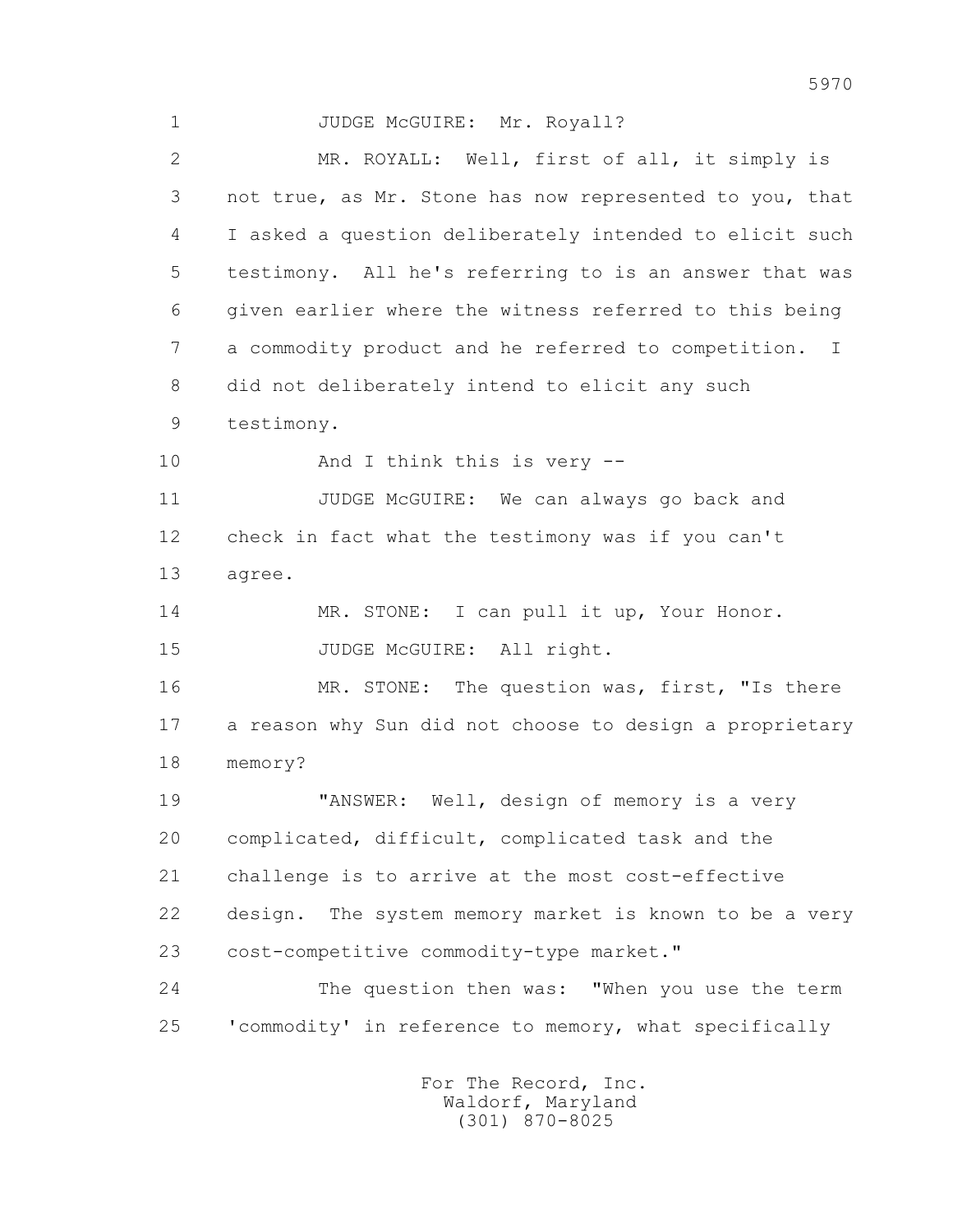1 are you referring to?"

 2 And he says, "Well, the nature of the memory 3 market is that there's a number of suppliers which are 4 fiercely competing for the memory business and the cost 5 or prices for memories in the market behave very much 6 like a commodity-type market."

 7 So having heard that it was first a very 8 cost-competitive commodity-type market, he then went on 9 and asked, on page 23 of the rough, he then went on and 10 asked, Tell us exactly what "commodity" means. At that 11 point having heard that it was cost at issue, he had to 12 know the testimony he was going to elicit. If he had 13 thought the answer was not responsive to his question, 14 he could have moved to strike.

 15 JUDGE McGUIRE: What's the question you have 16 now?

 17 MR. STONE: The question I want to ask is 18 whether he has any basis in fact for his statement 19 that it's a fiercely competitive market, and I want to 20 ask him whether he's aware of certain things. Because  $21 \tI = -$ 

 22 JUDGE McGUIRE: When you say "certain things," 23 that's probably at the heart of the objection. I will 24 allow you to go into his personal knowledge as to the 25 competitive market.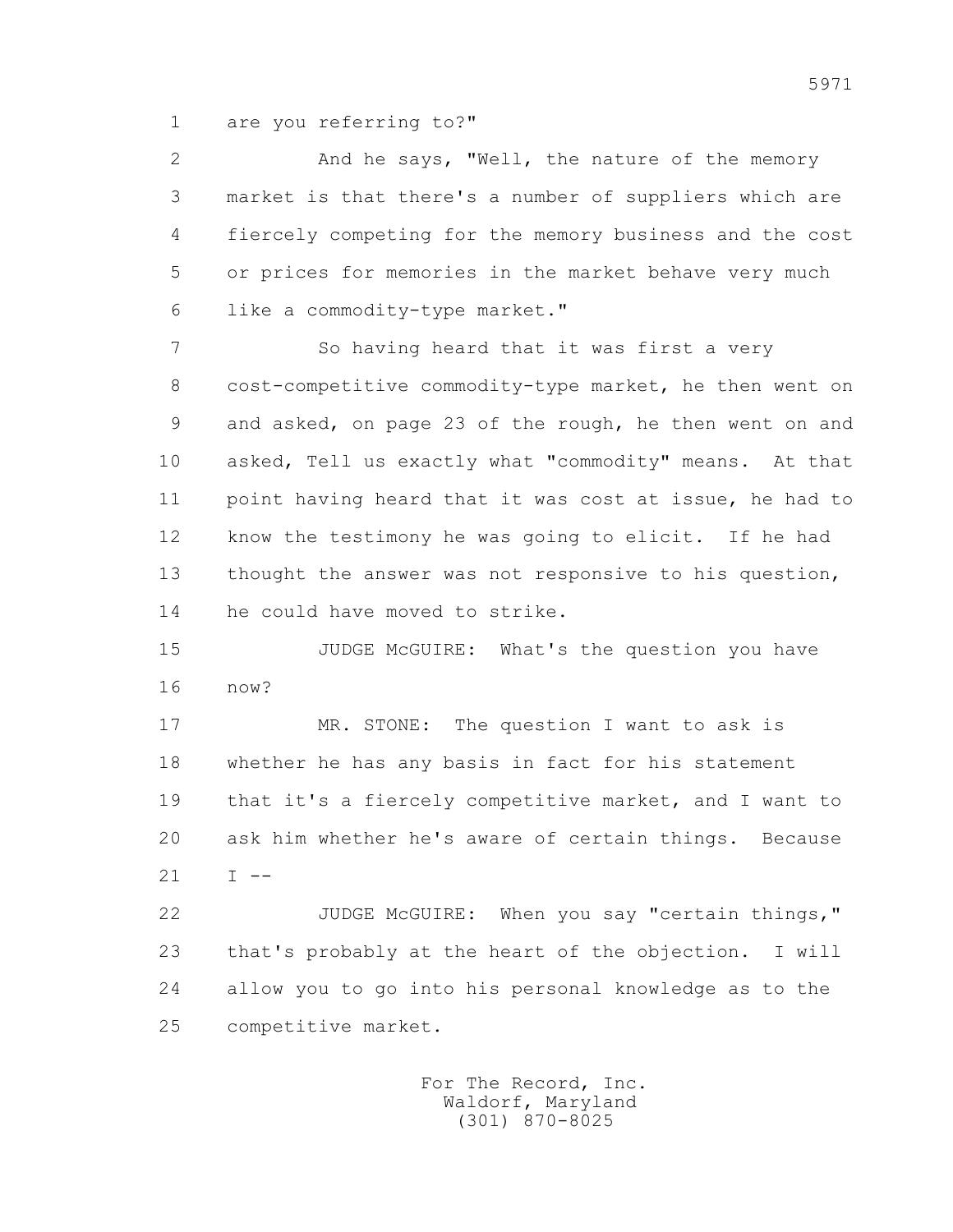1 MR. STONE: I will be brief, I can assure you. 2 JUDGE McGUIRE: And if we have any other 3 opposition to the questions -- and at this point I'm 4 not sure where he's going -- then I'll entertain them 5 at that time. 6 So at this point you may proceed on that 7 point. 8 MR. STONE: Thank you, Your Honor. 9 MR. ROYALL: Could I make a brief statement, 10 Your Honor? 11 JUDGE McGUIRE: Go ahead. 12 MR. ROYALL: I believe that what Mr. Stone has 13 done has just demonstrated that what I said is true, 14 that his earlier representation as to me deliberately 15 eliciting such testimony is not true. All I asked is 16 what he meant by a commodity. 17 JUDGE McGUIRE: All right. Statement noted. 18 All right. Go ahead, Mr. Stone. 19 BY MR. STONE: 20 Q. With that argument, Mr. Bechtelsheim, you sort 21 of know where I'm going with my question, so let me try 22 to jump ahead. 23 Do you have -- and I asked you whether you've 24 done any investigation, but let me put it differently. 25 Have you taken into account in the statement For The Record, Inc.

 Waldorf, Maryland (301) 870-8025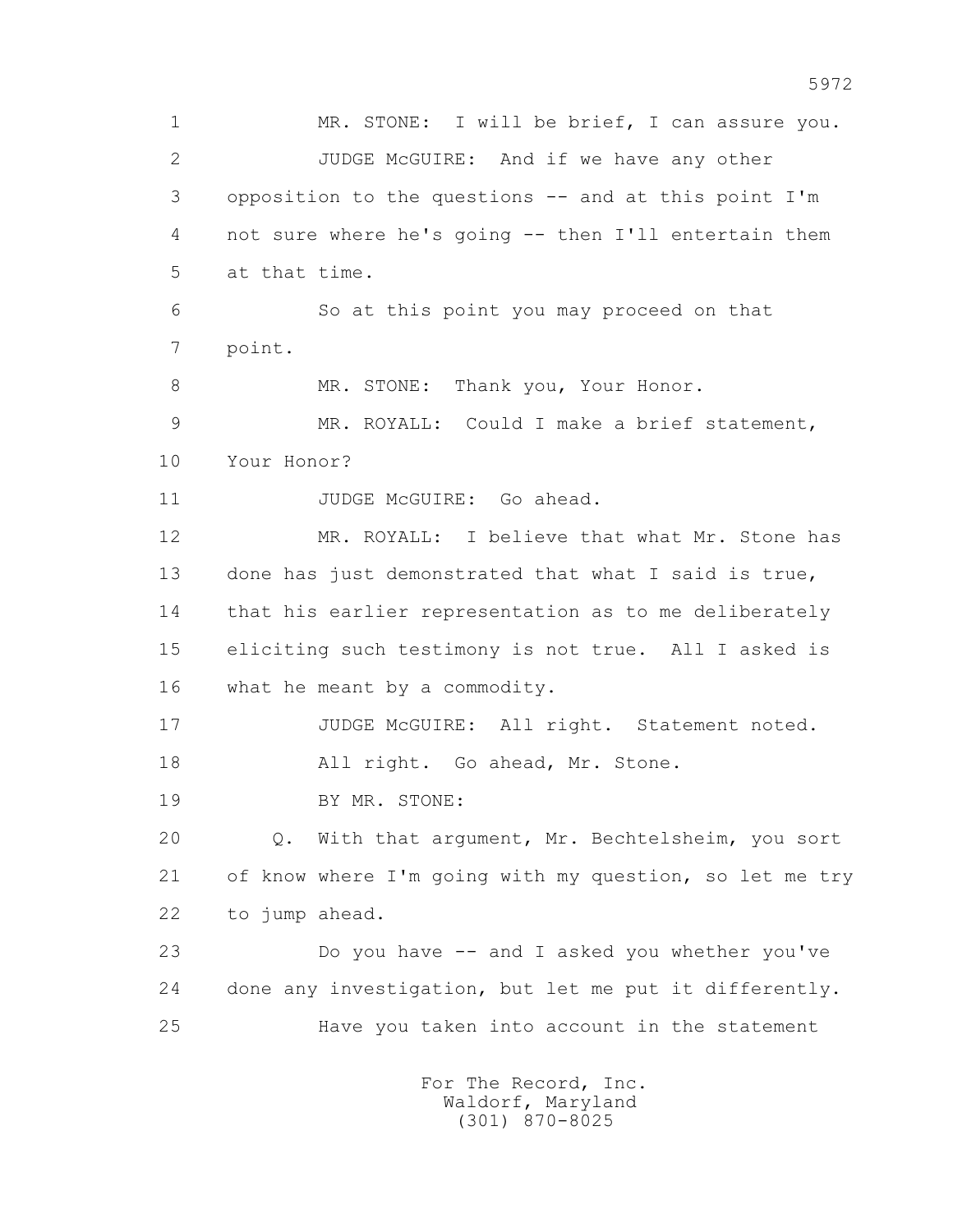1 you made today about it being fiercely competitive, 2 have you taken into account reports, which I'm sure 3 you've seen in the press, of Department of Justice 4 allegations of price-fixing among the DRAM 5 manufacturers? 6 A. No, I have not. 7 Q. Have you, in coming to the statements you made 8 earlier today, taken into account the fact that private 9 class actions have been filed of which you're a class 10 member challenge -- go ahead. 11 MR. ROYALL: Are you finished? 12 MR. STONE: No. 13 JUDGE McGUIRE: Go ahead and finish your 14 question. 15 BY MR. STONE: 16 Q. -- challenging the pricing of DRAM by DRAM 17 manufacturers? 18 MR. ROYALL: Objection, Your Honor. Assumes 19 facts not in evidence. Lacks foundation. And again, 20 this entire line of questioning I submit has not been 21 established as relevant. 22 JUDGE McGUIRE: Sustained on that one, 23 Mr. Stone. 24 BY MR. STONE: 25 Q. Would it be relevant to you in determining For The Record, Inc.

> Waldorf, Maryland (301) 870-8025

5973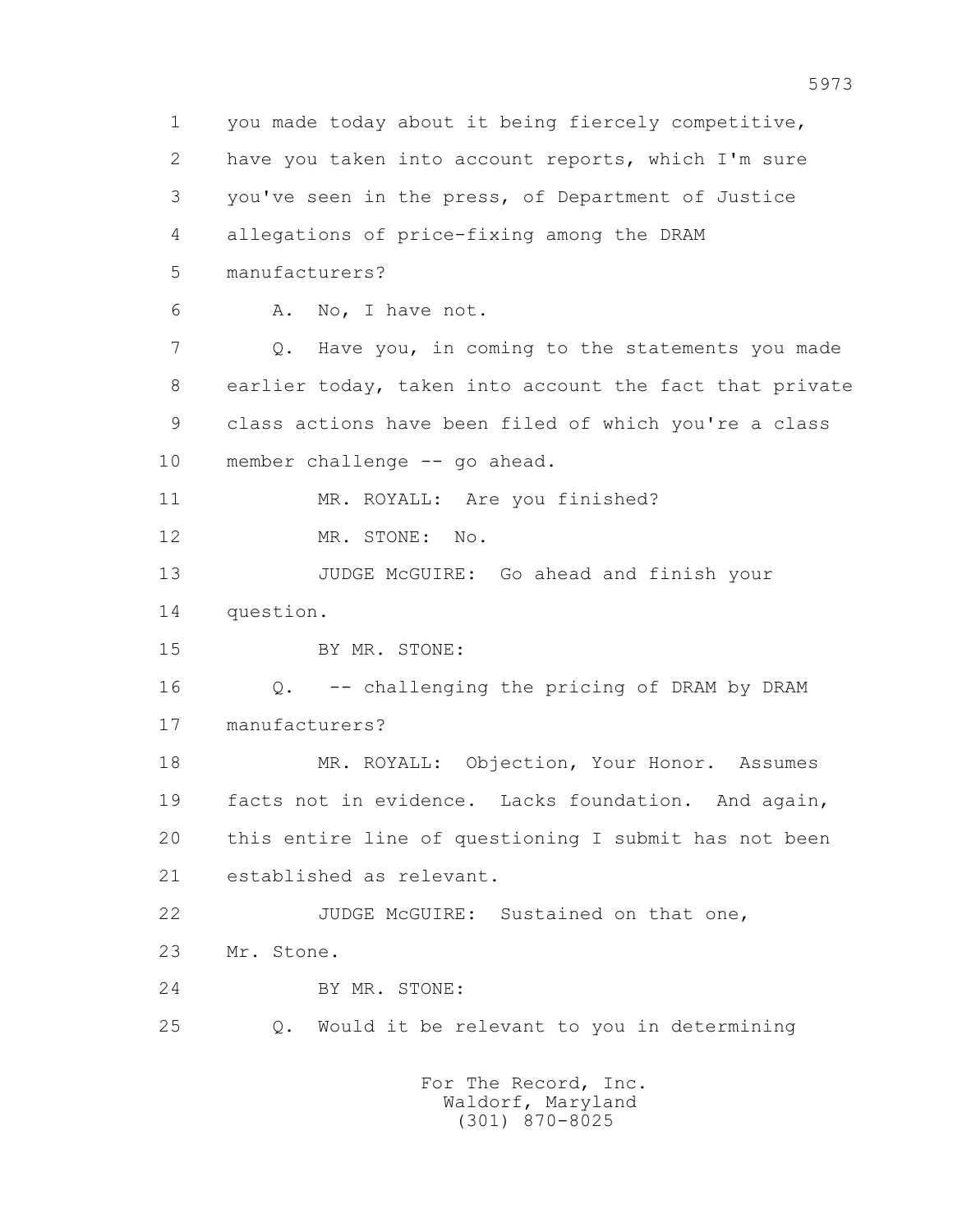1 whether or not there is what you referred to as fierce 2 competition, would it be relevant to you to know 3 whether or not the DRAM manufacturers had in fact 4 agreed on prices to be charged? 5 MR. ROYALL: Your Honor, I would ask for 6 clarification. I object on vagueness grounds. 7 Relevant for what purpose? 8 MR. STONE: 9 Q. Let me rephrase. 10 If I showed you evidence that the memory 11 manufacturers had agreed on prices to be charged, would 12 that be consistent with your statement that they are 13 fiercely competing on price? 14 MR. ROYALL: Again, Your Honor, I object on 15 relevance grounds. Assumes facts not in evidence. 16 Again, lacks foundation. 17 JUDGE McGUIRE: I'm going to let him -- if you 18 have an answer to that question, you may answer it. 19 THE WITNESS: In which time frame are you 20 referring to? 21 BY MR. STONE: 22 Q. Well, in any time frame that you felt there was 23 fierce competition on price, if I was able to show you 24 that the prices being charged were the result of 25 agreement among the manufacturers, would you still For The Record, Inc.

 Waldorf, Maryland (301) 870-8025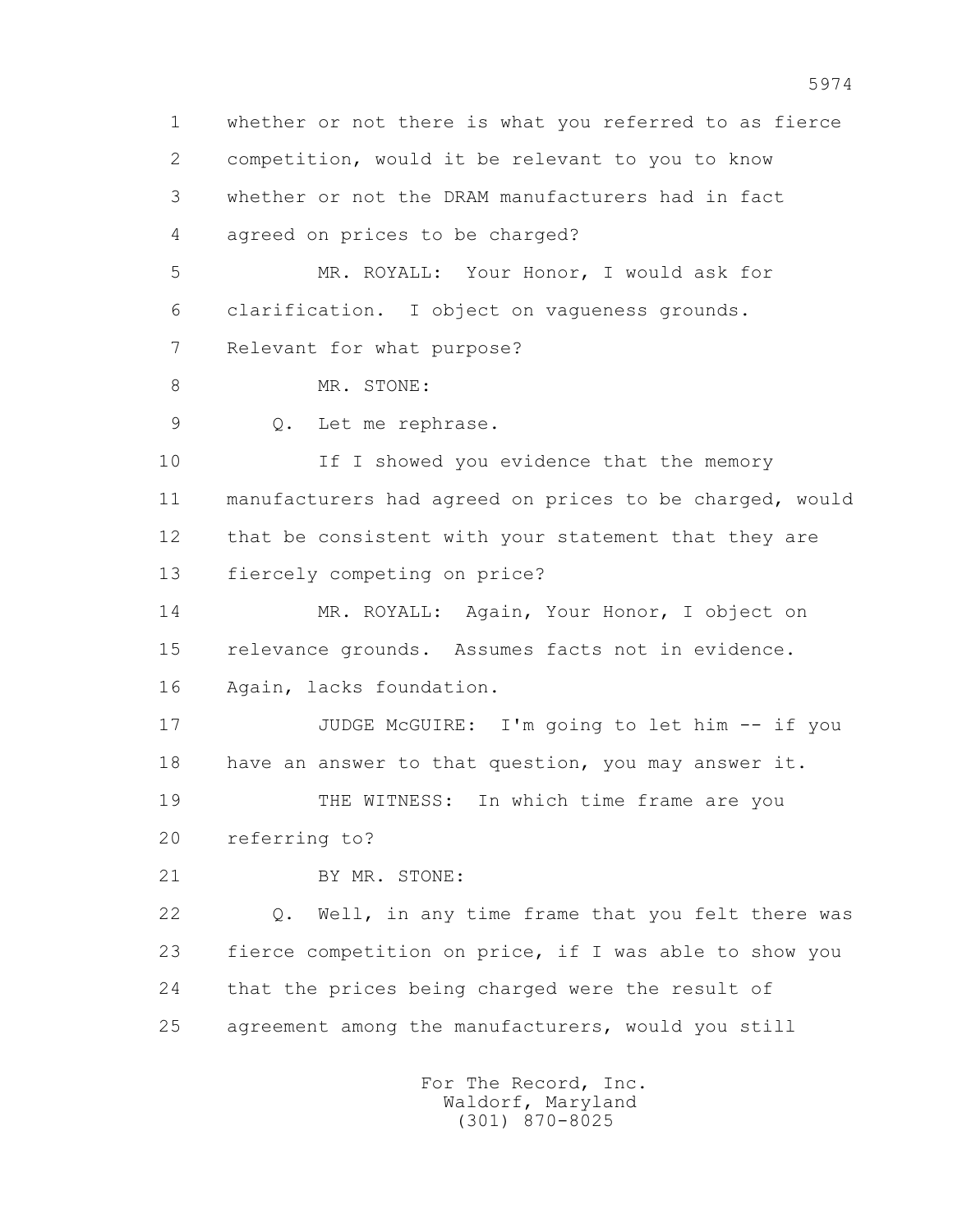1 consider that to be fierce competition?

 2 A. Well, there were certainly time frames in 3 history where memory prices seemed artificially high. 4 More recently, I would claim that memory prices are 5 very competitive and there is in fact fierce 6 competition in the market where virtually no 7 manufacturer is returning a reasonable profit on their 8 fab investment.

 9 Q. And help us when you say there was a point in 10 time when the prices seemed -- is it unusually high? 11 Whatever word you used -- can you give us the years 12 when that seems to you to have been the case?

13 A. I cannot give you the years today, but it 14 seemed to me that there was in fact a demand-and-supply 15 curve where manufacturers were literally not able to 16 make new investments in plant capacity while prices 17 were low, only then to face essentially a shortage on 18 plant capacity when demand was higher, at which point 19 they then invested in new plants and which then led to 20 an overcapacity situation.

 21 So I'm not familiar with any of the 22 price-fixing issues you referred to earlier, but I do 23 believe there's an economic cycle to the memory 24 business.

25 MR. ROYALL: Your Honor, I would just say that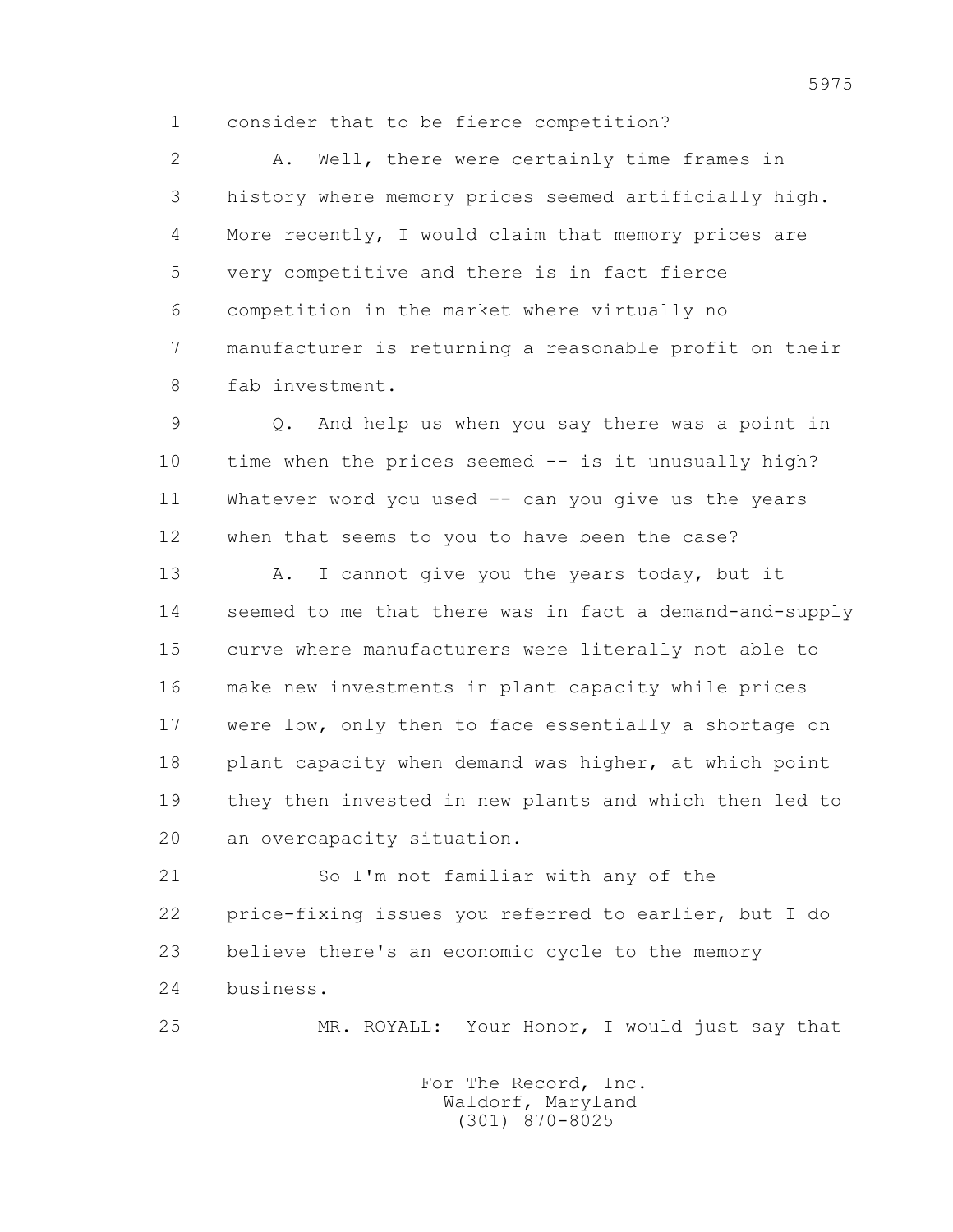1 I understand that you've allowed this line of 2 questioning, but I do continue to object on relevance 3 grounds if he intends to go any further. 4 JUDGE McGUIRE: I allowed that question. I'm 5 not sure I'll allow the entire line of questioning. 6 MR. STONE: I understand, Your Honor. 7 BY MR. STONE: 8 Q. With respect to RDRAM prices, may I ask you 9 about that. 10 Did you make any determination at any point in 11 time as to whether the prices at which RDRAM was being 12 sold were the result of competition or other factors? 13 A. There was a sufficiently large number of 14 DRAM -- RDRAM suppliers that my assumption at that time 15 was that prices would be somewhat competitive; however, 16 I don't have an independent investigation of whether 17 that was true or not, so my assumption was based on the 18 number of suppliers that licensed the Rambus 19 technology. 20 Q. And were the prices that were actually being 21 charged by those number of suppliers the prices you 22 expected or were they higher or lower? 23 A. Well, at Sun we never purchased RDRAM, so I'm 24 not familiar with actual prices in the market. 25 However, the prices that were quoted to Sun were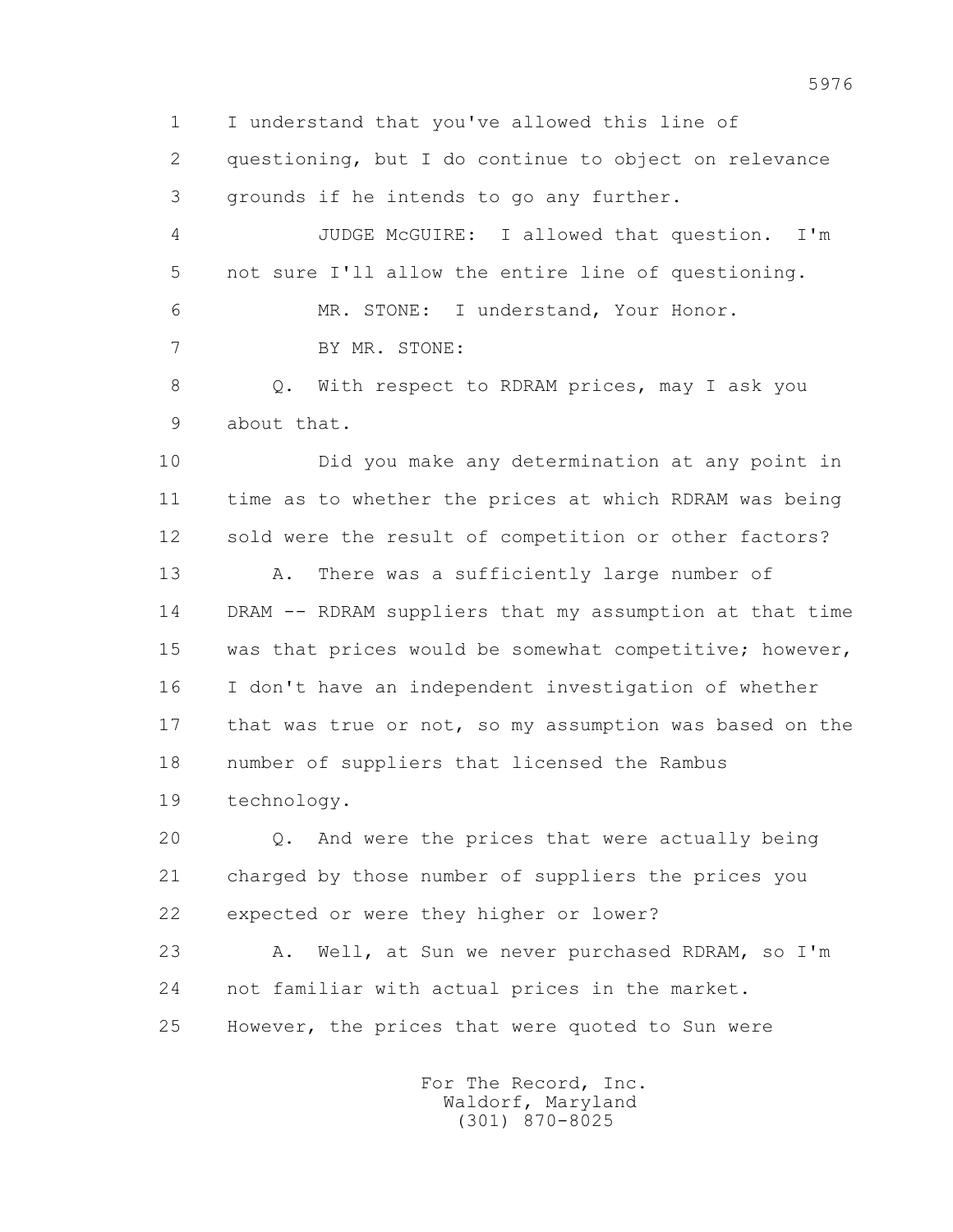1 substantially higher than synchronous DRAM or commodity 2 DRAM, for example.

 3 MR. STONE: Thank you. I have no further 4 questions, Your Honor.

5 JUDGE McGUIRE: Okay. Mr. Royall?

 6 MR. ROYALL: Your Honor, I have no further 7 questions for the witness.

8 JUDGE McGUIRE: Okay. Then, sir, thank you 9 very much for your testimony today. You're excused 10 from this proceeding.

 11 Counsel, I'm going to suggest that we take a 12 break today and call it a day. I've got some other 13 issues I have to tend to in the office, so we will 14 convene tomorrow morning at 9:30.

 15 MR. STONE: Before we go off the record, could 16 I just move in three exhibits?

17 JUDGE McGUIRE: Go ahead.

18 MR. STONE: CX-2838.

19 JUDGE McGUIRE: Objection?

 20 MR. ROYALL: I'm sorry, Your Honor. I'm not 21 sure I have that in hand. Which one was that?

 22 MR. STONE: I just want to do it before if I 23 can have this one minute before we lose -- it's the -- 24 this one, the letter and the further specification of 25 SDRAM. It's on the screen.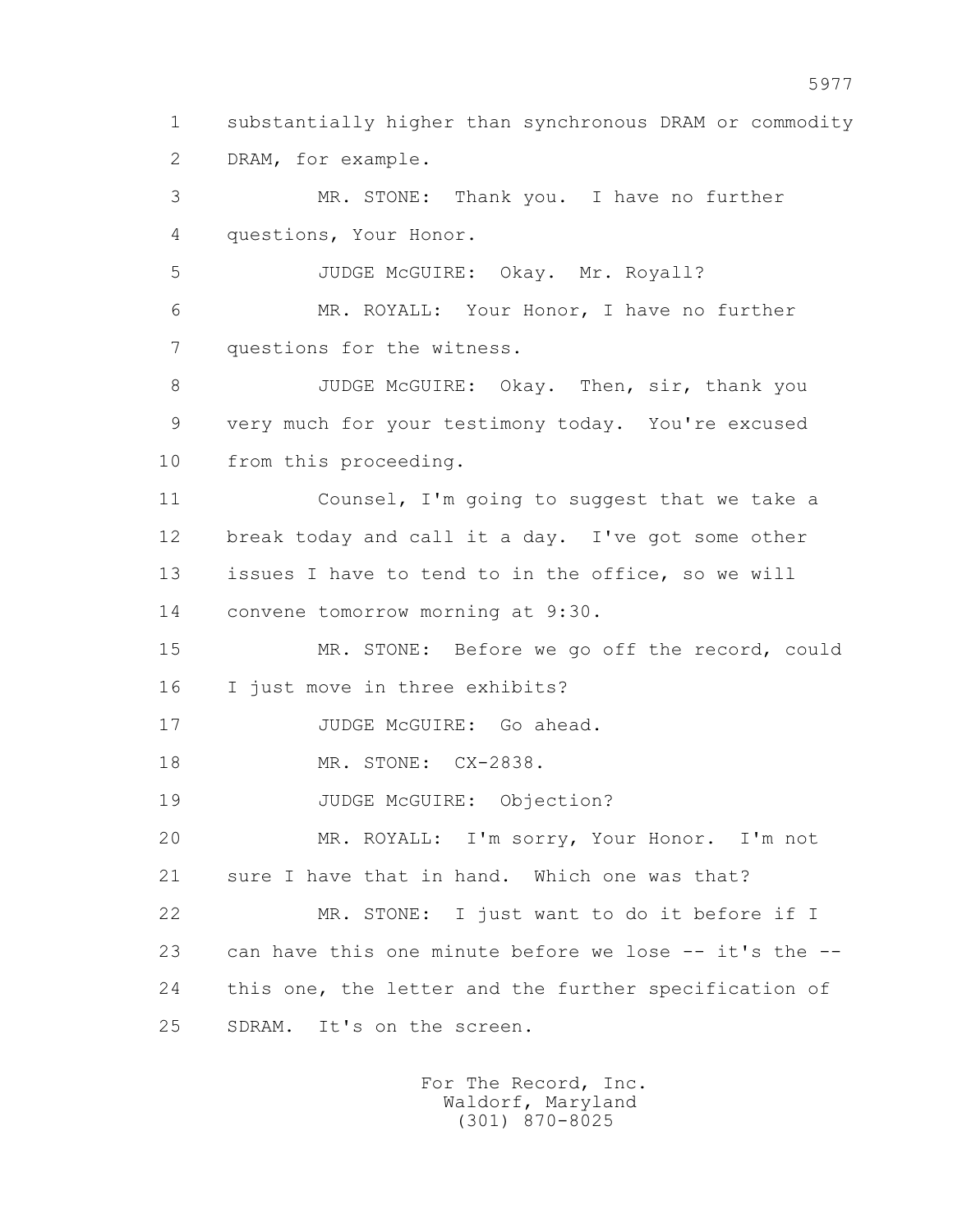1 MR. ROYALL: Your Honor, if I could have 2 overnight to consider that. As you may recall, there 3 were portions of this document that were not identified 4 by the witness. It was -- Mr. Stone did identify that 5 this was a mix of documents.

 6 MR. STONE: No, no. Maybe I misspoke or it was 7 misheard. If I need to clarify with the witness, 8 that's fine. I wanted to move it in before he leaves, 9 if I could.

 10 The pages are simply out of order on that 11 document, and so you can tell by the pages that are 12 numbered that they go together, but the cover page got 13 stuck at about page 5.

 14 JUDGE McGUIRE: Then let's take a minute and 15 get it straight so we don't have to go back --

 16 MR. STONE: I thought the witness' testimony 17 was after he looked at it that CX-2838 was the -- he 18 recognized it to be the Sun specification with the 19 cover letter that we had looked at.

 20 MR. ROYALL: And this is the reason that I had 21 asked for clarification as to Bates numbers because I 22 understood that that Sun specification started on Bates 23 number 46094, and I don't know that you established 24 that the earlier pages were part of the same 25 specification.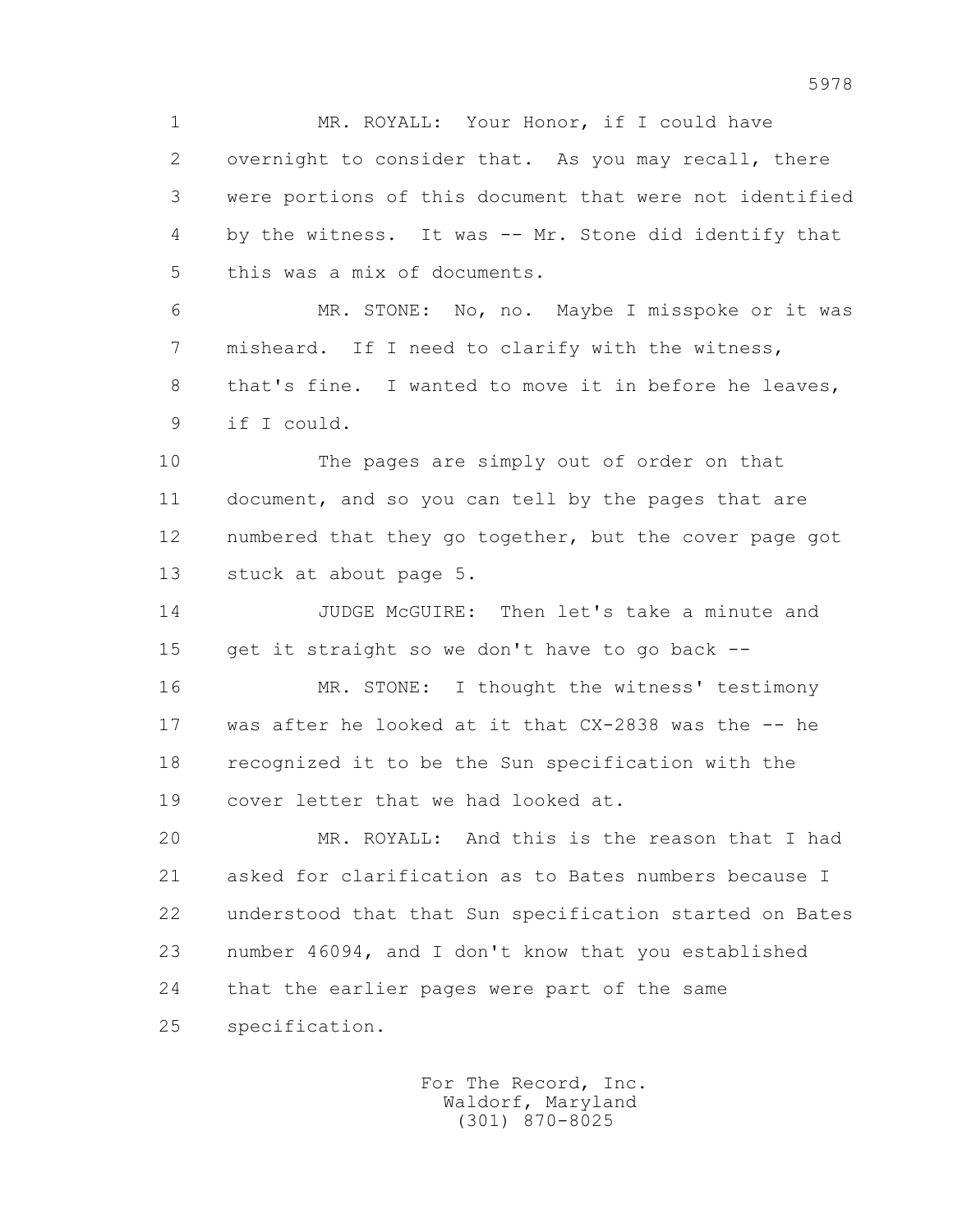1 MR. STONE: I thought I had because I asked him 2 with the exception of page 5 of the document. 3 JUDGE McGUIRE: That's my recall of the 4 question. Other than page 5 is I think -- 5 MR. STONE: But I don't want to -- I mean, if 6 the witness thinks there's any page in that document 7 that isn't part of it, I want to take it out. 8 MR. ROYALL: Your Honor, I've had just in this 9 last few moments a chance to look at it and I don't 10 think I have an objection. 11 JUDGE McGUIRE: So entered. 12 (CX Exhibit Number 2838 was admitted into 13 evidence.) 14 MR. STONE: Then CX-2405, the Infineon data 15 sheet. 16 MR. ROYALL: No objection. 17 JUDGE McGUIRE: Entered. 18 (CX Exhibit Number 2405 was admitted into 19 evidence.) 20 MR. STONE: And then RX-143, the notes from 21 Willi Meyer to JEDEC members showing they were 22 addressed to Bolo Cannataro. 23 MR. ROYALL: No objection. 24 JUDGE McGUIRE: All right. Entered. 25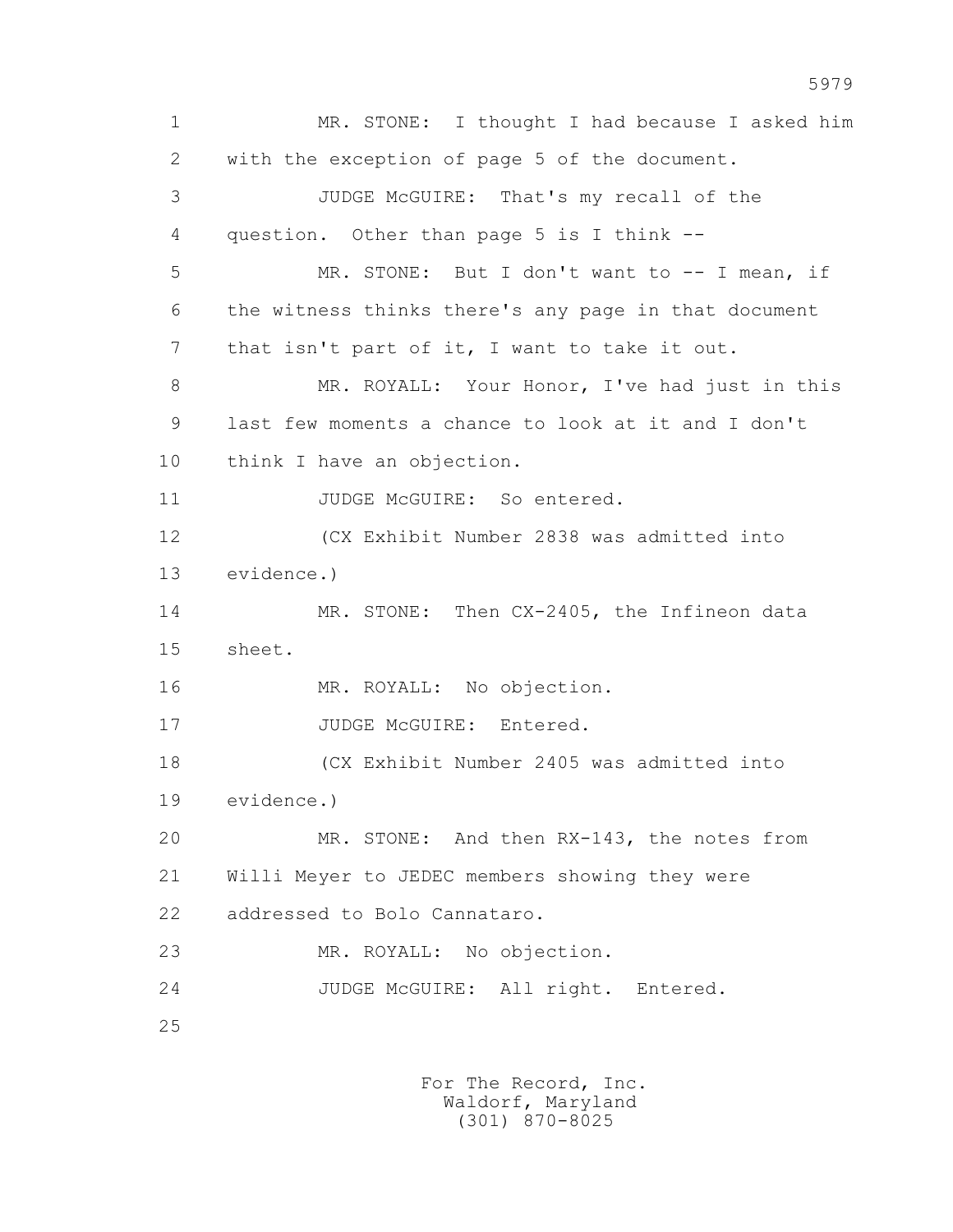1 (RX Exhibit Number 143 was admitted into 2 evidence.) 3 MR. STONE: Thank you, Your Honor. 4 JUDGE McGUIRE: All right. This hearing is 5 adjourned until 9:30 tomorrow morning. 6 (Time noted: 4:38 p.m.)